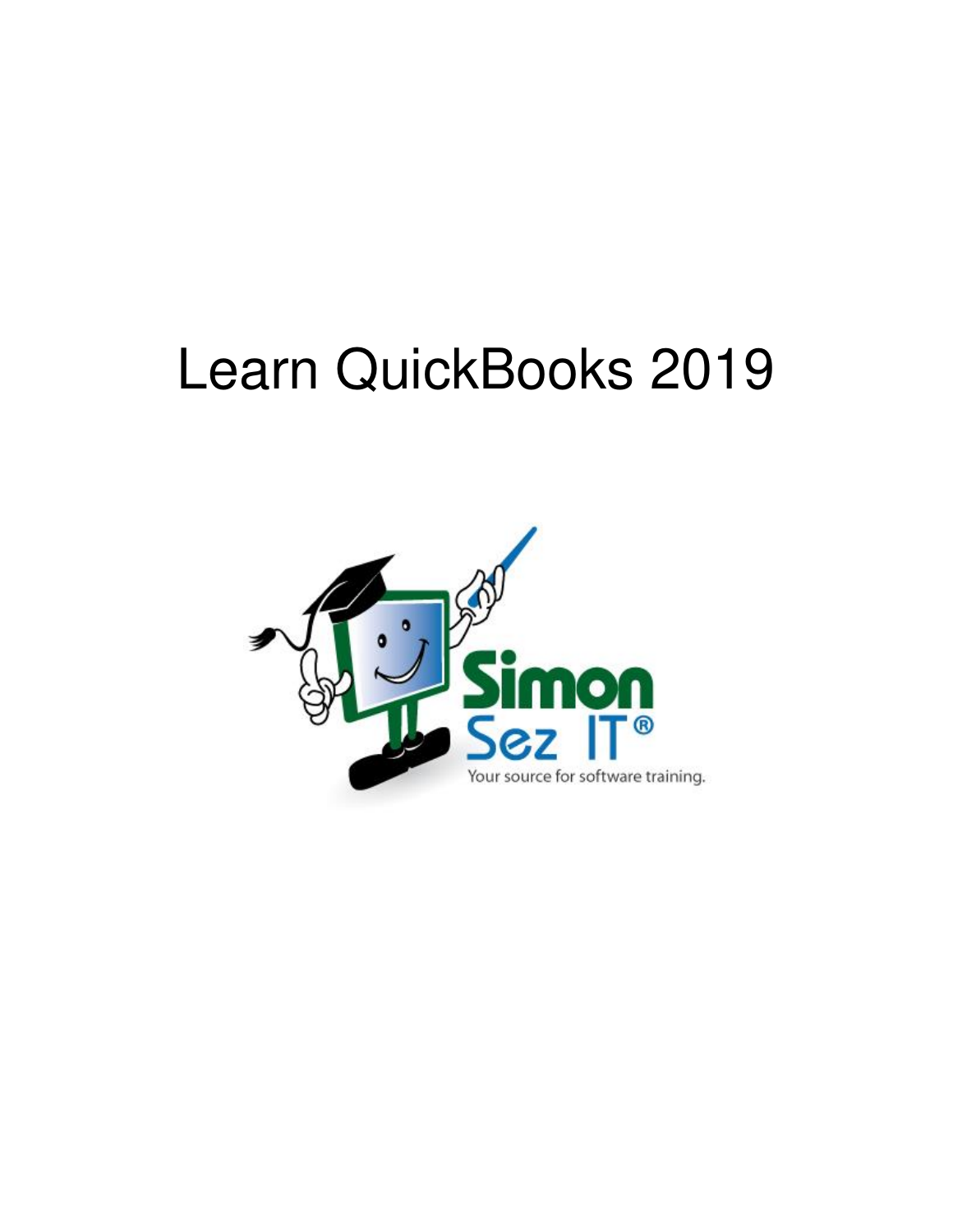# **Table of Contents**

| Chapter $1$ – Course Introduction                       |  |
|---------------------------------------------------------|--|
|                                                         |  |
|                                                         |  |
|                                                         |  |
| Chapter 2 – Getting Started                             |  |
|                                                         |  |
|                                                         |  |
|                                                         |  |
|                                                         |  |
|                                                         |  |
|                                                         |  |
| Chapter 3 – Customizing the QuickBooks 2019 Environment |  |
|                                                         |  |
|                                                         |  |
|                                                         |  |
|                                                         |  |
|                                                         |  |
|                                                         |  |
| Chapter $4$ – Working with Customers & Jobs             |  |
|                                                         |  |
|                                                         |  |
|                                                         |  |
|                                                         |  |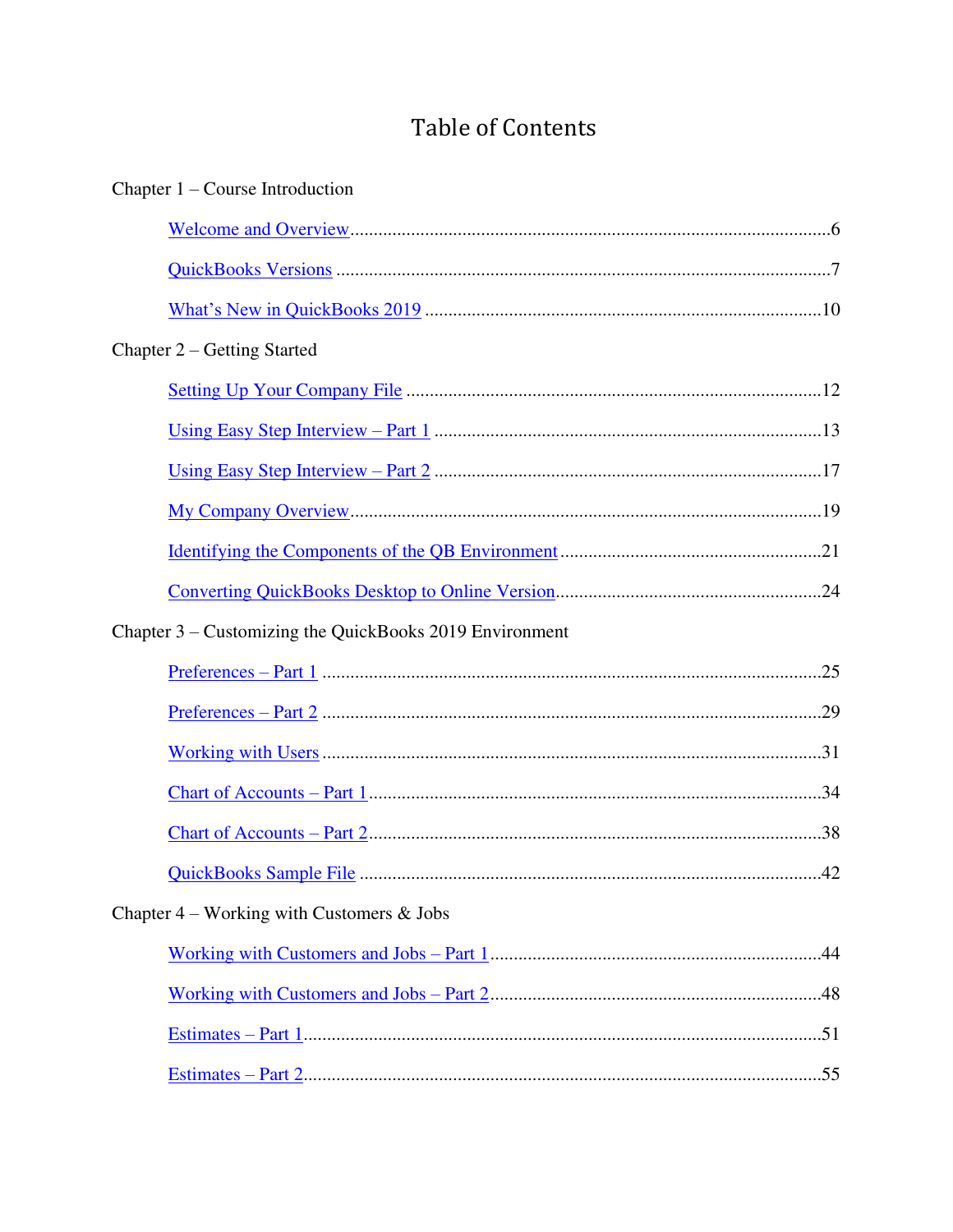| Chapter $5 -$ Working with Vendors              |  |
|-------------------------------------------------|--|
|                                                 |  |
|                                                 |  |
|                                                 |  |
|                                                 |  |
| Chapter $6$ – Working with Items $\&$ Inventory |  |
|                                                 |  |
|                                                 |  |
|                                                 |  |
|                                                 |  |
|                                                 |  |
|                                                 |  |
|                                                 |  |
| Chapter 7 – Working with QuickBooks Registers   |  |
|                                                 |  |
|                                                 |  |
|                                                 |  |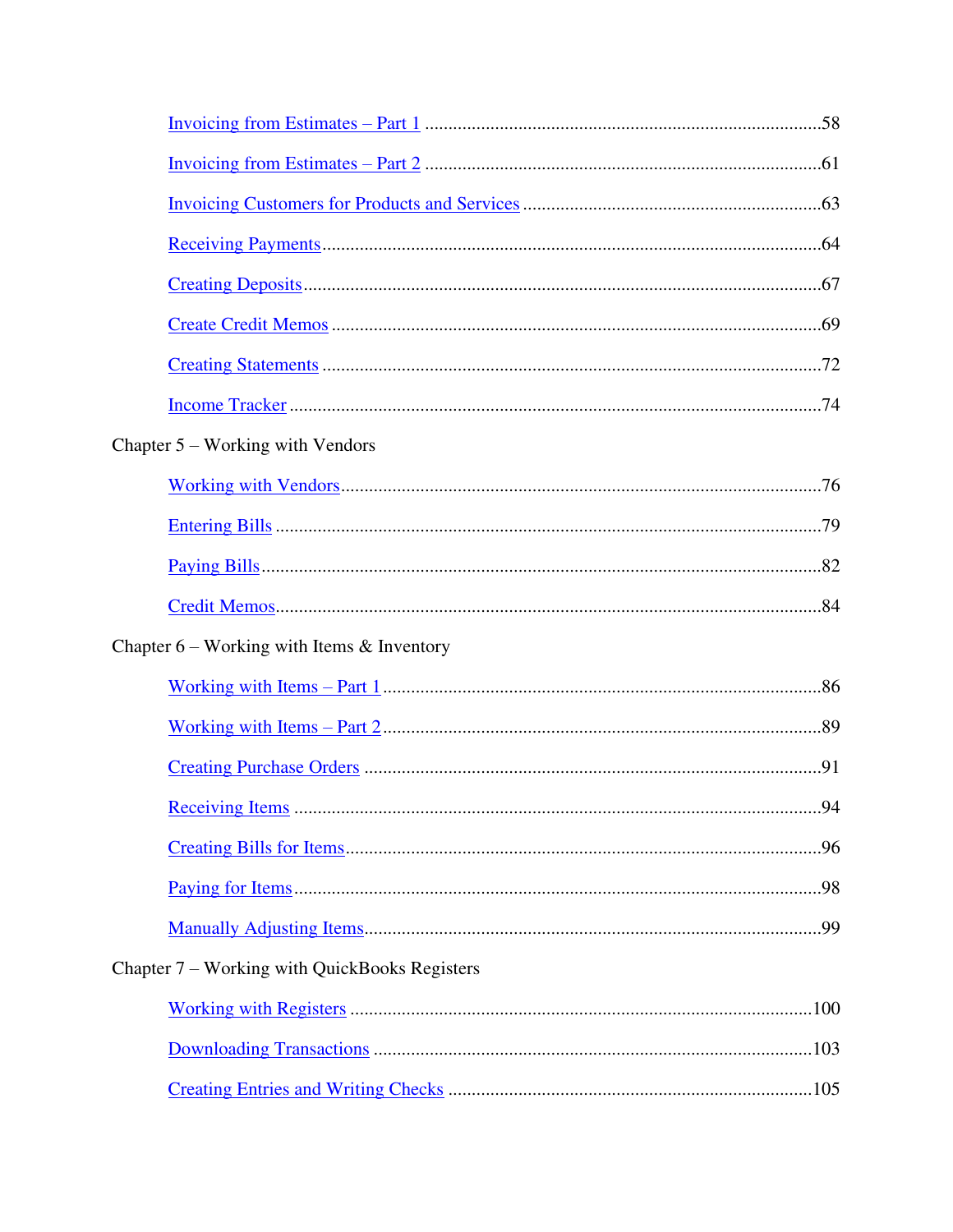| Chapter $8$ – Working with Loans      |  |  |  |
|---------------------------------------|--|--|--|
|                                       |  |  |  |
|                                       |  |  |  |
|                                       |  |  |  |
| Chapter 9 – Working with Credit Cards |  |  |  |
|                                       |  |  |  |
|                                       |  |  |  |
|                                       |  |  |  |
| Chapter $10 -$ Customizing Forms      |  |  |  |
|                                       |  |  |  |
|                                       |  |  |  |
|                                       |  |  |  |
|                                       |  |  |  |
| Chapter $11 -$ Reports                |  |  |  |
|                                       |  |  |  |
|                                       |  |  |  |
|                                       |  |  |  |
|                                       |  |  |  |
|                                       |  |  |  |
| Chapter $12$ – Working with Sales Tax |  |  |  |
|                                       |  |  |  |
|                                       |  |  |  |
|                                       |  |  |  |

Chapter 13 – Payroll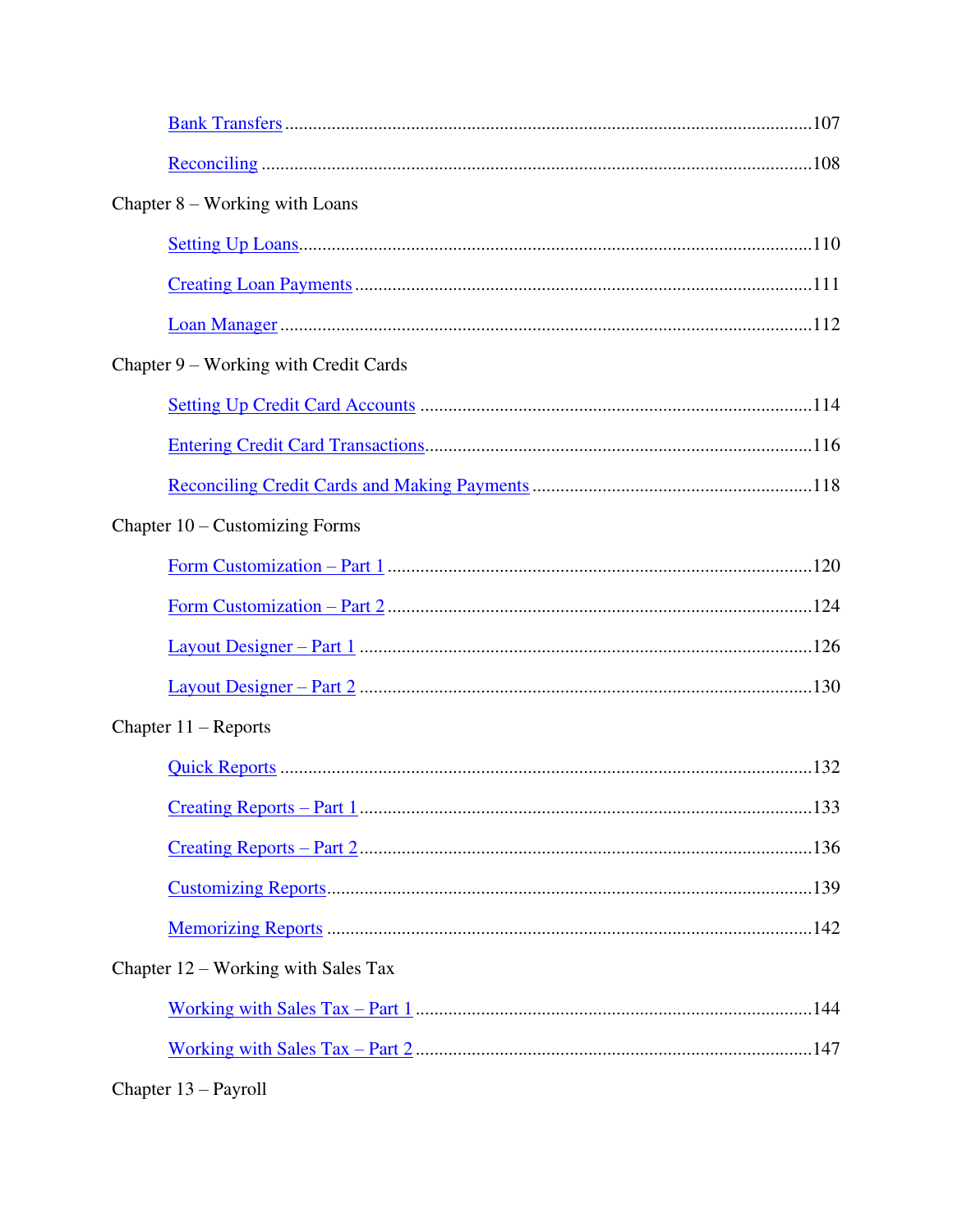| Chapter 14 – The Lead Center           |  |  |  |
|----------------------------------------|--|--|--|
|                                        |  |  |  |
| Chapter 15 – Mail Merges               |  |  |  |
|                                        |  |  |  |
|                                        |  |  |  |
| Chapter $16 - Budapest$                |  |  |  |
|                                        |  |  |  |
|                                        |  |  |  |
| Chapter 17 – Other QuickBooks Features |  |  |  |
|                                        |  |  |  |
|                                        |  |  |  |
|                                        |  |  |  |
|                                        |  |  |  |
|                                        |  |  |  |
|                                        |  |  |  |
|                                        |  |  |  |
|                                        |  |  |  |
|                                        |  |  |  |
| Chapter 18 – Course Conclusion         |  |  |  |
|                                        |  |  |  |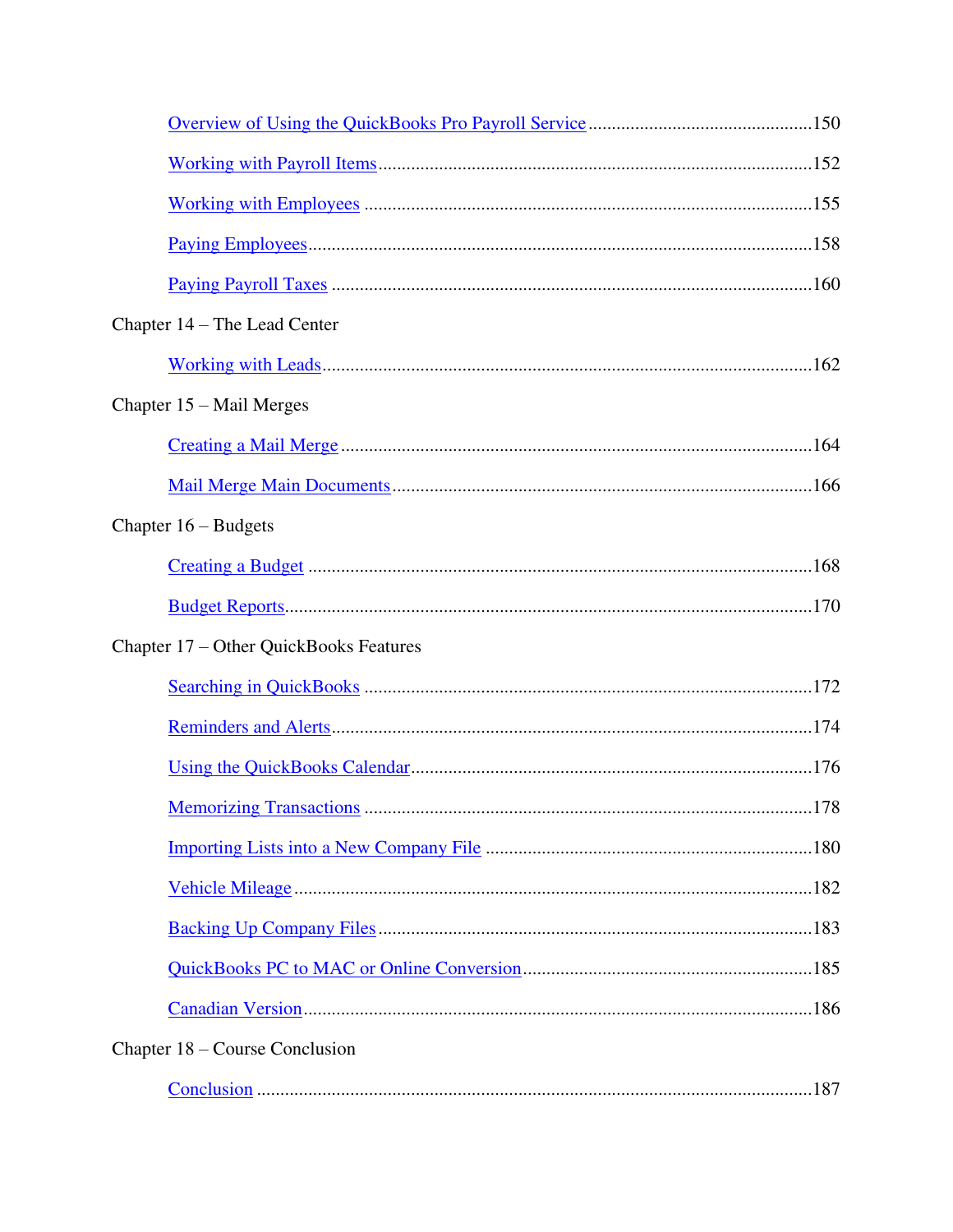# **Chapter 1 – Course Introduction**

#### <span id="page-5-0"></span>**Video: Welcome and Overview**

**Cindy:** Hi there. Thank you for joining me. My name is Cindy McGuckin and I'm going to help walk you through this series of QuickBooks videos. I wanted to take a few moments and let you know a little bit about myself and also what to expect as you go through this series of courses.

I've been teaching QuickBooks for quite a number of years now, maybe 15-16 years and I absolutely love QuickBooks. It works great for all kinds of small businesses. So if you've never used QuickBooks before this is a great starting point and if you have used it before hopefully you'll get some tips, tricks, easier ways to do things, and also see what's new in the 2019 version.

I'm going to start at the very beginning and not assume you know anything, so that way you'll be able to start as if you were loading your QuickBooks for the first time here at your office. If you want to go ahead and set yours up as you're going through these videos with me, great, go ahead and do that.

I also want you to get a pen and paper so you can take notes at different sections. And as we're going through if you have any questions for us or anything you'd like to let us know please feel free to go ahead and just let us know those things and also watch the videos as many times as you need.

Why don't we go ahead and get started now and let's talk a little bit about the different versions of QuickBooks that are available when you go to make your purchase.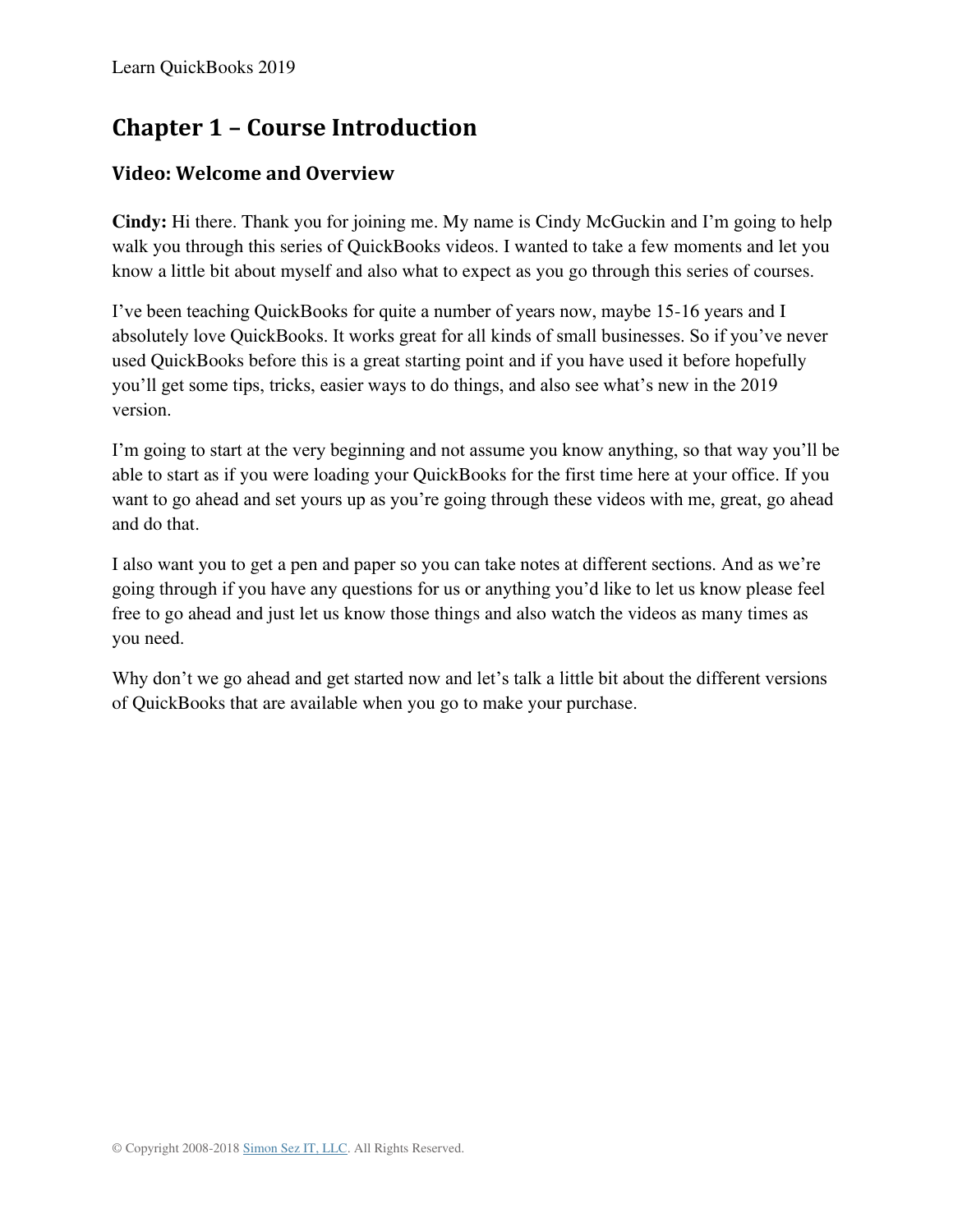Learn QuickBooks 2019

#### <span id="page-6-0"></span>**Video: QuickBooks Versions**

**Cindy:** Let's talk a little bit about the different versions of QuickBooks that you're going to see when you go to make your purchase. There is a desktop version of QuickBooks and there's an online version of QuickBooks. I want to talk a little bit about both but let's start with the desktop version.

The first thing I want to make you aware of is there is a U.S. edition and a Canadian edition. If you happen to have the U.S. edition and you create a company file in that edition and later you want to go to the Canadian edition you will not be able to open your company file. The company file has to be created in the edition of QuickBooks that you're actually using. I just wanted you to know that because it does come up from time to time and people wonder why they can't open their file and that's why.

You're going to see that every year in September Intuit comes out with a new version of QuickBooks. Currently they're on the 2019 version. They only support three versions back. Right now they're supporting 19, 18, 17. If you happen to have a prior version it's still going to work. It's just Intuit won't actually support it. For example, if you were using the payroll service through QuickBooks you'll find that you won't get any of the payroll updates when they come out. Or if they make a minor change to the version you have you're not going to get those updates. You don't have to run out every single year and buy the latest edition but at least every third year you're going to want to do that.

The next thing you want to know is there's different varieties out there and I want you to be aware of those. Let's flip over to the Intuit website for a moment so I can show those to you and talk a little bit about each one of those.

You're going to see that Intuit has a version called QuickBooks Pro, which is plenty for most small business owners getting started. There's also a Premier edition and an Enterprise edition. And for each of these you can see the price that's currently listed. You probably want to do some research and see if you can get the price down a little bit online. Also, just know that they do have a 30 day free trial each year when they come out with a new edition. So that's helpful as well if you want to try it to see if you like it before you make this purchase.

Let me tell you a little bit about QuickBooks Pro.

In QuickBooks Pro you're going to have the ability to do everything you need to as far as accounting is concerned for your small business. One of the things you'll find is there's different lists in QuickBooks. One of those lists, for example, would be a list of customers, maybe a list of items or vendors you do business with. Each of those lists will hold 14,500 items. If you need more than that you'll want to upgrade to the Premier edition which holds over a million items in those different lists.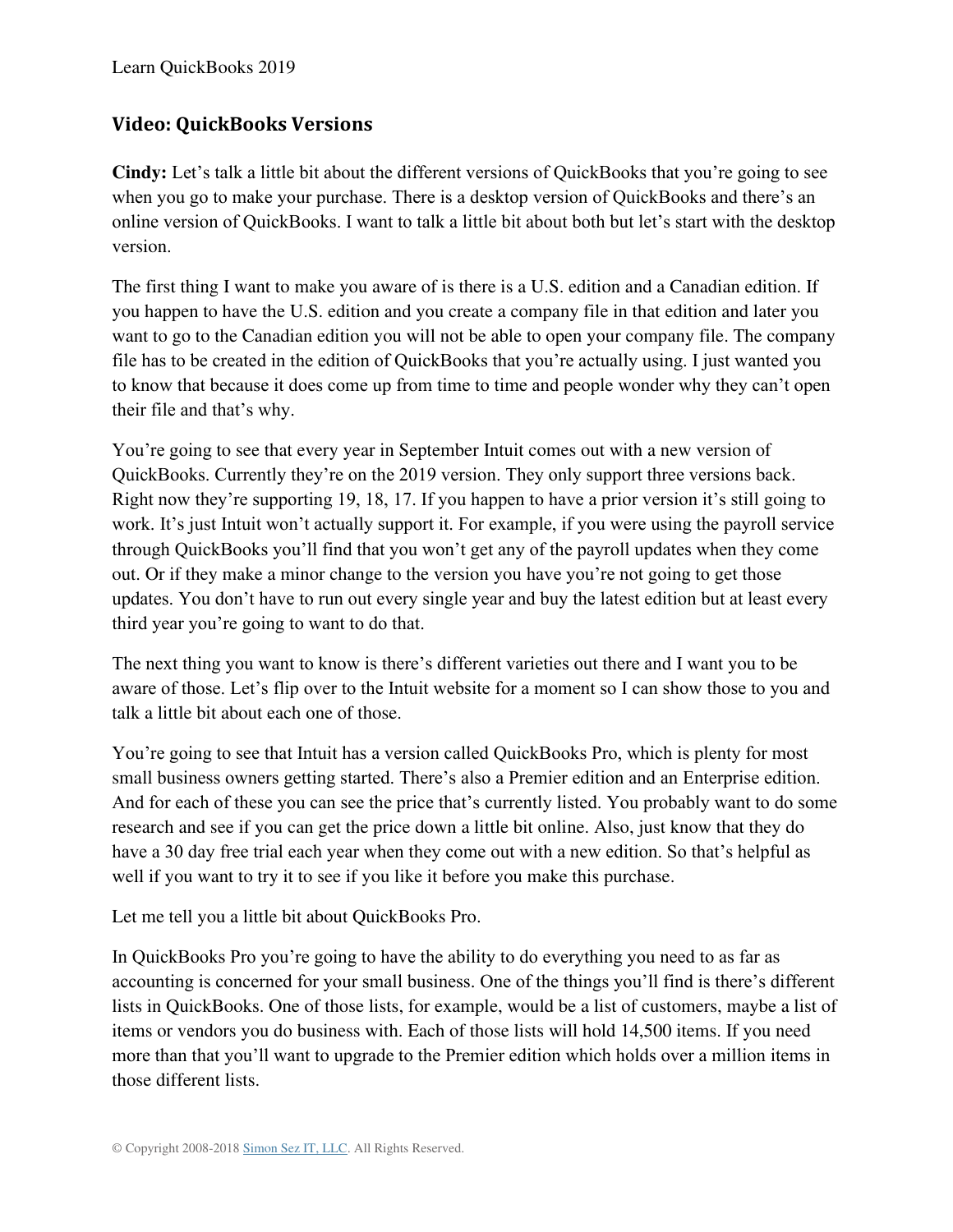Also you're going to have the Enterprise edition and this one is designed for businesses that have maybe 25-30 users. That way they can all access the company file at the same time. So if you're a small business owner you really don't need this. You might want to start with the Pro and later you can upgrade to the Premier edition.

When you start looking at the Premier edition you're going to see that there is a edition for construction, there's an edition for real estate. There's all kinds of editions. What Intuit does is they will actually pre-setup some of the lists for you. For example, they might set up a list of items or a list of your chart of accounts and they'll charge you a little bit more money for setting up those lists. You probably will end up editing or deleting a lot of that list anyway. It's just as easy to go with the Pro version and set the list up from scratch by yourself. And just so you'll know, this is the edition we will be using here through these videos.

Let me scroll down a little bit and let's compare some of the different options you're going to see in each one of these.

You'll notice here the QuickBooks Pro, for example, it's going to have all of your invoicing, your reporting, your estimating, all of that stuff. And you can see as far as reports go you've got a lot of reports. There's over a hundred of these in here. When you move up to the Premier edition you'll see there's over 150 industry specific reports.

Going down the list here the things that you're not going to have in the Pro will be things like forecasting. You're not going to have things like if you need to use the barcode scanning for mobile, for example, or any of these other features that you see right here.

I'm going to go ahead and go back here and let's look at some of the options for the online edition of QuickBooks.

The online edition is a monthly fee. The neat thing about working online is that you're going to be able to access your company file from anywhere in the whole wide world, as long as you have internet access. You'll have to make a decision on which one of these subscriptions you'd like to purchase.

Typically most people will start with the Essentials. If you start with the Simple Start you're just not going to have enough room to put your data in. What I mean by that is let's say you have a list of customers. It's only going to allow you 50. What if you need more than that? You'll need to upgrade to Essentials. And this one here is just not enough for anyone. I would suggest starting with Essentials and then if you need to go to the Plus you can always upgrade.

Some of the advantages that the Plus will have is you'll have the ability to work with products in here. Or if you have inventory and you'd like to track that you'll have to upgrade to the Plus edition here. But like I said, this is a monthly fee you'll have to pay for and it's up to you which one you'd like to use.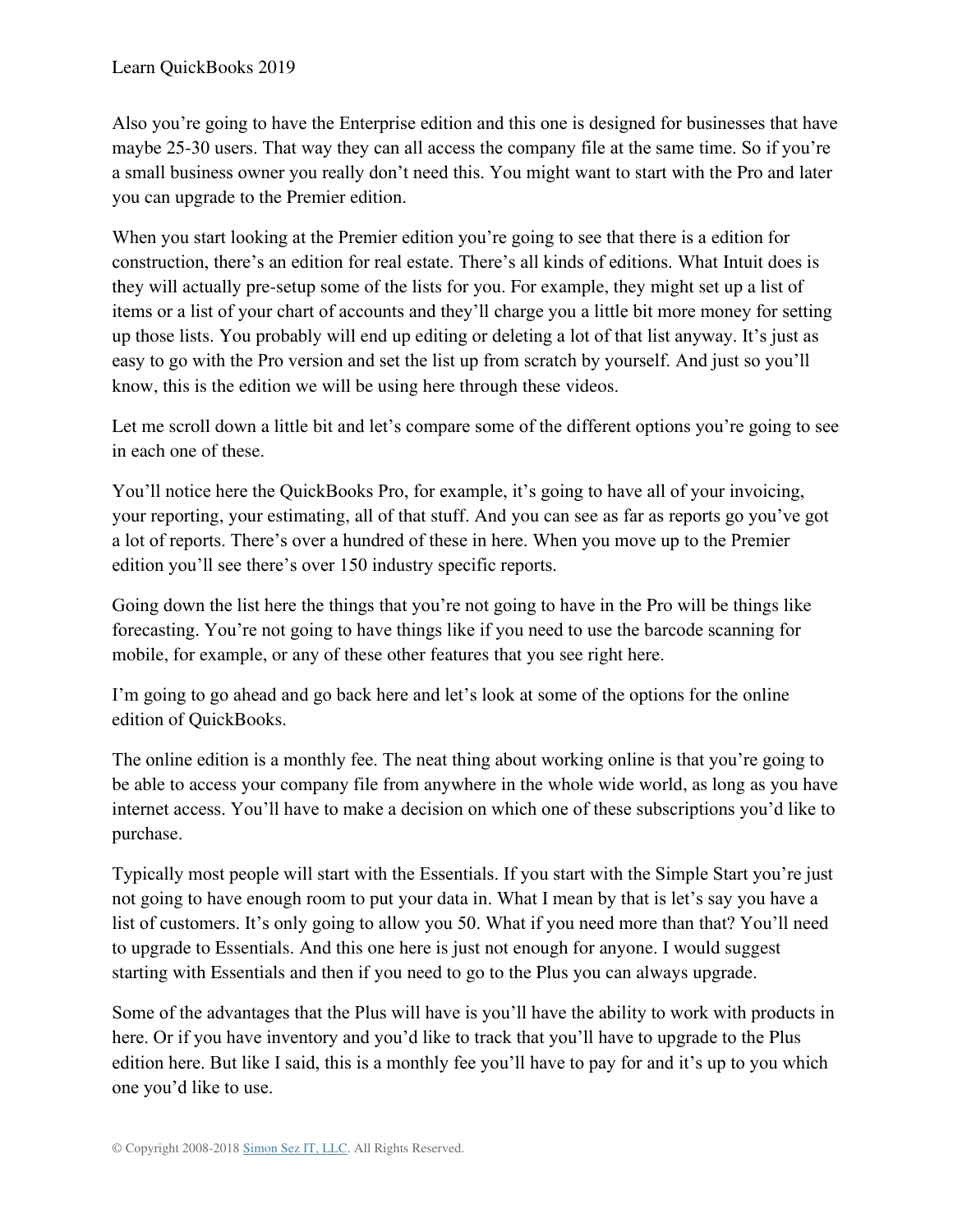I just wanted you to be aware of those different options you have when you're going out to purchase QuickBooks. What we're going to do now is move over to the next video and talk about some of the new features that are in the QuickBooks 2019.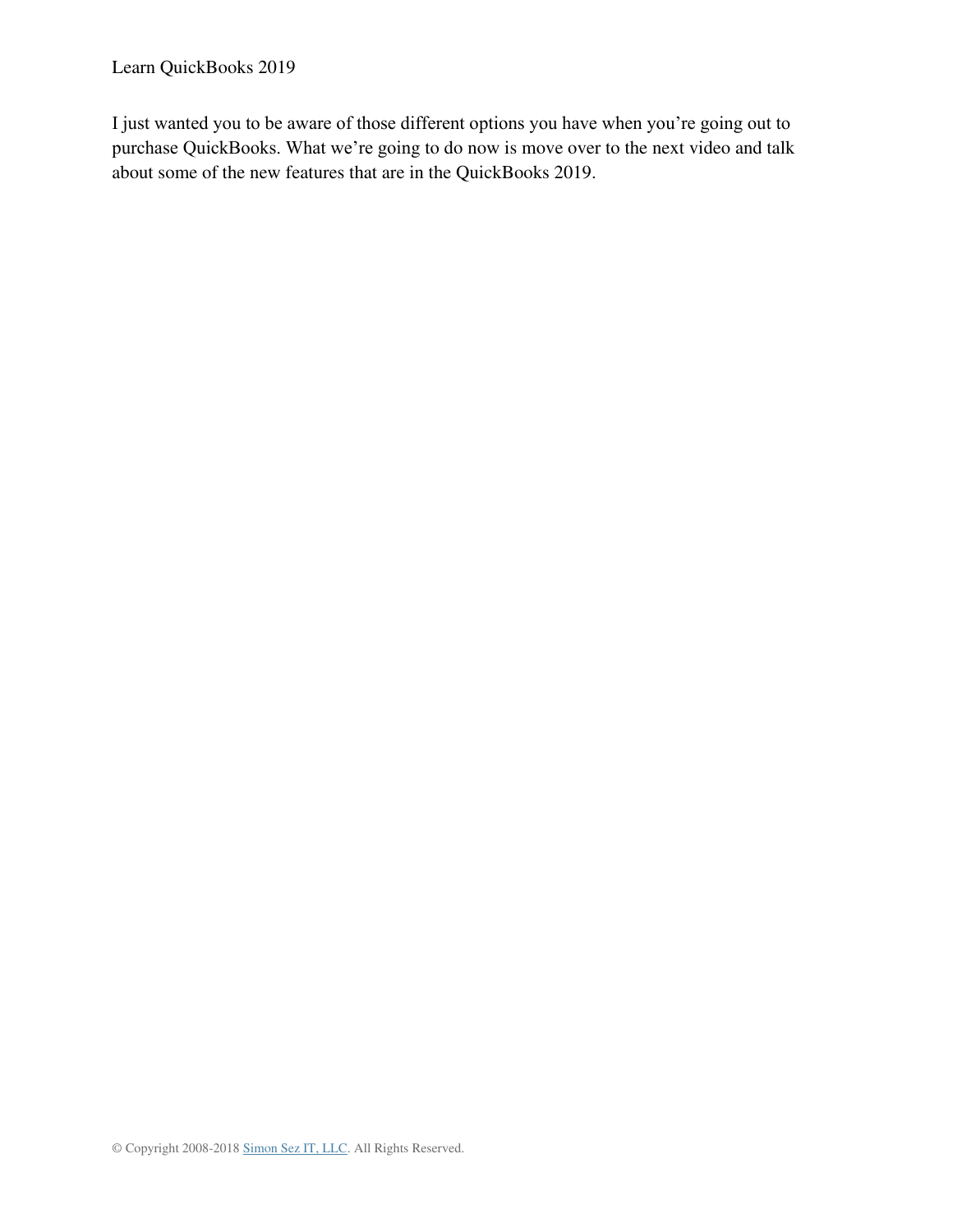#### <span id="page-9-0"></span>**Video: What's New in QuickBooks 2019**

**Cindy:** Hey. Thanks for coming on back. We're almost through with module one. We're down to section three now and I want to talk to you about some of the new features on the frontend in QuickBooks 2019. You'll notice when you first look at the home screen nothing has really changed but some of the stuff when we dive in you'll see it's a little bit easier for you to use. Let me go ahead and flip over to QuickBooks and I'll show you some of those changes.

Let's start with the Enter Bills feature. What you'll notice in QuickBooks is that there is a flowchart on your home screen which tells you what to do. If you've entered a bill the next thing you want to do is pay your bills this way. If you do this you'll go through and check off the bills that you're going to pay and when you're done you will see there's a check in the register and it will actually tell QuickBooks that you've paid those bills.

What used to happen is when people get ready to pay their bills they would come over here to this Write Checks feature and just write a check. Later I would get a phone call and they would say, "I'm looking at some reports and I know I've paid all these bills but they're still showing as unpaid." And I'll look and the reason for that is because they didn't associate the check with the bill. Let me show you what happens now if you do this.

I'm going to click on Write Checks and I'm going to write a check for C.U. Electric and look how it pops up and says you have unpaid bills with this vendor. And it gives me a choice to go ahead and go to the Pay Bills window, which is the way it should have been done, or to just write a check because it might have nothing to do with that particular bill. I'm going to say Go To Bill Payments, I'm going to check off whichever ones I'm going to pay and then I'll just pay selected bills. When I'm done I can actually put something in the check number field and click OK and then that particular bill or bills are already paid. I can tell QuickBooks I'm finished by hitting Done and now that's going to work out perfectly the way it should.

Okay something new that has to do with invoicing. Invoices now have a status tracker. Let me show you what I'm talking about. If I go over to Create Invoices and let me go just find one. I want to find Pretell Real Estate. I know they've got a good one to show you. Pretell Real Estate and I'll in and look for number 1078, open it up. Okay, right here where it says See History this is new. If I click on this and I scroll to the bottom I'm going to see the history of this invoice. The invoice was created on 11/20. You can see they gave me a, it looks like some money, maybe a deposit on this. It looks like that money was deposited into the bank. It looks like they paid again and I made another deposit there.

You can also see up here that this was never sent to them or never viewed. So maybe it was just printed and handed to them. But it was paid and it was deposited. So that shows you the history that way. And before you could kind of see a history. You would actually have to go to Reports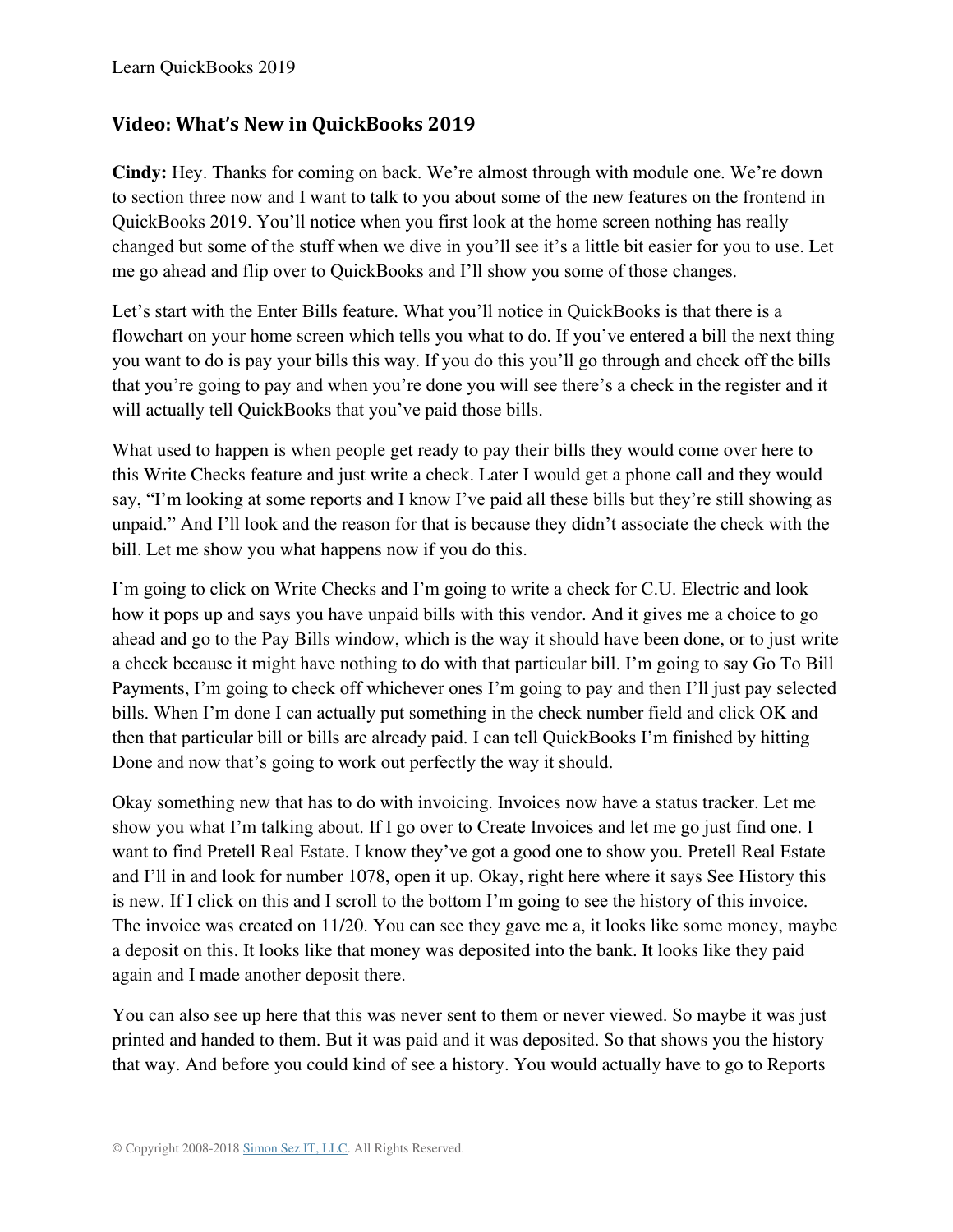up here and look at the Transaction History. And you could see the same information. It just looks a little bit nicer now with this See History option.

So that's another thing I wanted to show you that's actually changed. Let me go ahead and Save & Close at the bottom here.

Another thing this change has to do with Inventory Reports. I want to go ahead and pull up the Items & Services for a moment and look at a couple of the items in here.

If an item is inactive, meaning it will not show up in this list unless you check the box at the bottom that says Include Inactive. And now you'll see the ones with the little X to the left. Those are the ones that are marked inactive.

Right now if you show an inventory valuation summary report, and I just had this pulled up already, but what I wanted to show you is that if you have inactive items if this is checked right here you will see them on this report. If you uncheck this you will not. You'll notice that right now my total is \$1,024.6. If I click Show Inactive Inventory Items now it goes up by two because screen door is now on the list. And that's just something new I wanted you to see.

One thing that is kind of weird about this is if you don't have this checked and then you happen to check it you won't really know which items weren't on the list to begin with. You'd have to go back and just look through them to figure that out. So that's another thing that's changed. Let me go back to Home.

Something else that's changed is working with your IIF files. If you do a lot of exporting information from one file and importing into another you can now go and look at your errors and fix them. In order to do this you would go up to File, you'd go to Utilities, and then you would go to Import, and you would go to IIF Files. Now QuickBooks has to close all the windows to do this but this is a new window right here. You would actually import your IIF files, and I don't actually have one to do right now but if you have an error then what would happen, a window would pop up and say, would you like to see the errors and then fix them and try to reimport the information, and you could do that. I'm going to Cancel that and go back to Home for a moment.

And that's a few of the new things that have changed. You might decide that these little things aren't enough for you to upgrade to the 2019 version but they are kind of nice little features that will help you out if you need them.

That's going to go ahead and wrap up module one. Why don't we go ahead and go into module two and we'll get started setting up your company file.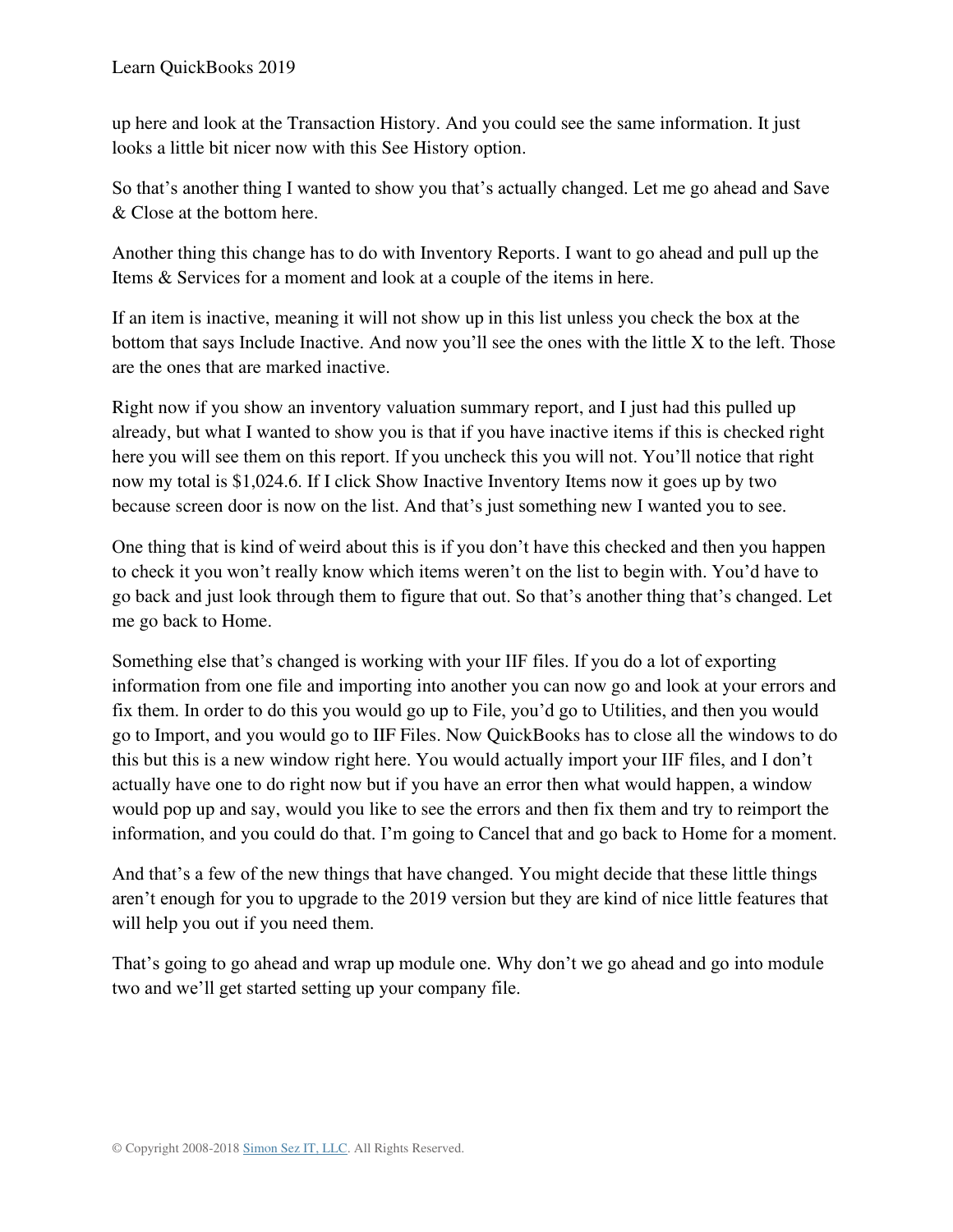## **Chapter 2 – Getting Started**

## <span id="page-11-0"></span>**Video: Setting Up Your Company File**

**Cindy:** Now we get to talk a little bit about getting started in QuickBooks 2019. And the first thing I want to do is go ahead and start setting up your company file. Each file in QuickBooks is called a Company. You can have as many companies as you'd like in QuickBooks. Neither one knows what's in the other so it's a great way if you need to have multiple company files and they have different types of information in them you can keep them all right here but you do have to go through the setup process as a one-time thing. Let me go ahead and show you what your options are when you're setting up your company file.

This is the screen you're going to see when you first load QuickBooks. You also need to make sure that when you close your company file you're on this screen as well. And we'll see that a little bit later.

The way this works is if you had previously opened a company file it would be listed here and you could double click and just go right into that particular file. You could also select it and click on Open over on the right. The Edit List option is just a way of if you've got multiple items on this list and you'd like to actually delete them from the list you can actually do that.

Your options down here at the bottom are to Create a New Company, which is what we'll need to do here in a moment. You can also Open or Restore an Existing Company. Now this Open is the same thing as if you were here and you double clicked or went to Open here. But I do want to tell you about the restore option.

One of the things we'll be talking about later on in this particular series of videos is the fact that you want to make backup copies of your data file just in case something happens. Well if you ever needed to use one of those you would be doing what they call restoring that backup file. And this is where you would go to restore it. It would ask you which file is it you're trying to restore and where would you like to restore it to.

Also notice there are a couple of sample files here. If you click this down arrow you'll see a whole list of these. And if you want to see how to do something or you're not sure if you set something up right go ahead and use one of the sample files that QuickBooks provides here and you'll see exactly how to do things the correct way. We are going to be using a sample product based business a little bit later but for now we're going to actually start and create a new company right here. And this will actually launch us into what we call the Easy Step Interview.

Let's go ahead and stop the video here and go ahead and go into the next one and I'll show you how to get started here using this Easy Step Interview.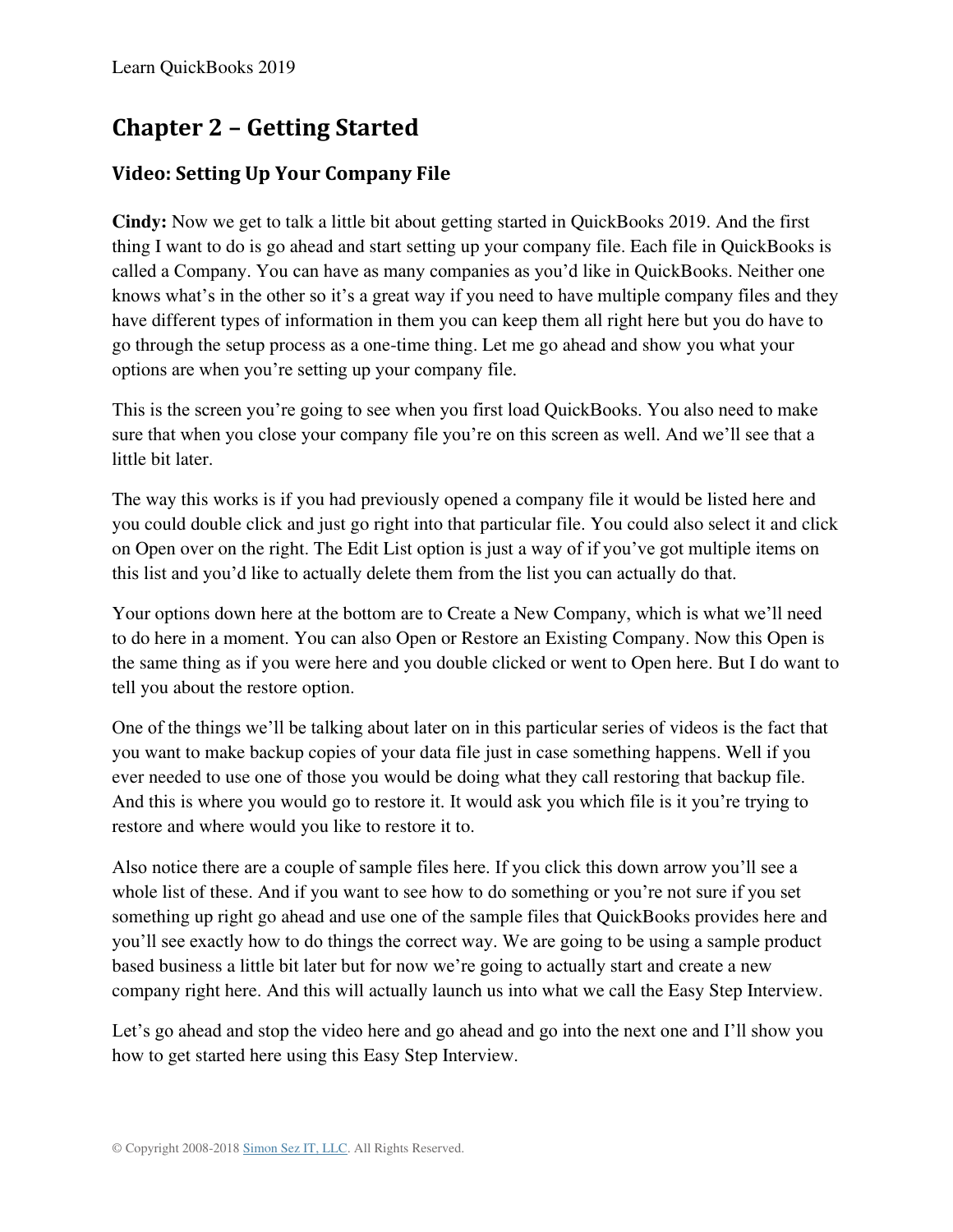#### <span id="page-12-0"></span>**Video: Using Easy Step Interview – Part I**

**Cindy:** We were just talking about setting up our company file and I told you that the first thing we need to do is go ahead and go through what's called the Easy Step Interview, which allows us to go ahead and set up our company file. This is going to be a one-time thing we have to do for each company file that we set up. It'll take a couple of minutes to do it but it's really better to do this because in the end you've got a lot more set up than if you'd skip the whole interview process. Let's go ahead and flip over and we'll get started with the Easy Step Interview.

The way you're going to access the Easy Step Interview is by licking this button here that says Create a New Company. You can actually set this up a couple of ways. You can choose the Start Setup option. This is the quick way to do it. What will happen is it will ask you a few questions and then it will set up your company file but you'll still have a lot more to do and if you don't have any direction and know what to do you'll kind of be lost there. I suggest that you come down here where it says Other Options and choose this bottom one, the Advanced Setup. It takes a little bit longer but it's worth it in the long run.

While we're here let me just mention that you can also convert data from other software packages like Quicken, for example. Or if you're using some other accounting type package you might want to bring that data in by using this option.

I'm going to go ahead and click on the Advanced Setup and this will start the Easy Step Interview.

You'll notice on this first screen here that you really only have to put in one thing and that's the company name, but you want to fill out as much of this as possible because this is where it's going to pull information onto some of your correspondence. So if you're going to send out invoices, for example, you'll want your street address, city, state, and zip on here.

Let me go ahead and put in a company name here and we're just going to call this ASC Services. We'll drop down and it's going to pull in that same name for the legal name. You don't need to change it unless the legal happens to be different. And then it will ask for the tax ID number.

A couple of things just to note. There are a lot of fields in QuickBooks where it will ask for information like credit card numbers, bank account numbers, tax ID numbers, and most of the time you don't need to fill those fields in. They're more informational for you. There are certain things that you will have to fill in and that is the tax ID when you're going to use the QuickBooks payroll service. It will need that. But if you're not using it then you really don't need that tax ID. The other thing you might need it for is if you do a 1099 or you process W-2's through your QuickBooks. But other than that you really don't need it and you can always come back and put it in if it requires it a little bit later.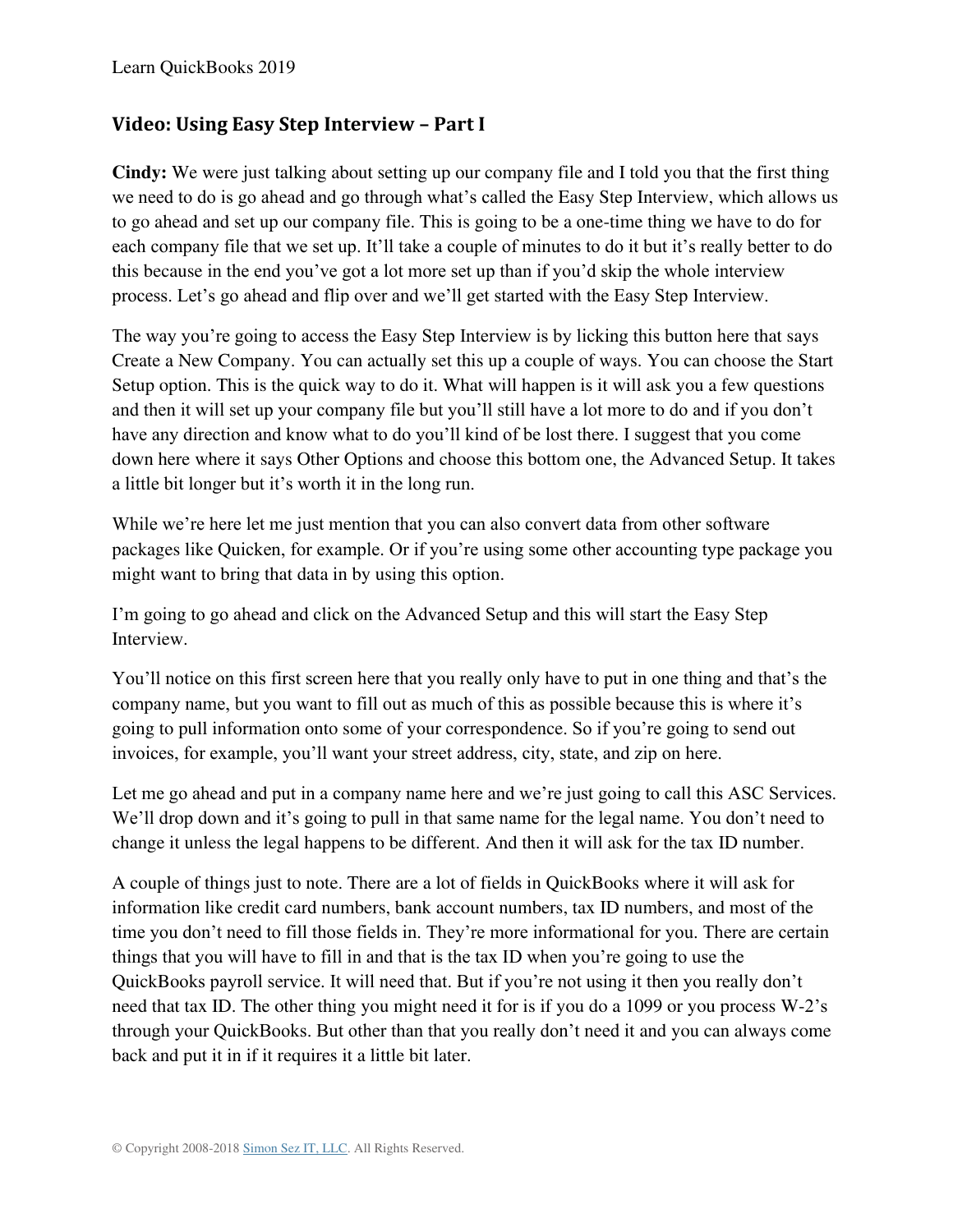I'm going to go ahead and put a street address in. We'll say it's 123 Oak Street. This is in Braintree, MA and we'll just drop this down and pick MA from the list here. And the zip there is going to be 02184. You can go ahead and put your phone number in if you wanted. And also if you had a fax you could plug that in as well. You would want to have your email address and your website on any correspondence that you might send out. You do have the ability to come back into the Easy Step Interview and edit anything you've entered at this point.

I'm going to go ahead click Next and here it asked us to select your industry. When you look down the list you'll see there's accounting, there's automotive, there's if you're a religious organization, if you happen to have a hair salon. Maybe you don't have a particular type of business but you want to pick a generic product or service based business you can pick those down here. There is no wrong answer here so don't get hung up on this screen. Just pick something that's close to what you do.

The reason it's asking you this is because it's going to try to set up a generic chart of accounts for you and we'll see that when we get to the end here shortly.

I'll just say I'm a generic product-based business and I'll click Next.

This screen asks how is your company organized? Are you a sole proprietor? Are you an LLC? Here's another screen not to get hung up on. Here's a question. Do you do your own taxes at the end of the year for the business? Most of us the answer is no, we have an accountant that does it for us, which is the way it should be done, and in that case we're going to pick Other or None. You do not have to worry about this unless you happen to be doing your own taxes and you're using some other software like TurboTax, for example. Then it would need to know which line to pull the items into on the tax form. If you pick one of these what's going to happen is when you get on various screens in QuickBooks it's going to have an extra field and that field will say something to the effect of "which line on the tax form would you like to pull this item into" and you're going to get all hung up on that because you don't know because you're not an accountant. Avoid all of that by picking Other or None and then we'll go ahead and click Next.

Here we have to pick the first month of our fiscal year. This will default to January. So unless you need to change that to something else you can just leave it. And then click Next and it will ask you to set up your administrator password.

Now I do want to spend a little bit of time talking about this briefly.

What happens right now if you do not set up a password and you go ahead and set up your whole company file, you will close your company at the end of the day and tomorrow you'll open it back up and you're ready to work. If you set up a password when you open the company file you will firsts have to put in the username and password to get into your company file. And that is what you want to do. This is extremely highly suggested. You will actually end up setting up a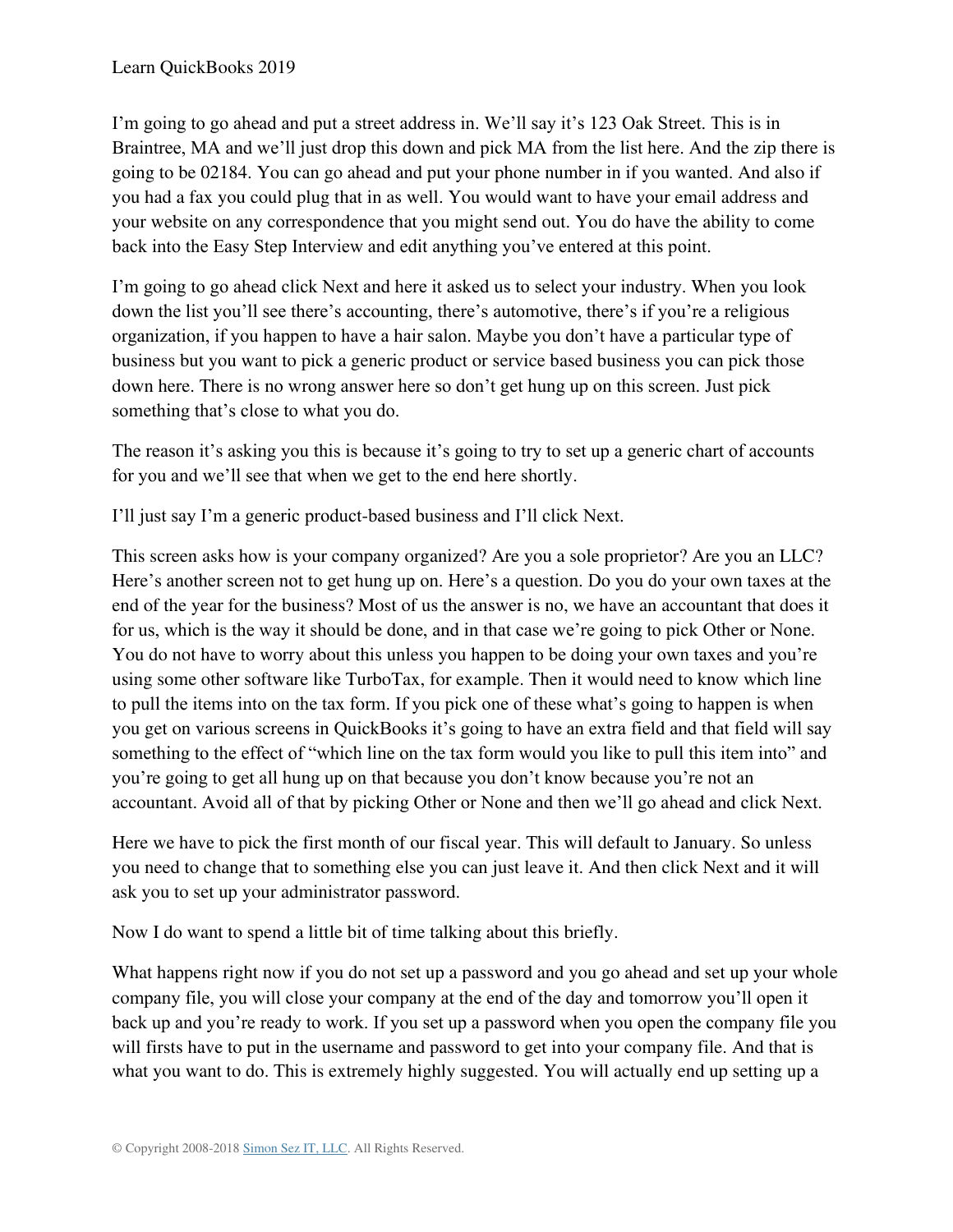username and password for each person that's going to be using your company file. You are the administrator because you're setting up the company file.

I'm going to leave this blank for now and we're going to go in a little bit later and talk about users in a later module here, but in real life you'd probably go ahead and set this up now.

Let me go ahead and click Next and it says Create Your Company File. What you'll notice happens on this screen is it's asking you to name your company and it usually pulls in whatever name you actually gave it way back on that first screen in the interview, but you can change that to any name you'd like. Also make sure you're saving it in a location where you can find it if you need to. I'm going to go ahead and hit Save at the bottom and now it's actually creating your new company file. You'll notice that as it's setting up you're going to start seeing for example your company name will show up in the title bar like you see there. Also in a moment you're going to see on the left what we call your icon bar showing up. And then you'll see that when it's done it looks just like this.

I could get out of it if I'd like at this point but again it's got some more questions to ask me so I'm going to continue with the easy step interview. This is actually the customization part of it. I'm going to click Next at the bottom and the first thing it asks me is what do you sell. You have a choice of telling QuickBooks that you sell services only, products only, or both products and services. You can pick any of these. If you're not really sure if you're going to sell products in the future you can always come in and change all of these options. I'm going to go ahead and say both products and services and I'm going to click Next.

Here it asks me if I charge sales tax. This is just turning the feature on. It's not setting up sales tax or anything at this point. You're just turning options on or off as you go through this interview.

Here it asks me if I'd like to create estimates in QuickBooks. Here's a great example of an estimate. If I'd like to have my kitchen remodeled I'm going to ask for a quote or an estimate from the contractor. And that's exactly what this is for. I'm going to say Yes and click Next and now it asks me about using statements in QuickBooks.

Basically a statement is sent out the end of the month typically. It's not something you have to do. If you had ten businesses maybe three would do this. But it just gives each customer a list of everything that happened that month. It'll also show them what they owe and it's a gentle reminder to them to go ahead and pay you. I'm going to go ahead and say Yes there and click Next.

This questions asks about using progress invoicing. I find this very strange that they actually put this question here because here's what this means. If you estimate jobs do you want to progressively invoice based on that estimate you've created. So for example, would I like to pull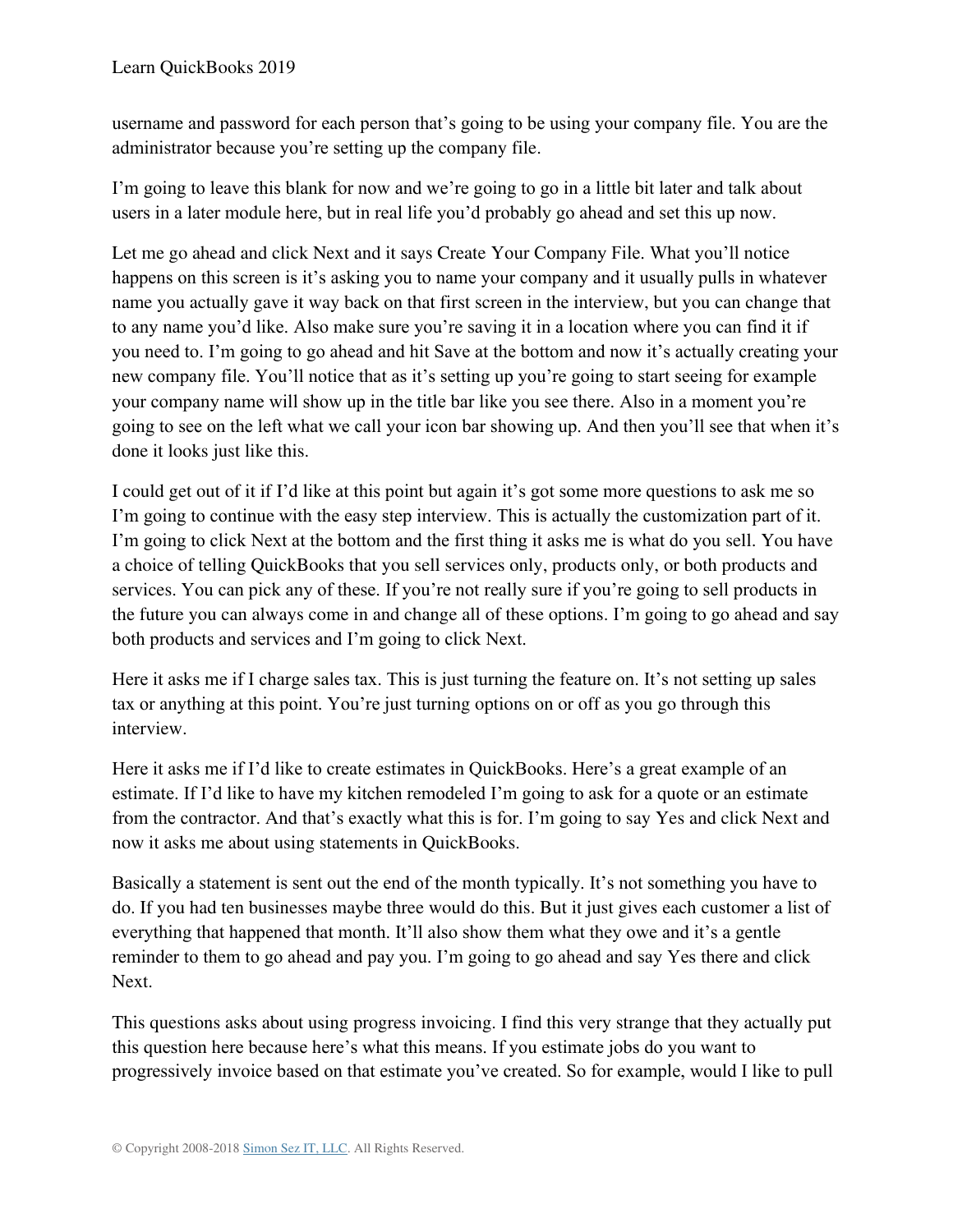20% that estimate and create an actual invoice so I can get paid from my customer? If you do estimates you will want to do progress invoicing.

I'm going to go ahead and click Next and now it asks about managing the bills that I owe. A lot of people will actually go to the mailbox, get the bills, and they'll put them on their desk in a stack and when it's time to pay bills they'll just flip through and pick out the ones they want to pay. Your QuickBooks would work that way but it's designed so that you can put all of the bills in here and then you can run reports and see who you owe, how old some of these bills are, and that sort of thing. It is to your advantage to go ahead and put the bills that you owe in QuickBooks.

I'm going to go ahead and click Next at the bottom and now it asks me about tracking inventory in QuickBooks. True inventory means that I sell widgets. I'd like QuickBooks to track the fact that I have 100 widgets in the back and when I get down to 10 it can pop up and say you need to order some more. That's true inventory.

You're going to hear another term used in QuickBooks often called Noninventory. That's a way of tracking physical items that maybe you purchase or that you sell but you don't really care to know that you have six in the backroom. That's what noninventory is.

I'm going to go ahead and stop the video at this point and let you go over to part two and we'll continue over there. I will see you shortly.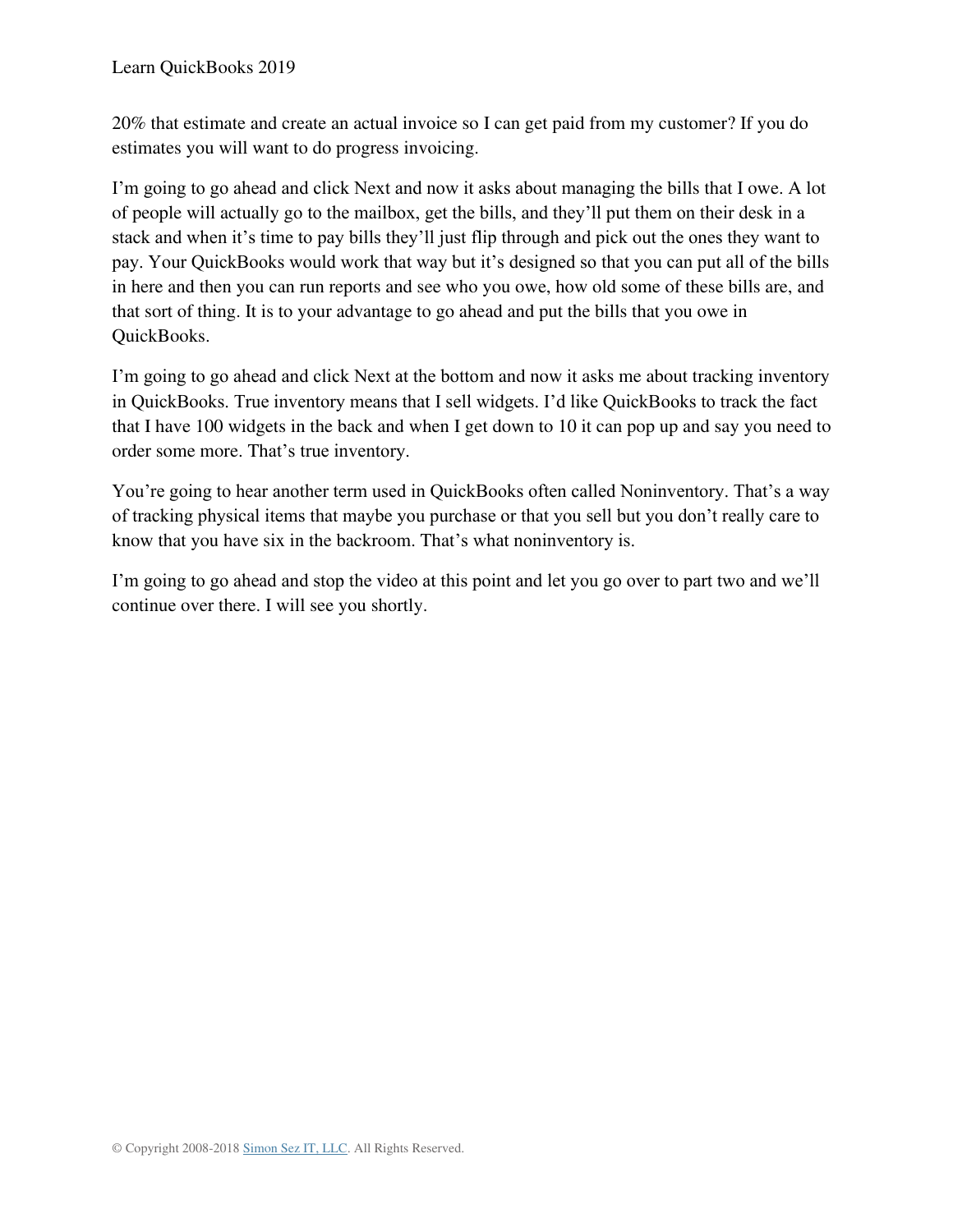#### <span id="page-16-0"></span>**Video: Using Easy Step Interview – Part 2**

**Cindy:** Hey there. Welcome back. This is part two of Using the Easy Step Interview. Make sure you've watched part one before you continue here with part two.

We just go through talking a little bit about what inventory is in QuickBooks and remember there's also a term called Noninventory and I explained to you that that means that those might be physical products that you want to track how many you bought or how many you sold but you don't really need to track how many you have sitting in the backroom. That's why they call that Noninventory.

I'm going to click Next at the bottom and now it asks me about tracking time in QuickBooks. There are two ways to use this particular feature. The first way is let's say you're in a business where you actually invoice your customers by the time you spend either speaking with them on the phone or doing a project or work for them. You could actually turn on the timer in QuickBooks and record that time and then you can turn around and invoice your customer for that.

The other way to track time would be to use it for your job costing purposes. You could actually take and track the time that your employees spend working on a particular project, maybe you need subcontractors or even yourself if it's doing something like blueprints or something like that. So there's a couple different ways you can use the time feature in QuickBooks. I would go ahead and turn this on and then go ahead and click Next.

This questions asks do you have employees and I find this question a little misleading because if you notice up here it says, "Do you have employees? Yes or No." And then it asks if you have W-2 employees and 1099 contractors. 1099 contractors have absolutely nothing to do with payroll. This option shouldn't even be on this screen. The way your 1099 contractors are set up is they are considered vendors in QuickBooks. They become part of your accounts payable. The only reason this question is here is to turn the options on or off for the payroll if you decide you want to use that a little bit later. I'm going to go ahead right now and just say Yes just to have it on and if you do choose Yes you will know to choose the top option, We have W-2 employees. And then click Next.

Now we're getting into the last parts of the Easy Step Interview and this one asks about using accounts in QuickBooks. Just go ahead and click Next there and it will ask you to select a start date to start tracking your finances. Now your choices are you can start from the beginning of your fiscal year or you can choose today's date or whatever date you happen to type in here. What I usually tell people is think about this. If you bought QuickBooks in let's just say February, March and you've decided you want to go back to the beginning of your fiscal year which might be January then that's probably a good option at that point. If it's November you want to go ahead and decide do you want to go all the way back to the beginning of the year or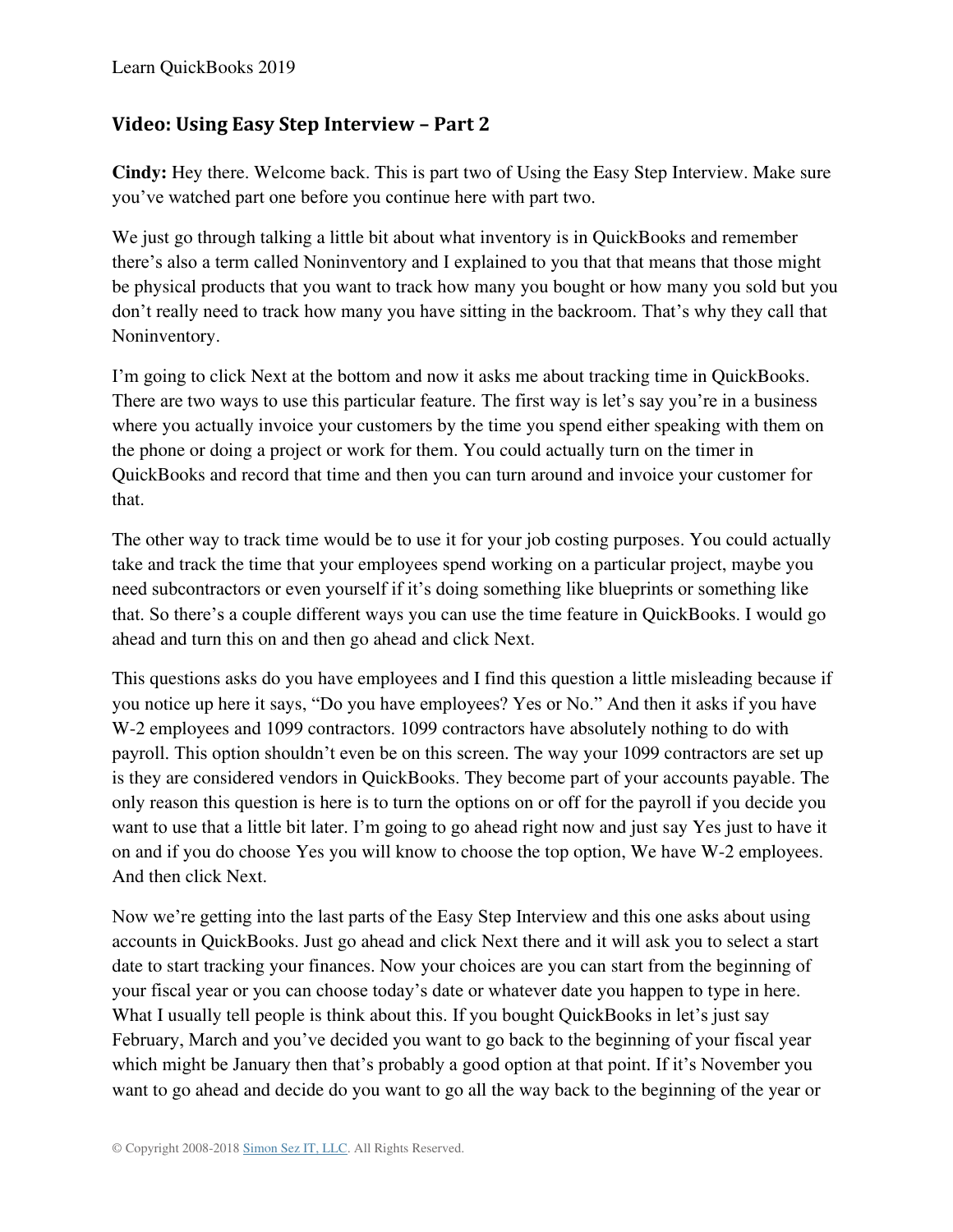would you like to go ahead and start with your last bank statement that you got. Just remember that you're only going to have as much data for reporting purposes as whatever you plug into QuickBooks. I'll just pick the beginning of the fiscal year and click Next.

This is the list of the chart of accounts that QuickBooks decided works great for your business. And this is based on how you answered all these previous questions. Now if you're not familiar with the Chart of Accounts we're going to spend some time on this a little bit later, but I want you to look down this list and notice the ones that have a checkmark are the ones that are turned on. And if you don't have a checkmark there and you want to use one of those you can certainly check or uncheck those particular options. If you're not sure what to do just leave it the way it is now and hit Next and then we're going to talk about it like I said in a later module and I'll show you what you need to set up.

Right now we're finished with the Easy Step Interview. We're going to choose the Go To Setup option and that will take us to our desktop screen in QuickBooks.

Now that's really all there is to using the Easy Step Interview. Remember I said that you can change anything in there. You just can't go back to the actual interview itself. You have to do it through some of the preferences and we're going to be talking about those a little bit as well.

Well that's going to wrap up the Easy Step Interview. Let's go ahead and go over in to the next section and talk a little bit about the My Company Overview options.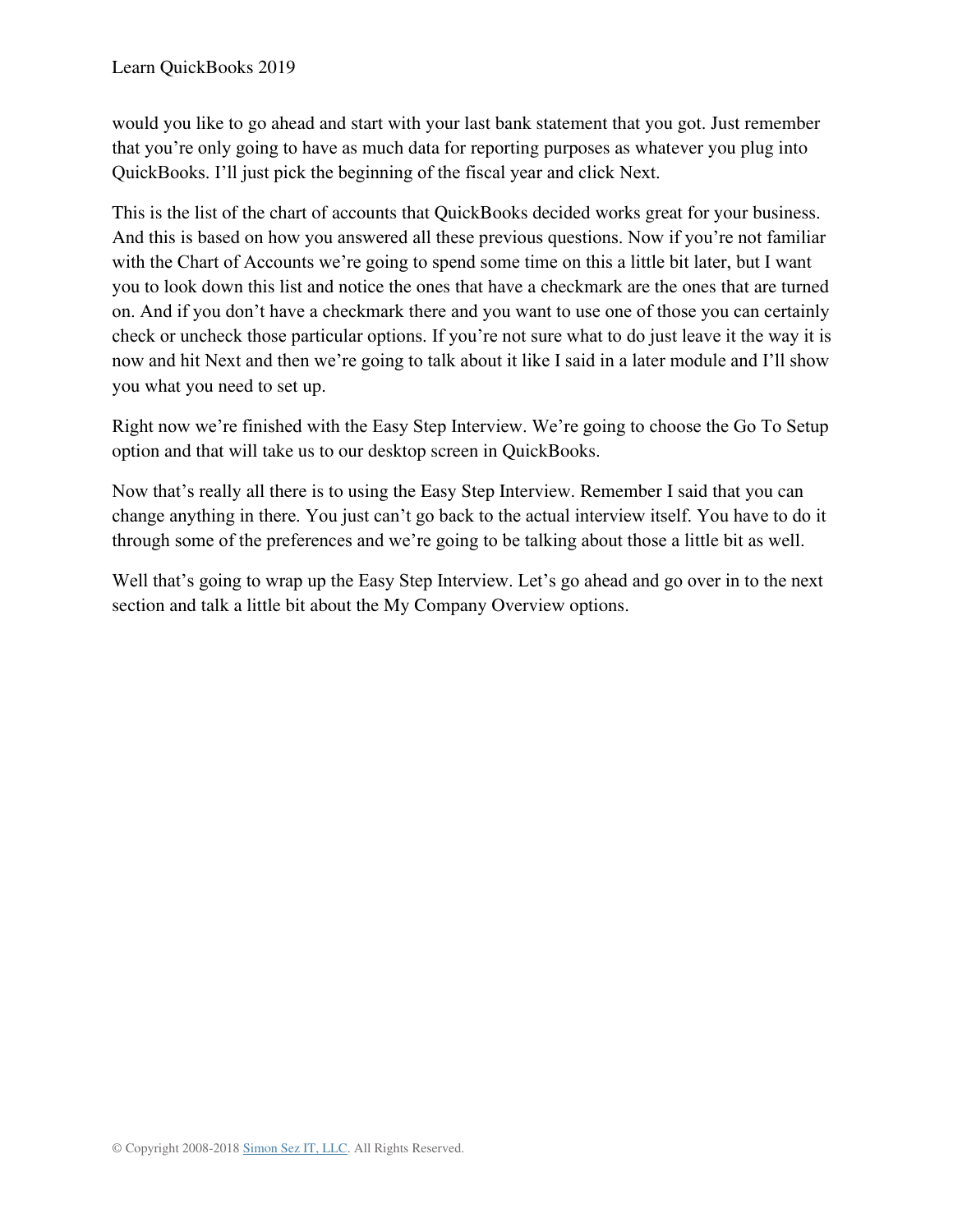#### <span id="page-18-0"></span>**Video: My Company Overview**

**Cindy:** Hey, welcome back. We are working in module two and at this point we're all the way down to section three. I wanted to take a moment and just go over a little feature called My Company. We just completed the actual Easy Step Interview where we were able to put in the company name, company address, those types of things. There will be times when you need to change that information and I'd like to show you where to go to actually do that.

This is what we call your Home screen in QuickBooks. If you happen to have just completed the Easy Step Interview you might have a popup window here that will allow you to put in your customers, your products. It might allow you to put in your bank account information. We're going to do all that a little bit later, but you'll notice in the bottom right of that window is a little button that says Start Working. And if you want to click on that it will go away and then you can head on up to Company on the menu here.

I'm going to click on this option that says My Company and you'll notice that this is where your address, your phone number, your fax, email, website, all that lives. If you want to change any of this go ahead and head up to the Edit button which looks like a little pencil here and then you'll be able to type in any of these fields.

Something that might be very helpful to do is actually take this phone number right here and copy it and put it up in this address line. And the reason for that is because when you go ahead and send out forms, like an invoice, it's going to pull this address block but it won't pull the phone number because it considers that a separate field. Now you can go in and customize that template and actually add it but let's add it now so we don't have to worry about that later.

I'm just going to right click and copy this phone number. And what I'll do is come up in the address block, come down a line, and then I'll just paste in the phone number that way. And of course I could I add the fax, email, and website here too. When I click OK it's going to say that I didn't update the legal address. What it's talking about is the legal address is over here and QuickBooks puts in the same thing you see here in the legal information option here. If you want it to upgrade that you can go ahead and say Yes or no and then you can see that it will save the information that you just put in there.

While I'm here let me tell you a few other things about this particular window. Down here these are all some services that Intuit can provide. And if you ever wanted to look at some of these, for example you might be interested in their merchant services account, you might want to order checks from Intuit, and remember you don't have to order them from Intuit. You can order them anywhere you like.

There's also a few other things here you may be interested in. Over on the right as well you're going to see your product information. And if you haven't activated your account go ahead and do that now because what'll happen is if you don't activate it within a certain amount of time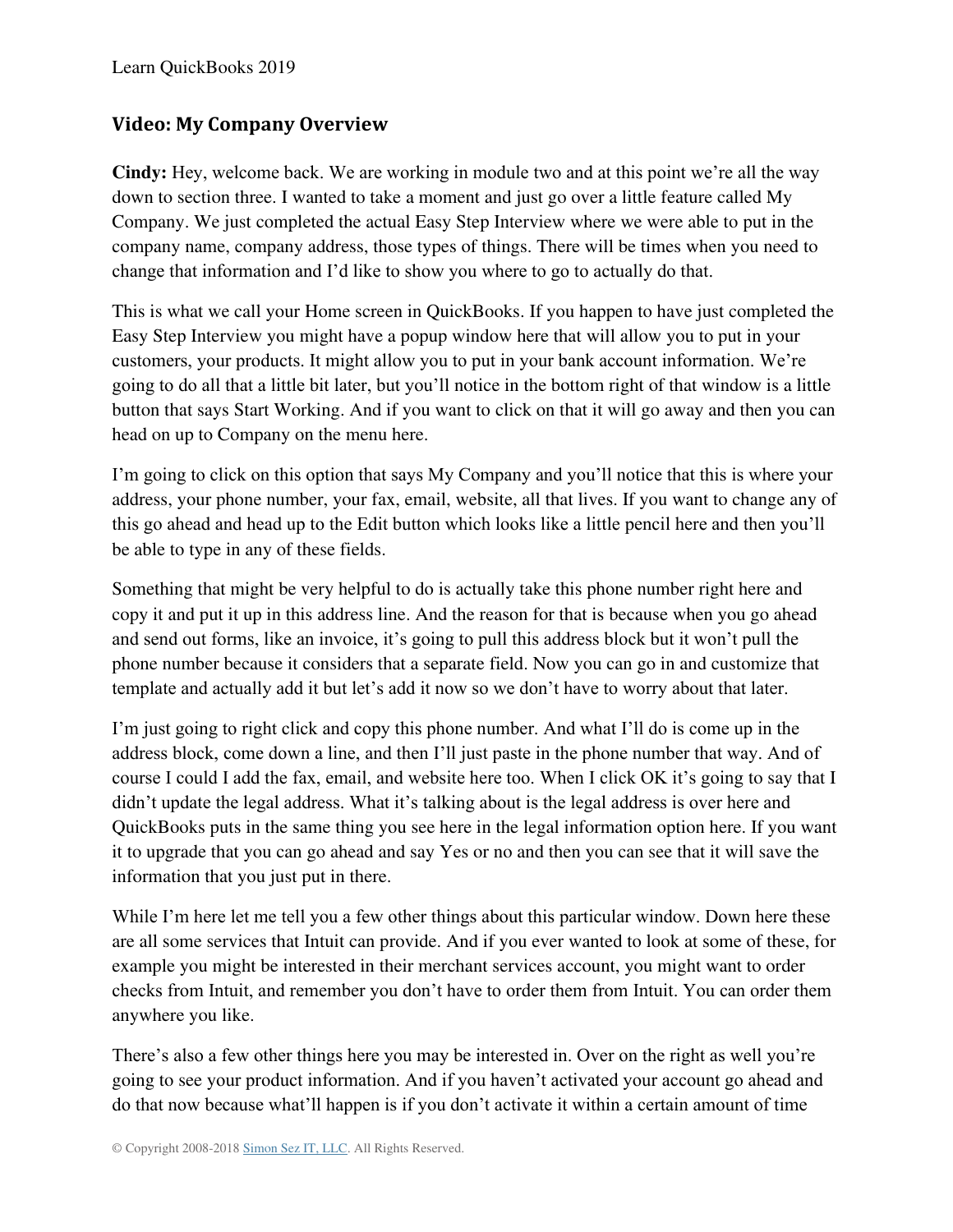then it'll actually lock you out and you'll have to call Intuit. So make sure you activate your account.

That's all you need to know about that My Company option there. I'm going to go ahead and hit the X and close out of it and that'll put me back on my Home screen.

That's it for the My Company Overview. Let's head on over to the next video and talk about identifying the components of the QuickBooks environment.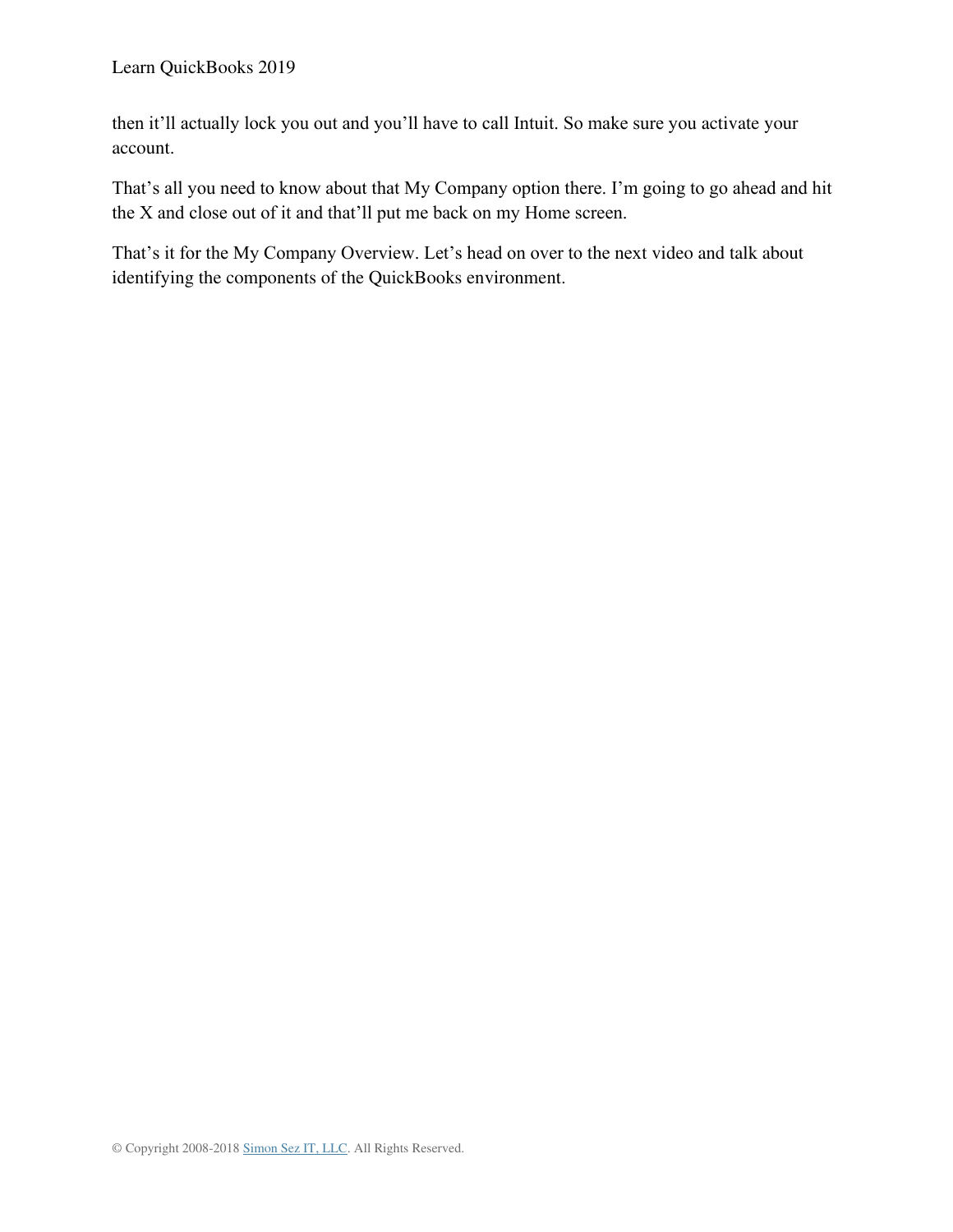#### <span id="page-20-0"></span>**Video: Identifying the Components of the QB Environment**

**Cindy:** Hey there. Welcome back. I thought I would take a few minutes and just take you on a quick tour of the QuickBooks environment, basically what the Home screen looks like and how to work your way around the screen. This section is called Identifying the Components of the QuickBooks Environment.

The first thing you'll see at the very top of your screen is your title bar and that's where it has the name of your company right here, also which version of QuickBooks you're using and what screen you happen to be on. Currently you're on what we call the Home screen.

The next thing you're going to notice is your menu bar. And that's where you see File, Edit, View, all the way across. A couple things that I just want to point out real quick. If you click on the Edit option I want you to notice the Find option. You're going to use the Find option all the time because you're going to be looking for something, whether it's a customer name, maybe an invoice number, did you pay this particular bill, there's always something you're going to be looking for. You can use the Find and the Search options to look for those things.

Also notice the Preferences, which we're going to be doing over in module three, but that's where all the options are, a lot of those things we talked about in the Easy Step Interview.

You're going to see also there is an option that says List. All the lists that are in QuickBooks will be here, like your Chart of Accounts, your customers, you're going to see your memorize transaction list. All of that stuff is going to be in this screen. It makes it a little bit easier sometimes if you can just find the list of those things.

You're going to see an option here that says Company. There's one for Customers, Vendors, Employees, and Banking, all the way across.

The next thing I want to point out here on the left is what we call your Icon Bar. You would just click on the different options to get to those particular things that you might want to look at or change. However, what if you don't like it here on the left? I personally think it takes up room on the screen. You can click this arrow and collapse the pane as they call it and then use the arrow again to pull it back out. But here's another option you may want to turn on.

If I go to the menu where it says View and click on Top Icon Bar now it's moved those options to the top of the screen instead of the left. And then I can go ahead and maximize this window and it will fill up the screen.

Now the other thing you will definitely want to turn on, I do not know how people work without this, is what we call the Open Windows List. If you go back and click View on the menu you'll see it on the left here. And this is the Open Windows List. What it does is every time you open a window you'll see it here. That way if you don't want to close the current window you can just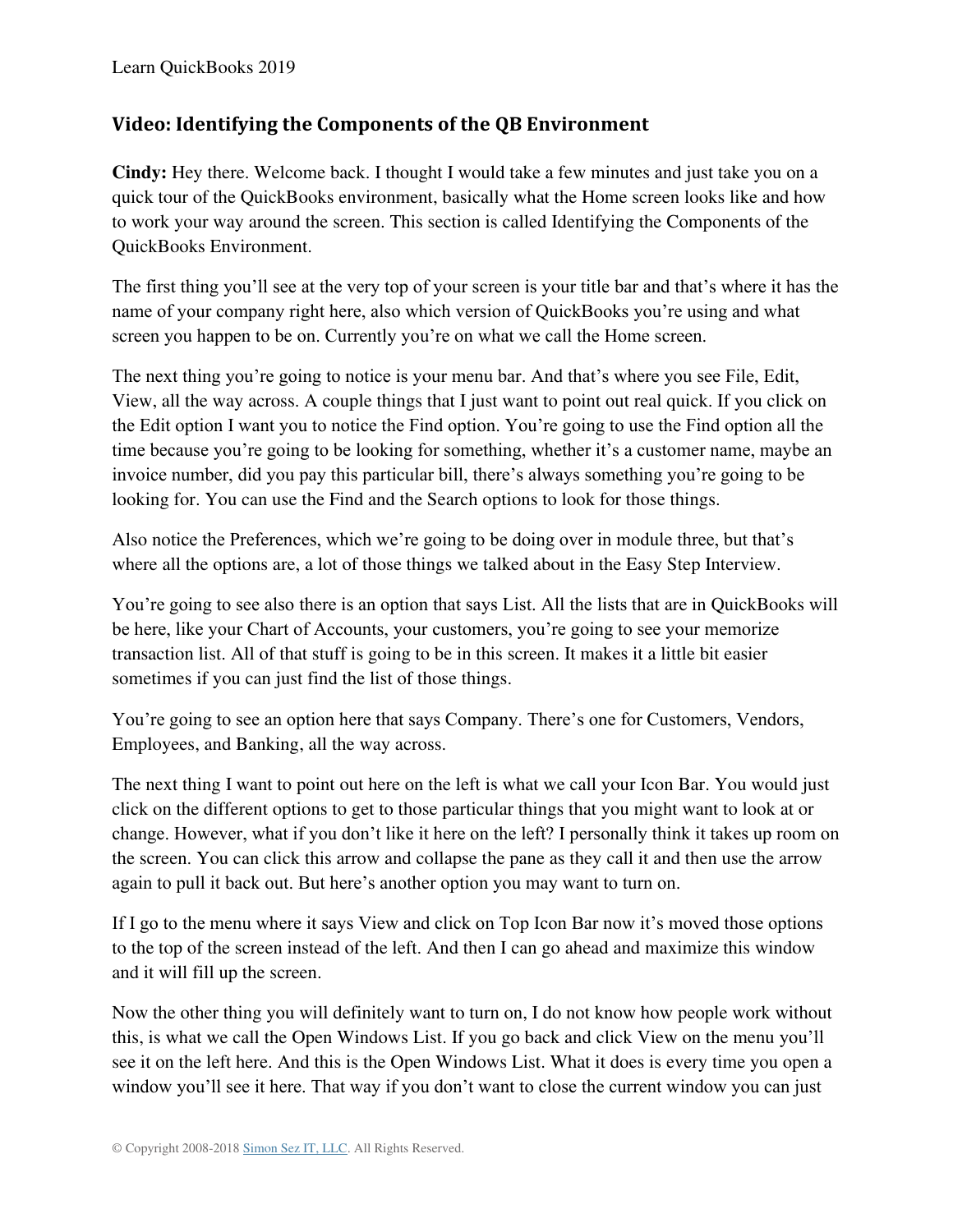click on a window you'd like to work in. If you do want to close one, let's say I want to close this Bill Tracker I opened, all I have to do is go to the top of that window and click the X. Don't click the X up here because that'll close QuickBooks. Close this X right here and then that will close that particular window.

The next thing I want to point out is the fact that you're on the Home page and you're going to spend most of your time on this Home page but let me just show you the Insights.

Basically if you know what a dashboard is that's what Insights basically are. If you actually had your information already set up you'd be able to see all on one screen what your profit and loss look like, you'd be able to see if you had any income, if you have any expenses, that type of thing. It's just a quick look at what your books look like. A little bit later when we get some data in here we'll take a peek back at this. For now we'll go back to the Home page.

Let's take a peek at how this Home page is actually set up. You can see it's divided into five sections. This first section right here where it says Vendors, this is your accounts payable section. If you're not familiar with that term this has to do with the bills that you get in the mail that you have to pay. This is where you're going to set up those bills and pay those bills. And we'll look at some other options as well.

This is going to be your accounts receivable portion. This is where you're going to handle any invoices or customers make payments, things having to do with customers will be in this section.

And this section down here will have to do with time and your payroll.

Over here you have a company section. These are options that don't have to do specifically with customers or vendors but they have to do with the company file itself. Like this Chart of Accounts, for example. Get really, really, really familiar with this Chart of Accounts because this is the most important part of QuickBooks. We'll be spending some time on that a little bit later as well. So just remember where that is.

And also notice there is a banking section. These are options that have to do with banking, like recording deposits or opening your check register.

That's your five different sections. Now let's go back and look at these buttons here.

Do you see where it says Vendors, Customers right here, Employees right here? These are what we call Centers. This would be the Vendor Center, the Customer Center, and the Employee Center. And basically what a center is, if I click Vendors for example, it's going to take me into a list of all of my vendors. And if I had these populated they would show up. I would see the vendor name, any transactions for that vendor.

I'm going to go ahead and close that window and you would have the same thing if you looked at Customers or Employees.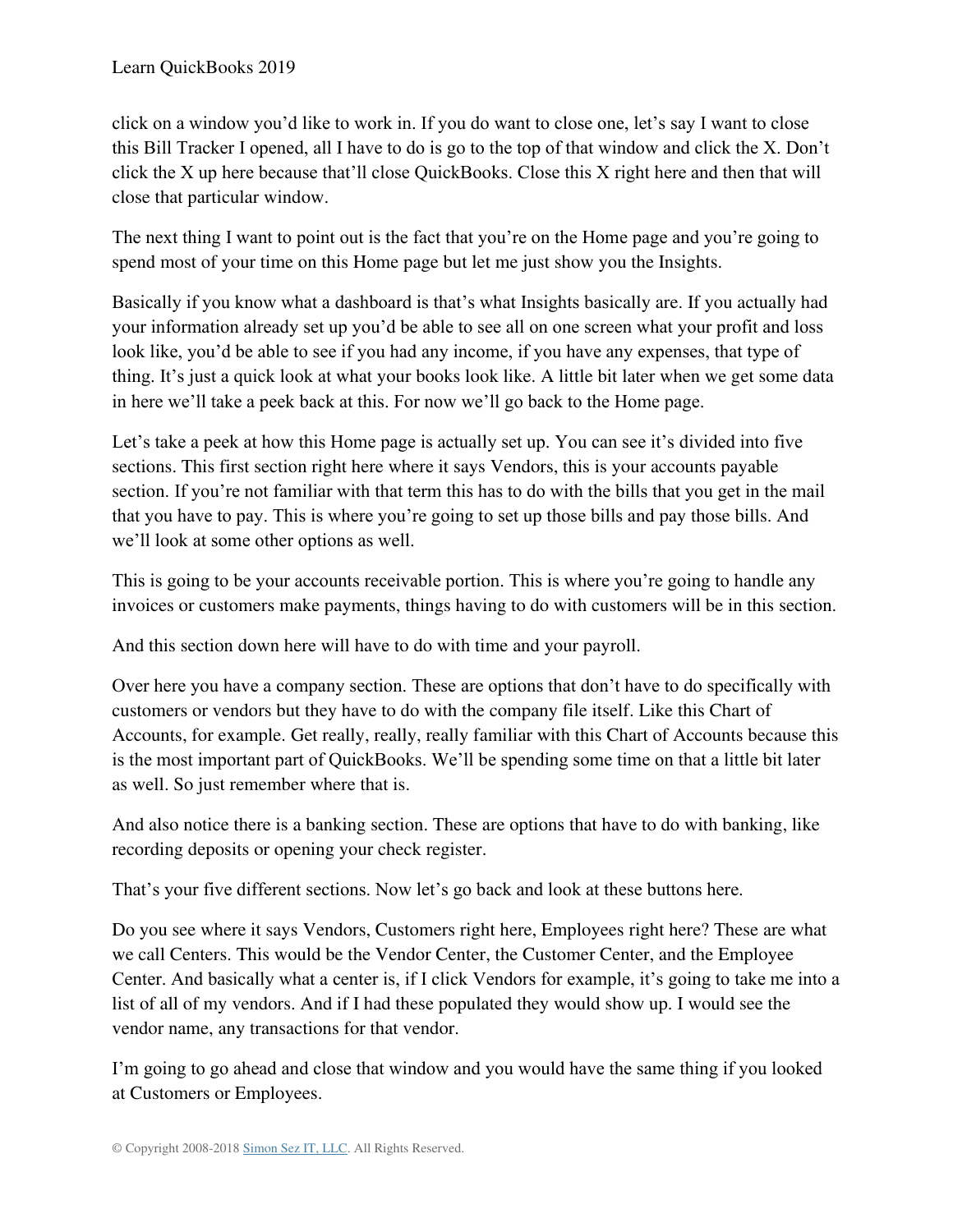There are always more than one way to get to some of these options. We just talked about the Vendor Center being right here but another way I could get to it is to go right here and click on Vendors. The same thing with Customers. I could click here and go back and click Customers. That's two ways to get to some of the same options. And as matter of fact you know of another way, going to List. We saw Customers right here, Customers here, and also Customers and Vendors right here. So just know there's more than one way to get to some of the different options.

Way over on the right hand side you've got a couple of options. The first one is your Account Balances. Once we get your checking account set up, your savings, your credit card, all those things that would run a balance you will see those listed here. And a quick way to go one of those registers would be to double click on Checking, for example. If you don't want to see this you just hit this little arrow that points up and that will hide or show that portion of the window.

This right here, these are all things that Intuit can sell you. If you'd like to run your payroll through them you can. If you'd like to set merchant credit cards through Intuit you can. You can order checks and tax forms. Or you can use T sheets to track the time you and your employees spend on a particular job. These are all sales. You do have to pay for them. None of them are free. But just know they're available if you'd like to use them. Again, if you don't want to see that use the arrow and just hide that part of the window.

Now let's talk for just a minute about the Backup Status option here. We are going to talk later on in these videos about how to backup your company file. If you're using the desktop version of QuickBooks you will want to do this on a regular basis because if something happens to your data you need something to restore it from. You can actually do that manually or you can have Intuit do it for you. They actually have this feature called Intuit Data Protect that you can sign up with and it's not free. You do have to pay a monthly fee for it but they will go ahead and just back it up for you. That would just be your option.

So those are your options that you have over on the right hand side of your screen here.

The other thing is if you happen to see these yellow boxes around, those just show up when there's new features. You can just X out of them if you'd like and then it'll tell you that if you want to turn them back on you can go up to Help here and look at the new features that way.

That's a quick overview of how the Home screen works. You're going to spend a lot of time on this screen so get really, really familiar with it.

We've got one more section in this particular module and that is Converting QuickBooks Desktop Data to the Online Version. I'll show you how to do that if you'll flip on over to section five.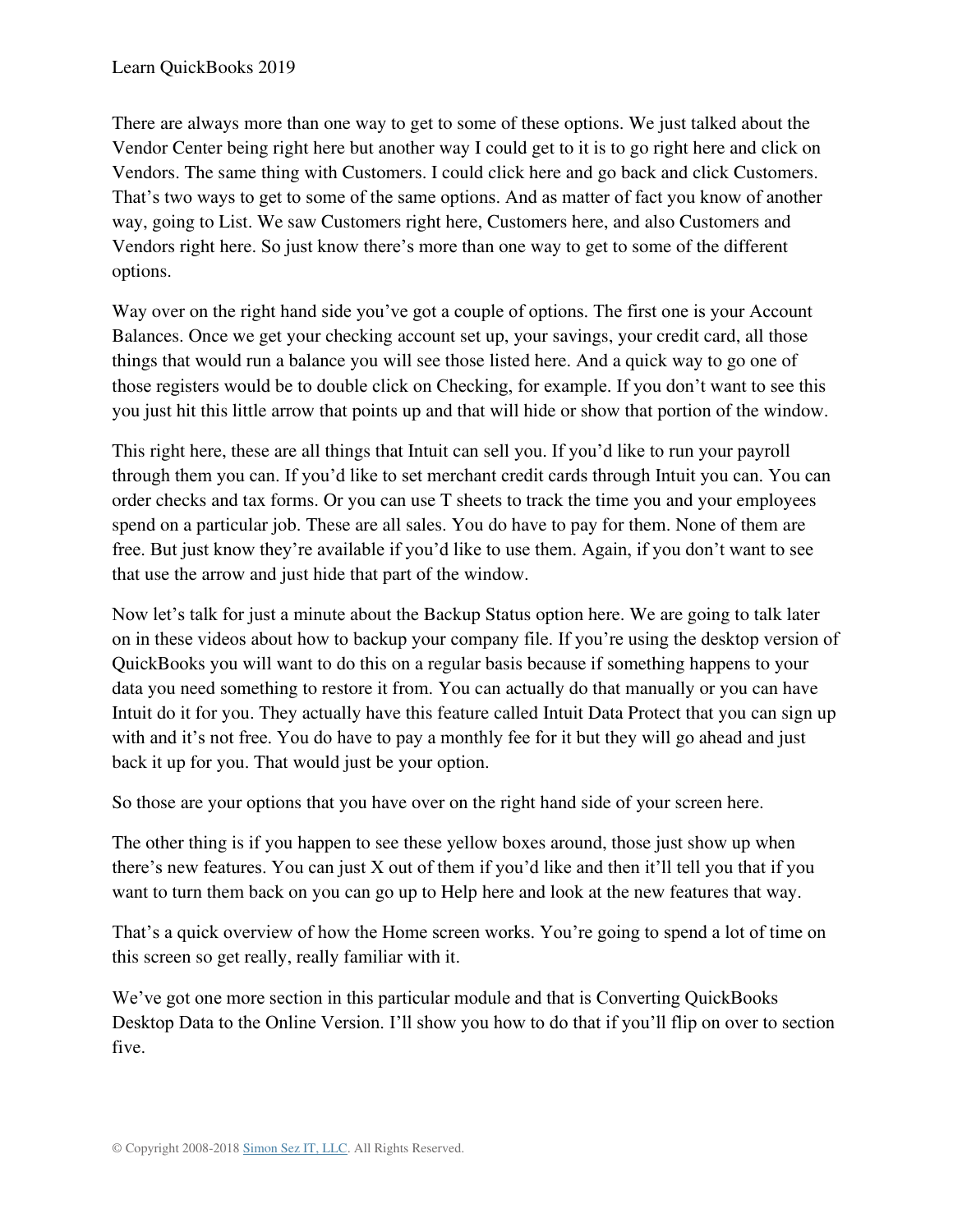#### <span id="page-23-0"></span>**Video: Converting QuickBooks Desktop to Online Version**

**Cindy:** Well this section is going to wrap up module two. I wanted to talk to you briefly about how to take your data that you've saved in your desktop version of QuickBooks and upload it to the online version if you decide that you'd like to try that for a while. Let me flip on over and I'll show you how to upload that data.

This is actually a very simple process. All you have to do is go to File on your menu, come down to Utilities, and then find the option that says Copy Company File for QuickBooks Online.

QuickBooks will need to close all of the open windows before it exports your data. Just go ahead and click OK here and then it brings you up to this window that says Save Exported Company File To. You can actually choose your company here if you'd like or you can go down and change the file name, but you want to save it as something that you can recognize when you go into the online version. That way you can pick it from your desktop or wherever you happen to have saved it.

I will tell you one thing, you can take your data from the desktop to the online version and upload it but you can't go the other way. So just make sure that you know that.

The other thing is don't use both versions at the same time because you won't have the same data.

That's really all there is to this. I'm going to hit Cancel at the bottom and then I'm going to pull up my Home screen and that's really all we need to do in module two.

What I really want to do now is take some time and go ahead into module three where we're going to customize the QuickBooks environment. I will see you shortly.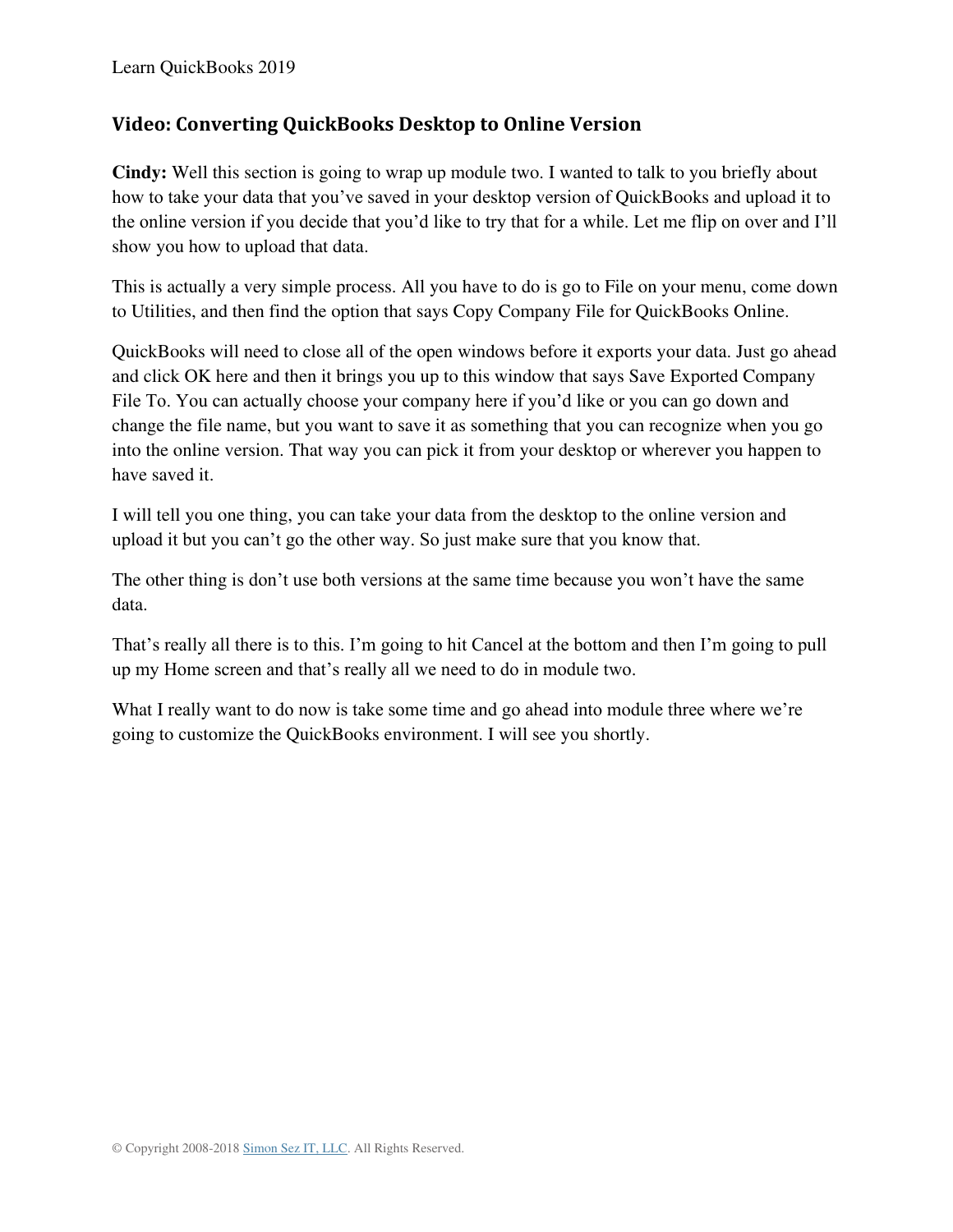# **Chapter 3 – Customizing the QuickBooks 2019 Environment**

## <span id="page-24-0"></span>**Video: Preferences – Part 1**

**Cindy:** We're actually starting now on module three and this is the module where we're going to talk a little bit about customizing the QuickBooks environment. You want to go through and look at all the preferences before you get started because there are some things you're going to want to turn on or off to make QuickBooks a little bit easier for you as you're getting things set up. The other thing is I mentioned to you when we went through the Easy Step Interview that you could go back and change every one of those answers you put in there. Most of those answers are going to be in the Preferences. So I want to take a few minutes, go through all the preferences with you. We obviously won't have time to hit them all because there's so many, but we'll hit the high points and if there's some you want to come back and look at later you can certainly feel free to do that. Let's go ahead and flip over now and I'll show you how to get to the Preferences in QuickBooks.

All the preferences are located under the Edit option on the menu. And you'll see Preferences at the very bottom of the list here.

The way this screen works is you have these options on the left and typically when you come in it's on the General option automatically. And each one of these will have a tab that says My Preferences and also one that says Company Preferences. You'll want to look under both when you're looking for your options.

I want to start at the very top with the one that says Accounting and just go through a couple of things with you. And I'm going to start on the Company Preferences tab.

There's actually three things here that would be of interest to you and let's go ahead and start with this first one. It says Use Account Numbers. I'm going to Cancel this for a moment. What we're going to do a little bit later in this particular module is we're going to go through the Chart of Accounts and get all that set up. And if you remember I told you that the Chart of Account is the most important thing in QuickBooks. It's located right here on your Home screen. Let me show you what it currently looks like and then I'll turn that option on and show you what it looks like then.

Right now your Chart of Accounts is set up by type and you can see when the type is the same for these then they'll be alphabetical. For example, if you look down here where these expense accounts are starting right here you'll notice they are alphabetical here. Some people like to use general ledger numbers. You'll notice there aren't any right now but we're going to turn those on.

I'm going to go back to the Preferences. Again they're under Edit, Preferences. I'm under the Accounting option on the left and I'm going to choose the Company Preferences tab. Right here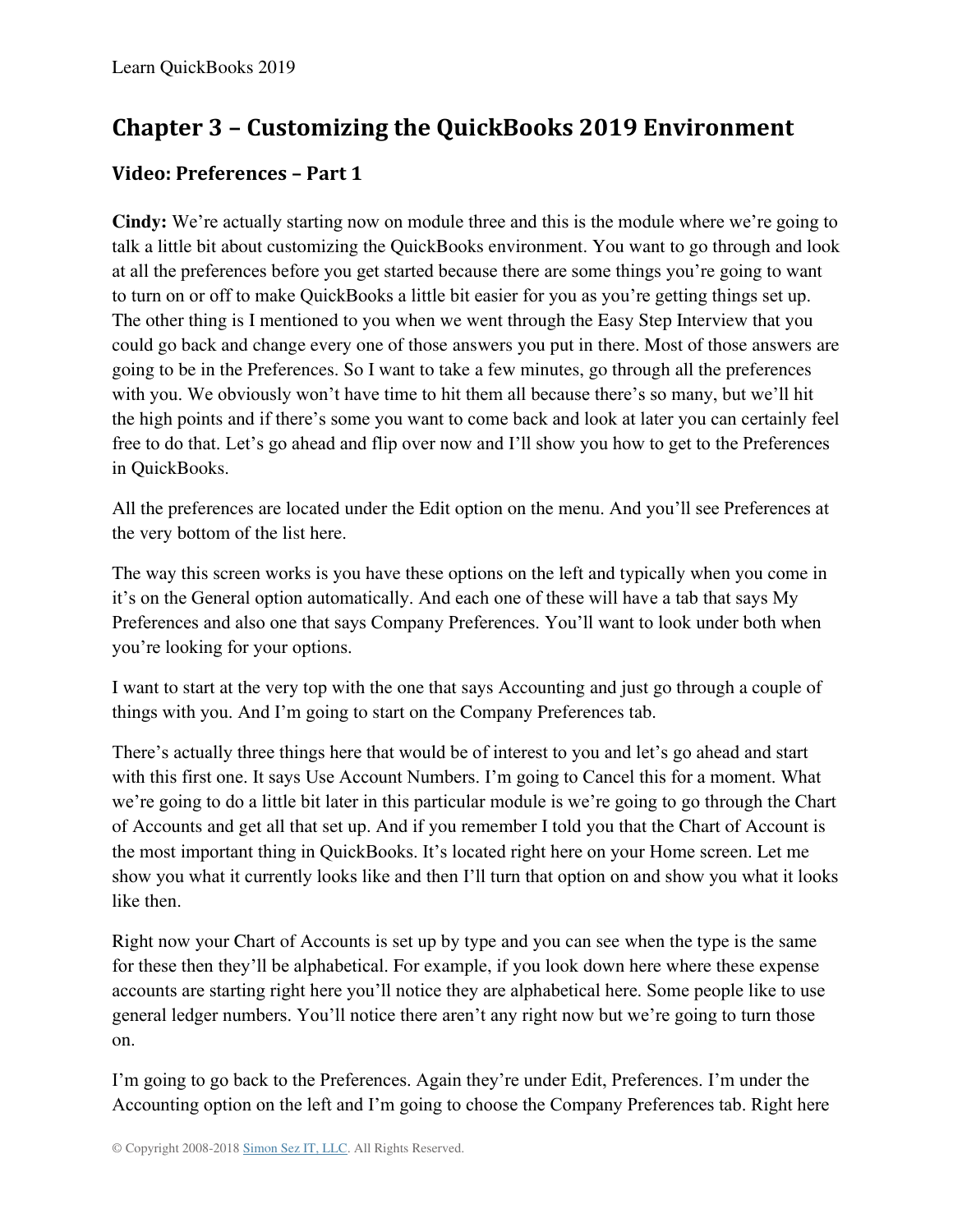is a checkbox that says Use Account Numbers. I'll check that and click OK. And now you'll see you have general ledger numbers. This is just an option. You don't have to use them. Like I said, if you'd rather not then they're going to be set up alphabetical by type.

Let me go back in here and go back to Preferences. On this same screen there's another option that says Use Class Tracking for Transactions. Let me explain what this function does.

This will allow you to actually take each transaction and segment it by a different list. Now here's what I mean by that. Right now you can run reports on the company as a whole. You can see if you're making money, losing money, all the numbers in all your different accounts. But what if you need to break your business down even further? For example, maybe you have different departments in your organization and you need to run a profit and loss per department or maybe you have two locations and you'd like to run a profit and loss for each location. That could be your class list.

If you turn this feature on what will happen is each transaction will have an extra field and there will be a dropdown for you to pick the class. The class can be any list you'd like to set up. Like I said, it could be locations, it could be departments, whatever you'd like that list to be. And then you could run reports based on those. Not every business will use this feature but it is a great little feature if you need it.

The other thing I want to mention on this screen is down here you have an option to close the books. If you're not familiar with this term this is what happens when you close the books. Typically in accounting you close the books at the end of every month and then you'll close them at the end of the year. Let's say you've closed the books through the end of July and you happen to be looking prior to July and you see an entry you've put in twice. You can't just go delete that entry. What you need to do is make an offsetting entry in the current period. And that's the correct way to do your accounting.

QuickBooks does not close the books for you. It doesn't warn you. You have to know to come to this screen. You would set a date and a password for that closing. And then what would happen is if you tried to make a change prior to that it would actually pop up and warn you.

All right let's go look down the list at some others here. Let's go down to the General option. And when you make some of these changes it will ask you if you'd like to save them.

I'm going to go back and click the My Preferences tab here and remember this is the one that pops up automatically when you first come into the Preferences option. Everyone will want to check this box right here. Pressing Enter moves between the fields. If you've used QuickBooks before one of the things you'll find is when you start typing in a form, let's say you happen to be in an invoice, for example, and you hit the Enter key thinking you're going to move to the next field you actually save and close that transaction and it'll really confuse you if you don't know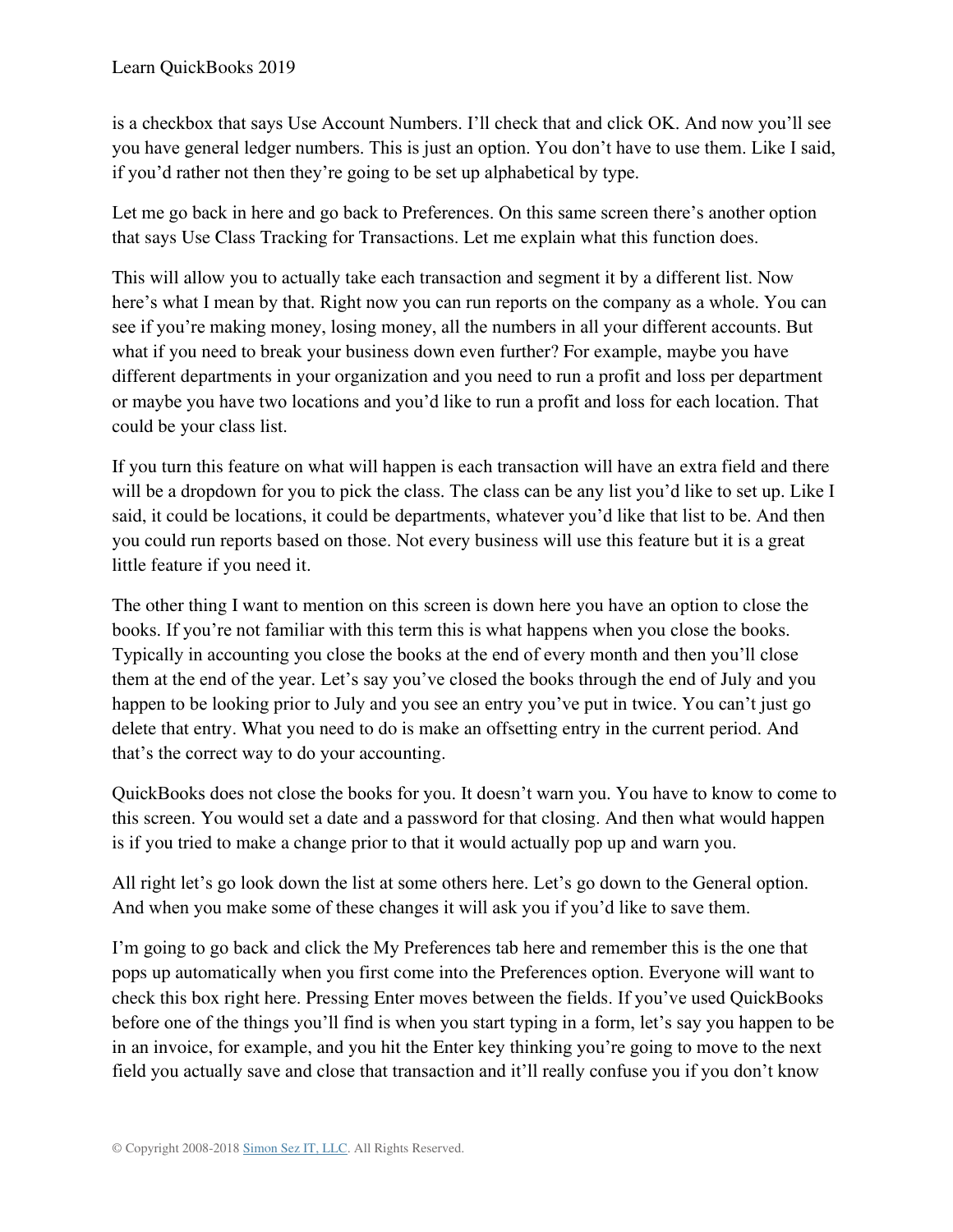what you're looking for. In this case you'll notice that I can press Enter now or the Tab key to move between the fields.

There's a lot of little options here. Like do you want it to beep when you record a transaction, things like that. You might want to turn off your popup messages for products and services that Intuit wants to try to sell you.

I would also choose this one here, Automatically recall last transaction for this name. What this does is let's say that you write a check and you make it payable to your electric company and you fill all the information in on the check. The next time you write you check and you pull in that same name it'll prepopulate the whole check with the last entry and then you can change anything that you need. It's really a great time saver and it keeps your accounting consistent that way.

The other thing is you probably want to Use today's date as default. That means that on every transaction you'll have the current date but you can change it if you need to. The only time that I like to use this one is if I happen to be going back several months, maybe doing a whole year's worth at a time. It's a little bit easier if I have the last entered date on those transactions. But I'm going to put it back on Use today's date as default.

Moving along on the left here I'm going to go down to Items & Inventory and I'll save my changes. I'm going to click the Company Preferences tab this time. If you remember in the Easy Step Interview one of the questions was Do you want to track inventory, yes or no. If you say Yes these will be checked already and they will actually show up in your Home screen. Let me show you what I'm talking about. I'm going to cancel this for just a moment and then we'll come back.

Let me flip back to my Home screen. Now you'll notice in the Vendor section here there's only an Enter Bills and a Pay Bills option. There's no options there for purchase orders or receiving inventory. Let me go ahead and change that option. Again I'm going to Edit, Preferences, Items & Inventory, the Company Preferences tab, and I'm going to check these. Now when I click OK QuickBooks will close all the windows to change this particular preference. Now you'll notice I have options for purchase orders, receiving inventory, and entering bills against inventory.

Let me go back to Preferences again. Jobs & Estimates is the next one on the list. Again I'll choose the Company Preferences tab. If you happen to work with jobs and construction is a prime example, then you'll want to track somewhere in QuickBooks that certain jobs might be pending, they might be in progress, those types of things. And you might have different terminology for those jobs and here's where you can change that.

If you remember in the Easy Step Interview it did ask us if we want to create estimates. Here's those options right here. You could say Yes or No. It also asked if we wanted to do the progress invoicing. And again here are those options.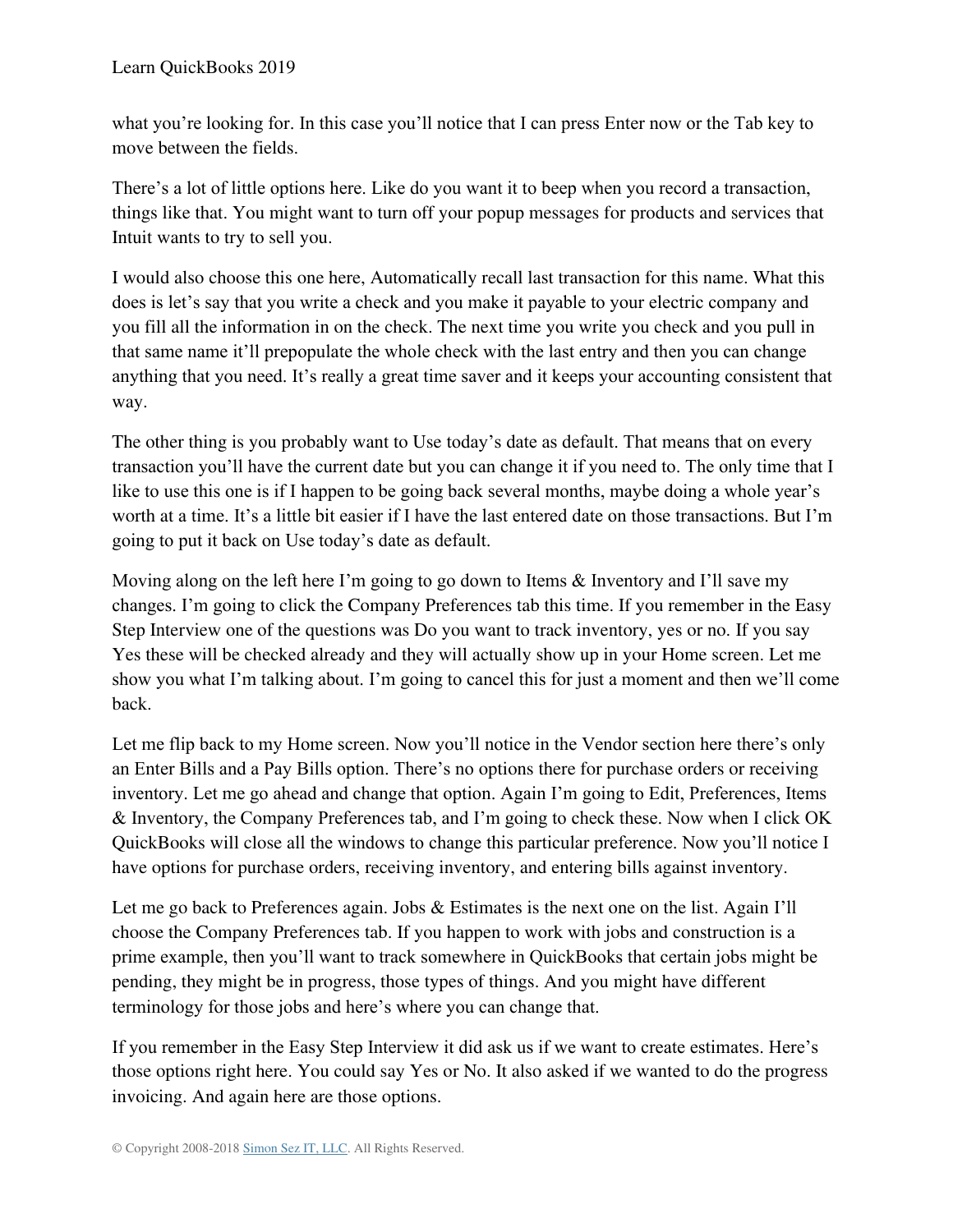Let's take a look at Payments over here next. There's one option here that I just want you to be aware of and that is I'm under the Company Preferences tab, that's this option here, Use undeposited funds as default deposit to account. Now this may not make sense right now but it will later on when we talk about receiving payments from customers. If we have this turned on all of the payment money will automatically go into the Chart of Accounts in this account called Undeposited Funds. If we uncheck this we'll be able to choose the account we'd like to put the money into. We will be coming back to this so you can see the difference when we get to the section where we talk about working with customer payments.

Also be aware that you have this option here where your customers can actually pay you online through Intuit. Intuit has a service that's very much like PayPal where if you want customers to be able to click a button on an invoice you send them and then actually pay you that way you would have to go and actually set that feature up.

The next thing is Payroll & Employees over here on the left. One of the questions it asked us in the Easy Step Interview was, Do you want to use the payroll feature, yes or no. Here I can turn on full payroll options, I can choose no payroll or you can see some of the other options down here. If you want to see the employees listed by first name, by last name, there's just a lot of different options here.

Let's go ahead and stop this video at this particular point and what I want to do is come into part two and we will continue talking about some of these preferences.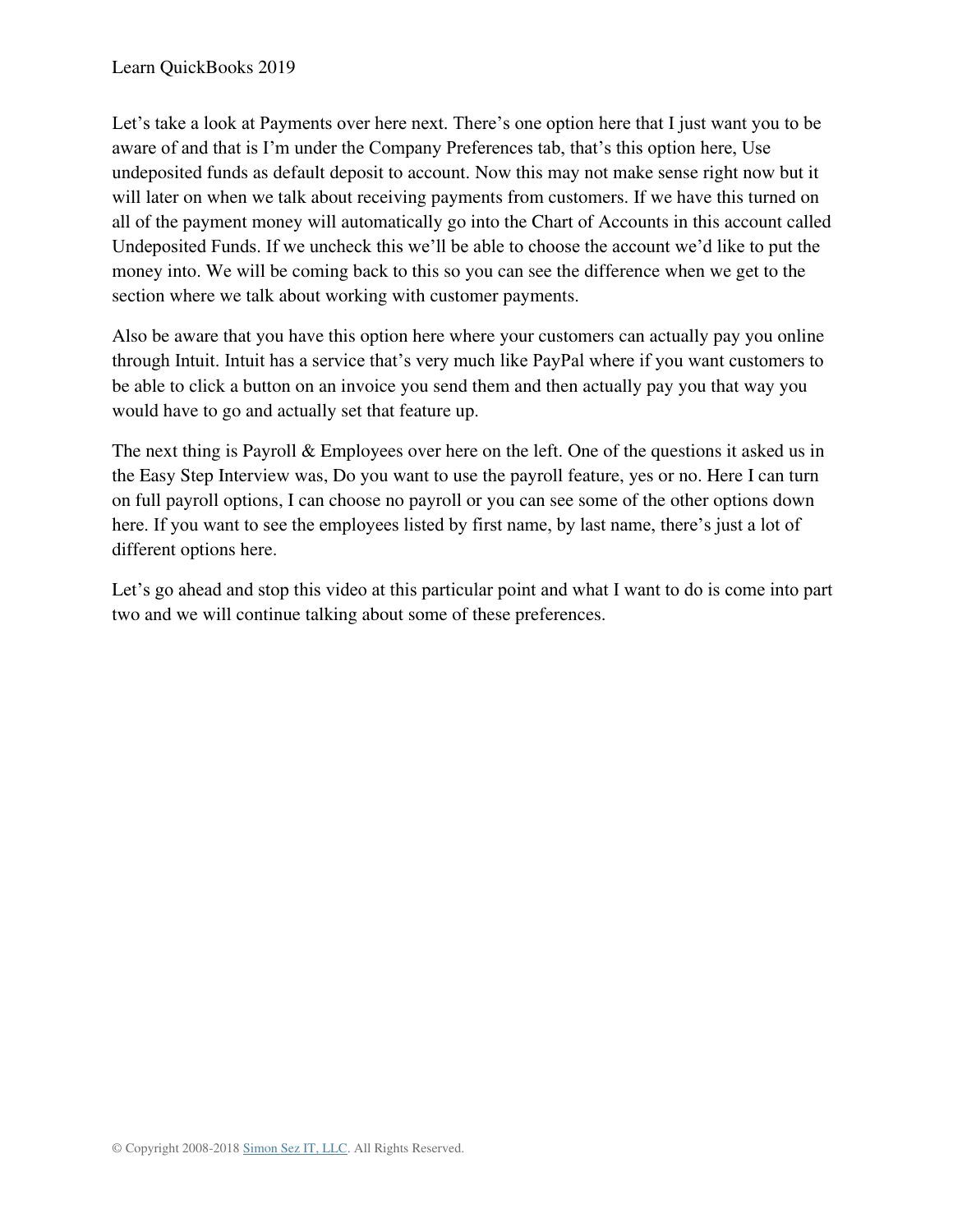#### <span id="page-28-0"></span>**Video: Preferences – Part 2**

**Cindy:** We are still talking about the Preferences in QuickBooks. This is actually part two of the first section, which is Preferences.

Let's go ahead and look at the Reminders next. I'm under the Company Preferences tab and what you see here is a list of things that QuickBooks will remind you that you have to take care of. You can show the summary, the list or say Don't remind me. The summary basically means instead of listing out each individual check to print, for example, it will say Checks to print and it will say you have five and tell you the total amount of those checks. If you say Show the list you will see each one individually.

Some of these you'll also notice that you can be reminded of X amount of days ahead of time and you can change that number.

What's a little different here is unlike other programs where you actually have a popup that tells you that something is due on a particular date and time this won't pop up. What will happen is when you open your company file on that date and time you said to remind you you're going to have a window that pops up that just kind of lists all of these things in there.

The next thing down are your reports and graphs. We're going to be looking at a lot of reports a little bit later on, but one thing I wanted you to notice is that your reports are automatically shown on an accrual basis. And if you don't know what that means, it basically means that it will show income as soon as you create an invoice, for example, whether it's paid or not. And it will show your expenses when you put the bill in as an expense already occurring even though you may not have actually paid that bill. We'll talk more about that when we get to the actual section where we're looking at reports.

Sales & Customers is the next one down. You'll notice that if you're under the My Preferences tab there's a couple things that you can have QuickBooks talk to you about. For example, you have a feature called Time/Cost in QuickBooks. What that basically means is that if you incur expenses that you need to be reimbursed for you can actually have QuickBooks popup and remind you of those expenses when you're on an invoice putting in a customer name and job, for example. And we'll see how that works when we start talking about invoicing.

Now I'm going to skip a couple down here. I'm going to go down to Send Forms real quick. I'm on the Send Forms option now and you notice I'm under the Company Preferences tab. One of the features you'll find in QuickBooks is that you have the ability to email a form to a customer, a vendor, etcetera. For example, I might create an invoice for a customer and instead of sticking it in the mail I might actually just click a button to send them an email and it will be attached. This is the generic what I call coversheet that goes with it. You can see they've got a basic one here and I can edit that one if I'd like. And you'll see that it pulls in from certain fields in QuickBooks, the person's first and last name. You can kind of see what's here and you can edit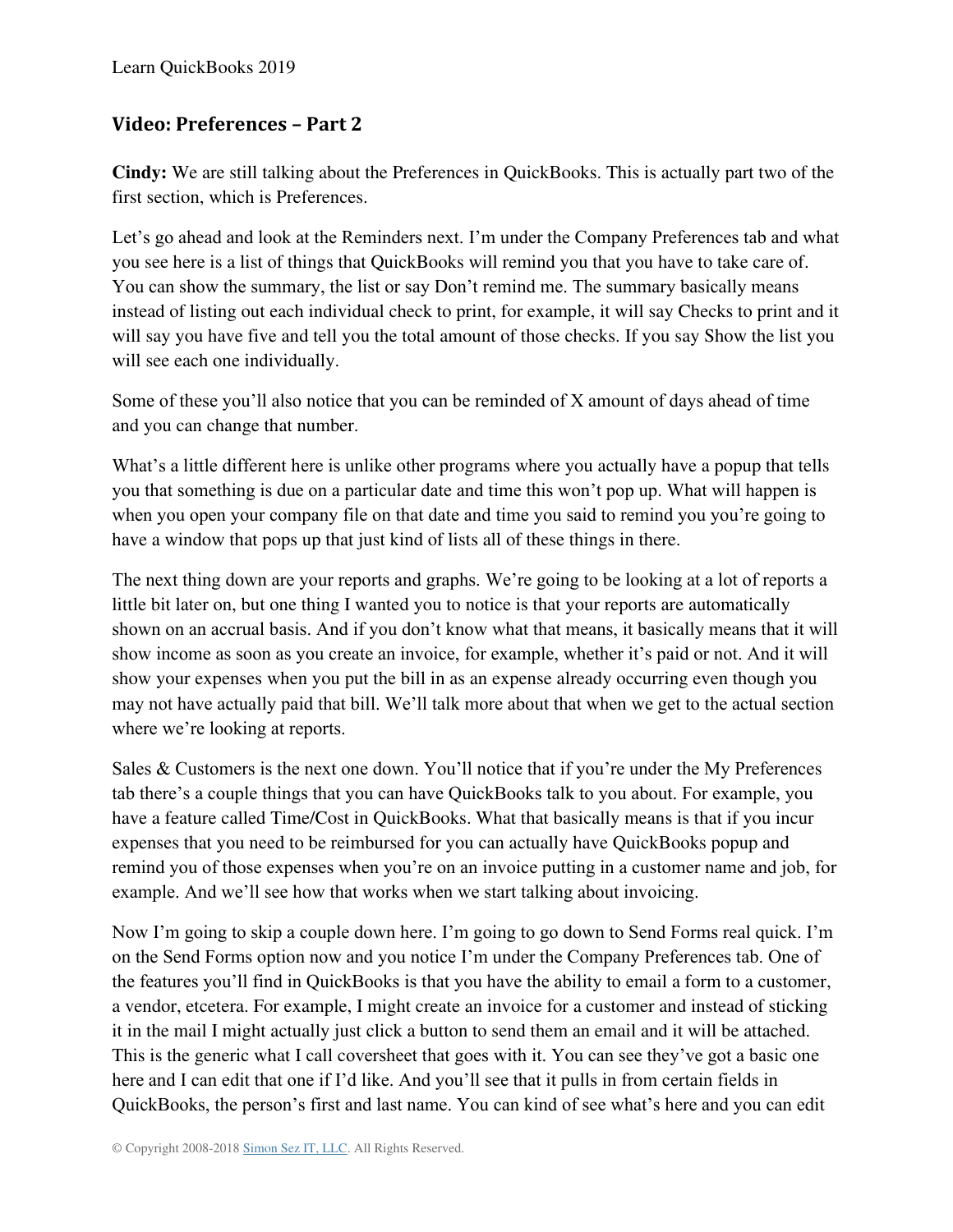this, like I said. You can also go in and add your own templates and create your own if you want to do that.

All the way down to Time & Expenses. That's the last one I want to mention to you.

Remember in the Easy Step Interview when it asked, Would you like to track the time in QuickBooks? You could say Yes or No here. And also set the first day of your work week.

You'll see also down here that if you have some expenses you can mark them as billable automatically or you can have it track reimbursed expenses as income.

That's really all of your options there that I wanted to go over with you. There's a lot of them we skipped over. Make sure that when you've gone through these that you go back through them and see if there's any you missed that you might like to go ahead and turn on. Some of these you may not be able to turn on or off until after you start using QuickBooks and you realize that you need or don't need them.

I'm going to go ahead and click OK now and I'm back to the Home screen.

That wraps up the Preferences part of this particular module.

The next thing we're going to talk about is how to work with the users.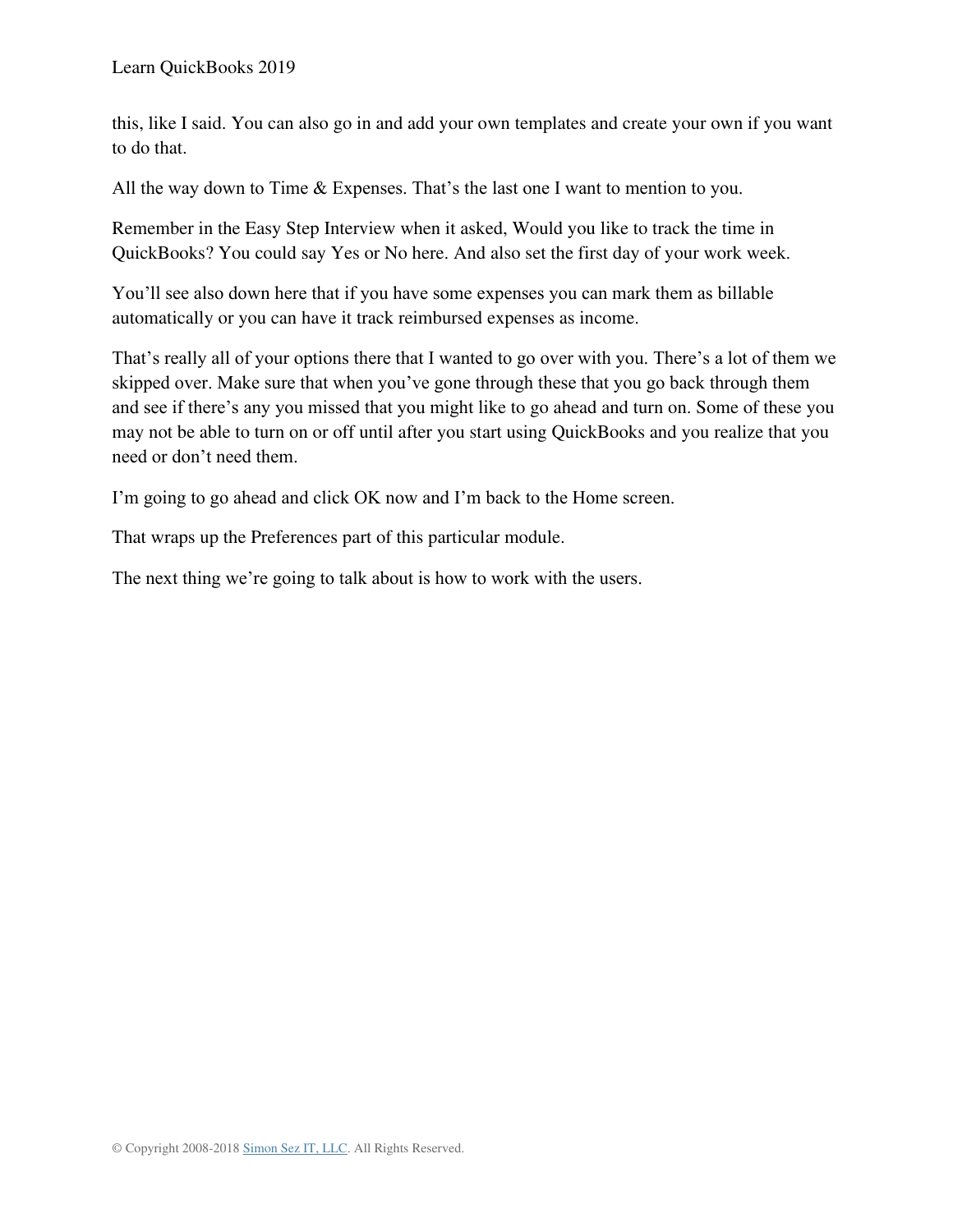#### <span id="page-30-0"></span>**Video: Working with Users**

**Cindy:** You have the ability in QuickBooks to actually set up users. And what that actually means is when you open the company file it will ask you to put in your username and your password before it will allow you in. And you want to do this for various reasons. One of the best reasons is that you're able to track down errors a little more easily if you know which user was logged in and what the user was actually working on when the error happened. There is a report that we'll see a little bit later you can use called the Audit Trail which will show you those types of transactions. You are the administrator so you are the user right now and you can actually set up, edit, delete users. Let me go in and show you a little bit about how to work with users.

Another example of why you may want to go ahead and set up users. Let's say that you've hired someone to come in and pay the bills. You can actually limit their access to other areas of your data file.

Let me go ahead and logout so I can show you how you know that you do not have users currently set up and no one's logged in.

I'm going to go ahead and click on File and you see this option that says Close Company. If you were logged in it would say Close Company/Logoff. You should always at the end of the day go ahead and log out of your company file and in the morning go ahead and log in. And every user would do the same thing. You just double click on your company file and it's going to go ahead and open that file for you. And notice it's not going to ask you for username and password.

Let me go ahead and show you how to work with the users, and remember that only the admin can add, edit or delete users. That option is going to be under Company on the menu. If you come down you'll see an option that says Setup Users & Passwords. Then you'll see Setup Users. This is your user list. Here you would see all the users that have been set up and if they're logged on or not. Currently Admin is the only one. Now if you notice it says they're logged on but the reason we didn't see the logoff on the menu earlier is because we didn't actually set up a password for the admin. If you remember when we went through the Easy Step Interview that was one of the questions. It went ahead and set up the user but it did not set up a password.

Let's go ahead and set up a new user and we're going to say that this user will be coming in once a week to pay the bills. We're going to click on Add a User, then we'll put in the users name and we'll make up a password for the user. Now remember that a good password is always anything that is 8-12 characters. You want a combination of letters, numbers, special characters. Maybe you want a phrase. Anything that will help you remember your password. I'm just going to use two letters for now and click Next.

The first thing it asks us is Do you want Carol, the new user, to have access to all areas of QuickBooks, selected areas, or notice you can also give your external accountant their own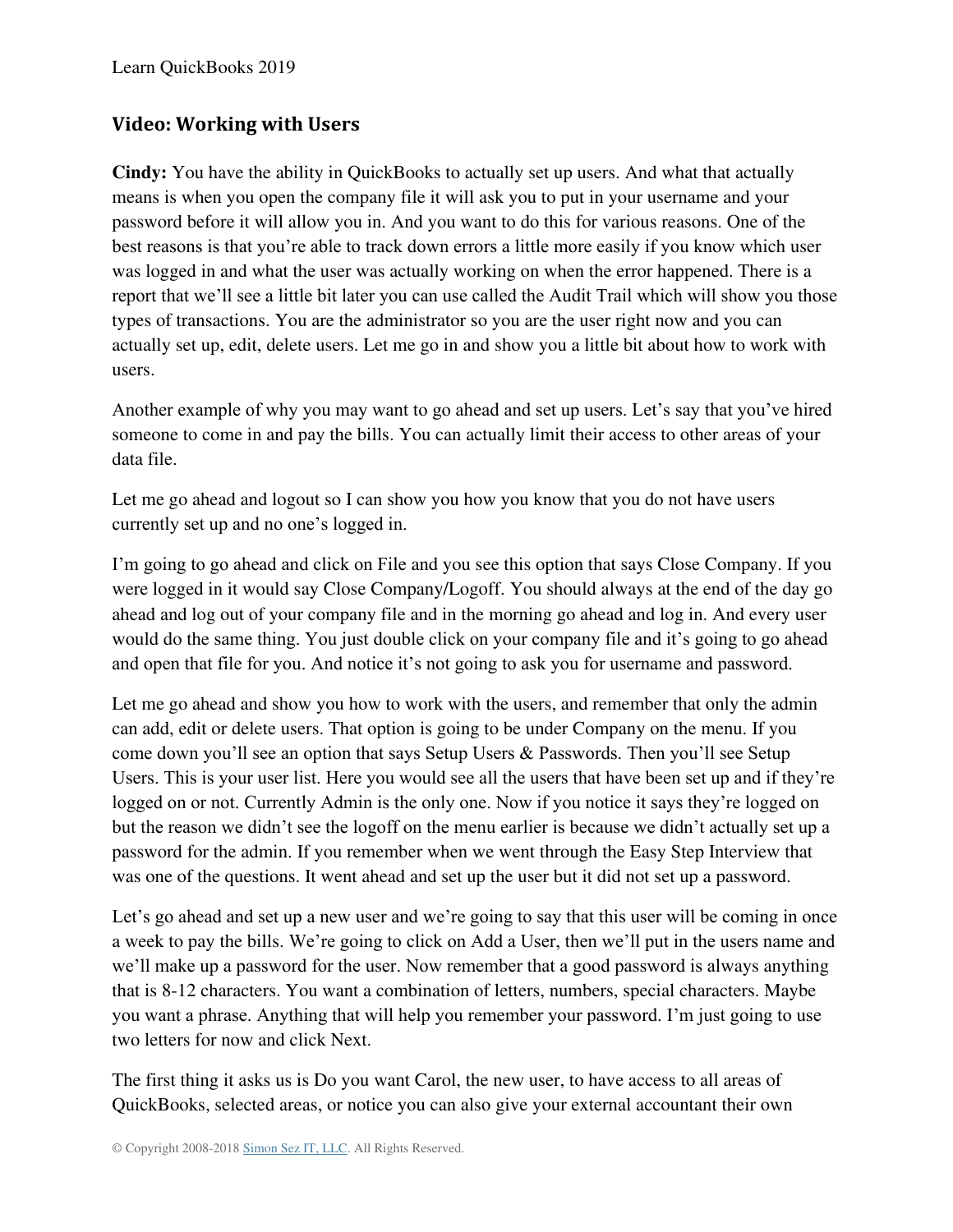access to QuickBooks. If you do this they will not have access to sensitive customer data such as credit card numbers, social security numbers, anything like that. We're going to say Selected areas of QuickBooks and say Next.

Now it's going to walk through each area of QuickBooks and ask you the same questions. Do you want to give them no access, full or selective? The first one is sales and accounts receivable. We're going to say no access to that. Purchases and accounts payable we'll give Carol full access because this is what we've hired Carol to do. We'll click Next. Now I'm not going to give Carol any more access but notice the different areas that it asks about. Checking and credit cards, inventory, time tracking, payroll. Sensitive accounting activities. Those are things like if you're set up to do online banking journal entries in QuickBooks, transfer money back and forth between checking and savings. Those are things that Carol will not have the ability to do. I'll click Next. And also she won't have the ability to look at those reports that go with those sensitive financial activities.

This one asks about changing or deleting transactions. I'd probably leave this where it defaults. The top one is saying in the areas that Carol has access to would you like her to be able to change or delete transactions? This one is asking if you've actually closed the books would you like Carol to be able to change or delete transactions? And the answer would be No to that.

When I click Next this is summary of how we answered each of the questions here in this little interview. I'll go ahead and click Finish and now you'll see that Carol is on the list. Now Carol is still logged in, the Admin is. Let me show you how this is going to work.

I'm going to hit Close here and I'm going to go ahead and logoff again. I'm going to File on the menu, Close Company/Logoff. There it is. Carol comes to work the next day. She's going to double click on the company file to open it. Now you notice that it asks for a username and password. It's always going to have the username of the last person that was logged in. You're just going to drag across whatever is there and put in Carol and the password there and then click OK. And you'll see now that Carol is in QuickBooks. You might notice that you have your icon bar on the left and didn't we move it to the top? Some other things that are going to be options in QuickBooks may be different as well and that's because when you set up preferences they're per user.

Now this is the New Feature tour. We're going to close this and now you're going to see that Carol is actually logged in. Now remember that we gave Carol access to actually enter bills. So she's going to be able to click here and enter a bill if she wants to. But what she won't be able to do is get into other areas of QuickBooks. Let's say, for example, she wants to click on Create Invoices. If you notice it pops up and tells Carol that she needs Sales and Accounts Receivable permission to perform this action. Ask the administrator to give her permission. That's how that whole process works.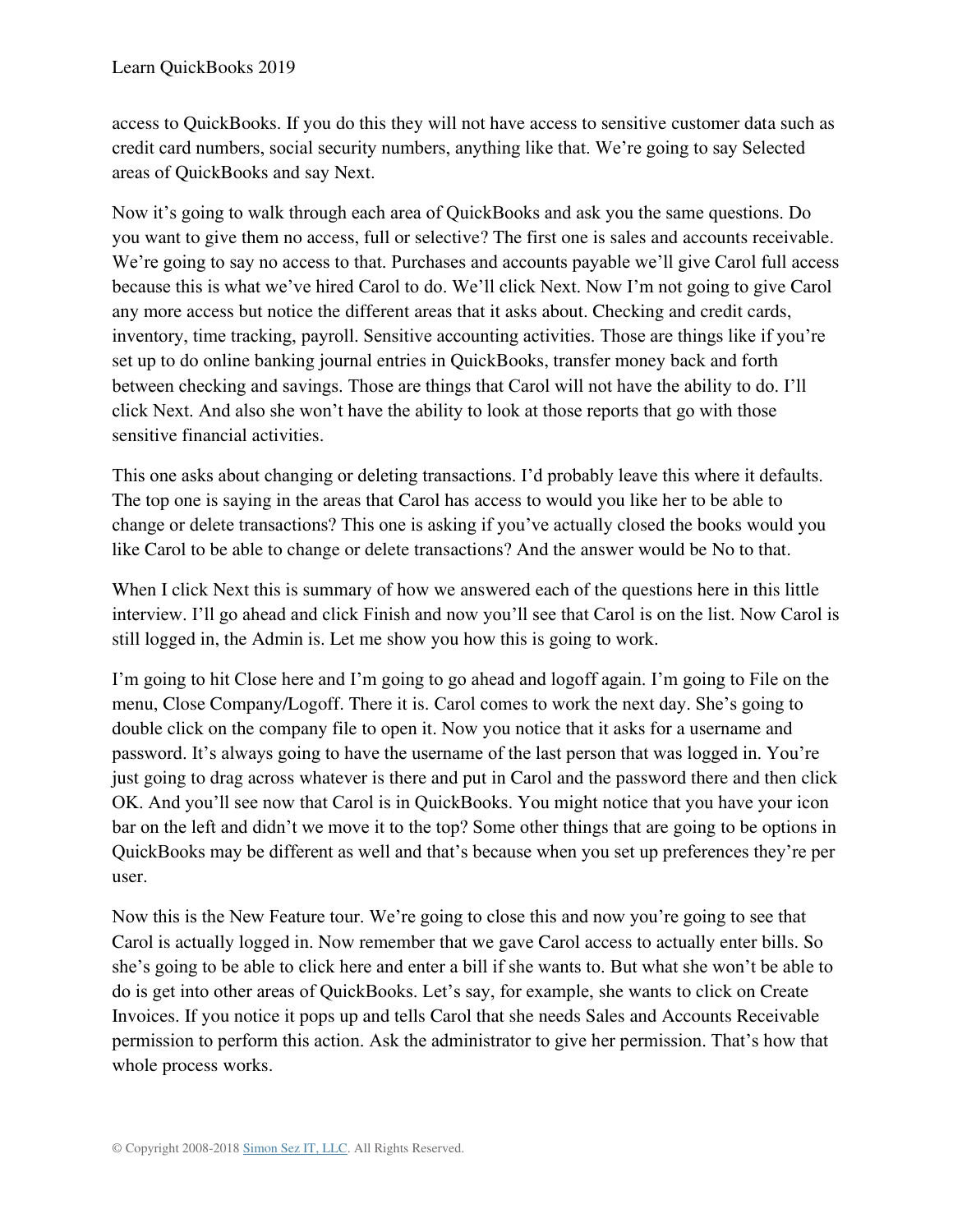I'm going to go ahead and log back off and log back in as Admin. And that's really all there is to that.

Remember that if a new employee comes to work you want to make sure you set up their own individual username and password. I'll just put Admin over the username and we did not have a password for Admin so what we need to do is actually go in and Edit the Admin to add a password. I'm going to go ahead and click OK here and now you can see that I'm back in and I'm logged in as Admin.

That's all you have to know about working with users.

What I'd like to do now is start on the most important part of QuickBooks as far as the setup and that's going to be the Chart of Accounts. Let's go ahead and go over to section three and we'll look at part one, Working with the Chart of Accounts.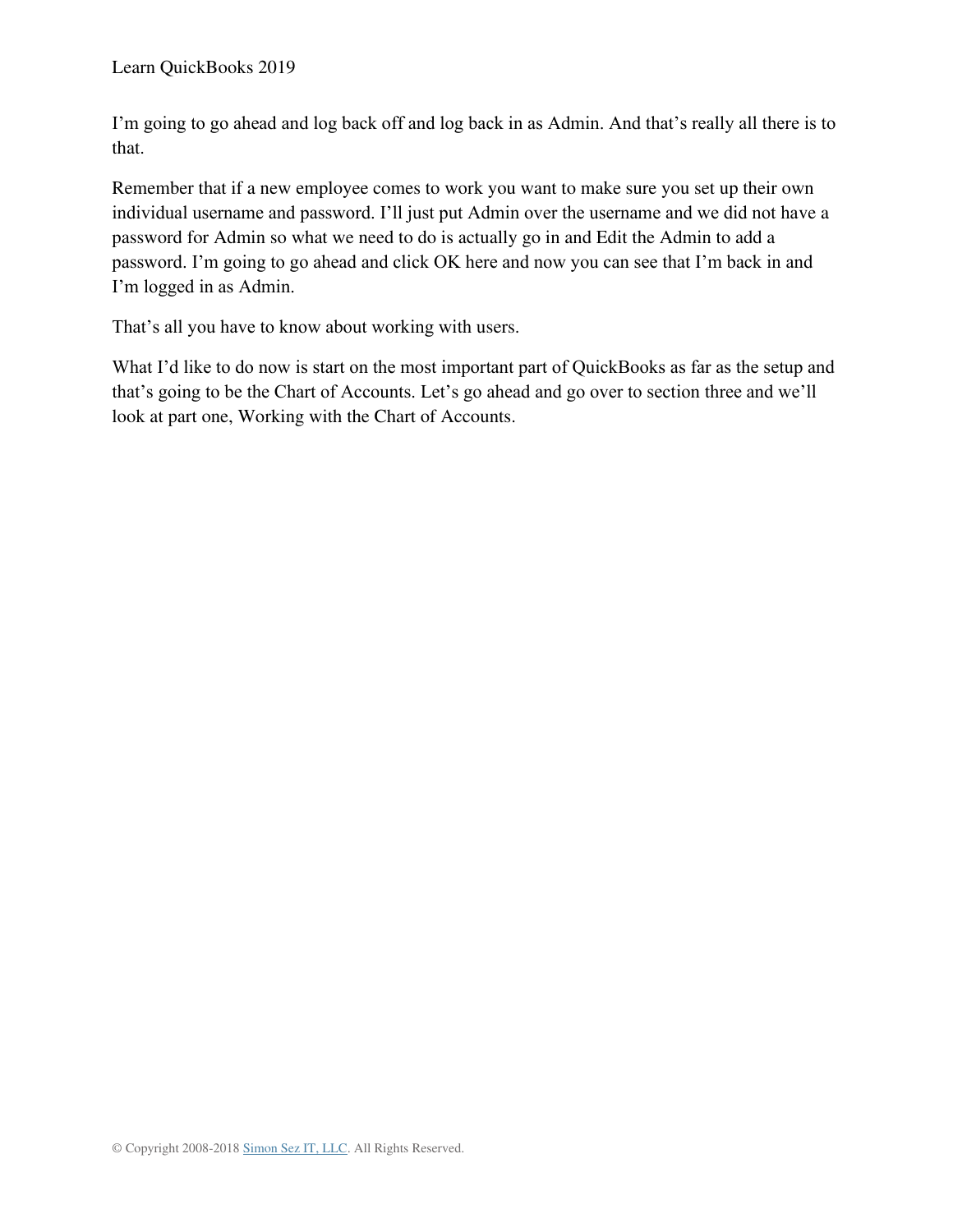### <span id="page-33-0"></span>**Video: Chart of Accounts – Part 1**

**Cindy:** Welcome back. We're working in module three and we're down now to section three where we're going to talk about the Chart of Accounts. There are two parts to this particular section so make sure you watch both parts. It's very, very important.

The most important thing about QuickBooks is the Chart of Accounts. If your accounting is not set up correctly then you're going to get reports that aren't accurate and you're going to wonder why. I want to go through each of these with you, talk to you a little bit about the ones that you have to set up, and make sure they're set up correctly so that you have a good start when you actually start working with your QuickBooks.

The Chart of Accounts is the most important part of QuickBooks and remember I told you that you will find an icon for it right here on your Home screen.

Now if you don't know what the Chart of Accounts is, basically every single thing in QuickBooks relates back to something on this list. Every time you spend money you're going to have to tell QuickBooks what that money was for. Did you buy a meal for someone for the business? Did you buy some office supplies? Maybe you had to get a license or a permit. When you received money was it from a sale for the business? Maybe it was something being reimbursed to you. Every single thing in QuickBooks will relate back to this so it's so important that you have it set up correctly.

Let's go down this list and we're going to look at the different types that you see over in this column here. And I'm going to show you the ones that you'll need to set up and how to set up some of these correctly so that you don't have problems later on down the road.

The first type I'd like to talk to you about are what they call Bank Accounts. A bank account would be a checking account, a savings account, a money market account, any kind of banking type account that you might have. Right now if you wanted to actually make a deposit you have no bank account to put the money into.

Let's go ahead and set one up so you'll see how this works.

I'm going to right click and choose the New option from the list. And by the way that's the exact same thing as coming to the very bottom left hand side of your screen where you see this button that says Account. And if you click there you'll see the same options: New, Edit, Delete, and Make Inactive. New is obviously for a new account like we're creating. I can always edit one, meaning the name of the account or other information. And deleting. You can delete an account if you've never used it. But if you have used it once you cannot delete it. If you've got an account that you'd like to just hide from the list, maybe it's an old bank account that you don't use anymore, you can just make it inactive. The numbers will still pull onto reports. They just won't be in this list when you're using to pick an item.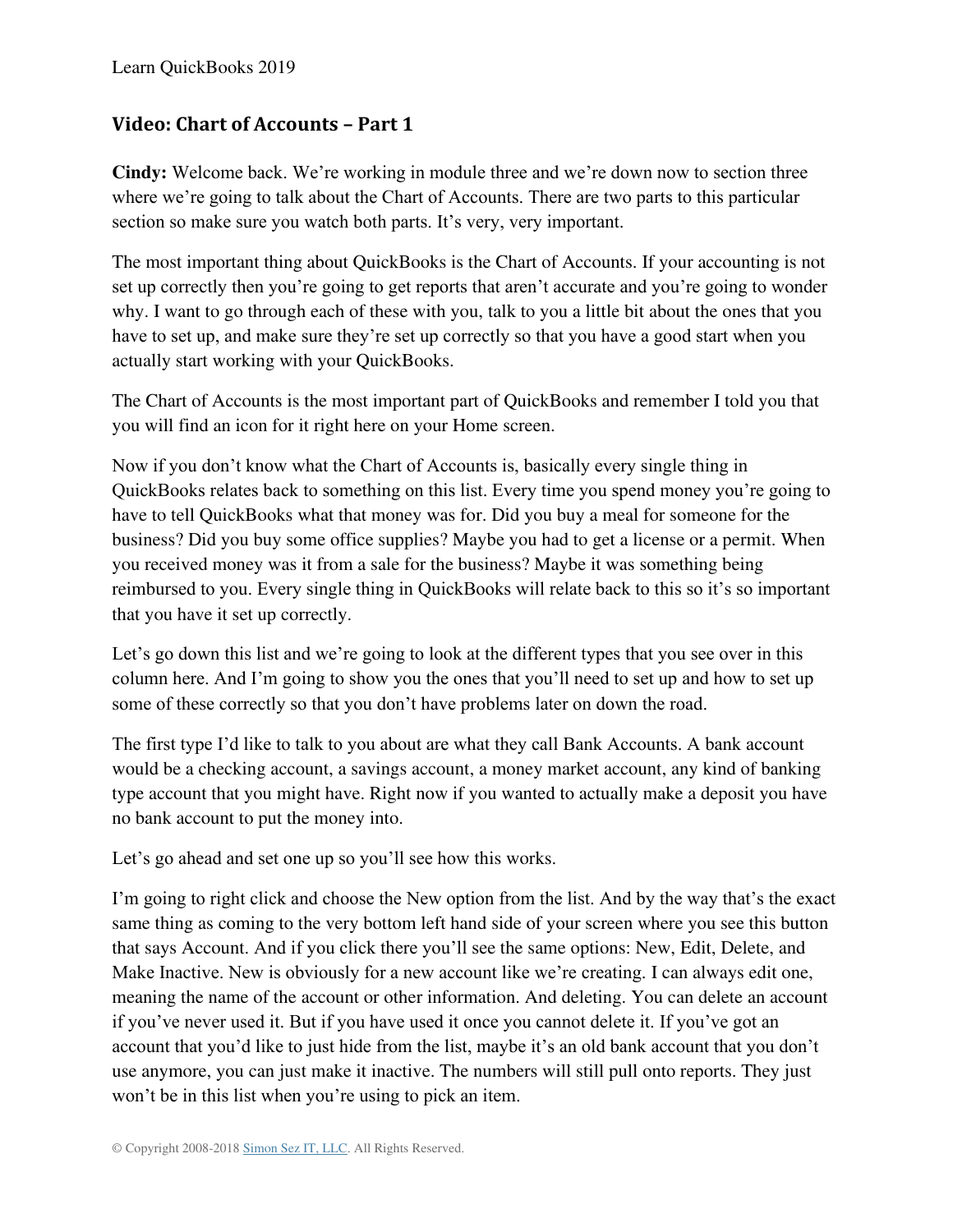I'm going to go ahead and right click and choose New and the first thing it asks is what type of account is this. This is a bank account. And I just mentioned that bank accounts were one of these types of accounts right here. Let me also mention if you accept PayPal or Square, Bitcoin, any of those other types of monies, those are all set up as bank accounts as well because they're just online bank accounts. That's all they are.

Your business may also have a little petty cash drawer and maybe you want to track the money in and out. You could set that up as a bank account.

The other one that you might want to consider is if you're a small business owner and you spend cash for business-type items then you may want to set up an account in here the same way and call it Cash Expenditures and just put all those cash receipts in there. It'll always run a negative but it's just there to track those particular types of items.

I'm going to make sure I've clicked on Bank over here and I'm going to hit Continue. If you picked the wrong type on the previous screen you'll see you get another chance to pick the correct type up here. Here's where you can name your account. I'm just going to say Checking but you could call it the name of your bank. If you've got two accounts at the same bank you might call one Operating Account, one Payroll Account. It really doesn't matter, but every checking account gets set up separately.

This is not a subaccount of another. We'll talk about subaccounts a little bit later.

I could put in a description if I wanted to. That is totally optional. I do not need the bank account or the routing number for any reason.

I will need an opening balance though. If you do not put an opening balance it will assume zero.

Now let's talk about where you get this number from. You need to decide on your start date. Are you starting at the beginning of your fiscal year or are you starting with the last bank statement that you have? Either way you're going to get out that bank statement and it's beginning number is the number you're going to plug in here.

I'm going to go ahead and plug in the ending balance. Let's say it was \$2,569.36. And I'm going to go ahead and plug in an ending date. And since I'm starting at the beginning of my fiscal year I'm going to go all the way back to January 1. Now it says Statement End Date. You could put in December 31 which would technically be the statement end date but January 1 would have the same beginning number. I'm going to go ahead and click OK and now you can see the opening balance right here.

Now if you didn't know what it was or you couldn't find your statement you can always plug in a penny and go back and change it later.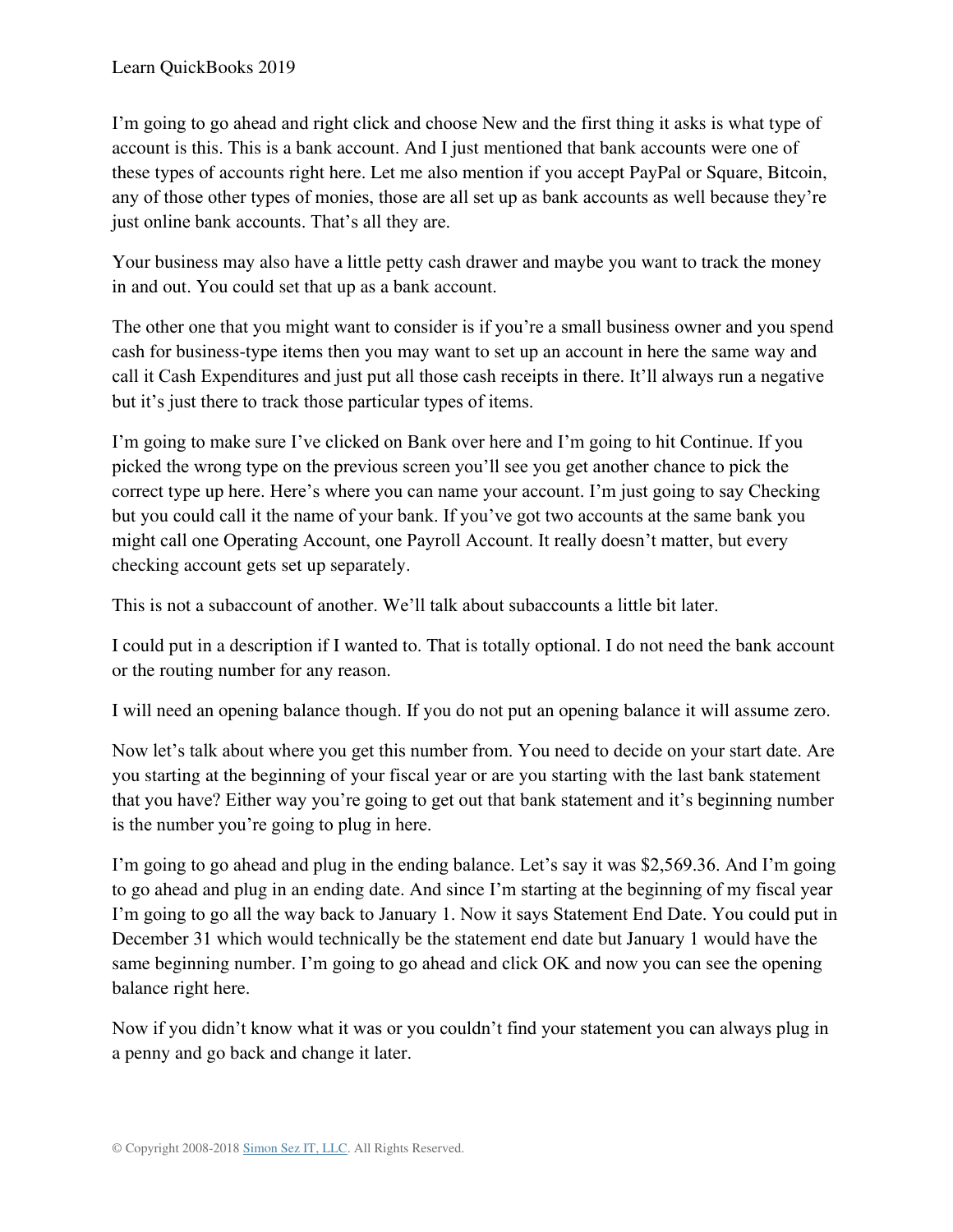Kind of a neat little feature right here is QuickBooks will remind you when you get down to a certain check number that you plug in over here to order checks. And that would be if you order checks from them or anywhere. What will happen is it'll pop up and say Time to order checks and then you just go ahead and order them wherever you'd like to.

You're going to see in QuickBooks everywhere Save & Close, Save & New, and Cancel. Save & Close means save the screen that I'm on and then close it and I'll see the screen behind it. Save & New actually means save the screen I'm on and take me to a new blank one just like this. I'm going to hit Save & Close and if your transaction is over 90 days old it will pop up and just warn you. If this becomes a real pain you can go into the Preferences and turn it off and it shows you right here where to do that. I'm going to go ahead and say Yes and then it'll show me my checking account in the background here. Now this message will pop up often. It's just letting you know that you might be able to do online banking and associate it with this particular account. I'm going to go ahead and say No right here and that'll close that window and now you'll see my checking account with a balance of \$2,569.36.

If I wanted to open that register and I'm in this window I can double click on Checking and it'll pop up and there is my register. And you can see my opening balance here that I just plugged in.

Alright let me go ahead and close that.

Let me go ahead and set up a savings account. I'm going to do the same exact thing. Right click and New. It will be a bank account. I'm going to hit Continue and this time I'm just going to call it Savings and I'm going to say the opening balance is \$5,000. Notice I'm not putting any dollar signs, I'm not putting in commas. And this time I will type the date instead of actually picking it from the dropdown. I'm going to click OK and Save & Close and again it will prompt me to let me know that my transaction is more than 90 days in the past. I'll go ahead and say Yes and save it there and say No to the set up the banking fees. And there it is. You'll see I have a checking and a savings account.

The next type of accounts I'd like to mention are your asset accounts. You'll see there are a couple here all ready set up. They have Furniture & Equipment and Accumulated Depreciation. Just to tell you what an asset is, an asset makes your company more valuable. You're going to have things like chairs, desks, lamps, vehicles. You might have buildings, equipment. Those types of things are what we call fixed assets because you plan to keep those long-term. A liquid asset is something that you plan to actually sell and get rid of, like inventory is a great example. I might be worth a lot more because I have all this inventory in the backroom but my goal is to sell it and get it out the door.

Typically when you set up asset accounts you're going to set up big buckets. That means you're not going to have one for each vehicle that you own. You're going to have one for vehicles, for example. Or you'll notice in their case they have Furniture & Equipment, which would actually account for all the furniture in the building. That type of thing.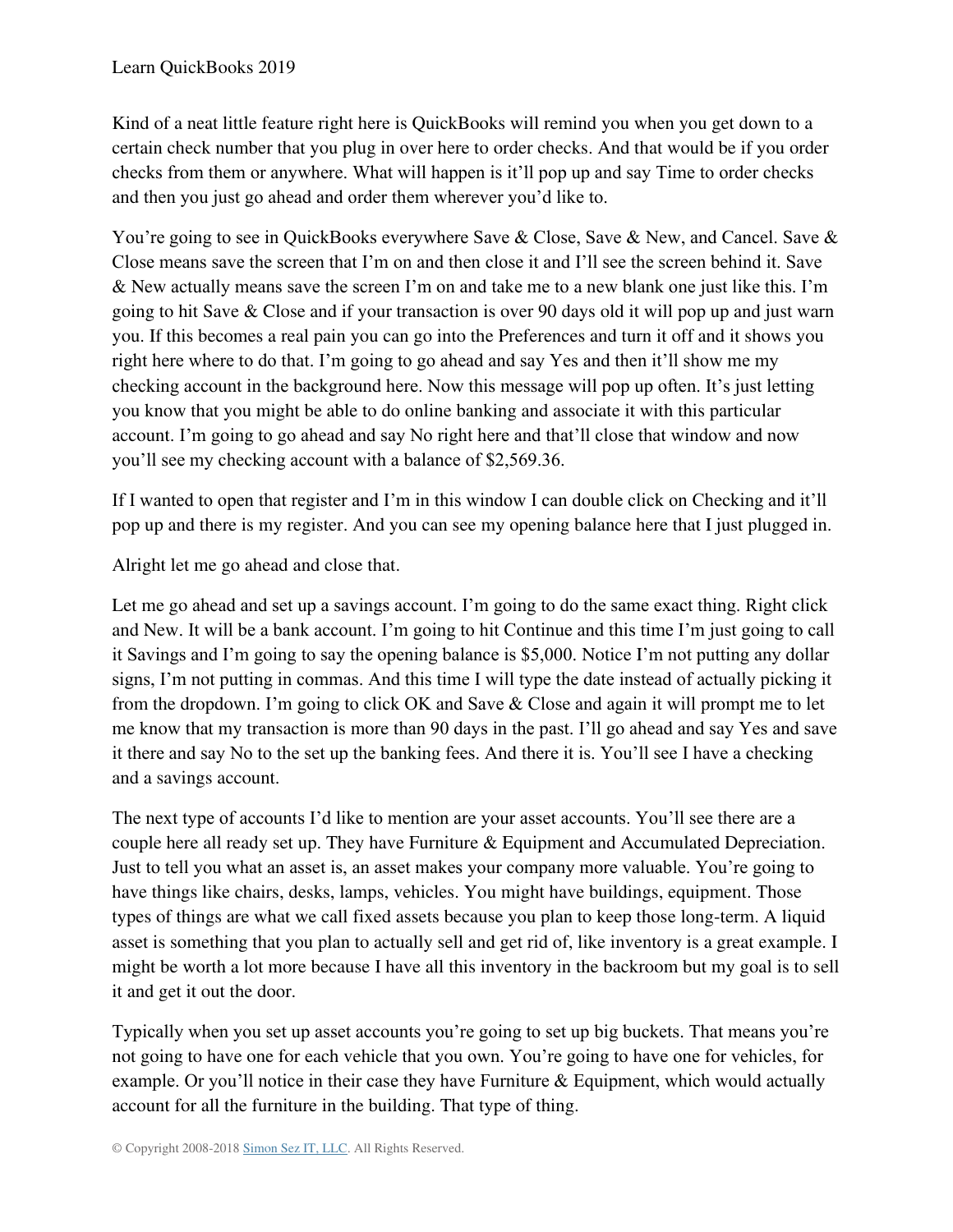This is where your accountant will be very helpful to you because you may not know which ones to set up. And he or she can help you come up with a value of the asset at the particular time that you set it up.

The other thing to know is QuickBooks does not do depreciation. You would actually want to set up an account like they did for accumulated depreciation but the accountant will help you figure out what those numbers are. So if you think about your vehicles that depreciate over time, at the end of the year you'll get with the accountant and he'll help you plug the numbers in.

The next one you see on the list here says Accounts Payable. You do not have to set up the Accounts Payable account. That will be set up automatically as soon as you actually create a bill. I don't know if you remember earlier but I clicked on the Enter Bills option when we set up Carol as a user and that prompted QuickBooks to set up this account for me.

The number that you see in this account over here should always be the total of all the bills that you've entered in QuickBooks that you owe. Once they're paid they will come out of this account.

Now notice there is another account very similar that you don't see on the list and that's Accounts Receivable. Accounts Receivable is created as soon as you enter an invoice to get paid. You will see QuickBooks set that up for you and again the total you would see in that account would be the amount of all the invoices that have not been paid. So that would be what you owe as far as invoices.

Let's go ahead and stop the video right here and I want you to go over to part two and let's keep talking about setting up this Chart of Accounts.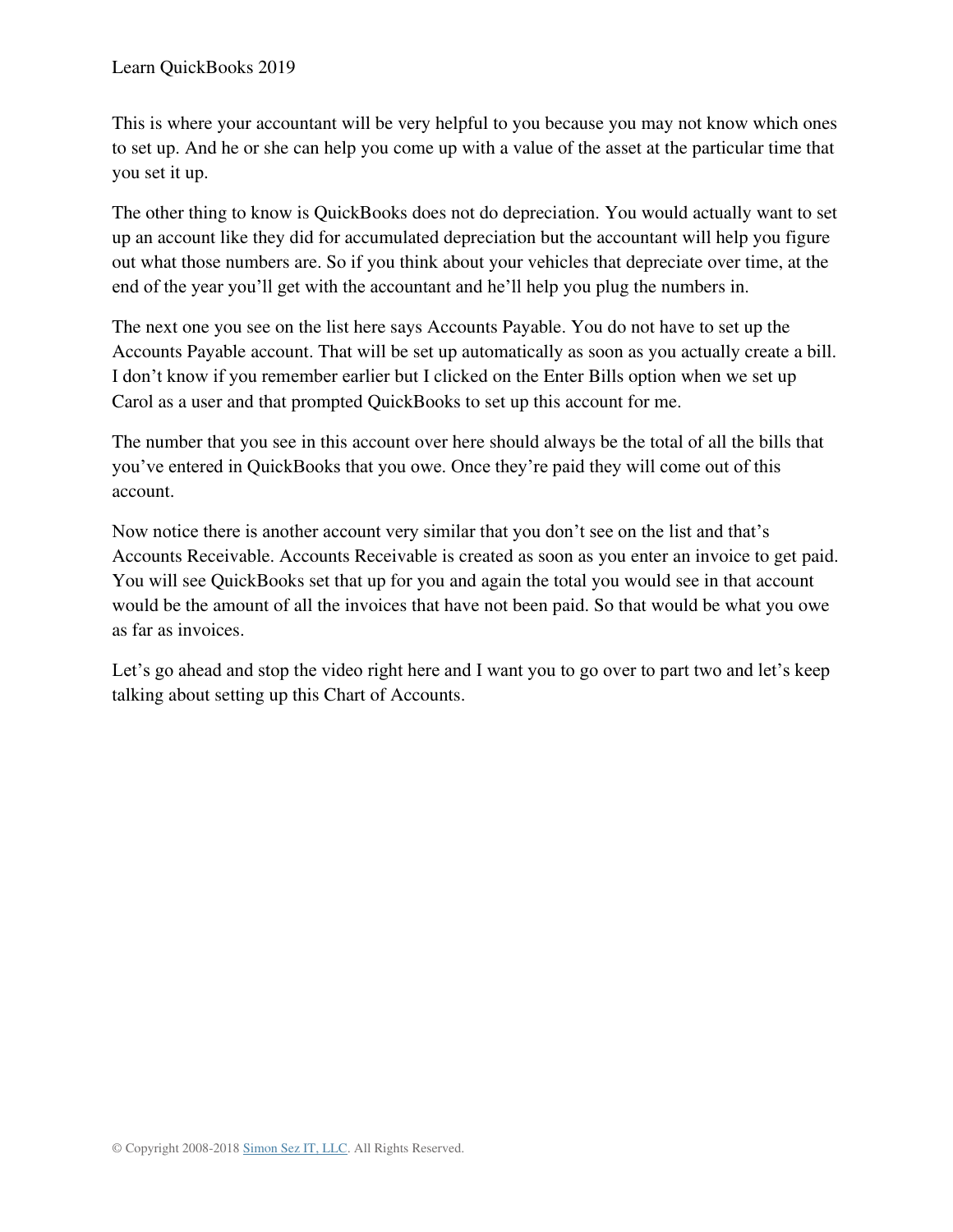## **Video: Chart of Accounts – Part 2**

**Cindy:** Welcome back. We're working in module three where we're talking about customizing the QuickBooks environment. We've just completed section three where we started talking about setting up your Chart of Accounts. That was part one. This is part two. Let's go ahead and continue down the list.

I want to talk to you a little bit about your liabilities. A liability is something you owe. You may have a car payment, you may have a mortgage on a building. It could also be something as simple like a line of credit that you have. Each one of these should be set up separately so that you can track the balance you owe on each one.

I want you to notice one quick thing before I show you how to set these up. You've got this account called Opening Balance Equity right here. And notice it has a positive number in it right now. That's because so far we've only set up a few bank accounts and those are positive numbers. When you have a loan that's a negative number, it's something you owe, and that's going to affect the opening balance equity. So we'll look at that once we get our loan set up.

In accounting you're going to hear two different terms. There are short-term liabilities and longterm liabilities. QuickBooks calls them Other Current and Long-term. Your Other Current or short-term liabilities are things you're going to pay off in like 12 or 13 months. Whereas the long-term liability would be the five year car note, the 30 year mortgage, those types of things.

I'm going to go ahead and set up an automobile payment just to show you how it works. I'm going to right click and choose the New option. And for the type notice they have Loan as an option. I want you to notice that if you choose this option you are assuming a short-term liability. If you want the long-term option you have to come down here and drop the list down and pick it from here.

I'm going to go ahead and hit Continue here. Again if I picked the wrong type on the previous screen I get a chance to go back and change it from this dropdown right here.

Let's go ahead and name this. I'm going to call this Auto Payment. Remember that if you have multiple auto payments then you're going to want to make sure that you do something like maybe put the first few letters of the account number at the end of it, maybe you have different names for these. But name those something so you'll know what each one represents.

This would not be a subaccount of anything else. And description and account number are totally optional. You will need an opening balance. You're going to get this from your actual statement of the month you're starting your company file. If you're starting in January, for example, you want to find out how much you owed on the car as of January start date. We'll say we had \$14,000 as of the start date of our company file. Once you click OK and then you hit Save & Close you'll notice that when you go ahead and tell it that your transaction is more than 90 days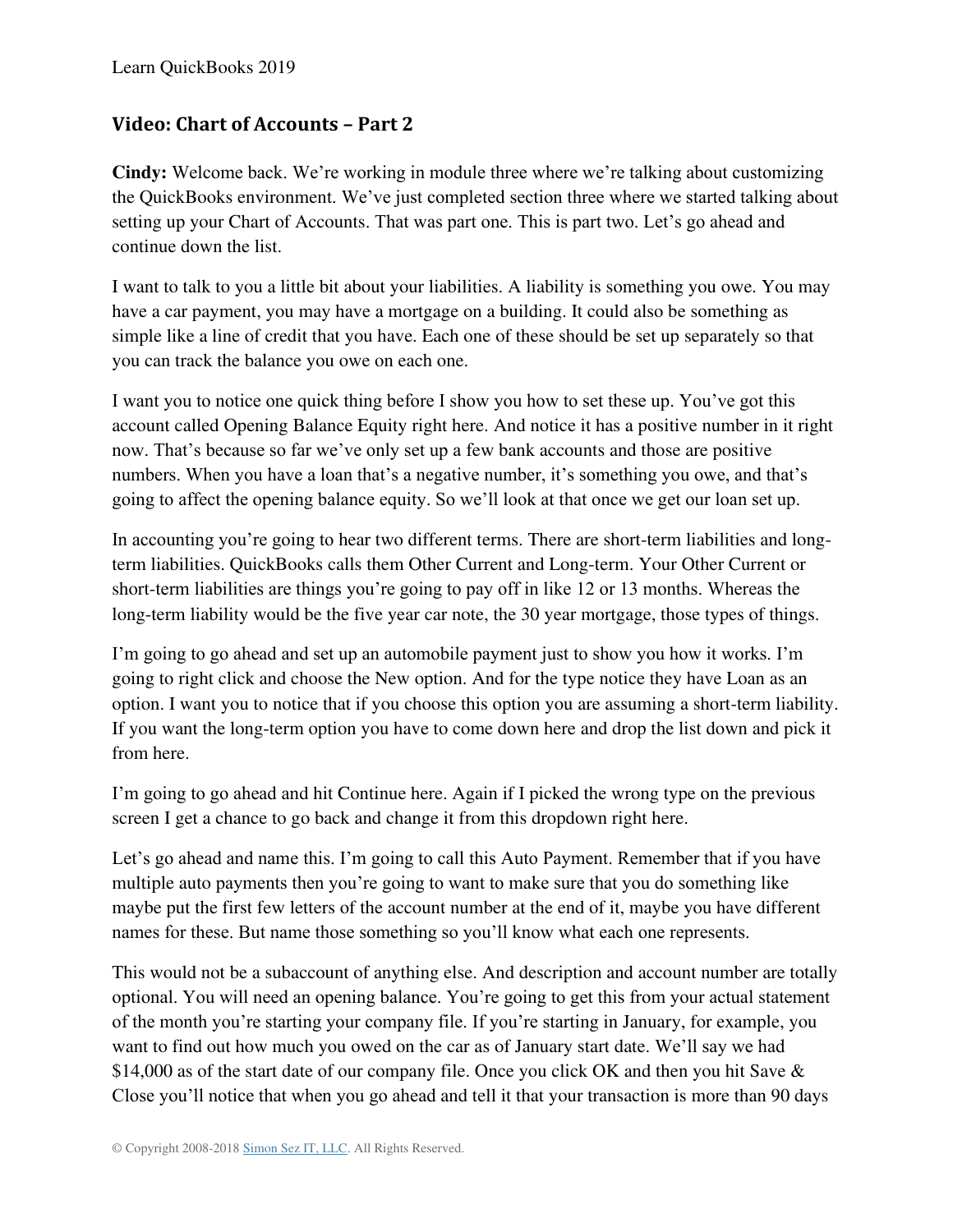Learn QuickBooks 2019

in the past what you're going to notice is now you have an Auto Payment set up, it is a long-term liability, and you owe \$14,000 on that particular vehicle.

Now notice the opening balance equity I was just mentioning. Now you can see this is a negative number because our positive number is less than our negative, what we owe. Each time you make a payment to that particular automobile you need to put it to this account. What I see often is people will make an expense account down here and they'll call it Automobile Payment but you have no idea of knowing where you are on the process, how much you have left to pay, that sort of thing. All of your liabilities should show up this way and that way you can see what you owe on that particular vehicle.

Now you might notice something that didn't happen. It didn't ask you anywhere what were the term in months for the loan, what was the interest rate. That's because there is a whole different feature in QuickBooks called the Loan Manager that we'll talk about in a later module where you can set all of that up. This basically just allows you to have an account where you can actually put those payments and track it that way.

The next thing you're going to notice when you go down the list is that there aren't any credit card accounts. I want to show you how to set up a credit card account.

I'm going to right click and choose New. And if you'll notice Credit Card is on the list. I'm going to go ahead and hit Continue and now you'll notice that you can set up your credit card. I'm going to call this one Visa. Again you can call it anything you'd like. Description and credit card number are totally optional but you do want an opening balance. You're going to pull out your statement for the month that you're starting your company file and plug in whatever that ending balance happen to be on your credit card at that time. I'm going to go ahead and click OK and hit Save & Close and now you'll notice that we have a credit card account set up.

Now let me go ahead and close this bank feed option real quick. And here is your credit card account right back here.

I want to give you a little scenario on credit cards and why they should be set up this way.

What I see often is that people will receive their credit card statements in the mail and they will put them in as a bill, which is not the right way to do this but let me tell you what happens if you do this. If you put in as a bill then you're going to have to get onto the bottom of the bill and tell QuickBooks how much of the charges were for gas and how much were for meals and how much were for these other expense accounts that you have down here. Your total will have to match the exact total of the bill. You're fine at this point. But what if you only make a partial payment towards that? Then what QuickBooks will think is that you will owe that partial amount that was left over plus whatever is charged next month on the statement. And there will be no way to break those expenses down at the bottom and have them match equally. It's a big snowball that just never works and it's not the correct way to do things. The correct way is to set up your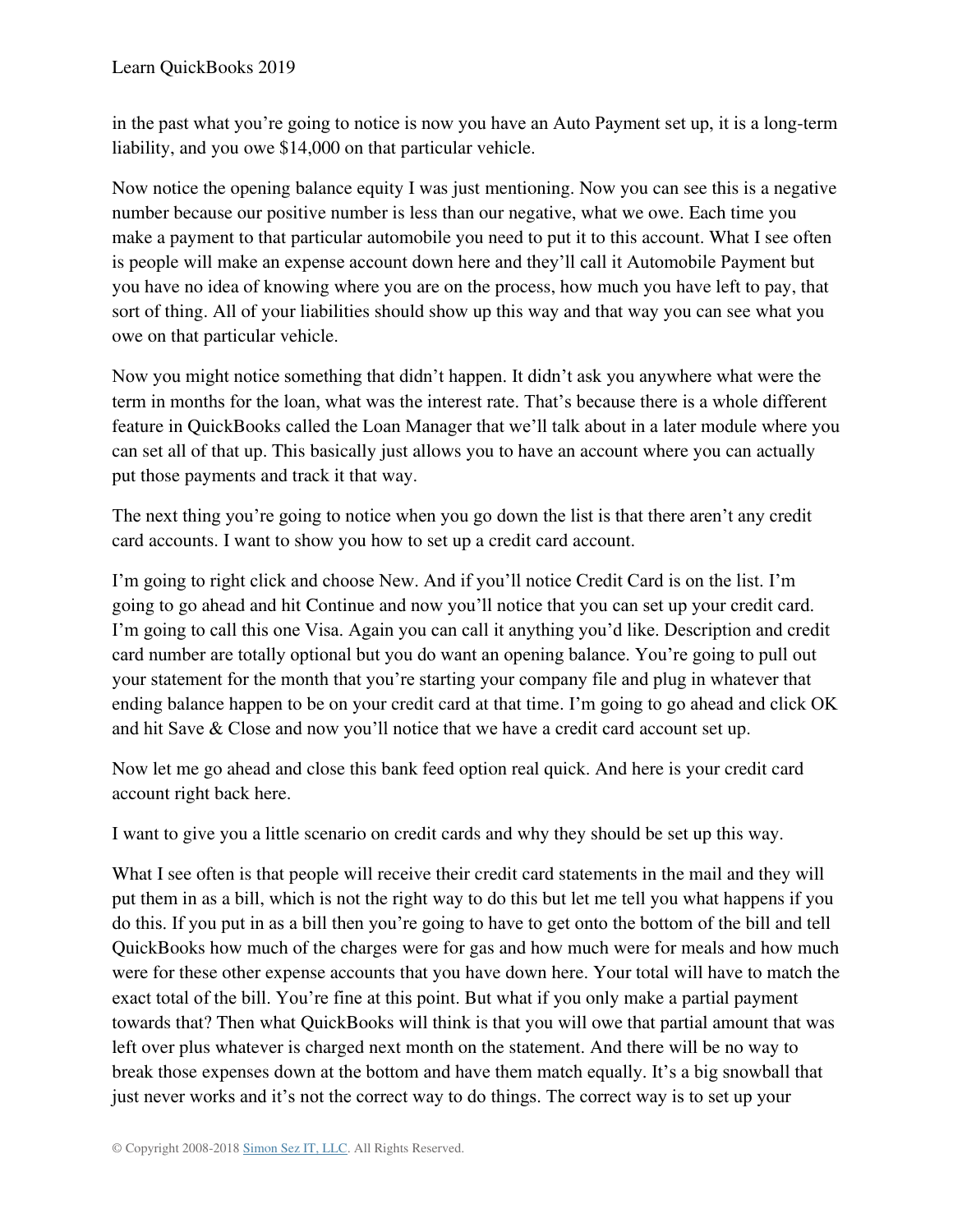account like we did here and every time there is a charge for that particular account then what's going to happen is when I go back to the Home screen you're going to notice right here it says Enter Credit Card Charges. That's where you put each charge. You actually went to Office Depot and you purchased office supplies. That way all of the charges get put to the correct accounts. And by the way, if you don't have at least one credit card set up you will not see this button here at all. All right let me go back.

When you make a payment to the credit card you always put it to this account.

The next thing I want to mention going down the list would be your equity accounts. Often what you'll see with small business owners is that they take draws from the business, that's their way of paying themselves. We call that an owner draw. Sometimes it's called a shareholder distribution. Also sometimes a small business owner will put money into the business. We call that an owner contribution. Sometimes we'll call it owner capital. And that's what equity would be.

You also see Income Accounts here. And income is just when you make a sale for the business. You need some way for QuickBooks to track those sales so that you can pay taxes and know how much your sales were for the year. You can have one of these or you can have as many as you need.

Underneath that you'll have your Cost of Goods Sold. If you have to purchase a particular product or materials to make a product to sell in your business that's called a Cost of Goods Sold.

The next type I want to talk to you about are your expense accounts, you'll see from here down. And there are quite a few of these but you will end up adding a lot on your own that aren't on the list already. For example, if you notice going down this list you've got automobile, bank service charges, insurance, you've got office supplies. You don't have office expenses. You don't have general liability insurance. So those might be some things you would add.

When you see fuel right here you'll notice this is a subaccount of automobile. General liability insurance might be a subaccount of insurance expense. Let me show you how to add a subaccount.

I'm just going to right click and choose New. The subaccount has to be the same type as the main account. So I'm going to choose Expense and hit Continue. Now I'm going to give my account a name. I'm just calling it General Liability and it is a subaccount of in this case Insurance Expense. I'm going to hit Save & Close and now you see it looks like it's indented underneath. And you can add as many of these as you like.

Something else you may want to do. If you notice they have utilities and they have telephone expense as a subaccount. Many times telephone expense is set up as its own account and you will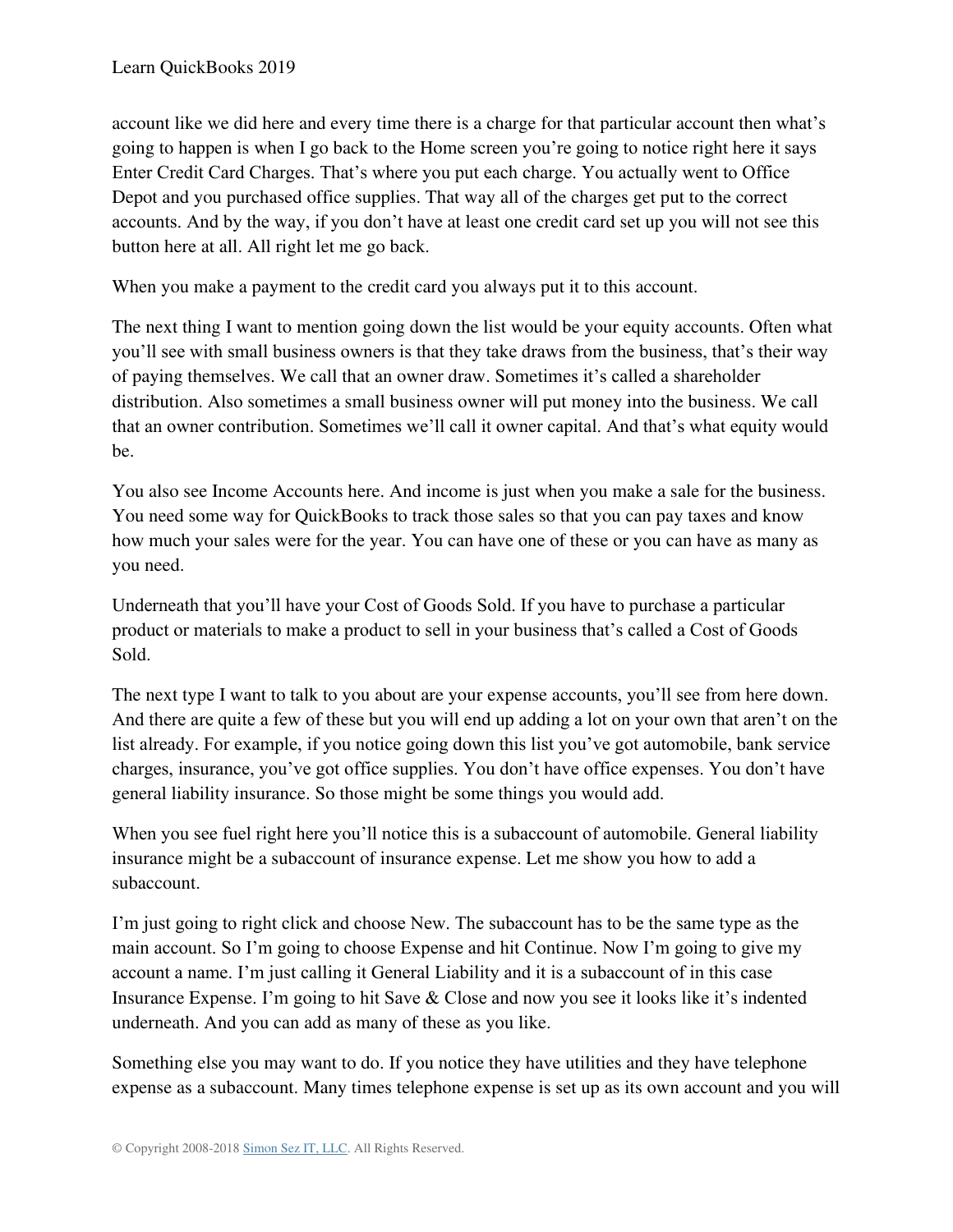want to move it underneath utilities. The way you would do that is you would just right click on it and choose Edit. And in that case you would go ahead and check Subaccount of Utilities and that would put it underneath Utilities like you see here. You can add as many of these as you want and you can add as many levels as you want as well.

The last one I want to point is Ask my accountant. If you don't know where to put something just stick it under Ask my accountant and later you can go figure out where to move it to.

That's a quick overview of how to use the Chart of Accounts. We're going to see this quite often as we go back through our videos here.

Let's go ahead and wrap this particular section up and we've got one more section, that's section four, where we want to look at the different sample files that QuickBooks has.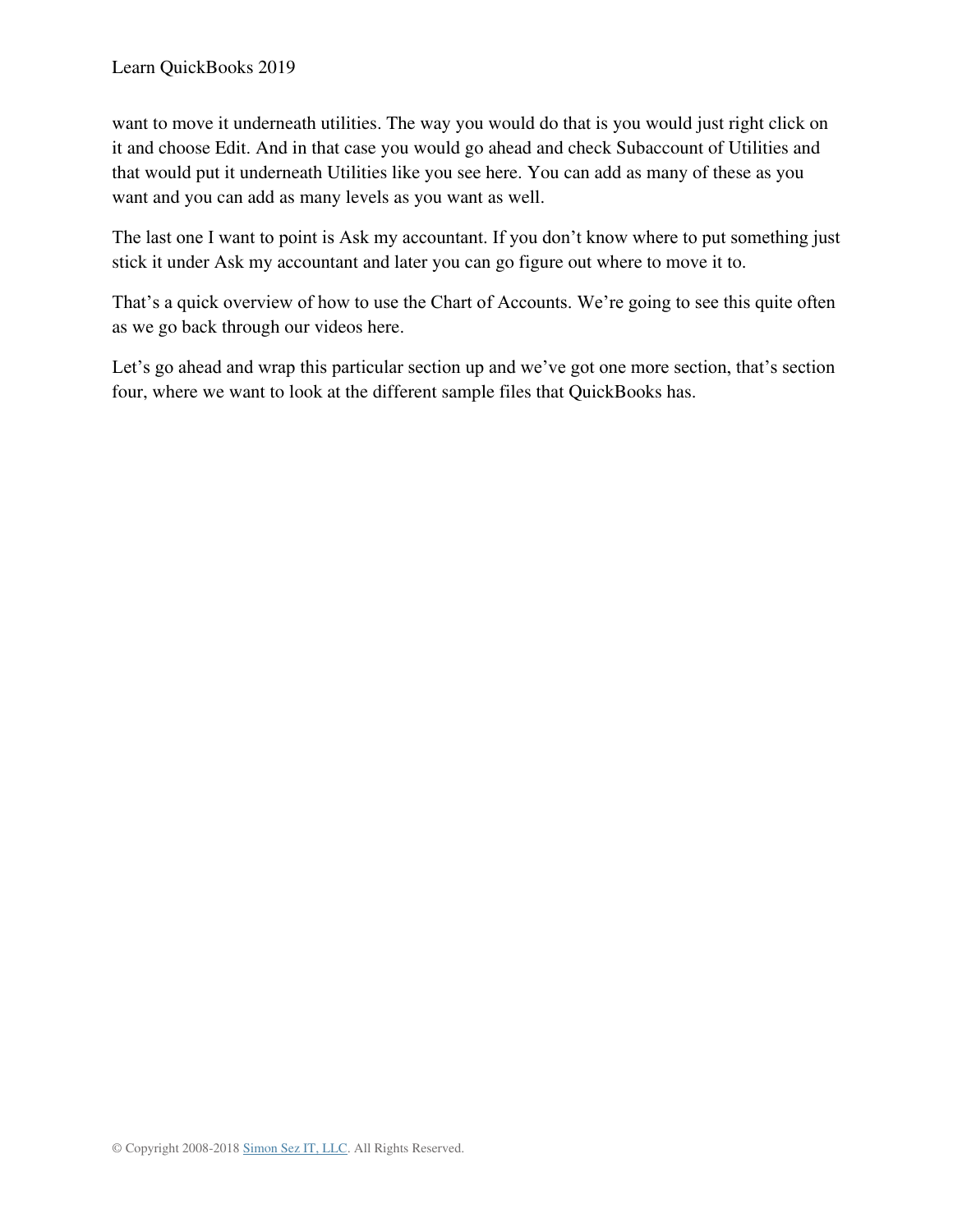Learn QuickBooks 2019

#### **Video: QuickBooks Sample File**

**Cindy:** We are down to the last section in module three. We're going to talk real quick about some of the sample files that QuickBooks has available for you. Depending on which version of QuickBooks you have you might have seven or eight simple files or you might have just a couple, but you'll all have a few and. These are great files to go look at when you don't know how to set something up or how something should be done because they're always done the right way in the sample files. Let's go ahead and take a peek at a couple of these.

In order to access the sample files you'll need to make sure you're logged out of your current company file and you're on this screen. Here's where you'll see the Open Sample File option. If you click the down arrow to the right you're going to see all the sample files that are available in your version of QuickBooks. I have a product based business and a service based business. I'm just going to open the product based business here. This happens to be a construction company called Rock Castle Construction. Even if you don't have a construction company you can still open this up and see how things were done and that's the same way you would do them in your particular company file.

If you notice in this particular case that they're going to set today's date at December the  $15<sup>th</sup>$  of 2023. I'll just click OK and that will let me into the sample file.

Let's go ahead and take a peek first at the Chart of Accounts just to see what a real one will look like. And this is going to be very similar to what yours will look like once you get it set up. If you notice they have the general ledger numbers turned on over here on the left and remember you do that in the Preferences. If you notice they've got the different types that we talked about. Here are the bank accounts. And this little squiggly line that you see just means that particular account is set up to do online banking.

Here you'll see their accounts receivable account. It looks like they're owed \$93,000. They've got some assets like we talked about. Here's their accounts payable. It looks like they owe about \$26,000 in payables. They have a couple of credit cards set up like we talked about. And look at all of these different liabilities they have set up. You'll notice that payroll liabilities are set up as other current because those are things that you have to pay back in a short-term. If you actually deduct taxes from the employees paycheck you have to turn around and send those back to the government or whatever entity they go to.

Looking down this list you'll notice they have a utility truck, a pickup truck, they have a couple of just regular loans like for office furniture. Equity. We talked about equity a little bit. We talked about when an owner puts equity into the business that's called capital stock or owner equity as a contribution. Shareholder distributions in this case is when the owner takes money out of the business. You might call that an owner draw.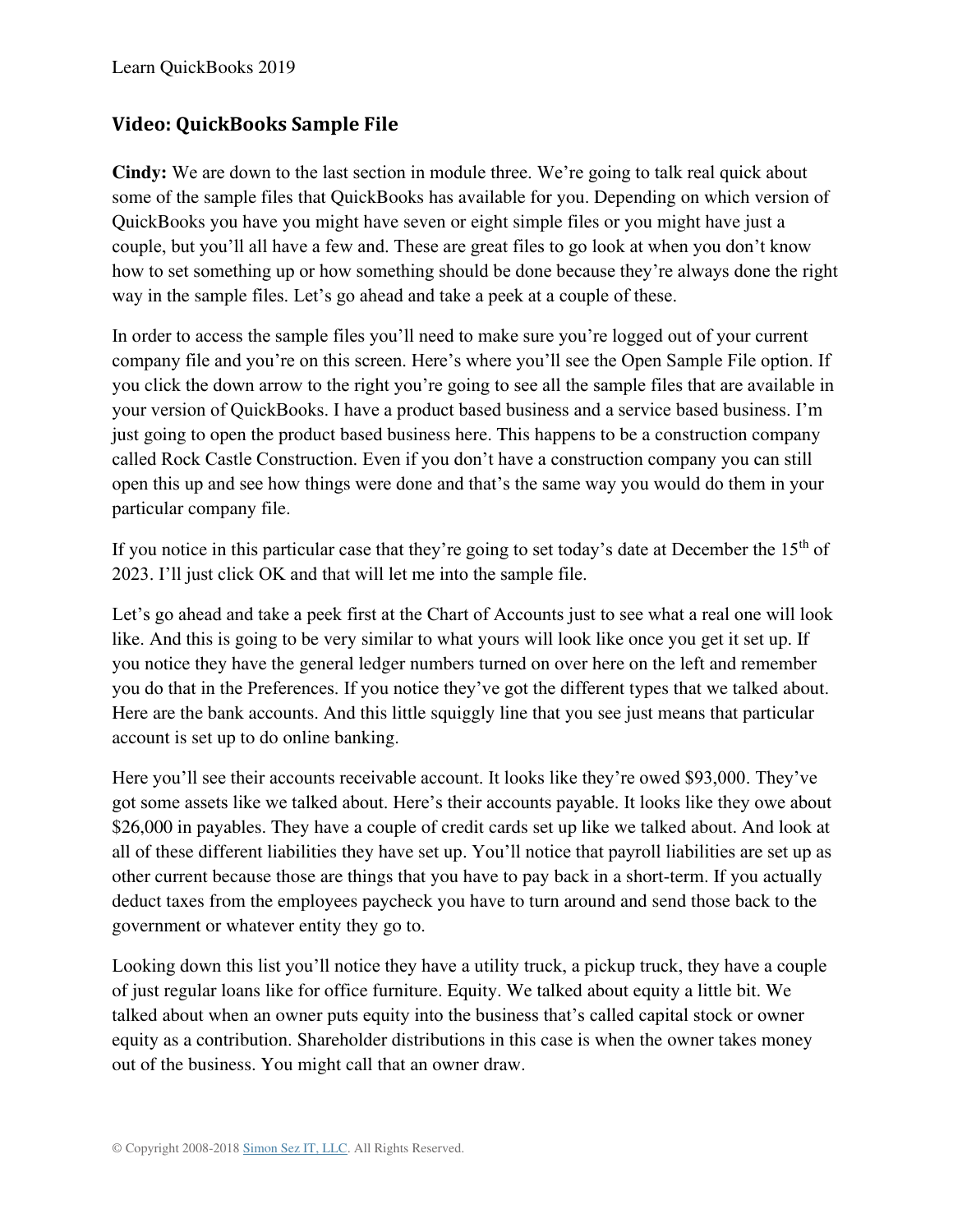Here's several income accounts they have. They've got some cost of goods accounts. And look at their expense account list. If you remember I told you this would be the largest grouping that you would see. Look at all the subaccounts for automobile. They have fuel, insurance, repairs, and maintenance, all the way down the list. At the very bottom of the list you'll notice they have some other miscellaneous accounts as well.

And one thing to note about the Chart of Accounts, remember that you're not going to set them all up right away. You're going to find some you want to add as you're going along and add them that way.

That's really all I wanted to show you about the sample file. We are going to be using this one actually as we go through the rest of our exercises. So why don't you go ahead and go back through these videos if you need to, but if not we're going to move on to module four and talk a little bit about working with customers and jobs.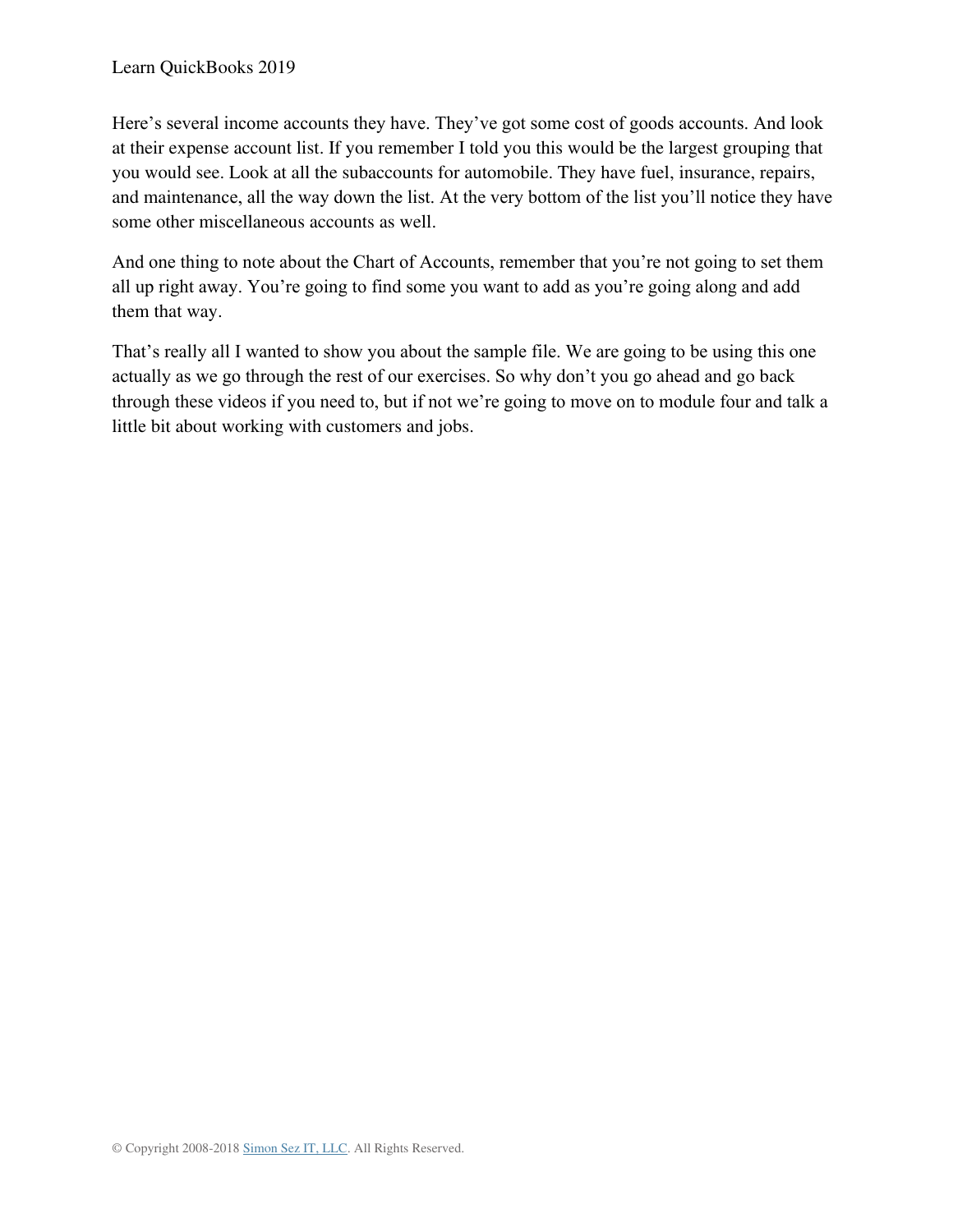# **Chapter 4 – Working with Customers & Jobs**

# **Video: Working with Customers and Jobs – Part 1**

**Cindy:** Welcome back. We are now starting in module four where we're going to talk about working with customers and jobs. This will be the module where we start talking about your accounts receivable.

You have the ability in QuickBooks to track each customer that you do different jobs for but you can also track the jobs individually as well. So if you wanted to track them separately or all together as one customer you can do that. Let's go ahead and get started here with section one where I show you how to set up some of those customers and jobs and then there will be a second part to this. Make sure you watch both parts.

The first thing you'll need to do is enter your customer name and their information in the Customer Center. The way you're going to get to the Customer Center is from your Home screen you're going to click Customers right here. Remember you could also get to the same place by clicking Customers up here on your icon bar or go into the menu where it says Customers and accessing the Customer Center this way.

This is a list of all of your existing customers right here and you'll notice they're set up alphabetically by last name. That is not something QuickBooks does automatically. It's something you will have to remember to do when you create your customer. It doesn't matter how you set this list up but just do it in an order that's good for you so you can find those customers when you go to look for them.

When you're looking at this list if you need to make this column a little bit wider you can actually pull this line that separates the column just like you would an Excel spreadsheet and that way you can see the full name. This column here shows you the balance that's owed per customer and also per job. This last column is where you would have an attachment if you had set one up. You would actually double click there and that would actually open up this screen where you could go and get a file that's in your computer by clicking here or you can scan something right here or you can drag and drop something that you might have on your desktop or in Outlook or something right into this window here. Whatever you do when you click Done it will be attached there and that way you can double click in the future and go open that up without having to leave QuickBooks to do that.

Notice I'm looking at the active customers currently. If I pull this list down I can also look at the full customer list. If you're looking at the full customer list you'll notice there's this area on the left here that's kind of blank. And if you scroll down you might see an X there. If I click next to a customer name and you see an X that means that customer is now inactive. What that means is that when you're in QuickBooks working and you pull down a list of the customers this customer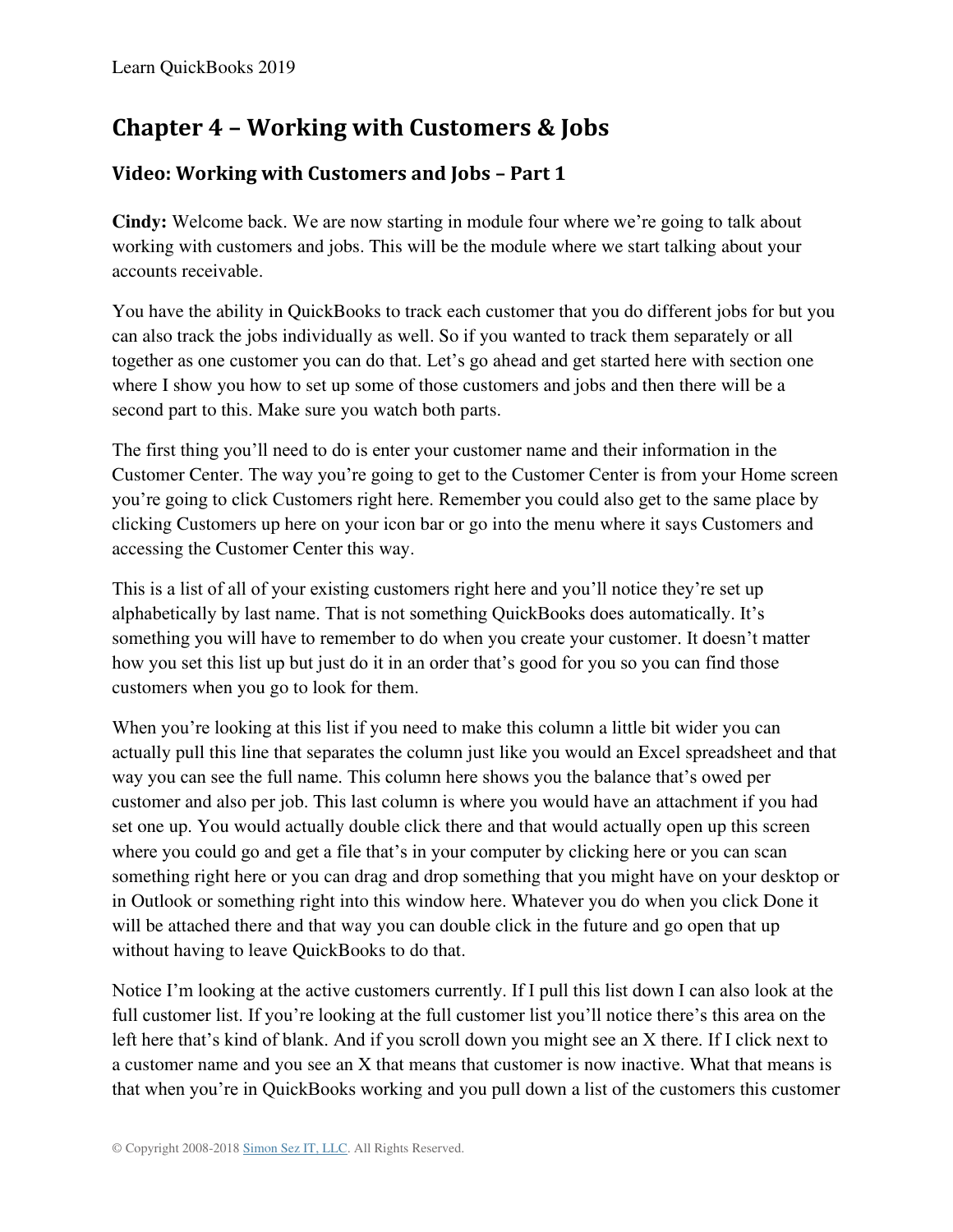will not show up on the list because they're inactive. However they can always be activated again just by clicking the same X to activate them. And also if you're actually wanting to use them somewhere else in QuickBooks and you just type their name in it'll ask you would you like to activate them at that particular time as well.

Let me go ahead and pick Active Customers again. You'll notice also the customer clicked on the information you see on the right side of the screen has to do with that customer or that particular job if you're clicked on a job. Here you see the customer information like their name and their address, if they have phone numbers that you've recorded and email address. You'll see all that right here.

There's also some quick reports you can run related to this customer over here on the right. These are just links and you would click and run that particular report.

Here is where you would actually attach a file. It's the exact same thing I showed you a moment ago as far as double clicking over on the left here.

And then this is how you would edit that customer information. You would just click the little pencil icon, make your changes, and then click OK at the bottom and those changes would then be reflected on this window.

A neat little thing that you might notice as well is there's a map and some directions here. Now if you notice I can put my mouse on this line that separates the two parts of this window and drag straight down. That'll give me a little more room. If I click the Map option it's actually going to open Google Maps and give you a map to that particular address. Really cool little feature there.

At the bottom of the window you'll notice there are several different tabs and the first one is the Transactions tab. These would be any transactions that occurred for that particular customer job that you're clicked on. if you wanted to go to one of those particular transactions you just double click on it and it'll take you right to that transaction. This is a great way if you wanted to search for something instead of having to search all through QuickBooks and using the Find feature, if you can get to this window and pull up your customer transactions you can just double click and go right to it.

Currently I'm looking at all the transactions. Notice that I can filter this list by looking at just invoices or just credit memos if I wanted to. I can also come over here and filter by date if I like. So currently I'm showing the fiscal year but I could choose to look at anything that happened last week, last month. You get the idea.

At the bottom of this list you'll notice an option that says Manage Transactions. Here I could go ahead and create any of these transactions for my particular customer but chances are you're not going to be on this screen when you want to actually create one of these transactions. These are actually on the Home screen.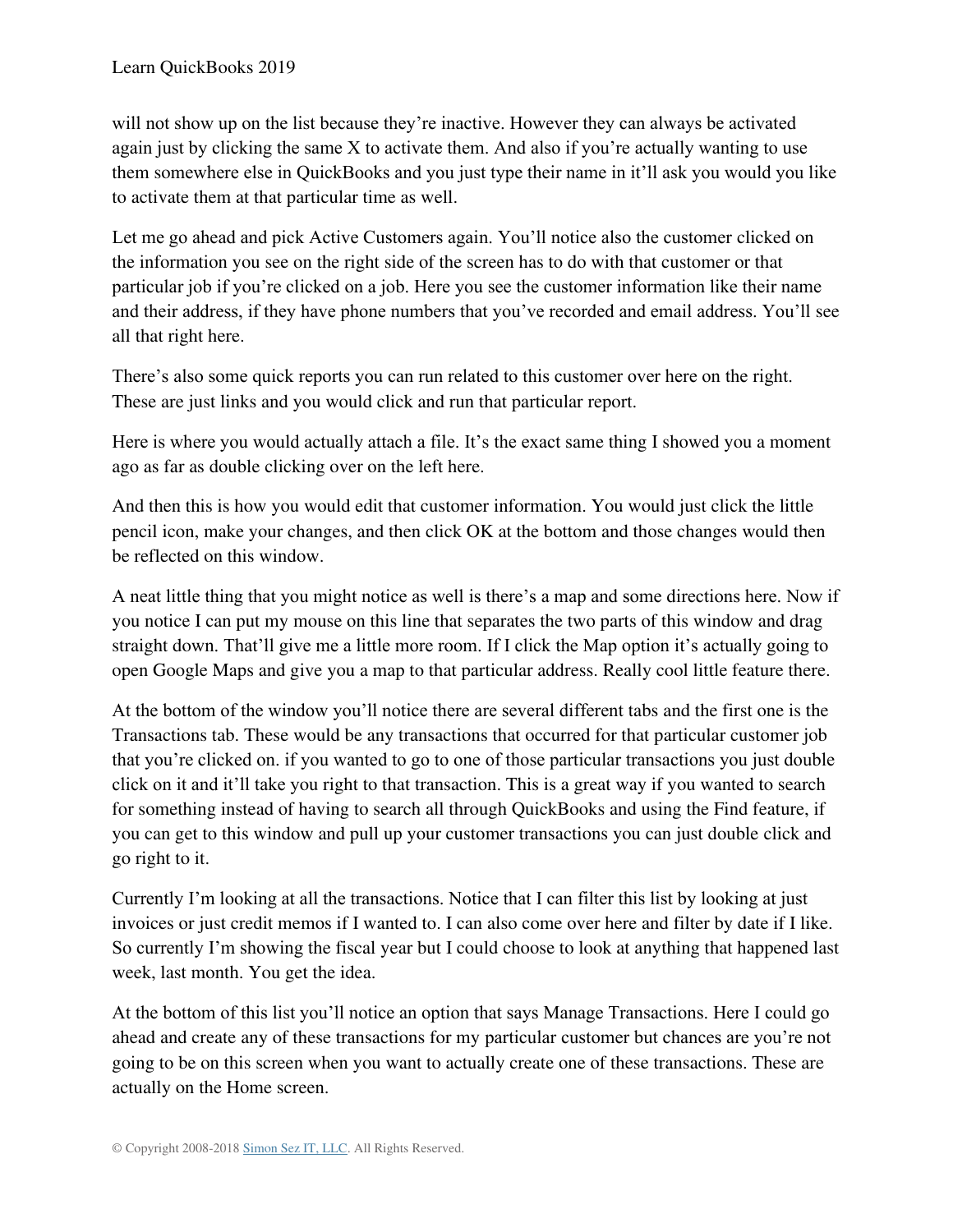Also notice I can run some reports down here if I want to. This would let me view this list in a report format.

The next tab over is my Contacts tab. These would be any contacts that I have dealings with associated with my customer. It could be the actual customer himself, it could be the person that works in the front office, the partner. All you would have to do is come down to the Manage Contacts and add a new contact.

When you add a new contact it's going to ask you information like the job title, the person's first name, their last name, and you'll see there are some fields where you can plug in phone numbers, email addresses, etcetera. And also are they a primary contact, a secondary or an additional contact right up at the top here? Once you fill that in you would just Save & Close and that information would show up just like you see right here as a contact.

Now if I wanted to open this contact I'd double click on it and that would be like editing the contact and I could Save & Close it or just look at the information if that's all I needed.

The next tab over are your To Do's. To Do's are things you have to take care of related to this particular customer. You might have to make a phone call, it could be you need to set up a meeting, you need to create an email and send it. These are To Do's right here. And you can also see the status of your To Do's. Are they done? Are they still active? Or are they inactive? And also you can look at these by date if you'd like to.

Let's set up a To Do so you can see how this works. I'm going to come to the bottom where it says Manage To Do's and create a new To Do. Here's where I specify what type of To Do this happens to be. And also where I set the priority. Is it high priority, low or medium? It will assume it's with the customer that you're clicked on but you can always change that to a vendor, a lead or an employee if you want. You would need to set a due date for that To Do. And if you wanted to put a time in here you have to check this little box and then the time becomes available. Then all you do is put the details of your To Do down here on the Detail section. We'll say Set up meeting with Aaron. I'm going to go ahead and click OK and now you'll see that To Do shows up down here at the bottom. Now once I've completed that To Do I would want to go ahead and double click where it says Done and then this will pop up and then I can change the status to Done and it will look like this with a checkmark there.

The next tab over are your Notes. Your notes would be any notes you want to keep related to this particular customer. All you would do is come to the bottom where it says Manage Notes and add a new note. You can put anything you want here in the Notes section. There is a date and time stamp option you can click on and you see it just added the date and time there. And then I can write my note whatever it might be. You can turn your note into a To Do and it would show up under the To Do tab as well. Notice you could also print that if you wanted to. I'm going to click OK and you would see any notes you had set up right here.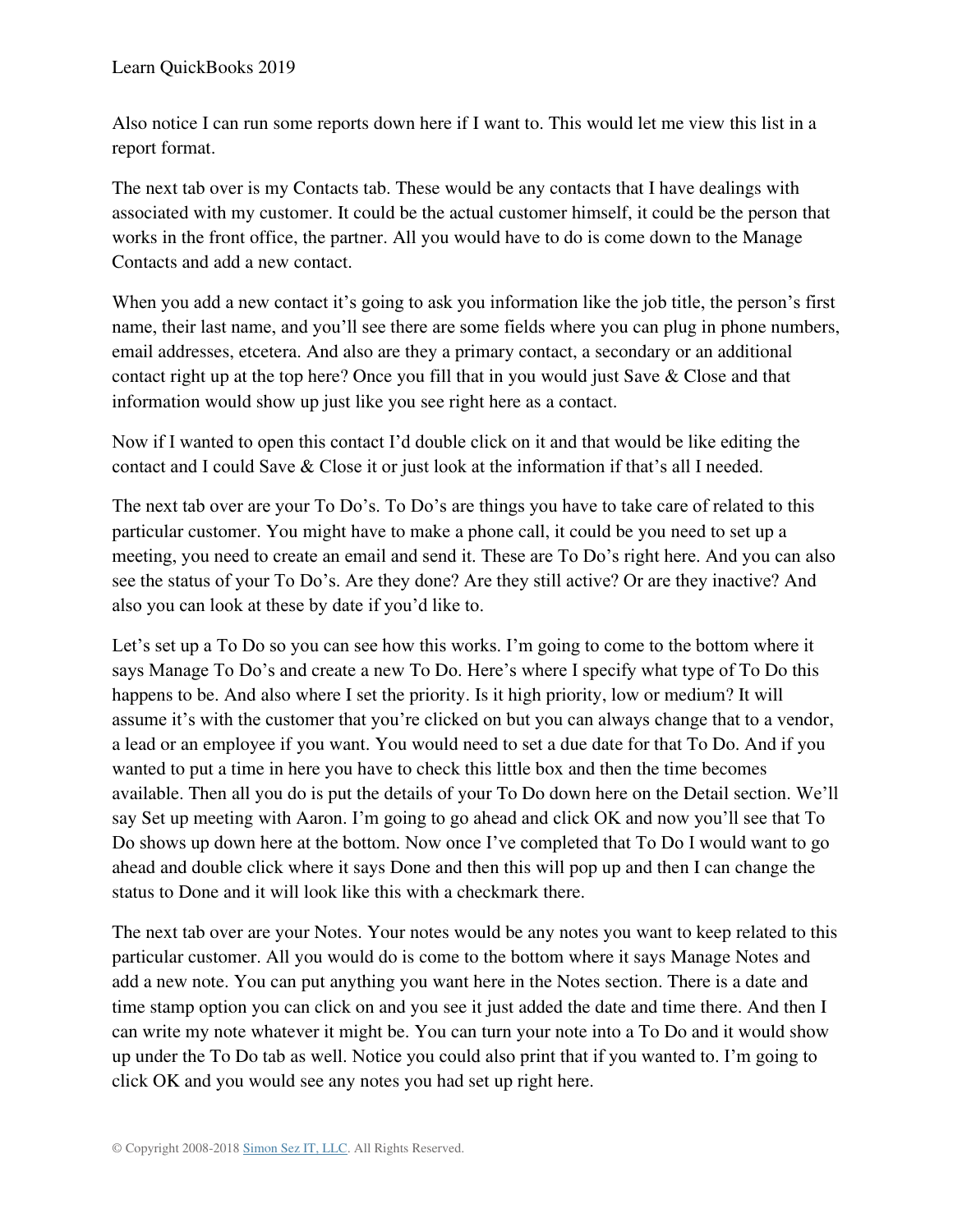Now the last tab is your Sent Emails. One of the features you have in QuickBooks is the ability to email any form to your customer. A form might be an invoice, for example. Once you actually send that out it will be tracked right here so that you could see a list of these any time you wanted to.

Let's go ahead and do this. I'd like to set up a new customer and show you all of the things that you're going to have to tell it when you set up that new customer. Let's go ahead and flip over to part two of module four. That will be Working with Customers and Jobs Part 2.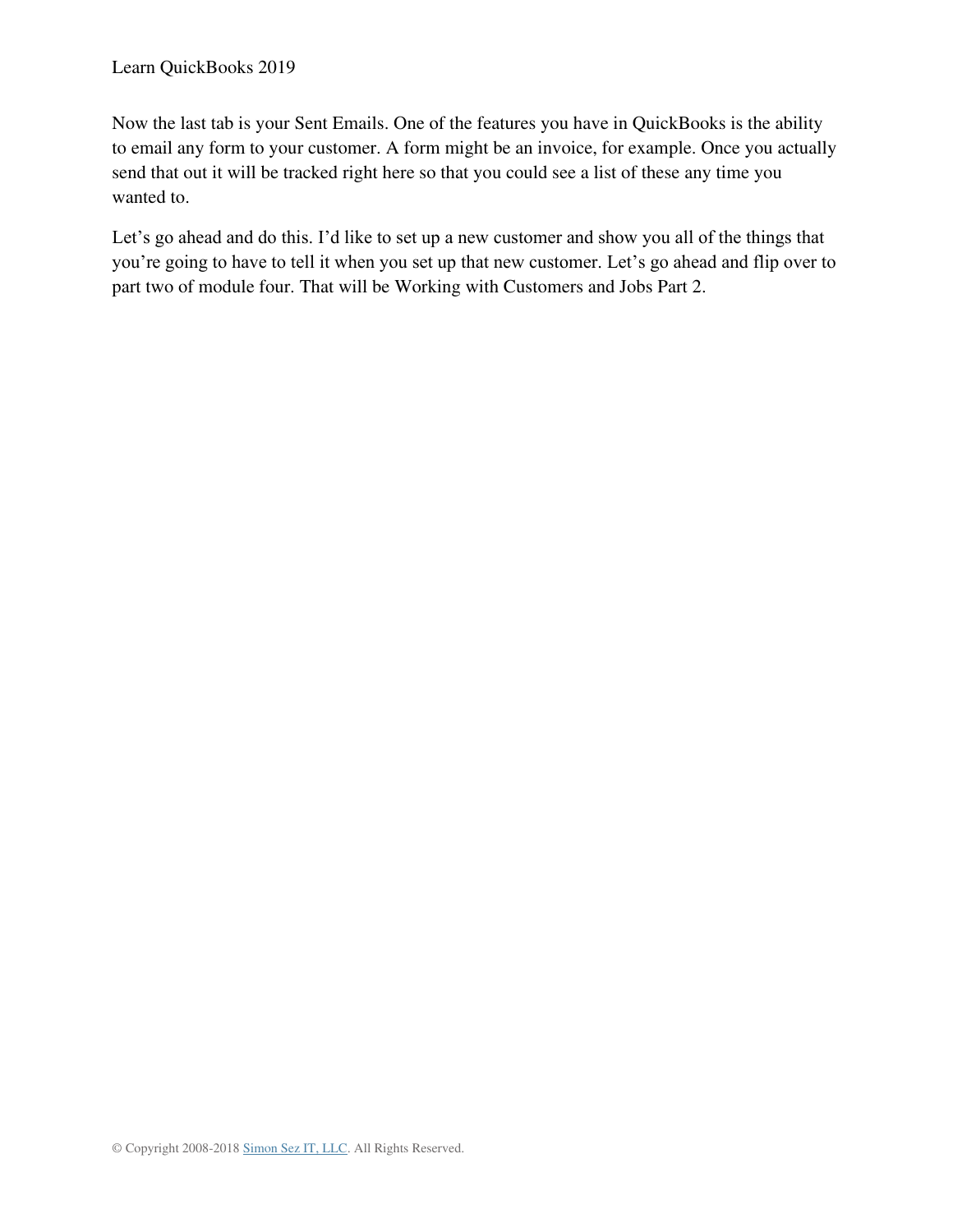## **Video: Working with Customers and Jobs – Part 2**

**Cindy:** We just got through talking a little bit about the Customer Center and how to go through the Customer Center and look at the screen itself and get some information. What I'd like to do now is take you in and actually set up a customer and a job for that customer so you can see how this whole process works. We'll be going back to the Customer Center to complete this exercise.

The way you're going to enter a new customer in QuickBooks is to come up to this option here where it says New Customer & Job. If you click the arrow that points down here you can choose new customer from the dropdown list.

The first thing you want to do is plug in the new customers name. And if you remember we talked about our list being last name, comma, first name. Right? You'll want to make sure you type it in the exact same way to keep the list consistent. QuickBooks is not going to sort by last name for you. You're going to have to type it in like this.

The next thing you'll see is the opening balance. This is designed for if the start date of your company was January the  $1<sup>st</sup>$  of your fiscal year and Tom Allen owed you \$1,000 you would plug in \$1,000 as the opening balance. Your customers account would be correct, however you wouldn't be able to go back and look and see that that was actually three different invoices that totaled \$1,000. I personally don't put anything in here and I will go enter those three invoices separately once I've completed setting up the new customer.

The next thing you'll notice is you're on the Address Info tab and here you can put in things like the company name, the customer's name, the job title, phone, fax. You can kind of see all these fields here. I'm going to go ahead and plug in a company name for Mr. Allen. We're going to say it's Allen Enterprises and then I'm going to put in Mr. Tom Allen. Now a common question at this point is if I had his name already up here why do I need to put it here? The reason is because in a later module we're going to talk about doing mail merges with Microsoft Word. These are the fields that we'll pull his name from. It will not pull from this. This name is only to go in this list so it's important that you fill this information in as much as possible. You can also change any of these fields that you see. If you wanted the label to be different you can do that. And you'll also notice that as you're typing it's prepopulating some of this address detail information for you. You would want to go down here and actually set it up the way you'd like it to be. This is what it's going to pull when you're creating correspondence for Mr. Tom Allen. So you may do something like this and then you can go ahead and fill in the rest of his address information.

You really don't need this unless you're in a business where you have invoices that go to one address and the customer asks you ship the items to another address. If that's the case you can copy this over and then change this information or leave it if you need to.

Let's go on to the next tab which are the Payment Settings.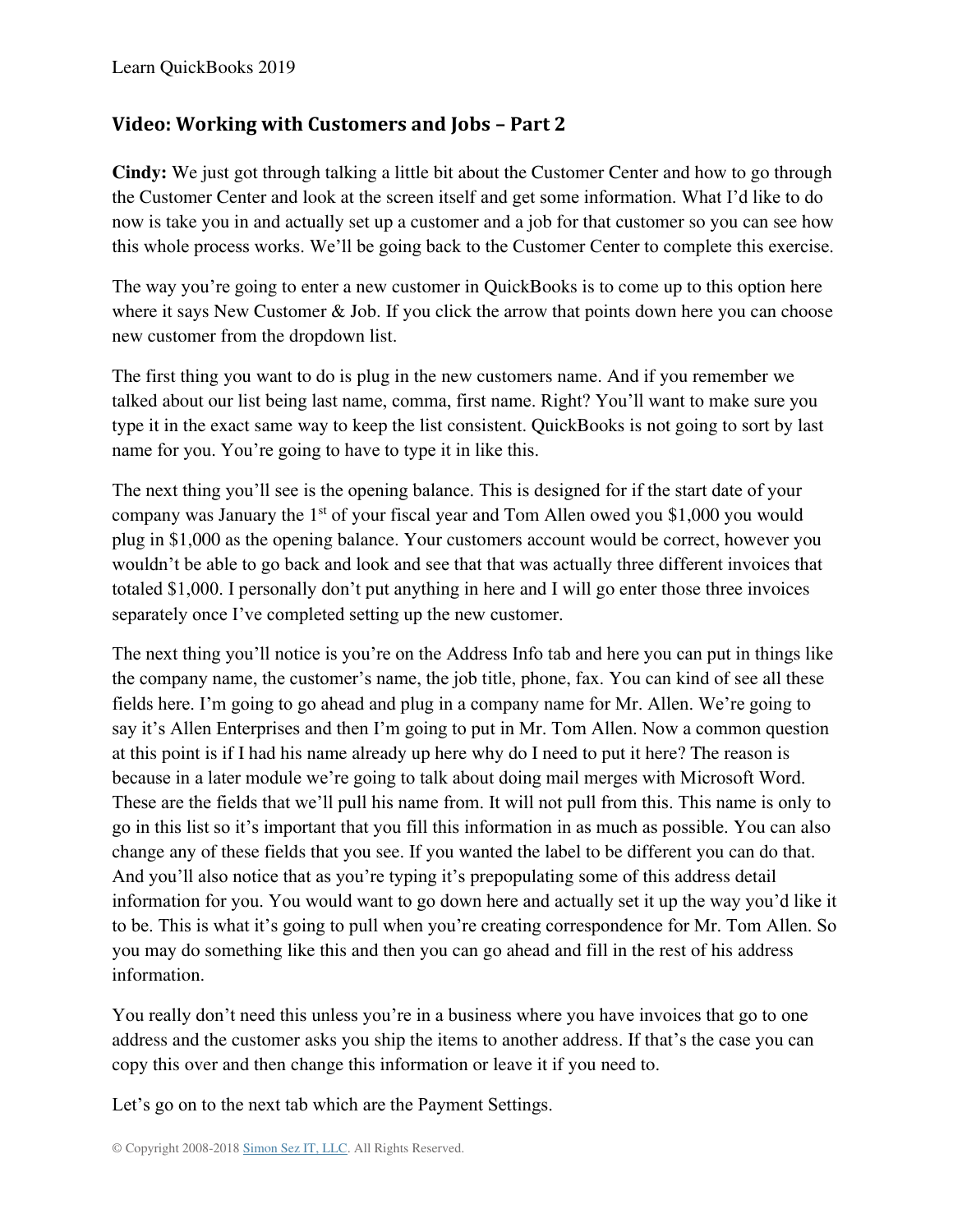Here if you have account numbers for you customers you can plug that information in here. You can specify the payment terms. You may have some customers that you give them net 15 and others you give net 30. You can specify the delivery method. Does this customer like things emailed, mailed to them or neither? Do they also have a preferred payment method? Do they usually pay you with cash or do they usually use their Visa card?

You can also store the customer's credit card information right here. Now you would use this for customers who actually purchase from you on a regular basis so you don't keep having to ask for that information again. Even though this is a neat feature I personally would never use this because you're liable if someone gets into your computer and gets this information regarding your customers. If you need to keep this information just keep it somewhere else and just not here in QuickBooks.

You can set a credit limit for your customer. The way that would work is if your customer credit limit was \$2,000 and they purchase something that takes them over that credit limit it will pop up and tell you that and still let you sell them something else.

You can also set price levels for your customers. As an example I'll just click Add New, but what if you decided that all your commercial customers would get a 10% discount automatically. You might name this price level Commercial Customers and then you might say the price level will decrease by 10% and that's all you'd have to do. You would click OK. And now QuickBooks would know that this is a commercial customer and they automatically will get 10%.

Now you also can let your customers pay you online. You would have to set up your information with Intuit and that's done in the Preferences. But what would happen is if you've set it up already then you would be able to send your invoice to your customer via email, they could click a button and pay you right then and there.

The next tab over I want to talk about are your sales tax settings. If you collect sales tax from your customers there are some settings you'll want to put here in this window. For example, are they actually a taxable customer or not? Think about this. If it's a nonprofit organization they may have applied to be tax exempt and that's when you'd pick nontaxable.

Also the tax item. You're going to have to tell QuickBooks which tax item to charge this customer and we'll talk more about that when we get to the module where we talk about sales tax.

And then you have a resale number field. If I sell chairs in my store and this customer also sells chairs they could have applied to the state for a resale certificate. And if that's the case they wouldn't pay sales tax when they purchase chairs from me. I could keep their resale number here just in case I ever needed it for whatever reason.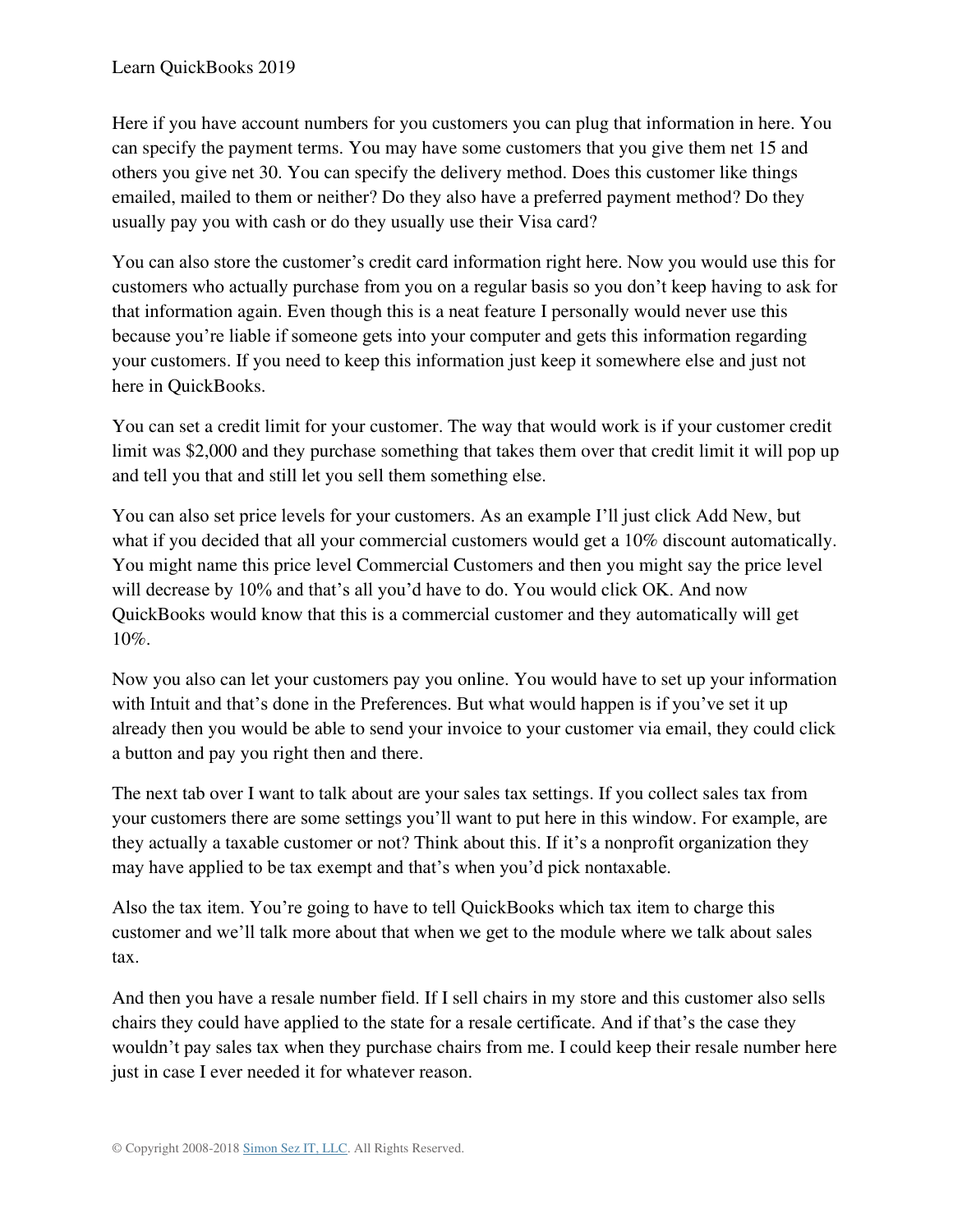A few more things here under the Additional Info tab. You can have different types of customers and you would create this list. You'll see in this case they have commercial customers and residential customers. If you have sales reps that work in your organization you can create a list of your sales reps and that way you'd know which rep works with which customers.

And then also here you have these custom fields. You create whichever fields you might need in this section. The way you would do that is you would go down here to Define Fields, you would actually type the name of the field you want to create on the next line and then check off if you want to see that field when you're working with customers, vendors and/or employees so that you don't have to set it up three different times. And that's how these were created right here.

One more tab is the Job Info. And let me just say if you're creating a customer you're not going to put job info here because these are for jobs themselves. Let me go ahead and click OK and then we're going to set up a job so you can see how that works.

Now if you notice over here I've got my new customer Tom Allen. You'll notice that it did not put Tom Allen in alphabetical order. What I can do is click this heading, the word Name here, and that will resort the list and now you'll see he's in the list alphabetical by last name.

Now let me show you how to set up a job for Tom Allen. We'll set up a kitchen remodel. Make sure you're clicked on your customer, go to the New Customer & Job tab button and this time choose Add Job. I'm going to put in my job name which is Kitchen Remodel and you'll notice that it really has all the other information in here. So unless something happens to be different I don't really have to change anything. The only thing I might choose to do is put in information about the job. I might have a description for my job, different types of jobs in the list, maybe the job status. Is it pending? Is it awarded, in progress? A start and end date for the job. And that's where all that job info would come in. And that's really all you do. I'm going to click OK and now you'll see a job called Kitchen Remodel underneath my customer Tom Allen. And that's how you set up customers and jobs.

Now what we're going to do is when we start talking about estimates in this next section I'm' going to show you how you can add a customer and job on the fly so that you don't always have to come back into this Customer Center. Let's go ahead and wrap up this section and let's go to section two and talk about working with estimates.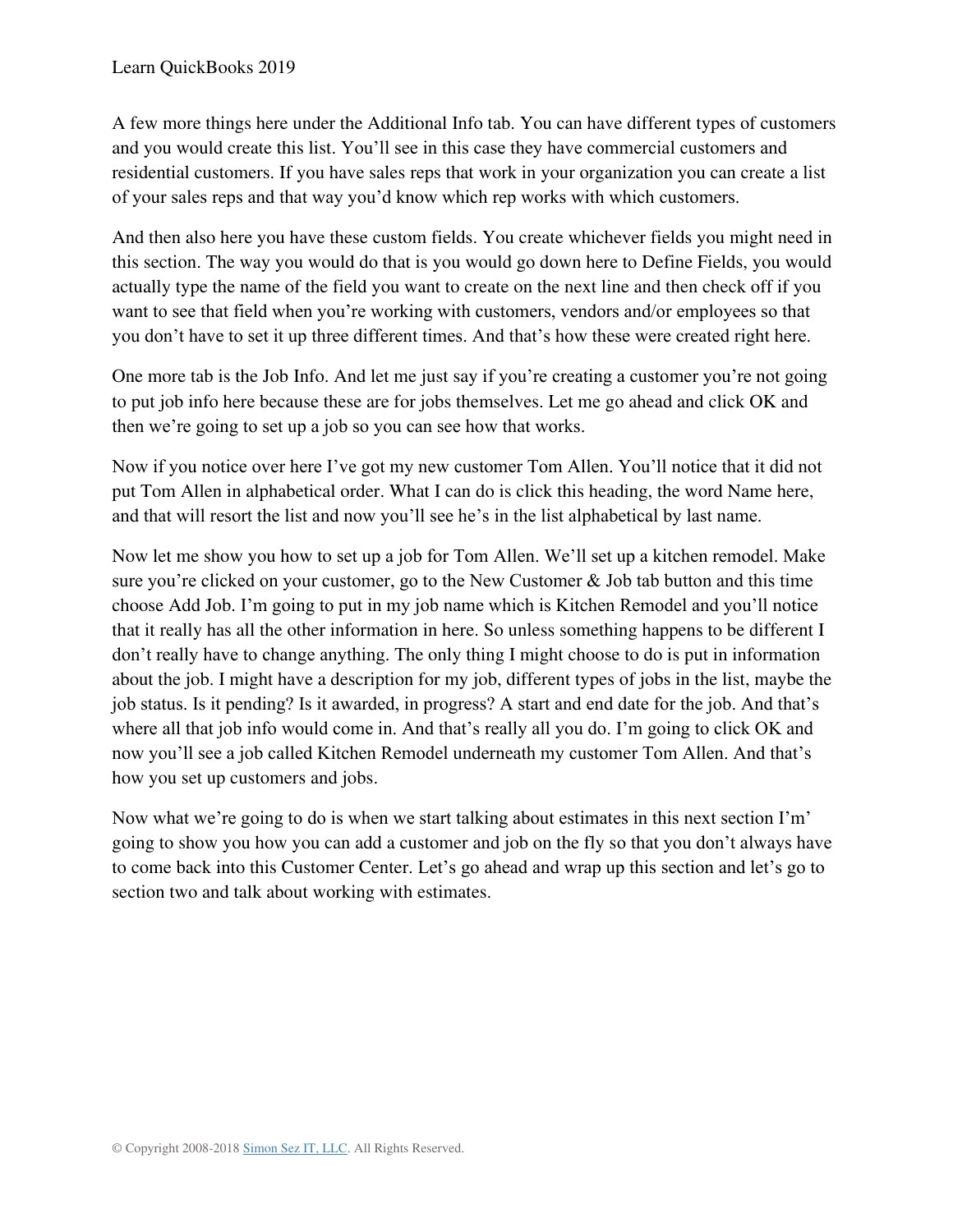## **Video: Estimates – Part 1**

**Cindy:** Now that you know how to set up customers and jobs over in the Customer Center let's start talking a little bit about creating estimates so that you can start getting some work and getting it set up in QuickBooks. This is going to be module four, section two and this is part one of Estimates.

This is your Accounts Receivable section where we're going to start and you'll notice the first thing on the list is the estimates option. An estimate is like a quote for a job. If I wanted to have my kitchen remodeled I'm going to ask the contractor for a quote or an estimate on how much it's going to cost. You'll notice that estimates are on the same line as this option that says Purchase Orders. Both are non-posting. What that means is if I create this estimate and this customer never calls to say do the job it doesn't affect my books in any way. I'd have to run specific estimate reports to see what happens to be on that list. If you don't do estimates in your job then start with Create Invoices right here once you're ready to invoice your customer. You may not even see Estimates on the screen here and that would be because if you told it in the Easy Step Interview when you set up the company that you don't create estimates it wouldn't even be here.

I'm going to click on Estimates and this is your Estimate screen right here. The first thing it asks you to do is to pick a customer and a job from the list. You can either start typing the last few characters of the person's name or you can drop the list down like this and choose your customer and your job.

Just a little something to remember all throughout QuickBooks. Always, always, always if you're using the job feature click on the Job and not the customer. If you don't what will happen is you'll run reports and it will say Other and you'll go, "What does that mean?" I do recognize that all of you don't use jobs as well so if you're not using them then it's not an issue for you. Notice I'm clicking Tom Allen's Kitchen Remodel and now I've pulled that in and if there was any summary information or any previous transactions to see they would be listed over here in this area. If you don't want to see this area over here just hide it with this Hide History little arrow and that way you have more room to work on your screen.

Now something else I wanted to show you that I mentioned in the last section of module three. When we were setting up customers and jobs I told you that you have the ability to set these up on the fly. And here's what I mean by this. let's say that Tom Allen has asked me to give him an estimate for a sunroom. If you notice I don't have sunroom set up at all but I can do it right here. Now I could click Add New but here's the quick easy way. Choose the customer and put a colon at the end of the name. Then you're going to type in the name of the job. And if you notice you're going to type it exactly like you see here, customer, colon, job and that's what I've done here. When you're finished you have to leave the field. Hit the Tab key on your keyboard and it will say Sunroom is not in the list. Would you like to set it up? Here I get an option to do a quick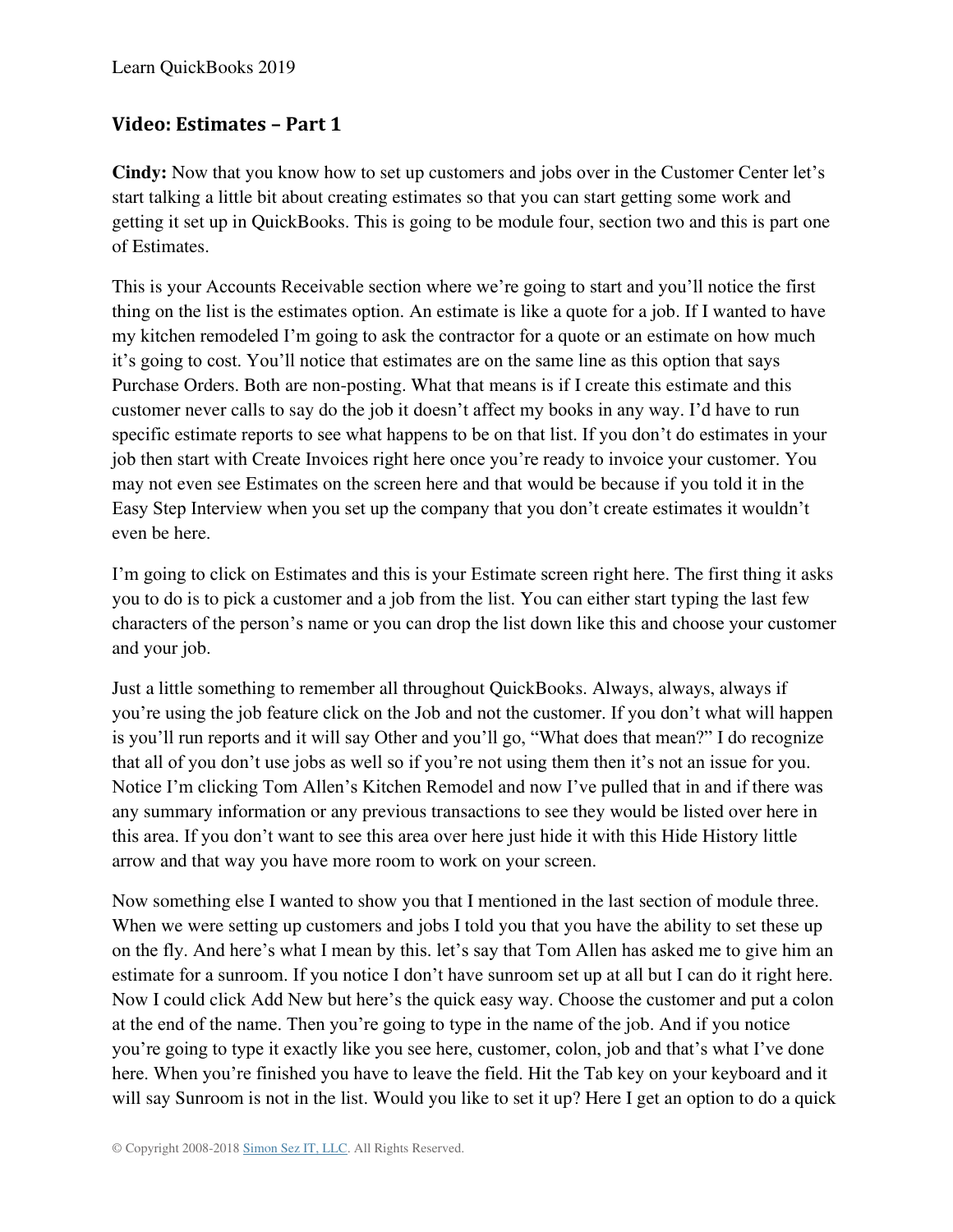add, which is what I want to do in this case, just add it to the list, or if it was a new customer all together I could just set it up and go set all that information up. Now let me just say if it's a new customer you can't add both levels at the same time. You have to add the customer first and set it up, then you can go back in and add the job. I'm going to quick add in this case and now if I look at the dropdown you can see I have Sunroom and Kitchen Remodel on the list for Tom Allen.

The next thing you'll see on the list is the option that says Class. Remember I told you when we were going through the preferences that you have the ability to add a field called Class to any of your forms. This Class option would allow you to break your business down into smaller sections. So for example, if you have multiple locations this could be that location list and you could choose from the list. If you're not using the Class feature you wouldn't even worry about that.

This is the template that I'm currently using to create my estimate. In a later module we're going to talk about customizing your templates or creating new ones because you may not like how this one is set up, but for now we're going to use the custom estimate template that you see here.

This is the date of the transaction. It's going to pull the current date right now but you can choose any date you'd like from this list.

The next thing you'll notice is the Estimate Number. Now just to tell you something that happens in QuickBooks. There are a lot of things that are numbered. Checks are numbered, estimates are numbered, invoices, and some other things. They're all going to start with number one. You probably want to change that to some other number. That way the customer doesn't know they're the very first customer. Whatever number you choose the next one will be numbered sequentially, unless you decide to change it.

Here you're going to see the name and address that's prepopulated from when we set up the customer. If you decide that this happens to be the incorrect information or you'd like to change it when you're finished with this entire estimate and you Save & Close at the bottom it's going to ask you if you want to change it permanently in their record. So that's an easy way of changing that without having to go all the way back to the customer and set it up again.

Now the next thing you're going to notice down here, you have to click your mouse to see this dropdown arrow under Item. An item might be an inventory part, it could be what we call noninventory. There are different types of items that you can sell your customers. And we'll be going through those when we go through the section where we talk about items. But for now let's go ahead and use what they have on the list.

Let's choose Framing. You'll notice when I choose framing it prepopulates a description in this case and a cost. You can actually type over the description and type anything you want. This will word wrap as long as you need it to as well. I'm going to hit the Tab key and go over to the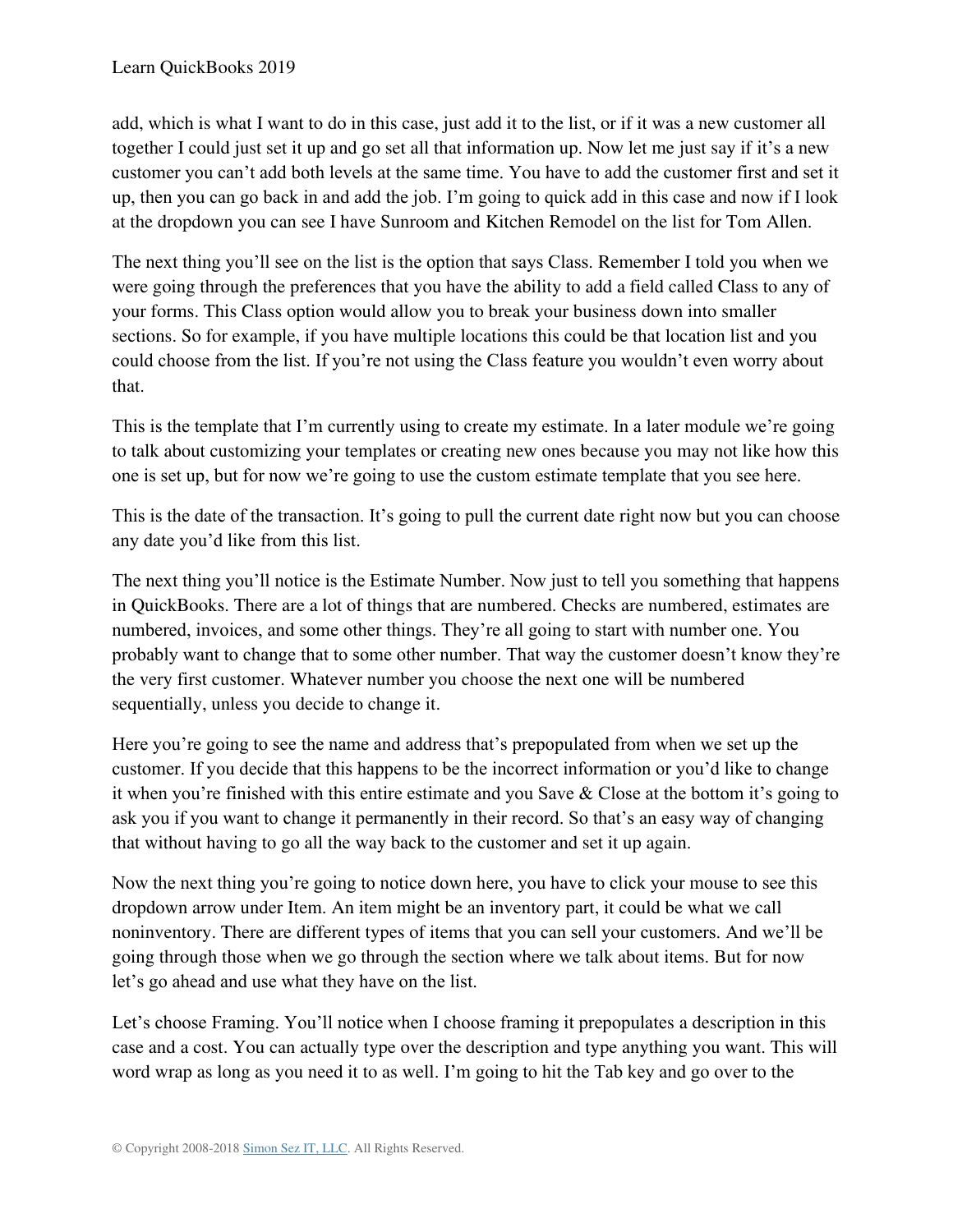quantity and I'm going to say that we're going to estimate ten of these for our customer. And then also the cost.

Notice he brought in \$55 and that would be for one of these. If I wanted for a one time cost to put in \$50 I could certainly do that and it doesn't change it in the permanent record. It's just on this particular estimate.

Notice it skipped over the unit of measurement. Let me just tell you what that is real quick.

A unit of measurement is when you want to sell something by the foot, by the yard, by the case you could have a dropdown prepopulated and choose it from the list. It has to be turned on and set up in the item and this obviously is not and that's why it skipped right over it.

You'll notice the next thing is the amount, which you can't change. It actually calculates the cost times the quantity to give you the amount and then puts you over in the markup field. An item can be marked up a dollar amount or a percentage. I'm going to show you one of each. In this case I'll say 30%. You have to put the percent sign there or it won't know it's a percentage. And when I tab through notice how it changed the total for me automatically. The last column that you see which says Tax, this has to do with sales tax. Meaning is this item taxable or not. Typically a service is not and a physical item is.

I'm going to go ahead and hit Tab one more time. We're going to add one more item to this list and this time it will be a physical part. We're going to put in a wood door and I'll just pick exterior from the list. Let's put two of these on this estimate. And you'll notice this time it has a markup already. I'm going to delete that but let me tell you why it had a markup. You'll see when we set up our items that if we tell QuickBooks that on average we have a certain price we buy it for and on average we have a certain price we sell it for then it will calculate that markup for us. I'm just going to mark this up \$1,000. Notice when you put in dollars you don't put the dollar sign, you don't put the commas. And if it's just 0.00 you don't need to put that in either. But notice again it just calculated all the way across.

Now I can keep adding as many items as I want to this list. This is not the last line down here. This will go on pretty much forever. So if you have a lot of line items don't worry about running out of space.

I wanted you to notice at the very bottom it has the subtotal, the total of the markup, it has any sales tax, and it has a total down here.

Let's go ahead and see what this would look like right now if I was going to actually send this out.

We're going to be talking in the second part of this particular section about all these options here but one of these is a Print option and you can preview this. And this is what it will look like if I preview it. Notice it's very plain. It does have your customer name and it does have your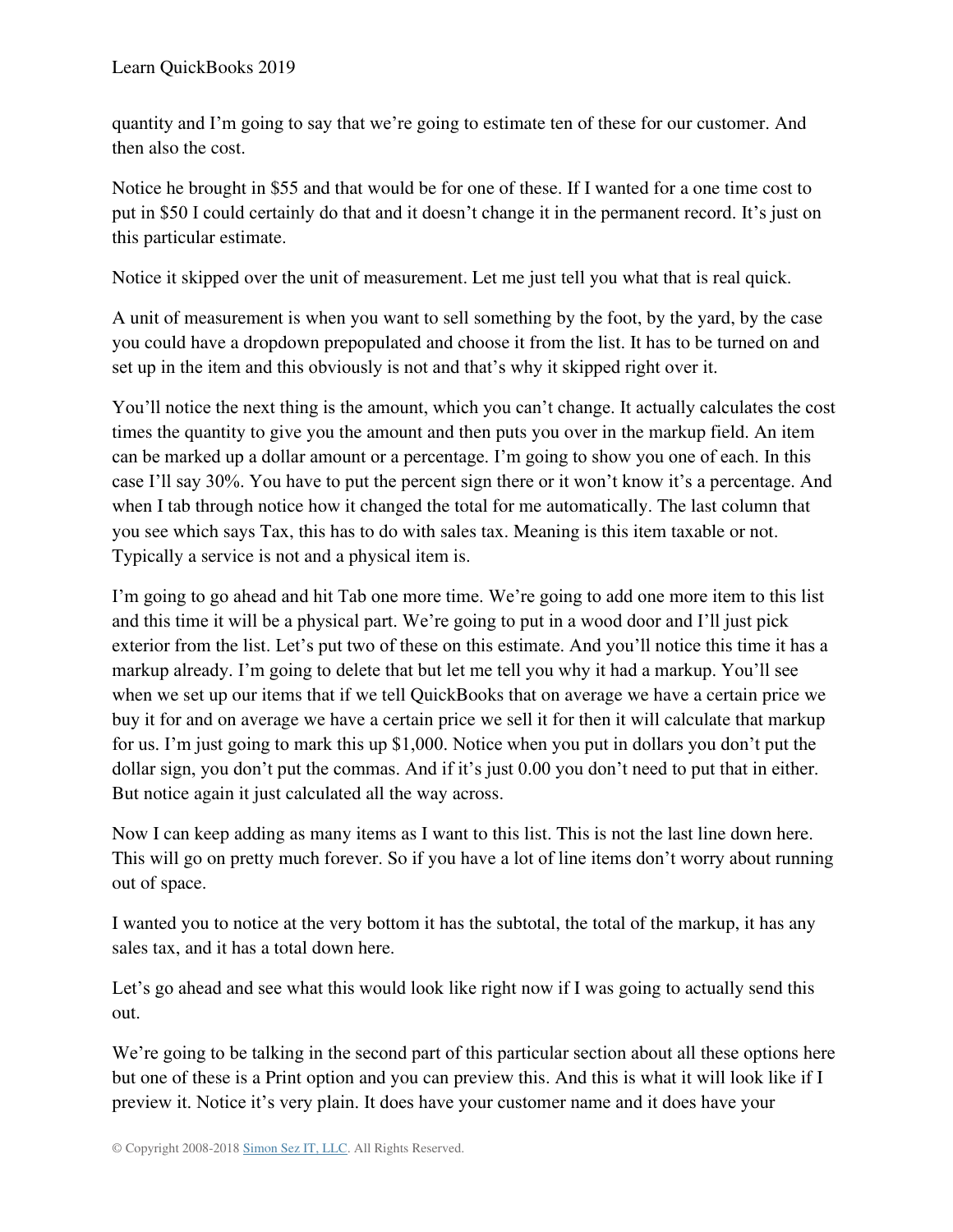customer address. It says it's an estimate. The customer does not see the item name. So when you're creating items you can name those anything you want. And they also don't see the markup. But this is what it will look like currently.

I'm going to hit Close and let's go ahead and stop the video here and go into the second part of invoicing from estimates, part two.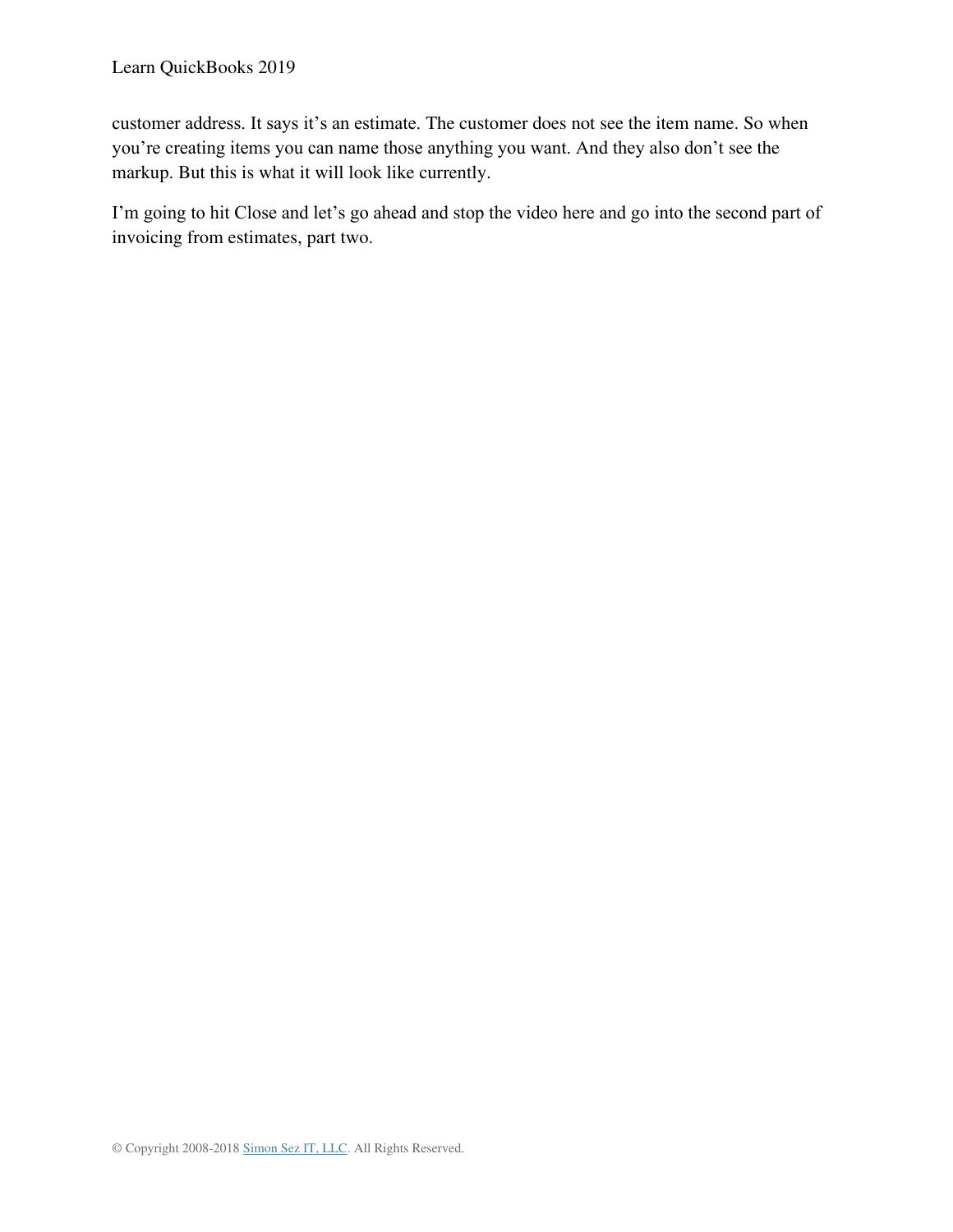## **Video: Estimates – Part 2**

**Cindy:** Now that you've seen how to actually set up an estimate. Let's go ahead and talk about some of the things that you see on the estimate window that you're going to see on other windows as well.

Let's take a peek at the tabs you have running across the top of your window here. Most of what you're going to use on a regular basis will be under the first tab that says Main. And a lot of these options you're going to see when you get into other windows that are similar, like invoices.

The first thing you'll notice are these arrows that go left or right. And these are going to allow you to search through the estimates going left or right. You can actually search for any estimate you like but remember that in QuickBooks everything is in date order. So hitting the left arrow may not give you the actual previous one that you think it does. If you're searching and you can't find what you're looking for use this Find option right here that will allow you to put in some criteria, like the customer and job name for example, maybe a date range, an estimate number, or an amount of money. Obviously you'd have to know that information in order to type it in, but then you could hit this Find feature right here and it would search through the estimates for the one you're looking for.

The next option says New. And this is actually going to save the estimate you're currently in and put you on a new blank estimate. It's the exact same thing as if you came to the bottom here and clicked on this button that says Save & New.

The next thing you see is the Save button. You can save this as an estimate or as a PDF file, which is very handy if you plan to email this out to someone and you don't want them to make any changes to it.

Here's where you would delete the estimate if you wanted to. Notice you could also create a copy. Basically if you had to create another one similar to this the easiest thing to do would be to create a copy and then make the few changes that you need to make.

Let me mention the Memorize as well and we're going to do this in a later module, but if you have transactions that happen on a regular basis instead of typing them every single month you can actually have it memorize it and then you can actually make a copy come in automatically by double clicking on the memorization. And I'll show you how that works a little bit later.

You also have the ability to mark invoices and estimates as inactive. Basically that means that they don't show up on reports. It's almost like they're not there. They're hidden so to speak. And when you want to activate them again you can just click the button and then they show up in reports again.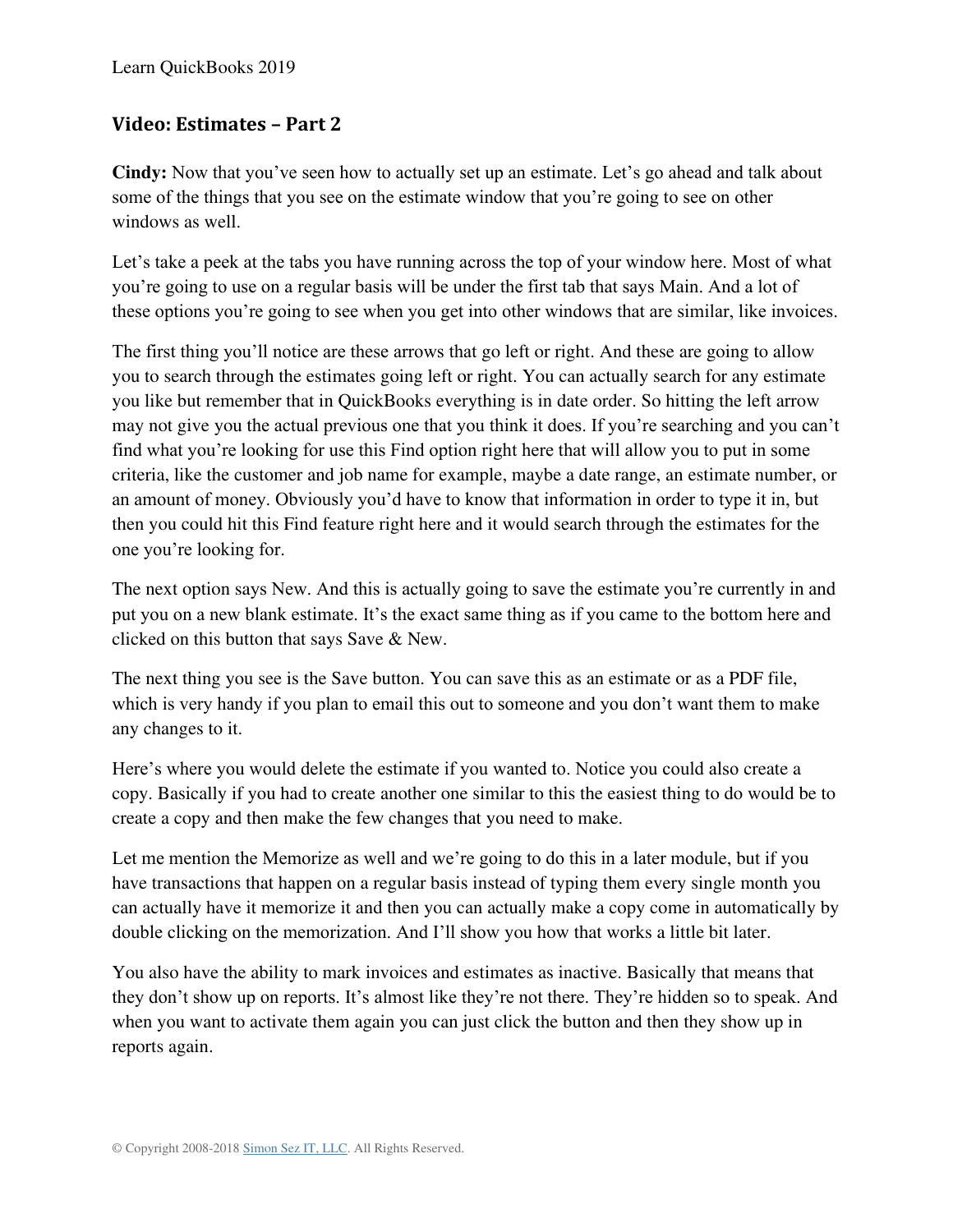Here's your print option. I showed you previously what this would look like if you previewed it, but I want you to notice also that you can go ahead and use this to print your estimate right here or to create an envelope. This will do a mail merge with Microsoft Word and the envelope will actually come up already addressed, ready to go to Mr. Tom Allen. And there's your option to save it as a PDF as well.

Here's your email option. You have the option to email this directly to your customer if you like. When you email this you're going to have a chance to put a little memo on the cover sheet as I call it and then you'll be able just to send this right over.

The option that says Batch here. What that means is that let's say you've got to send two or three of these. You can check the box here that says Email Later for each one that you do. And when you're ready to email them you email the batch and it will send all of those over at once.

You can attach a file to this. Some examples might be maybe you got some bills in or some quotes from one of your vendors and you just want to attach it here. It doesn't necessarily go over to the customer if you email it. It's just really more for you so you don't have to get out of QuickBooks and go look and find that file.

You can also go ahead and invoice your customer from here, but chances are that you're not going to be on this window when you're ready to create an invoice, but you could if you wanted to.

Now let me just mention the Start Project. Intuit actually sells another software package called Maven Link. It actually is a partner to QuickBooks but it's more of the customer side of things. If you wanted to check it out you could click on Start Project and it would take you in and give you a 30 day free trial.

The next tab over is your Formatting tab. You already know how to preview this estimate. These three here we're going to talk about when we get to the module where we talk about customizing your forms. That would actually allow you to customize the look of this estimate.

Here's your spellcheck. Remember to always run your spellcheck. You want to look professional and not have misspelled words when you're sending out estimates for jobs.

Here's a quick way to insert a line. It's going to go above the one you're clicked on. Here's a way to delete the line you're clicked on or to copy the line you're clicked on.

And here's more options that have to do with customizing this particular estimate template.

The third tab over is your Send/Ship. These options here have to do with actually doing mail merges with Microsoft Word. We'll do those in a later module.

And then there's the Reports option here. I want you to notice a couple of these and they all have to do with estimates. One of them I want you to pay particular attention to is this Transaction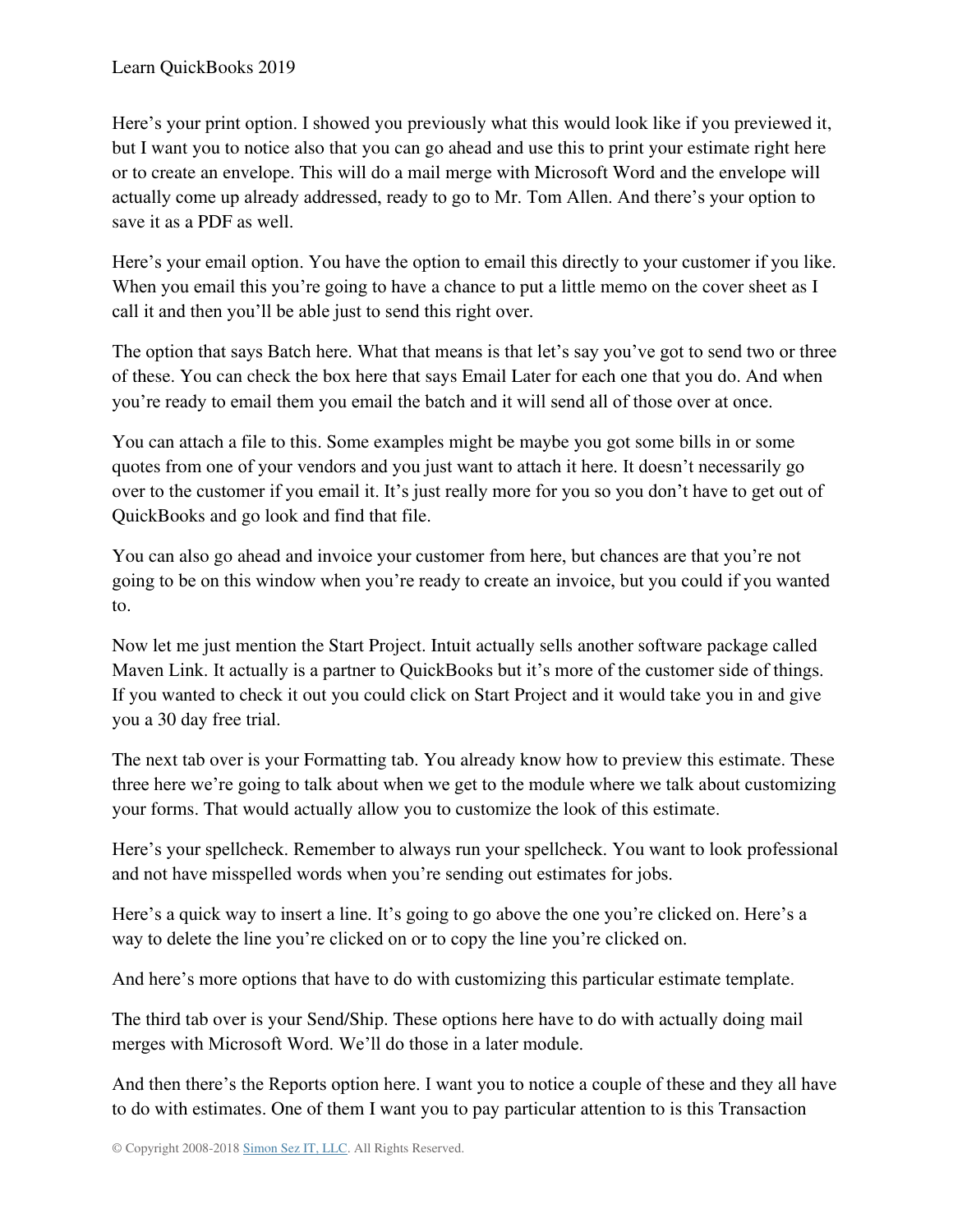History. Now we don't have a history right now but if we had already created an invoice based on this and maybe received a payment that would create a history we could go look at.

Your reports are your estimates by job, item estimates versus actuals, and your item price list. Like I said, most of the options you'll use on a regular basis are under the Main tab.

Now if you look down at the bottom left you'll notice there's a place for a customer message. QuickBooks has some preformatted ones already set up. If you like one of these you can go ahead and just choose it, but you can also create your own by clicking on Add New. Underneath that you'll see a place for a memo and you can say anything you want in this little memo field. And also a place where it says Customer Tax Code. This has to do with sales tax. If your customer is subject to sales tax you would want to say Tax, if not you could say nontaxable sales.

Also over here you're going to have the subtotal, the markup, you're going to have the tax if there was any, and the total.

Your options below that will be to Save  $\&$  Close this, which means it's going to save this estimate and close it and you'll be on whatever window was behind this. You could save this and create a new one or revert. Revert basically means to clear everything out back to when you last saved it.

I'm going to go ahead and hit Save & Close and now you'll see I'm back on the previous screen. If I wanted to go ahead and open this estimate again notice I'm in the Customer Center. I'm going to click on my customer, find my estimate, double click, and I'll be right inside that particular window.

That's pretty much how estimates work. After you've finished estimating a job for a customer the customer is going to call you and ask you to do the work and that's where the invoicing comes in because you will want to get paid for your work. Let's move over into section three and we'll talk about invoicing.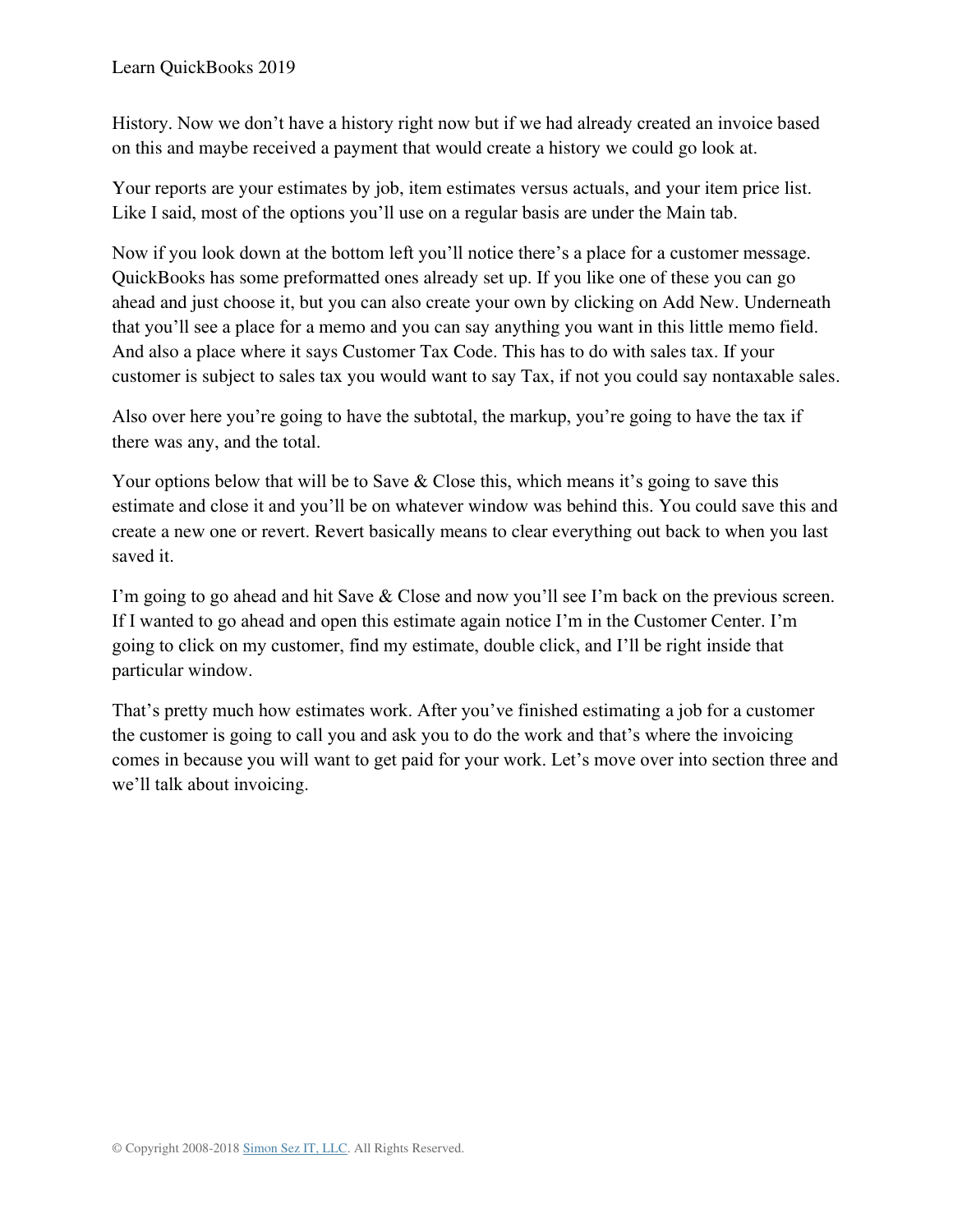#### **Video: Invoicing from Estimates – Part 1**

**Cindy:** Hey there. Welcome back. We are in module four where we're talking about working with customers and jobs. We're all the way down now to section three, Invoicing from Estimates, and this is part one. There are two parts to this.

You've got those estimates that you've created and they're just sitting there. The customer actually asked you to do the work and now you want to get paid. In order to get paid you'll need to send an invoice to your customer and that's where this section comes in. Let's go ahead and get started and talk about how to create invoices from estimates.

One of the things we talked about in section two when we were talking about creating the estimate is the fact that if you're actually on the estimate you can create an invoice right here. But remember I told you that you're probably not going to be on this screen when you're ready to invoice your customer. Let me go ahead and close this estimate and I'll show you how to create that invoice.

I'm going to head over to the Home screen. If you're following the flowchart on the Home screen you'll notice you've already estimated the job so the next thing in this flowchart is Create Invoices. At this point this will be considered accounts receivable as soon as you save this.

Notice this screen looks very similar to the estimates. The first thing it asks you is to pull in your customer and your job. And in this case it was Tom Allen Sunroom. Now what should happen is you have an estimate already set up is you should see this window that says Available Estimates. These would be any estimates you've created that you have not yet pulled the entire thing into an invoice. If you've already invoiced everything then this will not pop up for this particular customer and job.

If this doesn't pop up for some reason and you think it should some things to look for. You want to make sure that this name here is the exact name of the estimate you created. If this just said Tom Allen but the estimate said Tom Allen Sunroom that would not be an exact match and then it wouldn't pull this window up.

The other thing that happens very often is because you can flip back and forth between the windows when you have the open window list open a lot of times you don't Save & Close your estimate and then that would cause it to not show up as well. So just kind of know if this window doesn't show up you'll figure out why.

I'm going to choose the particular estimate that I want to pull from and I'm going to click OK. If you remember when we set up our company file one of the things it asked us would you like to do progress invoicing. I explained to you that that basically meant if you have an estimate you can pull in a portion of that estimate until you've actually invoiced everything.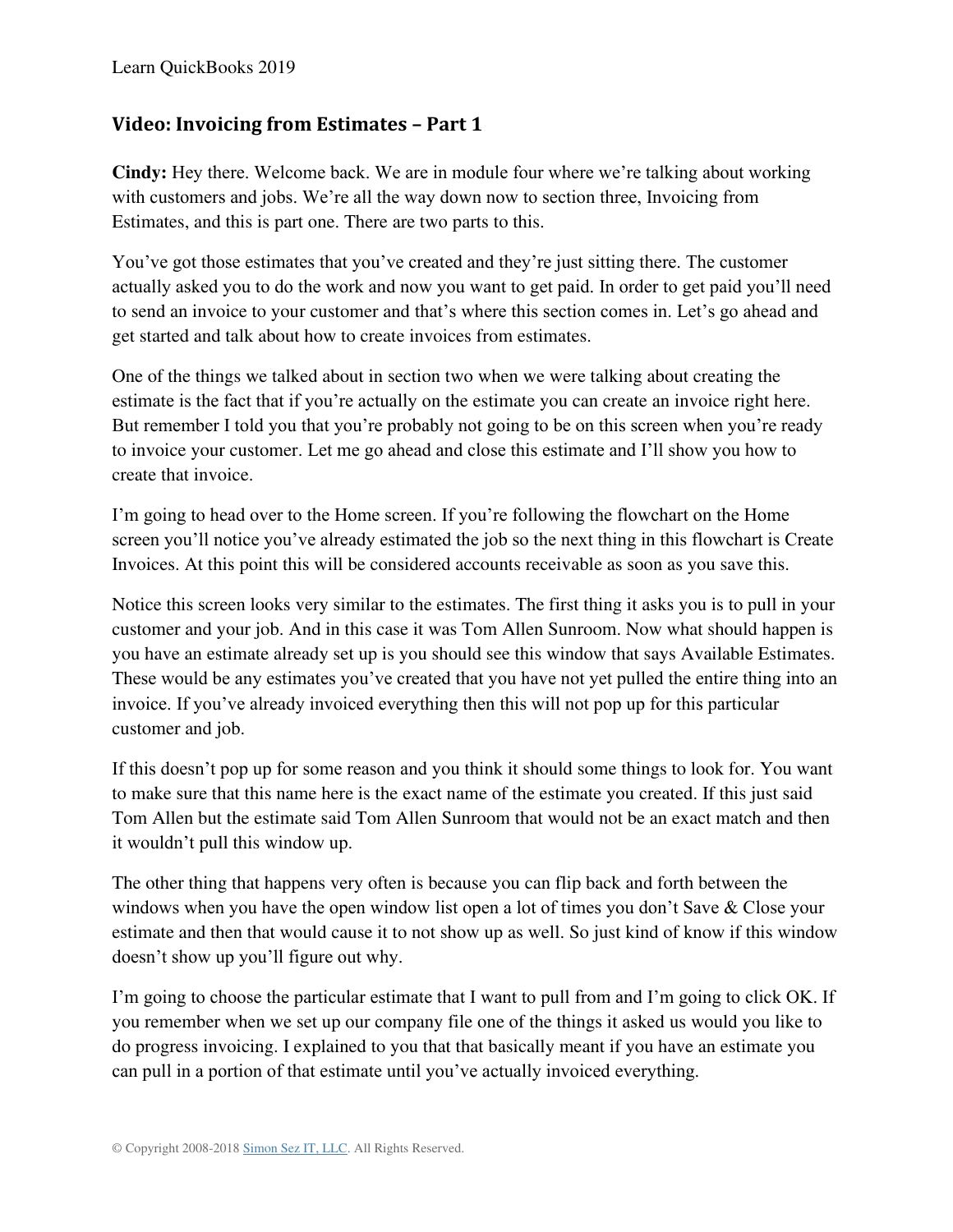Here is your progress invoicing window and you get a few choices here. Notice the first one says Create an invoice for the entire estimate. You can also create one for a percentage of the entire estimate. You would just put in whatever percentage you wanted. And the bottom one lets you create an invoice for selected items or for different percentages of each item. I want to just show you this one for a moment and then I'll come back and we'll pull in 30%. But if I choose this bottom one and click OK what this shows me is each of the items that I have on my estimate and I can choose to put in a quantity for each one. So I may say something like three of these and one of these. Or I could come over in the percentage column and say that I want to invoice for 10% of that and 30% of that. However you want to do it's certainly okay.

I'm going to go ahead and cancel that for a moment and just so you'll know when you do cancel it keeps the customer and job here. You have to actually go clear the form down at the bottom, then you can pull your customer and job back in again like this. Here's my available estimate window again. I'm going to choose my estimate and then click OK. And what I really want to do this time is just create an estimate for 30% of the entire estimate. I'm going to click OK and now you'll see that it's brought in 30%.

What I want to do now is if I wanted to add something to this I could, maybe like a shipping charge or some kind of miscellaneous charge. All I'd have to do is on the next available line just go down and find whatever it is that I want to add to this. Now let's say in this particular case that we want to go ahead and add a delivery charge. I'm going to add one of these at \$25 and this will not affect the estimate at all. You can always go in and add miscellaneous items like that.

A couple of things to notice. If you look at the bottom left, again you have a place for a customer message. These would be some that are prepopulated by QuickBooks. You could add your own if you wanted by choosing Add New. There's also a place for a memo, just like we saw with the estimates. And also your customer tax code, whether they should be charged sales tax or not.

Here it tells you the amount of the sales tax, the total, if there were any payments already applied to this particular invoice, and the balance due.

Back up here you have the date of the particular invoice. Let's say that this one is dated December the 29<sup>th</sup>, it has your invoice number, and remember I told you that this will start with number one so you will want to change your invoice number to some number and then the next one will be numbered sequentially. You've also got a place for the terms and the due date of that particular invoice.

Let's go back up here and look at your tabs again. We talked about the fact that most everything that you would want to do on a regular basis is under the Main tab. You will see that you can search through your invoices. If you're looking for a particular one you can use your arrows that go to the next or previous. You could use your Find option like we talked about again with estimates.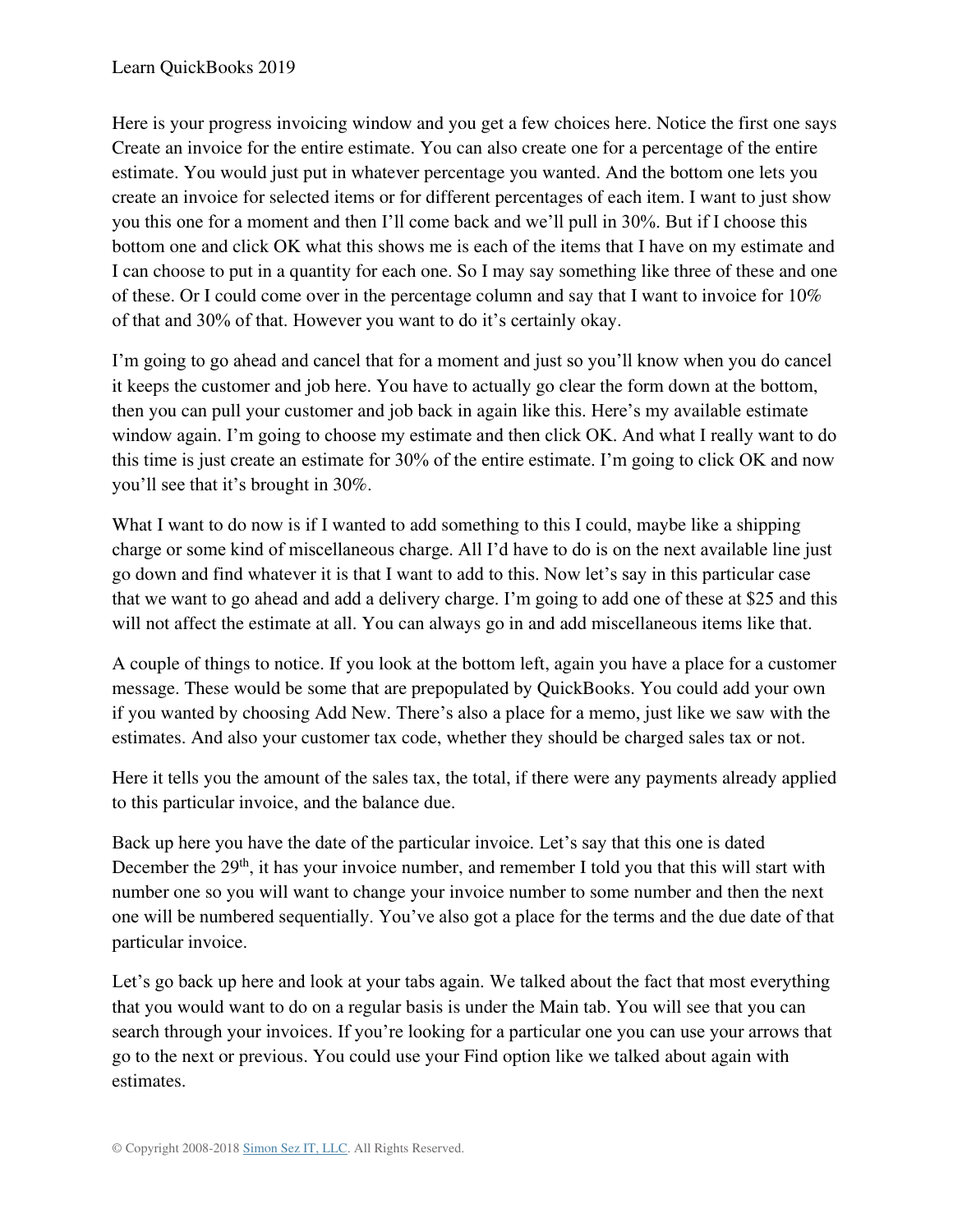The next one over is your New option. You're going to be able to save this invoice and create a new one if you'd like. You can also save this as an invoice or as a PDF. And here's where you want to delete your invoice or notice you can just void it if you prefer to leave it in here and just have it with a zero balance.

Here you can make another copy of this invoice. Again you would do that if you needed two invoices and you want to make a slight change on one. You can also memorize an invoice or mark it as pending. Remember if you mark it as pending it's still in QuickBooks. It doesn't delete it but it doesn't really show up on reports and things like that until you're ready for it too. You would have to come back here and activate it.

You can print this. Notice you can preview. I want to show you what this invoice is going to look like. It's going to be very plain at the moment. Let me zoom in here. And you can see that it has the company name and the address. It says Invoice here on the right. There's the date of the invoice and the invoice number, your bill to, ship to. You can see the project name is what they're currently calling this field. Later when we talk about customizing we can change that to say Job Name. And then you'll notice also all of the items that you're invoicing for and at the bottom you've got your subtotal, sales tax, total, payments and credits and balance due. And again we'll want to customize that.

I'm going to hit Close and I'm going to pull down Print again real quick because I want to show you here's where you can print the invoice or print the batch. In order to print the batch you would need to have several created and then choose the option to print later. When you're ready to print the batch you choose Batch and it knows which ones to print. Notice you could also print a packing slip, a shipping label, or an envelope right from here or save it as a PDF. So you've got a lot of options there under the Print.

Let me go ahead and stop the video right here and let's go ahead and look over at part two and we'll keep going and I'll show you what all these button mean.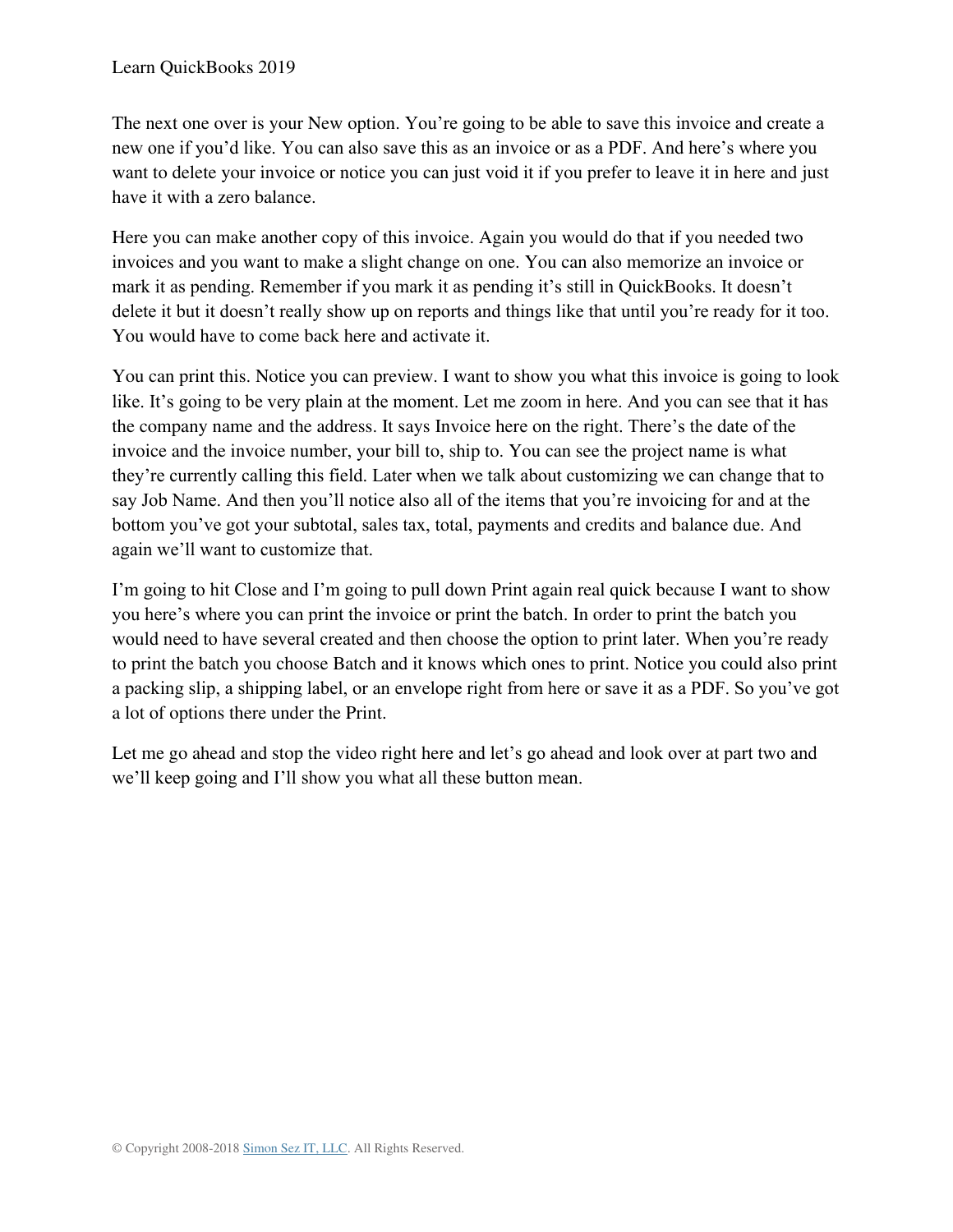#### **Video: Invoicing from Estimates – Part 2**

**Cindy:** We are working in module four and we're all the way down to section three now where we're talking about invoicing from estimates. We've already talked about how to actually create that invoice. Let's go ahead and finish talking about some of the options you have that are on the screen when you're actually invoicing your customers.

Let's go ahead and keep going through these buttons on the Main tab. We're all the way over to attach a file. If you have any files related to this particular invoice that you just want to keep attached you can do that here. Again, you would do that because you don't want to leave QuickBooks to go search for them at some point.

Here's a couple of new buttons you have not seen. The first one is Add Time/Cost. Let me tell you a little bit about this and then we'll actually look at it more in depth in a later module.

You're going to have a lot of expenses you incur related to this particular invoice you're creating. As you're creating those expenses, whether you use the credit card, you write a check, the debit card, it really doesn't matter how the expense is created but there will be a field there where you can put in the customer and the job. If you have done that then you have the ability to pull those into this particular invoice whenever you're ready to invoice your customer to get reimbursed. It's a great little feature if you have those type of expenses.

The next one is Apply Credits. If you have already created a credit memo you can come here and apply that credit memo to this invoice.

Progress will basically just show you the progression from the estimate to the invoice, how far you've gotten in that whole progressive cycle there.

You can receive a payment. If the customer gives you a down payment, for example, you can receive it here. But chances are you're not going to be on this window when you're ready to receive a payment.

You can create a batch. Let's say there were three different customers who were going to pay this invoice. Maybe they were each going to pay a third of it. You can actually take this one invoice and it will create one and send it to multiple customers. That's a pretty neat feature if you need it.

Also there's your refund or credit option. If you're going to actually create a credit memo or you're going to refund a customer for something this would be how to do it.

Let's go to the Formatting tab and see if there's anything new there. And all of this is the exact same as we saw when we were working with our estimates. These are going to allow you to customize the invoice template. There's your spellcheck, insert a line, delete a line, and copy a line. And again this has to do with customizing your template.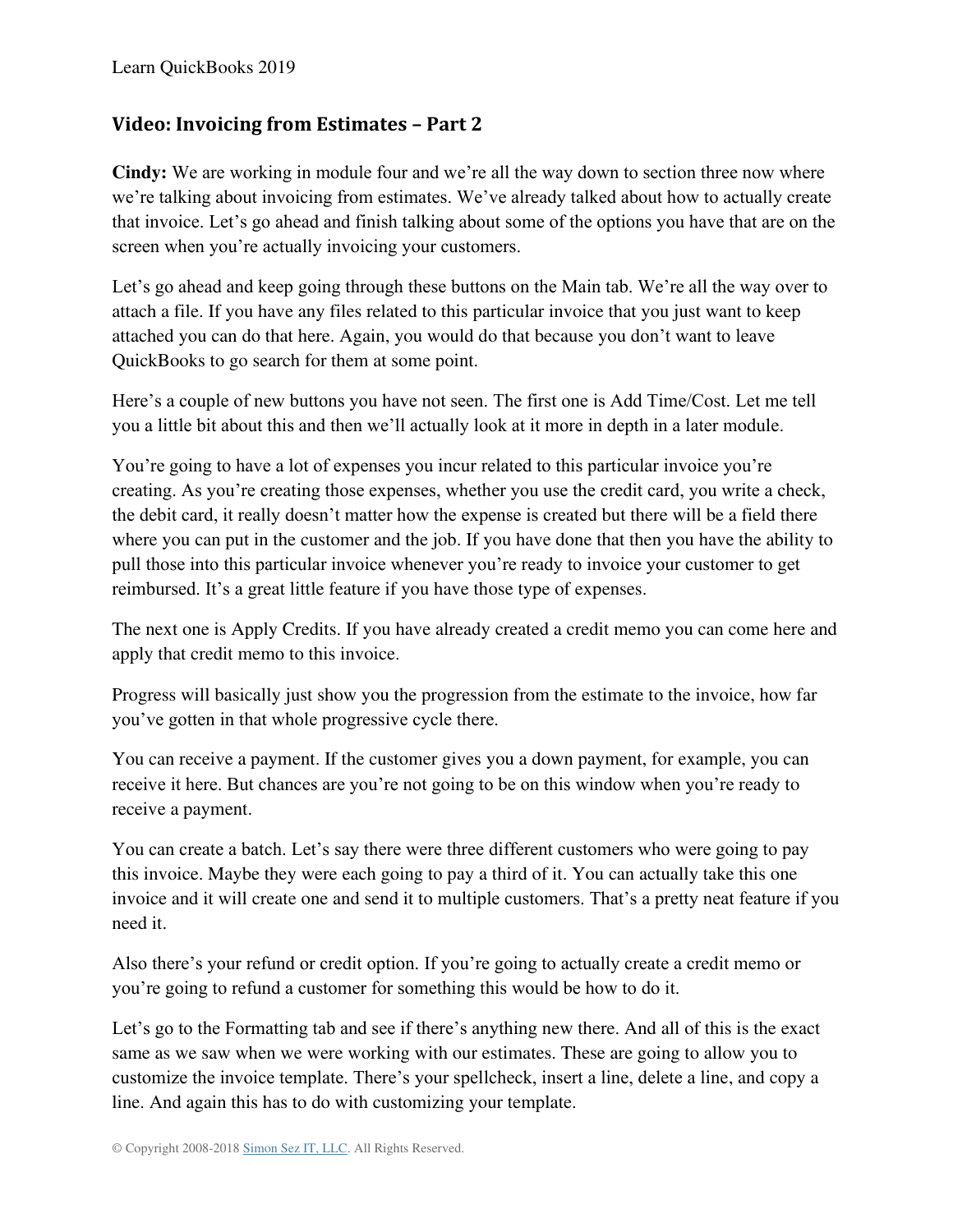Under the tab Send/Ship here's something new. Let's say that you actually ship physical items. You can actually schedule your FedEx, your UPS, or your United States Postal Service right from here. What's really cool is if I went ahead and said ship FedEx package it would take me right to the FedEx website so I don't have to get out of QuickBooks, go over there and login and all I would have to do is just login from this screen and I'd be ready to ship my package.

These two here have to do with mail merges with Microsoft Word.

Your last tab has your reports. Again the important one I want you to be aware of is the transaction history because this is going to let you see the actual estimate that started the whole thing, how many invoices have been created, any payments towards this invoice, all the way through.

Here are your reports that have to do with invoicing. You've got one where you can view the open invoices. Those are ones that have not yet been paid. You can look at your sales by customer detail and also your average days to pay.

That's going to be your options as far as creating invoices this way. I'm going to go ahead and hit Save & Close at the bottom and now you'll see that we're back in our Customer Center. You can see here that we have an invoice and an estimate for our customer.

Now what I'd like to do is go ahead and invoice my customer for the remaining amounts that were on that estimate. I'm just going to repeat the same process basically. I'm going back to Create Invoices. I'm going to pull in my customer and my job. I'm going to choose the estimate that I want to pull from and something that might confuse you is sometimes people are looking for this amount to be a little different. They think it should have decreased by the amount of the first invoice but it doesn't. This is always the amount of the original estimate. I'm going to go ahead and click OK and I want you to notice that this time the first one is a little bit different. Notice it asks me if I'd like to create an invoice for the remaining amounts of the estimate. I could do another percentage or I could select Items or different percentages of each item. I'll go ahead and choose the first one this time and pull in the remaining amounts and click OK. And now you can see that my quantity has brought in anything that hasn't yet been invoiced.

Again if I wanted to add that delivery charge I could certainly do that. I'll add another one at \$25. And then you are familiar with everything around the screen already so we won't go back through that. But that's how you're going to invoice for whatever was left.

What I want to do now is that's all you need to know about creating invoices from estimates. Let's go ahead and look at section four and I'll show you how to invoice your customers for products and services when you don't have an estimate.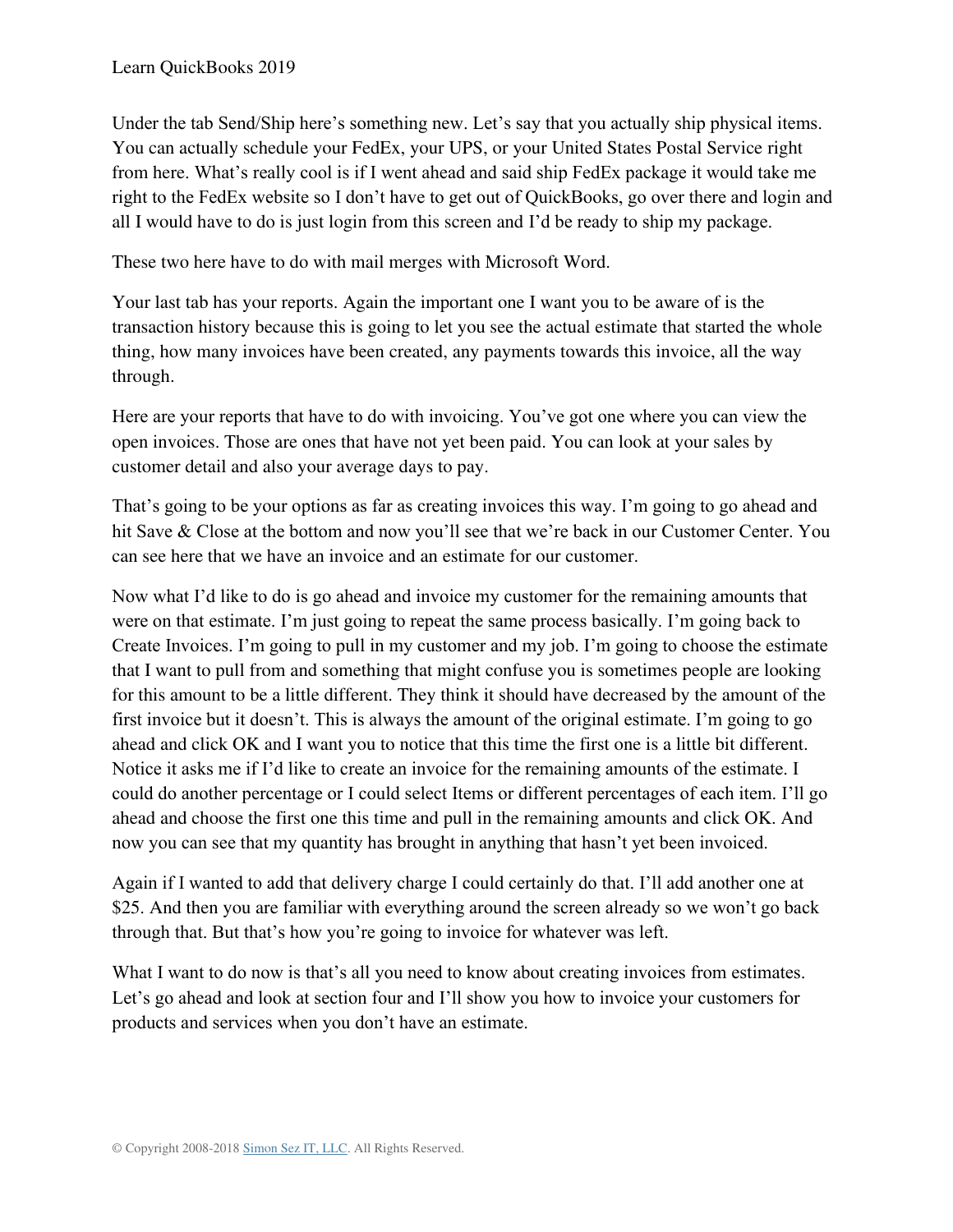## **Video: Invoicing Customers for Products and Services**

**Cindy:** Welcome back. We are working in module four and we're all the way down to section four now where I want to show you briefly how to invoice a customer for products and services, especially when you don't have an estimate you'd like to attach to that invoice. It could be for the same customer or for a different customer. Let me show you how that's done.

All you have to do is go straight to Create Invoices. You can skip the estimates. When you click on Create Invoices you're going to pull in your customer name and the customer job. If you pull in your customer name and the customer job and it does pop up with the window that says there's available estimates and let's say you don't want to invoice for something from the estimate, maybe it's something totally different, just cancel out of that window and you'll be back on this screen.

Now all I have to do is fill everything in. Let's say that I'm going to charge for blueprints and I want to have a quantity of two of these at \$500 each. And let's say on the next line down that I pick Blueprint Changes and I go ahead and put description in there and I'll just do one of these and we'll just charge \$50 for that. And I could keep on going. And that's really all I have to do.

I just want to make sure that everything else is the exact way I want it. maybe if I want the date changed or I want a particular customer message at the bottom I just go ahead and fill all that in.

Once I'm done I'm just going to Save & Close. And if I go back to my Customer Center you're going to see that now I have an estimate, the two invoices I did earlier, and the new invoice I just created. And that's pretty easy. That's all there is to invoicing your customer for products and services that are not related to estimates.

Hopefully what'll happen next is you'll get paid. Why don't we go ahead and go over to section five and I'll show you how to receive those payments once they come in the door.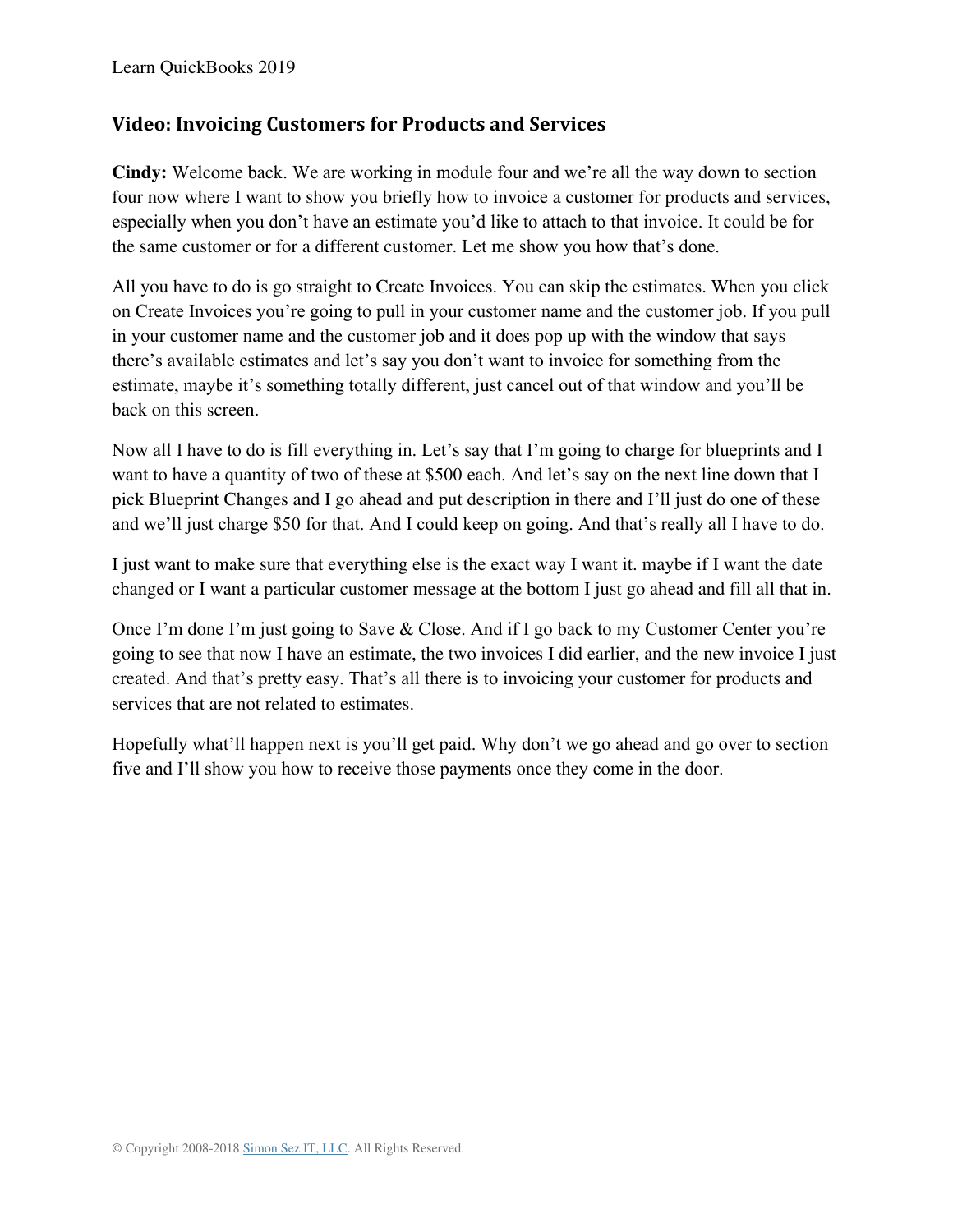Learn QuickBooks 2019

#### **Video: Receiving Payments**

**Cindy:** All right. We are still working in module four and we're all the way down now to section five, Receiving Payments. This is the fun stuff, when we actually get paid.

What I want to show you now is how to actually tell QuickBooks that you've received the payment for an invoice. And it doesn't matter how the customer pays you you're going to enter the payment the same exact way. Let's go ahead and flip over to QuickBooks and I'll show you how to receive those payments.

We've already estimated a job, we've created a couple of invoices based on that estimate and an additional one and now we're going to go ahead and tell QuickBooks that we've been paid for some of this. I'm going to click on Receive Payments.

No matter how the customer pays you this is how you want to enter the payment. The first thing it asks you is who is the customer and the job you're receiving the payment for. You'll notice as soon as you pull in that information that it lists a couple things for you. Here's the total that the customer owes you right over here. It also lists each invoice that has not been fully paid, even if there is a penny left it will list that invoice here. You'll see the original amount, you'll see the amount due, and once you start applying the payments you'll see how much of that was applied over in this column.

I'm going to go back to the payment amount and type in how much the customer paid me. I'm going to say they paid \$4,099.75. I wanted to show you what happens if you're over or under. You'll notice right down here it tells me I have an underpayment of \$0.04. I have a couple of choices. I can leave it on their account and hope they'll pay me later or I can write off the extra amount. I'm going to leave it in their account for now so I could show you later how to just go and do a credit memo for that.

Back up at the top I'm going to put in the date I received the payment and notice now there's a field for the check number. Now what you'll notice here is this is where you tell QuickBooks how the customer paid you. And depending on which of these options you've chosen this field will be different. If I choose Cash notice it says Reference Number. If I choose Check I can plug in a check number. If I choose Debit or Credit it pulls up this Enter Credit Card Information window. Now just so you'll know you can't actually run their card through unless you have the Intuit Merchant Services account. So there's really no point in picking this. It's really just for you to know how they paid.

Also they could have paid with electronic check. And there's some options under the More. They've got Barter already set up and they have Mastercard, but you could add some new payments methods. For example, if you take PayPal you may want to plug that in. It could be that you take Square. It could be that you choose any of these other options here.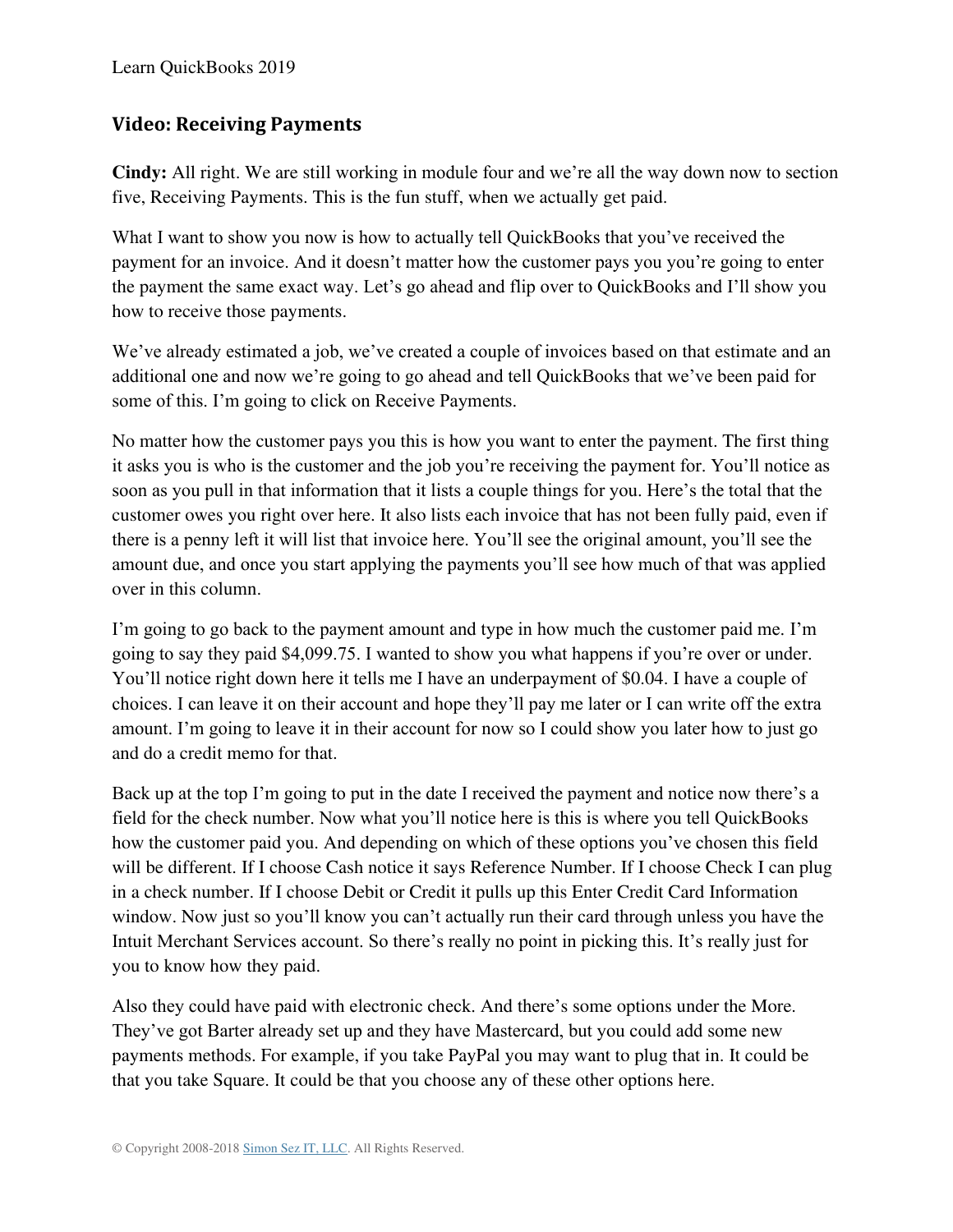I'm going to go ahead and pick the payment type Other and click OK and now you'll see that that's in my list any time I'd like to use it.

The reason this Enter Card Information popped up when I chose PayPal is because PayPal actually has a debit card that you can get if you have a business account. And you can just use that just like any other debit card.

I'm going to cancel there. And you'll notice also that it went ahead and checked all three invoices. It assumed I was paying all the first one, the balance of my payment went on the second one and the balance went on the third one. You want to be really careful with that because sometimes a customer may have said something like, "I want to pay half on this one and half on this one." Or maybe they said put so much on each one of these. What you want to do is if they've specified an amount you just come over here and type that amount towards that particular invoice.

Let's look at some of our options up on our tabs across the top. I'm on the Main tab and you know a lot of these already. Here are your Find options. There's your New option which would actually save this payment and put me on a new blank one. I can delete this payment. I might choose to print it or I might choose to email it to my customer. I can attach a file. I can also look up a customer/invoice. Now in saying that let me just mention that let's say I was down here on this one and I wanted to look at it. I can double click and open it right from here. If you make a change to this and Save & Close then that will automatically be reflected back here.

The next thing is to unapply your payments. That basically just unchecks them all and you can go back and manually check them and make sure you have the correct payment amount over on the right column.

You can apply discounts and credits. Also if you had already saved this you could record a bounced check if that happened to be what happens in this situation. You can also add credit card processing. This is where you would sign up for QuickBooks merchant services so that you can process credit cards with them.

You've got your reports. Remember the important one I want you to notice is the transaction history. Once we actually save this I can click this button and go back and see the invoices that this paid and all the way back to the estimate.

I've also got a journal, a transaction journal is what they call it. and it basically shows me a timeline of actually everything that happened and when it happened.

I've also got some options to process a payment receipt. Basically if I needed a printable receipt that I could give my customer I can go ahead and print it out from here. And then I have some reports I can look at. I can look at open invoices. Those are ones that haven't been paid. I can look at a customer balance detail, sales by item detail, and an item price list.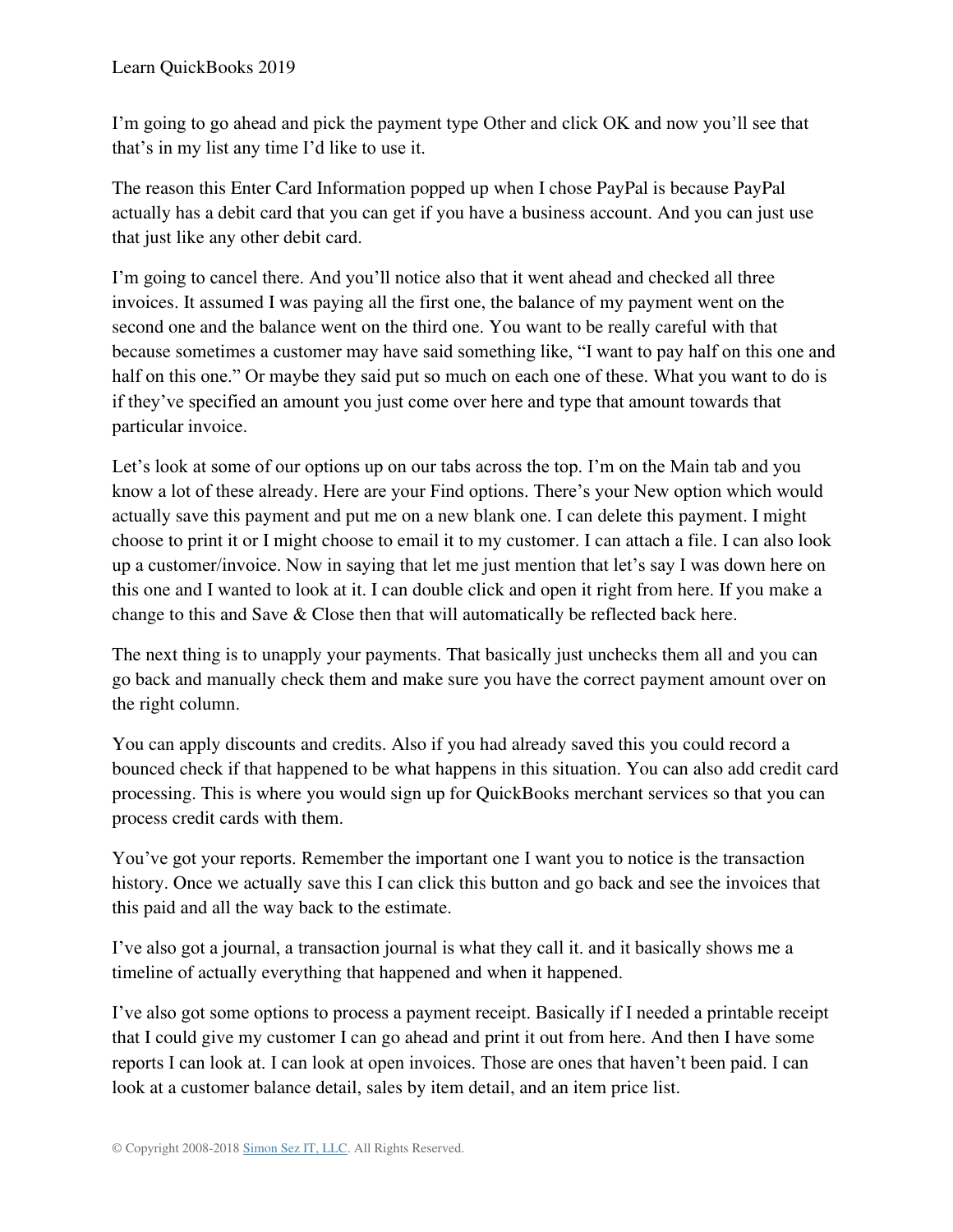I have one quick question for you. Once we Save & Close down at the bottom where do you think this payment goes? Well let me show you real quick. I'm going to flip to Home and I want to pull up this Chart of Accounts. There is an account in the Chart of Accounts here called Undeposited Funds. You can see it right here. And you can see there is \$2,440 in there currently. This is an account where all the money goes and sits once you receive the payment, but this money has not yet been taken to the bank. Meaning it's not in a deposit anywhere. One of the ways to keep a good check on yourself is if you've deposited all the money this should say zero.

I'm going to go back to Receive Payments for just a moment and I'm going to hit Save & Close and show you that that is going to go up by the amount of the payment that I just received. And you can see it's gone up to \$6,539.75 now.

I want to show you something that I briefly mentioned to you when we were looking at the preferences. I'm going to go back to Edit Preferences for a moment. One of the preferences that you have is when you click on the Payments on the left and you go to Company Preferences tab you've got this one here that says Use undeposited funds as default deposit to account. That's why that money went into that account automatically. I'm going to uncheck that and show you something. I'm going to click OK and it's going to tell me it has to close all the windows to change this preference. That's okay.

Now what I want to do now is I'm going to go back to click Home and I'm going to maximize my window here. Now I want to go back to Receive Payments but I'm going to go to that same payment that I had a few minutes ago. I can click Receive Payments and try to hit my Back button and see if that takes me there but an easier way is to go to my Customer Center, I'll go ahead and click on my customer and then I'll look for my payment in the list. If you notice I don't see it and that's because I'm looking at just this fiscal year. I'm going to go ahead and say All from the top of the list and then you'll see the payment because I had actually changed the date to the next fiscal year. But I'll double click and open it. And there's my payment.

I want you to notice now that I have this option to tell QuickBooks where I'd like to deposit the money to. That way instead of it automatically going into undeposited funds I could skip a step and put it directly into my checking account if I'd like.

Now let me give you a word of caution. This option here works great if it's the only amount of money that's going to be in this deposit. But let's say this was actually two checks from two different customers. Then I would not want to pick this. I would want to put them both in undeposited funds and then I could take the next step, which is to actually create a deposit.

What I want to do now is go ahead and take you over into section six and that's where we're going to talk about creating these deposits. Let me go ahead and Save & Close and then we'll go over there.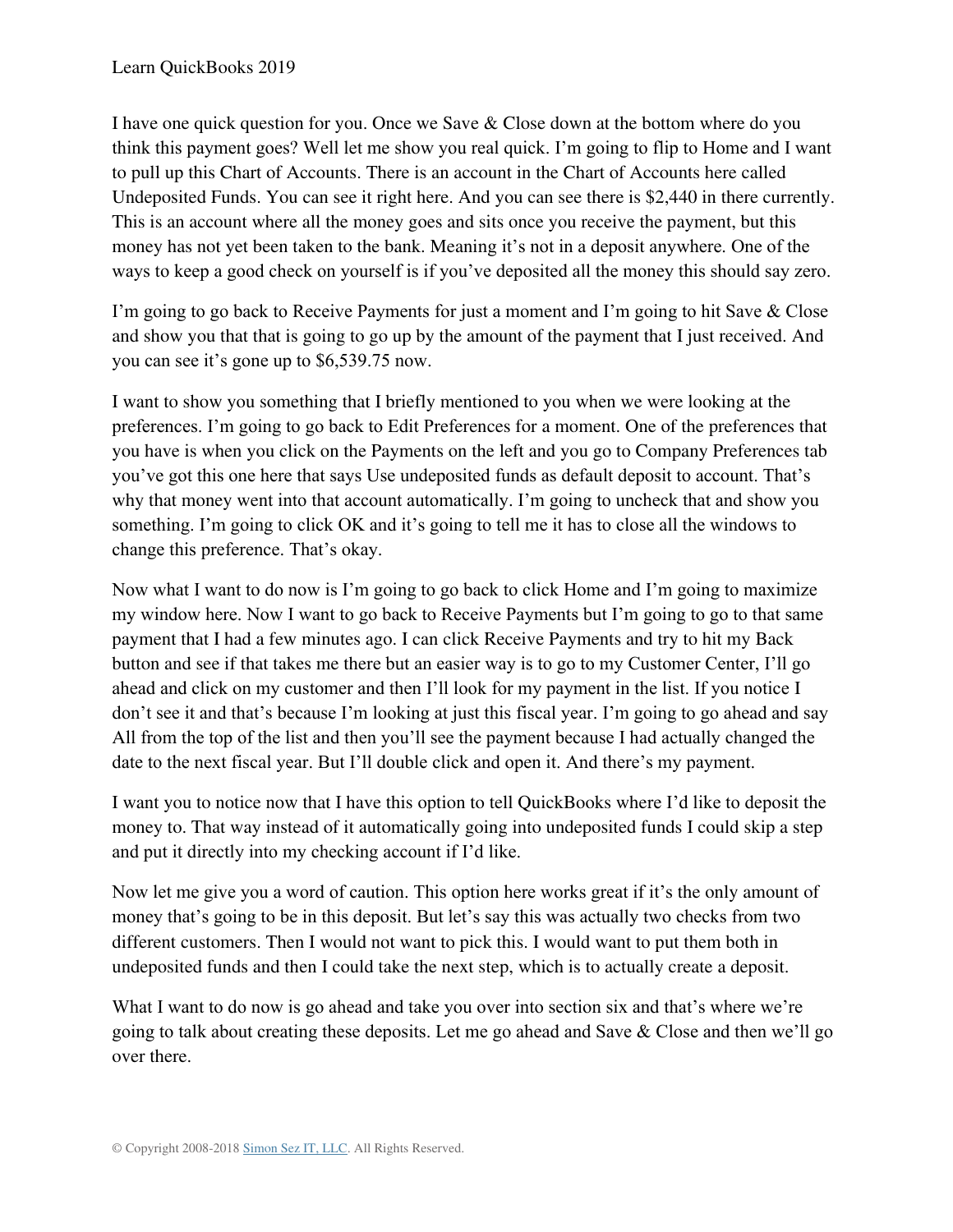# **Video: Creating Deposits**

**Cindy:** Once you've actually gone through and received your payments you'll at some point want to take those payments and pull them into a deposit and that's what I want to show you how to do now in QuickBooks.

If you remember the last thing we did was receive payments. We did not make a deposit yet. So this money is actually sitting in that account called Undeposited Funds. Let's go back and look at that for a second.

I'm going to the Chart of Accounts and I'm going to choose Undeposited Funds and you can see there's \$6,539.75 sitting in that account. Now what we want to do is take the money out of that account and put it in our checkbook. And the way we're going to do that is we're going to follow the flowchart all the way to the end to the Record Deposits.

Now before I click on that I want to mention something that I see very often and that is people will get to this point where they've received the payment. So in QuickBooks the invoices show as paid. But remember that money sitting in undeposited funds. The tendency is to go over here to your checkbook register, which I'm going to open real quick, and I'm going to choose my checking account. And what happens is people want to type that deposit in on the next available line here at the bottom. Let me tell you why that's wrong on so many levels. Number one, yes, I could put that deposit here and the balance would be correct but I did not move the money out of undeposited funds. That way as I keep receiving payments then the money is going to grow and grow and grow. So that's the first problem. The second problem is would you know which account in your Chart of Accounts to put this to? The tendency is for people to pick an income account. That's going to be wrong because you will be doubling your income. QuickBooks actually decided at the moment you made the invoice that it was income. The other thing is sometimes people want to put this to Accounts Receivable. You've already been there and done that as well. So neither answer is correct. It will never be correct if you type it in here. You want to let things dump into the register often and this is a prime example.

I'm going back to the Home screen and let's go ahead and record deposits. And also that number three that you see, that indicates that there are three payments sitting in Undeposited Funds waiting to be pulled over.

This is the money sitting in Undeposited Funds. You can see there's a couple that were here already for the exercise and then you can see the one we did for Tom Allen. All you're going to do is check off the ones you're going to put in this deposit. Now remember you want the deposits in QuickBooks to match deposits that actually happened at the bank. So if the first one was on deposit by itself you do that one individually and then you come back and do the other two. But I'll go ahead and check them all and click OK. And now you can see it's pulled in all three of those payments.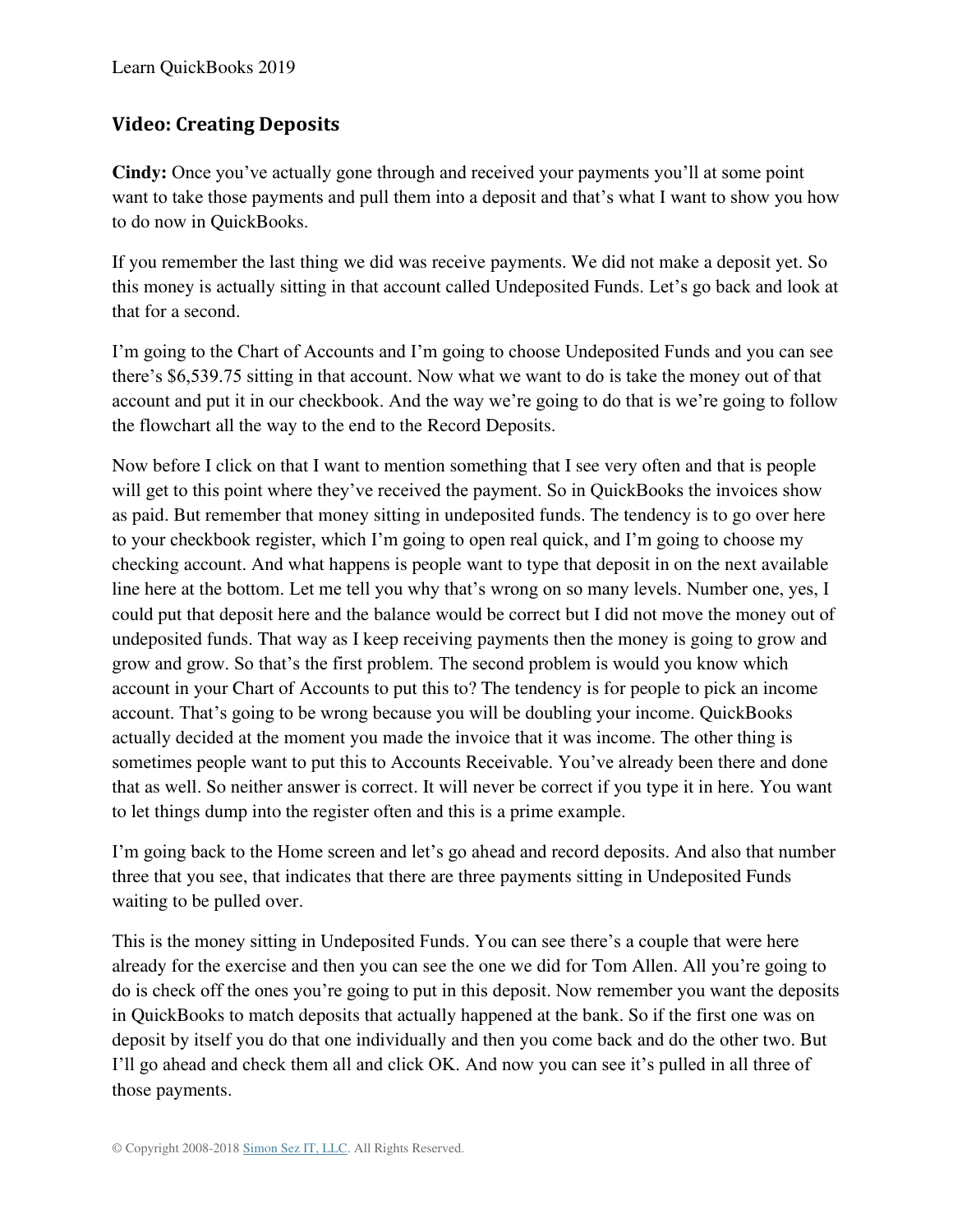What you don't want to do is change this account. This is where the money actually is coming from. It's coming from Undeposited Funds. Do not try to change that. You do want to make sure you're depositing this to the correct bank account. You've got the correct date of your deposit. And if you needed to add something to this you could. Let's say you wanted to add a rebate check you received from Staples. You would add that and choose the account Office Supplies. Maybe it is the fact that you as a small business owner want to contribute some money to the business. The account in that case would be Owner Contribution or Shareholder Contribution, whatever you call that account. Just make sure that it's not always income. Just depends on what it is you're depositing.

You'll notice at the bottom that if you are sole proprietor you might want to keep \$20. That would be cash back goes to and you could pick the account that you want that to go to. There's a memo line and also the \$20 would go right there and then it would subtract it from this amount right here.

If you notice you can also come up here and search through your deposits. You could save the deposit. You could print this. And I want to show you the two options you have for printing. You could print a deposit slip or what they call a deposit summary.

You could also go back and see the payments. This is where we checked off those three payments. And also if you wanted to attach something to it. If you wanted to attach a file you could, or go back and look at the history of this particular deposit.

I'm going to make note of the total amount of the deposit. It says \$6,539.75. I'm going to Save & Close and two things have now happened. Number one, if we go back and look at the Chart of Accounts notice Undeposited Funds is now zero. And that is the proper way to handle that whole line right there.

The other thing I wanted to show you is that if I go look in the checkbook register again I now have a deposit down here for \$6,539.75. The reason it says Split is because there is more than one transaction on that particular deposit. The blue line also means it's just postdated. That's all that means.

And that's really all you have to do to actually make your deposits.

Well that's going to wrap up this particular video. There's a couple of other things I want to talk to you about in this module. The next one being I want to show you how to create credit memos and we'll get rid of that \$0.04 that was our underpayment.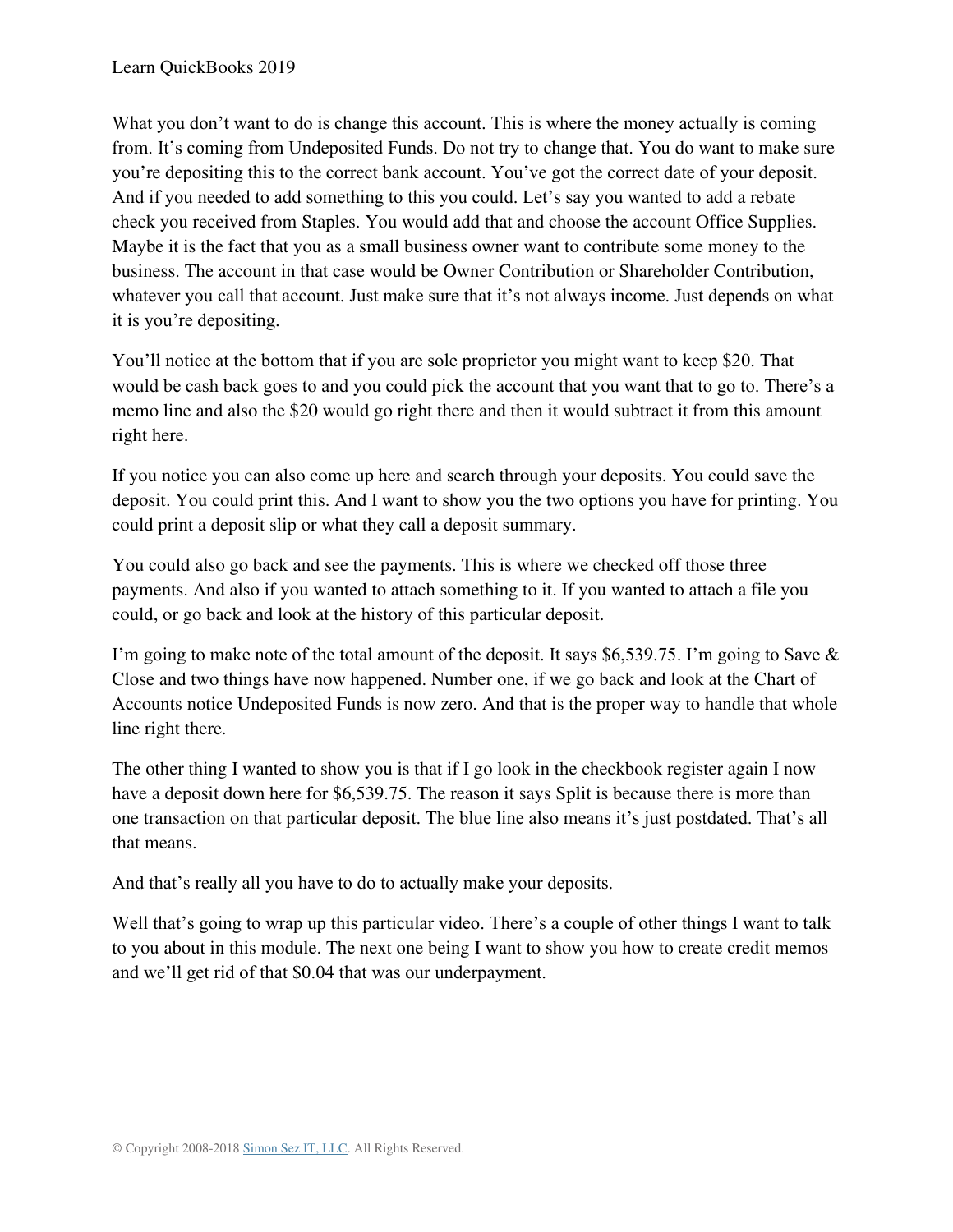# **Video: Creating Credit Memos**

**Cindy:** Welcome back. We are working in module four and we're all the way down to section seven where I'm going to show you how to create credit memos.

You would use a credit memo any time you wanted to do something like, for example, someone returned something and they want to keep a credit on their account. It could be like in our example our customer owed us a little bit of money and we're going to go ahead and write that off. There's various reasons for creating credit memos. So let me show you how that's done in QuickBooks.

Whether you're going to actually issue a refund to a customer who's already paid in full or issue a credit memo that stays on their account you're going to do it the exact same way. You're going to use this Refunds & Credits button here.

Before we do this though I want to look at a quick report having to do with accounts receivable so that you can see that we do have monies sitting on our customer's account that we're going to want to credit in this particular exercise.

I'm going to go up to Reports on the menu and I'm going to come down to Customers & Receivables and I want to look at Open Invoices. Now we're going to look at all the reports later on in module eleven but right now this would be any invoices that have not been paid and I wanted to show you before we go on and do our credit memo that we do have these open invoices here. Now the one I want to show you is if you remember back in section five we talked about receiving payments. Our customer shorted us \$0.04 and so we should have an invoice where it says the customer owes \$0.04. The reason we don't see anything here for Tom Allen is because this is only anything open as of December the  $15<sup>th</sup>$ . If I go up and change my date to maybe the end of the month, for example, and then click to refresh the report now you'll see there's Tom Allen and here's the one invoice where he owes us \$0.04. We're getting ready to create a credit memo and you will see that disappear once we do that.

Let me flip back to the Home screen and I'll show you how to actually create that credit memo.

You're going to go here where it says Refunds & Credits and click, then you're going to pull in your customer and your job. Now at this point a lot of people think that it's going to pop up with that invoice where the customer owes \$0.04 so we can check it off. But that's not the case because it doesn't know what we're trying to credit. So we'll see that window in a little bit.

You're going to go ahead and make sure you have everything correct around the screen here. You want to change your date. Let's say that I'm going to credit this on January the 15<sup>th</sup>. Remember I also told you as far as the credit memo numbers that anything that's numbered in QuickBooks will start with number one, but you want to change it to some other number and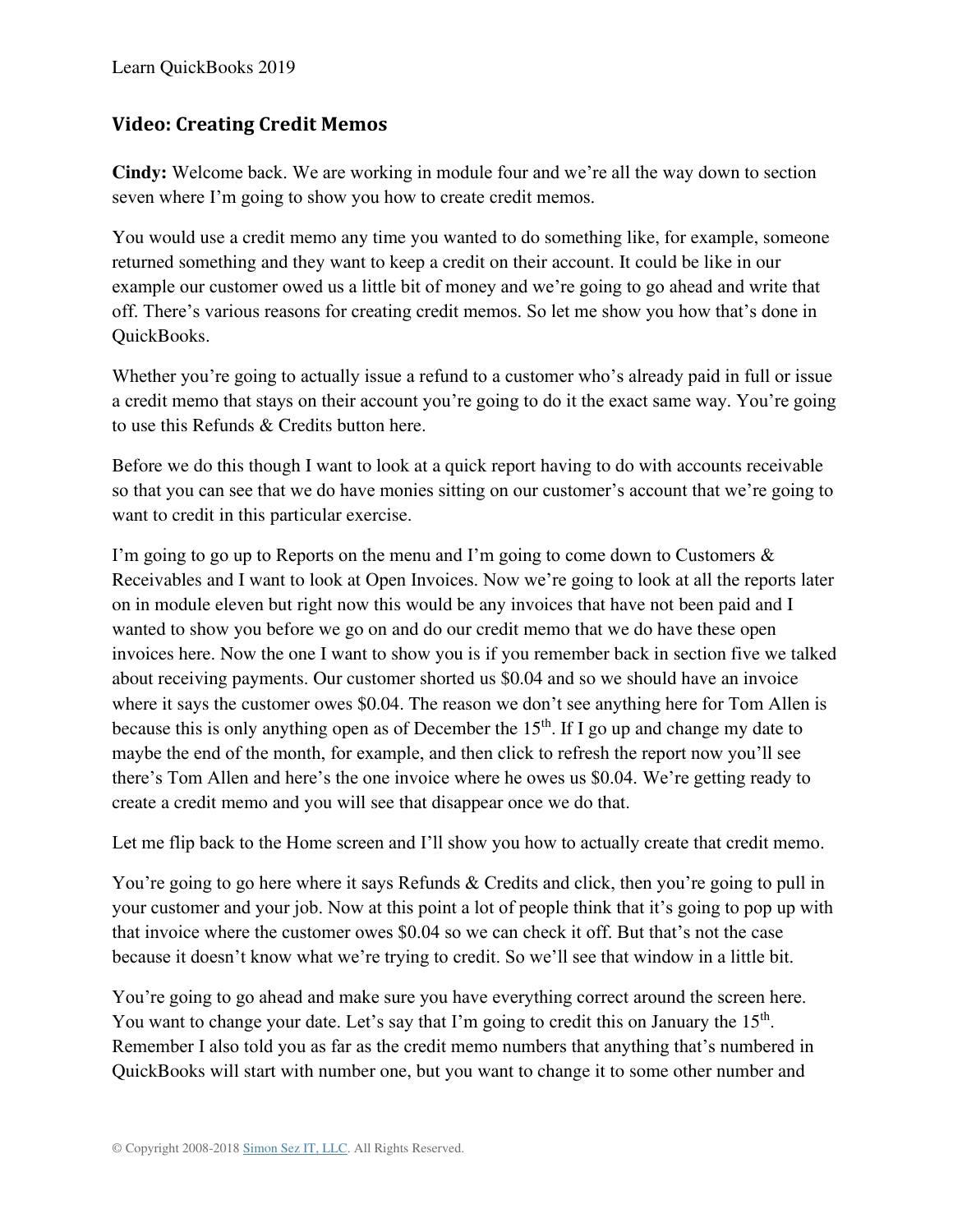then it will number sequentially. But here's the important part. We're going to go down to the item and decide what it is we'd like to credit.

Now I want you to think about this. If you are refunding a customer for a physical inventory part, let's just say a chair for example. When you actually created the invoice to sell the chair QuickBooks took that chair out of your inventory. If the person is returning the chair then you'll want to put it back in your inventory. That means you need to pick that same chair from this list. That's really, really important as far as keeping inventory straight.

In this case all we're going to do is just write off some bad debt, which was the \$0.04 we talked about. Now they had bad debt already set up in this list as other charge. We're going to be looking at items a little bit later in module six and I'll show you how they set this up, but for now we're going to ahead and choose it. We're going to say quantity of one and we want to credit off \$0.04. It's really important as well that where this tax column is it says Nontaxable because if it was set on Tax then you would be actually crediting them more than \$0.04. And that's really all I want to do in this particular case.

Now let's see if there's anything new up here on our tabs. We've got our Next and Previous and our Find like we're familiar with. We've got our New option. You're already familiar with Save and Delete. You're familiar with Create a Copy and Memorize, so nothing new there. Mark as Pending. You can print this if you need to for some reason. Let me go ahead and preview and just show you currently what it's going to look like. Notice it says Credit Memo right here. And it does have all of the information that we had put on the credit memo. I'm going to go ahead and close that.

You also have the ability to email this, like we've talked about. You can attach a file. And let me talk about these two here in a second.

Over under the formatting tab you do have the ability to customize what the credit memo template looks like and that's what these are going to allow you to do, as well as this one. There's your spellcheck. You know how to insert a line, delete a line, and copy a line at this point as well. And then there are some reports that you might run as far as credit memos are concerned.

Let's go back to the main tab and I want to mention these two. The top one says Use credit to give a refund. That's the one you would click on if you wanted to go ahead and zero out the invoice and give them a refund. Notice the bottom one is where you would go to use a credit to apply it to an invoice, which is what we're going to do. But let's say you never saw those and you went ahead and said Save & Close down at the bottom. It's going to pop up and ask you, "Do you want to keep this as a credit on their account, give them a refund or apply it to an invoice?" I'm going to choose Apply it to an invoice and click OK and here's where any invoices that are open appear. If it sees an exact match like it does here it will automatically check it off. So make sure you've got the correct one chosen.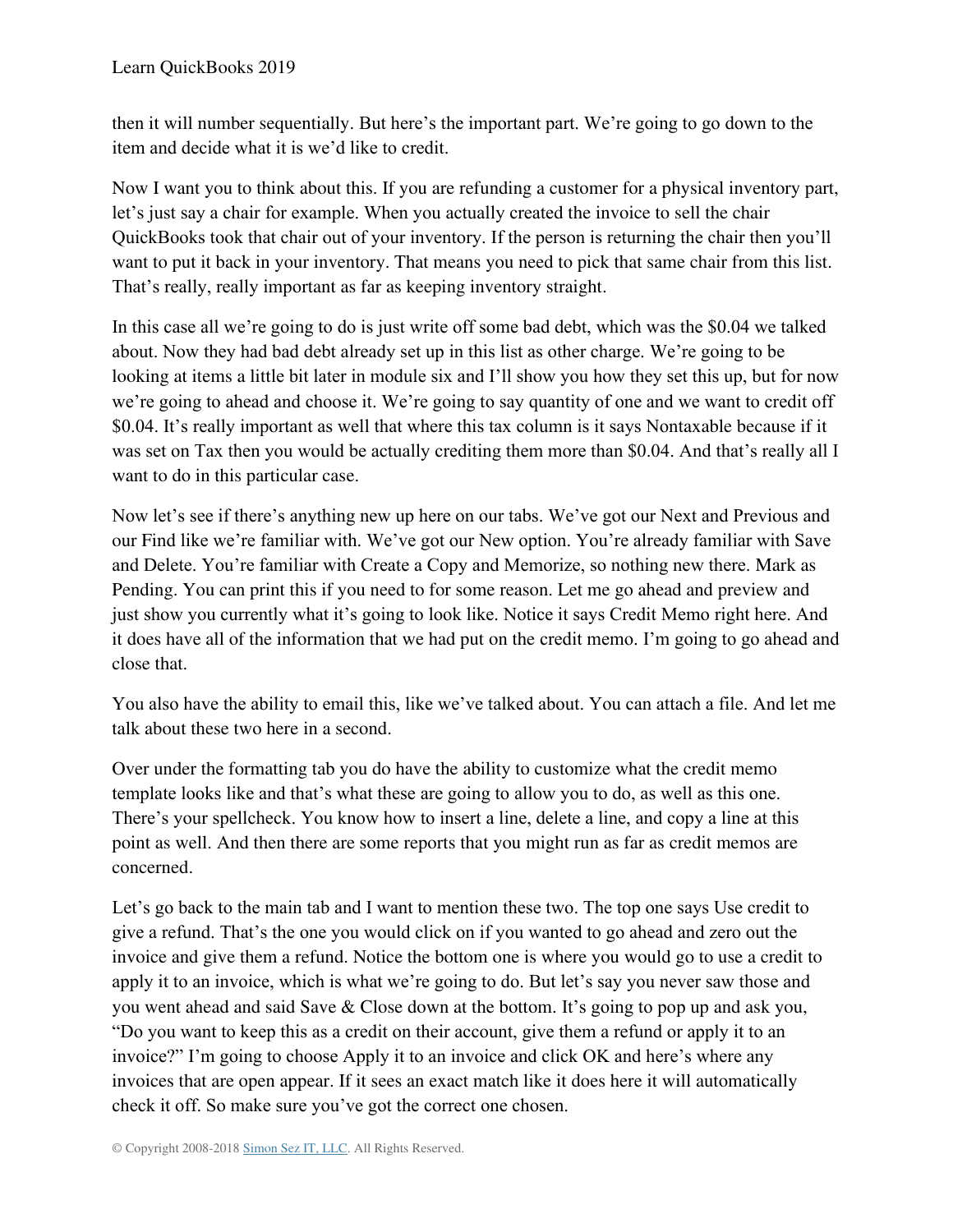All you have to do is click Done at this point and it is now completely zeroed out. If I go back and pull up my Open Invoices again you're going to see that Tom Allen is nowhere on this list because his invoice is totally paid. And that's what I wanted to show you as far as credit memos and refunds.

Let's go ahead and move over into section eight and I will show you how to create statements at the end of the month to send out to your customers.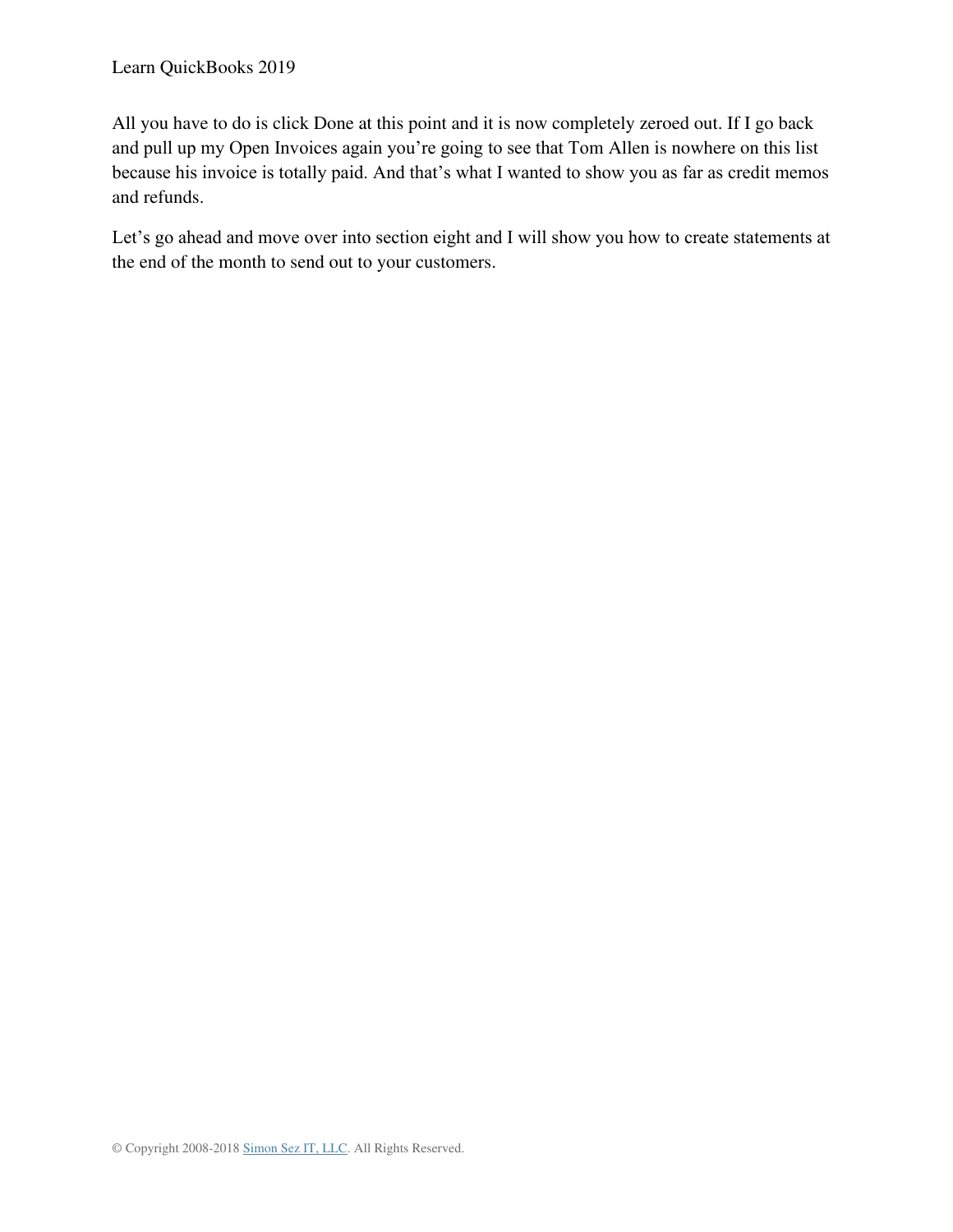# **Video: Creating Statements**

**Cindy:** We're all the way down to section eight now and I wanted to talk to you a little bit about creating statements for your customers in QuickBooks. Statements basically go out at the end of the month and it's just a gentle reminder for your customer of everything that happened that month and if they owe you some money then they would see that listed as well. Not all businesses will send out statements. It's really an optional thing, but it is really a good little practice to get into, especially if your customer owes you money.

Let me go ahead and show you how to create statements for your customers.

You can send out your statements at any time during the month, but typically they're sent at the end of the month. You're going to go right here where it says Statements to get into the statement options.

Now like I just mentioned typically these are sent at the end of the month, so let's go ahead and make this the statement date of December 31<sup>st</sup> and we'll make the statement period from the beginning of December through the end of December. That way you get the whole months' worth of information in there. Notice if you'd rather you can just send out a statement that has all the open transactions as of the statement date using this option.

You do have some options when selecting your customers. Typically you'll want to send one to all of your customers but it could be that you have certain ones you want to send to. If that's the case you click multiple customers and you choose and you just go down the list and pick the ones you'd like. You can also just send to one customer where you choose your customer from the list.

You have an option also to send to customers of a particular type. So that means if you wanted to send to just the residential customers you could in this particular case or if they have a preferred send method, like email or mail, you could pick from this list. But like I said, typically you'll send to all, possibly multiple or occasionally you'll just pick one customer to send to. We'll go ahead in this case and send it to Tom Allen and his sunroom.

Now over here you're going to have some options as far as the template itself is concerned. You have the ability to customize what the template looks like and that's where you go right here where it says Customize to do that. You can send one per customer or one per job.

There's also some options here as far as would you like to send a statement to your customers by zip code? Would you like to actually print the due date on your transactions? And also you've got some options for things like if the customer doesn't owe you anything do you still want to send them a statement or maybe if they owe you less than \$5.00 do you still want to send one? And that's what those options allow you to do over here.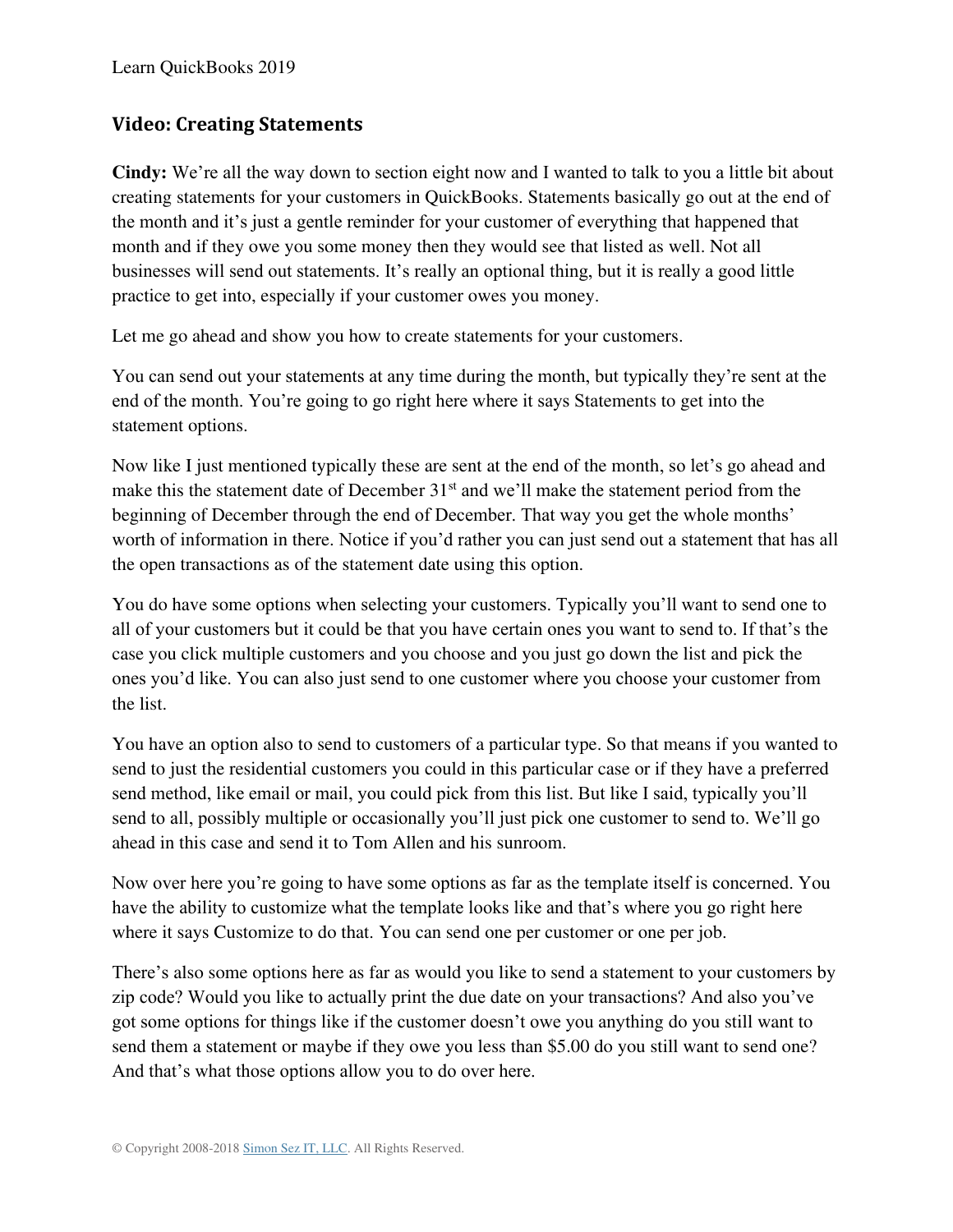You can also assess finance charges. What will happen here is you'd first have to set up the preferences in QuickBooks so it knows at what rate and how you want these finance charges assessed. But if that is set up and you click here it will recognize anyone who is overdue and it will create a separate invoice which has just the finance charge on it.

But I want to go over here and just preview Tom Allen's and see what it looks like.

You can see that the statement says Statement in the top right and it's got all of the company information. It also has the amount due right here and it's going to list in the body of the statement the balance from the last month, then anything that was invoiced, anything that was paid, if there was a credit memo, basically anything that happened that month. And at the bottom you'll be able to see how much of that is current in the 1 to 30 day category and so on and so forth, all the way across.

I'm going to go ahead and hit Close and that's really all there is to sending statements.

Let's go ahead and wrap up module four and talk about the Income Tracker.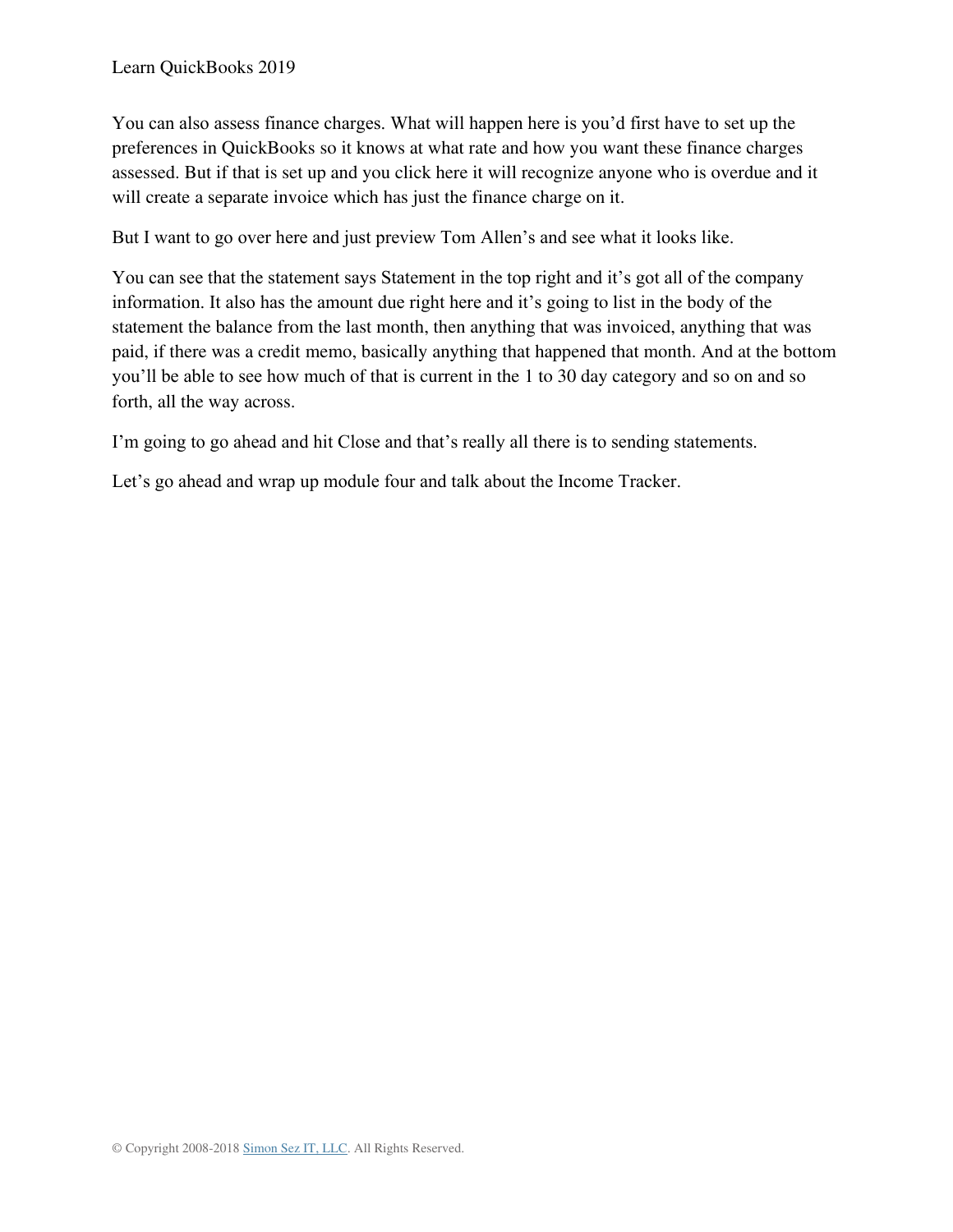#### **Video: Income Tracker**

**Cindy:** Before we wrap up module four let's talk a little bit about the Income Tracker that QuickBooks has.

There is a place in QuickBooks where you can go and see all of your invoices that are open all in one place. And that way if you wanted to do some batch actions like maybe email all of them or maybe accept payments from several of them on the same screen you'll be able to do that. It's just really a view is all it is.

Let me go ahead and flip over there and I'll show you how the Income Tracker works.

There's not going to be an option on your Home screen for the Income Tracker, therefore you're going to have to go up to your icon bar and choose it this way. So here you'll see the Income Tracker.

You'll see that the Income Tracker will list all of your invoices or estimates that are open. That's because those will be considered income to your business. You've got several different ways of viewing this window. First of all you can look at just the estimates if you'd like to see those and then do something specific with those. You might look at all your time and expenses. We'll be talking about time and expenses in a later module. You can look at all of the open invoices. These are the ones that are not yet paid. You can look at any that are overdue and also any for the last 30 days.

Whenever you're looking at any of these categories you're going to be able to go and choose if you want to see all of these or if you want to see a specific customer. There's just endless ways to kind of look at this list. Now if you wanted to show everyone again what you're going to do is come all the way back over here where it says Clear or Show All and that gives you the original list you had when you first came in.

Something else you can do is what if you don't want to see one of these categories up here? You can click this little gear on the top right and uncheck or check the ones that you'd like to see or not see in this list. So you can see if I uncheck the Time & Expenses and click OK then I've narrowed my list a little bit. I don't even see that up here.

Basically what you're going to do is go down the list and check off any of the customers that you'd like to do something with. At the bottom of the list you'll see it says Batch Actions and you can click the down arrow and here you can batch email them or you can go ahead and look at the batch of invoices if you want.

Now something else you can do is if you've received a lot of payments today, for example, instead of going to the Home screen and going through the Payments window you might come to this Action column over here and choose to receive a payment for that customer, print this row,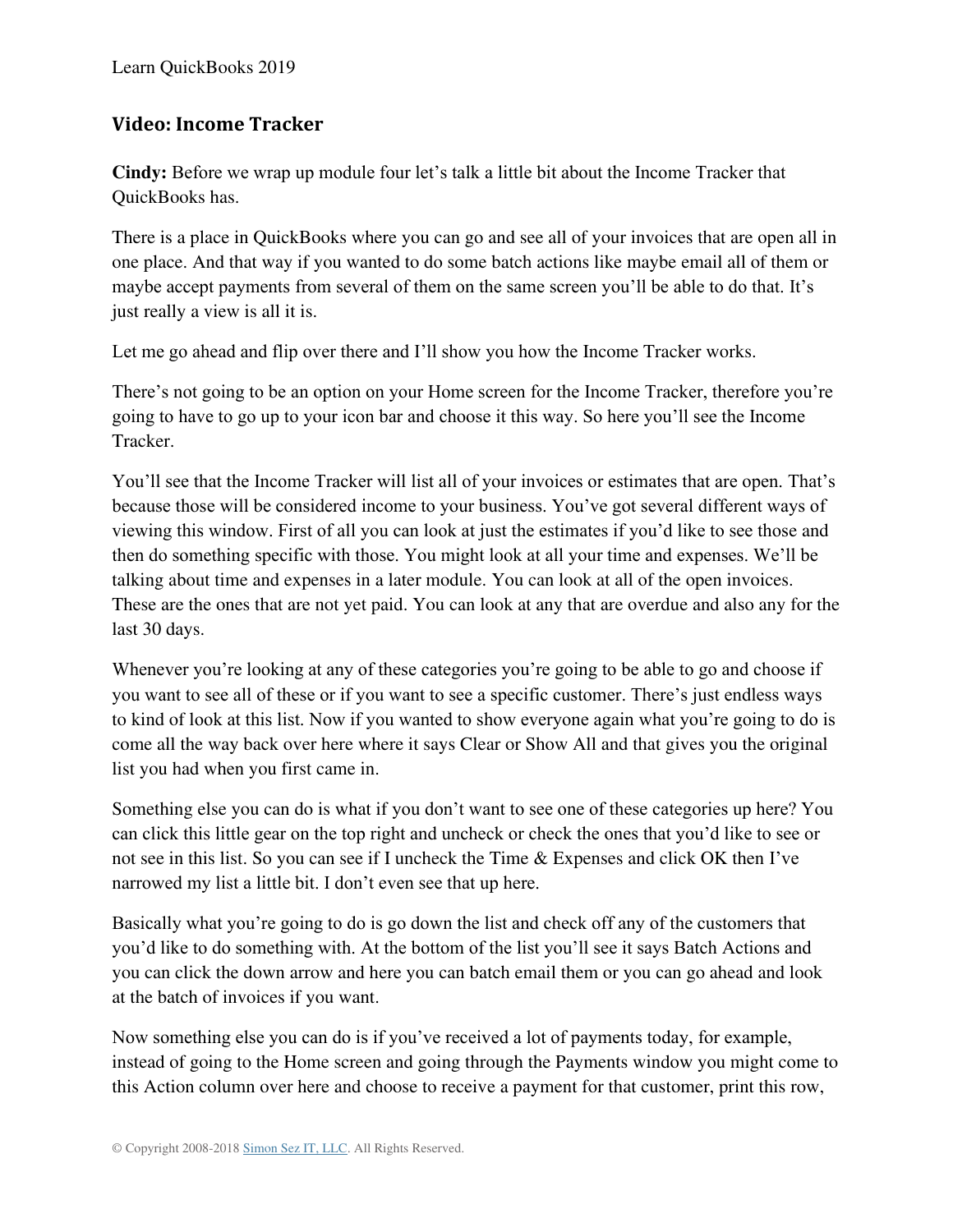or email this row. And you can do that for any of these. They're going to have the same options there.

Now at the very bottom next to the Batch Actions you can also manage the transactions. So for example if you're here and you'd like to receive payments for all of these you can do it this way as well instead of doing it one at a time over here. So there's a lot of different things you can do here in this Income Tracker.

That's really all I want to tell you about the Income Tracker and that's going to wrap up module four.

What I want to do now is let's go ahead and close this and go back to the Home screen. We're going to start module five where we're going to talk about working with vendors.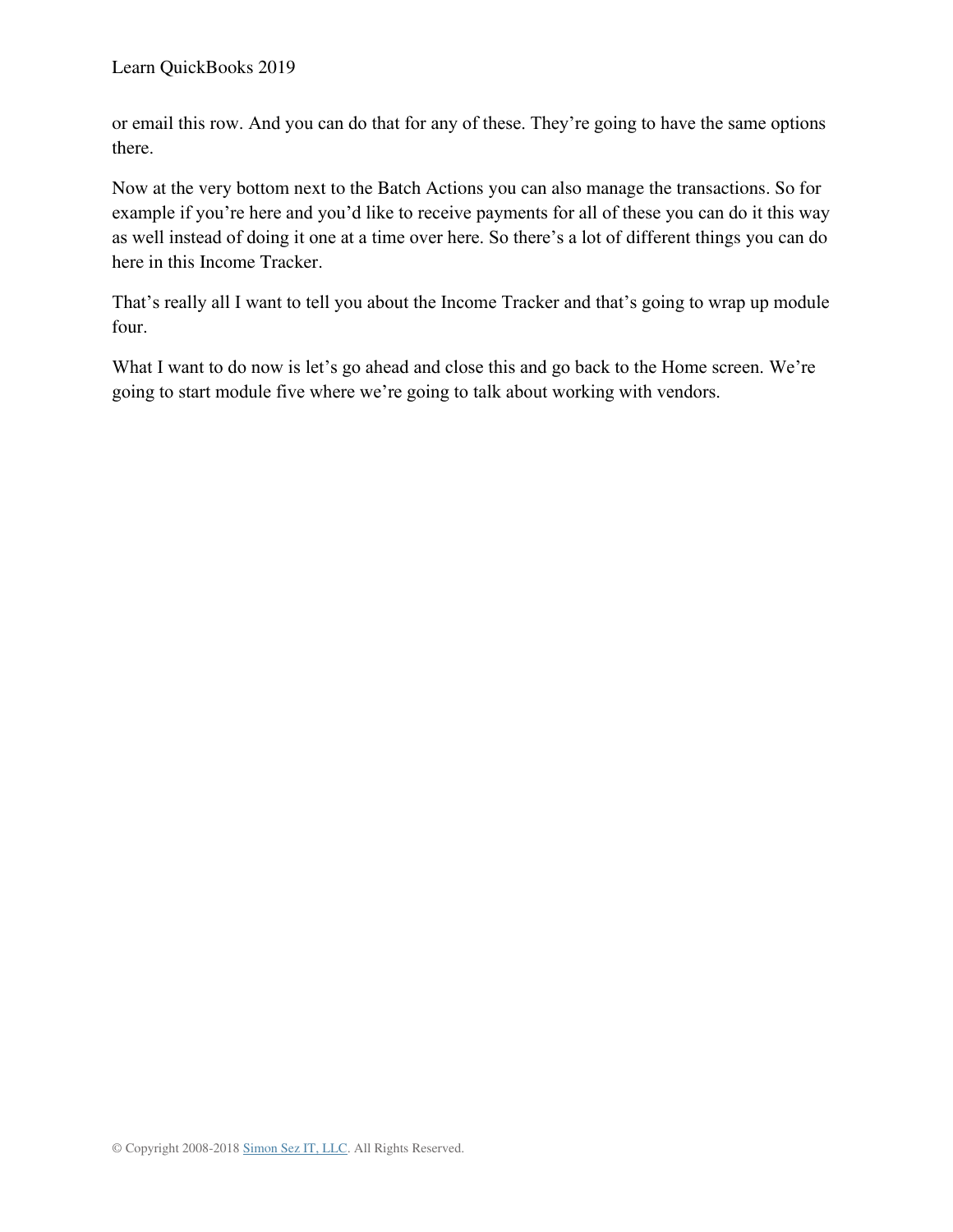# **Chapter 5 – Working with Vendors**

# **Video: Working with Vendors**

**Cindy:** We are all the way down now to module five and in this module we're going to talk about working with vendors.

We spent a lot of time in module four talking about working with customers and that was your accounts receivable part of QuickBooks. Now I want to talk a little bit about the accounts payable part of QuickBooks. This would be where you track all the bills that you owe, where you pay the bills, so if you have credit memos from vendors, things like that. So we're going to go ahead and start off section one and I'm going to show you how to set up and work with your vendors.

A vendor is a business or a person that you buy from on a regular basis when you're purchasing things for your business. And the first thing you'll need to know how to do is to go ahead and set up those vendors so that you can use them when you're doing different things in QuickBooks.

We're now going to be looking at this section here and we're going to start with the Vendor Center, which you're going to get to right here. Remember you can also access it this way or if you go up to Vendors on your menu you can get to the Vendor Center this way.

This is going to be a list of all of the vendors in alphabetical order. You'll notice with vendors you don't have any levels underneath a level, like we saw with customers and jobs. They're all on a straight level like this. Again, they're going to be in alphabetical order. So if you want them in a certain place you're going to have to type the name in that way so it shows up where you want it in this list.

You'll notice that you also have a column for the balance that you owe that vendor and a column where you can attach a file. Maybe they sent a bill to you, which would be an invoice on their end and you want to actually have a copy of that you can attach that file here. If you click on a particular vendor you're going to see the information about the vendor, like their name, any terms they have, their address, phone, fax, their email, all the same stuff you would have seen when we talked about the customers.

You have the ability here to attach a file. You can also edit that vendor information right here.

There's also some quick reports over here. So if you wanted to run those you could.

Down here at the bottom you're going to have your transactions, just like we saw with the customers. Transaction types that you will see with vendors will be bills, bill payment checks and occasionally you'll see credit memos in here. If you want to look at one of these you just double click and open it up and you go right to that particular transaction.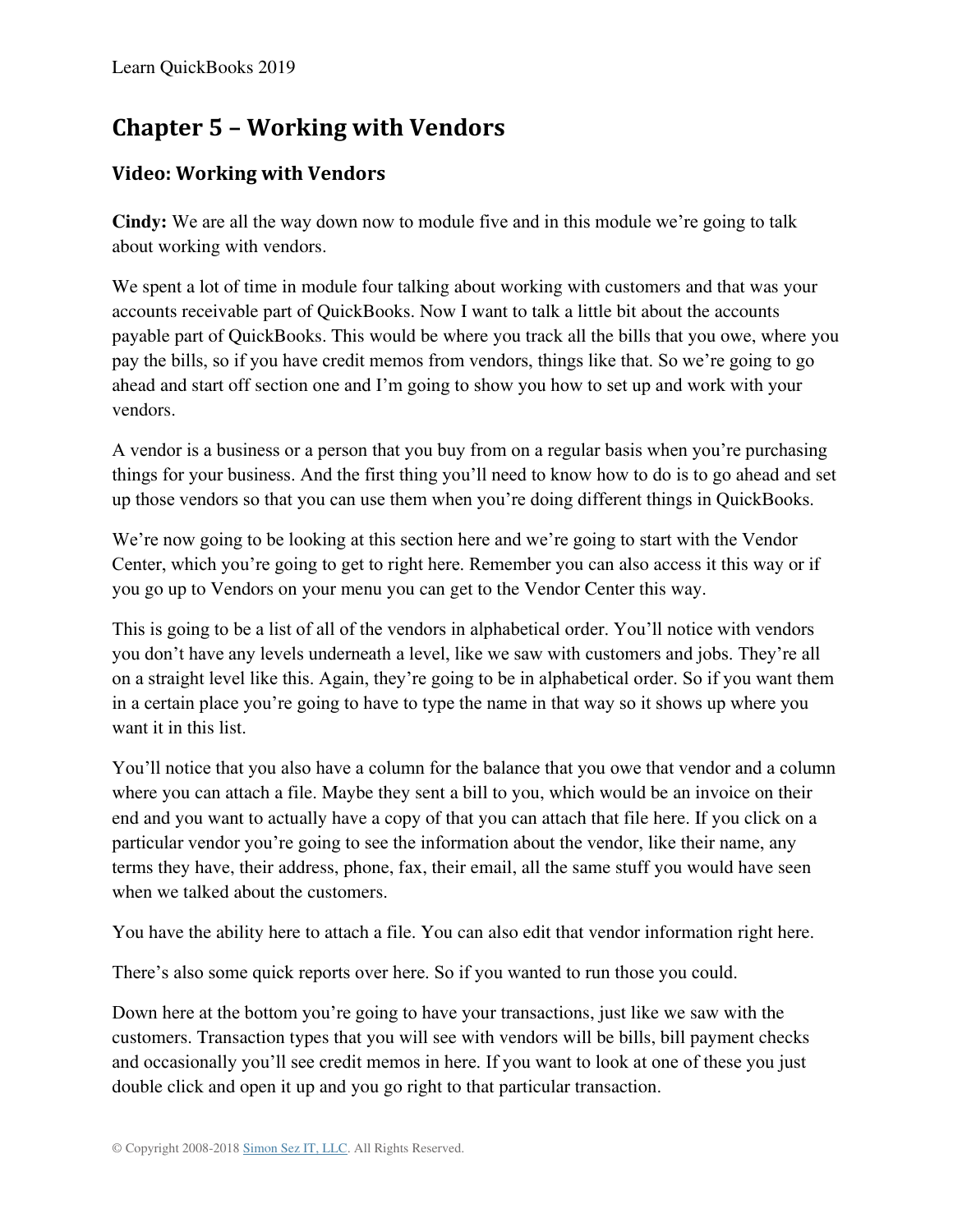You've also got your Contacts tab here. These would be any contacts you deal with at that particular vendor's location. Maybe it's the partner of that company, it could be the assistant in the office. Who knows? You can also set them up.

Here's your To Do's like we talked about. If you have something specific you need to take care of related to that vendor you would be able to come down here to the bottom where it says Manage To Do's and create a new To Do.

You can set up any notes for that vendor here. You would just come to the bottom where it says Manage Notes and choose Add New and then you could type those notes in.

And also you can track any sent emails to that particular vendor.

So everything on this side is exactly how it was with the customers. You're just looking at vendors this time.

Let's go ahead and set up a new vendor so you can see the information that you would have to tell QuickBooks when creating that new vendor. If you'll notice right here it says Add New Vendor. You can also add multiple vendors. I'll show you that in a second but let's add one at a time right now.

The first thing you want to do is put in the name of the vendor. Remember the vendor can be a person or a business. Underneath that you'll see a field for the opening balance. This is designed to put in the balance you owed this vendor as of the start date of your company file. I don't like to do this because then I just have a number and I don't know that that's a combination of multiple bills. I'll go ahead and put those bills in that I owed as of the start date of my company file instead of the actual opening balance.

You'll notice now we're on the Address Info tab and I'm going to plug in the name of the company again. And I may also have a particular person that I'm dealing with there and I want to plug their name in as well. I can plug in their job title, phone, fax, email, you see the website, any of the fields here you'd like to plug information in for.

Down under the address details I'm going to go ahead and type in Attention Bob Chambers in this case and then I'm going to put in the actual billing address that they would like things mailed to.

Now let me show you what's going to happen if you don't fill in all of the information. Notice that I didn't put in the zip code. If I go ahead and try to go to the next tab it's going to pop up and show me the Edit Address Information window. And you can see that it wants the zip code. I'll put a zip code here and then I'll click OK and now it will let me go on to the next tab.

Under the Payment Settings this is where I'm going to put in my account number with that particular vendor if I happen to have one. I can put in the terms that that particular vendor has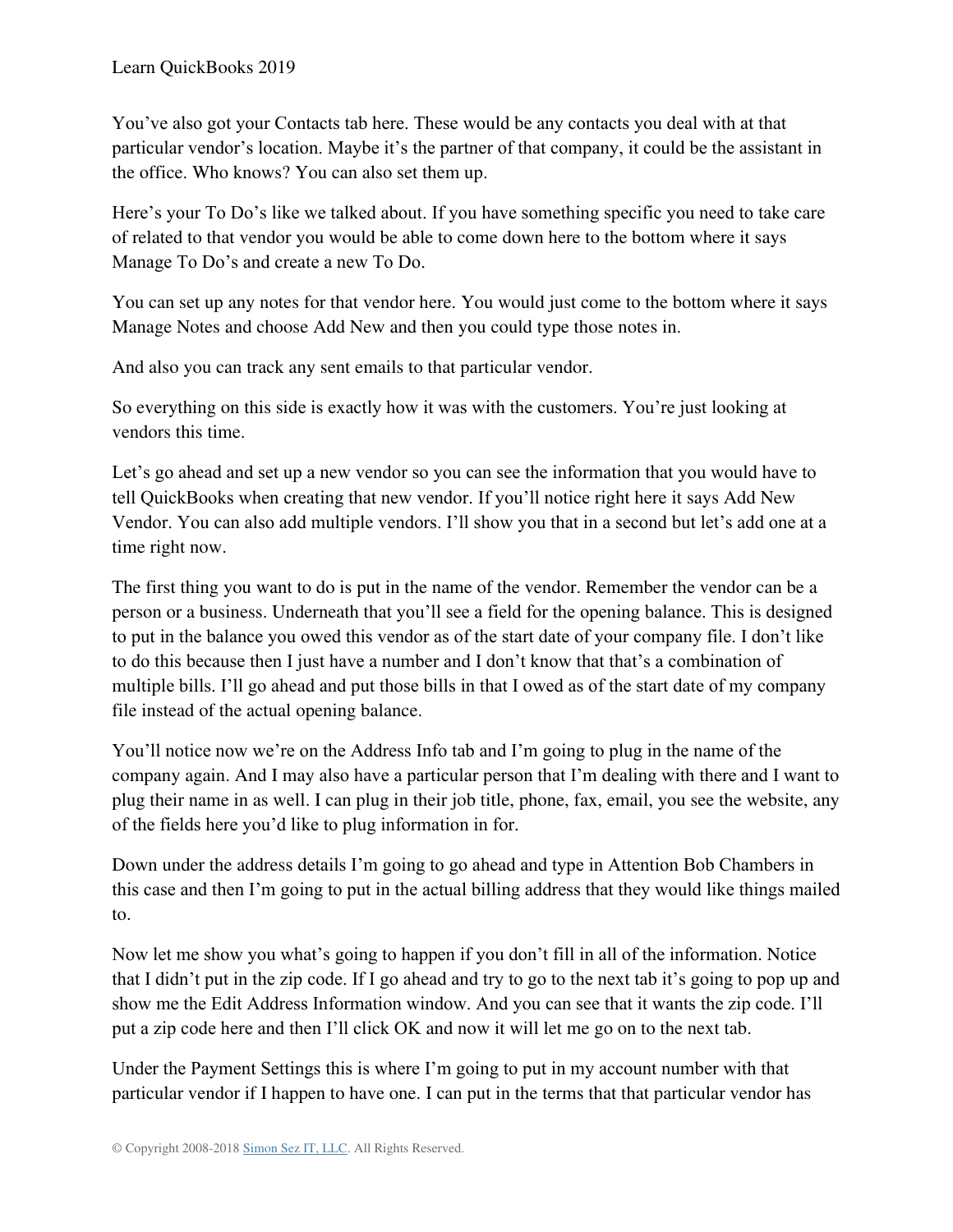given me. I can also put in here how they'd like their name printed on checks if I'm actually mailing them a check. If they've given me a credit limit I can set that here. And I can also set a billing rate level. Now what this means is that if the particular vendor is going to bill me by the hourly rate I can put that in here or if they have a flat rate that they charge me for different services I can plug that in here because it might be different depending on what service they happen to be doing for me. I'm going to go ahead and Cancel that.

The tab that's next is your Tax Settings and this is an important tab I want you to make note of. Remember I told you way back in the beginning that if you have subcontractors they have nothing to do with payroll, absolutely nothing. They're considered vendors in QuickBooks. This is how would set them up. You would have to put in their tax ID number and also check that their eligible for a 1099. You would want to make sure that your subcontractor sends you a bill to pay. They are actually someone you are hiring to do a job so you need to have them send you a bill in case you get audited.

The next tab down is your Account Settings. You can set it up so that when you write a check to this particular vendor that three fields populate automatically from the Chart of Accounts. You don't have to set this up but you can put in one to three of these to automatically be there when you create a bill.

And the last tab is your Additional Info. You might have different vendor types that you want to set up. You might have custom fields you want to set up for vendors. And again you would do that by going down to Define Fields and either checking off the ones you already have that you'd like to see for vendors or creating a new one on the next line down.

I'm going to go ahead and cancel that and click OK and now you're going to see my new vendor in the list, Pelican Building Materials right down here.

Now I do want to show you how to add multiple vendors at the same time. If I click on this option here you're going to see that it's going to pop up and it's going to show me all of my vendors. And what I can do is if I have a new one I can go to the very bottom of the list and I can actually type them in.

That's pretty much all there is to working with vendors. I'm going to go ahead and close this window.

Let's go ahead and talk a little bit now about once you have the vendors set up you're going to want to start entering bills. So let's go ahead and do that over in section two.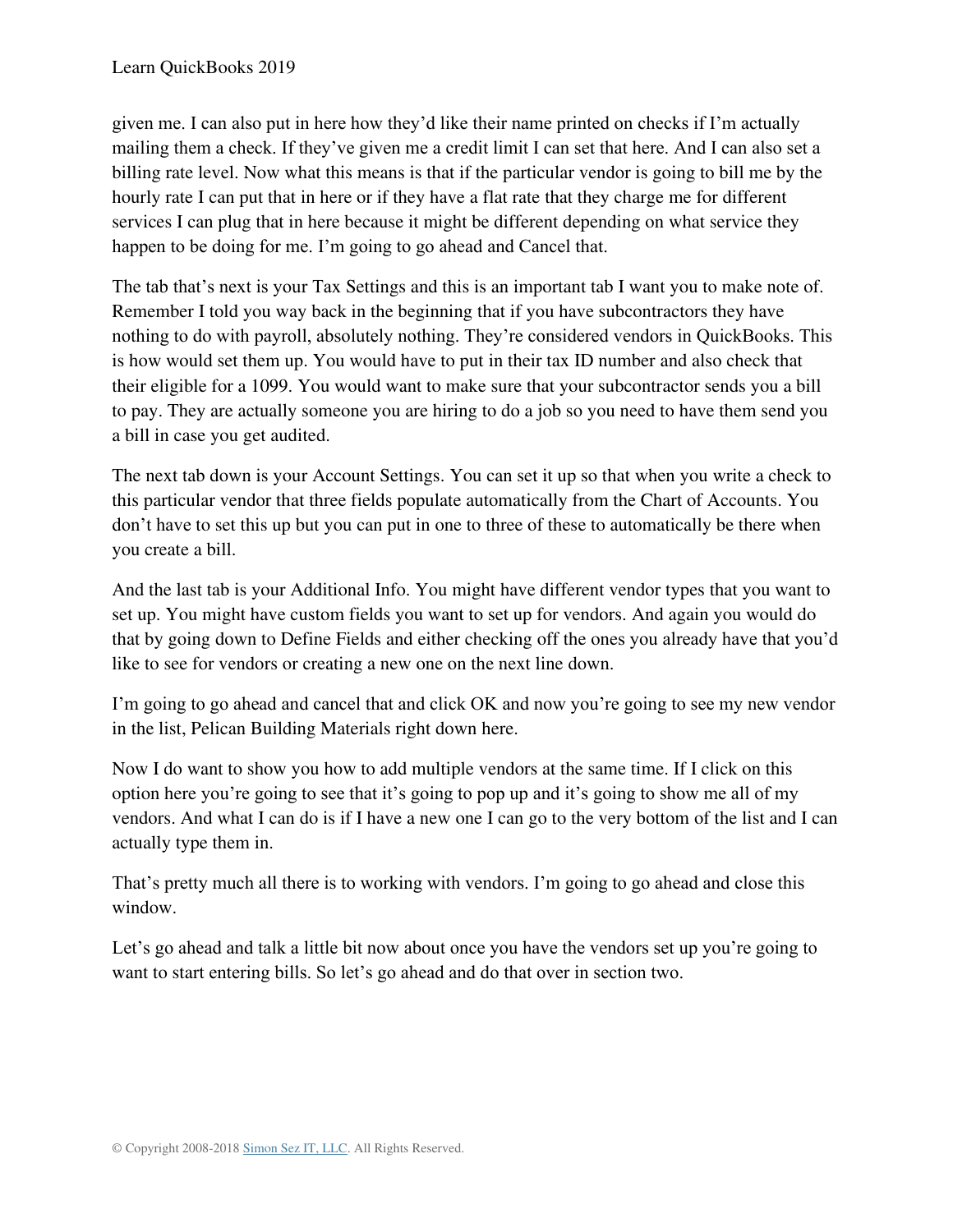## **Video: Entering Bills**

**Cindy:** Welcome back. We are working in module five now where we're talking about working with vendors. This is section two, Entering Bills.

A lot of people actually take their bills and they just stack them on their desk and when Friday comes they just go through the stack and decide which bills they'd like to pay. That's not wrong as far as QuickBooks is concerned, but the ideal way to handle this is to go ahead and put all of your bills that you know you're going to owe in QuickBooks and that way you can run reports and see who you owe, how much is over 30 days, etcetera. So let me show you how to go ahead and enter your bills in QuickBooks.

The way you're going to enter bills in QuickBooks is you're going to choose this Enter Bills option right here from your Home screen. The first thing that QuickBooks wants to know is this a bill or did your vendor issue you a credit. The next thing it asks you is who is your vendor. I can start typing the first few characters or I can pull from the list and pick my vendor from the dropdown. You'll notice that once you've actually put in your vendor name it will populate the address for you. And also if the terms were set up in the vendor set up then it would pull those as well.

You'll notice with the terms that over here you have the date of the bill and you have the bill due date. This due date right now will be 30 days automatically from this date. If I happen to change this to net 15 for some reason then the two become 15 days apart. I'm going to go ahead and put it back on net 30. And let's talk for a minute about the date.

This is the date that actually appears on the bill. This is not the date you decided to put it in QuickBooks or you decided to go to the mailbox. It's the date that's actually on that bill, because you want the due dates to actually be accurate. Now if you happen to look at your bill and it says that this bill is due on the  $15<sup>th</sup>$ , for example, you want to make sure that that is correct.

The reference number field is there for you to put in the bill number and then you have a place to put in the total amount that's due. You also have a place to put the memo right here. That could be your account number or anything you'd like to say about this particular bill.

You have a tab for the expenses and a tab for items. And when you're pulling from the dropdown list here you want to make sure the two tabs equal the total amount due to the penny or it will not let you save it. You don't have to pick from both tabs. You could pick everything from one tab if you'd like. The Expenses tab is your Chart of Accounts. If this was something like the electric bill, for example, then this would all go to utilities all the way down at the bottom here, and it would probably have to do with your electricity. But let's say in this case it is job materials. So we'll go back up to our cost of goods sold and we'll find job materials. And let's say that \$100 of this is job materials. You do have a place for the memo and this has to do with this particular line. And then notice over here you have a place to put in the customer and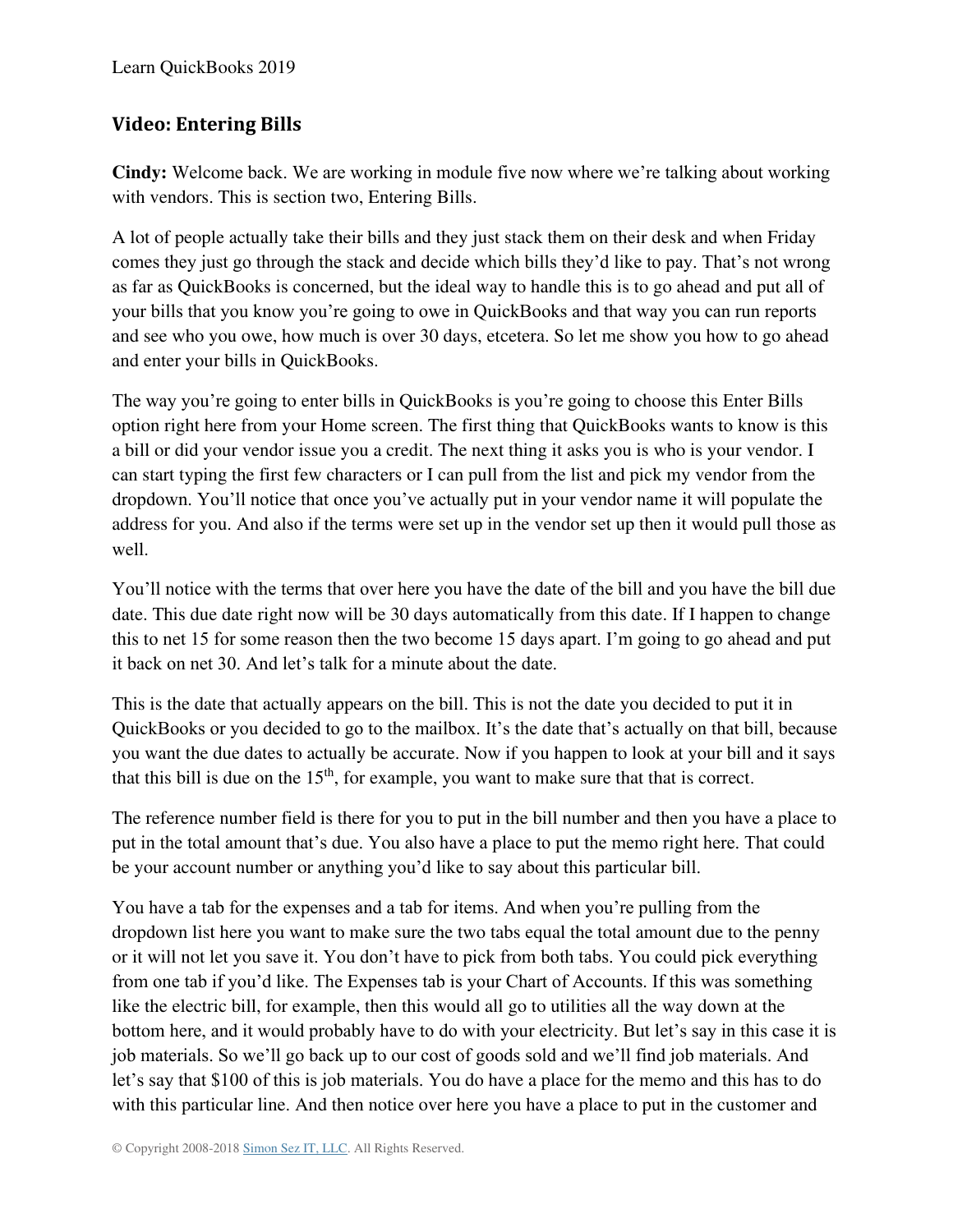the job. If you were doing job costing at your business you will want to choose this as often as possible to make sure that your job costing is correct.

The other thing I want you to notice, there is a little checkbox and if this is checked that means this is billable. What that means is if you remember when we looked at invoices there was an option there to pull in any expenses that we wanted to pull into the invoice and turn around and invoice the customer for. This would be one of those expenses it remembers and we would be able to pull in.

If you're using the class feature make sure you choose the correct class.

Now I could keep adding additional lines from the Expenses tab but let's say the rest of this happens to be under the Items tab. And remember the items, this is where we picked on the estimates. We had chosen framing and we had chosen exterior wood door. Let's just say that in this particular case we want to go ahead and make the other \$25 framing. Then we could choose one of these. We could say the cost was \$25 if we wanted to type over this. We would choose the customer and the job, as long as it pertains to this, and then if we don't want it to be billable we can uncheck that. And I'll go ahead and make sure I choose my class again. That's pretty much how you fill out a bill.

Now let's see if there is anything on our tabs up here that you need to be aware of. A lot of this you already know so we won't look through those again. But you haven't seen Select PO yet. We're going to be working with purchase orders over in module six and this would be a way that you could go in and actually select a purchase order or a different one if you had pulled one in originally. You can enter the time.

You can also work with the splits. And the splits basically means in this case we have some of the money split between the Expenses tab and some split between the Items tab. I can clear that and start over. And I could also have it recalculate everything for me.

The last button that you see here is the Pay Bills button. If I'm ready to actually pay this bill I could click there, but chances are I'm not going to be on this screen when I'm ready to pay this bill.

Under the Reports tab there's a few things you need to know. These are going to be a lot of your reports that pertain to bills. For example, get familiar with the unpaid bills detail because these are the ones that are not paid. Also get familiar with the transaction history. At some point I may want to look at this bill and go and see where the payment is that this bill was paid with. There might be some other things I want to see in that history.

And that's pretty much all there is as far as bills are concerned.

I'm going to go ahead and Save & Close. And if you have changed any of the terms, for example, like I did earlier. I changed this to net 15 and then back to 30. It recognizes that and it's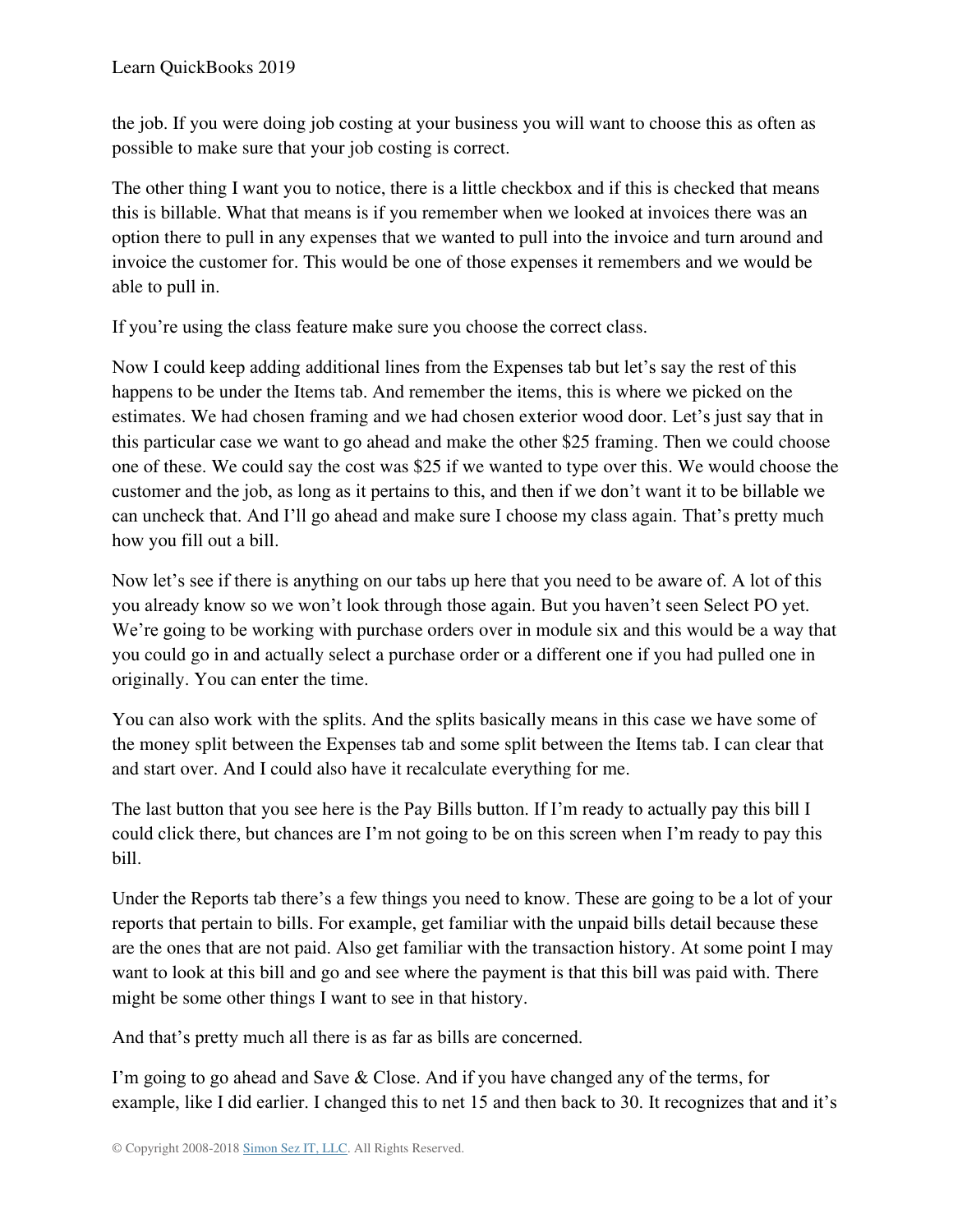asking me would I like to change these permanently in their record. I'll go ahead and just say Yes for now and now that particular bill has been entered.

Now let me go and pull up that same report again that shows the unpaid bill so that you can see that this has been entered. I'm just going to do it a different way. I'm going to go up to Reports on the menu. I'm going down to Vendors & Payables and you'll notice here is Unpaid Bills Detail.

Now what's going to show up here are all the bills that have not been paid, even if there's a penny left. If you happen to think there should be one here you don't see it always check your dates. This goes through December  $15<sup>th</sup>$ . If I had dated the one we did for December  $20<sup>th</sup>$ , for example, it would not show up on the list until I changed that date.

That's really all there is to working with bills. I want to go ahead and go over to section three now and show you how to pay those bills.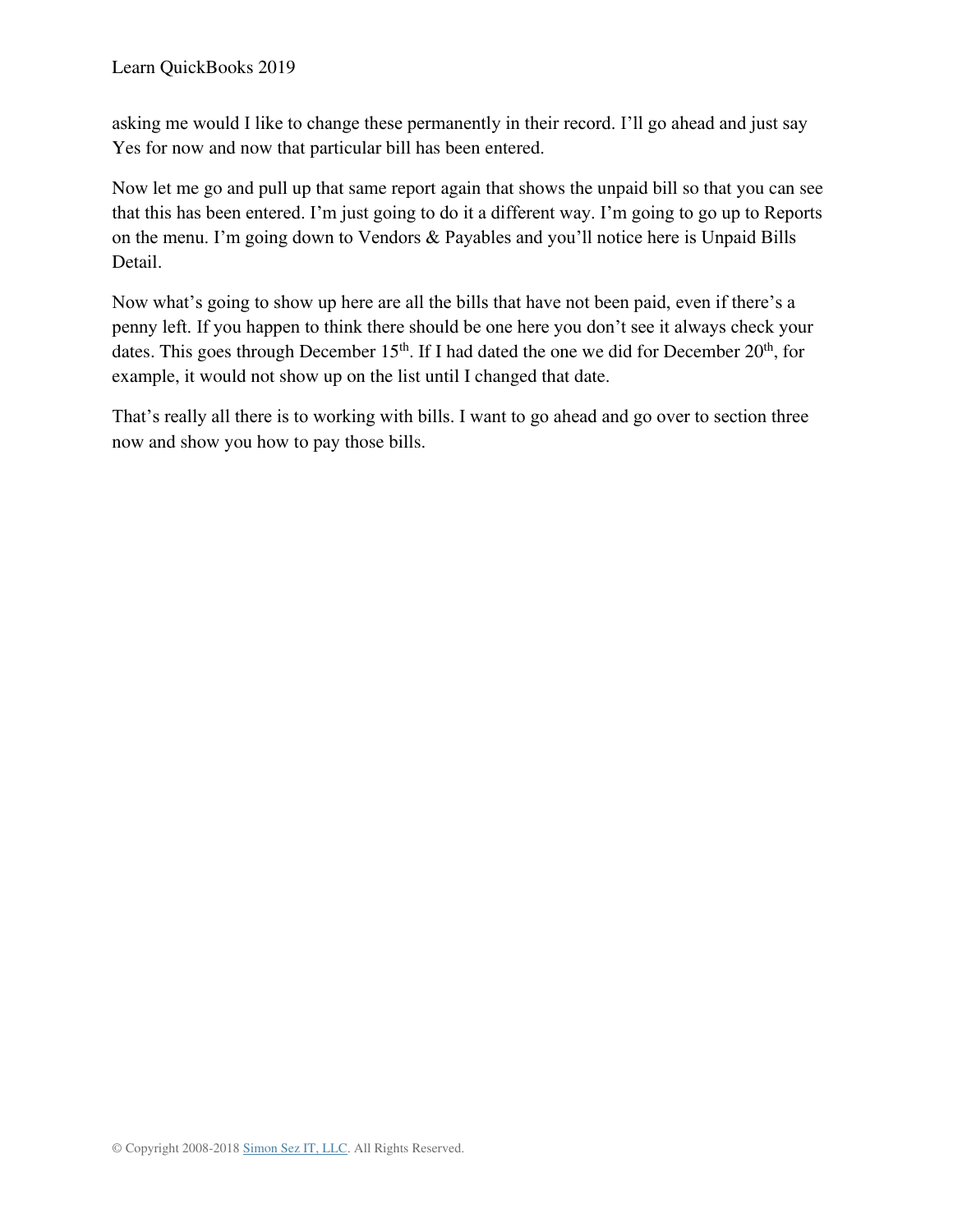## **Video: Paying Bills**

**Cindy:** Welcome back. We are working in module five where we're talking about working with vendors. We are all the way down now to section three, Paying Bills. I want to go through and show you once you've entered the bills in QuickBooks that you owe how do you go through and properly pay bills in QuickBooks? Let's flip over and I'll show you how.

We're currently looking at the Unpaid Bills Detail report. And if you look down this list you'll see here's Pelican Building Materials. This is the bill we just entered for \$125. Once we pay this it's going to disappear from this report because it will no longer be unpaid.

I'm going back to the Home screen. I want you to follow the flowchart when you do this. We've entered the bill and now I want you to come over to Pay Bills. Now before I click on that I want to mention something that I see quite often. Often what happens is when people are ready to pay a bill they would just go down and either write a check or put it in their check register. What happens when you do that is you're leaving the bill unpaid as far as QuickBooks is concerned. It won't know there's any association between the bill you entered and the check you're writing. You want to make sure you follow the flowchart all the way through and pay your bills right here. Once you're finished on this screen it will dump it into the register for you. Let me show you how this works.

This is a list of all the bills that you still owe, even if you owe a penny. There are different ways to look at this list. Right now I'm showing all of the bills but notice I could look at only the ones due before a certain date, if that's what I wanted. I could also filter these. I might be looking for just bills from Cal Gas & Electric, for example. It could be also that I'd like to sort these and I don't want to sort them by vendor. Maybe I want to sort them by the discount used or by the due date. Usually vendor is the best way to sort them though because then they're alphabetical by vendor.

Basically what you're going to do is go down the list and check off any of the bills you'd like to pay. Here's the Pelican Building Materials. Notice when I check it off it assumes if I go all the way over to the right I'm paying the entire \$125. If you're not paying that amount then you type in the amount you are going to pay and it will remember the rest. Let's say I'm going to pay \$100 on it in this particular case. If you had multiple bills you were going to pay you can check them all at the same time and then go down to the bottom where it says Pay Selected Bills. But let's do them one at a time so you can see how this works.

One place in QuickBooks you cannot go to something if you see it on the screen is in this case. For example, I cannot double click Pelican Building Materials and go to that bill. That's why they have this Go To Bill option right here, which would take me to that bill and I can make any changes I wanted and then Save & Close at the bottom.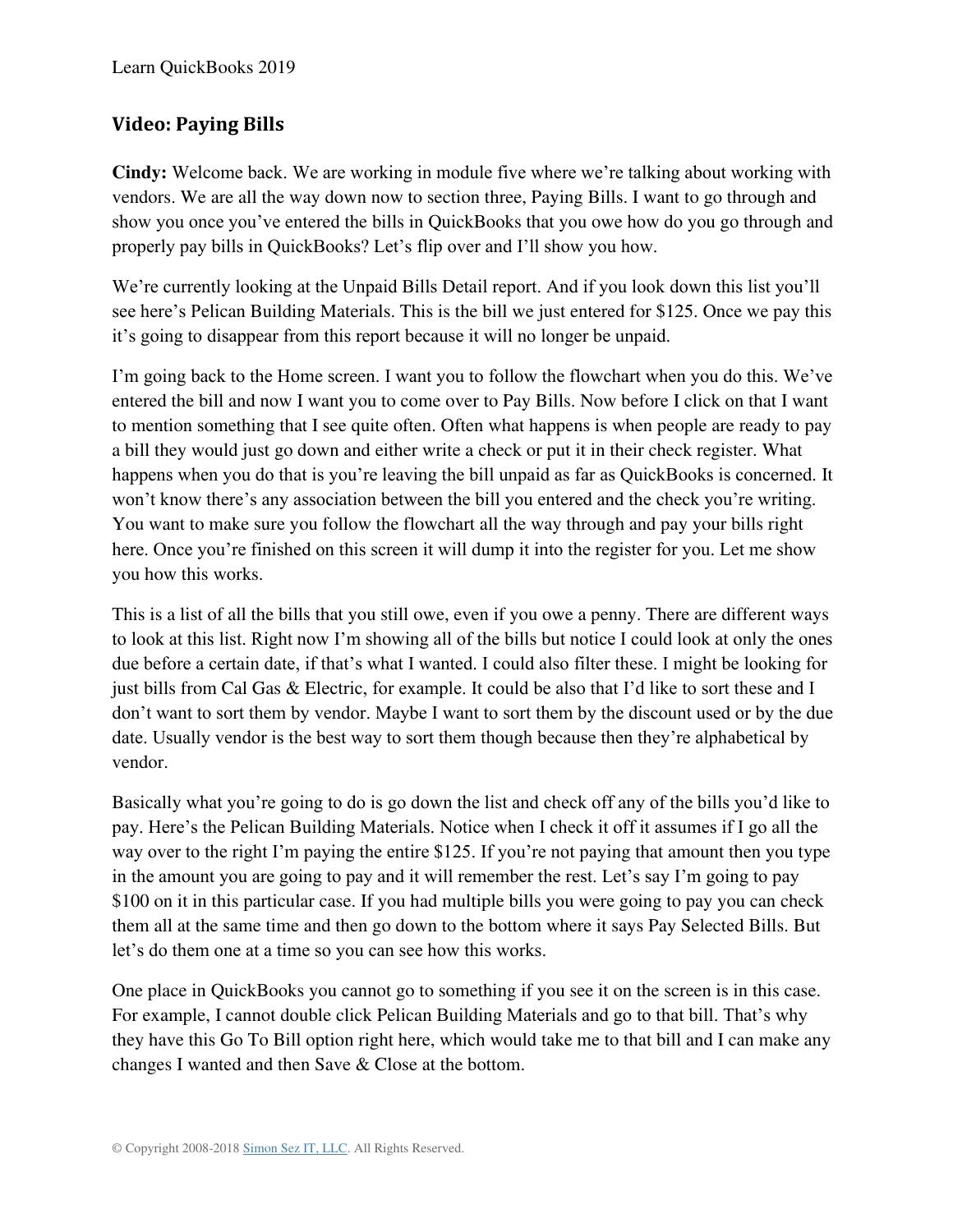The next thing you'll notice is a place where you can set the discount. If you've decided that the terms in this particular case are 2% 10 net 30, for example, then you can come in here and type the amount of the discount you're going to take and which account you set up in the Chart of Accounts to track those discounts.

Here is where I would set any credits. If I had entered a credit memo then I could go ahead and choose Set Credits and what would happen is if there were any credits available for this vendor that I'm clicked on they would be in this list and I could check off the one I'd like to apply that particular credit to.

Underneath that you have the Payment Date. I'm going to say that this one is January the  $12<sup>th</sup>$ . The payment method. Am I paying this with a check, credit card or online bank pay? I also have the ability to choose To be printed, meaning that I'm going to go ahead and pay several of these and put the checks in the printer and print them all at once or I can choose Assign check number, which is the one you would do if it was electronically drafted or you don't want to go through the whole print process later.

This is the bank account the money is going to come out of, so make sure you have the correct account. And that's really all you do.

I'm going to click on Pay Selected Bills and if I had chosen this Assign Check Number option it gives me a chance to put something in that check number field. Now I don't have to, but it could be that I put in the word Debit, for example. It will hold whatever you'd like to put in there. And then you click OK and now it says that that particular bill is paid. Do you want to pay more bills or are you done? I'll just say Done for now and that particular bill is paid.

Now a couple of things I want to show you. I'm going to go back to the Unpaid Bills Detail report and I want you to notice if we look at Pelican Building Materials that there's only \$25 that hasn't been paid yet. Once I pay that it will disappear from this particular report.

The other thing I want to show you is the checkbook. If I go back to the Home screen we have the ability to go to the check register over here. If I open the check register I'm going to see that check that we just wrote right here and you'll see it says Pelican Building Materials and \$100. If it says Bill Payment right here that means you did it the right way. You had a bill and you went through the Pay Bills feature. If it just said Check right here then that's how you would know you did not do it correctly and it didn't have an association between the payment that you made and the bill.

We're going to be talking about the register a little bit later so I'll tell you more about that, but right now let's go back to the Home screen. We've got one more thing to talk about and that is the credit memos. I want to show you how to go ahead and create one and then how to actually apply it to that bill.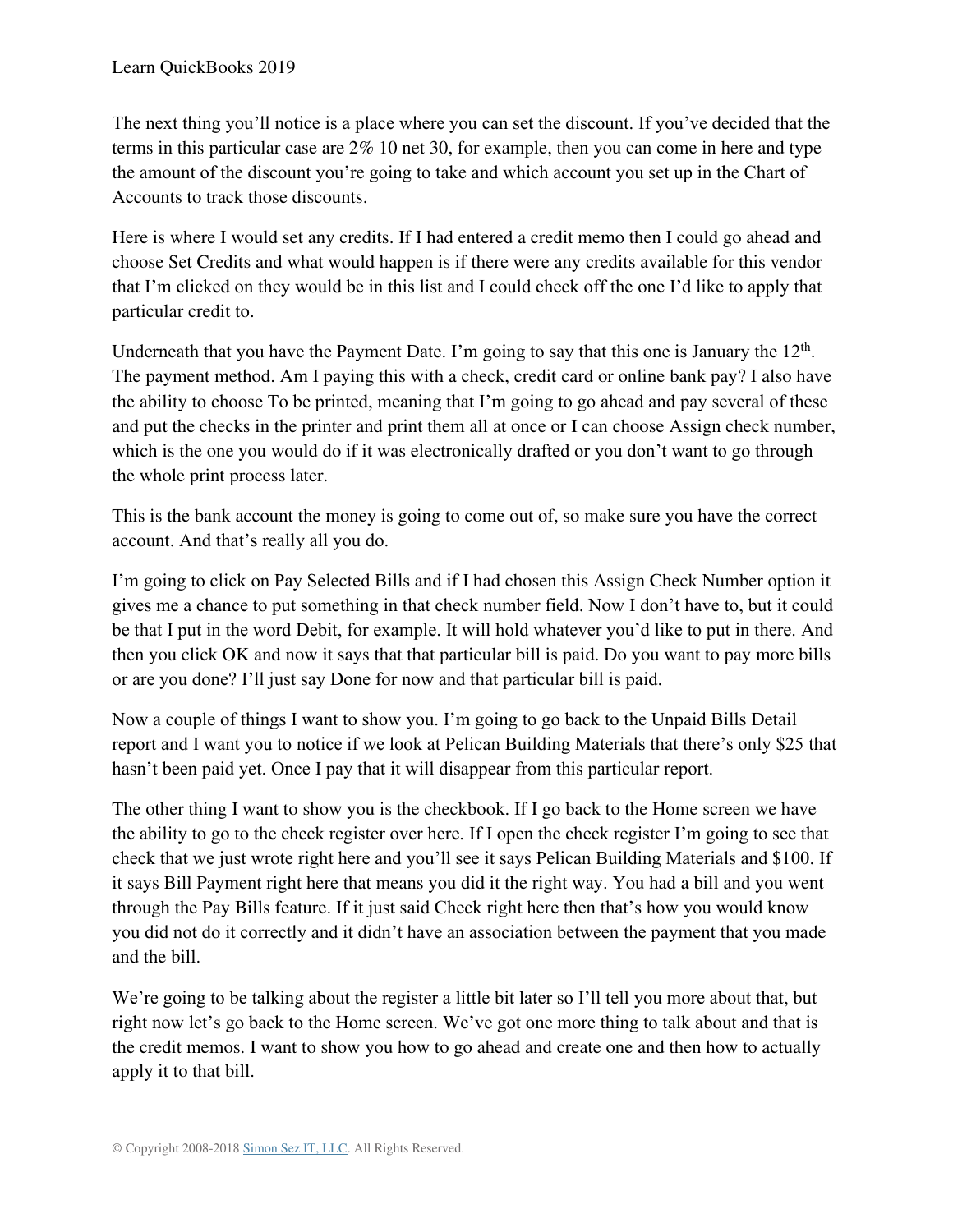## **Video: Credit Memos**

**Cindy:** We are getting ready to wrap up module five where we've been talking about working with vendors. Before we wrap up this particular module we need to talk a little bit about how to handle credit memos that your vendors will issue. This has come to be section four. I want to show you how to create those credit memos in QuickBooks and apply them to your bills and that way you can show exactly how much you owe or if that bill is paid in full. Let's flip over to QuickBooks and I'll show you how to handle credit memos.

If you remember we still owe Pelican Building Materials \$25. Let me pull up the Unpaid Bills Detail report and you'll see it right here. Pelican has issued us a credit memo for that so we're going to enter it and then apply it to this particular bill so that we don't owe them anything for this bill.

The way you're going to create the credit memo is go back to the Home screen, use your Enter Bills option, but this time choose the Credit option. The first thing it asks is who is our vendor. We're going to pick Pelican Building Materials. We need to put in the date of the credit that we were issued, a reference number, which would be on that credit, and then the amount of the credit. I can actually break up that credit between the Expenses and Items tab again if I wanted to, but this time what we're doing is we're going to enter the credit for the framing. We had one of these and it was \$25. Make sure you put in the customer and the job and also make sure if you're using the class feature that you pick the class that you'd like this to go to. I'm going to hit Save & Close at the bottom and now that credit memo has been entered.

Now let's take a peek at the Unpaid Bills Detail report again. I want to show you that you're only seeing the \$25 that we owe on that bill and that's because of our date. Remember I said in any report if you know something should be here and you don't see it check your date. I'm going to go ahead and change this to January 31 and now if I look at Pelican Building Materials I see a credit and a bill.

Now this is still not finished because if these were applied to each other they would not be on this report at all. Let's go through and apply this credit to this bill.

The way to do that is back under the Home screen you want to go back to Pay Bills. If we go down and find Pelican Building Materials you'll see the \$25 we owe and also you'll see down here it says there is one credit and it's for \$25. In order to match these two together you're going to hit Set Credits and if it saw an exact match it would check it automatically, like it does here. So all you have to do is make sure it's checked and hit Done and then that is it. You can go ahead and pay selected bills or cancel out of it because it's already done at this particular time.

Right here it's asking if there's something else we want to pay, and obviously we're done so we're going to hit Done. And let's go back and check out the Unpaid Bills Detail report again.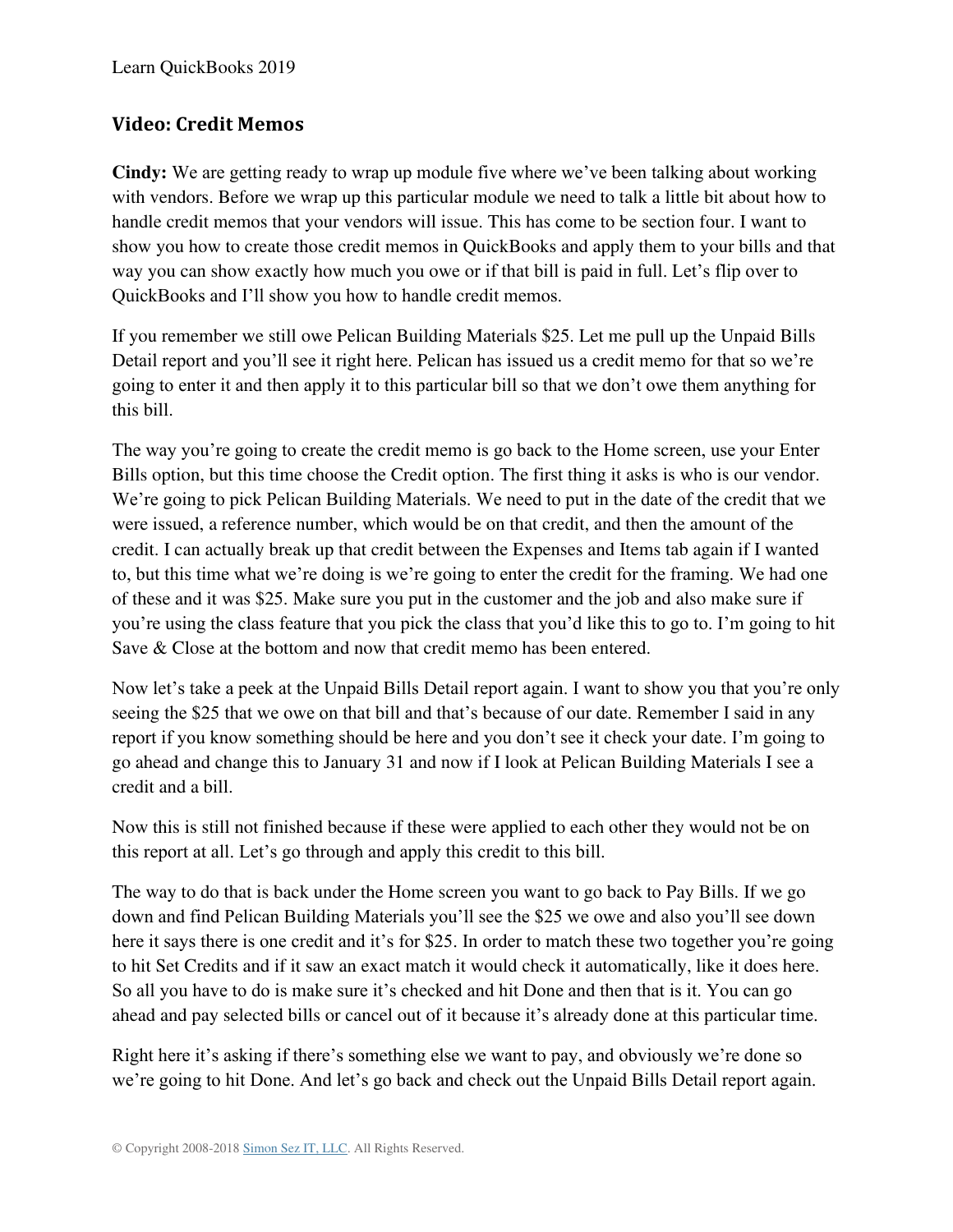We should not see Pelican Building Materials and we do not anywhere. That's how I know that it's paid.

That's all there is to Working with Vendors. I'm going to go ahead and close this because we are going to now go over into module six and we're going to change focus and talk a little bit about working with items and inventory. I will see you shortly.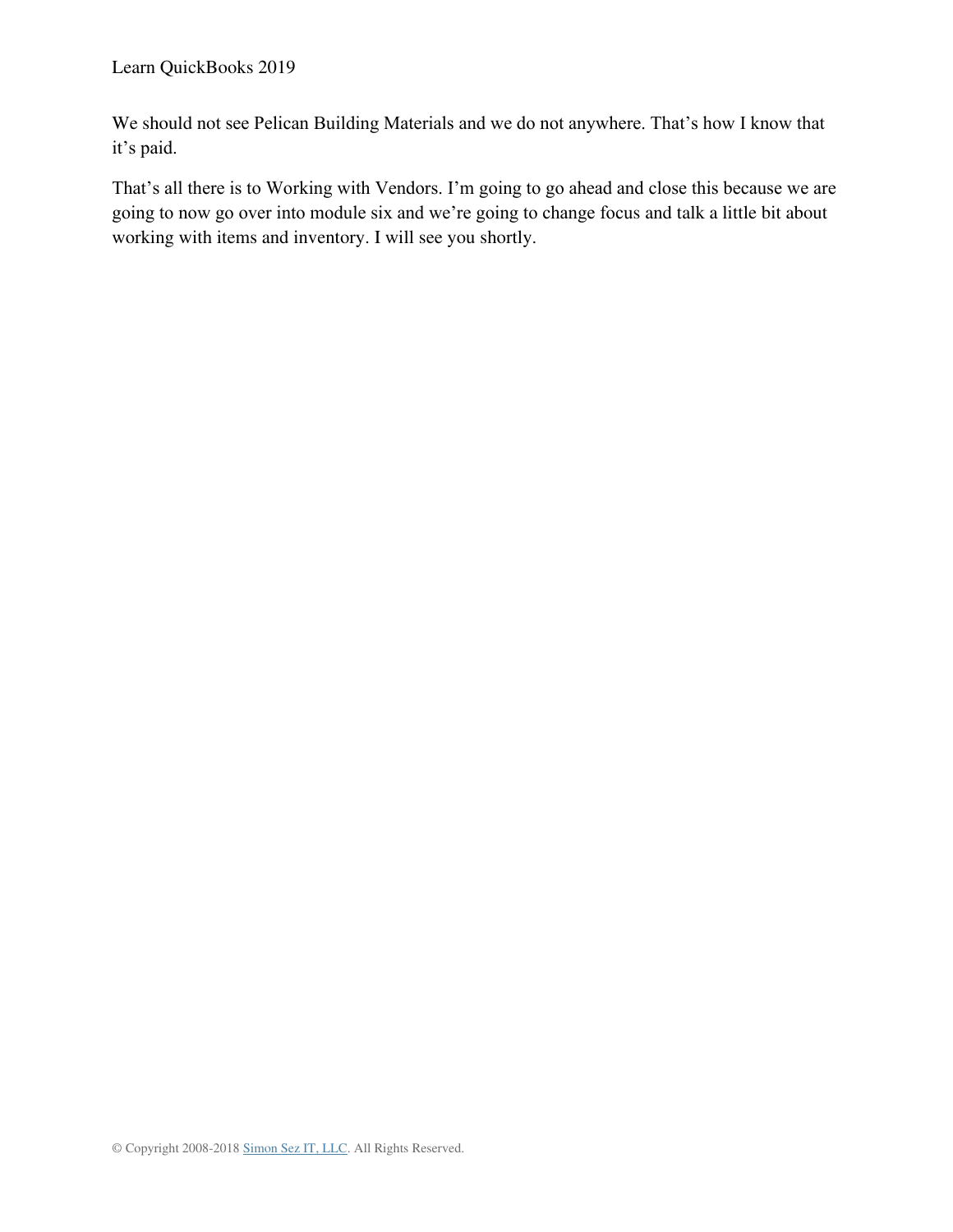# **Chapter 6 – Working with Items & Inventory**

# **Video: Working with Items – Part 1**

**Cindy:** We have made it all the way down now to module six. In this particular module we're going to talk a little bit about how to work with the items feature in QuickBooks and how to work with the inventory feature in QuickBooks. We are going to start with section one, which is Working with Items. There is a part two. Make sure you watch both of these so that you can totally understand how items work. Let's go ahead and get started and I will show you how to work with items and inventory.

If you remember in the very beginning when we entered our estimate we had actually worked with the list of items where we had picked some framing and we had also picked an exterior wood door. That's the list I want to talk to you about.

Here's where your items and services are located right here. Sometimes you purchase items and sometimes you actually sell items. And that's where this list is set up. Let me talk to you about the different types of items you can have and then we'll go through and set a few of these up so you can see how these work.

You'll notice that the first type are what we call service items right here. And think of a service as some service you provide. Framing is a service you provide. It's not a physical part. below that you're going to see that there are actual inventory parts. If you remember we had actually put a wooden door, an exterior wood door on our estimate that we created. Inventory parts actually have a total over in this column here. You will always know how many you actually have on hand. Any time you actually put a wood door on an invoice this number will decrease because you're selling it. If I happen to purchase these wood doors this number will increase because I'm buying them. And that's how that works. That's an inventory part.

Below that you have noninventory. Noninventory is physical items that you might buy or sell but you don't care to track how many you have in the backroom. Think about nails. Do you want to count that you have 1,601 nails in the backroom? Probably not. Or think about it this way. Maybe you have rental property and you'd like to be able to run a report at any time to see how many refrigerators you had to purchase for these properties. You don't really keep those as inventory. You just need to track how many you have.

You're going to see below the noninventory type that you'll have what we call Other Charges. You'll have bad debt. You're going to have a delivery charge. You've seen a few of these already. Below that you're going to have what we call subtotals. Subtotals are a great way to actually segment parts of your invoice. For example, let's say you put in four or five different line items and you want to subtotal them. You would just add this subtotal right here as line six and it will automatically subtotal anything above it. You can keep entering some more items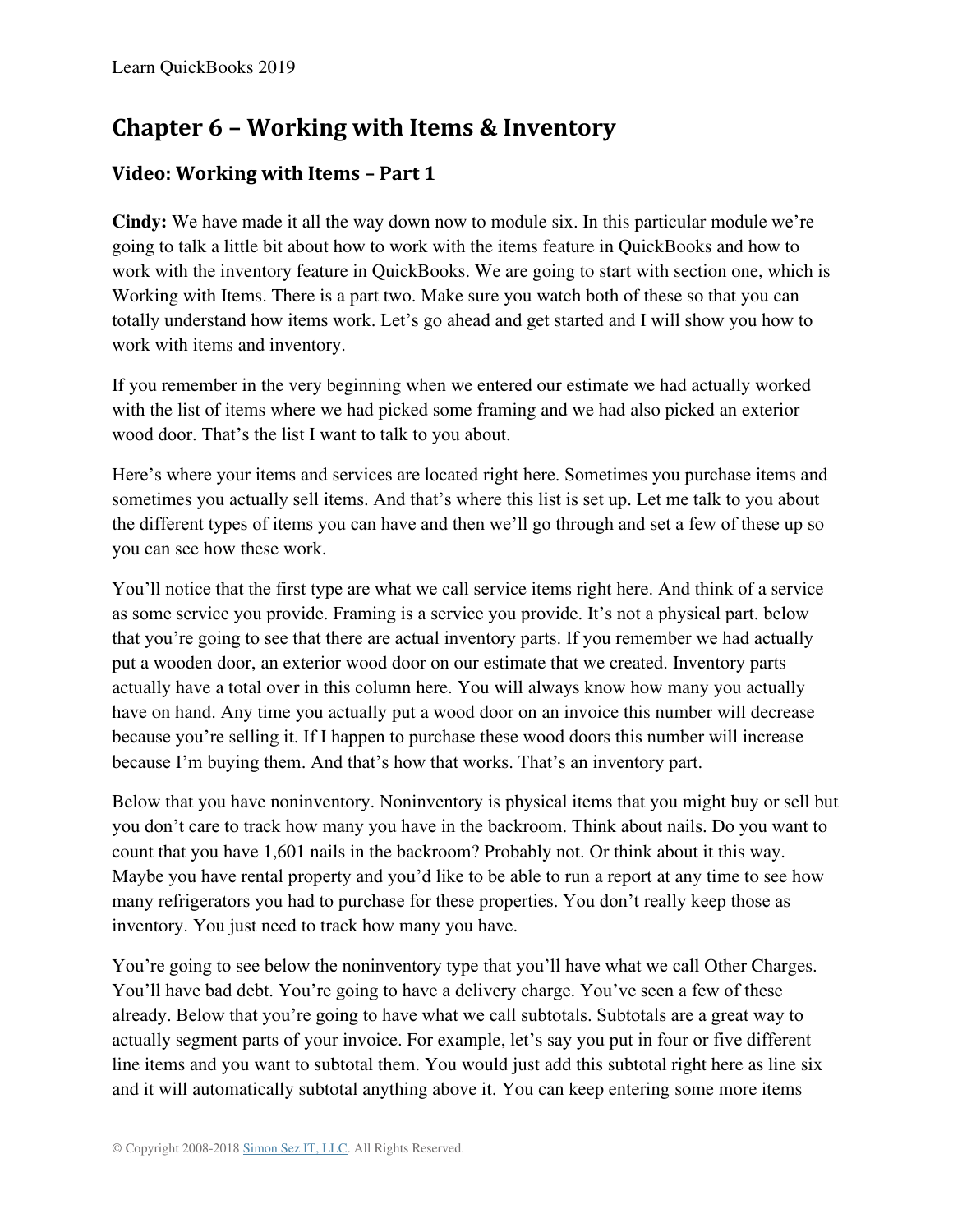below that subtotal and then subtotal as often as you want. So it's a great way to keep sections of items together on one invoice.

Below that you're going to have groups, and let me give you an example of a group. Let's say that you build houses and you have three different house plans. You might have groups called House Plan A, B, or C. In each one of those you might have a hundred different items from this list that are part of that particular group. You can set up the group so these are prepopulated when you pull them onto an invoice and you can edit it at any time if you like. It's a big time saver when you need that.

You're also going to have a type called Discount. If you wanted to actually enter several items o your invoice and then enter a discount below it you could use this one. And you can also use the prepayment or this payment option that you see here as well and you could use those if someone paid you and you wanted to put that payment on the actual invoice itself. Now I personally don't like to do that because I like to put the entire invoice in and then enter the payment as a separate payment so that you can see the original amounts of both. But you do have the option to do that.

Below that you're going to see sales tax items and then you're going to see a sales tax group at the very bottom. So when we get to the module where we talk about sales tax you'll see how those work. But those are the different types of items that your inventory or your items you're setting up can be.

I want to go through now and just look at a few of these and show you how to set them up and what types of things you'll need to tell it. And something else I just want you to pay particular attention to. If you notice in this account most everything here, not all, point back to an income account. And that's what you want to do. Let me go ahead and show you a few so you can see how this works. And we'll look at framing as an example because you're familiar with this.

Now since framing is already here I'm going to double click to edit it. I could right click to edit it this way, or if it was a brand new item I could click New. I'll go ahead and edit. You can see that when you're creating an item the first thing you have to do is tell it what type of item this is. One of the very few things in QuickBooks you cannot change is notice right now I cannot change this from Service to Inventory as an example. If I decided I had set it up as the wrong type I would want to make it inactive or delete it, if I could, and then I would go back and set it up the correct way.

You'll notice the first thing I have to do is tell QuickBooks the name of the item. And when you're naming your items you can name them anything you want because remember that your customer is not going to see what you've named the item. They're actually going to see what you have in this description field right here.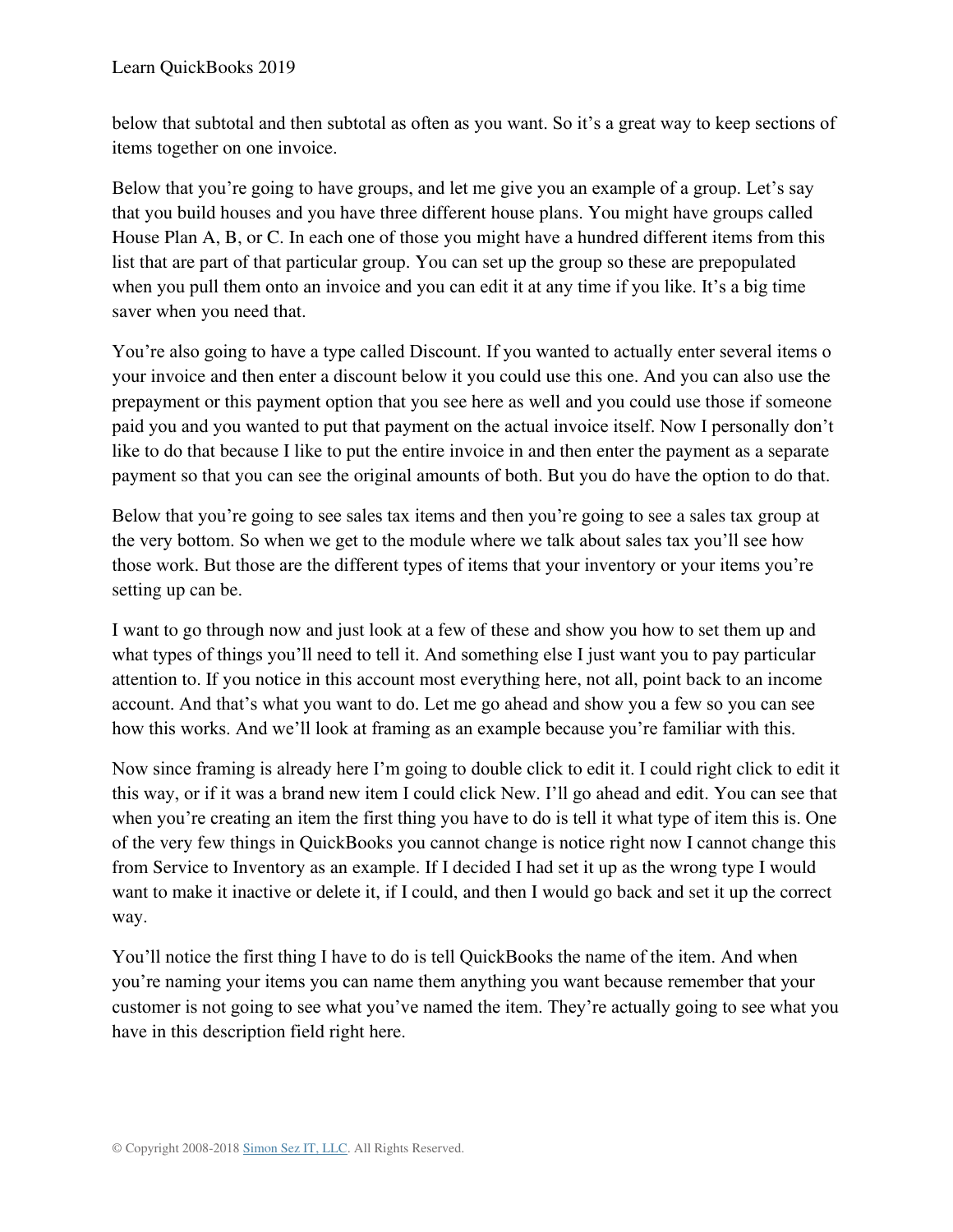This is not a subitem of another but let me give you an example of what a subitem would be. I'm going to flip back to the item listing for a second. If you notice cabinets, for example. That's a main item. Cabinet poles is a subitem of cabinets. That's how that would work. Alright.

I could also set a unit of measurement. Here's what this means. If this is something you sell by the foot, by the yard, by the case you could go ahead and hit Add New and create a list where you could pick from the dropdown. So when you're actually entering framing on an invoice and you come to the unit of measurement column you could pick Hourly, for example, and it would know that this is something you do by the hour.

Here you have a description. You can see here they have Framing labor but I can make this description as long or short as I need it to be.

The rate. This is what I charge for one of these. If you have a particular item that you charge something different every single time just leave this on zero and then every time you invoice you can actually type that in.

Right here it says Tax Code and you can choose taxable sales or non. This has to do with sales tax. When we talk about sales tax you'll find that some items are taxable or not and so are some customers as well. And this is where you would tell if this item is subject to sales tax or not.

And then the most important thing in this entire window is going to be right here, this account. Remember how I showed you a second ago that most everything points back to an income account? Here's a prime example right here. This means when I put framing on an invoice that means I will be selling it to my customer and it will be income to my business. If you start running reports and they just don't look right it could be because you picked the wrong type of account on this screen here. So that's really, really important.

I'm going to go ahead and click OK and that was framing.

What I'd like to do now is go ahead and stop the video because I want to show you how to set up an inventory part. So let's go ahead and flip over to the second part of Working with Items.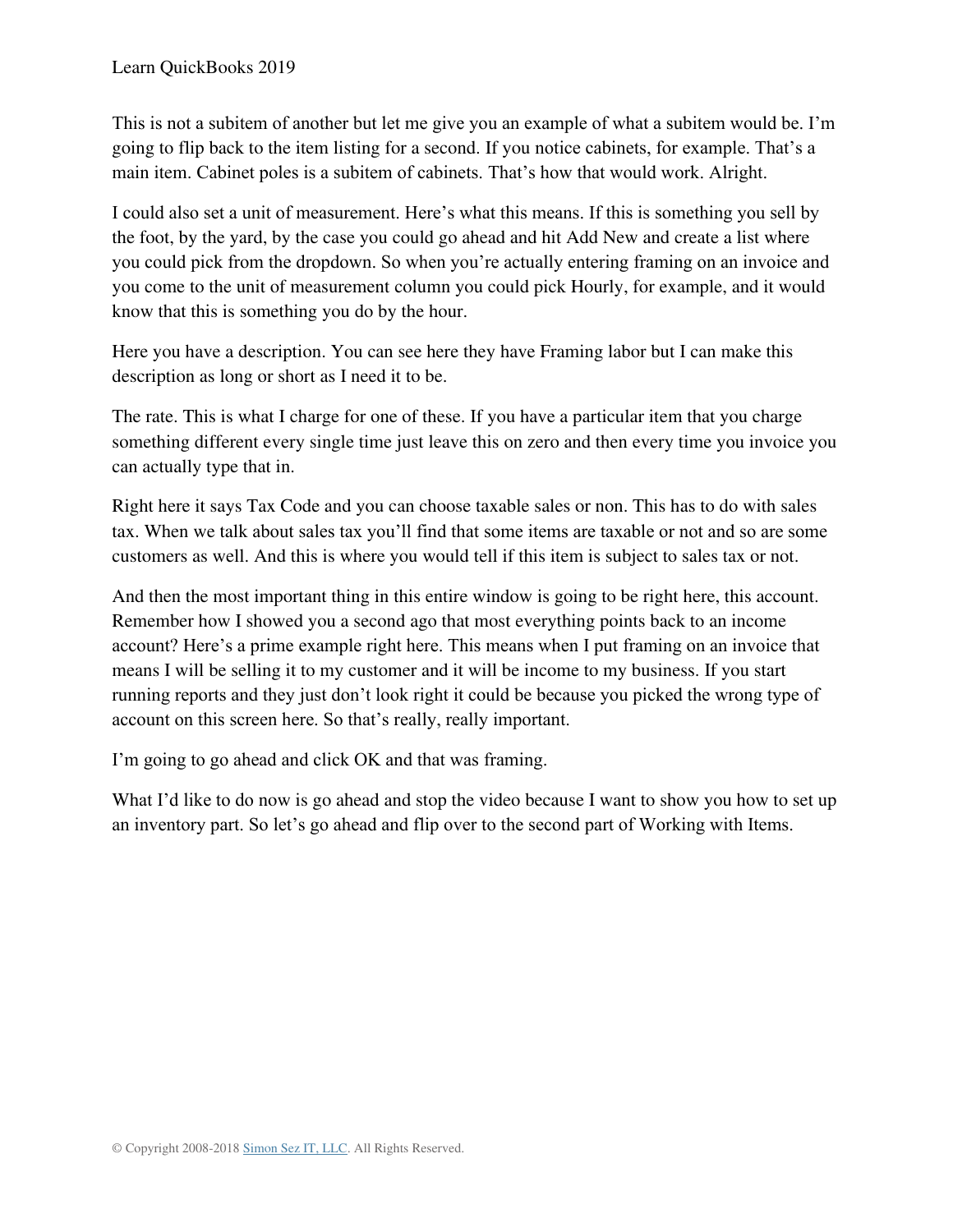#### **Video: Working with Items – Part 2**

**Cindy:** We are working in module six and we're currently talking about how to work with items. We've already looked at part one where we went ahead and looked at a service type item. I want to take some time now and talk to you a little bit about some of the other types of items that you're going to find in QuickBooks.

I want to create a new item. It's going to be a screen door and it's going to be an inventory part. All I have to do is anywhere in the list I'm going to right click and choose the New option. The first thing it asks is what type of item is this. Let's say this is an inventory part. And then we're going to actually put the name of our item right here. Now when you're naming your item you can name it anything you want to because remember that your customer will not see whatever you name your item. They're actually going to see the description.

The next field is your subitem of. So if screen door was a subitem of another item I would check the box and then pick the item that it's a subitem of. In this case it's just a regular item.

There is a place to put the manufacturers part number. And this is really just for you so that you have it on hand when you go to order the item.

If this is sold by the foot, by the yard, by the case you could set up a unit of measurement. You would just choose Add New and set that up.

Now here's what's a little different in this case. Anything you see under the Purchase Information on this area, this is when you buy the item. And over here this is when you sell the item. You'll notice the first thing it asks is for a description on purchase transactions. I'm just going to put screen door, but this could really say anything you want it to say. It's generally going to say a description based on what your vendors description is. This description over here is when you sell it. They can be the same or different.

On average what do you pay for this? If it's totally different every single time just leave it on zero. The sales price is what do you actually sell this for? And again if you sell it for something totally different every single time just leave it on zero.

The cost of goods account, do not change this because that is the account that this goes into when you purchase it. You can set up a preferred vendor if you'd like as well. We'll say Pelican Building Materials.

And back over on the sales information side, is this item subject to sales tax when you sell it? And the next thing is which account would you like this to point back to? Now here's something to notice. This says Income. That means pick an income account here. We'll just say in this case that it goes back to materials income.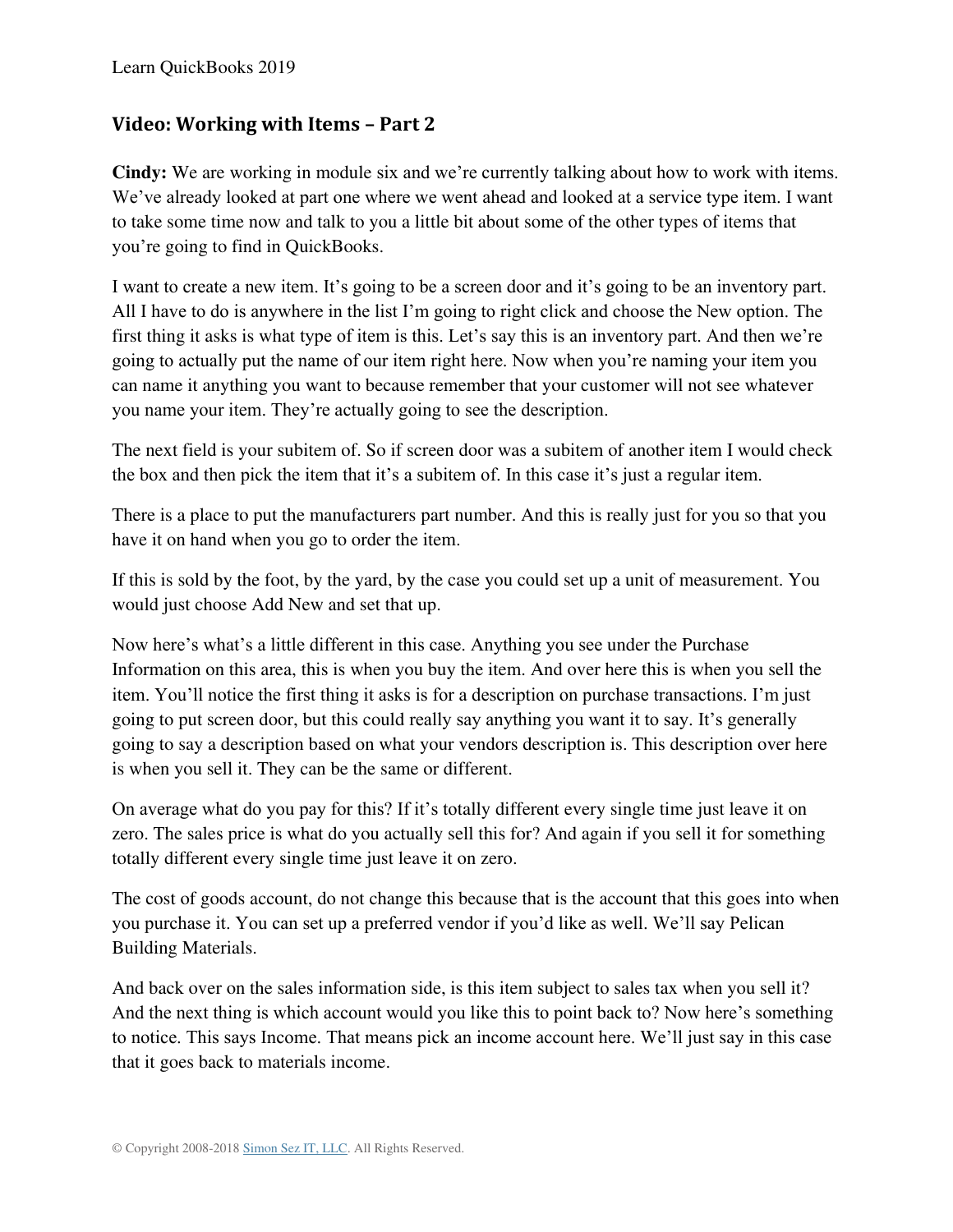Do not get hung up on the cost and the sales price. Nothing actually happens at this point as far as the numbers go. You're only going to see numbers pull onto reports when you actually purchase these or actually sell these. This is just really for ease of use for you so that you can pull these in and have it prepopulate automatically for you.

Down at the bottom you'll see the asset account. When you actually have screen doors in the backroom they're considered an asset to your business. You don't want to change the account that populates here automatically. Just leave it right where it is and then you can set a minimum reorder point and a maximum reorder point. This means when you get down to what number, maybe two, do you want to pop up and tell you that you need to purchase some more. And then the flip side of that is you don't want to get too many in the backroom so you might say a max of ten. So if you get ten then it warns you so that you don't buy any more.

Then we're going to tell QuickBooks how many we currently have in the backroom. That would be on hand. We'll just say there's two. And you'll notice it's taken the cost of \$100 times number two and given you a total value. And that's as of today's date.

And that's all you have to do for inventory parts. I'm going to click OK and let's see if ours is in the list. Here's our screen door and you can see that there are two of those right now in the back.

There's a few more on this list that I want to talk to you about. Let's go down to where the other charges are. One of them that we saw a little bit earlier was this one called Bad Debt. It's an Other charge. These are miscellaneous type things. I want to double click on this one to show you how to set this one up.

Make sure that when you set this up the type is an Other charge. This one is named Bad Debt and they have a description, Bad debt or write off amount. Now there's not going to be a percentage or an amount here because it's going to be different every single time. And it's not going to be subject to sales tax.

Now here's the key to the whole thing working. You need to set up an expense account called Bad Debt to put this to. So even though the item name is the same as the account name that's okay because they're in two different lists and it'll work just fine. That's how you're going to set up the bad debt.

The other thing I wanted to show you is the subtotal that I mentioned down near the bottom. If I double click on Subtotal make sure the type is Subtotal. That's the key to this whole thing working. And you can see the only other things you have to fill in are the item name and the description.

We're going to be talking about groups and about sales tax in a later module so I'll hold on that, but that gives you an idea of how items are set up and how they are used.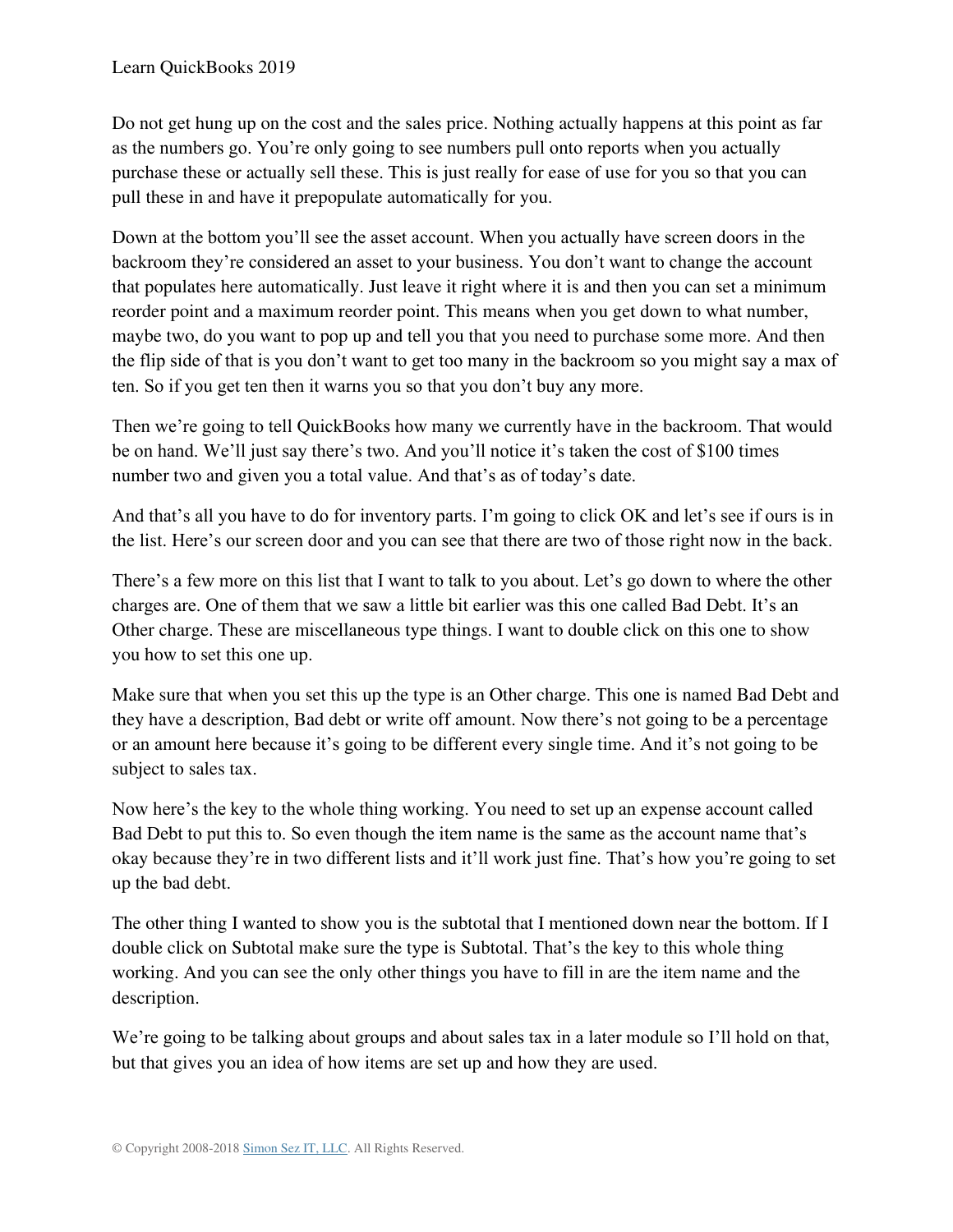Let's go ahead and wrap up this video and we're now going to go into section two and talk a little bit about working with purchase orders.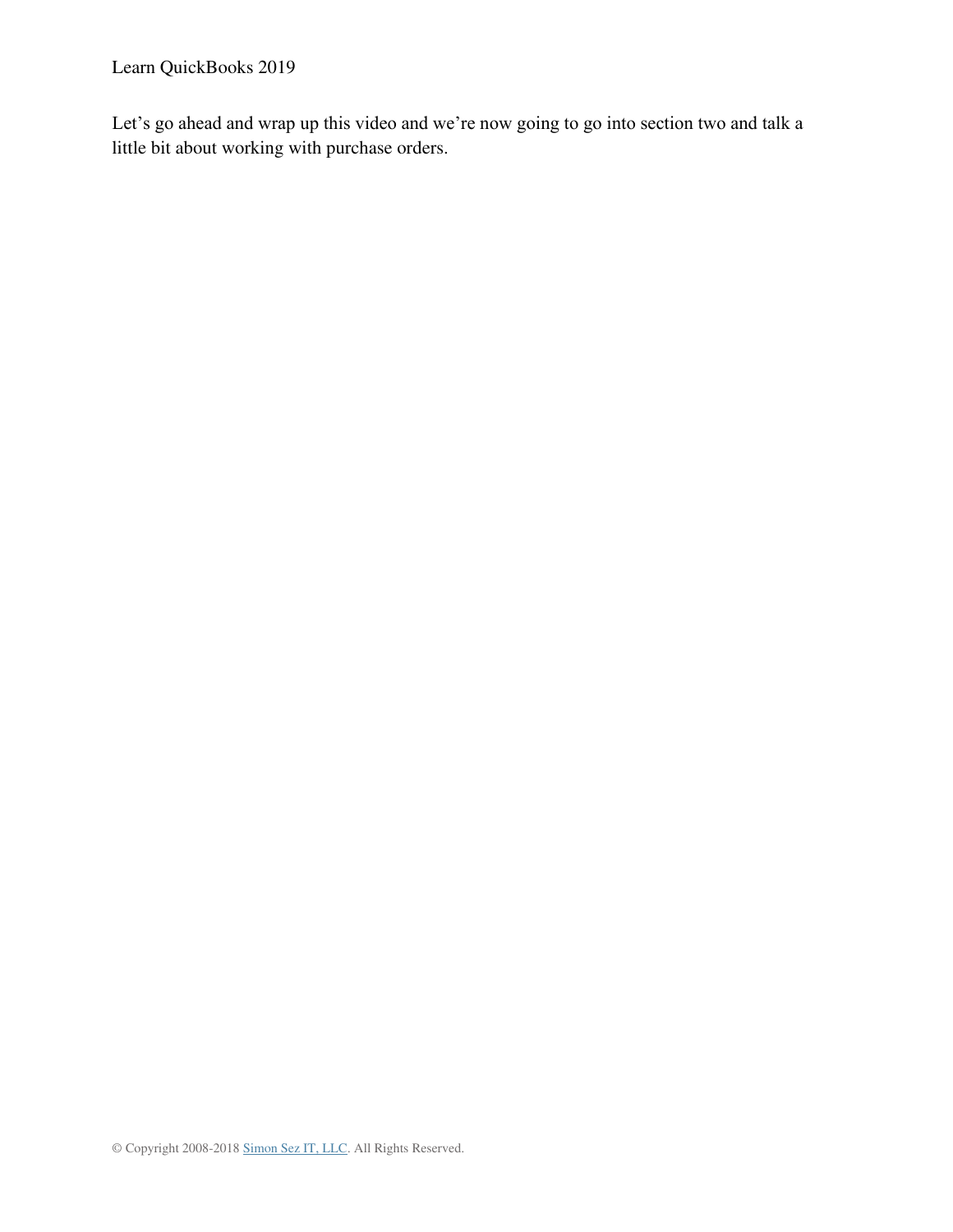## **Video: Creating Purchase Orders**

**Cindy:** Welcome back. We are working in module six right now and we're talking about working with items and inventory. We're all the way down to section two now where we're going to talk about creating purchase orders.

Typically if you have a business where you buy a lot of physical products you will use the purchase order option because that way you can track any orders that you've placed to make sure they've come in. A purchase order is basically just your order for a purchase of something. And I want to show you how that works in QuickBooks.

In section one we created a new inventory part called a screen door. And if you remember we actually said we have two of these on hand. What I'd like to do is order five more of these and I'm going to do that using a purchase order.

I'm going back to the Home screen and here's where you'll see the purchase order option. Let me just mention that if you don't see Purchase Orders on your list it's because when you went through the Easy Step Interview you told QuickBooks you did not track inventory. Now you can turn these back on by going through the Preferences and telling QuickBooks you do track inventory and then this would show up.

Purchase Orders are on the same line as Estimates. They are non-posting. That means that if you order five of these and they never come in the door it doesn't affect your books in any way. It's just a way of you tracking the orders that you've placed to see which ones have come in.

I'm going to click on Purchase Orders. The first thing it asks you is who is your vendor? Let's say that it's Pelican Building Materials. If you're using the class feature you'll want to choose the correct class. And if you want Pelican Building Materials to ship this directly to your customer and your job you can choose it from here. If you just want them to ship it to your office then just leave that blank.

This is the template we're going to use for purchase orders. This is the date I'm placing the purchase order. And then there's the PO number. Remember that all of your purchase orders will start with number one when you first start your company file, so you might want to change that number to something else.

Here's your vendor information. And again if you're shipping it to someone specific then you can choose that option here. Other than that it's going to have your company name and address.

Underneath Item here this is where we want to pick the screen doors. You'll see it's pulled in the description. And we decided we're going to order five of these. We've told QuickBooks we'd pay \$100 when we purchase them but let's say they're on sale this week for \$80. That's why I'm going to put the rate of \$80 in there. And if I'm ordering some of these for a specific customer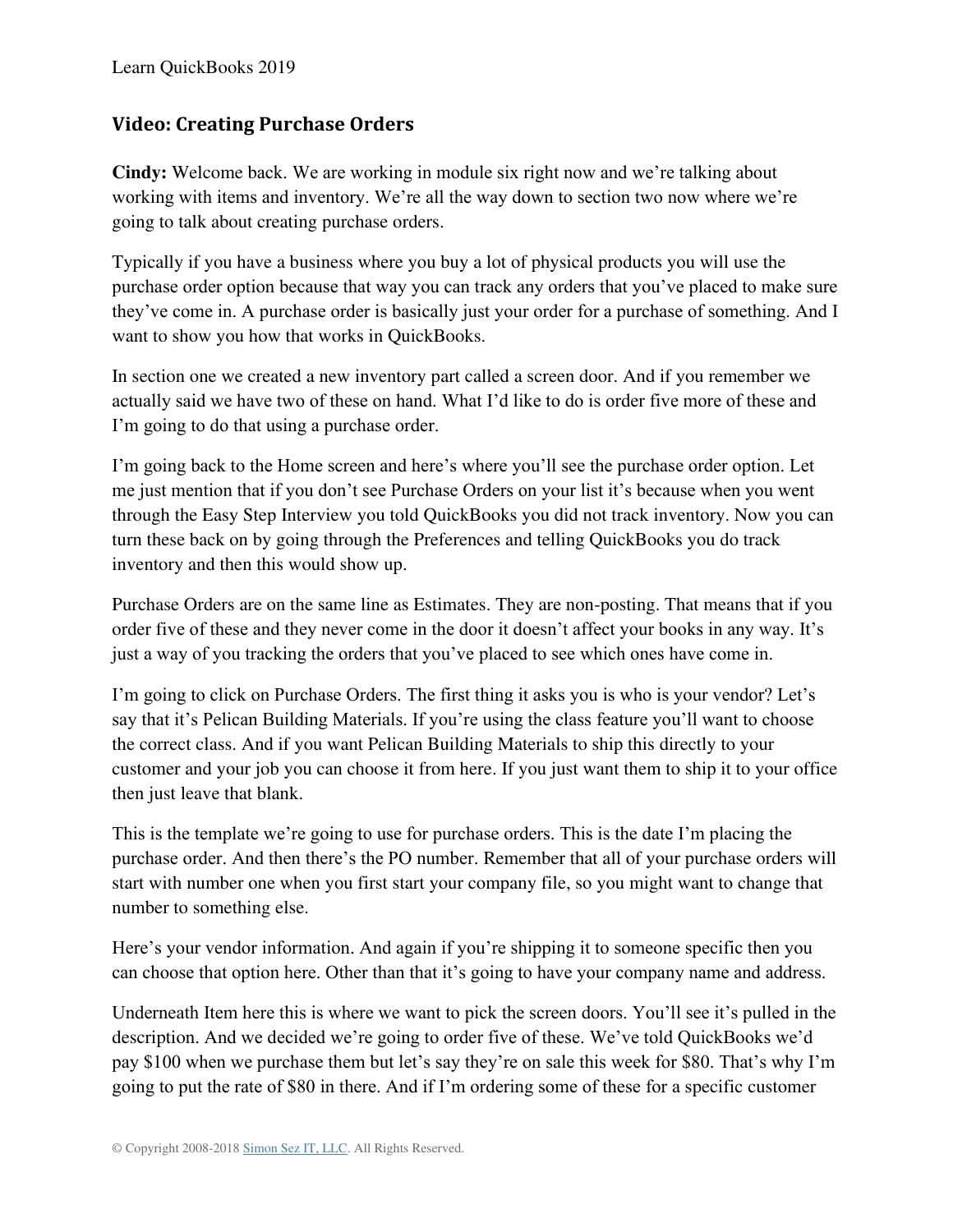and job then I would choose it from the list. But if I'm just ordering these to have them in the back of my office to use in the future then I just don't put anything there. And that's all I have to do to create the purchase order.

Let's go up and look at our main tab and see what's new. We've got our Find options here. You know how to use most of these already. We've got your print options, your email, attach a file. Here's something you haven't seen yet, Create Item Receipt. What we're going to do over in section three is receive the items and that would create an item receipt that we could go look at. But chances are you're not going to be on this screen when you're ready to do that.

Under the Formatting tab you have your options if you want to change the template. You've also got the options for your spellcheck, inserting, deleting, and copying lines. And then you have your reports.

Here's your transaction history again. Remember to get really familiar with that because if you ever want to track the history of this purchase order you can do it with this option here. And then you'll see all the reports related to purchase orders. Open purchase orders are ones that you have not received the items from. This is one you'll want to run regularly just to make sure you've received everything you've ordered. And that's really all that you have to do.

I'm going to hit Save & Close and now that purchase order is in QuickBooks.

Now I've not received the items yet. So if I go back to the items list and look at it you'll see there's still two screen doors. All we did was place an order. The next thing you'll do is receive those items and that's where it goes into your actual inventory.

Let's go ahead and wrap this up and then let's go over into section three and I'll show you how to receive these items.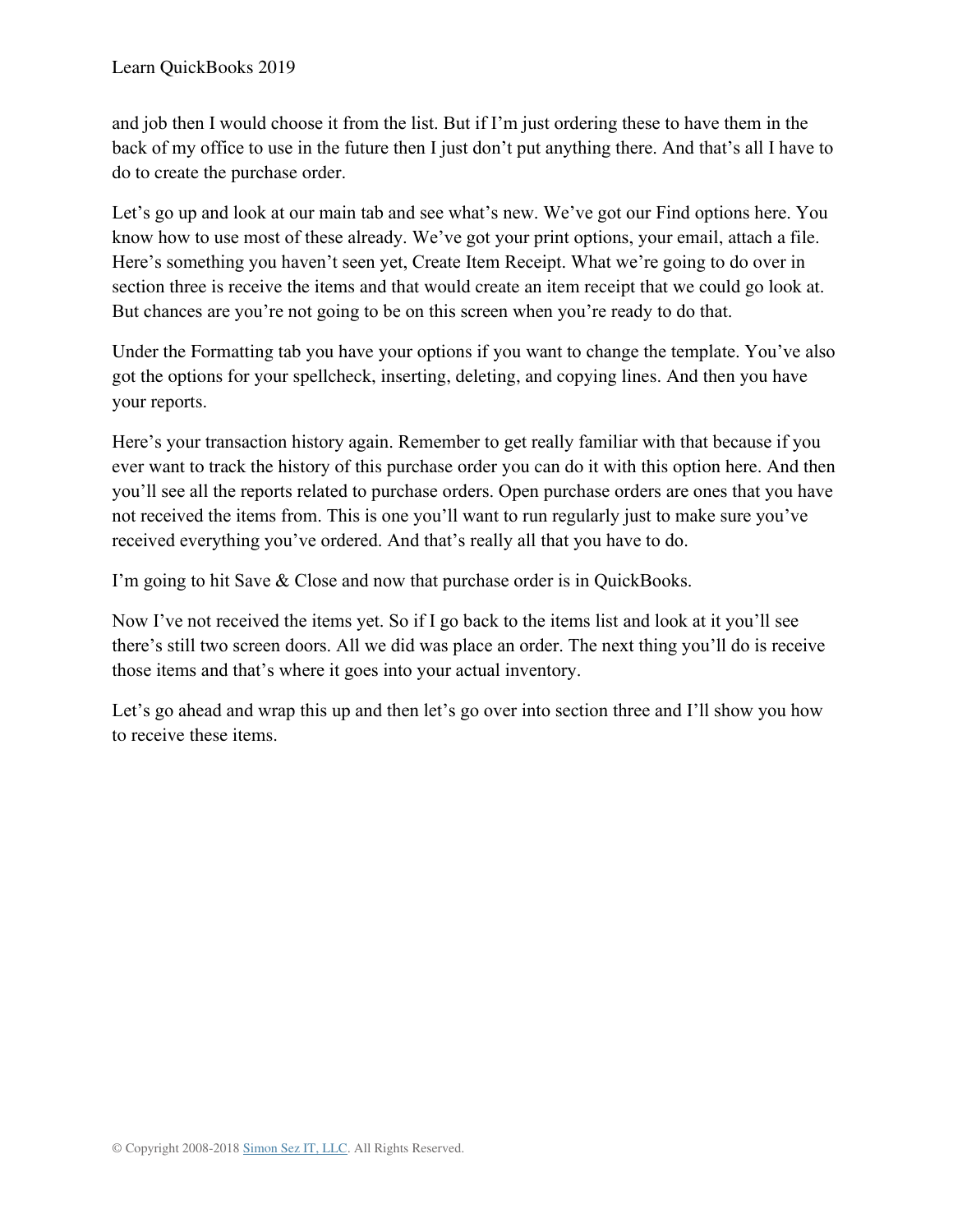#### **Video: Receiving Items**

**Cindy:** We are working in module six and we're talking about items and inventory in this particular module. We've already gone through setting up some new items, creating purchase orders. Now we need to talk about how to receive those items into inventory.

Notice again that we have two screen doors in inventory. As soon as we go through and receive these items we should end up with seven.

I'm going back to the Home screen and you'll notice after you create a purchase order what happens is they get shipped to your office and this is where you receive your inventory. Now there's a down arrow because this can go one of two ways. You can actually receive your inventory and a bill comes at the same time or you can receive the inventory and they put a packing slip in there, which is usually the case. So we'll go that route.

This is what we call an item receipt. The first thing you want to do is pick your vendor from the list. This is Pelican Building Materials. And if there are open purchase orders it will tell you. And it asks, "Do you want to receive against one of these orders?" Yes. This is a list of all the open purchase orders from Pelican Building Materials. We're going to select the one we'd like to receive against and click OK. And what you'll notice is that it pulled in all five of your screen doors and all the information that we had on the purchase order.

I want to go back up and look at some of the options here. The item receipt date. This is going to be the date you actually receive the items. If there's a reference number on that packing slip you may want to note that. And then the total. And typically the total is going to be the same. It doesn't include any shipping or anything like that. That's all over on the bill that you received for this.

You'll notice since these were items that they're on the Items tab and it's pulled in all five. But what if they only shipped four and one was back ordered? Then all you would do is put four in here like this and it would remember the other one. And when that one came in you'd repeat the same process. I'll go back and change that to five. We'll say they all came in.

There's nothing really new on your tabs at the top. The only one I want to mention is the Select PO. What if you pulled everything in but you had chosen the wrong PO? You can go back and uncheck it and then check the correct one and click OK.

You can also clear your splits if they were split. And then if you wanted to recalculate for some reason you could do that. There's also reports for your item receipts. You can see these are the same reports we were looking at when we were creating our purchase orders.

That's all you have to do. I'm going to click Save  $\&$  Close and let's see how many we actually have in our item list now. We should have seven and we do. There's seven. So that is one way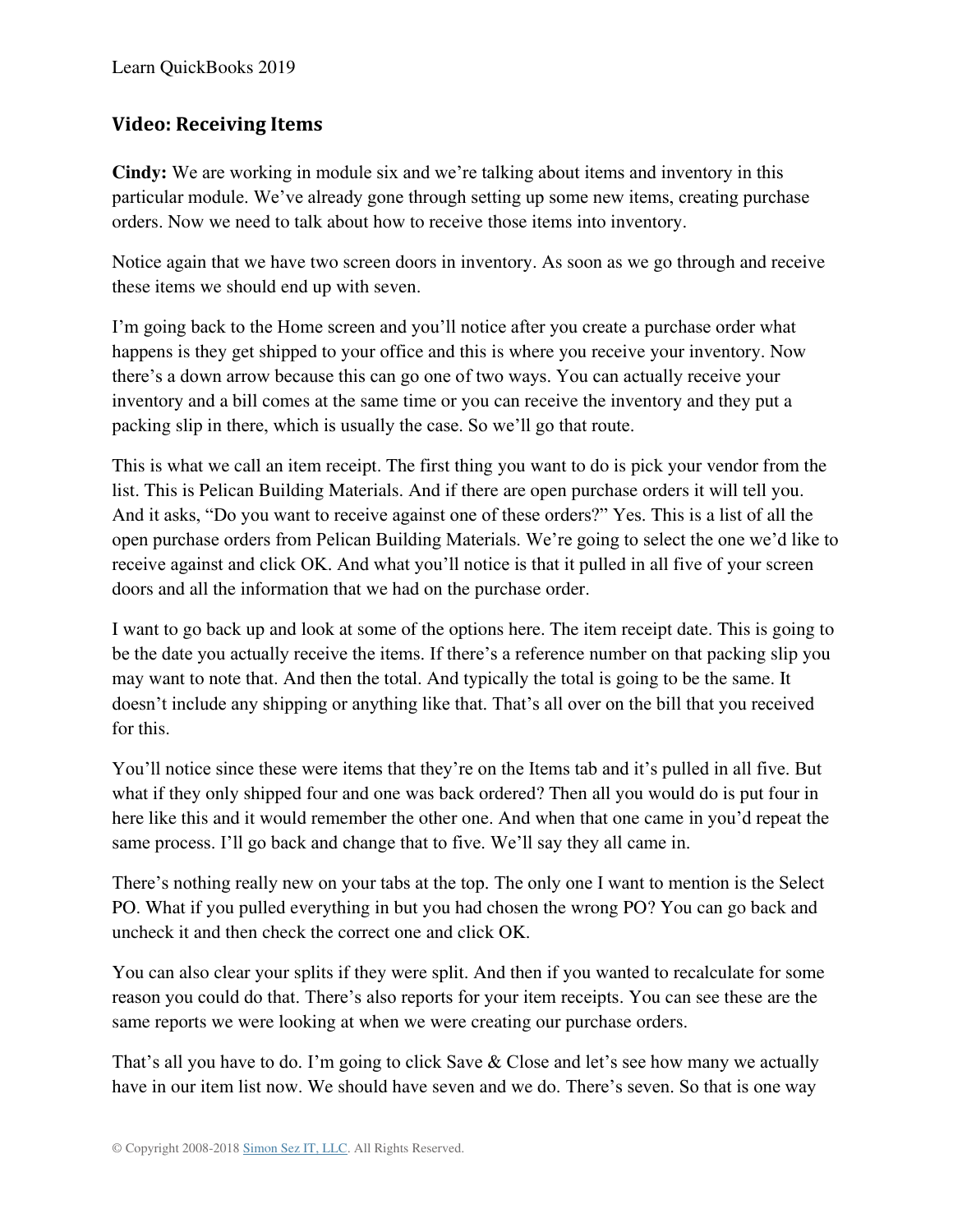that items get into your inventory. Other ways would be that you actually purchase them and you would put that purchase on the Items tab and then anything on the Items tab would get pulled into your inventory like this.

That's all there is to receiving items. Let's go ahead and talk now about creating the bill for those items that you just received.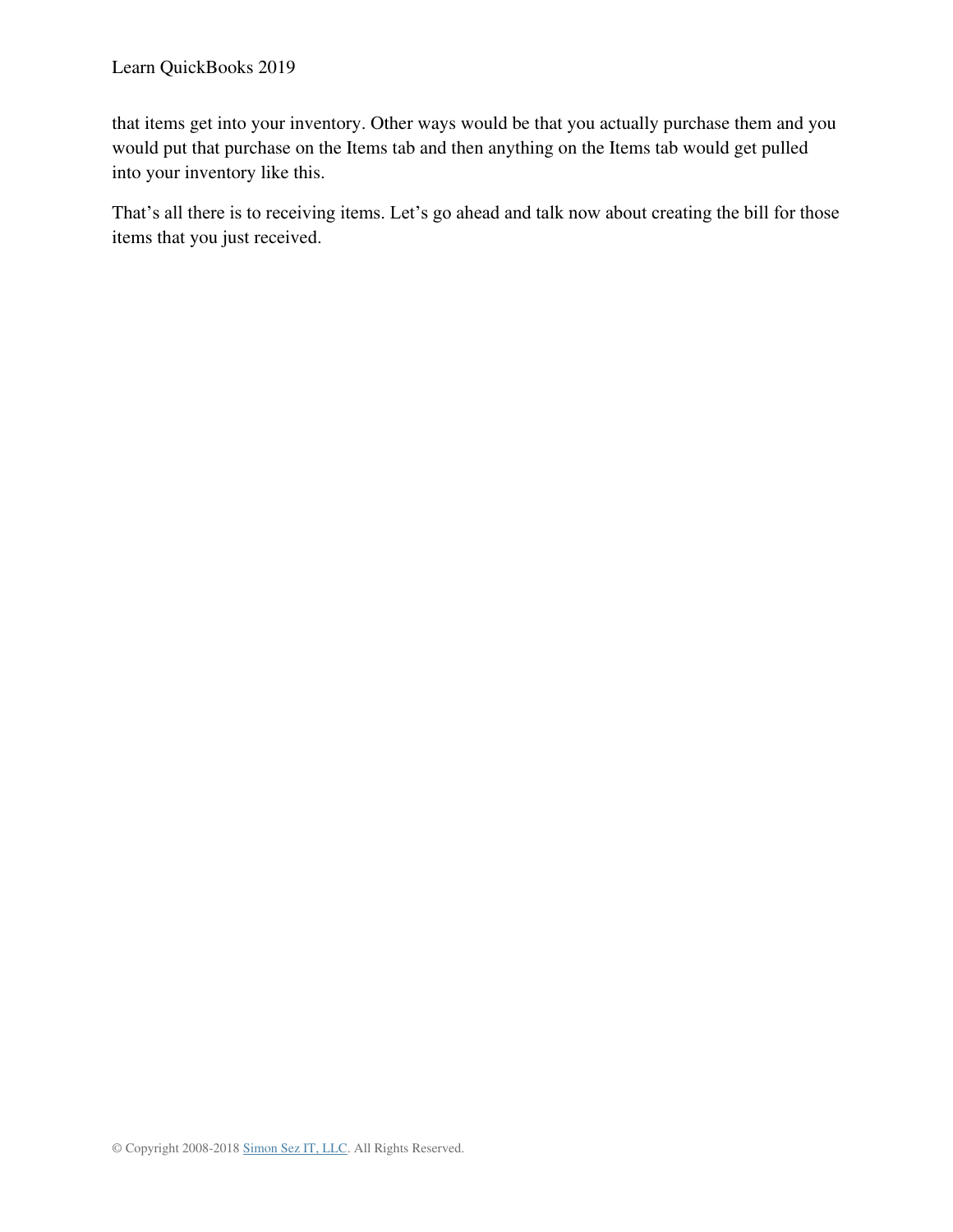## **Video: Creating Bills for Items**

**Cindy:** We are working in module six where we're talking about items and inventory. We're now down to section four where we're going to talk about creating bills for items.

Once you've received the items that you've ordered you will get a bill that you'll have to pay. And we can go in and have it pull all the items that are actually on the item receipt into that bill. Let me show you how this works.

We've already created a purchase order for five of the screen doors. We did receive them and we saw that they were in our items list so they're in our inventory and now we need to enter a bill against the inventory. Now you could go straight here and enter the bill but try to get in the habit of following the flowchart here. So we're going to enter bills against inventory.

The first thing it asks us is to pull in our vendor, Pelican Building Materials, and any item receipts that you have not yet pulled into a bill will show up here. You're just going to choose the one you'd like to pull in and click OK. And if you notice now you're on a bill and it's pulled everything in. Now the only difference in this bill and an item receipt is that this bill is probably going to have a different date and it's probably going to have shipping or some of those other charges on it as well. I'm going to go ahead and change the date and let's say that they sent the bill on December 31<sup>st</sup> and let's say that the bill is for \$425 and then it's due in 30 days. Now let's say that the \$25 is a shipping or delivery charge. We've got the screen doors at \$400. That delivery charge is actually an expense to the business so what we're going to do is come over here and we're going to look for that in the list. In this case it would be Freight & Delivery. We need to put in the fact that it's \$25. And if we want this to go to a particular customer or job we're going to choose it from the list. Remember again though if you just ordered these items and they're for your inventory in the backroom this really wouldn't apply to a customer and a job.

If we look up in our tabs at the top we go to the Main tab, we have all of the same buttons except we have one new one and that's Pay the Bill. You could pay it from here but chances are you're not going to be on this screen when you're ready to pay the bill. You would just go back to your Home screen and pay it.

Let's go ahead and Save & Close and if this transaction is linked to others, which it always is in a case like this, this was linked to the actual purchase order originally, which was linked to the item receipt, but we're going to go ahead and say Yes and then that completes that whole process right here.

So now we've got a bill. If we went and looked at our Unpaid Bills Detail here we should see a bill from Pelican Building Materials and we do at the bottom right here and it's \$425. Let me pull that up. There you go, \$425.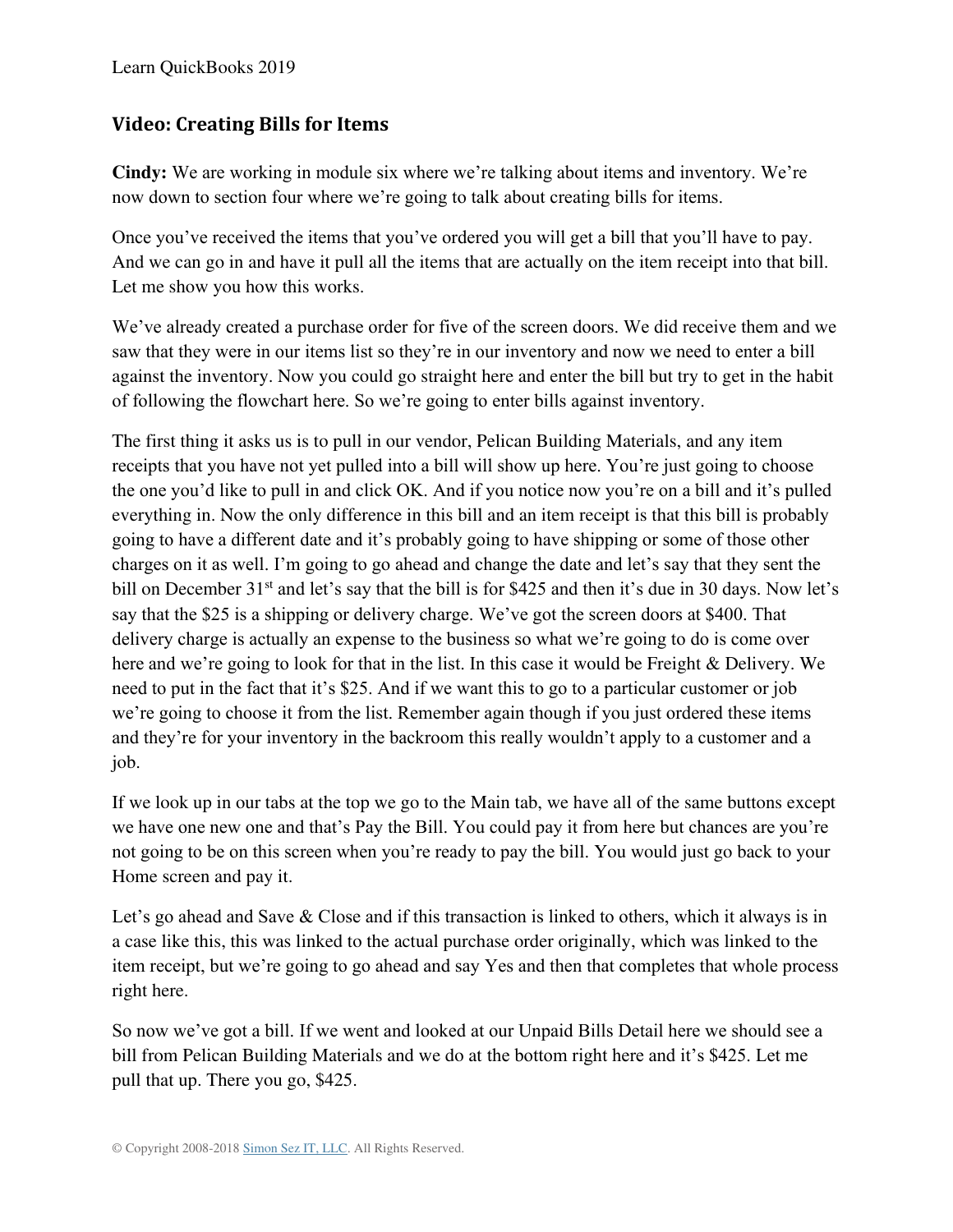Learn QuickBooks 2019

So the next thing we'll do is go over into section five and we will pay for those items.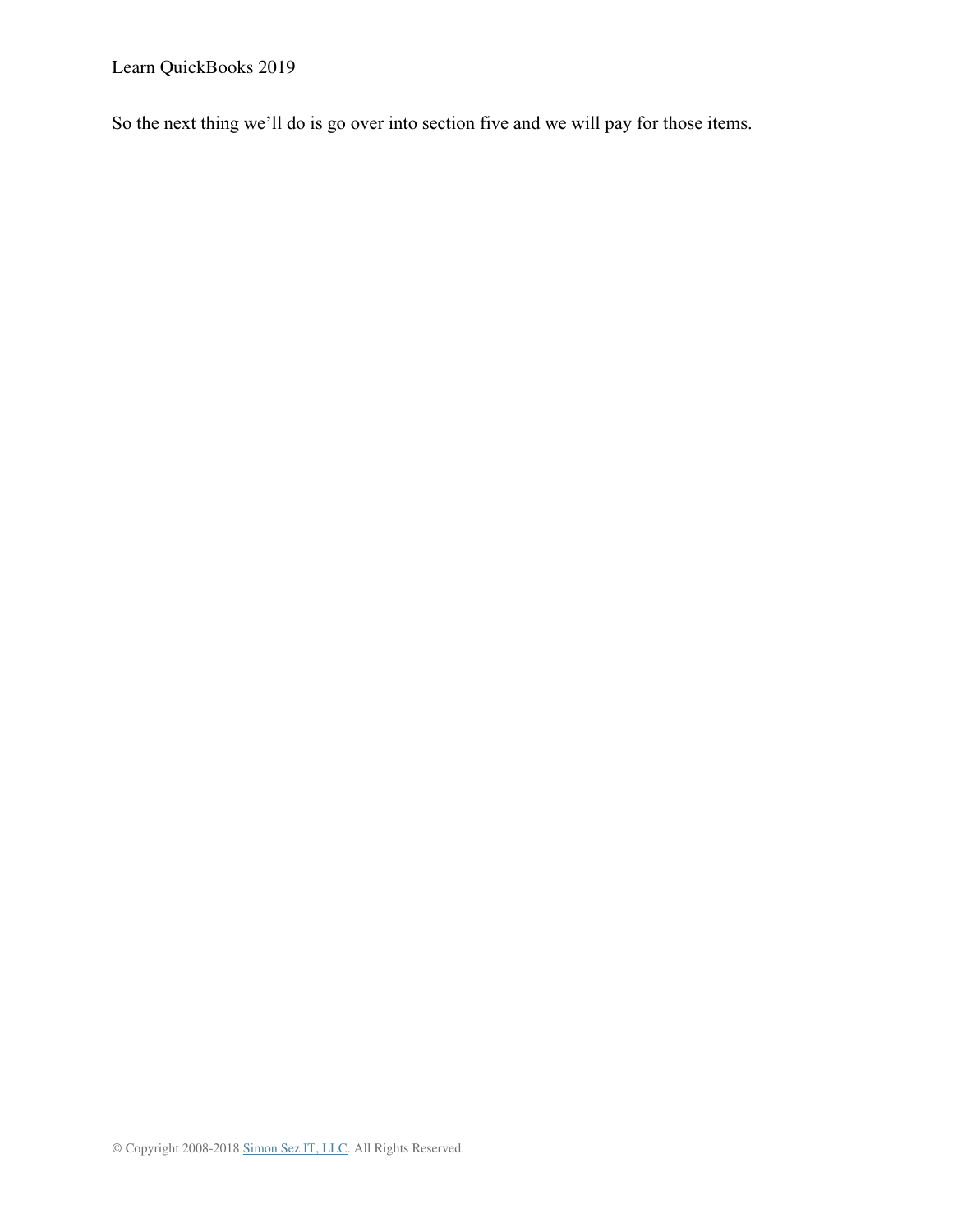#### **Video: Paying for Items**

**Cindy:** Okay we're almost done with module six. We're down to section five now. We've already actually created a purchase order, we received some items, we actually created a bill, and now we have to go pay for those items.

In order to pay for these items we're just going to follow the flowchart. We go from Purchase Orders to Receive Inventory, we entered a bill, and if you notice it goes this way now over to Pay Bills.

This is exactly like we talked about when we looked at paying bills over in module five. All we're going to do is go down the list and find our Pelican Building Materials. If I don't want to pay the full amount I would type in the amount I am going to pay, but in this case I'll pay the full amount. I'm going to change the date of my payment. I'm going to pay it in January. I'm going to write a check and I'm going to pay it out of my checking account. Now I'm just going to click on Pay Selected Bills and it gives me a place to put in the check number. I'm going to put in the word Debit and I'm going to click OK. And now it says we're done. Would you like to pay more bills? I'm done so I'm going to click Done and that's it.

Let me go look in the checkbook and see if it's in here. I'm going over to the check register. I'm going to open the checking account. And now you'll see there's my second payment to Pelican Building Materials for \$425, and that is a bill payment. That's all you have to do.

We've got one more section in this particular module and that is Manually Adjusting Items.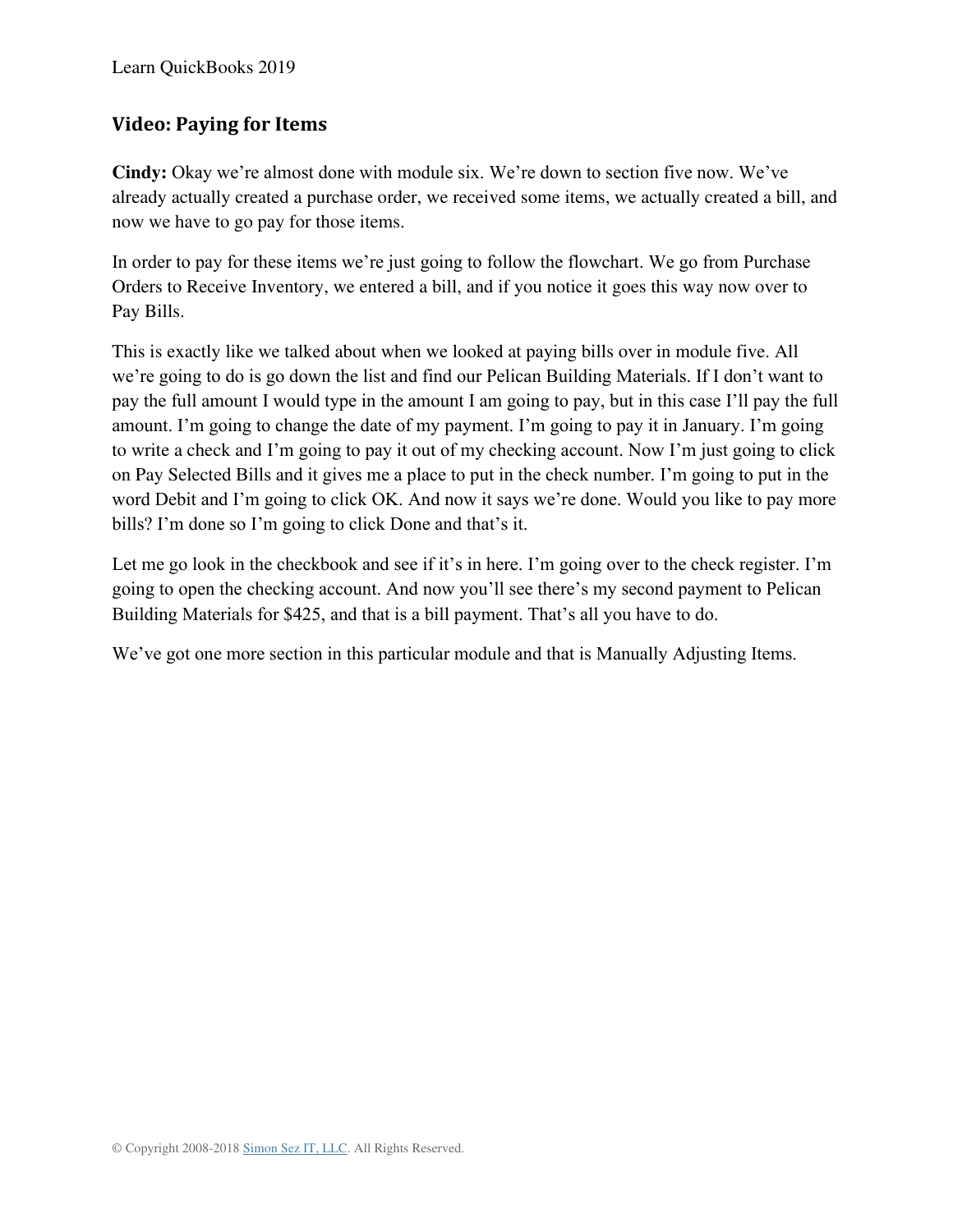#### **Video: Manually Adjusting Items**

**Cindy:** Okay we're on the last section of module six. We've been talking about working with items and inventory. The only thing we have left to talk about is how do you adjust your manual inventory when you go in the backroom when you count and it's different from what QuickBooks says. There is a place you can go in and manually adjust that so that it stays correct. Let me show you how this works.

In order to manually change your inventory you have to go back to the items list where you see the actual inventory. And if you remember when we set up our screen doors that we actually have seven of these now. And let's say that we go in the back and count and we really have eight. Let's adjust that.

Now you have a lot of options down at the bottom of your screen. For example, under the Item here's where you can create a new one, duplicate one. A lot of these when you right click you see the exact same items. If you go to the Activities button you'll see a lot of things like here you can enter sales receipts, change prices, things like that, but look at the bottom one, Adjust Quantity/Value on Hand. And by the way you can also get to that by right clicking and adjusting the quantity or value on hand.

The first thing we want to do is tell QuickBooks are we adjusting the quantity, the total value, or both. We're going to say the quantity in this case. We're going to choose an adjustment date. We'll say January 31<sup>st</sup>. And also there should be an account set up for this and if there's not one then you would want to set one up. You would actually just call it Inventory Adjustments. And when it asks you what type you can go ahead and set it up as a cost of goods sold and just go ahead and Save & Close.

You can set a reference number. It's going to start with number one but you can change that to any number you'd like. If this is related to a customer or job you can choose that. And if you're using the class feature you'll want to choose that.

Now all we're going to do here is under the Items we're going to pick the screen door. And notice it pulls in the fact that we have seven on hand. We're going to put in the fact that we really have eight in the backroom and it knows the difference is one and it will adjust it. Now I want you to notice at the bottom it has a total value of the adjustment as well. And also the number of items that it is setting up as adjustments. Over on the left you can set a memo. And that's really all you have to do. I'm going to click Save & Close at the bottom and I want you to notice now if I go look at those screen doors that I should actually have eight of them. Here's the screen doors and there's eight. And that's all you have to do to manually adjust your inventory.

Well that's going to wrap up module six. You should know all about how to set up your items now. We need to move on to another topic. We're going to move to module seven and talk about the banking activities in QuickBooks.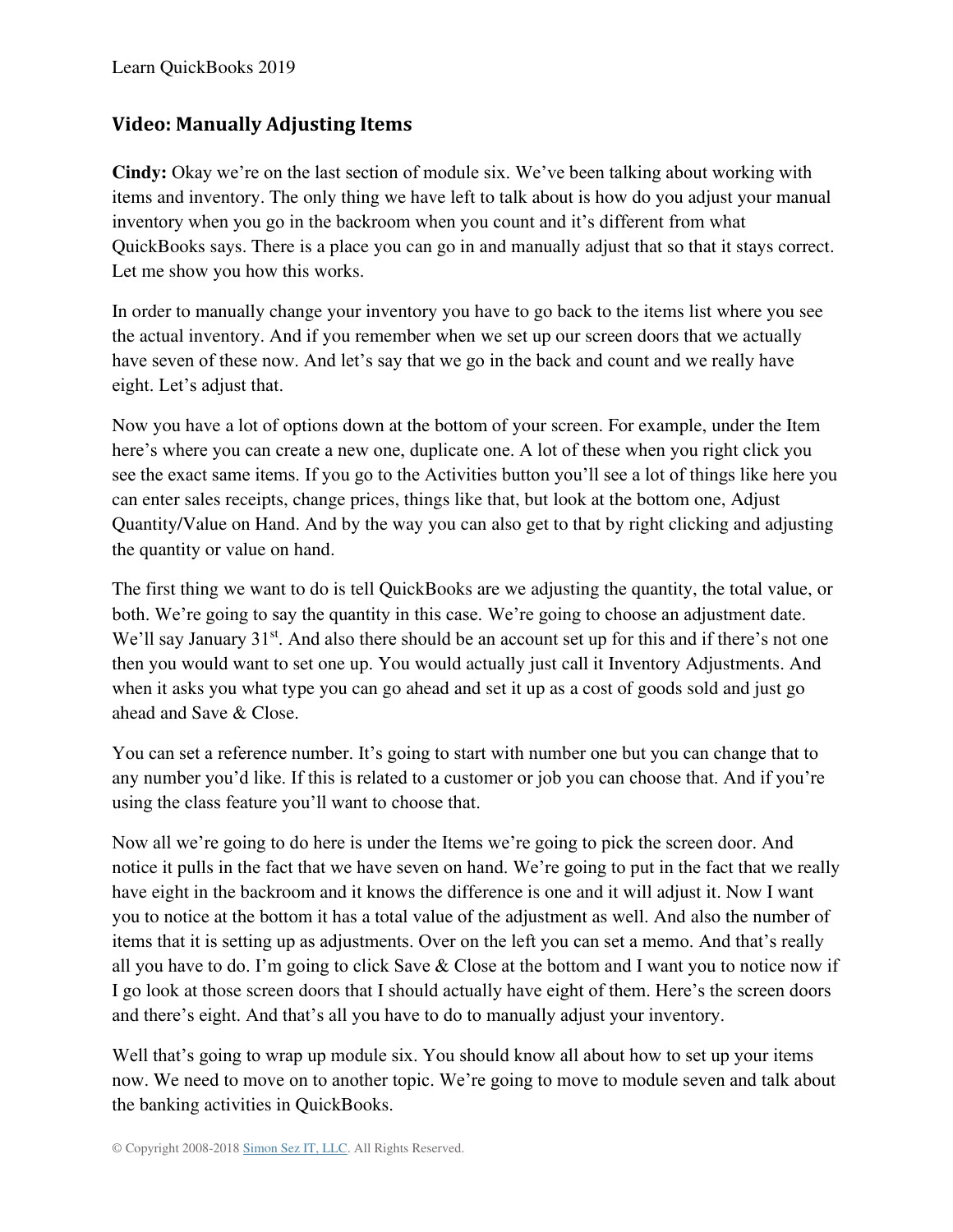# **Chapter 7 – Working with QuickBooks Registers**

# **Video: Working with Registers**

**Cindy:** Hey there. Welcome back. We are now in module seven and in this particular module we are going to talk about some of the different banking activities that QuickBooks has available. In the first module we're going to talk about working with the registers. A register would be like your checkbook register, for example. You're going to see there are several different types of registers and I wanted to go through each one with you and show you a little bit about how they work and what kind of information you can get when you're looking at a register.

You'll probably spend most of your time looking at your checkbook register. I wanted to show you a couple of different ways from the Home screen that you can get to the register. One is if you look over here where it says Account Balances and you see the checking here you can double click and go right to your checkbook register that way. Now another way you can do this from the Home screen is if you notice right here it says Check Register. If you click here then it will ask you to select an account. And you do have a dropdown and you can see that you have a couple of different bank accounts here. You could select the one you want and click OK and then you're in the checkbook register this way.

There are more registers than just the checking account register and I wanted to go show those to you. You're going to have to get to those through the Chart of Accounts. So let me go ahead and open this and then we'll see our checking, our savings, and our petty cash register right there at the top. Now if you notice when you're looking at the Chart of Accounts all of the ones that have a balance right here they all have a register you can go look at. You'll notice if I scroll down this list and I get down here to where you see the income accounts, all the way down, there are no balances there. That means that if I double click these I'll actually get a report, whereas if I double click any of these where I see a balance total I'll get a register. For example, let's say that I opened this one that says Vehicles. When I open it here's the vehicles register. And all of these can be closed with the X at the top.

I'm going to open the checking account register and let's just look at how these are set up and some different ways you can view the register and get some different information.

When you're looking at the register here you'll notice it looks very similar to the one that you would actually have in your desk. There is going to be a place for the date. There's a field for the check number, and that field can hold anything you want to put in the field. You can leave it blank, you can write the word Debit, if you like check numbers that's fine.

The next thing is your payee. If you're writing a check who would that check be made payable to. You're going to see the payment amount here. And if it happens to be a deposit you'll see that amount here and then of course the balance, the running balance in your register here.

The second line is going to be your Chart of Accounts. And you also have a place for a memo line right over here.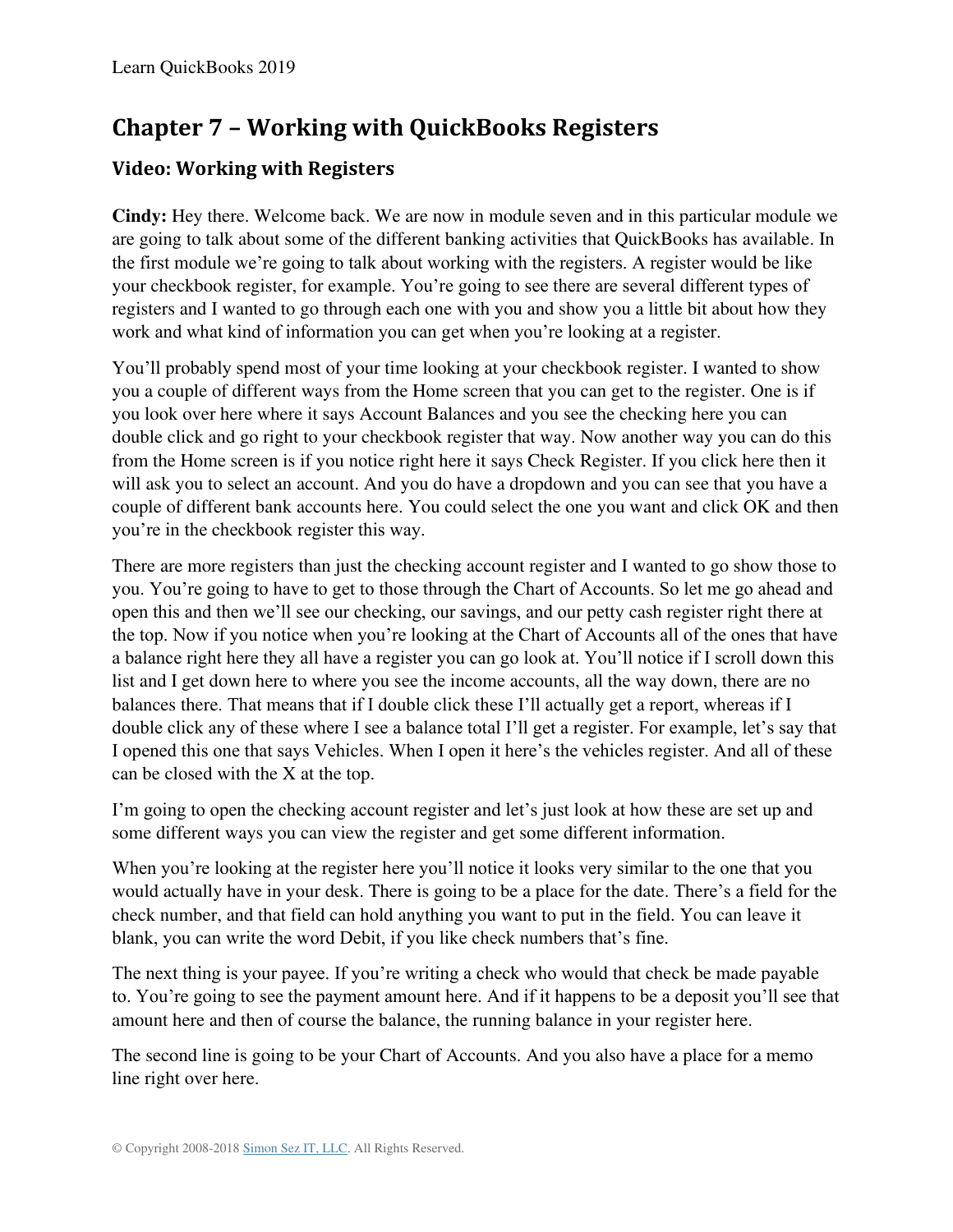Now if you'd rather see this in what they call a one line fashion I want to show you a different view, a different way you can look at this register. All the way down in the bottom left of your screen you'll see one line and there's a checkbox. And now you'll notice that everything is on one line. It's the same fields, just on one line. You can always go uncheck that to take it off if you don't like that.

The other thing is notice this list is sorted by date right now and that's probably how you want the list sorted. But notice that I have some options. I could sort these by amount. I could sort the transactions by the cleared status. You can just see the different ways you can sort the list here.

Also I want you to notice on each transaction right in this area it tells you what type of transaction this is. If we go up near the top you're going to see that there are some options you can use to search for things in the register. For example, the Go To. Let's say you're looking for a particular payee. You could actually put that payees name right here and search Back or Next. Back means wherever you're clicked you will go up in the list. Next means wherever you're clicked you'll go down in the list when you're searching. I might choose to search by the number instead or an amount, just depending on what information I do know before I choose to search.

This register can be printed. You can specify the date range you'd like. And also if you wanted to print the splits. The splits basically means that if that transaction is split amongst more than one account or more than one line item on the account you would see those details as well.

You can edit the transaction you're clicked on. If you make a change to this transaction and Save & Close at the bottom then the changes will be reflected in the register as soon as you see it. If you don't want to click Edit Transaction you can actually double click right in this area where it says Bill Payment, for example, and that's another way to pull it up and edit that transaction.

The next thing you'll see is what they call a Quick Report. If you notice I'm on Daigle Lighting and if I run a quick report then what I'm seeing is all of the checks in the register for Daigle Lighting. So it's just a quick report on that particular vendor.

I also can download the transactions. And we're going to talk about that over in section two in just a moment.

Now a few other things I just want to make note of. You'll notice there's a column here that has a checkmark, and some of these are checked and some are not. As a matter of fact let me scroll up the list here so you can see this. You see how these have a checkmark? Those are transactions that have already been reconciled. What you do not want to do is uncheck one that's already checked or check where there's a blank space right now. Either one of those can throw out your reconciliation. So just make sure you don't check or uncheck those.

One very important thing to know about the register. You've already seen that things dump into the register automatically. Let me go back and show you what I'm talking about. If you remember on the Home screen one of the things we did was we entered bills and we went to pay bills. At that point it dumped the check we wrote into the register. So there was no need to go to the register and actually add that check.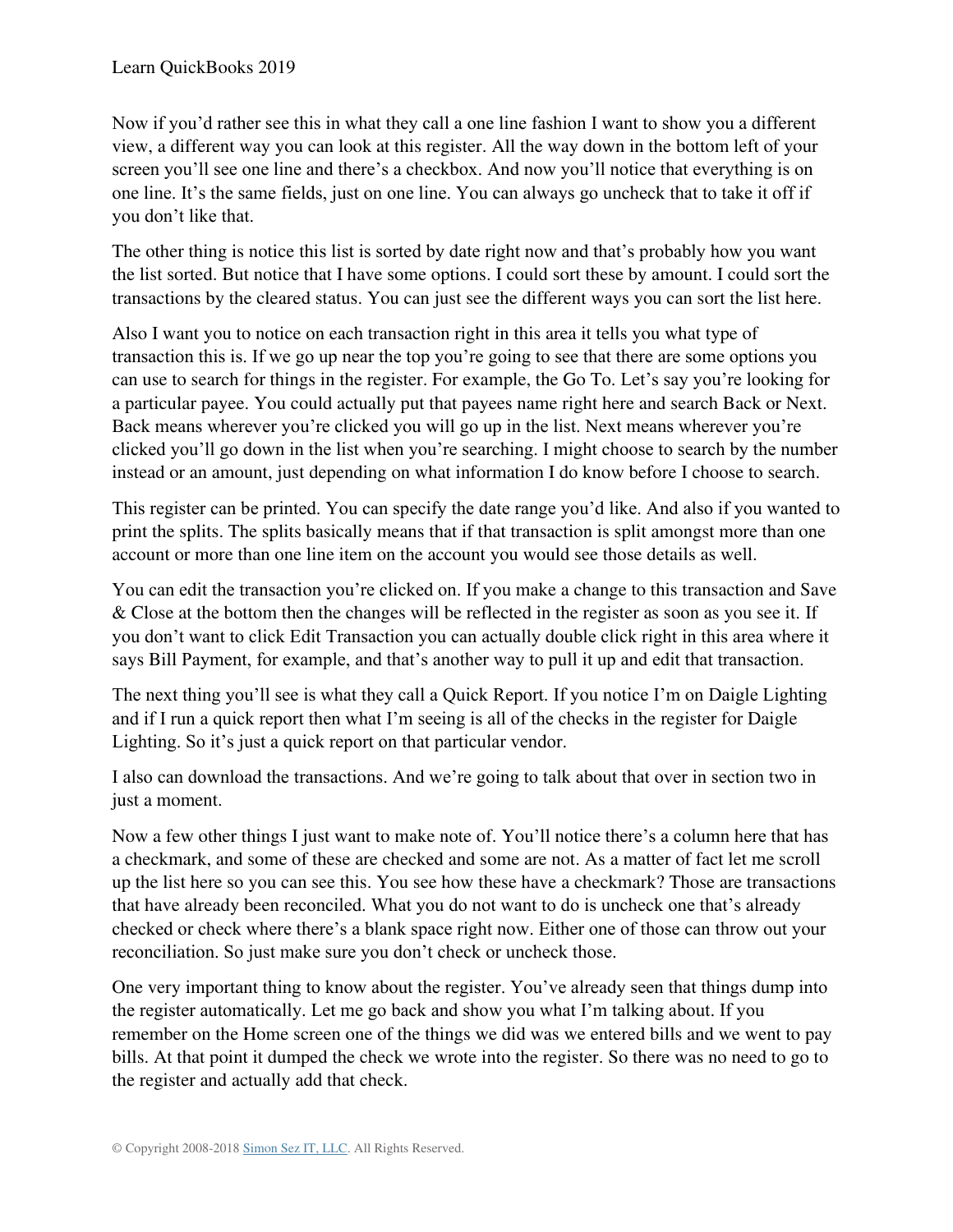The other side is when we talked about our customers. We actually had gone through and created invoices, received payments, and then we recorded the deposit here. Again there was no reason to go into the register and add that deposit because QuickBooks did it for us at this particular point.

There are some things that you will have to manually put in the register. For example, what if you go to the ATM? You'll need to enter that information. What if you just used the debit card for lunch somewhere? You'll need to enter that type of information. So I'd say a good 70% of the time you're going to stay out of the register, but then you will have that 30% where you have to type.

Now when you're ready to type in the register all you want to do is go to the very bottom. There will be a blank one available. And you will just type your information all the way across.

The other thing is if you were on the Home screen and you went over to the Write Checks feature, whenever you click Save & Close on this window then it's automatically in the register as a transaction.

The last thing I'll just mention real quick is when we use the term Checks in QuickBooks a check would be anything that came out of the bank account. If you think about this when you're looking at the register money can only go in or out. The way it comes out could be electronically withdrawn. It could be that you used a debit card, an ATM. It really doesn't matter how the money came out of the account. It's considered a check in QuickBooks and you would enter it all the exact same way. The only way to denote the difference is maybe you put something in this particular field right here. Maybe the word ATM like we've discussed or the word Debit.

So that's a quick overview of how the registers work. I'm going to go ahead and close this particular one and I want to talk to you over in section two a little bit about downloading transactions from the bank into your registers.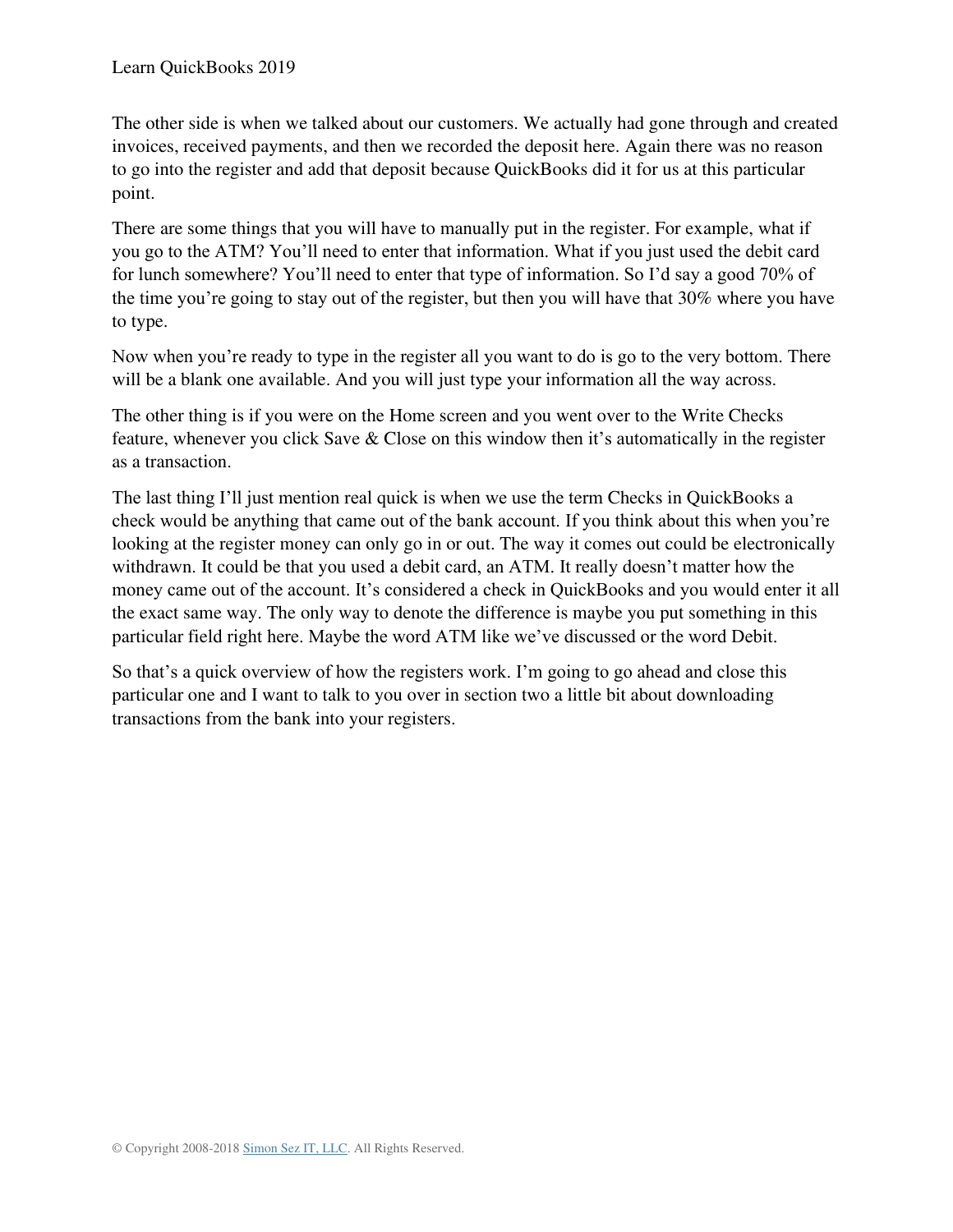#### **Video: Downloading Transactions**

**Cindy:** We are working in module seven right now where we're talking about the different banking activities that QuickBooks has available. We've talked about working with the registers a little bit. I want to talk to you now a little bit about downloading your transactions from your bank's website. This may or may not be a good idea, depending on how many options in QuickBooks you're actually using. Let me take a few minutes and tell you why I say that and then I'll show you how to download transactions, if that's what you choose to do for your business.

Before I show you how to go in and actually download your transactions let's talk about why I said it may or may not be a good idea. I want you to think about something. When you download from the bank all you're doing is downloading the checks or the deposits into your actual checkbook register right here. That means that the register would be correct, but think about this. Let's say you have invoiced a customer and you receive a payment. If you've already made that deposit, which you should have if you're following the flowchart, then you don't want to download that deposit a second time, because then it would be in there twice. That's scenario number one.

Here's scenario number two. Let's say you did create an invoice and you did receive a payment and you stopped there. You never put that deposit in your checkbook. What would happen is your checkbook would be correct when you download it but you would never take that money out of undeposited funds because you didn't complete the whole cycle here. How about bills? Let's say you've entered a bill and then let's say that you paid it. That means that check is already in the register. Why do you want to put it in twice? So you have to be very careful when you're downloading from the bank because you don't want to download everything. And then also you're going to see that sometimes it doesn't have the right accounts and then you have to figure things out. So it could be more trouble than it's worth, but that's up to you.

I usually say go ahead and do about a weeks' worth or maybe a couple days if you had a lot of transactions, but don't try to do a whole years' worth at once because if it's screwed up then the whole thing is screwed up and you're going to have a really hard time fixing it. But let me show you where to go if you'd like to download your transactions.

There's a couple of ways you can do this. Number one, if you're in the check register you're going to be able to download from there. You'll actually see a button here that says Download Transactions. The other thing is that if you go to your bank's website you can download into QuickBooks. It's probably suggested that you do it from within QuickBooks because you're going to see there's going to be a little holding window and you'll be able to pick and choose what you'd like to pull over if you do it this way. I'm going to click on Download Transactions.

When you download transactions you're going to see on the left all of the bank accounts that you've initially hooked up to work with the download feature. There is an initial process you'll have to go through where you log in to that particular bank account and then QuickBooks recognizes it for future reference.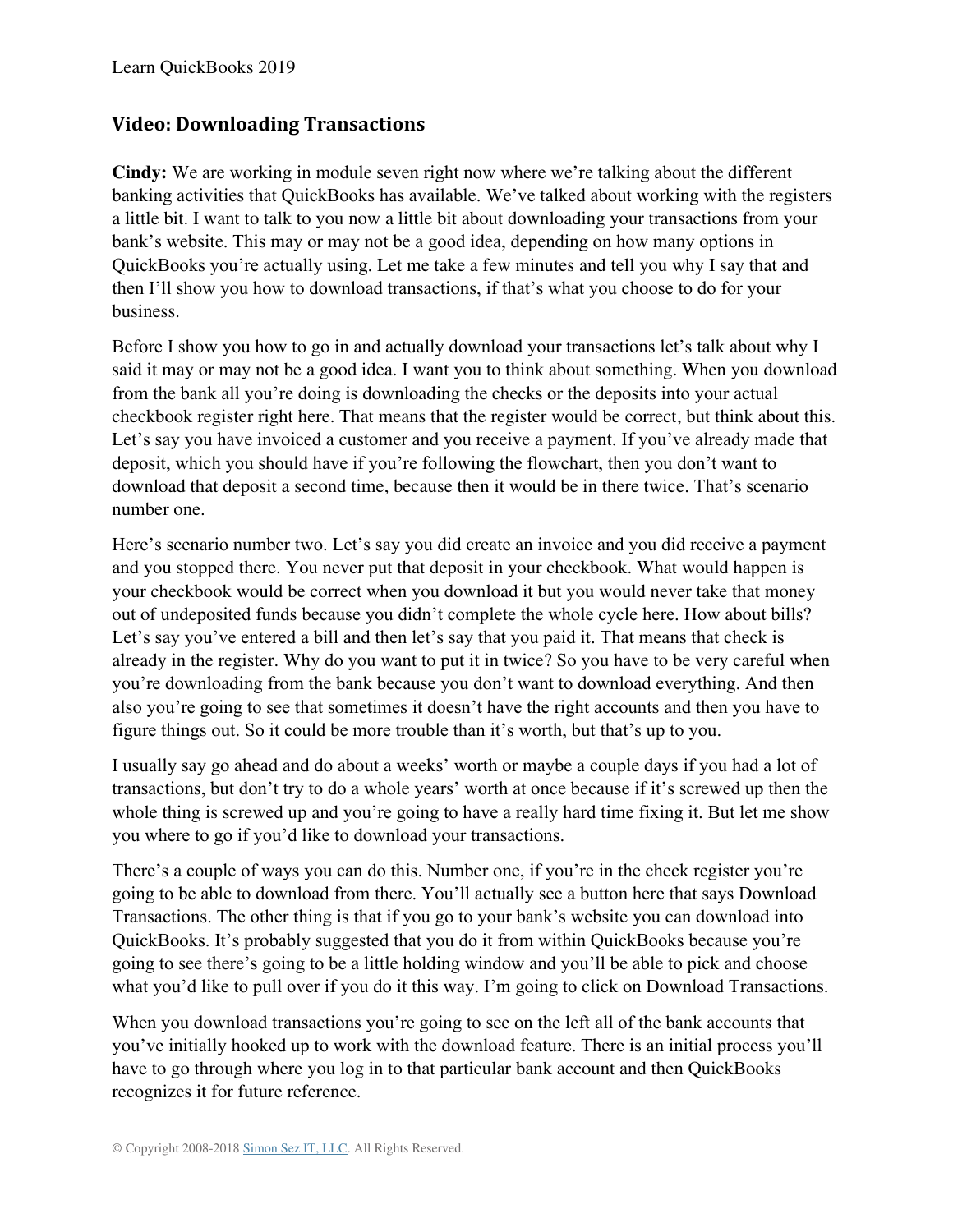You do have the ability to download your credit cards as well. Not just checking accounts. This could be checking, savings, and credit cards.

You'll want to click on the account that you're trying to download from. It will give you the current balance that's in the bank and it will give you your current balance in QuickBooks. You're going to come over here and click Transaction List and it's going to download anything since your last download. So if you've already downloaded something you can't download it again.

What you're going to see here are all the transactions that have not yet been pulled into QuickBooks. You can go down the list and check off the ones you'd like to pull over. Notice that you will have to check things like the payee name. There's not going to be one for most of your transactions so you'll have to go figure out what this check was for and put in the payee. You'll have to put in the account, which account this would go to. You'll have to put in the class. And then you do have some actions over on the right. You can quick add this particular one once you get all that information in. You might have some bills that you want to mark as paid. There's just several different things you can do here.

Let me mention the Match to existing. What that means is that if it recognizes you already have a transaction in the register for the exact same amount it will allow you to match to an existing transaction in this window. It may not always be the correct one so you'll always want to investigate just to make sure. But once you check those off then you have the ability down at the bottom where you see Batch Actions to go ahead and add or approve all the checked ones and that will put it over in QuickBooks.

You would choose to ignore ones that might already be in QuickBooks or ones you don't want to pull over. And that's how the whole download process works. You can always get out of this and finish it later if you want. Anything you'd already pulled into this window would stay here so you wouldn't have to download it again, but that's how that would work.

All you need to do when you're finished is close the bank feeds and then you'll be good to go until the next time.

So just pay attention to those things I said. Make sure you only download a couple days at a time just to make sure it's going to work for you. And if it doesn't then you'll know that you need to enter these by hand.

Well that's how downloading is going to work. I'm going to have you go over now to section three where we're going to talk about creating entries and writing manual checks in QuickBooks.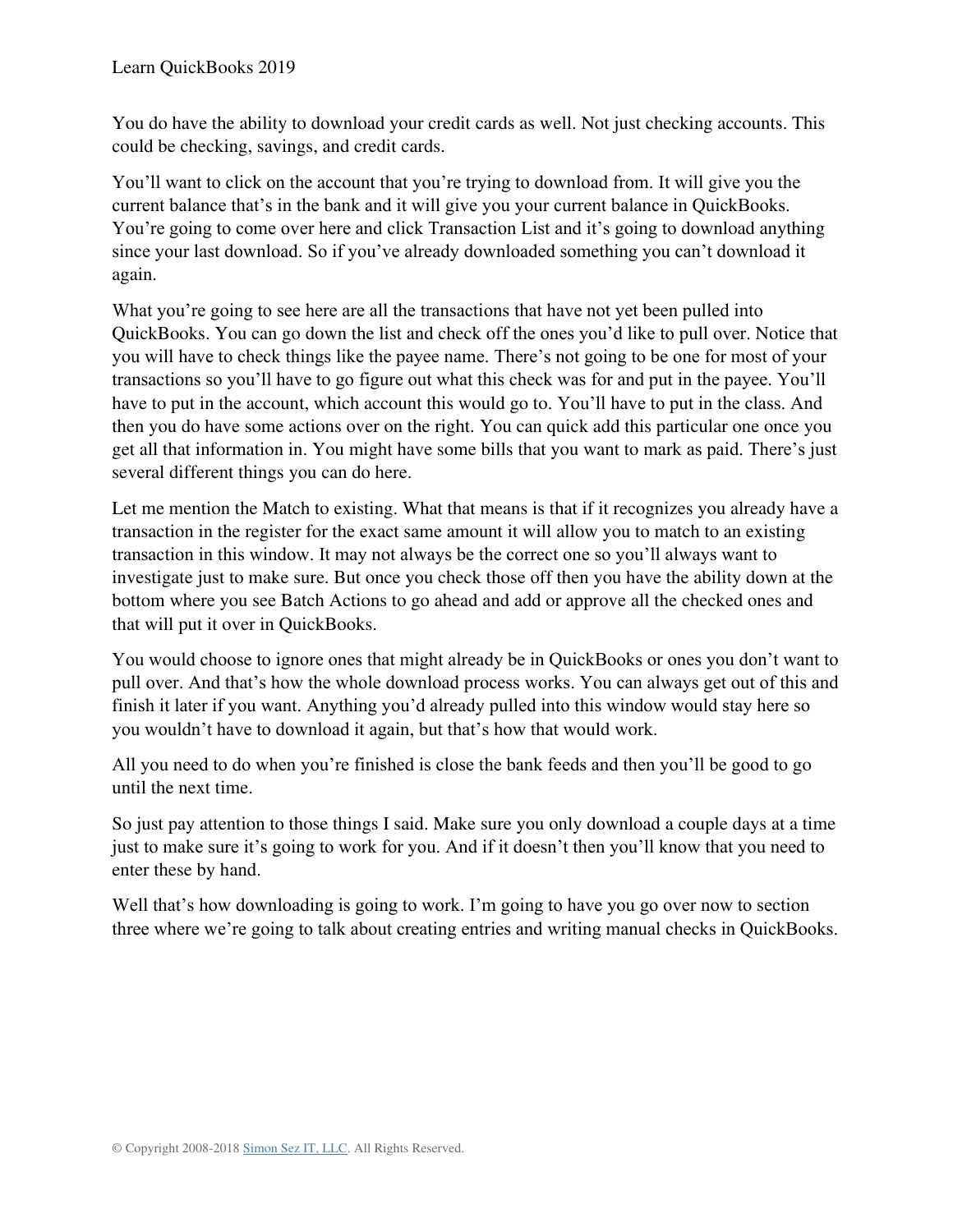## **Video: Creating Entries and Writing Checks**

**Cindy:** Okay we're working in module seven which is the module about QuickBooks banking activities and we're all the way down to section three, Creating Entries and Writing Checks. There will be times when you just use your debit card for something or you go to the bank and use the ATM. Those are entries that you just need to put directly in the register or you can use the Write Checks window to create those entries. Let me show you how to do one of each so you'll see how this works.

There will be those times when you just use your debit card to make a straight purchase or you go to the ATM and those are things that you'll want to type directly into your register. Now you can either use the Write Checks window and when you Save & Close it will be in the register. Or you can go into the register and put it in that way and it will show up as a check. So they end up in the same place either way. Let's use the check register and we'll go ahead and enter a transaction so you can see how this works.

The blank transaction is going to be on the bottom of the list. The first thing it asks you to do is change the date of the transaction. Then you can put in whatever you like in the check number field. You can leave it blank if you'd like. The next thing is the payee. Let's say this is McNally's and you spent \$33.58 on meals. This is where you pick the Chart of Accounts from your list and you also have a place to put a memo if you'd like to. All you have to do at this point is just go ahead and record the transaction and it will be in your list. Now when you look at this list it's in alphabetical order. So you'd have to go up and find this. I dated mine for the 15<sup>th</sup> and I see it right here. It says McNally's and it's got my \$33.58.

Now if I go back to the Write Checks window, let me just show you something. Here's the Write Checks. And you can see initially there are a lot more fields you can put information in, but what I'd like to do is look for that same transaction just to show you what it looks like in a check format.

Now I could hit the Back button and keep looking for it but I want to go ahead and use Find and I'm going to put McNally's in as the payee and see what it comes up with. And there it is. So you can see that when I typed it in the register and hit Save & Close it immediately appears as a check.

I'm going to hit Save & New and go ahead and put in a check and then you'll see how it appears in the register as well.

Let me go ahead and take out the check number there and I'll just say I went to the ATM. And in this case I got \$60. Now sometimes when people are putting in ATM transactions they don't put anything in the paid to the order of. You could just put in your bank if you wanted to. The key is what is the transaction for down at the bottom? I'm going to take out these blank lines by hitting Control-Delete and I'm going to pick one of the accounts from my Chart of Accounts. Let's say I go down the list and I decide that I'd like to use this money for office supplies. I can actually start typing it in the list or I can go down the list and pick it. Make sure if the supplies to a customer or a job that you actually choose that. And if you're using the class feature make sure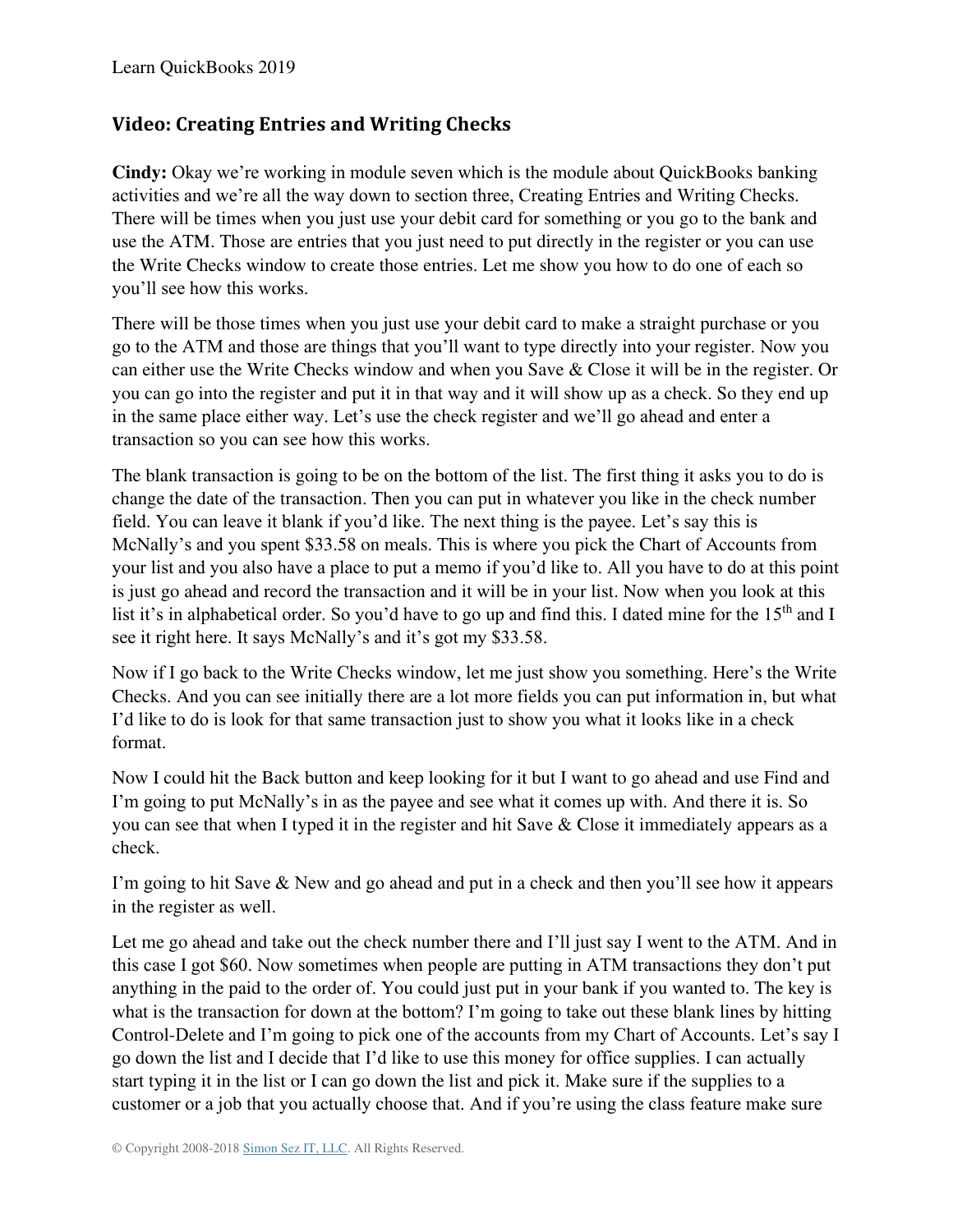you use the class option. I'm going to hit Save & Close and now it's going to be in the register. If I head back to the register and look for it I'm going to see it in here. And remember it's going to say ATM over in the check number field and there it is. So they end up in the same place no matter how you actually enter them. You will get more fields available to type in if you use the Write Checks window.

And that's really all there is to creating your entries and writing checks.

Let's go ahead and go now over to section four and we'll talk a little bit about bank transfers.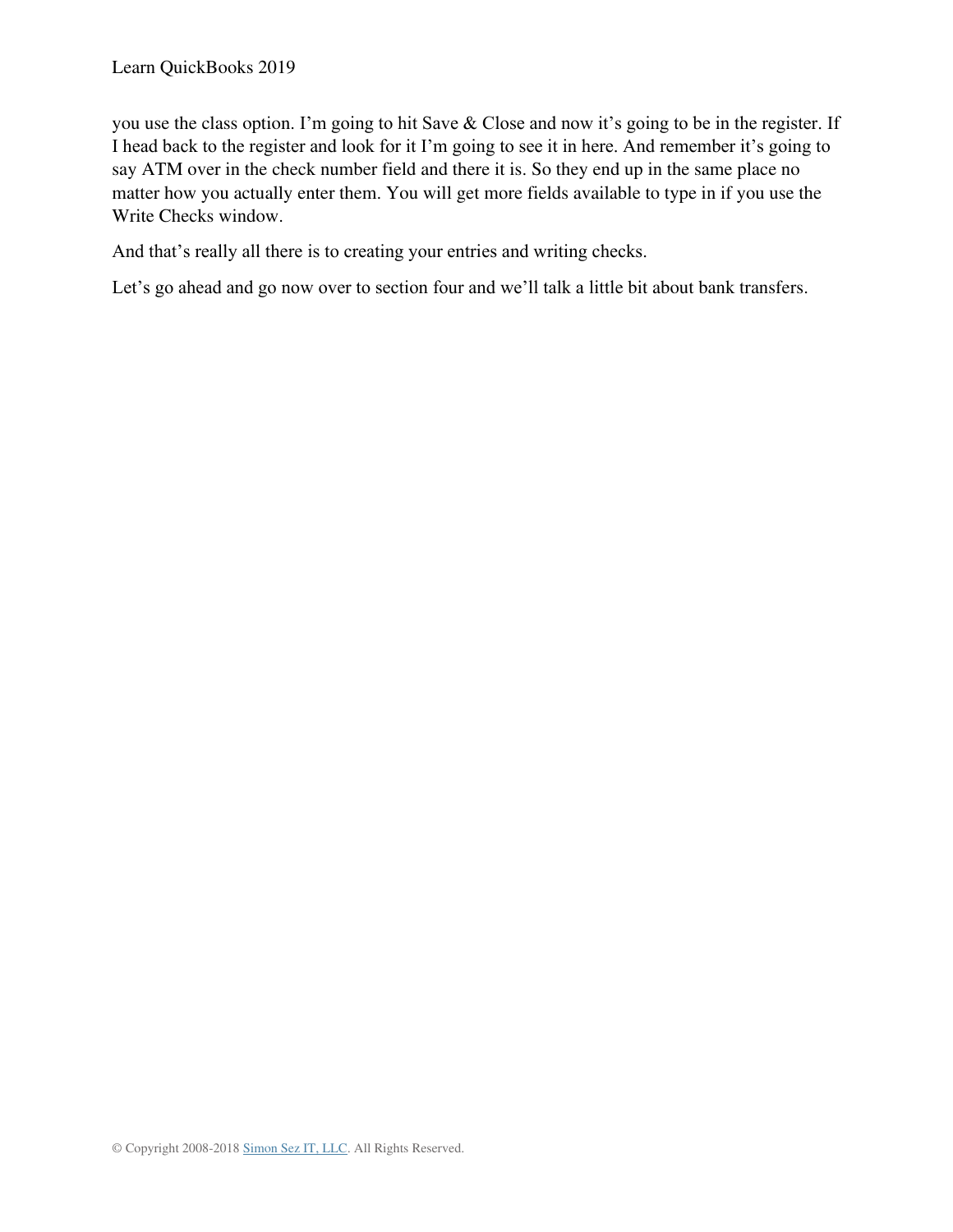### **Video: Bank Transfers**

**Cindy:** We are working in module seven and we're talking about the different banking activities that are available in QuickBooks. We're all the way down now to section four and this is the section where I want to show you how to do bank transfers. A bank transfer means that you transfer money from savings into the checking account or vice versa. Any time you need to move money from one account to another you can use the bank transfer option to do that. Let me show you how it works in QuickBooks.

You can go into your check register and type your transfer on the next available line but the easiest way to do this is to use the bank transfer option. You'll find that under Banking on the menu, Transfer Funds.

The first thing you'll want to do is pick a date for your transfer. And if you're using the class feature make sure you pick the correct class. All you have to tell QuickBooks is which account you're moving the money from and which account you're moving the money into. The next thing you want to do is tell QuickBooks how much you're going to move. I'm going to move \$5,000. And that's really all you have to do. I'm going to hit Save & Close and it will pop up with a message basically telling me that since I don't have this little box checked the transfer is only going to happen in QuickBooks and that's fine. I'm going to click OK and let's go look at it.

I'm going to look in my checking account and I'm going to scroll down near the bottom. I changed the date on purpose so we could find it easily and there it is. You can see that I'm in the checking account and the money is coming out of the savings. If I was typing it in the register I would type it this exact same way. That is really all you have to do to create a transfer.

Well we've got one more thing to cover in this module and that's going to be reconciling. Let's head on over to section five and I will show you how to reconcile your checkbook.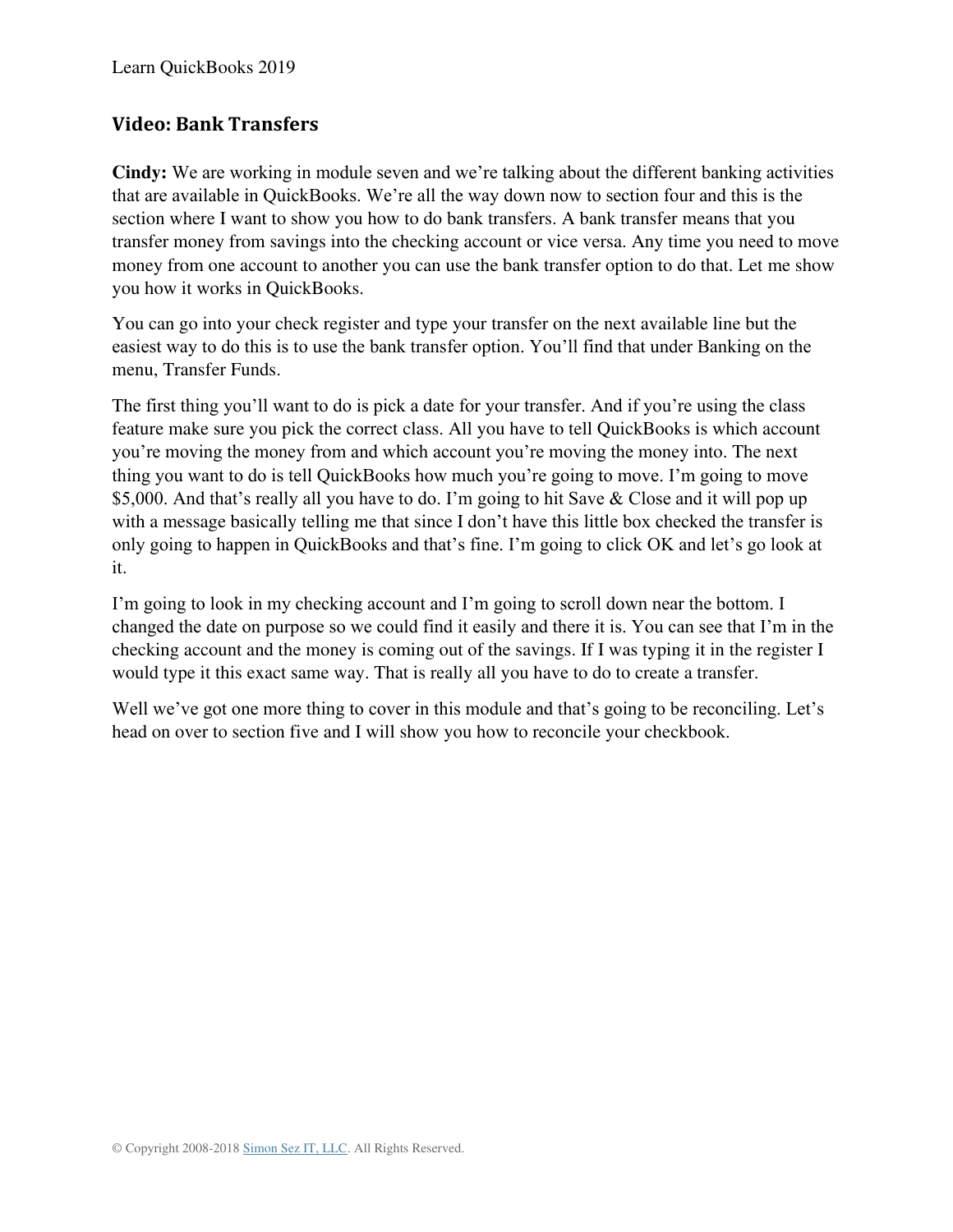### **Video: Reconciling**

**Cindy:** We are all the way down to the last section in module seven. We've been talking about different activities as far as banking that QuickBooks has. But now I want to talk to you about reconciling. How do you make sure that what you have in QuickBooks matches what the bank has? And that's the importance. At least reconcile your checkbook if you don't reconcile anything else. Let me show you how the reconcile feature is done in QuickBooks.

Keep in mind that the purpose for reconciling is to make sure that your books match what the bank says. There will be times when you've made a mistake and there will be times when the bank may have made a mistake and you want to make sure that you're keeping up with that. Also we're going to be reconciling our checking account but you're going to see that you can reconcile your credit cards, your loans. You'll see the whole list of things you can reconcile.

Once you get your statement at the end of the month you'll want to come here and click the Reconcile option on your desktop.

The first thing it asks you to do is pick the account you'd like to reconcile and this is what I was just saying about all the different types of accounts you could reconcile. We're going to reconcile our checking.

The next thing is the statement date. You'll want to make sure this date matches the date that you have on the bank statement you're looking at. If it's off by a few days just go ahead and change it so they match.

The next thing you'll see is the beginning balance. That number should be on your bank statement. If you balanced last month last month's ending number should be this month's beginning number. If you know you balanced last month but this month this number is different you can go down here to this Locate Discrepancies and run a report that will show you everything you changed since you last reconciled. You may have to end up adding some things you deleted back in or making a few changes before you get back to this number.

You do have to type in the ending balance. And that will come from your bank statement. In this case let's say it's \$137,400.74. If you have any service charges you would enter those here. If you had any interest you would enter that here. The account for your service charges will be Bank Service Charges. If you have any interest you should have an account that will say Interest Income and you would put that in there. Make sure you're also using the class feature and using the correct item from the list.

I'm going to hit Continue and the next thing you're going to see is a list of everything that has not cleared. On the left will be any checks or payments or things that came out of the bank account. On the right will be any deposits or credits to the bank account. The idea is that you look on your bank statement and if you see it there check it off. If you don't see it don't check it because it may clear next month. But keep your eye out for things that are really old. If this happens to be December and you've got something hanging out here from July of last year you need to investigate and figure out why.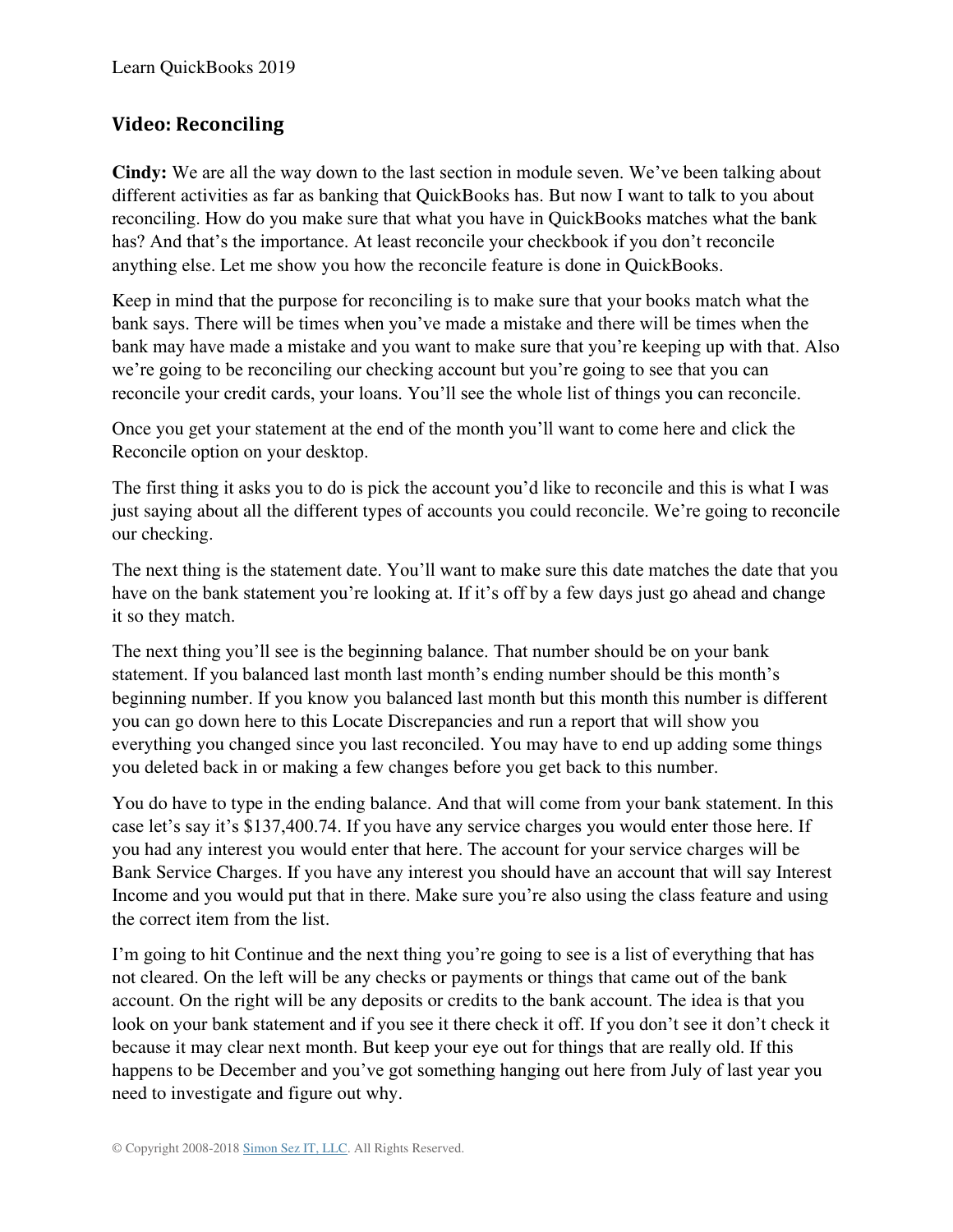If you happen to be here and you'd like to open one of these transactions just double click on it and you'll go right to that transaction. If it happens to be the wrong amount, for example, just make the change and save it at the bottom. And when you come back into the reconcile window it will be changed.

I'm going to go ahead and check off all the deposits except the bottom one. Now it doesn't matter if you do deposits first or checks, just do one or the other and get in your own little groove for doing this. I've checked off all my deposits. And if you notice at the bottom left it tells me that I have 15 deposits that total this amount of money. This should match what your bank statement says. If it does and later you're out of balance you know it's not on this side.

Now you're going to do the same thing over here on the side with the checks. You're just going to go down the list and check off everything that cleared. And what you'll want to make sure that you do is if you're out of balance go back and see exactly what you may have checked or unchecked that would throw you out.

Now here's how you know you're out of balance. If you look at the bottom right hand corner you'll see the difference in this case is \$710.00. So obviously a few of these have not yet cleared. When I go back and look I'll see that this one did not clear and this one did not clear. Now that I've done that if I check at the bottom again my difference is now zero. That's how I know that I am reconciled or balanced.

When you're done make sure you click Reconcile Now and it's going to pop up and tell you "Congratulations you're balanced" and it gives you a choice to print a few of these reports. You do not have to print them but if you ever had to rebuild your company file for some reason you would sure be glad you had some of these. I want to show you what they look like so I'll choose Both and Display.

This one here is what we call the Reconciliation Summary. And I'm going to close this little message here. And you'll notice that it just tells me that I had 13 checks and payments that cleared and they totaled this amount of money. I had 15 deposits. If I close this one I'll see the other report in the background, which is my reconciliation detail. And this shows every single transaction that made up my total checks and payments. And that's all there is to reconciling.

Now when I go back and look in the checkbook register what you're going to notice is that the ones that you just checked off will now have a checkmark here in the register. So I told you earlier do not uncheck those or don't put a checkmark in this column here where there's not one currently because each of those could throw out your reconciliation.

That's all there is to reconciling and that's all I want to tell you about different banking activities in QuickBooks.

We're going to move over to module eight now and talk about working with loans.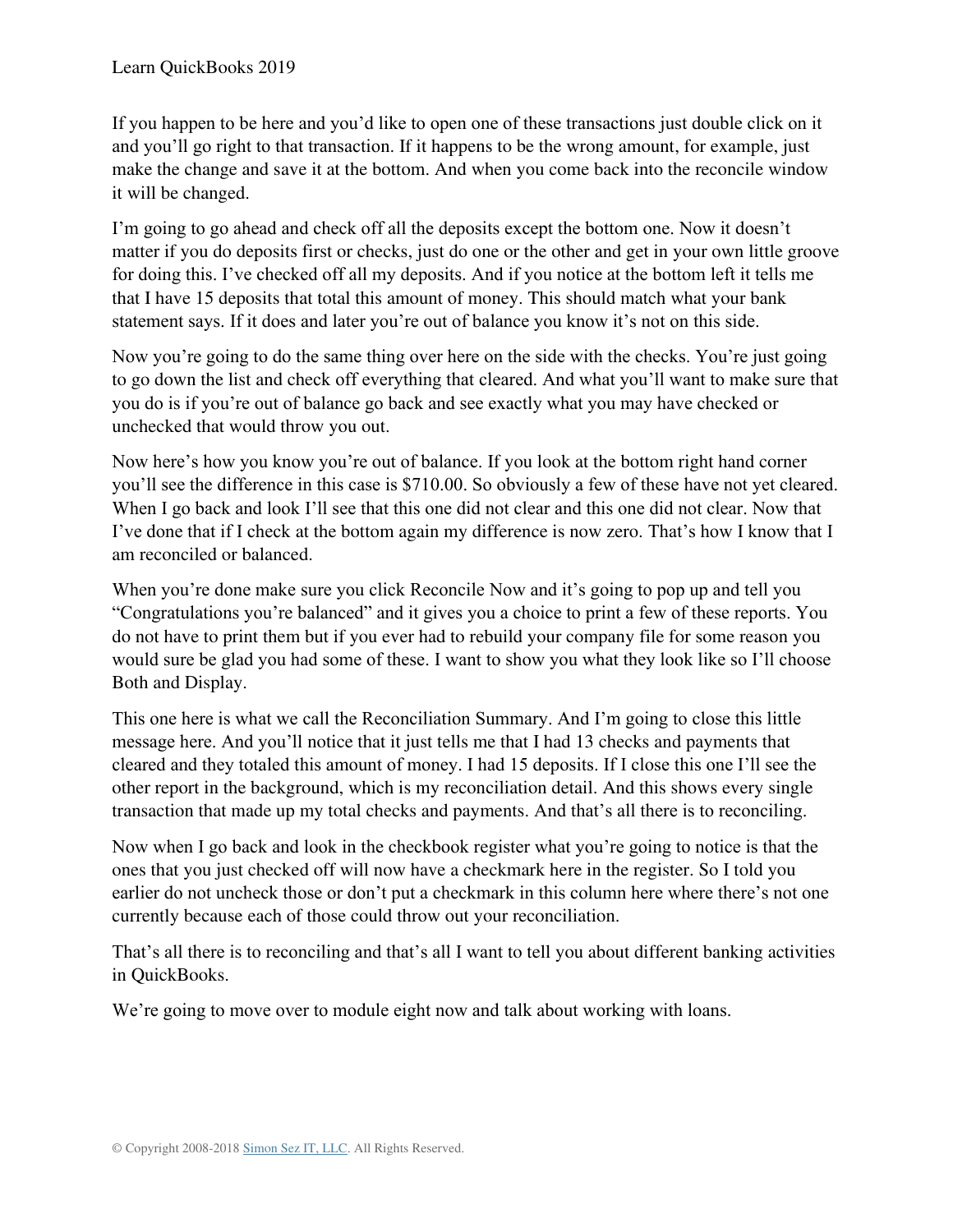# **Chapter 8 – Working with Loans**

## **Video: Setting Up Loans**

**Cindy:** We have made it all the way down to module eight now and we're going to talk in this module a little bit about working with loans.

I want to go through and show you how to properly set up a loan because if you don't set it up correctly then you'll have no idea what the balance is left to pay on that loan. I'm going to show you how to set those up, then I'm going to show you how to create your loan payments. Once we're done with that we'll go in and look at the loan manager that QuickBooks has. But for now let's go ahead and get into setting up loans. This is section one.

Remember in accounting there are two types of loans. There are the short-term or the other current as QuickBooks calls them and you'll see several of those over here. These are the ones that are paid off in 12-13 months. You also have the long-term liabilities. These are the ones that are long-term. Five years, 30 years, that sort of thing. You'll want to make sure you set up each loan separately in QuickBooks so that you can track where each payment is going and how much you owe on each of the loans.

If you notice here they've got several vehicle loans. And we're going to set up another one just to show you how this works.

All you need to do is right click anywhere and choose the New option. Remember if you choose Loan here it's assuming a short-term. If you know you're wanting the long-term loan you want to come down here and choose Long-term Liability from this list. Then you'll want to hit Continue.

You'll want to go ahead and type in your general ledger number if you have one and then you want to put in the name of the loan. We're going to call ours Loan – Vehicles (car). We're just trying to keep it consistent with the way they did things, but you can name your loan anything you want to call it. You can put it in description if you want. You can put the account number but it's not required. What you really do need though is the opening balance. This would be how much you owed on the loan as of the start date of your company file. Let's say it was \$9,105.37 and then we'll go ahead and put in today's date. I'm going to click OK and then Save & Close. And now you'll see I have a new loan and I owe \$9,501.37 on that particular loan.

Now any time you make a payment you want to put the payment towards this particular loan. I want you to notice that it didn't ask you anywhere how much was the interest rate, how many months did you take out the loan for. It didn't ask you any of that stuff. All we're doing at this point is just setting up the loan in the Chart of Accounts. Later we'll go into the Loan Manager and I'll show you where you put all of that information in.

Let's go ahead and go over into section two and I'll show you how to make payments towards these loans.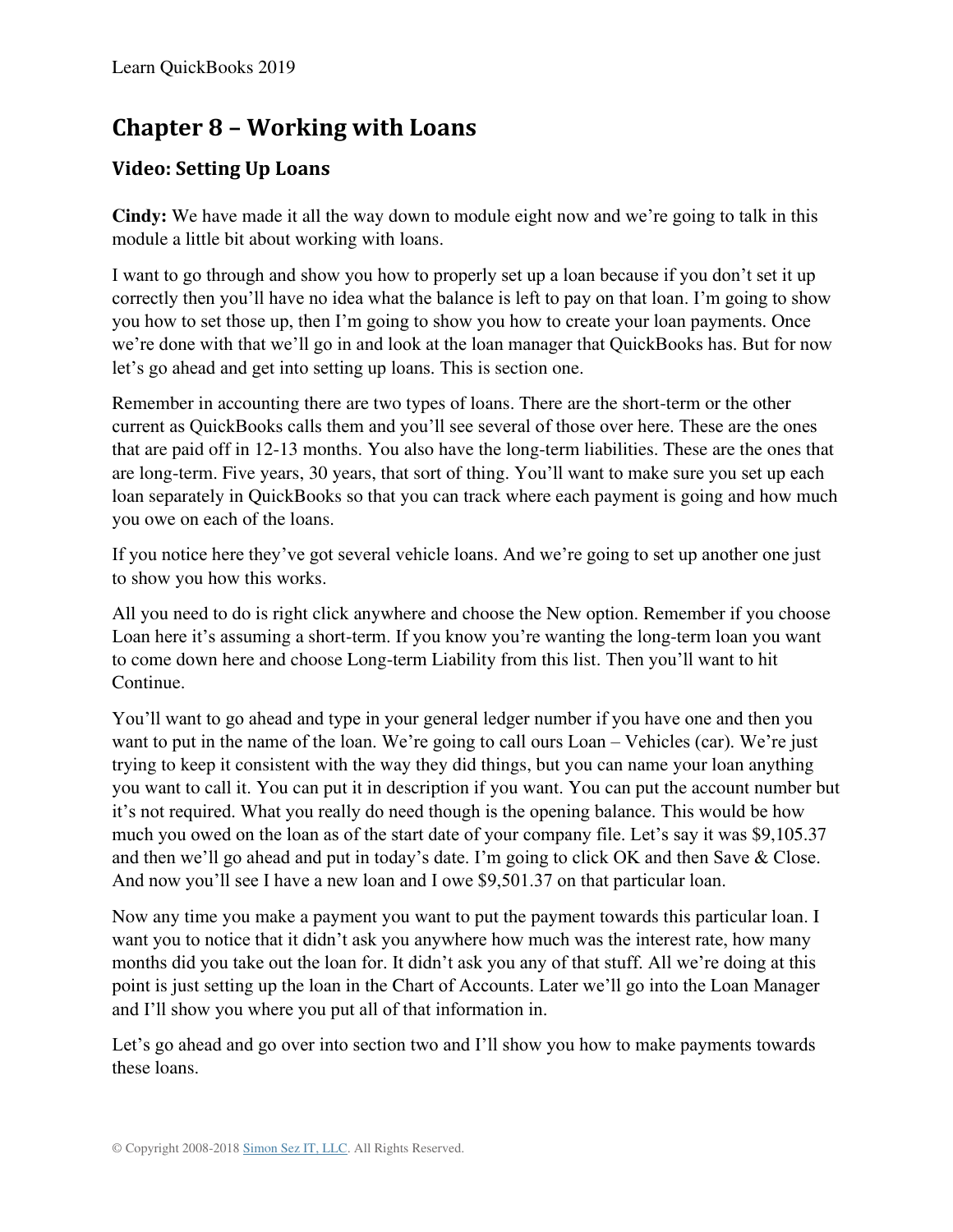## **Video: Creating Loan Payments**

**Cindy:** Now that you know how to actually set up the loan in the Chart of Accounts let's talk about how you would make a payment towards those loans.

I want to go ahead and open up the register for the loan that we just created. I want you to see that there is one transaction in the register already and that is the transaction for the opening balance. When we make a payment we could come in here and actually type the payment in, but there's two other scenarios that might work a little bit better.

One, if you're just going to make the payment you might want to consider using the Write Checks feature in QuickBooks and that's because you'll have a little more flexibility over entering additional information. Maybe you want to split some out between principle and some by interest. The other thing you could have done was some people will enter them as a bill and then pay it later. And that way they always have it in their list so they know how much they owe each month.

Let's start over with the Write Checks feature and we'll put in our first payment.

The first thing you want to do is make sure you have the correct bank account chosen from the dropdown list and then in the number field you can put in anything you want to indicate the type of payment that this is. I'm going to say the first payment is in January and then I'll plug in the name of the bank that we're making the payment to, which is Great Statewide Bank. We'll say that the monthly payment is \$500 and then we have a memo field where we can type anything we want.

Now down at the bottom what you want to do is make sure that the principle amount goes back to that loan we set up and the interest goes to an account called Loan Interest. If you don't know the principle and the interest breakdown just go ahead and put it all to the actual loan itself, to the principle, and then later you can come and break it down. But if you do know it's nice to put it in now.

Let's say that \$200 went to the principle and we'll say that \$300 went to the interest. Let's go ahead and Save & Close and then we'll go look at our Chart of Accounts and see what it looks like.

Back in the Chart of Accounts I'm going to open up our register again for the loan and now you'll see the check that we wrote right there. You'll notice it says Split because this transaction was split amongst two different accounts, principle and interest. And notice only \$200 of our \$500 is in this particular register because that's all that went to the loan. The rest of it actually went over to the interest.

That's a quick overview of how you're going to put in the checks that you write for these loans. What I'd like to do now is take you over into the Loan Manager because this is really where you're going to be able to set up all the information about the loans and have it spit out the correct amount for the principle and interest for you.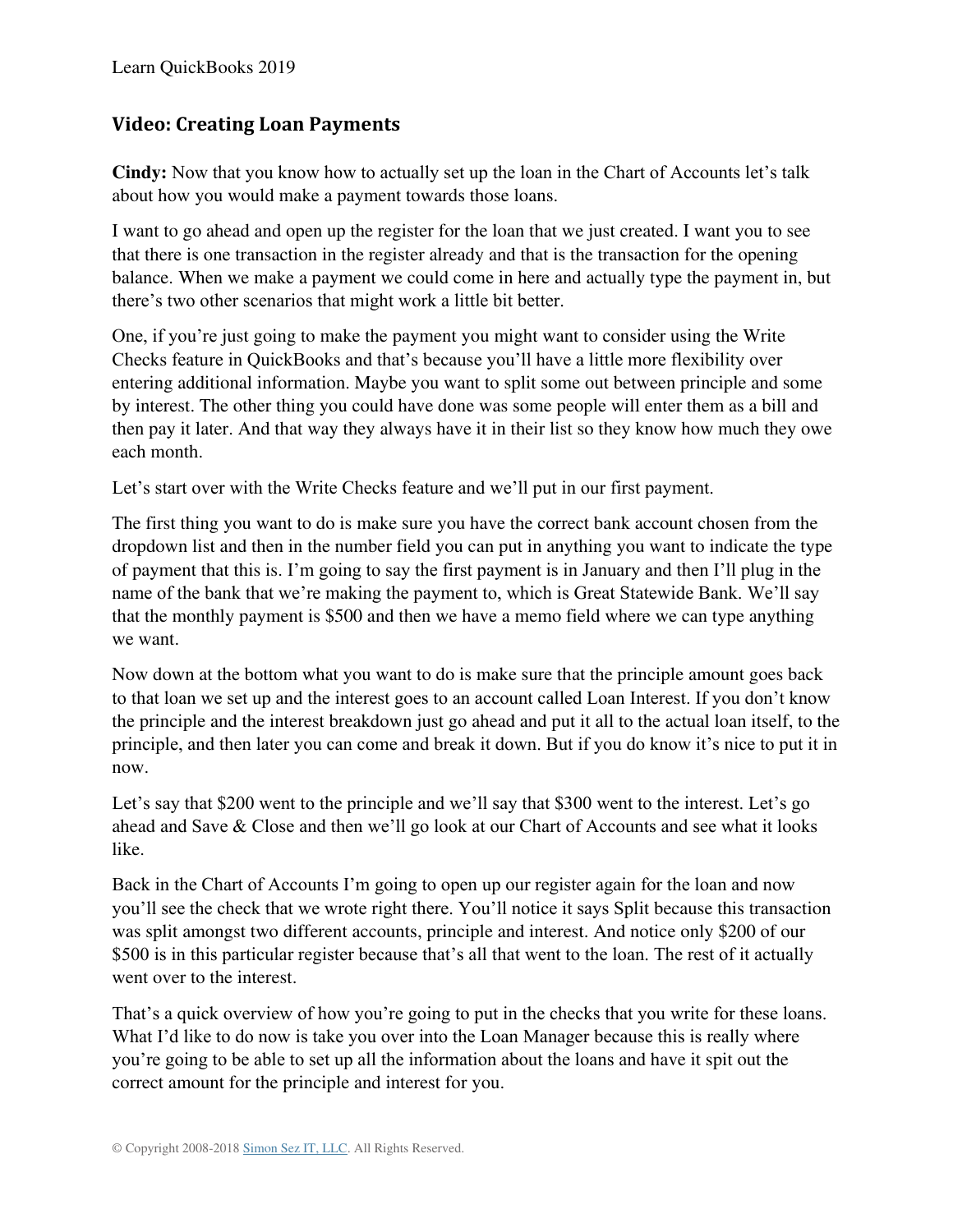#### **Video: Loan Manager**

**Cindy:** We're working in module eight where we're talking about loans and we're all the way down to section three where we're going to look at the Loan Manager.

QuickBooks has a little feature called the Loan Manager that you wouldn't even know was here if you didn't look through the menu to find it. There's no icon for it on the Home screen. The Loan Manager allows you to go in and put in all of the information about the loan and when you're ready to make a payment you can go through the Loan Manager and it will spit out a check with the correct amount for the principle and interest. Let me show you how the Loan Manager works.

The reason I had you set up your account in the Chart of Accounts like this first is because I wanted you to be aware that you have to have this set up before you go into the Loan Manager because it's going to ask us in there which account we're wanting to use.

Here's how you get to the Loan Manager.

You're going to go up to Banking on the menu and then you'll see the Loan Manager. When the Loan Manager appears it's going to ask us several questions about the loan. It's going to ask us what the principle rate is, the term in months. You'll want to have all that on hand so that you can plug it in.

The way this works is if you had any loans already set up you would see them in this list. Obviously we don't so we'll be adding a loan.

The first thing it asks us is the account name. This is my Chart of Accounts and this is the loan that we set up right here. That's why it was important to have that set up first. It'll pull in the current balance and the next thing it wants to know is who is the lender. In our case it's Great Statewide Bank.

The next thing it asks for is the origination date. We're going to say it was in November. And then it's going to ask for the original amount of the loan. We're going to say \$15,000. The term in months. Notice my term could be in weeks or years if I choose to put that in there.

Next, what is the date of the next payment? So if you think about this, we made a payment in January. Our next one is actually going to be in February.

We have to put in the payment amount. This would be the full amount, principle plus interest. And the next payment number would actually be payment number two. We're going to pay for this monthly. And then it asks us, does this loan have an escrow payment? If it does then we could fill out the escrow payment amount, an account that we would have already set up in QuickBooks. And notice it also will alert you ten days before a payment is due if you want it to.

I'm going to hit Next at the bottom and now it's going to ask me what the interest rate is. We're going to say it's 4.5% and it's compounded monthly but it could be compounded by exact days.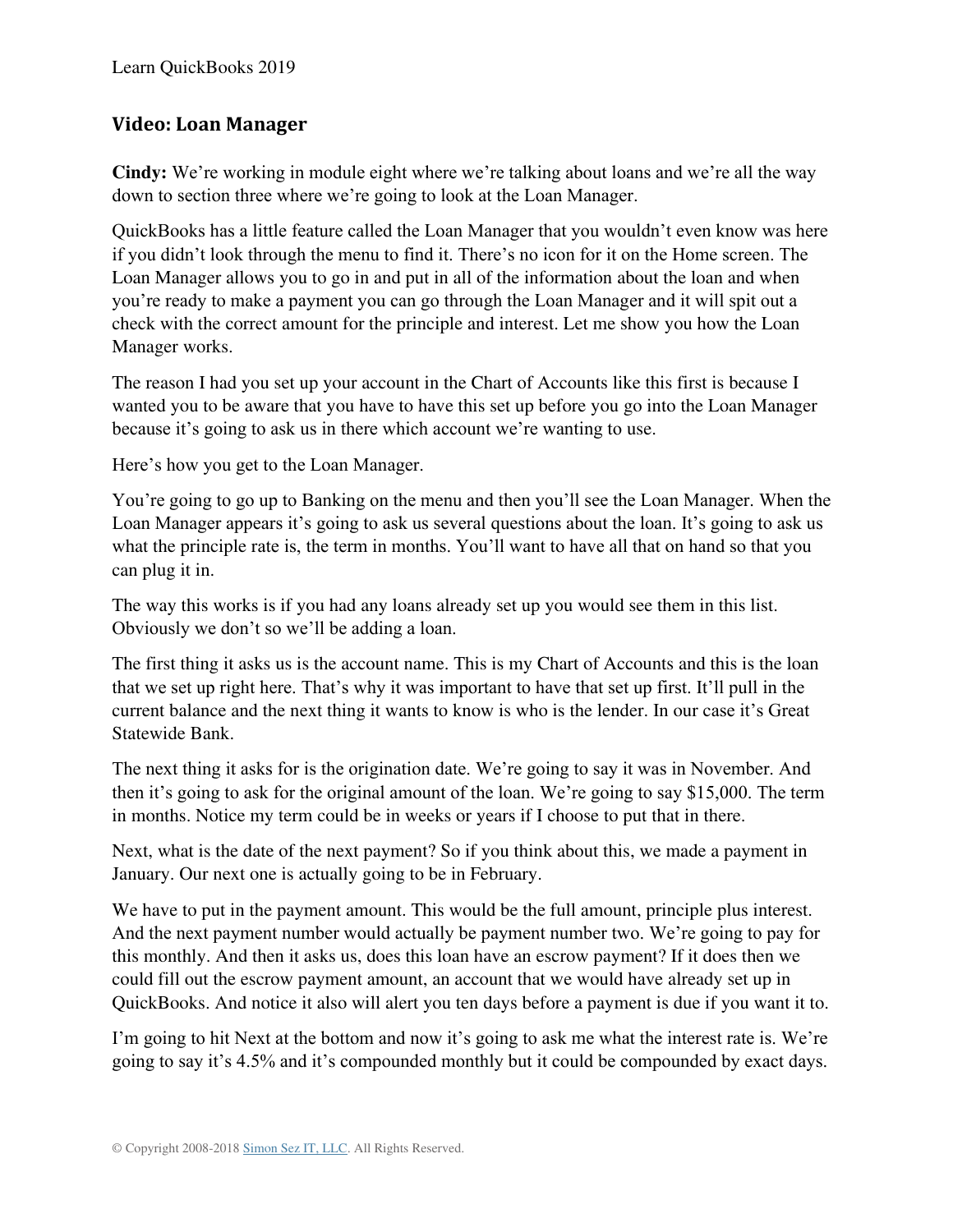I need to have the payment account, meaning when I make a payment which account does the money come out of. The interest expense account. That's going to be the expense account where the interest gets plugged into. And then if you have any late charges or any kind of additional fees those would be set up to go under Bank Service Charges.

Now I'm going to hit Finish and you'll see our loan is in the list.

You have some options over on the right. We already know how to add a loan. We're going to set up a payment in a minute, but what if you need to edit the loan details? So you could click right here and this will take you right back into the edit loan option and you would make your changes and click OK. You can also remove a loan if you pay for it and it's paid in full and you just don't want it in here for whatever reason.

The tabs down at the bottom. You have a Summary tab that just gives you some general information you have plugged in.

Here is the neat thing. Here is the payment schedule. So you can see when you look at each one of these the date of the next payment, how much is principle, how much is interest, all the way across.

Now what's really neat about this is you can print this out, but you've also got these what if scenarios. What if you're trying to change your monthly payment amount? What would the loan look like? I could go in and plug in \$400 a month instead and calculate it with all the same variables and then it would tell me my exact total interest, my total payments, everything I would need to know if this particular scenario was true. That's really cool how that works. I'll click Cancel in this case.

But let's say I'm ready to make that next loan payment. I'm going to come into the Loan Manager. All I'm going to do is choose Setup Payment. It will ask me if this is a regular payment or am I making an extra payment. It already has the principle and interest split up for me. Now if I decide these are different for some reason notice I can change those numbers. Also if there is a fee, like a late fee for example, I could plug that in here as well.

And the last thing is the payment method. Do I want to write a check and pay for it now or enter a bill and pay it later? We'll write a check and click OK and now you're going to see the actual check appear. You'll notice it's filled in totally. You'll want to double check it. Maybe you don't want the check number in there, maybe you have a different date. Obviously you might have one in March. But you can see it's got my \$500 and it's got my principle and my interest and that's all I need to do is Save & Close when I'm ready to make that payment.

And that's how that's going to work. It's a great little feature that you don't know exists unless you happen to be looking for it.

I'm going to hit Close and now we're back to our Chart of Accounts.

Well that's all I needed to talk to you about as far as working with loans. We're going to go now over into module nine and we're going to talk a little bit about working with credit cards your company uses to buy items for the business.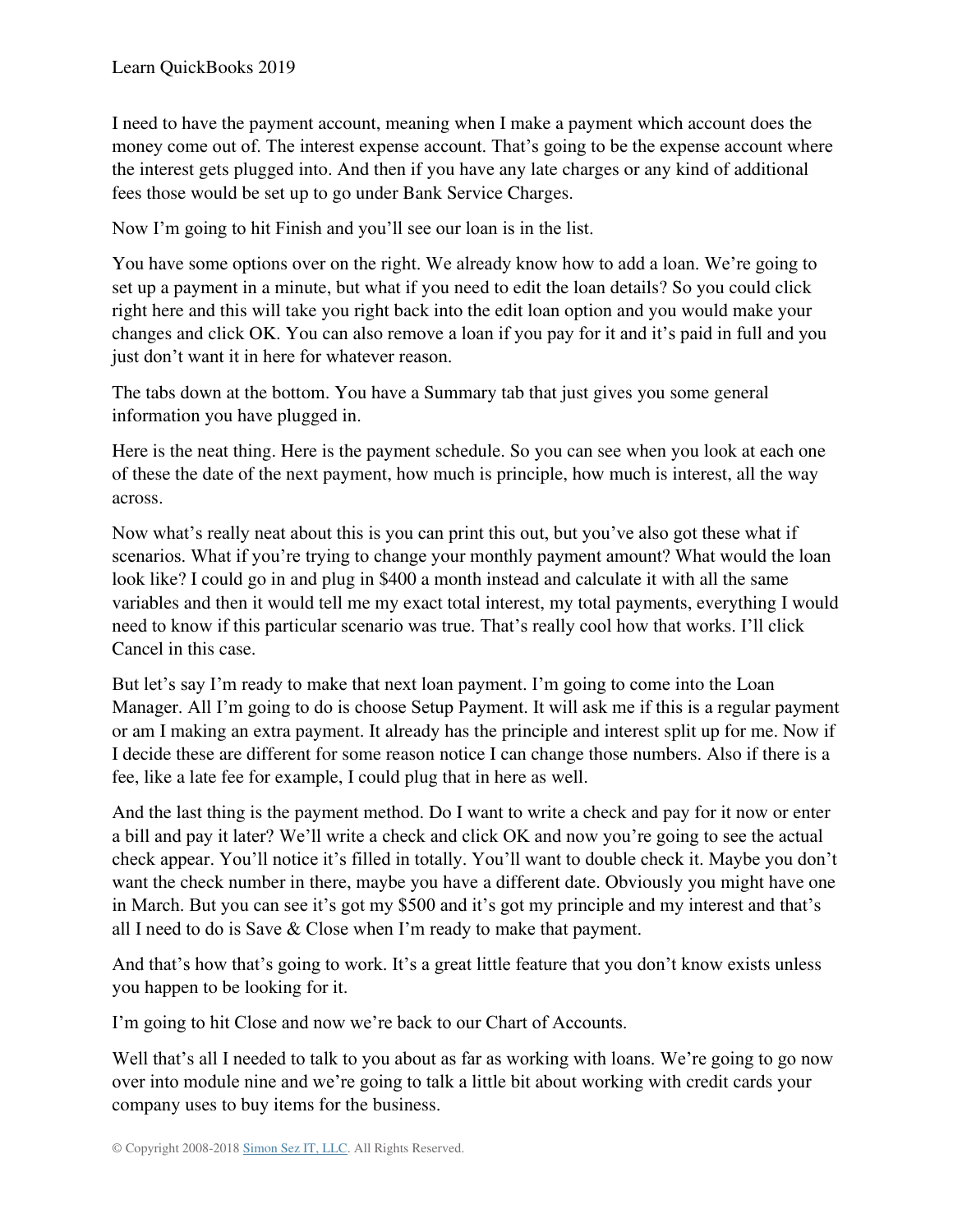# **Chapter 9 – Working with Credit Cards**

## **Video: Setting Up Credit Card Accounts**

**Cindy:** Well we've made it all the way down to module nine now and in this particular module I want to talk to you about working with credit cards. And we're talking about credit cards that your company uses to purchase items for the business. This has nothing to do with customers paying you with credit cards when you invoice them. This is all about the business purchasing items with the credit card.

In order to do this the correct way you need to have your credit card accounts set up in your Chart of Accounts and then we'll talk about how to enter those transactions in those particular accounts.

What you want to do in QuickBooks is go ahead and set up each credit card as a separate account in the Chart of Accounts. Let me go ahead and flip over here. They have a few just to show you how this looks.

If you notice here they have a QuickBooks credit card and a Cal Oil credit card. The reason you want to set these up this way is because you want to be able to see at any time what the balance you owe is on that credit card.

Let me tell you a couple of things I see people do that are wrong in QuickBooks. Often I will see people go ahead and put each transaction that they've charged in as an expense account. Number one, you don't want to do that because you don't know how much you owe on the credit card and these credit cards are actually liabilities to your business in a way because you owe them.

The other thing I see people do is they will actually get their Visa statement in the mail and they will actually put it in as a bill. You don't want to do that because here's what happens. Let's say you have a credit card statement and it says you owe a total of \$1,000. And you go over to QuickBooks and you enter it as a bill, just like we've seen. What would end up happening is you would put \$1,000 right here and then you would come down here and break out all your expenses so that they total \$1,000. Now at this point you would be okay, but here's where the problem comes in. Let's say that you only pay \$700 towards this, meaning that you owe \$300. Next month when your statement comes in you would enter a second bill and it's going to say that you owe \$300 plus whatever you charged that month. So let's just say it said you owed \$600 total. Here's where you get in trouble because QuickBooks will think you owe the \$600 plus the \$300 from this first bill. Then the other problem is you wouldn't be able to break out all the expenses because \$300 of those you broke out on the first bill. And it just becomes a snowball that grows and grows and grows and will never go away and is not the right way to do this. So do not enter these as bills at this point.

Here's the correct way to work with credit cards.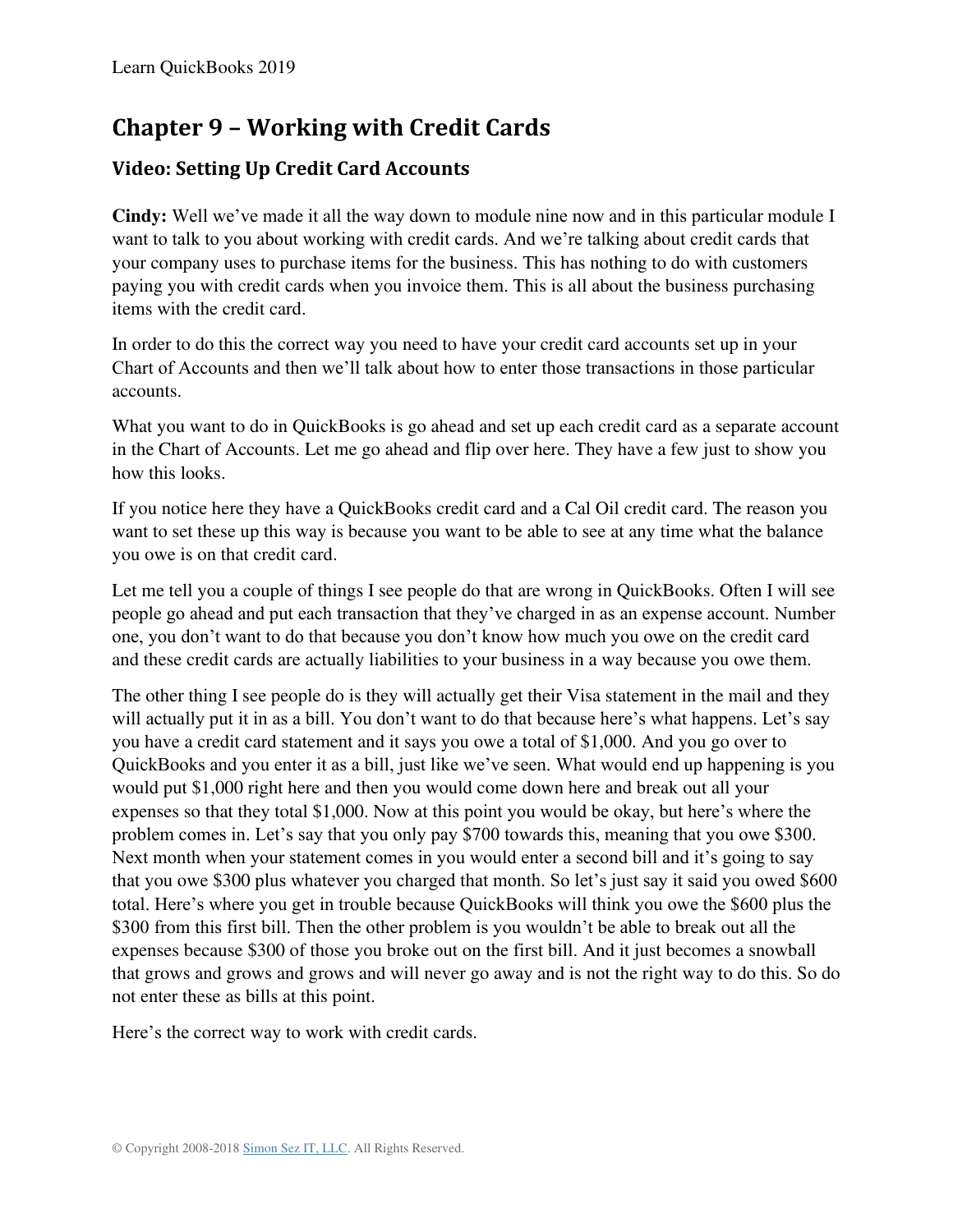On your Home screen you'll notice that you have an Enter Credit Card Charges button. And this is where you'll enter all the individual charges. Now we're going to do that in the next section but I want to go back up and talk to you about how to set up those credit card accounts.

Let me go back to the Chart of Accounts and we're going to set up a Visa card.

I'm just going to right click anywhere and choose the New option. Credit card is one of your choices. And I'm going to hit Continue. Here's where I'm going to name the account. I can name this anything I want. If I wanted to say Credit Card, if I wanted to say Operating Card, Visa, it does not matter. You would put in your general ledger number if you had one. Here's a place for the description, which is totally optional. You do not need the credit card number, but you will need an opening balance. What you need to do is get out your credit card statement for the month when you're beginning your company file and put in the ending balance from that previous month, or the beginning balance from the current month. Either way it'll be the same number. And let's just say it was \$1,000. And I'm just going to say as of my start date and I'm just going to say that my start date is January  $1<sup>st</sup>$  of 2023. I'm going to click OK and I'm going to Save & Close. Now when you set this up it will ask you if you want to set up your online services. We are going to talk about that a little bit later. We're not going to do that right now. I'm going to go ahead and just say No and now you'll see your Visa card here and you have a balance of \$1,000.

Now when you make the payment for the Visa card this is the account you put it to right here. This number will go up or down based on any checks you've written to make payments or the expenses that will come out of that account.

That's how you're going to set up your credit cards.

What we're going to do now is go over into the second section of this particular module and talk about how to enter those credit card charges individually and they'll show up in this balance.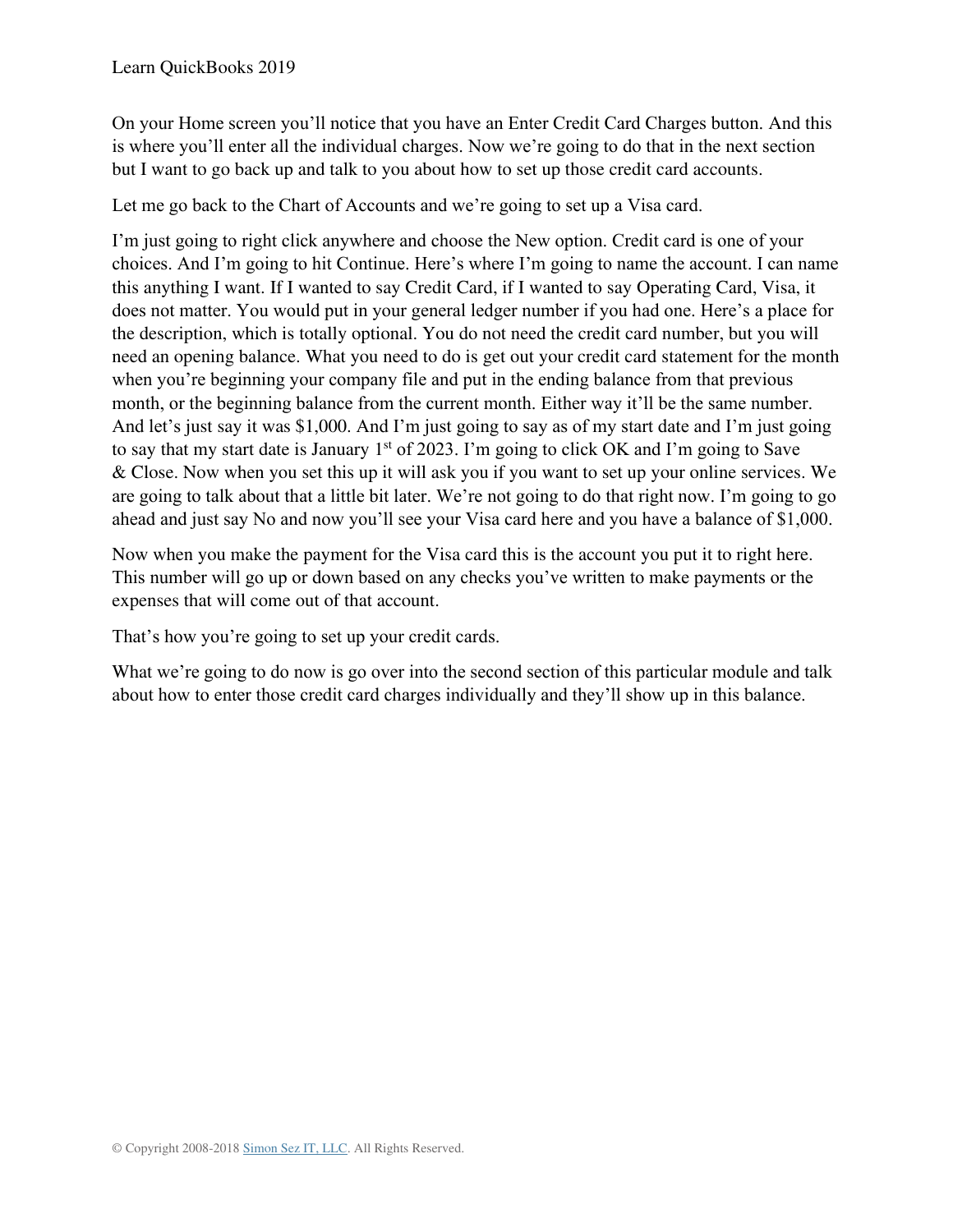### **Video: Entering Credit Card Transactions**

**Cindy:** Once you have your credit card account set up in the Chart of Accounts then you can start entering all the charges and/or credits that would show up on your credit card statement. I want to show you where to go and how to actually add those transactions. And then after we're done with that we'll talk about how to reconcile those in the next section.

If you're in the Chart of Accounts you'll see your credit card in the list and you can double click on it to get to that particular register. You can type your transactions on the next available line in the register but you probably want to do it out on the Home screen, the correct way. That way you have more fields of information you can fill in.

When you're on the Home screen if you go over to the banking section you will see a button that says Enter Credit Card Charges and this is where you'll put each individual charge or if you return something as a transaction. If you don't see this button at all, just a blank space here, that means that you don't have at least one credit card account set up in the Chart of Accounts and you would need to go and do that first.

I'm going to go ahead and enter a couple of these so you can see how this works.

The first thing you'll see is that it asks you which credit card are you using. So make sure you have the correct one chosen from the list. You can see also that this can be a purchase or it can be a refund, something you returned, so make sure the correct one of those is chosen as well.

The first thing it asks you about this transaction is who did you purchase this from. We're going to say office supply store. If the office supply store was not on the list it would have popped up and asked me if I wanted to add them to the list and I could have done that at this point. I'm going to put in the date of the transaction. There is a place for a reference number and then the total of that transaction. I can also put in a memo if I'd like. At the bottom I can break up my transaction between the Expenses tab and the Items tab if I need to. We'll say in this case that office supplies was \$100 and we'll say the rest of it was for postage. Notice I can put a memo next to each one of these. There's also a place for the customer and the job. So if this pertains to a particular job that you're working on make sure you choose this so that your job costing will be correct. Also if this is something you intend to get reimbursed for you'll want to choose the customer and the job as well and make sure it says Billable right over here. And also make sure you have the correct class chosen for each one of these. All you have to do now is say Save & New and we'll put in a second one.

Now this time we'll say that we went out to lunch and let's say that we went to a restaurant called McNally's. And I have a chance to quick add this because it's not on the list or set it up. Now because I actually have a capital letter there I'm going to go ahead and set it up, but notice because it's not in the list that it asks me is McNally's a vendor, a customer, an employee, or an other. They would be a vendor because you buy from them on a regular basis. Now I can fix my small A there and just click OK and now they're in the list for good.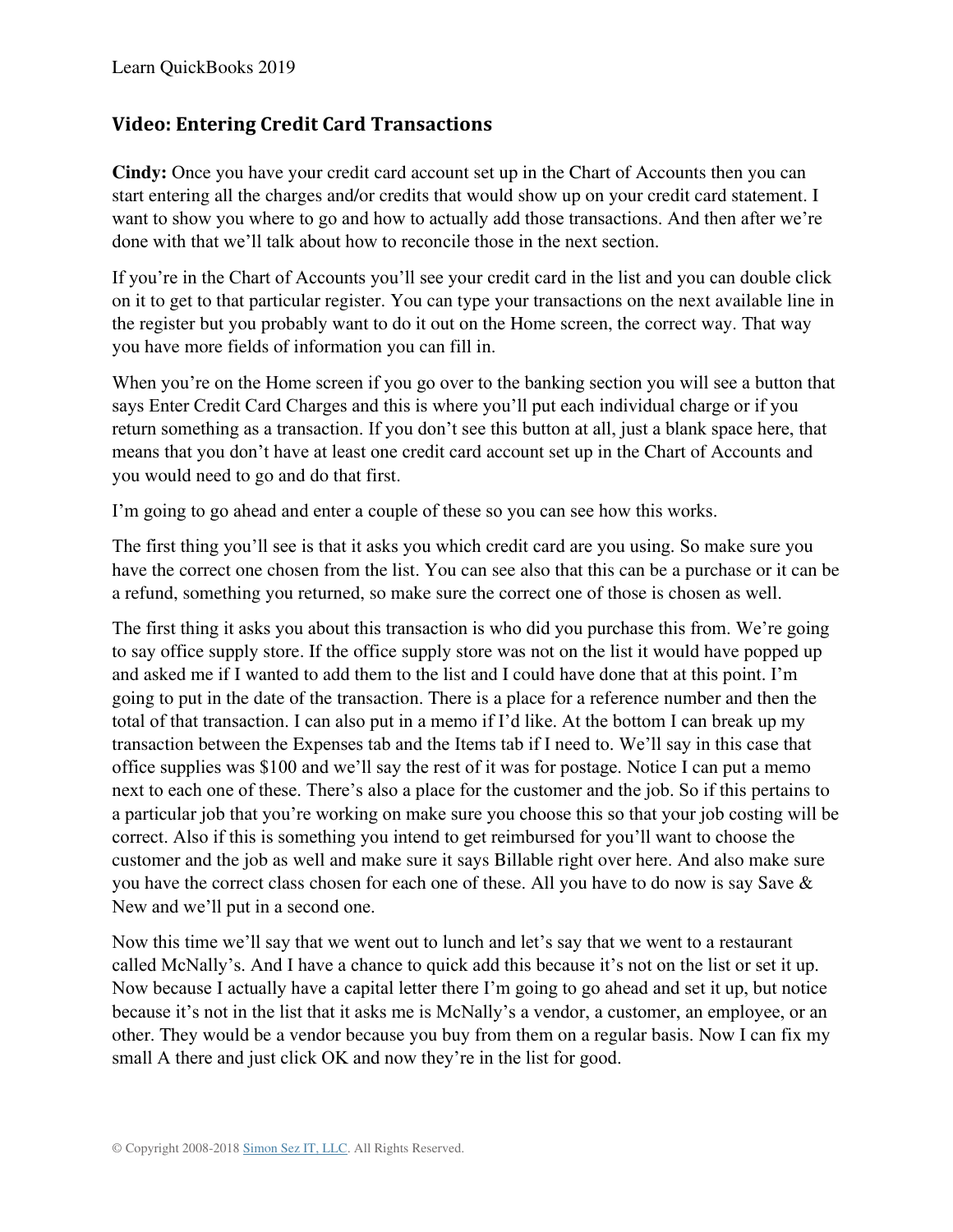The next thing is the date of my transaction, then the amount that I'm spending, and in this case we're going to say this is for meals. This is for legitimate business expense. Because meals is not in my account list I have a choice to set it up. It would be an expense to my business and I'll hit Continue here. I don't need to change anything on this screen other than add an account number and I'll just hit Save & Close and that one is in there for good now.

I'm going to add one more. So I'll hit Save & New. Let's say that we're going to go ahead and take back some of those office supplies we bought. So we'll go back and put in the office supply store. Oh, and make sure it's a refund or credit up here. That's the key. We'll put in the date that we returned everything and then we'll put in the amount that we returned. Let's say it was \$40. The next thing is which account are we going to put this back to and let's say it was \$40 worth of office supplies. You'll want to make sure that if you're intending to use this for job costing purposes again that you pick the correct customer and job and also if you're using the class feature make sure you pick the correct class.

Let's go and look at some of the options under our tabs at the top and see if there's anything new. We do have our Find. We've talked about a lot of these already. You do have the ability to download your credit card charges. Also you can clear your splits if you've got splits down here and also you can recalculate. Nothing really new on this screen too much.

If we're looking at the reports make sure you're familiar with your transaction history because that's how you're going to see the history of this particular refund. And there's also a couple of reports. There's an expense by vendor detail and a previous reconciliation report you can look at as well. And that's really all there is to creating the refund or the credit. I'm going to go ahead and hit Save & Close at the bottom.

Let's go ahead and go over to section three now and I'll show you how to reconcile the credit card accounts and how to make a payment.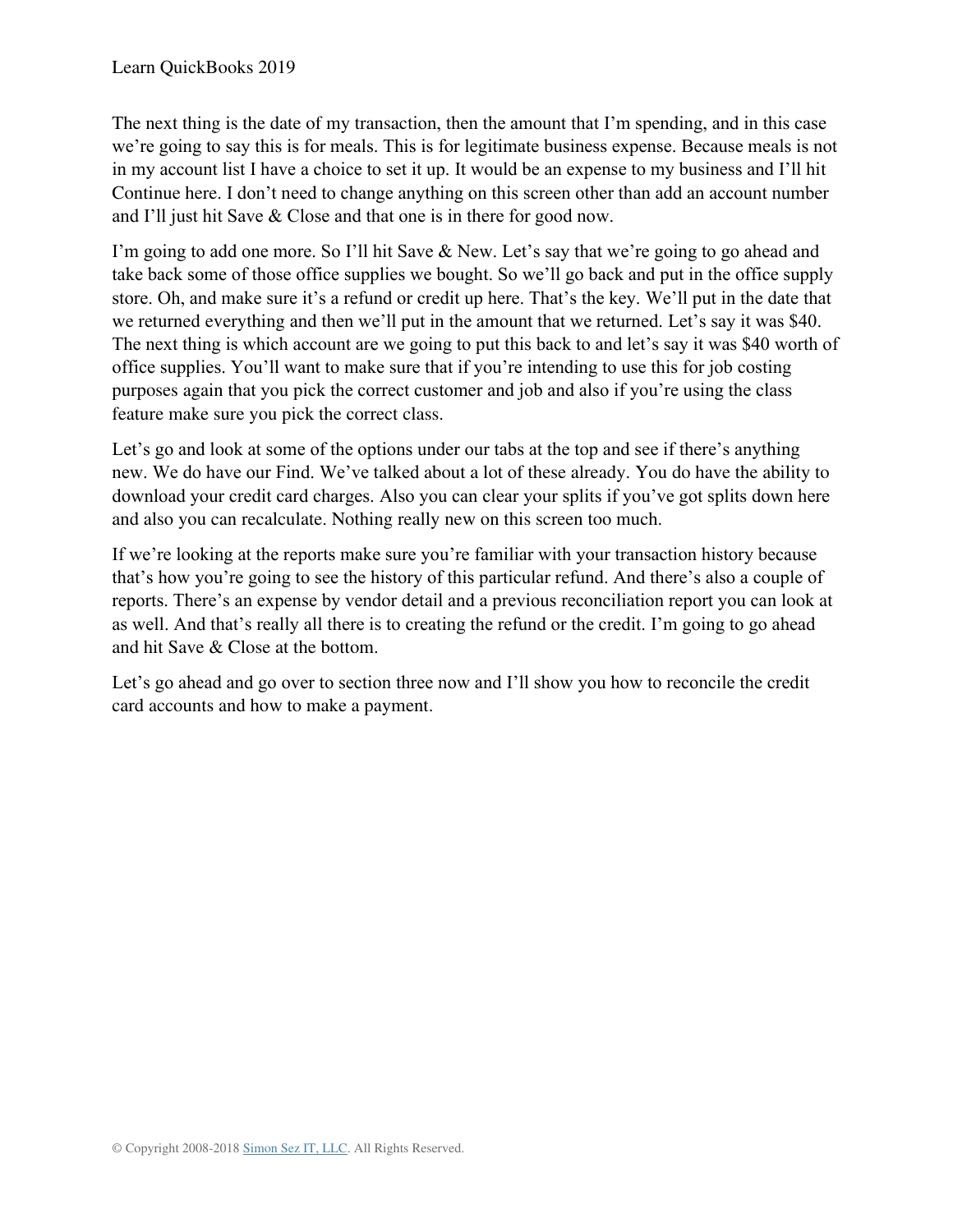### **Video: Reconciling Credit Cards and Making Payments**

**Cindy:** We are working in module nine and we're talking about working with credit cards. We've already talked about how to set up those credit card accounts in the Chart of Accounts, we learned how to enter the credit card transactions, and now we need to talk about how to reconcile those credit card statements when they come in the mail and how to make a payment on the credit card.

Once you have your credit card statement you'll want to go ahead and reconcile it just like we did back in module seven when we reconciled our checking account.

From the Home screen I'm going to choose Reconcile and then it's going to ask which account would I like to reconcile. I'm going to choose my credit card. You'll want to go ahead and double check the statement date, make sure it matches what's on your statement. If it doesn't just go ahead and change it here. And also make sure you're beginning balance matches. If you balanced last month then this month this should be the same number. If it's not for some reason just go ahead and get out and figure out what you did wrong and then come back in and continue reconciling.

You will need to type in your ending balance. That will come from your statement. You'll also need to put in your finance charges. Some people actually put their finance charges in as a separate transaction and that's certainly okay. Just don't put it in both places or you will have doubled that number.

The account you'll want to choose is going to be finance charges. If you notice they've got this set up in a really good way. They have a main account as an expense account called Interest Expense and underneath it are two subaccounts for finance charges and loan interest. This would be your finance charge. Also make sure you have the correct class chosen if you're using the class feature.

I'm going to hit Continue and now I'm going to see a list of all my transactions that are on this statement. I'm going to check them off if they're on the statement. If you see something not on the statement it might clear next month, but keep an eye out for things that maybe you've duplicated or that never show up and then you can go ahead and fix those.

The way you know you're balanced is if your difference in the bottom right is zero.

I'm going to go ahead and click Reconcile Now and it's going to pop up and ask me if I'd like to go ahead and make a payment now. Would I like to write a check or enter a bill and pay it later? It's okay to enter the bill this way because at this point all the expenses have gone to the correct accounts based on the fact that you put them in individually.

We're going to go ahead and write a check now and click OK. And it's going to pop up and ask me I want to print any of the reconciliation reports. I do have the option, just like we talked about before, to do the summary or the detail or both. I'll just go ahead and hit Close now and here's my check in the background waiting for me to okay it.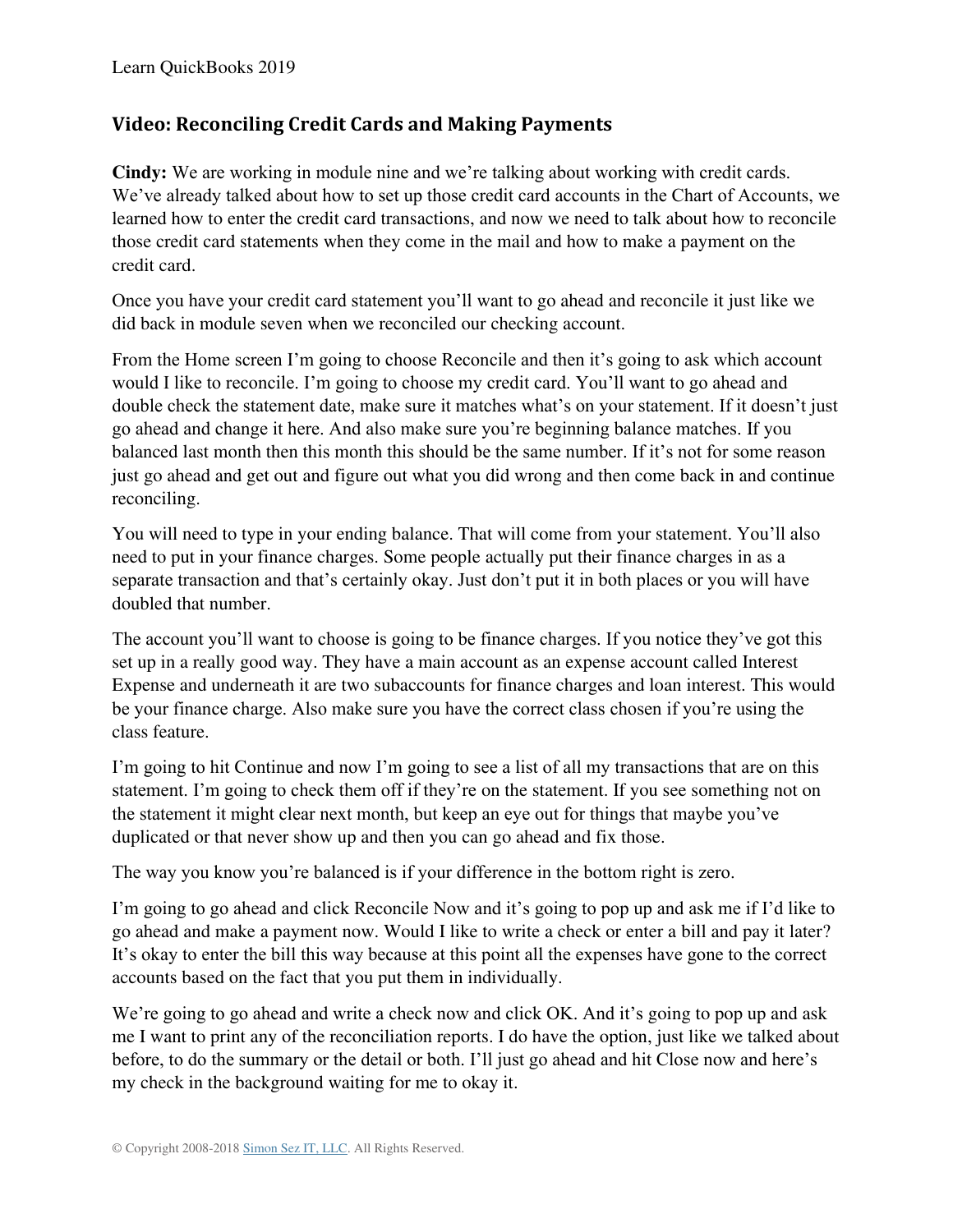I'm going to go ahead and put in whatever I want in the number field. If I happen to pay it with my debit card or maybe it was electronically withdrawn I could go ahead and choose that option. Also you're going to need a vendor, a pay to the order of, or a payee as it's called. I'm going to put Visa. Sometimes people get confused with this Visa and this Visa. But remember these are two different lists. This is a list of your vendors and this is a list of your Chart of Accounts. If this confuses you you might have a different name for your vendor. It's totally up to you.

Now it assumed I was paying everything that was due but I'm not. I'm only going to pay \$700. So I'm going to type that in and then make sure it's changed down here as well. It won't remember the balance here so you're not going to have that situation I talked about earlier where you have that snowball effect.

All I'm going to do now is hit Save & Close and now that is complete.

I want to go back and look in the Chart of Accounts and look at my credit card register. I'm going to double click and open it. And now you see all of the transactions. You can see here are the three that we actually set up and then you'll see the payment as well right up here.

Now if you notice I've made the payment before my transactions occurred. So I'm going to go ahead and edit that payment and I'm going to date it for January the  $12<sup>th</sup>$ . And now if I Save  $\&$ Close that payment should move down in the register where it belongs. And you can see it has.

That's a quick way to work with your credit cards.

You want to go ahead and make sure you have the credit card account set up, enter the charges separately, and also go ahead and make your credit card payment.

Let's go ahead and move now over into module ten where we're going to talk about customizing our forms.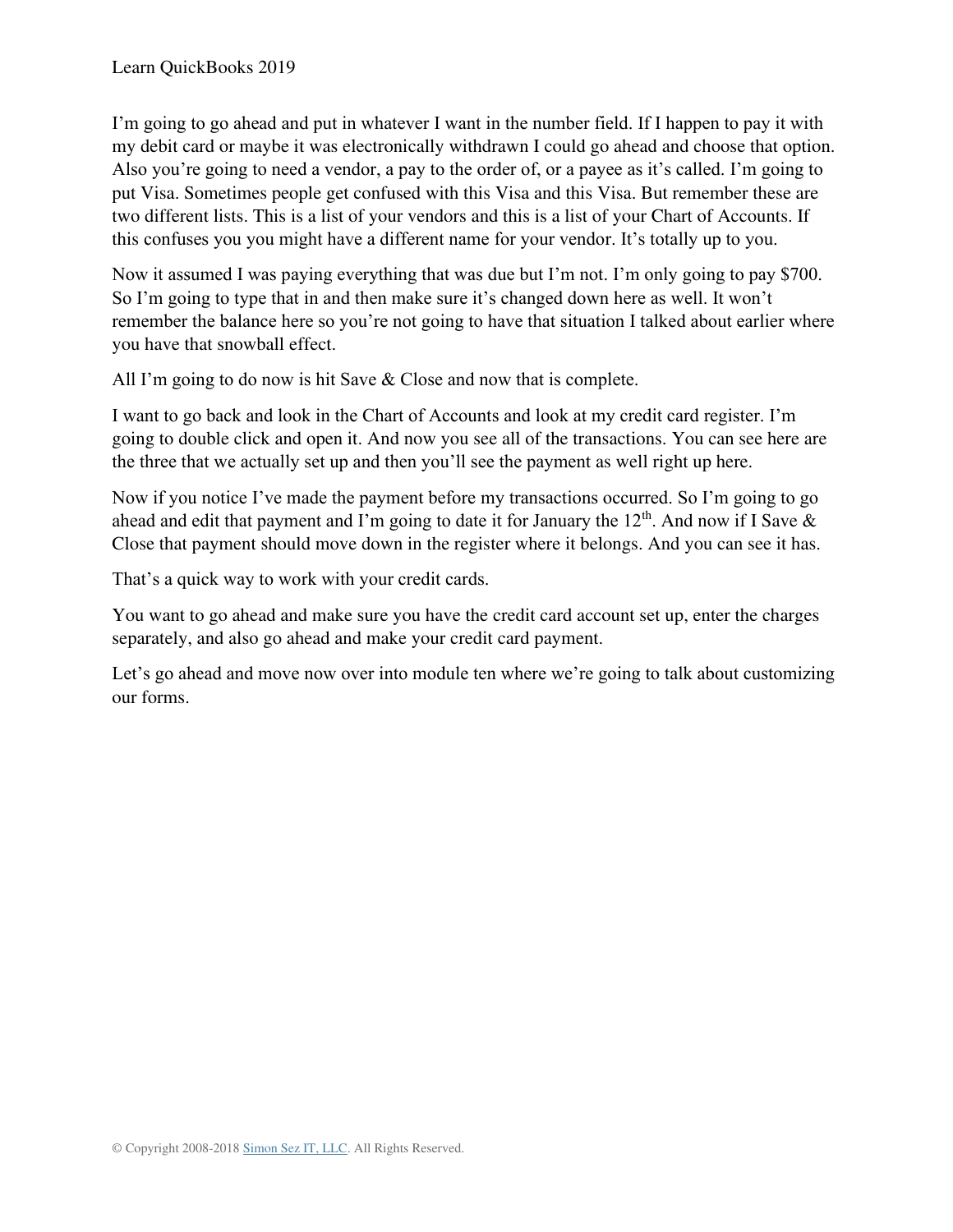# **Chapter 10 – Customizing Forms**

## **Video: Form Customization – Part 1**

**Cindy:** Well we've made it all the way down to module ten and we're going to talk in this module about customizing forms.

If you remember we talked a little bit way back about the fact that you have multiple types of forms in QuickBooks. An invoice is an example, a purchase order is an example. And each one of these has a list of different templates you can use when you're creating one of those different transactions. You might not like the templates that are there or you might want to customize some of those and that's where this comes in to play. Let's go ahead and talk about customizing your forms. This will be part one. Make sure to watch part two as well so that you can see everything there is to know about customizing forms.

Let me take a moment and just show you exactly what we're talking about when we're talking about the fact that we want to customize your templates. I'm going to use the Create Invoices as an example here. When we were going through the invoices in an earlier module one of the things we talked about was the fact that you had these templates on this dropdown list here. You can choose whichever template you like on each invoice but what if there's one you don't really like that much or maybe you need one tweaked. You can do that by either editing one that's here or creating a brand new template. And that's what we're getting ready to talk about.

Now before we actually do this let me show you where all the templates in QuickBooks basically live. If you go up to List on your menu you'll see Templates down near the bottom. This is a list of all the templates that are in QuickBooks. You'll see there are several different invoice templates, there are credit memo templates, statements, estimates. You can see the list here. If you just right click anywhere in this list here's your New option if you want to create a new one. However you're probably not going to be here when you're ready to create one so we're going to go to it a different way. Here's a way to edit the one you're clicked on. You can delete a template. And remember if you've ever used it you can't delete it, but you can make it inactive to hide it from the list.

Now a couple of them I want to point out, the import and export option. I can take the one that I'm clicked on and export it if I'd like. If I click Export it will ask me to save my file and then I'll be able to go into Word or Excel and actually import it and then make any changes I want that way.

Also notice the option that says Download Templates. Intuit has a whole lot of these actually on their website right here that you can download for free. You can see they're set up on the left by the type of template that they are. If I click Invoice, for example, you'll see there are several here that I can choose. All you have to do if there's one you think you like, go ahead and hit the Download option and it will download it into that same list we just saw over in that blank invoice. That's a really nice little feature there. And this one here is really kind of neat.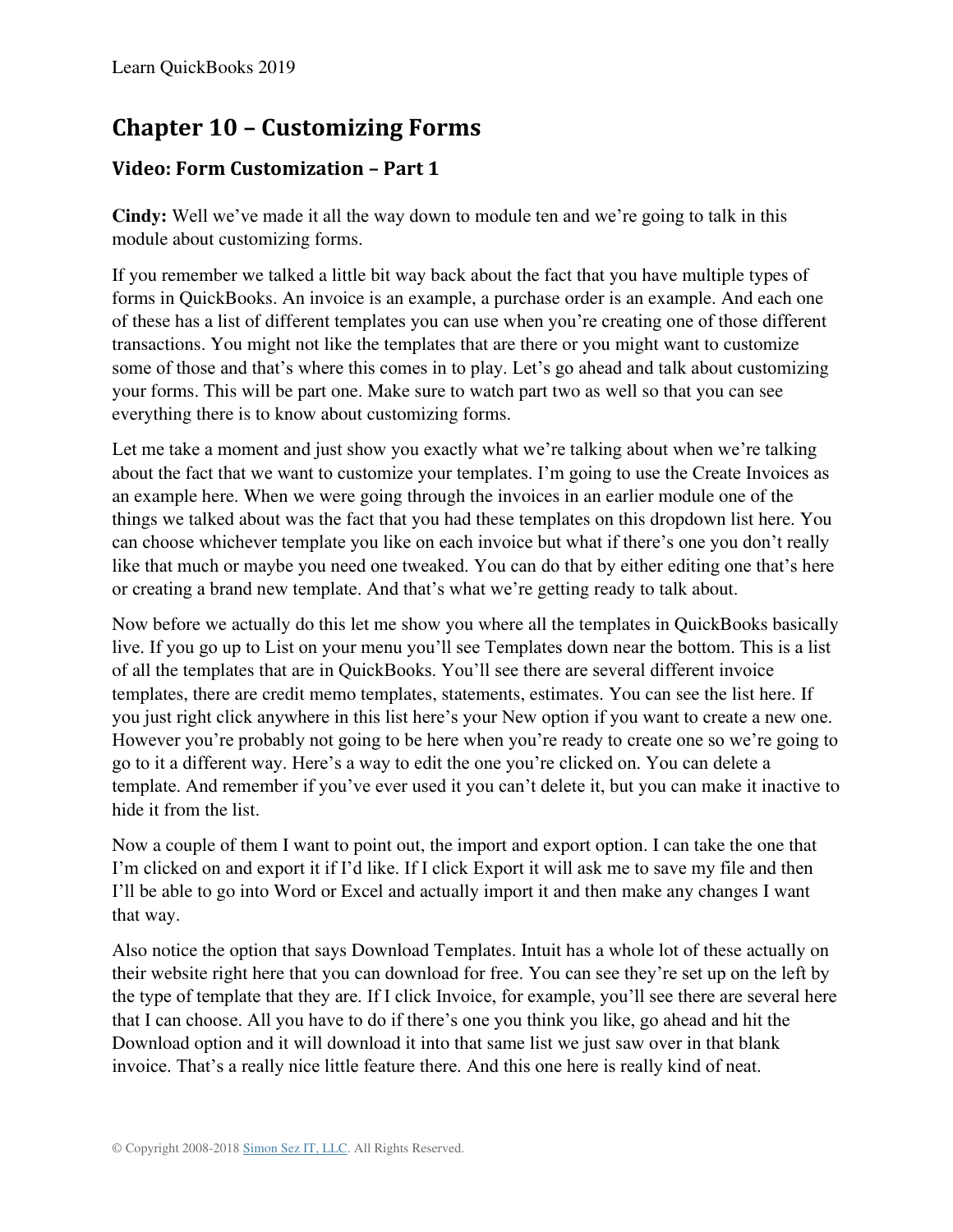Unfortunately you can't really see them very well unless you actually download them. I'm going to go ahead and exit that so that we can continue.

Let's go ahead and get out of this list and I'll show you where to go when you're ready to customize a template.

I'm on a blank invoice here and notice I'm under the Formatting tab. And here are the buttons you're going to use right here. This Download Template is where we just were a second ago and I showed you how to download those different ones that are on the Intuit website. Let's start with Manage Templates.

These are the ones that you saw on the dropdown list a few moments ago and you have the ability to actually edit one of these or if there's a brand new one you want to create you can select one and make a copy. I'll make a copy of the Rock Castle Invoice. When you do that notice it says Copy of Rock Castle Invoice here and here's the template name over here. You just rename this to whatever you'd like to call it. I'm going to call mine My Invoice and you'll be able to see the changes that you make over in the Preview area as you go through this.

Now this is really the only thing you can do on this screen. The next thing you want to do is click OK at the bottom and now you're in what we call the basic customization window. The changes that you'll make here are more global. Let's start at the top.

If you go to Manage Templates you're going to see you're right back to this window. I'll go ahead and click OK again. The next thing is you might have a logo that you want to use. All you have to do is click on Use Logo and as soon as I do you'll notice it takes me into My Computer so I can look for that particular logo I'd like to use. I'll go into my libraries, I'll look at my pictures and I'll look at the sample pictures that come in Windows and choose one of these. Let's choose these penguins. It will always pop up with this warning message that says QuickBooks will now copy your image into and it tells you the path where it's going to copy that image. You just say OK there and now you'll see your image appears in the Preview area. Now we can move it. We just can't do it on this screen.

The next thing you want to do is select a color scheme. Black is probably the best but just to show you some of these others, let's say you choose maroon and you apply the color scheme. You can see that all your text is maroon colored, the lines around your boxes are maroon colored. I'm going to go back, put this on black, and apply the color scheme.

The next thing you can do is change the font. These are the four things you can change the font for. You've got your title, which is this word Invoice up here, your company name and address, which is right here, and then the labels. The labels are the word Bill To, the word Ship To, the labels for each of your fields. For each of these you can go into the Change Font and you'll be able to change the actual font itself, you'll be able to change the color, the size, anything you see in this window you'll be able to change.

The next thing you'll see are several options that you can check or uncheck as far as would you like to see them on the screen or not. You do want company name and address but notice some things that are not checked. For example, the phone number. There's no phone number over here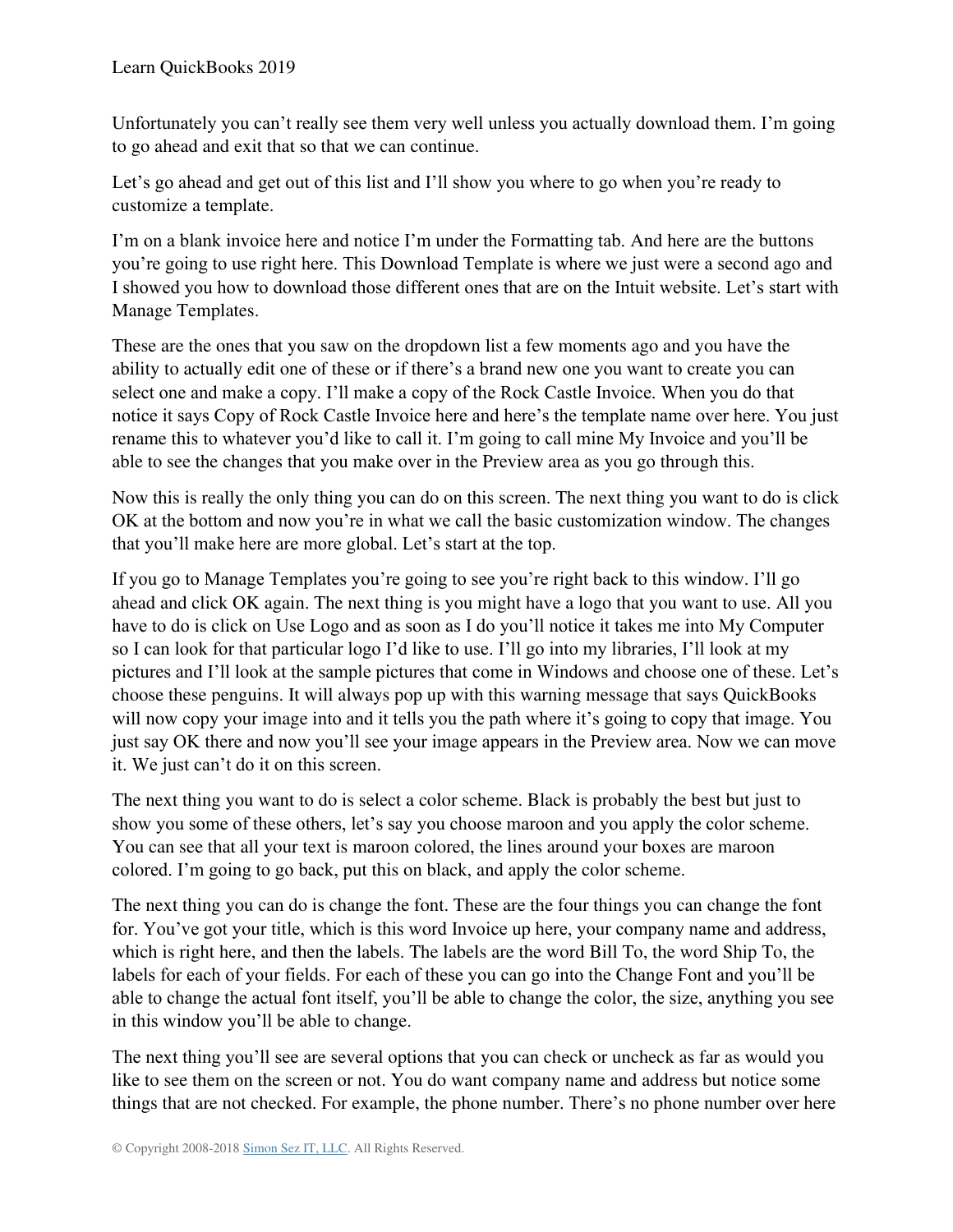and I'd probably like it to appear right below my city, state and zip. Watch what happens if I check phone number. It actually applied that field down here at the bottom where I do not want it. Now I could move it but I want to show you a quick way to actually put it right underneath your city, state and zip up here. I'll uncheck that and click on Update Information. This is the address block that it was pulling from. If I copy this phone number right here then I have the ability to come back up here and place it right below my city, state and zip. I could also put the word Telephone if I want in front of this, whatever I wanted it to say. And then all I have to do is click OK and it will say you did not update your legal address. That would be over here under this tab. If you want to go back and do that you can, if not you can just say No, and then you'll see that your phone number is right underneath your address block here.

Also notice you can have the past due stamp appear. If you have an invoice that's overdue it'll have a big Past Due on it. You may want that. And also it will print the status stamp. Let's say this is paid, then it will print Paid across it. If you voided this out for some reason it'll say Void across it. So you probably do wan that as well.

The next thing you want to do is go down to the bottom where it says Additional Customization. So this screen was more of global changes. Additional customization lets you drill down a little bit deeper.

The first thing you'll notice is you're on the Header tab. And all of these things that you see here you can choose whether to see them on the screen, whether or not to print them, and then you can change the wording related to each one of these. Let's go down the list so you'll know what you're looking at.

The first thing is the default title. And that's this word Invoice right here. You'll notice that I do see it on the screen. I'm probably going to want to print it. And just to do something a little different I'll put it all in caps. You'll see that as soon as I tab through that field it shows me a preview of it right over here.

The next thing is the date. And that's going to be the date right here. Let's put Invoice Date and then what we're going to see is when we tab through it it now says Invoice Date. Now you'll notice some of this is cut off because the field is not quite large enough. We will fix that in a little while when we go into the Layout Designer.

The next thing is the invoice number, which appears right over here. Then you have your Bill To and that's going to be this right here. Notice underneath it is a Ship To. That's going to be this. Let's say you don't ship anything. You might want to uncheck those. Underneath that you have the purchase order number. If you use purchase orders you'll probably want to check the box. And you will start seeing this message pop up that says Overlapping Fields. What you want to do for now is hit Continue just to get past that and this is what they're talking about right here. Do you see how these fields overlap some others? Again, when we get to the Layout Designer we'll go ahead and fix all that.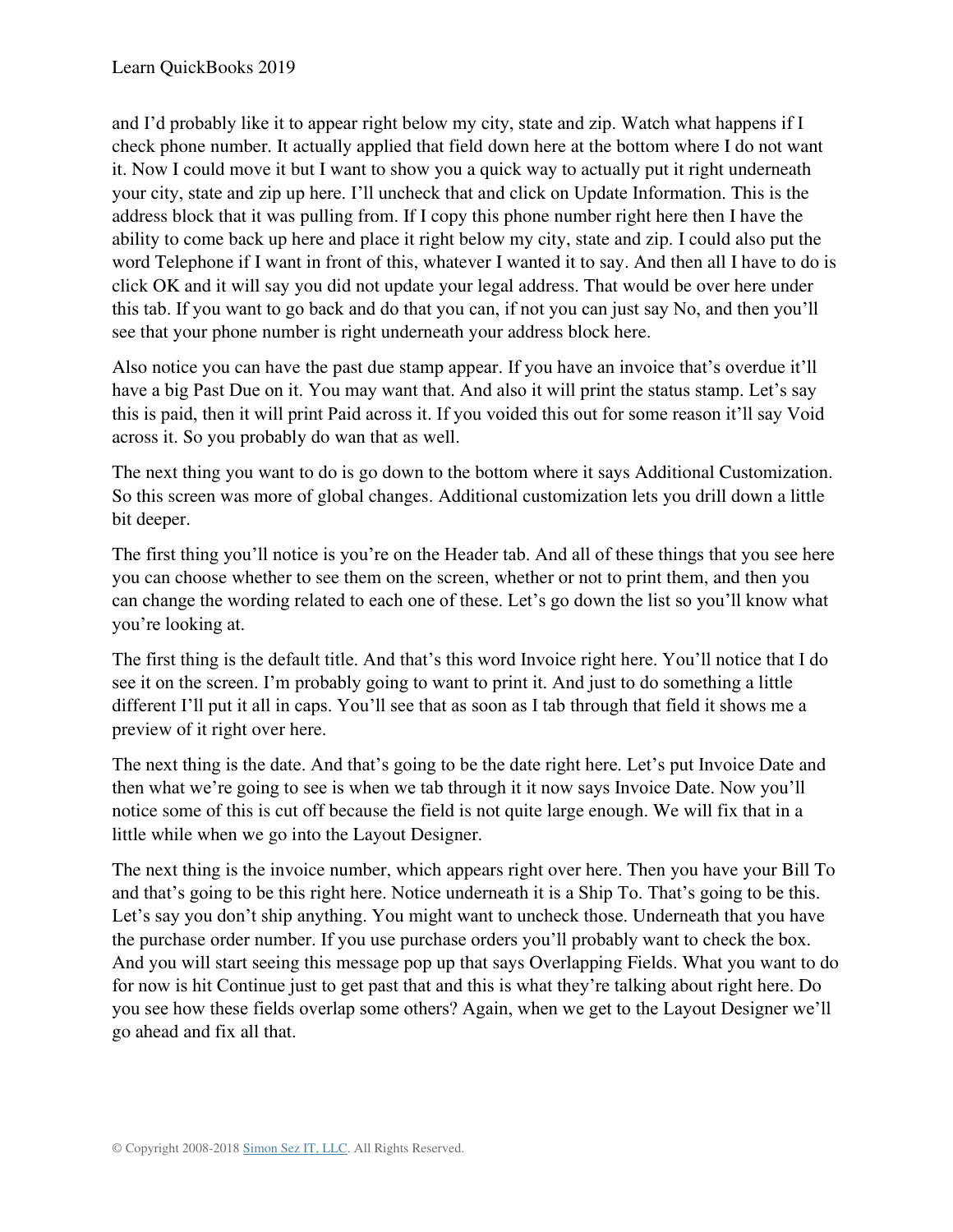The next thing you'll see is SO number, which is a shipping order number. Then you have your terms. And then you have your due date. Below that it says Rep. If you have sales reps in your organization then you may want to track which sales rep works with this customer.

You also have the account number. Do you notice you cannot check account number to see it on the screen? However you can check the account number if you'd like to print it. Remember the account number was set up in the customer setup. So you would have to go back there to turn it on if you want to use it.

You next have ship date, ship via, and freight on board. Those have to do with shipping. If you're not shipping anything you wouldn't want those turned on.

And then you have Project/Job. Notice you can't check to see it on the screen. However you will always see it right back here from this dropdown. It's just not on the actual invoice itself right here. You can choose to print it. Now you may not call these projects. You may call it job name.

The next thing you'll notice is there is an Other field and this could be for anything at all that you wanted to be able to type in that field. You would just go ahead and turn that on if you wanted to show and/or print this.

The last three say contract number, birthday and spouse's name. I don't know if you remember where those came from but when we were setting up the customer or the vendor you could create your own fields. That's where these come from. If you need more fields than what you see here you can go over there and actually create those and then come back and they will be in this list.

That's a quick way to go through the Header options here. I want to next go over to the Column options and let's go ahead and stop the video here and I want you to go over to part two and we will continue this.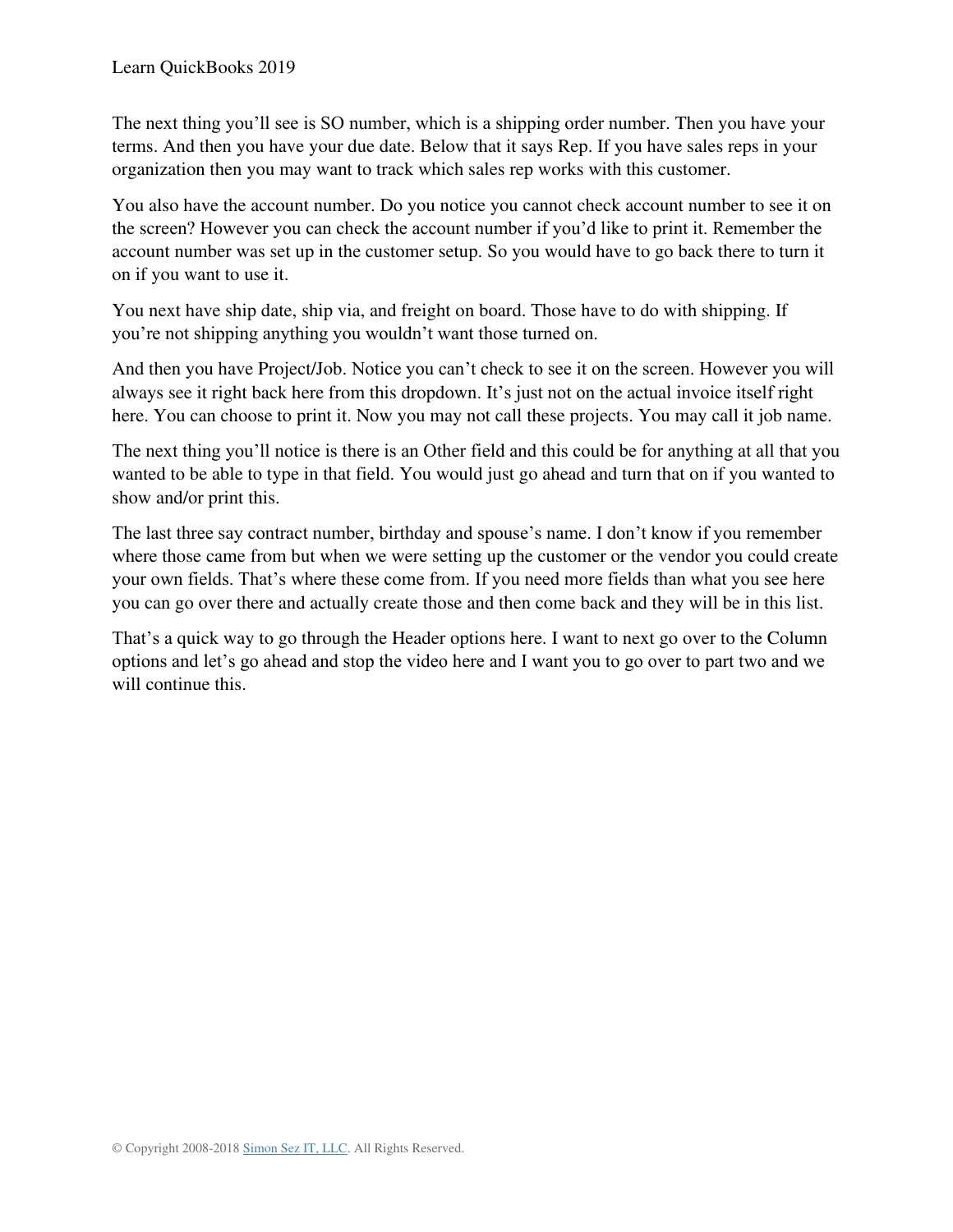#### **Video: Form Customization – Part 2**

**Cindy:** Okay welcome back. We are on part two of Creating Reports. I wanted to go ahead and continue where we left off and talk about the customization of your different templates in QuickBooks.

We just finished up with the Header tab. Now let's look at the Columns tab.

When you go down the list you can again choose if you'd like to see each of these options on the screen and/or choose to print them, but you can also show the order from left to right you'd like the columns to appear in. Let's go down the list and look at this.

We could choose to have the service date if we'd like. We could also choose to have the item print. Now I want you to notice that item will always be on the screen because you have to see it here in order to choose an item. But you do not have to print it. And I probably wouldn't. If you remember me telling you when we talked about items that when you set up items you can name them anything you want because you're the only one that will see them. Your customer will see the description, however. They've got manufacturer's part number, they've got quantity, unit of measurement, rate amount, and you can see the list down here.

Now a couple of things I want to tell you. This quantity field right here, this is a calculating field. So if you have a situation where you need to say quantity ordered and then quantity shipped this needs to be the quantity shipped field. You would come down to the other down here and make this quantity ordered. That way this one will calculate for you. Let's say you don't want the unit of measurement and rate is always at the end and the amount is the very end. So you always have the rate and then the amount. You can't change that. Amount is always the last one. So it looks like now we're going to have the item, which is not going to print, the description, the quantity, the rate, and the amount.

Now let's go over to the Progress columns. This is pretty much the same. It has to do with estimating jobs. If you want to know how much has already been estimated and you want to show all that on an invoice you could go down and do the same thing here.

Then you have the Footer tab. Now I want you to notice down at the bottom this is what's in the footer now. They've got the subtotal, they have sales tax, the total, payments and credits, and balance due. That is way too many fields to have at the bottom. Of your template. I would probably do something like this. So first of all customer message is going to go right in here and that's going to be things like "Have a nice day", "Thank you for your business". I would probably take off subtotal. I would take off sales tax. Now sales tax will always print up here underneath the last line item. So you're not telling QuickBooks you don't want to see the sales tax. You're just not going to show it down here. Payments and credits and then balance due. So typically this is what you'll see on a generic invoice in QuickBooks. Now every now and then you may have a customer that says, "Can you send me an invoice that shows me the balance due on an invoice" if they have been making payments, for example. And if that's the case then you would do something like this where you have the total, the payments, and then the balance due. We'll leave it like that.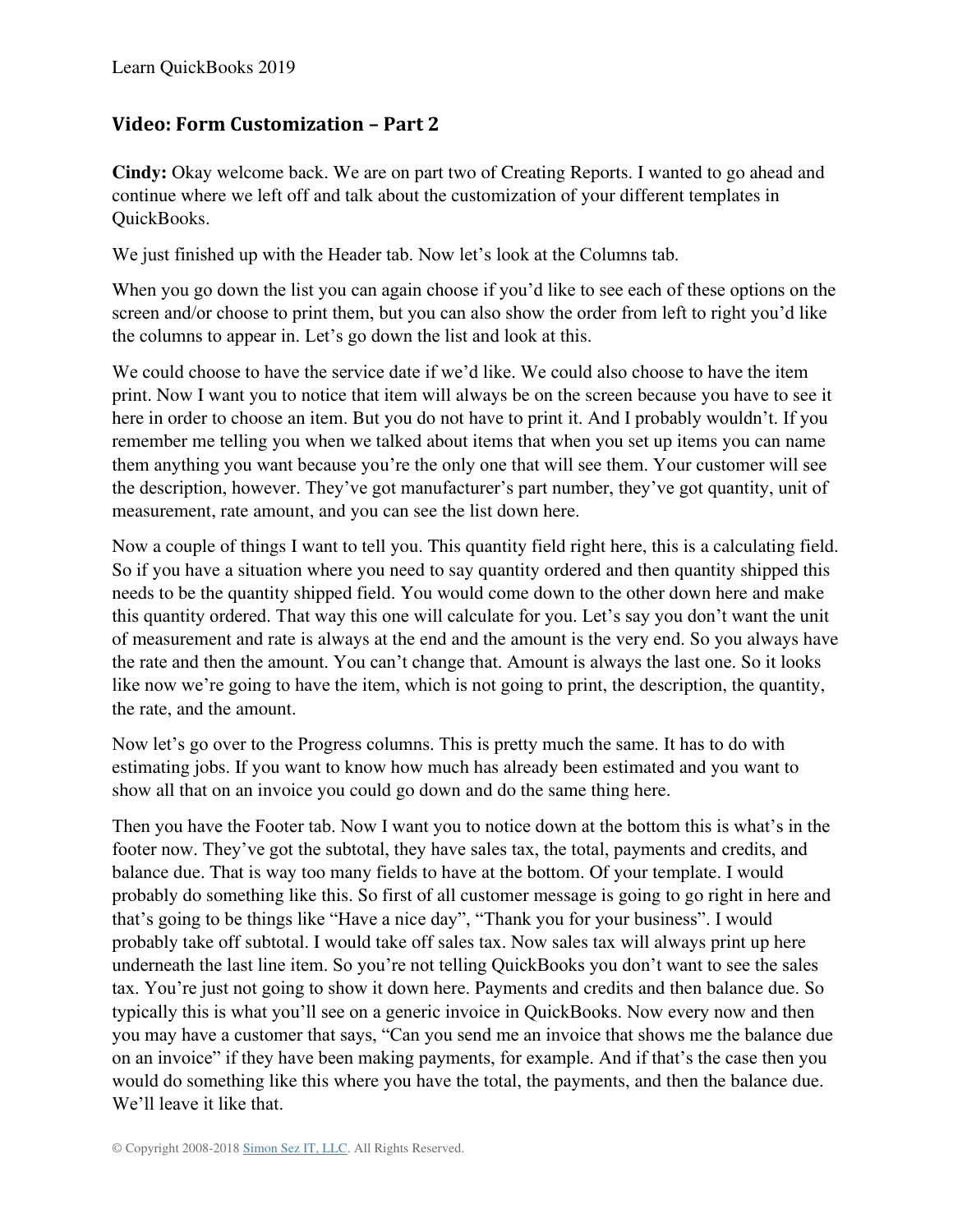The last tab is Print. Here you can choose some printer settings. If you want to get to these options you have to check Use specified printer settings below. But here you could have your orientation portrait or landscape, you could tell QuickBooks you want two copies automatically, and if you have a different size paper you can set that up as well.

It's going to print page numbers on any forms that have more than two pages. And you probably want the trailing zeros. That's basically if something cost \$54 it'll actually put the point-zerozero in there for you.

And that's really all you have to do for the additional customization options.

What I'd like to do now is take this even further and go into the Layout Designer and show you how to actually make these columns look the way you'd like them to look, move the picture, and make it just look like you would want it to look in your business.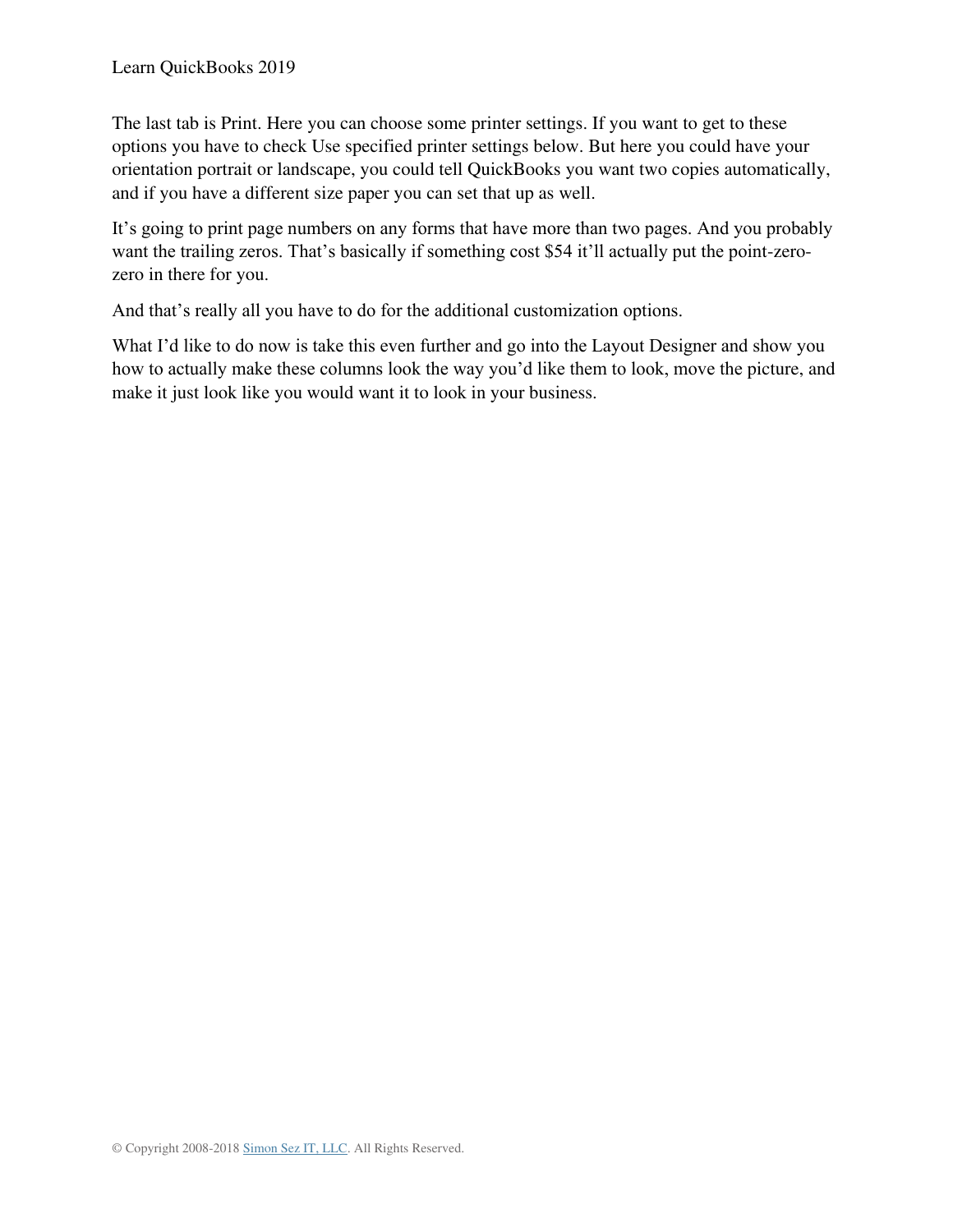#### **Video: Layout Designer – Part 1**

**Cindy:** Okay welcome back. We are working in module ten and we're customizing forms in this particular module. We're all the way down now to section two. This is the Layout Designer and this is part one of the Layout Designer. We talked a little bit about customizing your forms as far as telling QuickBooks which columns you'd like to see, which order, if there's some extra fields but now what we need to do is make it look nice. Let's go ahead and flip over to QuickBooks and I will show you how the Layout Designer works.

I want to go ahead and start back on the Home screen just in case you got out of the options where you were customizing your template there. We're going to go back and click on Create Invoices again. Make sure you're under the Formatting tab and choose Manage Templates. Make sure you're clicked on the one you just created or the one you're trying to edit and then click OK.

We went through this earlier where we were actually using our logo and we were able to change the font for all these options over here. So let's go ahead and look at additional customization, which is where we were just a few minutes ago over in section one. Now we can go down to the Layout Designer.

This is what the Layout Designer looks like. You can't make this screen any bigger so I'll just pull it over a little bit so you can see it. Basically it has a couple of things on here I want you to be really familiar with. And if you're familiar with working with any kind of graphics type software then a lot of this you'll all ready know how to do. But if you notice you have a blue line around the edges of your page. That's your margin. If you decide you'd like to change that margin, if you look in the bottom left of this window it says Margins, and you can actually go in and type in the actual margins that you'd like here.

The other thing I want you to notice is that you have these blue dots all over your screen. Those are your grids. You can change the spacing between your grids if you'd like. Grids actually help you line up your objects. Down at the bottom where it says Grid you can actually change it from a  $16<sup>th</sup>$  of an inch where it currently is to maybe an  $8<sup>th</sup>$  of an inch as an example. You might not want to see it at all or you might want to check or uncheck the snap to grid option. What that means is if I take one of these boxes back here which is actually called a placeholder and I move it close to a grid it will snap to the closest one. And that helps you line up your objects.

When you look at these boxes back here these are what we call placeholders. A placeholder can actually have text in it, it can have a picture in it like this. Any time you have a placeholder and you'd like to change the size of your object you can grab these control handles as they're called around the edges, see the little boxes, and when you put your mouse on it you'll get a double black arrow and that let's you change the size of your object. If you want to move the object just click right in the middle of it and move it wherever you'd like it to be.

Sometimes when you're moving objects around and you want to get them very close together it's kind of hard with your mouse so one thing you can do, if you notice the little space there, is you can actually use your up and down arrows on your keyboard or your left and right arrows to get things lined up a little bit nicer.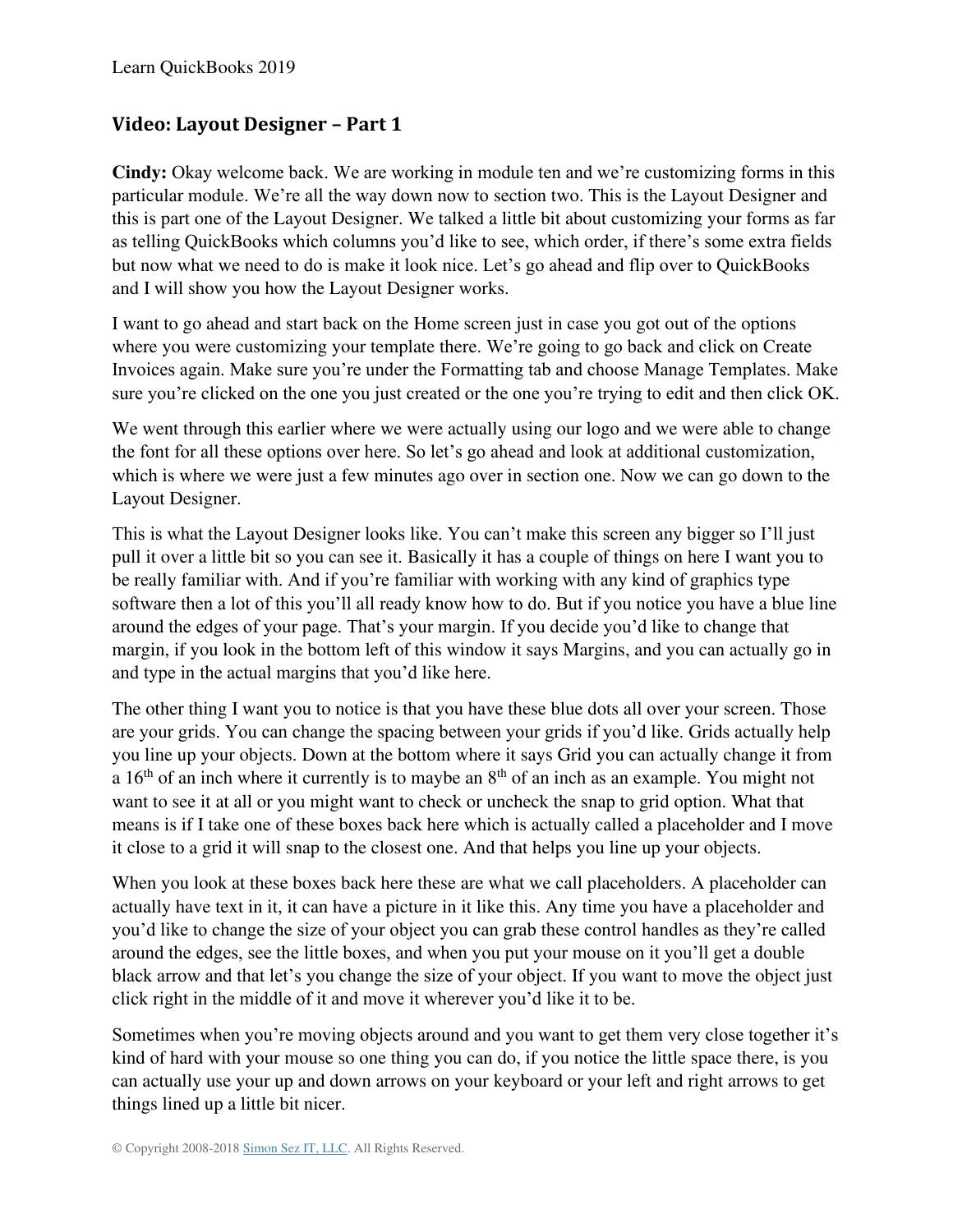Some other things to notice. When you're looking at these different placeholders here some of these have a gray box around them like these and some have a black darker box around them. Those are your borders. The darker ones do print. The grayer ones are just there to show you the outline of your object.

The other thing is at the bottom of your screen you'll see a checkbox that says Show Envelope Window. And when you check that you'll notice these green windows that appear here. I call those windows because what happens is if you fold this invoice and put it in a window envelope that's where the window is. So it's really going to help you line these up perfectly.

I'm going to go back and uncheck that.

Let's talk a little bit about some of your properties. When you click on an object you'll notice you can change the properties here. If you select more than one object and you would do that by holding down the Shift key, notice you can't access the properties. That's kind of a pain because in most graphics programs you can select more than one object and change everything at once. But here we can do it and then we'll be able to copy it. And I'll show you how to do that in a little bit.

I'm going to select my title. I'm going to the Properties option and now you'll see I can change the text, the border or the background. Let's start with the text. The text within my object I can left align it, right align it, center it, or indent the first line of text. It looks best on the left so I'll leave it there for now. You'll notice I can also change the font options down at the bottom. If I'd like to change the actual font itself I can do that. If I'd like to actually change this to bold or italics I could do that. I can change the size. Also I can change the color down here. If you wanted to put a strikethrough effect here you could. You can see it puts a line through your text. You could underline it if that's what you wanted to do.

I'm going to click OK and then OK again so you can see what it looks like.

Now you'll notice that Rock Castle and the word Construction is missing at the end of this. That's because my object is not wide enough. I'm going to grab this right control handle and drag over to the right a little bit. And I'll just move this picture out of the way. But as soon as I have enough room here you'll see I can see all of my text now.

I'm going back to Properties and the next thing you'll see is the border options. This particular placeholder does not have a border around it. I'm going to add one. Top, bottom, left, and right in this case. I can also have rounded corners instead of square corners. I'll just choose large. I'll change the color and I'll also go in and change the pattern and the thickness. Instead of a straight line I might want dots, dashes or a double line. And I might want this to be thick. Now let's click OK and see what it looks like.

Here's a great example of needing to actually change the height of my object up and down so I can see my title a little bit better. In order to do that it looks like have to select a couple of these and move them out of the way. And then the next thing I'll want to do is take this and move it down a little bit so that I can actually change the height of my title. And you can see it right there.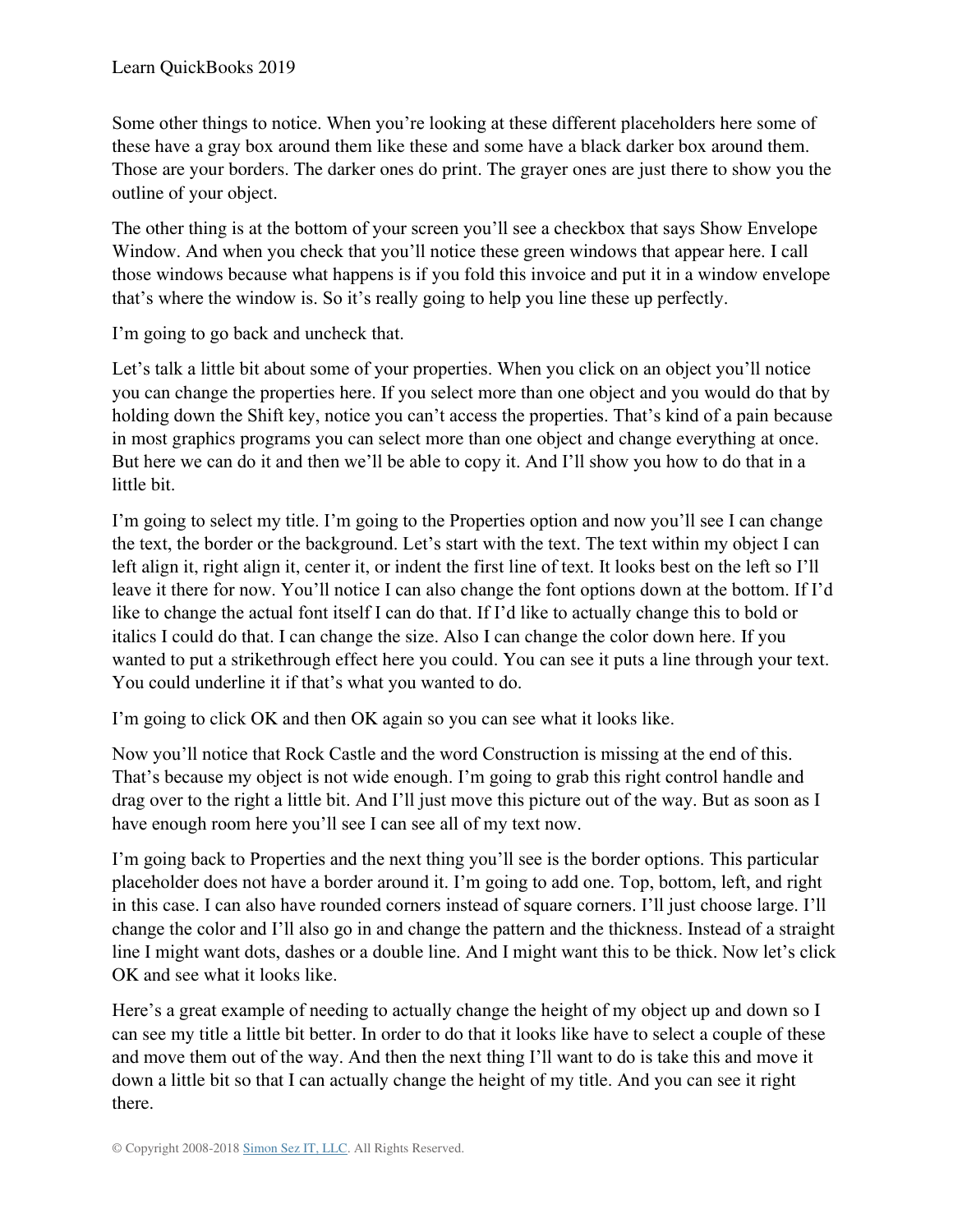One more thing. Let me go back into the Properties and look at the background. This is going to be your fill or the color in the background of your object. I'll just choose this color and click OK and now you'll see that I actually have a very nice looking title to go on my invoice.

Now what if you wanted this Bill To here or this Ship To here to look just like your title does as far as the formatting? You can actually copy the formatting. If you've ever used the Format Painter option in Microsoft Word or in Excel this looks very similar to that. I'm going to select where I'd like to copy my formatting from and then you'll notice this Copy Format option. Notice my mouse now looks like a paintbrush. If I click in the Bill To placeholder notice it has the exact same formatting. See that? You have to go back and actually click End Format to turn it off.

Now if you want to undo you've got several undo's you can use over here. And notice there's redo as well.

I'm going to move this picture up a little bit and talk to you a little bit about some things you can add.

The first thing you can add is a textbox. Now let me show you what a textbox actually looks like. Let's say in here I wanted to say 2018 Company of the Year. All I have to do is type it in there and then I have the same options that I can change for the text, the border, and the background. I'm going to go ahead and click OK here and notice where it put my textbox. I'll just move it up underneath this picture.

Now if you notice this is getting pretty busy here. Let's say I don't want to use the Ship To because I don't ship anything. Notice that I just held down the Shift key to select them both and now I can use the Remove option right up here. Now that that's removed I can do a couple things. Maybe I want to change the size of this a little bit, maybe I'd like to move this a little bit, change the size of it. Let's say we want to put it right down here. And let's say that we want to move our textbox underneath it there. If I wanted to take that border off of my textbox I'd just go back to Properties, take the border options off, and then when I click OK it just looks like some generic text sitting out there. I'll just make this the same size as that just to make it look a little bit nicer.

A few more things we're going to be able to add. If you go back to Add you can add a data field. These would be any fields in QuickBooks that are not currently in this particular template you're looking at. Any of these at all you can select them and click OK. You can see where it put account number. I'll just move this and stick it right up here so that this can be one of my fields I work with a little bit later.

Another thing you can add is an image. If you had another picture you wanted to add here you can just come in and find that image on your computer and add that.

You can also copy any of these. If you wanted to copy this picture you could certainly do this. Or if you wanted to remove it you saw earlier you could remove it using this option here.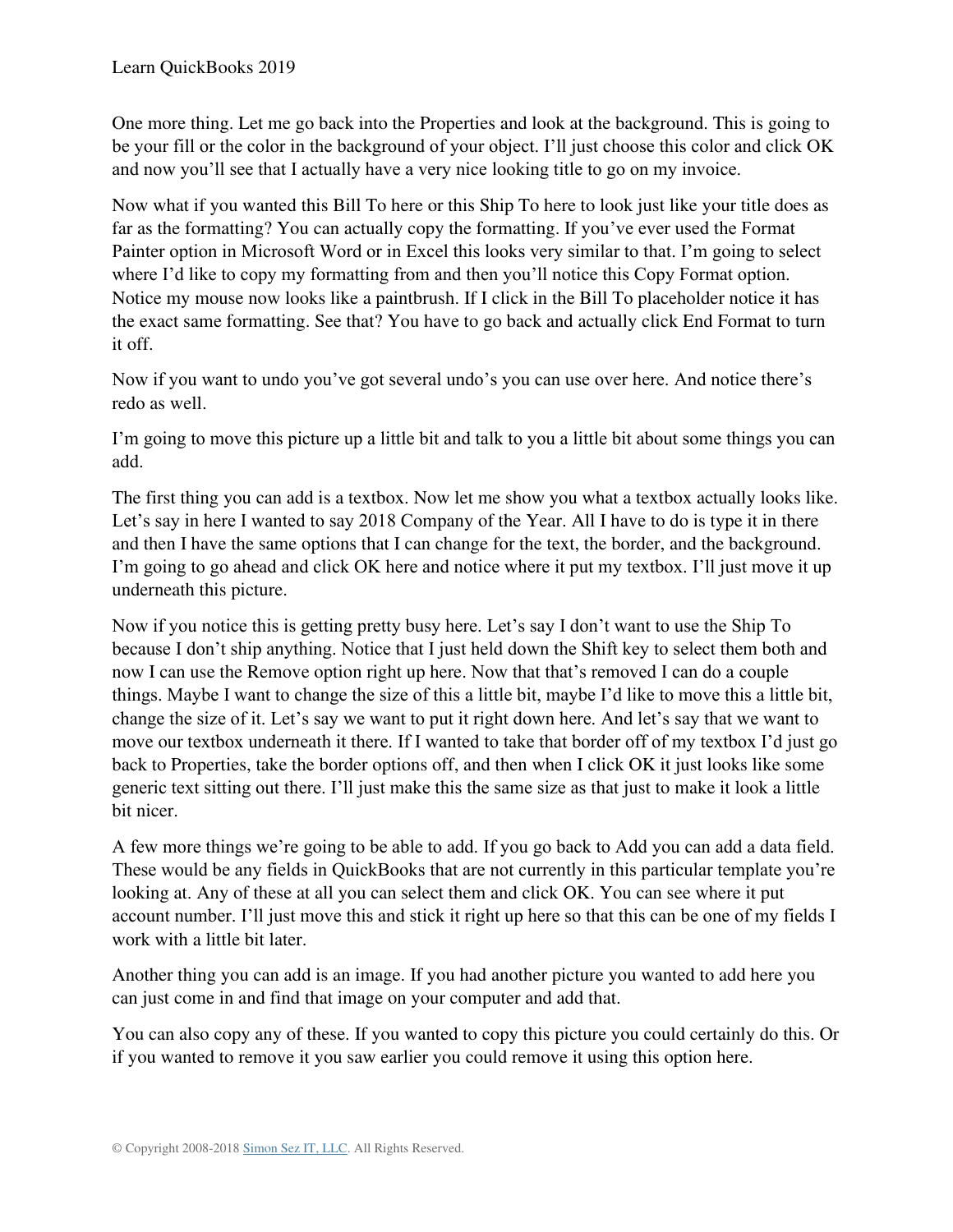Learn QuickBooks 2019

Let's go ahead and stop the video here and go on over to part two and we'll finish talking about these options for the Layout Designer.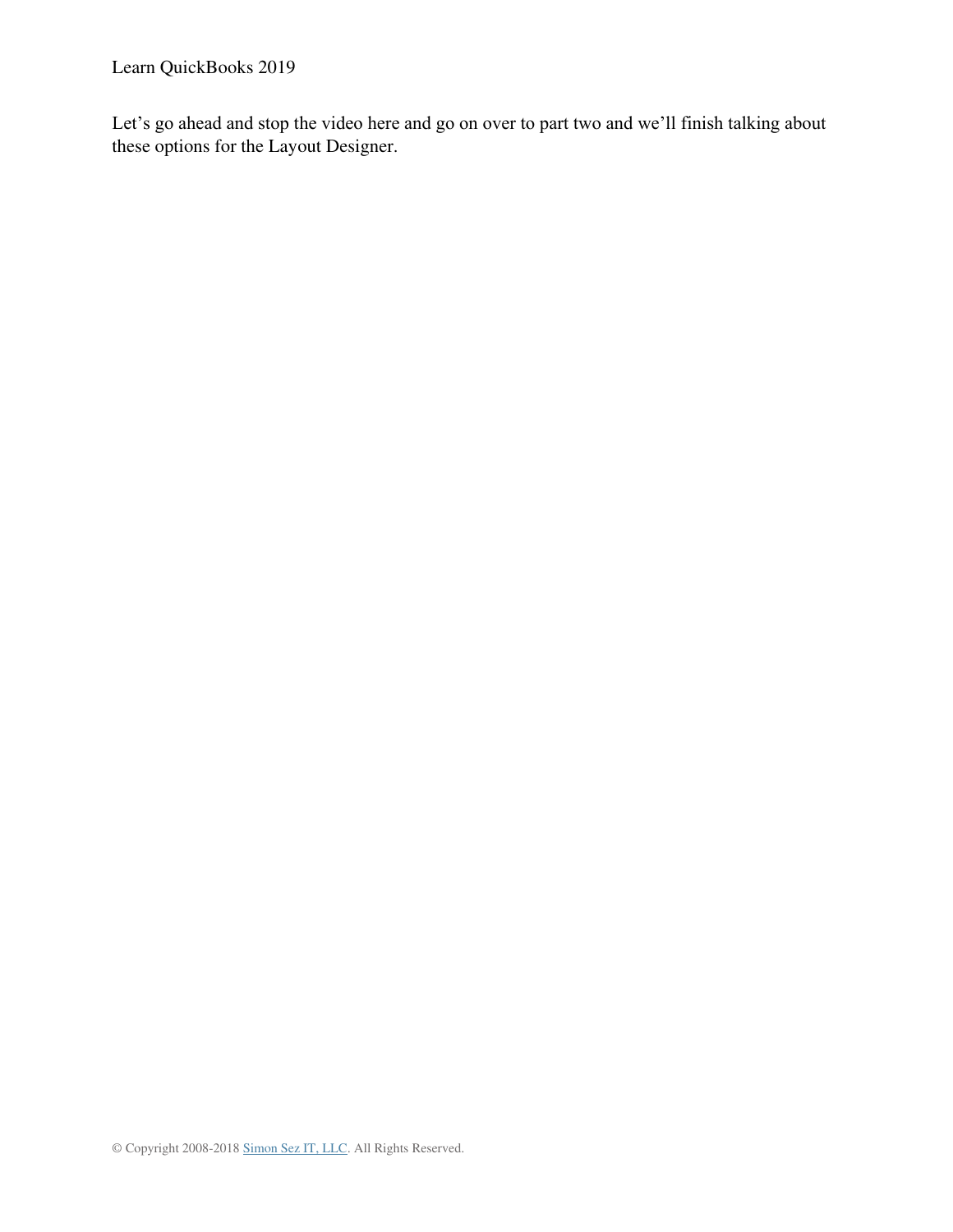#### **Video: Layout Designer – Part 2**

**Cindy:** Hey. Let's go ahead and finish talking about the Layout Designer. I wanted to go ahead and show you the rest of the options you have available when you're working in this particular window.

The next options I wanted to talk to you about are these ones that say Make Same and you've got height, width, and size. Notice they're grayed out right now because I don't have at least two objects selected. These options will let you take multiple objects and make them the same height, which is up and down, width which is across, or the size which is both. Let me give you a really example of how this would work.

I'm going to go ahead and just move this over out of the way for a minute. And let's say that I want to take these and these and if you notice they're not the same width but I'd like them all to be the same width. What I'm going to do first is select all four of these objects. A quick way to select them is to do something called drawing a net. All you do is put your mouse out to the side somewhere and hold it down the whole time and drag a box around them. When you let go they'll all be selected. Now you'll notice these are available. I'm going to choose the width option and now if you notice they're all the same width. Now I'm going to take these and just move them over just a little bit and maybe up a little bit on my screen so it looks a little bit nicer. But that's how you use those height, width, and size options.

Now let me go ahead and move this over a little bit so it doesn't look quite so funny here and I'll try to line these up.

The next thing you'll see is that you have the ability to center horizontally. Now what that means is if I wanted to center this picture on my page horizontally I could. I would select it and choose that option, but you can see in this case it looks a little funny so I'm going to go ahead and undo and put it back where it was.

Your last options that you have up here are to zoom in or out. You can see you can zoom in if you want. And that's as far as it'll let you zoom in. And you can zoom back out if you'd like.

Let's go look at some things down at the bottom portion of the screen.

Obviously these right here you would actually select them and move them around, make them the same size, whatever you'd like to do with those. So this will take a little bit of working with. But when you get down here I wanted to show you that the description column is the widest column here. If you actually printed this out you would see that you have a lot of extra room in these columns. One of the things you can do is you can place your mouse on this line that goes up and down between your columns and move those, very similar to the way you would move an Excel spreadsheet. That way if you needed to have a lot more room in your description area you've got it.

The other thing you'll notice is if you look at quantity, for example, the one is way over to the right. You may want to center that. You have the ability to go to your Properties and actually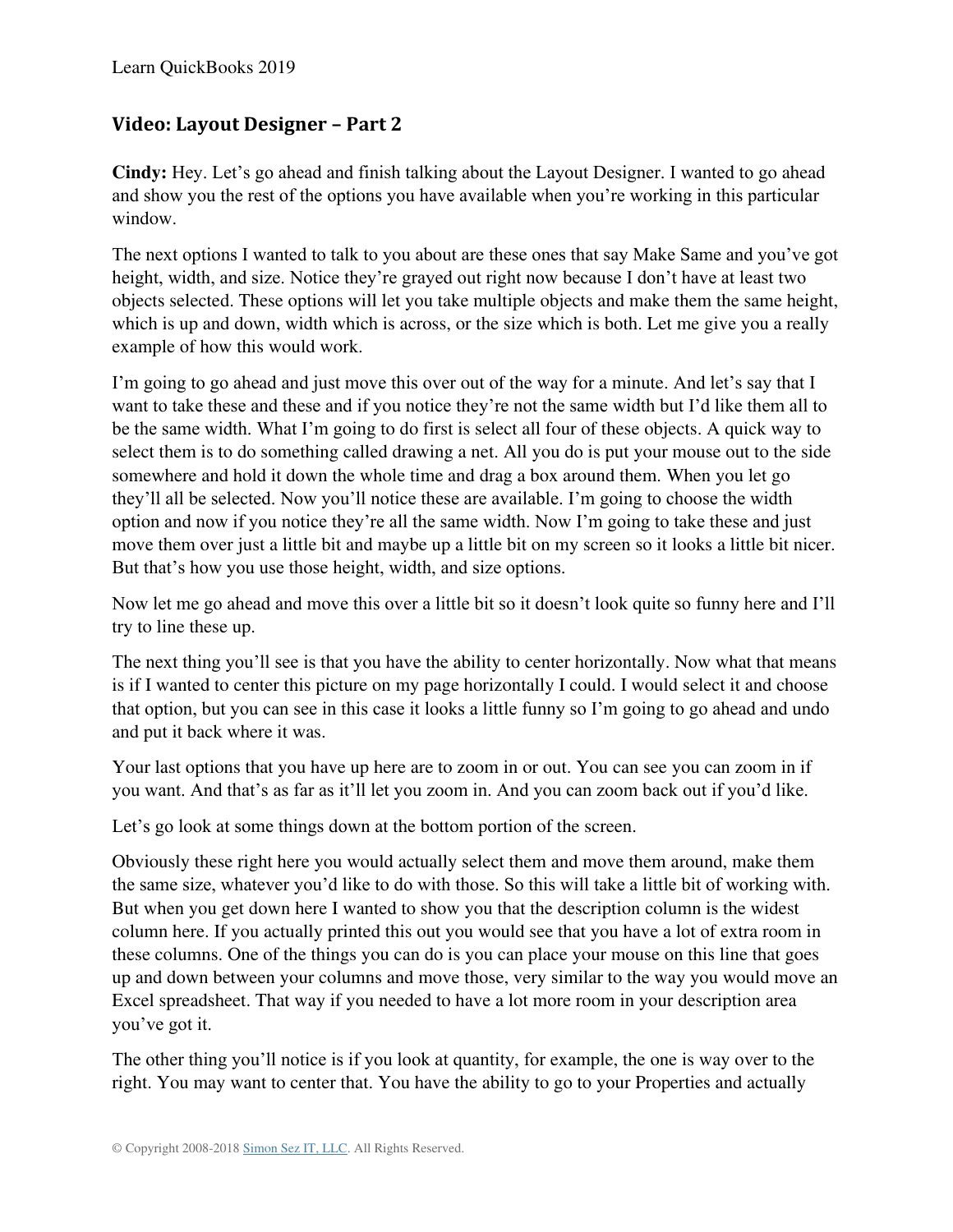choose the Center option and click OK. And now you'll see that that one is in the center of the column. And I'd probably do that with all of these.

Down at the bottom you have your message area and then you have subtotal, sales tax, total, payments and credits, and balance due. You would actually end up working with these if you wanted to take out sales tax, for example, or if you wanted to take out the payments and credits you would just delete those and then move these boxes around the way you want them to look.

That's pretty much where your options are for the Layout Designer. It is going to take a little bit of time to get in here and work with these. You will click OK several times and go and look at it and realize you need to make some changes. But once you get it looking good then you are good to go.

I'm going to go ahead and click OK here and show you what it looks like if I have to use it. Let me go ahead and click OK here all the way back out.

Now I'm going to go back to a previous invoice and I'm going to come over to the template option and choose my invoice. Now I'm going to go up to the Print and preview this so you can see what it's going to look like. And there it is. So you can see I would need to move some things over because it does need a little bit of tweaking, but you want yours to stand out so go ahead and make any changes you want, add pictures, and then that's all you need to do.

Well that's going to wrap up module ten here. Why don't we go ahead and move over to module eleven and we'll start talking a little bit about working with the different reports that are in QuickBooks.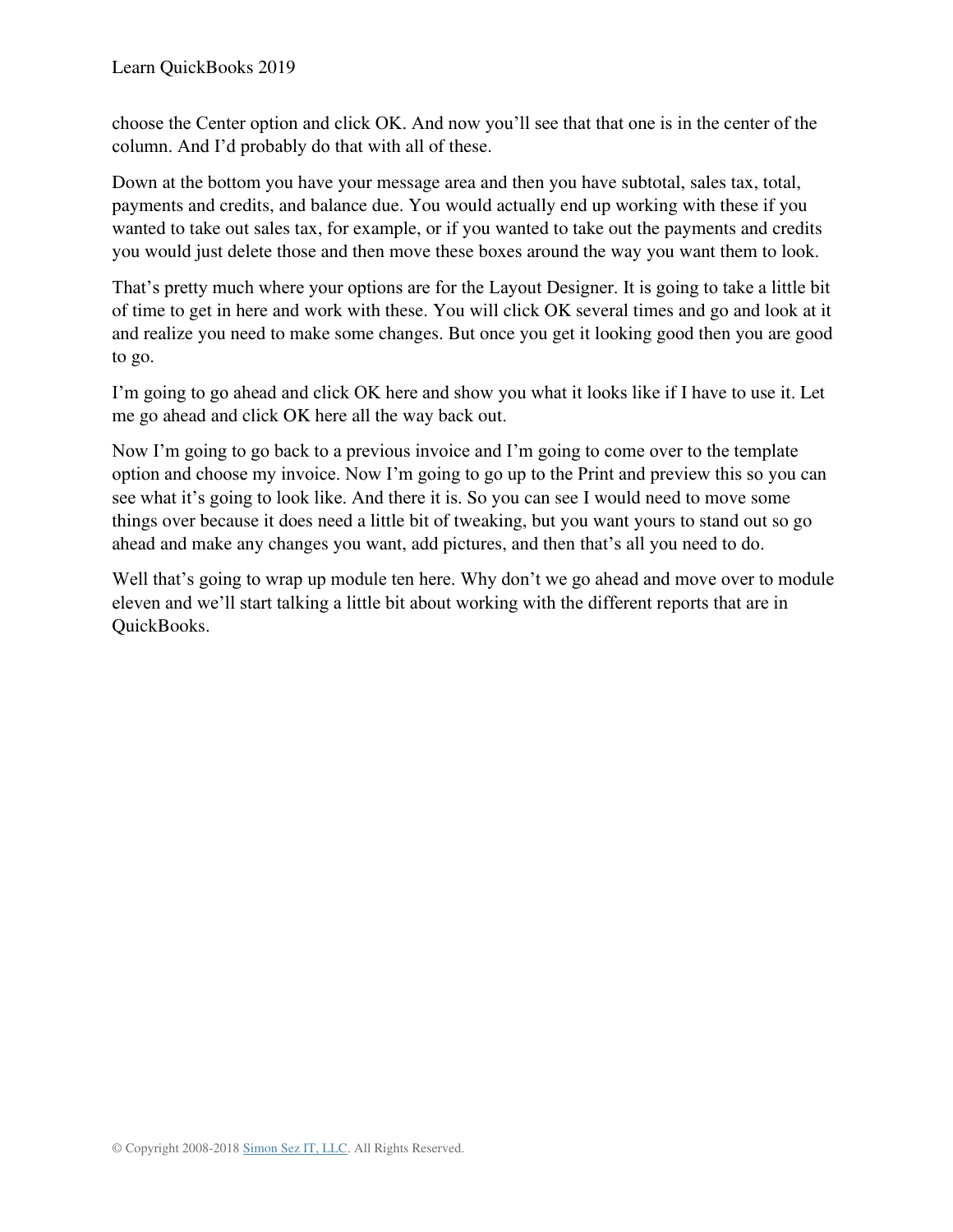## **Chapter 11 - Reports**

## **Video: Quick Reports**

**Cindy:** Hi. We are down now on module eleven and this is the module where we're going to really dive in to all the reports in QuickBooks. This is section one Quick Reports. And what I want to do is take you over into QuickBooks and show you how to run some super quick reports when you only want to see a report on one account or one customer or one vendor. Let's flip over to QuickBooks and see how this works.

One of the great things about QuickBooks is there are so many reports in here that it's hard to say that you can't find what you're looking for. A lot of times they have what are called quick reports. Those would be reports on a specific customer only or maybe in the Chart of Accounts just one of the accounts. Let me just show you a couple of them, and you've seen some already.

I'm going to the Customer Center and what you'll notice when it pops up is over on the right you have these reports. Now let me go up and find our customer we were working with, which is Tom Allen. When you run a quick report if you're clicked on the customer the report will show all of the jobs broken up underneath the customer. If you run it just on the job itself it'll only show it for that job.

I'm going to over here and run a quick report on Tom Allen. And you'll see that it shows a couple of the estimates and invoices we did for the sunroom. If you're over looking at any report and you don't see everything you think should be here always check your dates. Notice this one is only for a two week period. I'm going to go ahead from this dropdown where it says Dates and just choose All. And now you'll see everything we did for Tom Allen and his sunroom. The kitchen is not on this list because we didn't do anything for the kitchen remodel job. That's one example of a quick report. Let me show you another one.

I want to go over to the Chart of Accounts. On any of these I can run a quick report. Now keep in mind that if I go down to some of the accounts where you don't see a balance, which would be pretty much from here down, all I have to do here is double click to run a report on these. Let's just say that I take this one here that says Insurance and double click. This is a quick report and you can see it's broken down by the different subaccounts that were underneath Insurance. Now if it's one of the accounts that has a balance like you see up here you can still run a quick report. You just have to right click to do it. Let's say it's the Visa card that we set up. I'm just going to right click and if you notice the very bottom option says Quick Report. And now I have a quick report on Visa.

Those are some examples of quick reports in QuickBooks. What I want to do now is go ahead and take you over to Creating Reports. We'll look at part one and we'll look at all the reports that are in QuickBooks and I'll show you a little bit about what's here and how they work.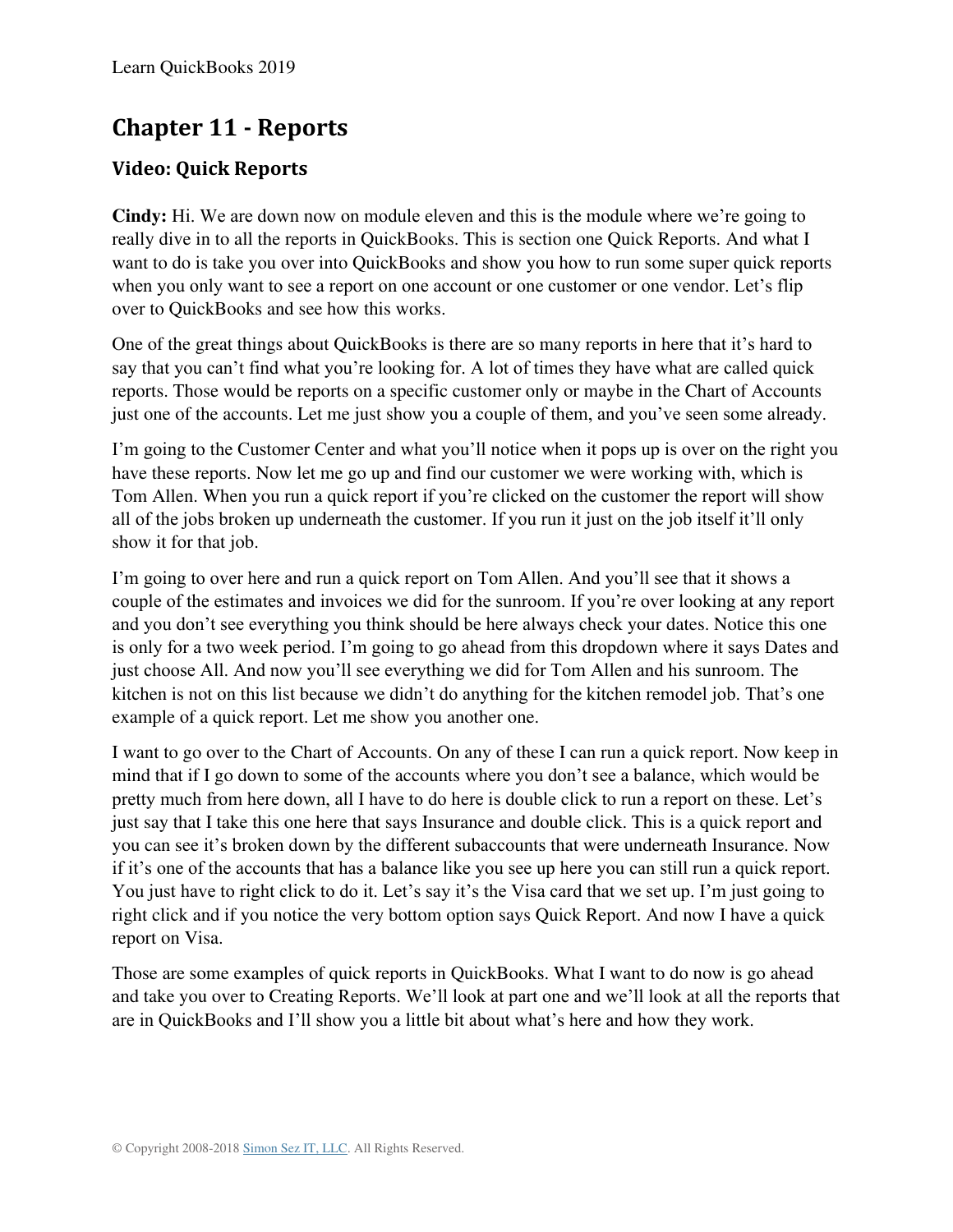## **Video: Creating Reports – Part 1**

**Cindy:** Welcome back. We are working in module eleven and in this module we're talking about reports.

We've already looked at the Quick Reports that QuickBooks has. I really want to dive now into all the reporting features that are available in QuickBooks. This will be part one. There is a part two to this so make sure you watch both parts so you can see all there is to know about working with reports.

There are a couple of different ways to look at the reports in QuickBooks. One is to go to Reports on the menu and another way would be to use the Reports option right here on your icon bar to get to what we call the Report Center. You can get to the same reports either way. It's just a matter of preference, which way you'd like to use them, but let me show you how they correlate.

From here down you're going to see different categories of reports and you'll see when you point to a particular category that these are the reports in that category. These categories are the exact same categories that you see over here. You'll see there's Company & Financial, Customers & Receivables, and you'll see those here.

If I wanted to get to the reports over this way then I click over here on Company  $\&$  Financial and these are the reports that I would have seen on the dropdown over there.

A couple things you can do with reports if you're in the Report Center. When you're looking at a report and you want to run it all you have to do is click Run right here to display the report. If you wanted to display certain dates on the report then you can use the Dates option right here where you have a dropdown you can pick from. Or you can choose the From and the To options and actually put in the dates you'd like to choose.

You can also mark a report as your fav. If you click on Fav, for example, that's a report you want to run on a regular basis and you would actually find those reports under your Favorites tab right here. And you'll see the Profit & Loss we were just looking at.

The next thing I want to show you is you have a Memorize tab and these are the reports that you've already memorized in QuickBooks. Memorized reports are ones you've saved and you want to be able to pull them up quickly in the future. We're actually going to look at some memorized reports over in section four. And you're familiar with favorites already and recent. Recent are the reports you've recently run in case you wanted to go back to one it's there just for easy reference.

The last tab says Contributed. Intuit users have the ability to edit different reports and actually share them with the Intuit community. You can see if you look at these that a lot of these were created by Intuit but when you scroll down the list you'll see several that were created by other users. You'll see, for example, when you come down here that you've got one by who knows who this one is, here's one from Rory. And you can see for each one of these the popularity. It'll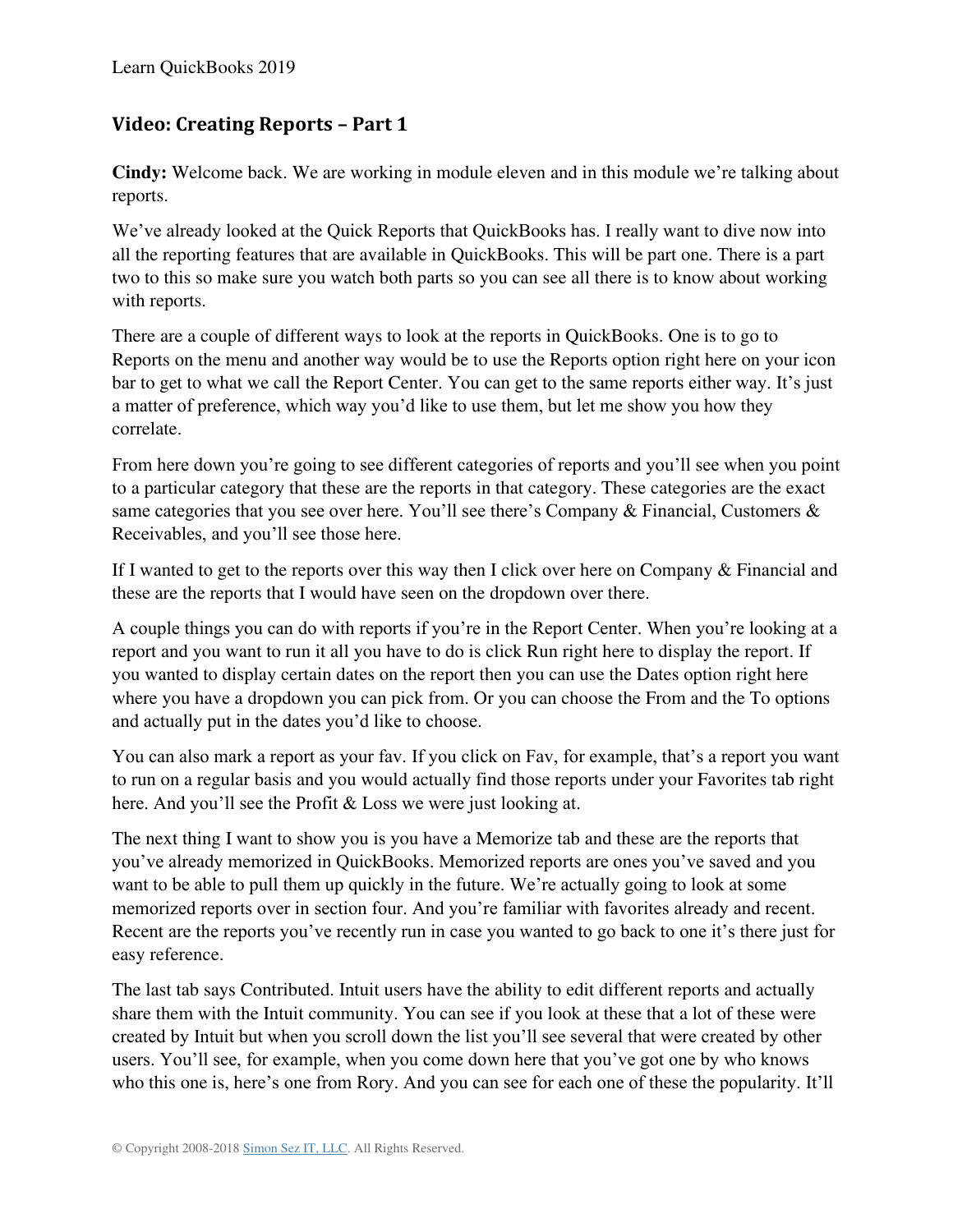show how many downloads and the average rating if there's been any reviews for these you can come up and read them, like this one has some reviews.

Let's go through the menu and just look at some of these reports so you'll know what's available in QuickBooks.

Let's start with Company & Financial because this has two of the most important reports in QuickBooks. One being the Profit & Loss Standard and the other one we'll look at is the Balance Sheet Standard. I'm going to click on the Profit & Loss and show you how this works.

A Profit & Loss is designed to tell you if your company has made money or lost money. If you think about the Chart of Accounts and the different types of accounts the only types that show up on the Profit & Loss are income accounts, cost of goods sold, and at the bottom you'll see your expense accounts. The way this works is QuickBooks will take all of your income accounts, add them up, and give you a total income right here. Then it will look at all the cost of goods and give you a total cost of goods right here and subtract those from your income to show you the total gross profit right here. Below that are all the expense accounts. There's a total of all your expense accounts down there at the bottom. And at the very bottom of the list it will say Net Income, meaning have you made money or lost money. That's why we call this the most important report in QuickBooks.

Now if you're looking at these numbers and you think, "Oh these are awfully low" or doesn't look right always, always, always check your dates in every report. Notice this one goes from December 1 to 15. I'm going to change the dates over here and I'll just say this fiscal year to date and you can see now that really changes the numbers a lot. So always check your dates.

The other thing you want to be aware of is that your reports in QuickBooks are run on an accrual basis automatically. And you can see that right here. Let me tell you what this means. Accrual means basically that when you look at these income accounts there are invoices in here that aren't paid yet. So as soon as you enter an invoice it shows it as income to your business. When you look at any of your expense accounts or your cost of goods those will be showed as expenses even if you haven't paid them yet. That's what accrual means. When you flip to cash that means only invoices that have been paid and it'll only show any bills or expenses that you've already paid. Let me show you how big the difference can be. If you look at this one, for example, the total income right here is \$449,493.89. Let me go ahead and show you what it looks like with the cash basis and you can see it went to \$379,000.00. That's a really big difference. Most of the time when you're doing your taxes you want to show this on a cash basis, but get with your accountant on this because this where he or she will tell you exactly what they want and how they want these reports run.

Let me show you what the balance sheet looks like. I'm going back to Reports, Company  $\&$ Financial, and let's look at the Balance Sheet Standard. Remember the Profit & Loss shows the income, cost of goods, and expenses. The Balance Sheet shows all the other accounts in the Chart of Accounts and the balances in those accounts. Think about here's your checking account and there's the balance. Look at your accounts receivable. There's the balance. Here's your undeposited funds, here's your assets. Down at the bottom you're going to have all your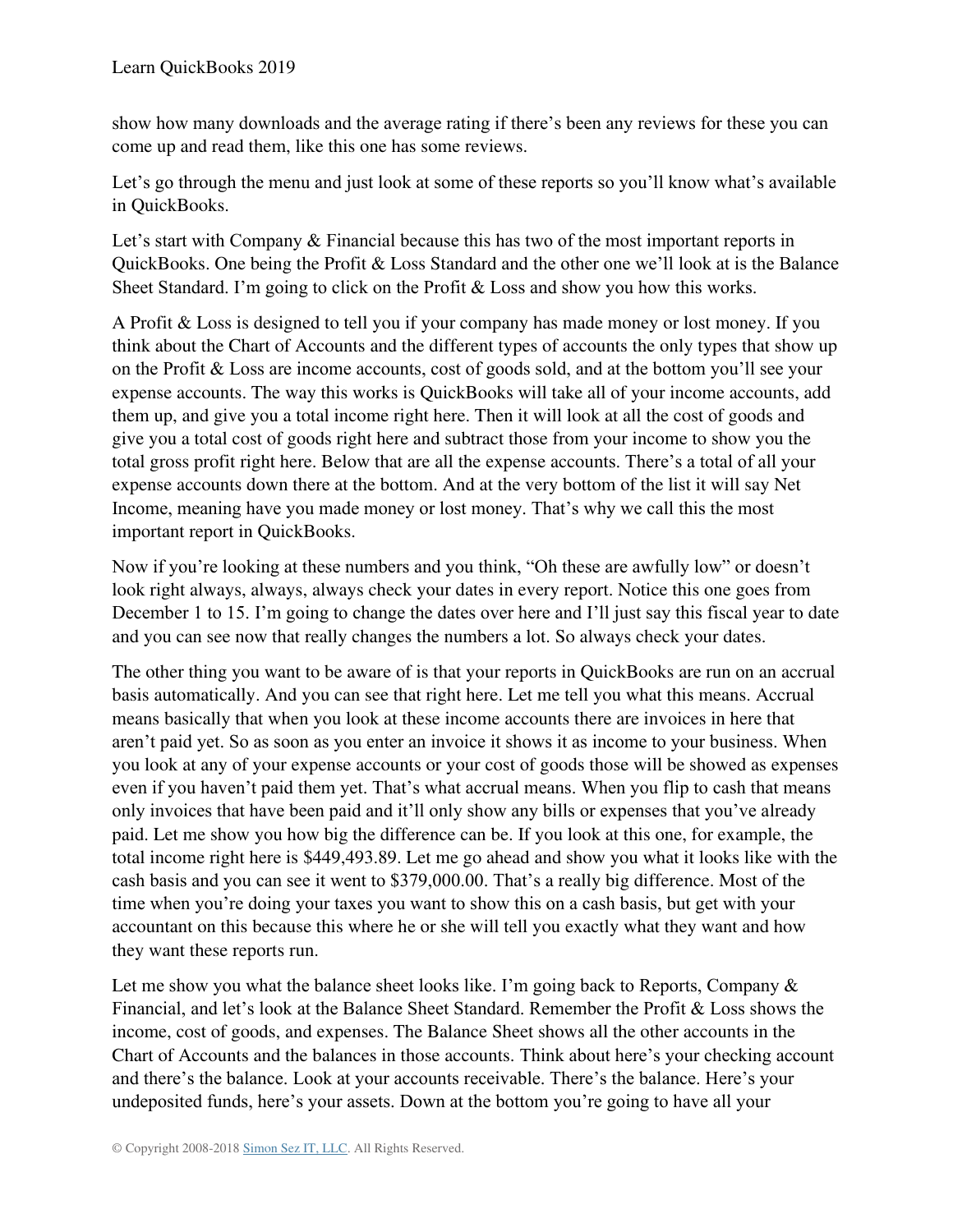liabilities. That means all your loans. Think about if you go to the bank to get a loan. Yes, they'll want to know how much profit you're making but they also want to know what the balances are in your accounts receivable, for example, so they know if money is coming in the door. Or maybe your payables so they can see if you owe a lot of money. These two reports are going to be very, very valuable.

Now when I go back and look at these I want you to notice that a lot of your reports will have a standard and a detail. You'll see that for the P&L and also for the Balance Sheet down here. The standard shows you each account and then the balance in those accounts whereas the detail will show you every single transaction that made up that account. So that can be a very long report.

I want you to notice you run a Profit & Loss year to date comparison or a previous year comparison. I'll show you this one. This one shows me my current year, my previous year, the dollar change, and the percent change. This is really a good one to run if you're looking at budgeting. All right.

You're also going to be able to run a Profit & Loss by job. So if you're working with a job feature you can see it for each job you're working on. And you can run one by class if you're using the class feature. If you are using the class feature there may be some transactions you didn't put to a class and that's what this unclassified report will show you.

I can look at income by customer, expenses by vendor, and also an income and expense graph. Let me show you what the graph looks like.

If you're really into graphs and charts Microsoft Excel is the place to do that but there are a few things in here that are very helpful. You'll always see this column chart here at the top and a pie chart down here at the bottom. If you notice you're currently looking at this by account and at the bottom if you'll notice you're looking at this by expense. It could be that I want to see this by customer and maybe my income by customer. So you can see there's a couple different ways you can look at these graphs. I can also look at it by class if I wanted to.

That's pretty much the extent of looking at these reports. You can drill down and get a report on the particular place that you're clicked, but I'm going to go ahead and close that and show you a few of these other reports.

Back under Company & Financial we did have some more balance sheet reports if you wanted to look at those. There's a balance sheet previous year comparison. And if you're into cashflow statements you can see a few down here.

I'm going to go ahead and stop the video at this point so that we can move over into part two and I can show you the rest of the reports.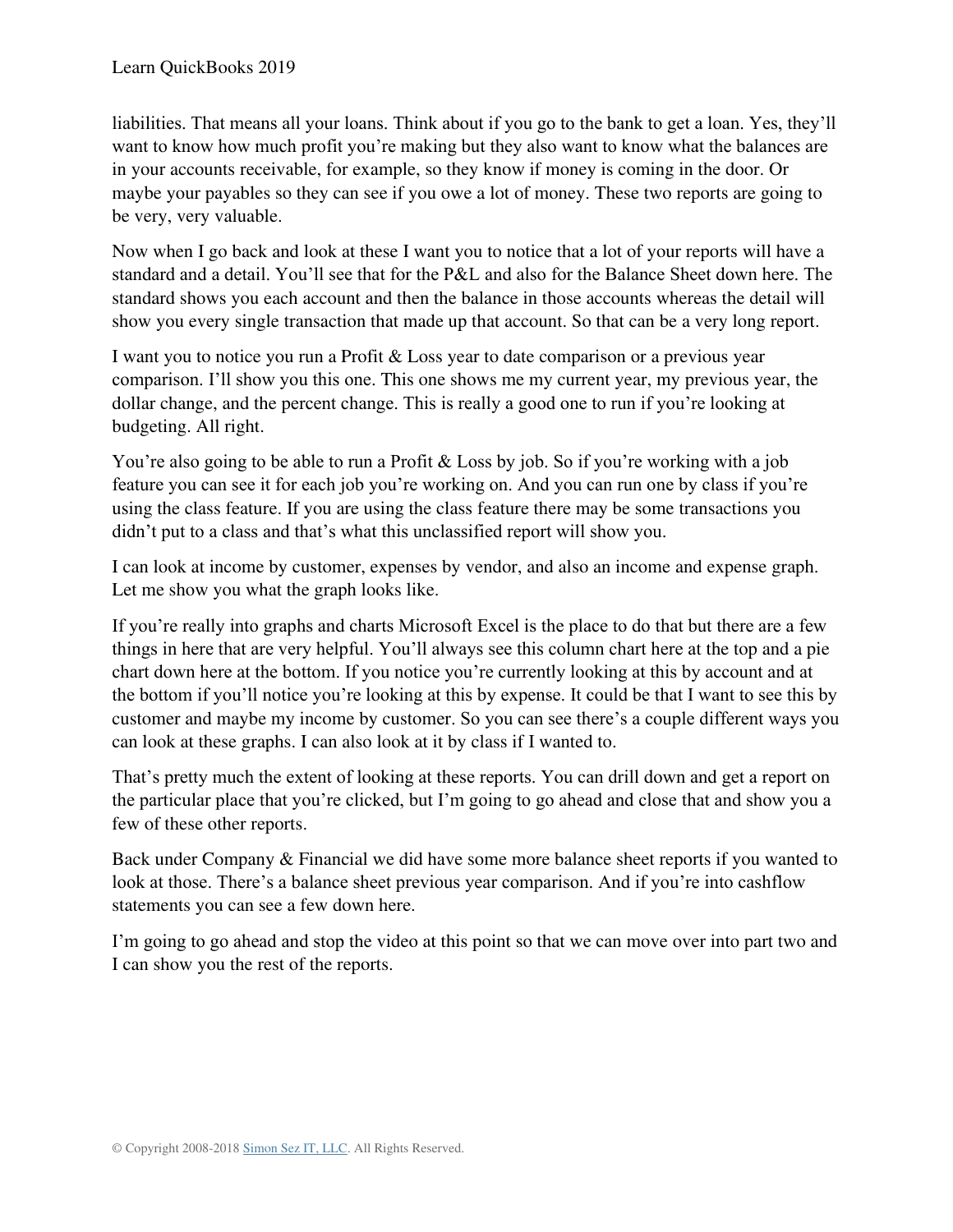### **Video: Creating Reports – Part 2**

**Cindy:** Hey, welcome back. We're still working in module eleven and in this module we are going through and talking about reports. We've been talking about how to create reports in part one of this section. Let's go ahead and continue talking about how to create reports and this is section two, part two.

Let's go back to Reports and keep going down the list. I want to go to Customers & Receivables.

There's a couple on this list that I really want you to be aware of. One of them is the Open Invoices. This is going to be a list of all of your customers that owe you money. Even if they owe you a penny they will show up on this list. If you happen to think something should be on this list and you don't see it check your dates. This is as of December 15<sup>th</sup>. If you know you did something in December why don't you change it to the last day of the month and then click in the report to refresh it.

When you look down this list there's something I want you to be aware of. If you happen to see a customer who has an invoice for let's say \$100 and right below it is a payment for \$100 and then it says their total they owe you is zero then you need to check that out because what that means is they still have an open invoice for \$100 and some miscellaneous payment that happens to match but they're not applied. Those are the kind of things you don't want to see on this report.

The other one that I want you to be particularly aware of with customers is the Customer Balance Detail report. This is going to show the customers entire history with you. You can see if you've invoiced them, if they've made a payment, maybe you gave them a credit memo. You can just see the list and this is a great one to look at when the customer calls and wants to know if you've received my payment.

There were a few others with customers that I just wanted you to be aware of. You do have an AR Summary report. They call this an AR Aging Summary report because you can see for each customer any invoices they have due and if they're in the 1-30 day category overdue, 31-60, all the way across.

Some other ones that have to do with customers in this list. There is a collections report you can run. There's an average days to pay. There's also an accounts receivable graph you can look at or if you're working with the job costing you can see any that haven't been billed yet. There's also a basic customer phone, customer contact, and an item price list right down here.

The next category over is your Sales. You'll be able to see all of your sales by customer, by item, by sales rep, and also you can see sales by ship to address. There's a graph at the bottom you can look at as well. And notice each of these you can run a summary or a detail.

Jobs Time & Mileage. There's several here you'll want to be aware of.

If you're working with jobs and you've been really keeping track of the job feature then you're going to see that you can run a profitability summary, you can see estimate versus actual. Let me pull that one because that's a great one to look at.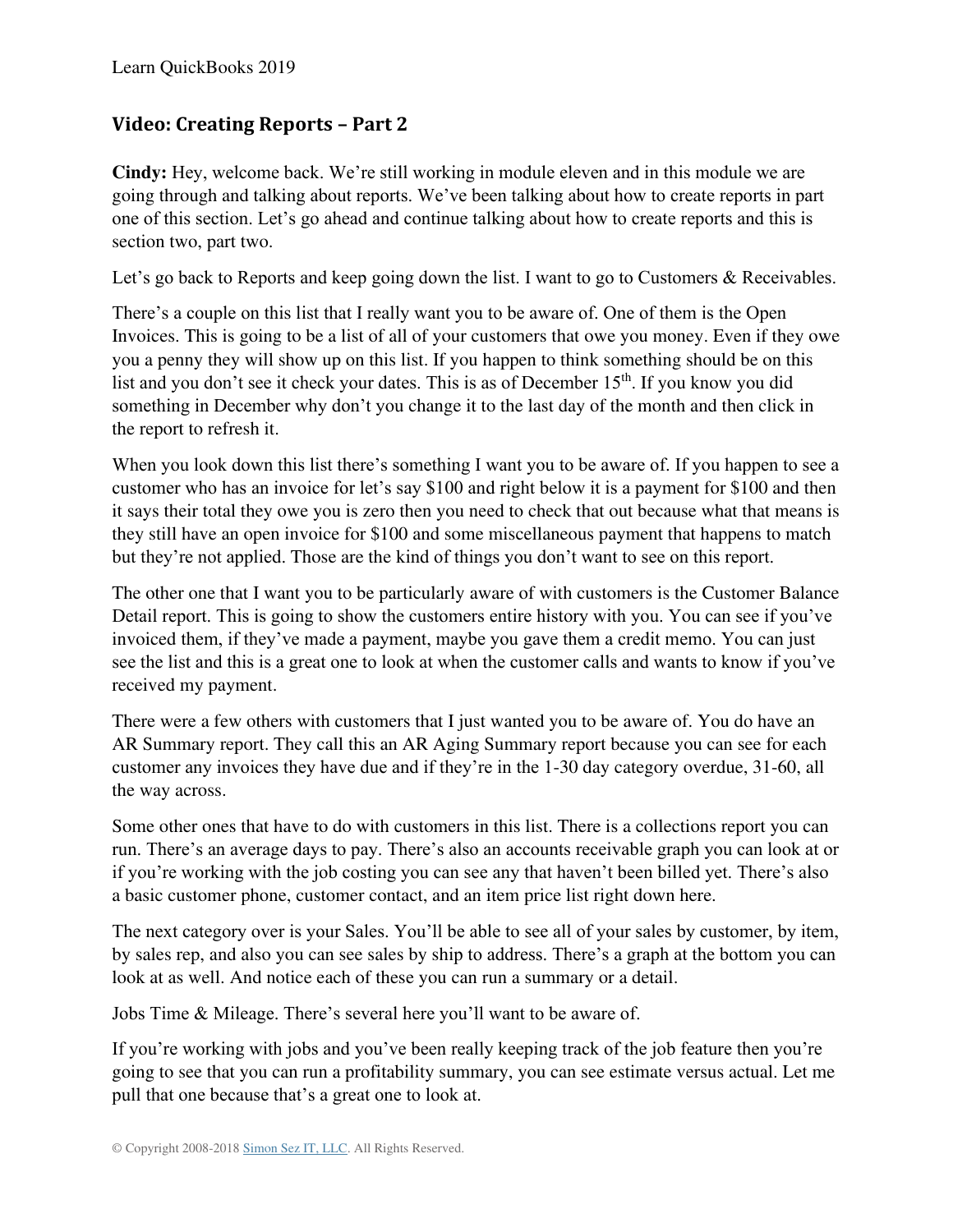If you estimate jobs you'll be able to see the total of the estimate, the actual cost so far, the dollar difference, the estimated revenue, and the actual revenue and then the difference over here as well. This is a really, really good one, like I said, if you happen to use the estimates and then you turn those into invoices.

Going back to Reports now. You're going to see again under Jobs Time & Mileage that we have some item reports. If you want to see if an item is profitable or not you can run that report. You've seen a profit and loss by job already. Here's some estimate reports by job. If you want to see open purchase orders by job you can. And we haven't yet talked about time and vehicle mileage but this is where those reports would be.

The next one we see on the list is Vendors & Payables. This is all of your accounts payable reports. If you wanted to see your AP Aging Summary, I'll show you what that looks like. These are all the bills you've entered and if they happen to be overdue you can show if they're in the 1- 30 day category, 31-60 and so forth.

You can also go back and see your vendor balance summary and your vendor balance detail. Vendor balance detail is a really good one to look at when you want to see everything that happened with your particular vendor. All the bills that were sent to you, if you paid them, all the way down the list. Maybe they issued a credit memo.

Another one that you're going to see related to that is going to be your unpaid bills. Your unpaid bills detail report shows up right here and this shows all the bills you've entered that you have not yet paid. Even if there's a penny left you're going to see it on this report.

Another one to look at under your Vendors & Payables is going to be an Accounts Payable Graph. This is what your Accounts Payable Graph looks like. You'll notice you have your basic column chart at the top and your pie chart at the bottom. And you really don't get too many options with this other than if you wanted to change your dates in the top left corner you could do that.

Going back to Reports again. Let's see if there's anything left under Vendors & Payables. Yes. Your 1099 report is right here. If you ever want to print your 1099s and then go through and look at the reports you can see the summary or the detail here. And when we talk about sales tax in module twelve here's some of the sales tax reports you'll be able to run.

The next category are your purchases. You can see everything you bought by vendor, by item, and here's your purchase order reports. If you wanted to know which ones are still open you can run that report. If you want to see some more detail you can run that, or also by job.

You've got some inventory reports. If you work with inventory and you need to track how many you have in the backroom you can come down here and run this physical inventory worksheet. This is a really good one to run because you can actually print this out, go in the backroom, and write down the physical count. And when you're done you can come back and adjust your inventory.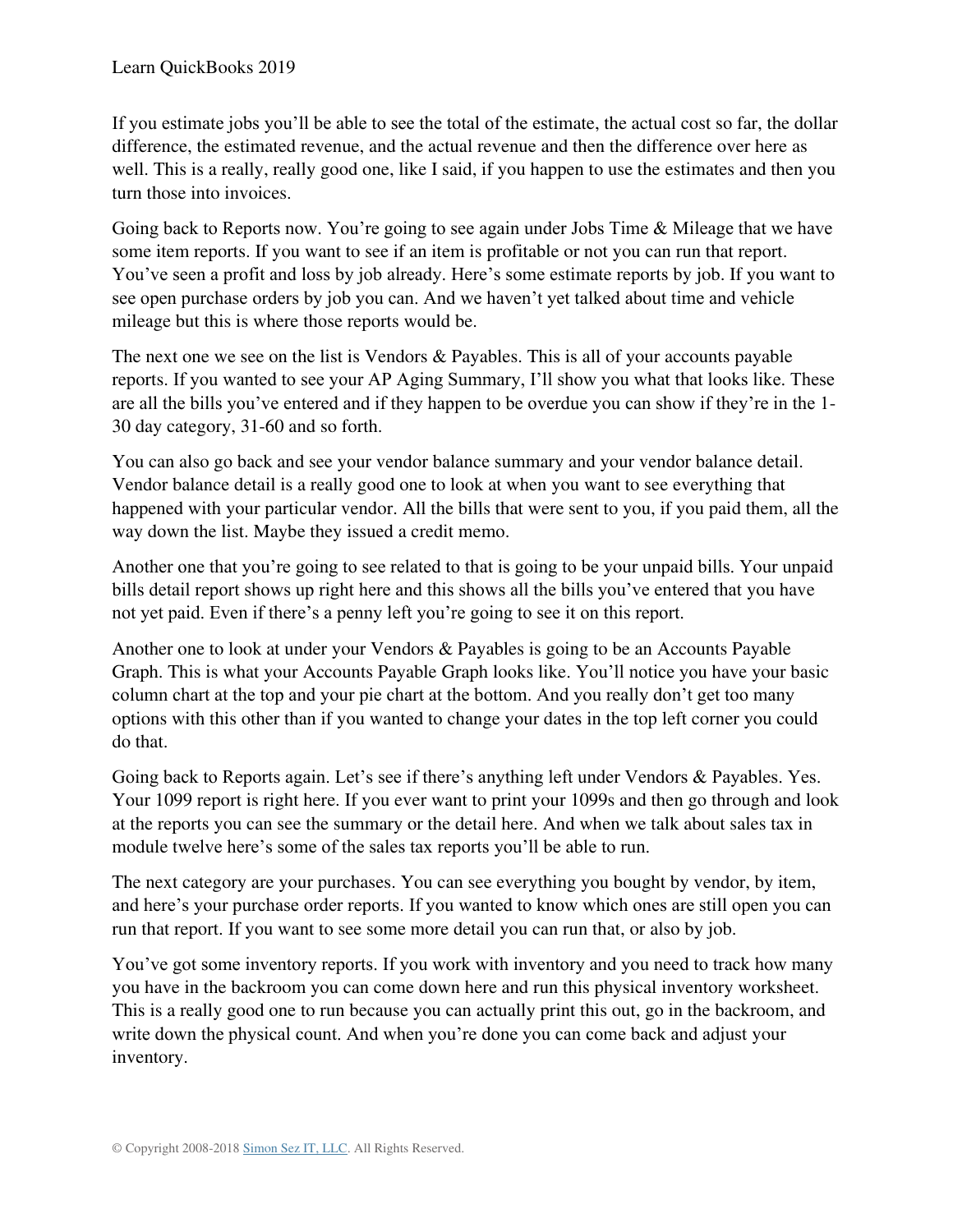Okay back to reports. The next one is Employees & Payroll. We haven't done anything with payroll yet but when we do these will be all your payroll reports. Then you have your banking reports. Some people like to run a deposit detail. This would show all of your deposits you've made and the detail about the transactions on that particular deposit.

The next one is going to be under Banking again, a missing checks report. This one is kind of interesting because you would think that it would list all the check numbers that are missing. But what it really does is it actually lists all the checks and if something is missing it'll say Missing Checks here. This could be a really long report.

Going back to Reports again. I'm going to go back down to Banking and just mention there is a reconciliation discrepancy report here or a previous reconciliation report if you want to run those.

The next one is Accountant & Taxes. And there is an important one here I want you to be aware of. Do you remember way back in the beginning when I talked to you a little bit about setting up the users? I mentioned that you have the ability to look at a report and see which user was logged in when a change was made to a transaction. This is the report that's going to show you that. That is the Audit Trail. You'll be able to look at this report and see who was logged in, you can see if something was deleted, you can see the latest one if something was changed. This is just a great report to run if you need to see which user was logged in when maybe a mistake was made or something is missing, that sort of thing.

We only have a couple more here. If you go down and look at Accountant & Taxes there was the Audit Trail. There's also a couple more to just be aware of. If you wanted to run a transaction list by date you can do that. You also have some income tax preparation reports down here at the bottom.

I want to mention the Budgets. Here's your budget overview and your budget actual. We're going to be looking at budgets in a later module but when you're ready to run those reports you'll see them here. And then the last one is the list. These are lists of everything in QuickBooks, whether it's items, whether you want to look at a customer phone list, a vendor phone list. You can kind of see what's on this list right here.

And that gives you a quick overview of what kinds of reports are the generic ones here in QuickBooks. I want you to notice that you can run some advanced reports, that you can create, you can also customize some of the reports that are here, and then also we keep talking a little bit about the contributed reports and you'll see some of those here.

Well that gives you a quick overview of how those reports look. We're going to go ahead and go into section three now and I'll show you how to take some of these generic reports and actually customize them to work a little bit better for you.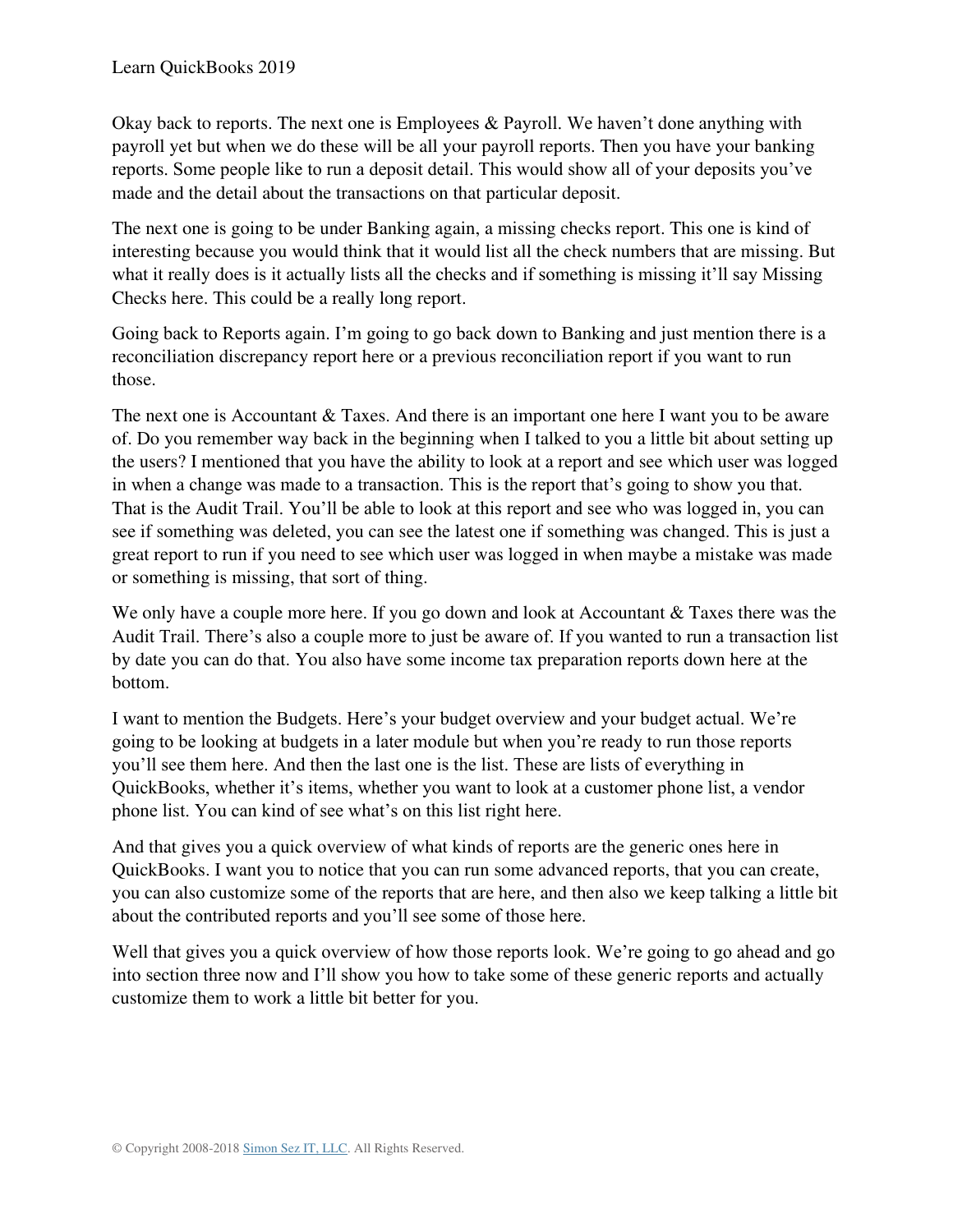## **Video: Customizing Reports**

**Cindy:** Now that you know how to actually go through and look at all the reports that are in here there will be a few that you will want to tweak a little bit. And that's where the customizing comes in to play. You're going to be able to customize these reports so that you can show certain customers or it might be that there's certain columns you want to see. Let me just show you all the customization options you can do when you're working with your reports.

When you're looking at any report you'll see there are different columns of information available. There might be some columns that you don't want or maybe there are some columns that aren't here that you want to add. So let me show you how to work with those.

Let's say, for example, that you want this account column but it's not wide enough. Notice you can put your mouse on the line that separates the column headings and drag to the right a little bit and that would allow you to make that column a little bit wider. If you decide you don't need a column all you have to do is drag that same line all the way back the left and hide that column. Notice also if I put my mouse on top of the headings I can rearrange these. If, for example, I wanted to put this class feature way over here all I have to do is drag it and then you'll see it's right next to the name in this particular case.

Let me show you how to go and add a column that's not here that you might want. Notice in the top left it says Customize Report and the first tab here is your Display tab. There are some options here for changing the dates, which you already know you can change right back here, and some sorting options. You probably want to leave it where it is by default but I wanted to show you the columns here.

The columns that have a checkmark next to them are the ones that are currently being shown. If there's a particular one that you'd like to add, for example, you just go down the list and find that column and put a checkmark next to it. If there happens to be one that is checked that you don't want then you can go ahead and uncheck it. And then when you click OK you will see any changes you've made. You can see my memo column is right here now. If I wanted to move that I could just move it wherever I wanted to to rearrange the columns.

I'm going back to Customize Report again and this time let's look at the Filters tab. When you tell QuickBooks you want to filter something what you're saying is here's what I want to see and I want you to hide everything else. You have the ability to filter by any of these that you see here on the left. Let's say that I'm trying to show just my one customer Tom Allen and no one else from the list. That would be a name. I could choose Name, come to the dropdown and pick Tom Allen from the list. Then when I click OK he's the only one on the list.

Back to Customize Report again. I can add additional filters to this if I'd like. If I decided that I wanted Tom Allen and just any payments I could go through the list and I can pick the transaction type or whatever other information it is that I would want to see here and I would click OK to add it to the list.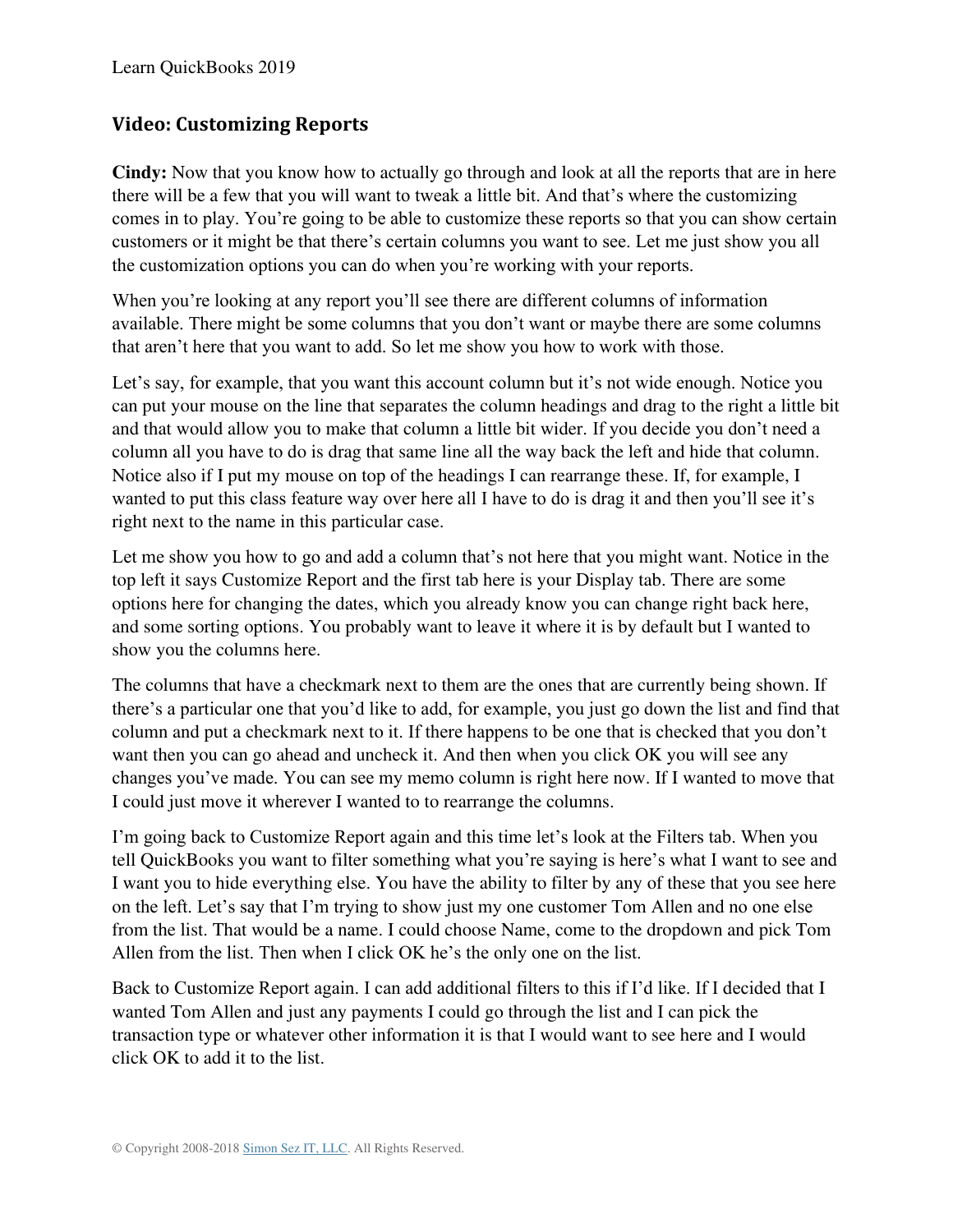The next tab over is the Header/Footer. That is this information right here. You can see the company name is here. It says Customer Balance Detail and it says All Transactions. Let's say I want the report title to be my customer name. I'll say Tom Allen. And if you don't want to see something you just uncheck the box like this. This is the date prepared and that's going to be the date that you see right up here and the time prepared is right here. You can see it's also going to print the header on pages after the first page. You can uncheck that if you don't want to. It will still print it on page one but it won't print it on the other pages.

Now the footer information goes in the bottom and currently we'll have the page number. There's different formats you can choose for the page number if you want one of these other ones. You can have an extra footer line. You might say something like Presented by with your name. And also it's going to print the footer on page one. If you don't want it on page one you just uncheck the box.

Over here is the Page Layout Alignment and they're talking about the header portion. And you probably want to leave it on standard but you could say left and then everything is on the left and the date and time are on the right. You might say right, which is reversed, and then you might say centered and everything is centered. Like I said, standard is probably the best way to keep it.

The last tab over is Fonts & Numbers. You have the ability for any of these options on the left here to go in and change the font. With negative numbers right now they show with a minus sign in front. You may show them in parentheses or with a trailing minus, meaning the minus is on this side, and you might show that in bright red as well. I'll do parentheses in bright red. And negative numbers you can show them all divided by 1,000 or without cents. Let me click OK and see what we have so far. And you can see all of the payments or credits are now red in parentheses.

Let's go back up here to Comment on Report. I don't know if you saw this but what actually happened just now is it made a copy of this particular report and what'll happen is once we finish with our comments we'll have to save it up here. If you notice, next to each one of these items you'll see a little bubble. And if you want to put a comment in one of these you just click that little bubble and then it'll have a one here corresponding with the one down here, meaning it's the first comment. And this is where you type in whatever your comment happens to be. Let's say I say that "This is to clear account" and then I'm going to hit Save over on the right and now you'll see there's a one. When I'm finished I'm going to hit Save up on the top here and I can name this commented report anything I want to call it. I'll just leave it as Tom Allen right now and click OK. And this is telling me I've successfully commented on the report. What's going to happen is now I can close this, you'll see the original back here, notice no comments. The way you open a commented report is you go up to Reports on the menu and you'll see Commented Reports. And here's a list of all of those. You just double click the one you'd like to look at. And there's the one we just did.

Okay. The next thing I want to do is let's go ahead and talk real quick about sharing your template.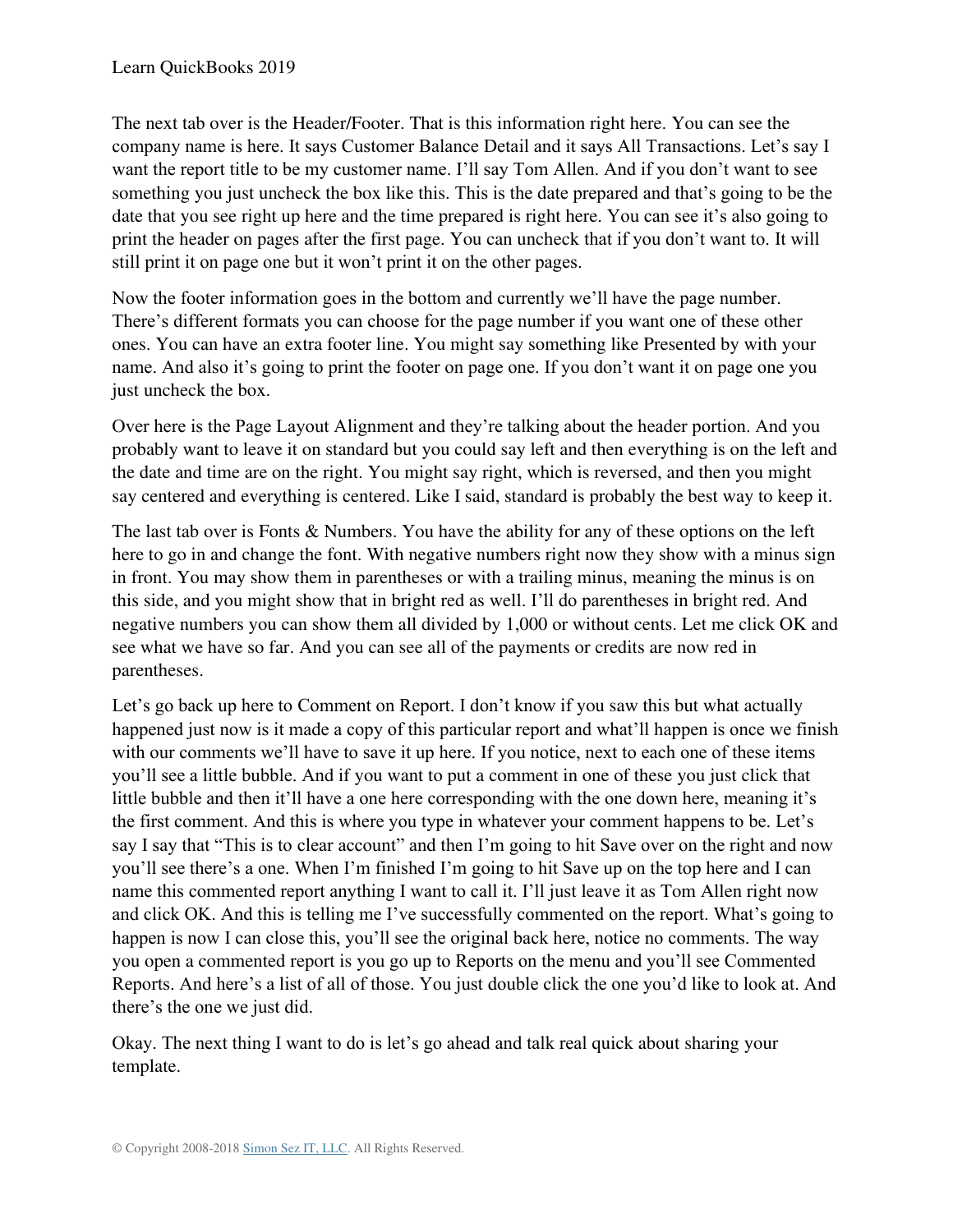I mentioned that if you happened to be part of the Intuit community that you can actually go in and share any of these templates with other users in the community. Anything you think would be beneficial to help someone else you could certainly use. And it's good to look through those as well and see which ones might benefit you.

We're going to talk about memorizing over in section four, but I'll just tell you real quick that a memorized report is basically one that you've changed and you've saved. Right now if I close this report and open it back up it'll open right back up to the customer balance detail the way it was originally.

I can print this. You'll notice you can print this as a report or as a PDF. I can also email it. I'll have the same options. I can send it as a report as an Excel file or as a PDF.

Let's talk about Excel for a minute. I've got two options here. I can create a new worksheet or update an existing. If you create a new worksheet you will a get choice to actually send this over to Excel and you can put it in a new workbook or in an existing workbook. You can also update an existing one. That means if I've sent this over once and now we've made some changes in QuickBooks that would affect the report I would update an existing one I had saved. I could also replace one or create a CSV file. I'll create a new one in a new workbook and I'll hit Export down here at the bottom. And now you'll see that Excel has popped up and here's my report. All I'd have to do is save it if I wanted to keep it. Let me go ahead and close that.

You also have an option to hide the header or show the header. And then Refresh just means there's a change that's been made that effects the report. And remember that if you click inside the report anywhere that's another way to refresh the report.

Well that gives you a good idea of how to customize your reports. I want to go now over into section four and show you how to actually go through and memorize those reports.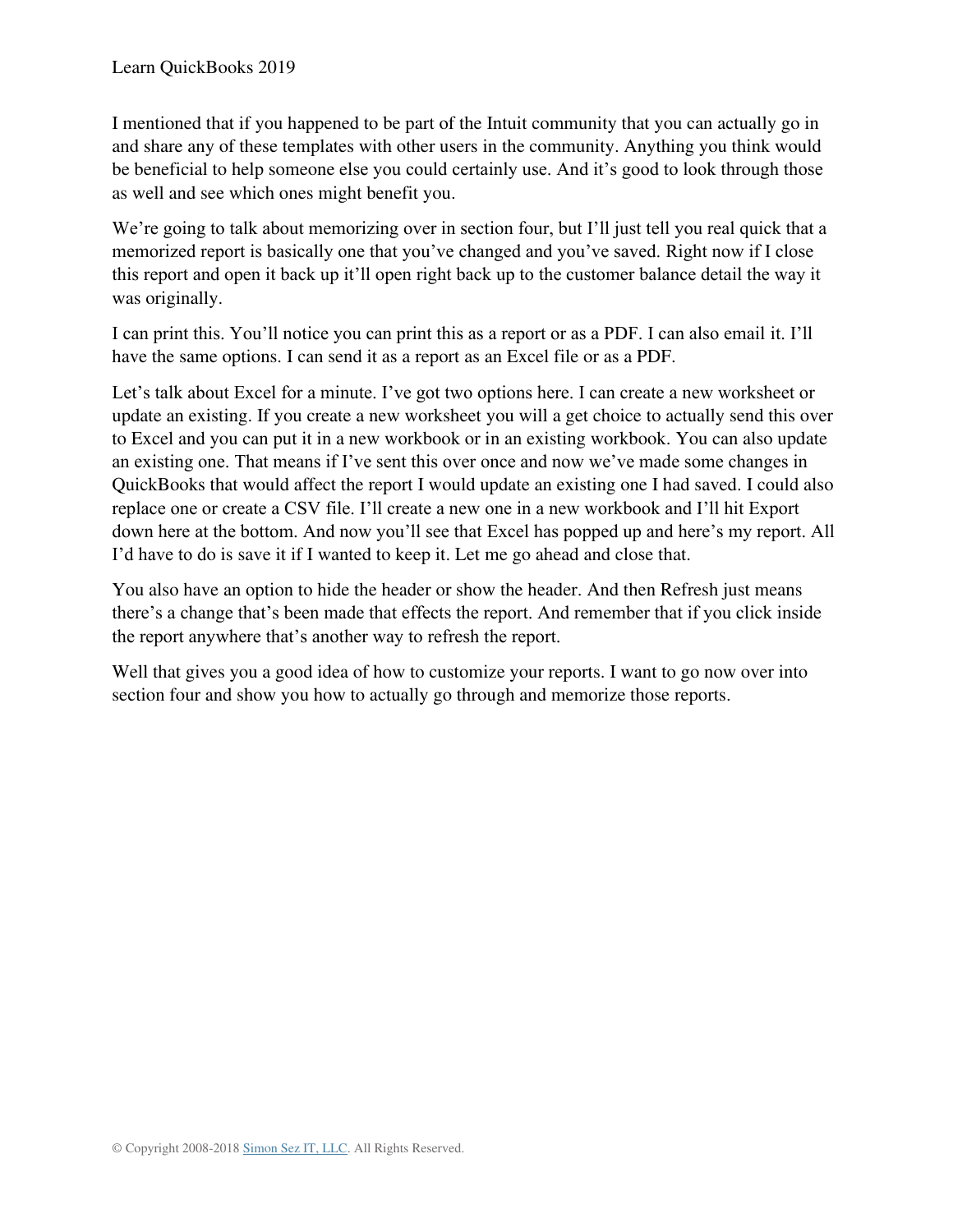#### **Video: Memorizing Reports**

**Cindy:** We are actually in module eleven and we're talking about reports. We're all the way down to section four where I want to show you how to memorize a report. A memorized report is basically a report you've taken out of QuickBooks and you've customized it to make it an individual report that works for you. And then you can actually save it and they call that memorizing. And I want to show you how to do that and then how to go back and look at those memorized reports.

I want to start by taking you to Reports on the menu and showing you under the Memorize Reports where this list of reports will be.

First of all if I look at the Memorized Report list these are all the memorized reports in QuickBooks. Notice they're underneath different categories. Now if I close this list and go back to Reports and back to Memorized Reports here are the categories that you just saw. And these are the reports in those categories. You cannot change these categories. If you do not put a report in a category it will just start listing them right down here and it becomes a big mess because nothing is organized. It's to your advantage to actually go ahead and organize them into a category.

Let's go ahead and create a report and we'll put it in one of those categories. I want to actually create a Customer Balance Detail report. That's under Customers & Receivables, Customer Balance Detail.

What I want to do on this report is just single out Tom Allen. I'll go ahead and customize a report. I'll use the Filters option. Look under the filter for the name of Tom Allen. I'll also go to Header and Footer and I'll put Tom Allen in the report title. And then I'll go over to Fonts  $\&$ Numbers and we'll show the payments in bright red. Let's see what that looks like. Perfect. That's exactly what I wanted.

If I happen to close this report I will lose all of this that I just customized. I would like to save this and I'm going to do that by memorizing.

The way you memorize a report is you click right here on Memorize. The first thing it asks you to do is give your report a name. I'm going to leave Tom Allen. And I'll save it in a memorized group called Customers.

I just want you to make note of this option. If you remember when we were talking about the Report Center and I showed you that there's a tab where you can actually look at other reports that people who joined the Intuit community have created and shared. Well you could share yours as well by checking this box.

I'm going to click OK and now that report is memorized. You cannot tell anywhere on the screen that this is memorized but let's go and check out our reports on the menu to see. If we look under Memorized Reports, let's go to Customers, and there is Tom Allen. So Tom Allen's report is definitely memorized.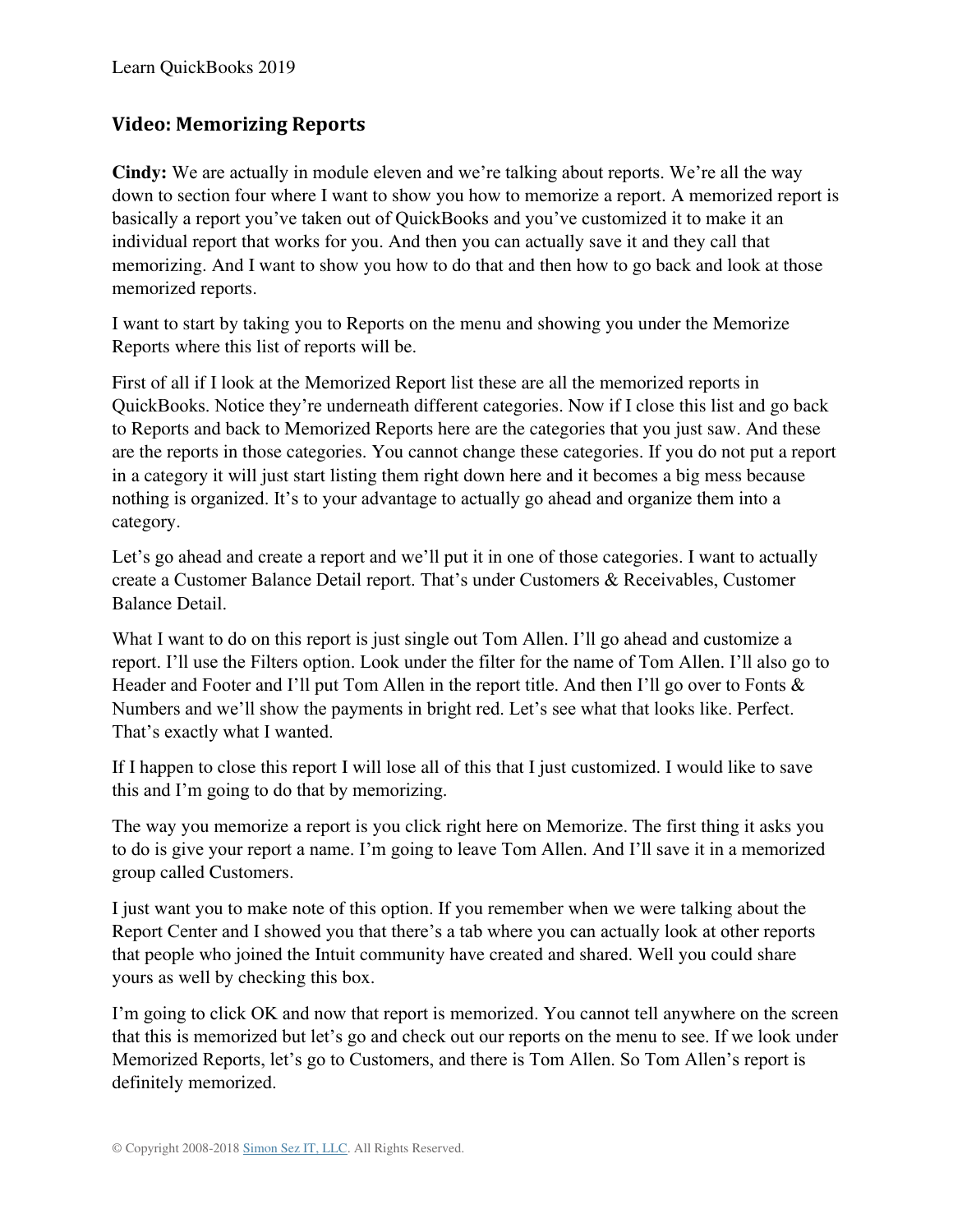Now let's take this one step further. Instead of me having to go to the menu and make three or four clicks there wouldn't it be nice if I could add a button here that says Tom Allen and I click and I pull up this report? Well that is a feature that QuickBooks has. You can use this for any window, not necessarily just reports. If you have the window open that you'd like to make a button for all you do is go up to the View option, notice it now says Add Tom Allen to the icon bar. All I have to do is choose the label, that would be the words that go underneath the button, and a description if I'd like and then I can pick a picture. Once I do that I click OK and now I should have a button for Tom Allen and I do right here.

Let's go ahead and close this and see if it works. I'm going to click Tom Allen and there's my report.

Now one more thing. If you don't want the button at the end you can actually move it around on that icon bar. If you go back to View you do have an option to customize the icon bar. Here you'll see Tom Allen. I can grab the diamond to the left and drag it up wherever I'd like it in the list. If there's something on the list you don't want all you have to do is select it and choose Delete. And notice also you've got these spaces in here. You can actually add what's called a separator between groups of buttons. For example, if you can see there's one right here and there's one right here. That means anything in between those two is a grouping that they think belongs together. And that's really all you have to do. Go ahead and click OK and now that's how you memorize reports.

Well we're going to wrap up module eleven now, which is the reporting module, and let's move over to module twelve and talk about working with sales tax.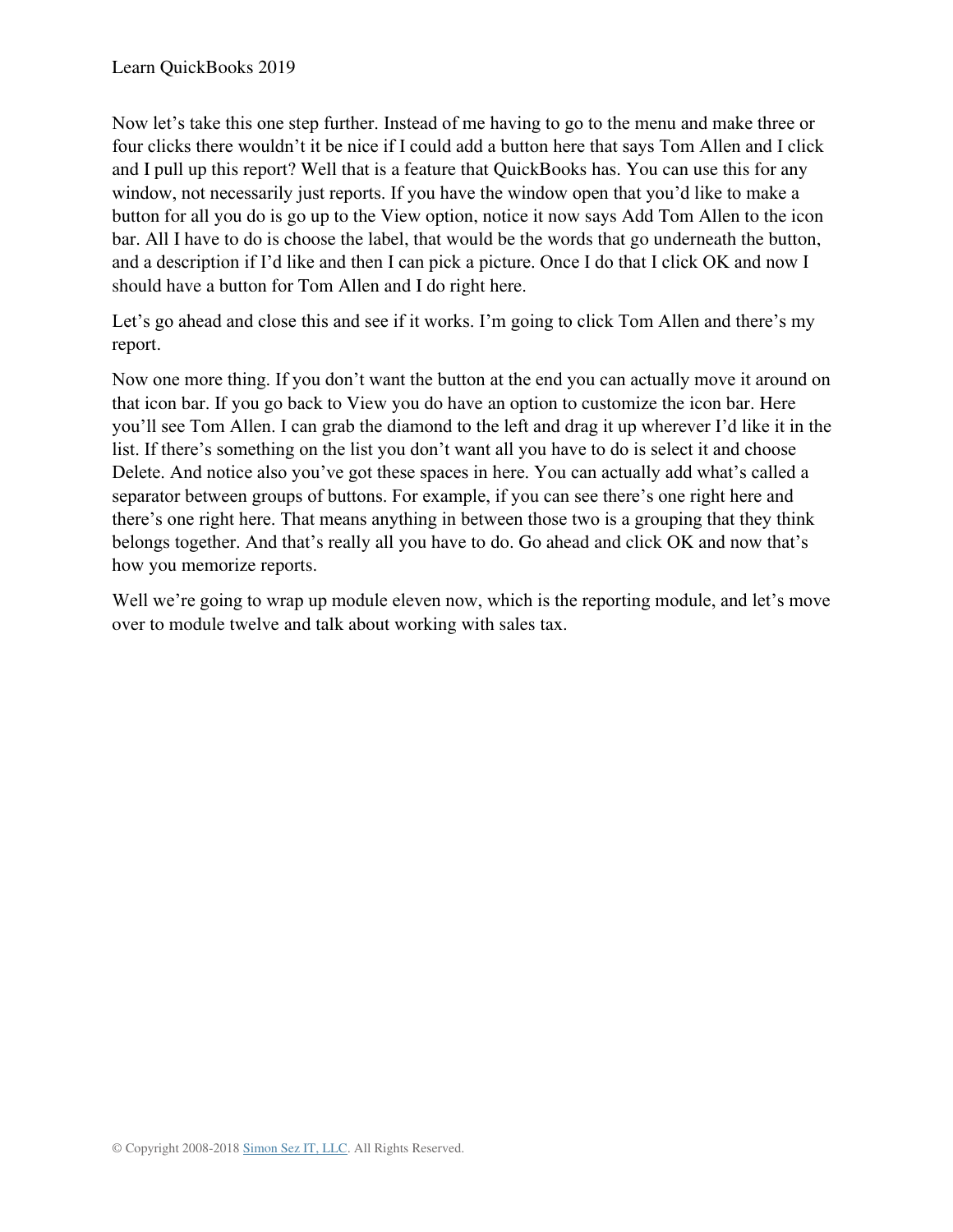# **Chapter 12 – Working with Sales Tax**

## **Video: Working with Sales Tax – Part 1**

**Cindy:** We have made it all the way down to module twelve and in this particular module I want to talk to you a little bit about how sales tax works.

Typically if you sell physical items in your store you will want to charge sales tax to your customers on those particular items. If it's a service you provide you do not usually charge sales tax. And a good way to think about it is if you purchase the item and you paid sales tax then you would want to charge your customer for that.

The way sales tax works is you always charge the tax for the county in which you delivered the physical items. If you have a storefront and people come to you then you just charge the tax in that particular county. But like I said, if you ship out the items and you ship them all over your state you would need to know for each place that you ship the items what that county's sales tax happens to be. Typically there is a flat rate that everyone pays in the state and then each county the voters vote on the additional taxes. Sometimes those taxes are used for buses, sometimes they're used for road work. Every county is different. You would need to go to your Department of Revenue website and they'll probably have listed there somewhere what the tax rate is per county. Now you could charge the same rate to your customers and you could put it in QuickBooks that way but you really need to break down the taxes individually in QuickBooks so that when you get ready to pay them you know how much to pay and which entity to pay them to and which taxes you're paying for. You're going to be asked all that when you go to actually pay the taxes.

I want to show you in QuickBooks how to go through and set all that up so that QuickBooks will run reports for you and tell you all that information and make life a lot easier for you.

Let me go ahead and start off by showing you where a sales tax would show up when you're actually invoicing a customer. I'm going to create invoices and then what you're going to notice is in the bottom of the screen there there's going to be a place where it asks you which sales tax rate does this particular customer get charged. And that's going to be right down here.

We've got a couple set up for the practice exercise and what I want you to see is that there are sales tax items and those are the individual items I told you that make up the one sales tax rate. Then there's a sales tax group. If you notice you can only put one thing in this field. So the way QuickBooks works is you create all the individual items and then you put them in this group and the group is the one you actually use when you're invoicing your customers. You're going to see as well that we won't have to pick it every time because we can set it up in the customer setup so that QuickBooks knows which tax rate they get charged and it pulls it automatically.

Let me go ahead and close this. I want to show you where the sales tax items are set up.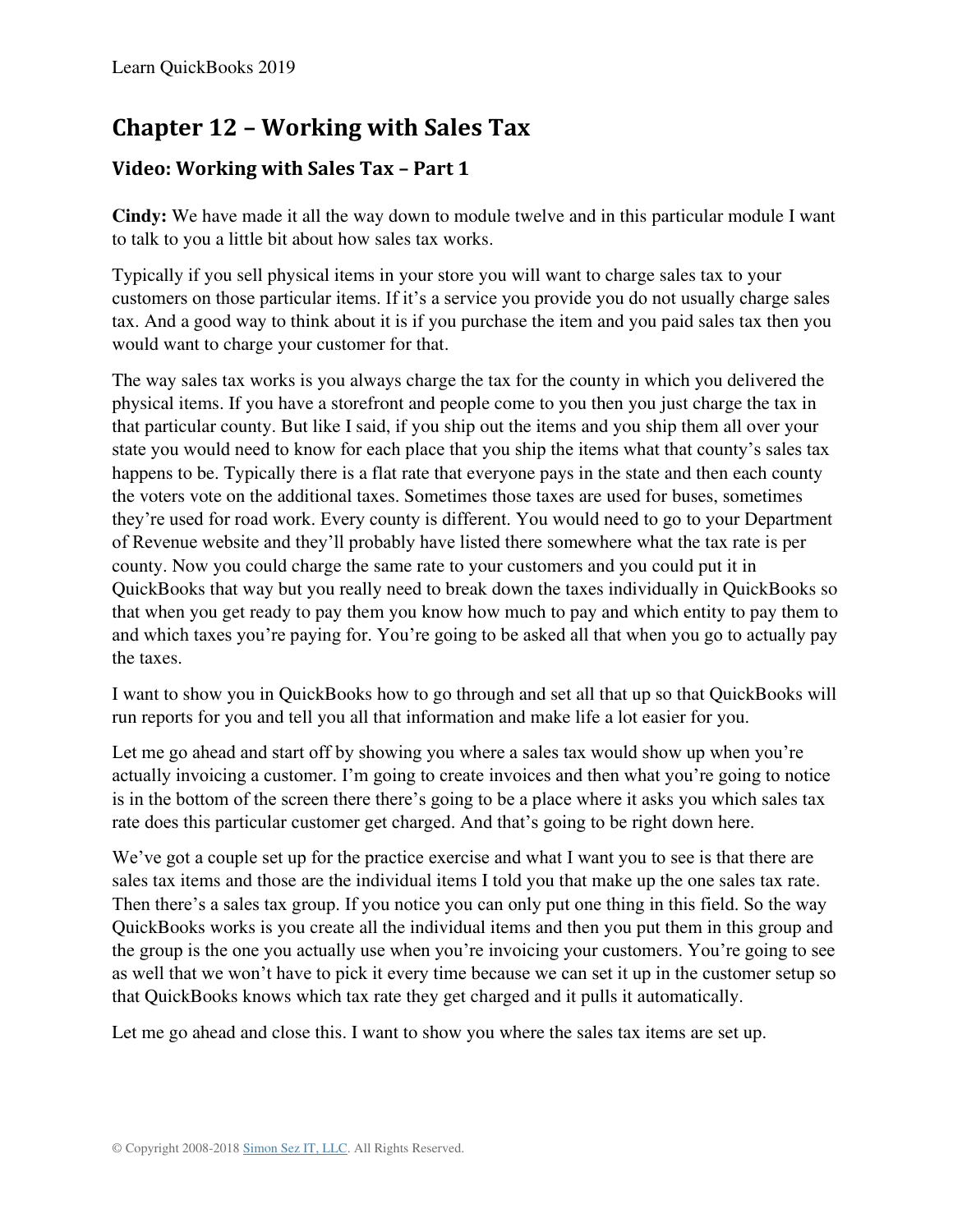If you go to Items & Services and you scroll to the bottom of this list you will see all of your sales tax items and your sales tax groups if you have any already set up. And these are the ones we just saw on the dropdown a few moments ago.

You'll notice that the account they go back to is Sales Tax Payable. What that means is that when we go ahead and set up the items we're going to have to forward this money to our state Department of Revenue. So I'll show you how to set that up as well.

The first thing I want to show you how to do is set up a sales tax item. I'm going to start by actually setting up the flat rate that every county in your state would pay. To set up any new item you right click and you choose New. One of your choices on the list where it says Type will be a sales tax item or notice a sales tax group. If you do not see these on your list it means that when you set up your company file you told QuickBooks that you do not charge sales tax. You can actually go turn these back on if you go back to your Preferences and turn on the sales tax option. You're always going to start with sales tax items.

I'm going to set up the state tax because that's like I said the one that everyone in the state would pay. And typically it's somewhere around like 6% or 8%. And I'll go ahead and just set this one up at 6%. Now the description here I don't ever really change that. You don't need to because it's never going to pull the individual sales tax item onto an invoice anyway. So I just leave sales tax for all of these. The tax rate is always a percentage. And then you're going to have to put in the agency or the vendor that you collect this from. Now in some states you set up all these individual taxes and you mail it just to the Department of Revenue and they distribute it. Other places you send it to those different agencies directly. You would need to check with your state to find out how that works in your state.

For the tax agency I'm going to put in the Department of Revenue and then I'm going to go ahead and click OK. And I'll quick add the Department of Revenue since they're not on the vendor list yet. Now you'll see down here your state tax. And notice over here it says it's 6%.

Now let's go ahead and set up a couple of others. I'll go ahead and right click and New. This time I'm going to say it's a sales tax item and I'm going to call this one Local Option. Just because two counties have a name that's the same for their sales tax does not mean that they charge the same rate. So just kind of know that. Let's just say this one is 1% and it's going to go to our Department of Revenue again. And I'll set up one more. And in this particular case I will call it Capital Education. That's another one that's often used in different states. Let's say this one is 1% and it goes to our Department of Revenue again. And I'll click OK. And now you can see I've got all three of those set up. So I've got my 6% for the state, there's Local Option at 1% and the Capital Education at 1%. Now I can see I misspelled this so I'm going to right click and Edit. That's how you'd edit the name of any item. And I'm going to go ahead and fix that and click OK.

Now let me show you how to create a sales tax group. All you have to do is right click anywhere and choose the New option because this is a new group. I can name the group anything I want. I'll just call it in this case Sales Tax. Remember if you have different counties though you'll want to have different names for these.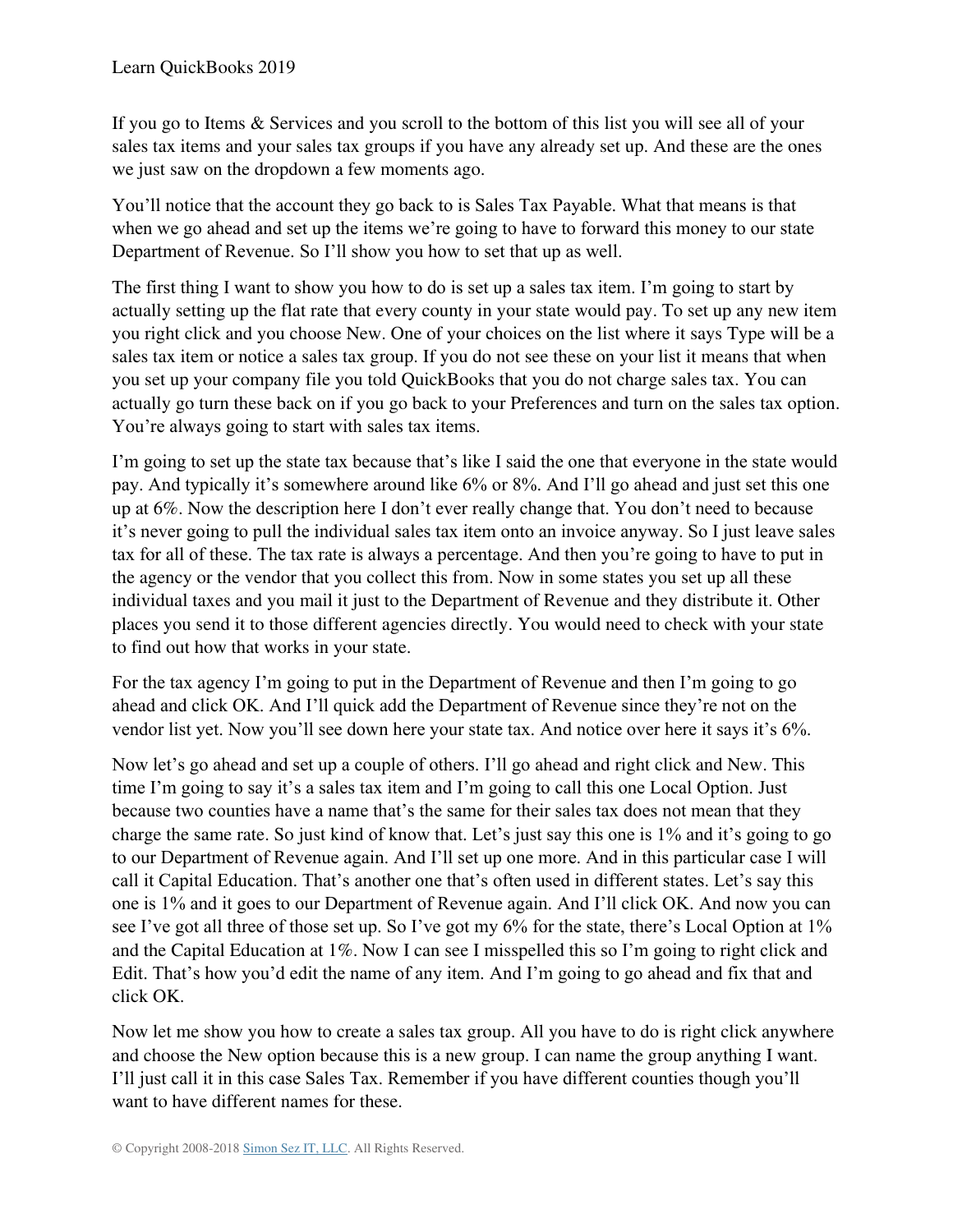Here's where you choose the items that go in your group. I'm going to choose Capital Education. It's 1%. On the next line down I'm going to click and I'm going to choose my Local Option and on the next line down after that I'll choose my state tax. And now I've got my 8%. I'll go ahead and click OK and now that's ready to use.

The next thing you have to look at with sales tax is your items can be taxable or not. I mentioned that if you have a service you provide it's nontaxable. And if you have a physical part that you want to sell then it is taxable. Let me give you an example. Let's say I open up labor. I'll just right click and Edit. And you'll notice that right here it says this is a nontaxable item. So even if the customer pays sales tax they will not pay sales tax on labor. Now let's look at another one, a physical part. We'll come down to an inventory part. If I right click on the door frame and look at it then you'll notice this particular one is taxable. Again if it's a physical part you probably do charge sales tax on it. And then I'll click OK.

You're going to have to go through all of your items and tell QuickBooks whether they are taxable or not.

Now the third thing you need to know is that certain customers will be nontaxable. It could be that it's a nonprofit organization. When you look at your customer list you're going to see in the customer setup there's a place where it says is the customer taxable or not. If I go ahead and double click on Sherry Smith down here then you'll see sales tax settings on the left and here's where it says is the customer taxable or not. If they are taxable which item do they get charged tax on? Remember when you're picking your item to pick the group and not the individual items because you want to be able to pull the full tax on to the group. And here it is right down here. And the field that says Resell Number, what this is, is if I sell chairs and then Sherry also sells chairs in her store she can apply to the state for a resell certificate. That means that she does not have to pay sales tax when she buys that chair from me. I would want to keep that resell number on file just in case I get audited.

I'll go ahead and click OK and those are the three things you have to know as far as sales tax is concerned. You have to tell it which taxes to set up, you're going to have to tell it if a customer is taxable or not, and also is an item taxable or not.

Now this does not go back to any prior invoices and charge sales tax. It's only from here on out.

Let me go ahead and close some of these windows and we're going to go ahead and go over into part two and talk a little bit about how to actually invoice your customers and use the sales tax option.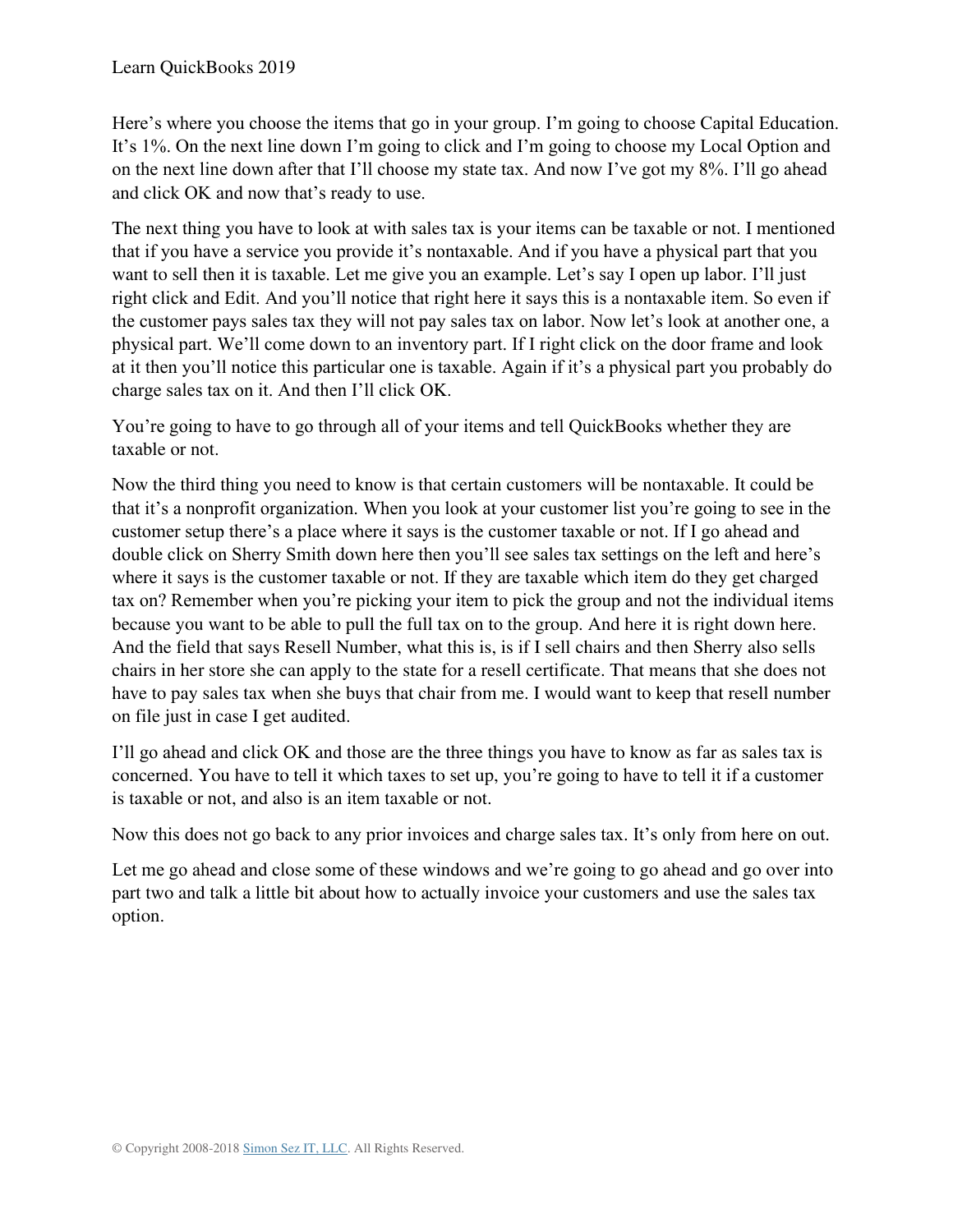#### **Video: Working with Sales Tax – Part 2**

**Cindy:** We're working in module twelve and we're talking about sales tax. We're on part two now.

You've already gone through and set up your actual taxes themselves, you've already told QuickBooks which customers are taxable or not, and you've also told QuickBooks which items are taxable or not. Now you can start actually invoicing your customers and charging sales tax. I want to show you how to go through and do that correctly and then we're going to talk about how you go through and actually pay those taxes in QuickBooks.

I want to go ahead and go back to my customer that we set up, Tom Allen, and make sure Tom has sales tax attached to his particular account. Let me scroll it to the top of the list here. Here's Tom Allen. I'm going to right click and Edit. And on the tab that says Sales Tax Settings we're going to see that he is taxable. And I want to go ahead and change this to the group that we created so you can see it called Sales Tax. Now I'm going to click OK.

Now remember I said that it does not go back retroactively to any of the prior invoices. It's only anything you create from now on. I'm going to create an invoice for Tom Allen. You're going to see that as soon as we chose his name from the list and we'll go ahead and use the sunroom as the job. I'm not going to pull in any billable cost. So I'll just go ahead and X out of that. But the first thing I want you to notice is it already has the group down here that we put over in his customer setup. So I don't have to change that. You could though if you realized this was wrong or something like that, but it automatically will pull it.

Let's go ahead and pick a couple of items here. I want to pick Blueprints and I want you to notice that I'm going to charge him for two of these and let's say they were \$100 apiece. But notice they're nontaxable because this is a nontaxable item. Now let's say on the next line down that we go ahead and charge him for something that is taxable. How about let's go ahead and pick an appliance and let's just say it is a stove. And we'll say one of these at \$500 and notice that item is taxable. So what you'll notice is that at the bottom here next to Sales Tax it tells me how much tax that I've charged for that particular customer. That's all I have to do. I'm going to click Save & Close.

Now it doesn't matter if you've received the payment yet or made the deposit. As long as you have an invoice in here the sales tax will be showing as money that you will owe to your state. So you would go through the whole month and you would add all that up.

Now sales tax is due by the  $20<sup>th</sup>$  of the following month. Typically what they'll do is charge you a little penalty if you pay it after the 20<sup>th</sup>. If you have a company where you don't charge that much sales tax you might be able to talk to your state and get it set up where you can pay it quarterly, but just go ahead and know that if you pay it monthly you'll be good.

The way this is going to work is once it's time to actually pay the sales tax this is what you're going to do. I want you to notice that on your Home screen you have a button right here that says Manage Sales Tax. There's several things you can do here, one being setting up your sales tax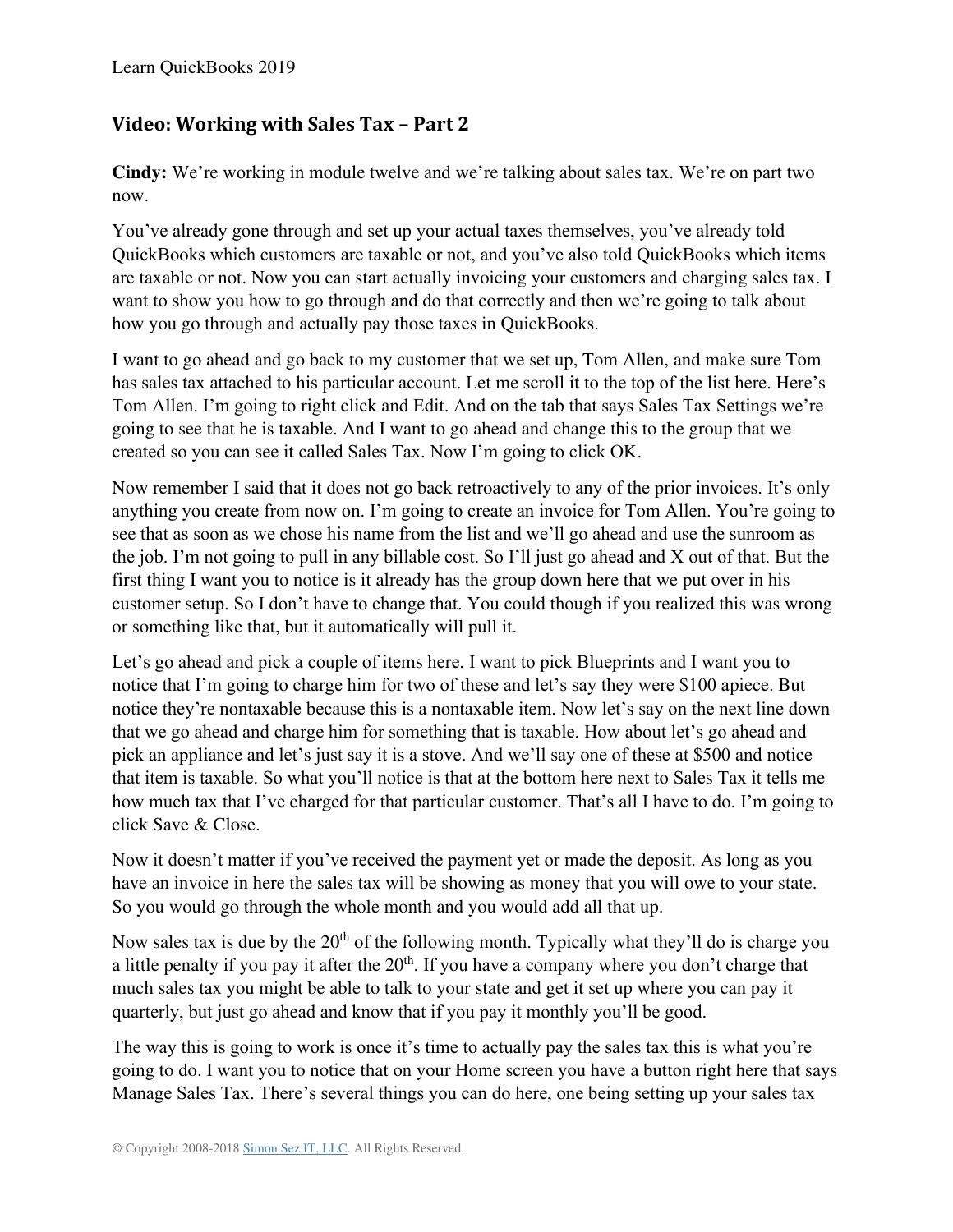preference. Remember I told you if you didn't see the sales tax item or the group on the dropdown then you would have to go through the preferences to turn it on and they've just got another way for you to do that here.

You've also got some reports. And this one here is the one you want. The Sales Tax Liability report. Think about this. Remember if sales tax is due by the  $20<sup>th</sup>$  of the following month that means that you're going to be looking at the rate for an entire month. My invoice was dated 12/15. That means I need to be looking at anything from December 1 through December 31 and then when I click down in here you'll see it pop up.

Now typically you're just going to see this portion right here in the middle. This is the one we just set up. So just ignore these. They're in here already for the practice exercise. But when you look across you'll see it tells you the total sales and it's going to tell you how much is the total for Local Option, how much for Capital Education, how much is for the state. It also tells you how much is taxable and how much is nontaxable in these two columns. The rate for each of these, how much tax was collected, and then the sales tax payable as of in this case December  $31<sup>st</sup>$ . This is the column you want to look at right here, the Tax Collected, because that's what you're going to forward to the state. You don't want to forward more than you actually collected. You might pay a little bit less because you might get a discount for paying it a little bit early. But don't pay attention to this column. It's the column that says Tax Collected.

Most states now make you go online to actually pay these taxes. And when you go online it will ask you how much did you charge for Capital Education. It'll say, "How much did you charge for Local Option?" And it'll actually be asking you for the taxable sales number over here. Then what'll it ask for is how much for the state as a whole. And sometimes depending on what the program is that the state is using they may figure some of this out for you. When you're finished remember look for this number or a little bit less because typically you will get a little discount if you pay on time. And that's how you know what numbers to plug in when you go to actually forward your sales tax.

Now let me go back to the Manage Sales Tax window. After you've gone ahead and forwarded it to the state you'll want to pay your sales tax in QuickBooks. And you will do that by clicking right here, Pay Sales Tax.

What you want to do is make sure you have it coming out of the correct bank account. The check date, we'll just say we were paying this January 3<sup>rd</sup>. And the taxes that I would show would be through December 31. And then you'll see them pop up down here. You'll want to put in whatever you want in the check number field here and then you'll just go through and check off all the ones that you're going to pay. And you can see it equals my \$40. Now if I'm getting a little discount then I'll want to change these to \$4.98 or whatever it happens to be. And that's all you have to do. When I click OK it's now going to be in the register.

I'm going to flip back to Home and go look and see if it's in there. And you're going to see that it will be set up as a Sales Tax payment. I'm going to go ahead and do a Find for this. I'll use the Go To option. I'm going to search for a payee and I'm going to say the Department of Revenue and let's see what it comes up with. There it is right there. And you'll see that it is a tax payment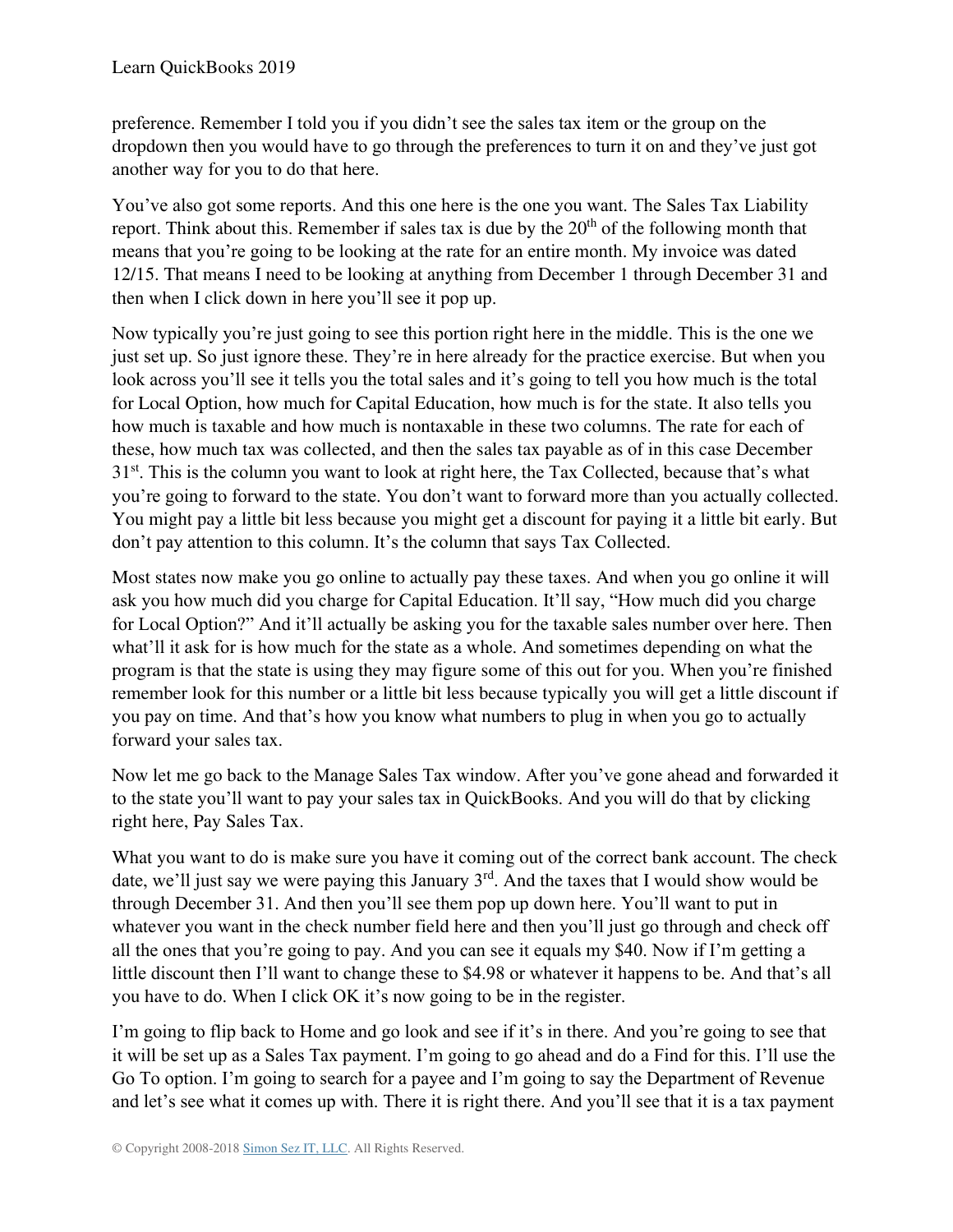and it says Split because there are multiple different line items on that particular payment. And you can see it's \$40 right there. That's how that will get into your checking account.

Now one more thing I want to show you. I'm going to go back to the Chart of Accounts for a second. When you're looking in the Chart of Accounts you will have an account that says Sales Tax Payable and it will actually be an other current liability. You can see that right there. Any time you collect tax on an invoice it will show up here as a balance. And then when you pay it it'll deduct it from that amount.

So that's a little bit about how sales tax works. You want to make sure, like I said, that you have it set up correctly and that way it'll be much easier when you go to actually pay your sales tax.

That's all I've got for sales tax right now. Let's move over to module thirteen and talk a little bit about how payroll works in QuickBooks.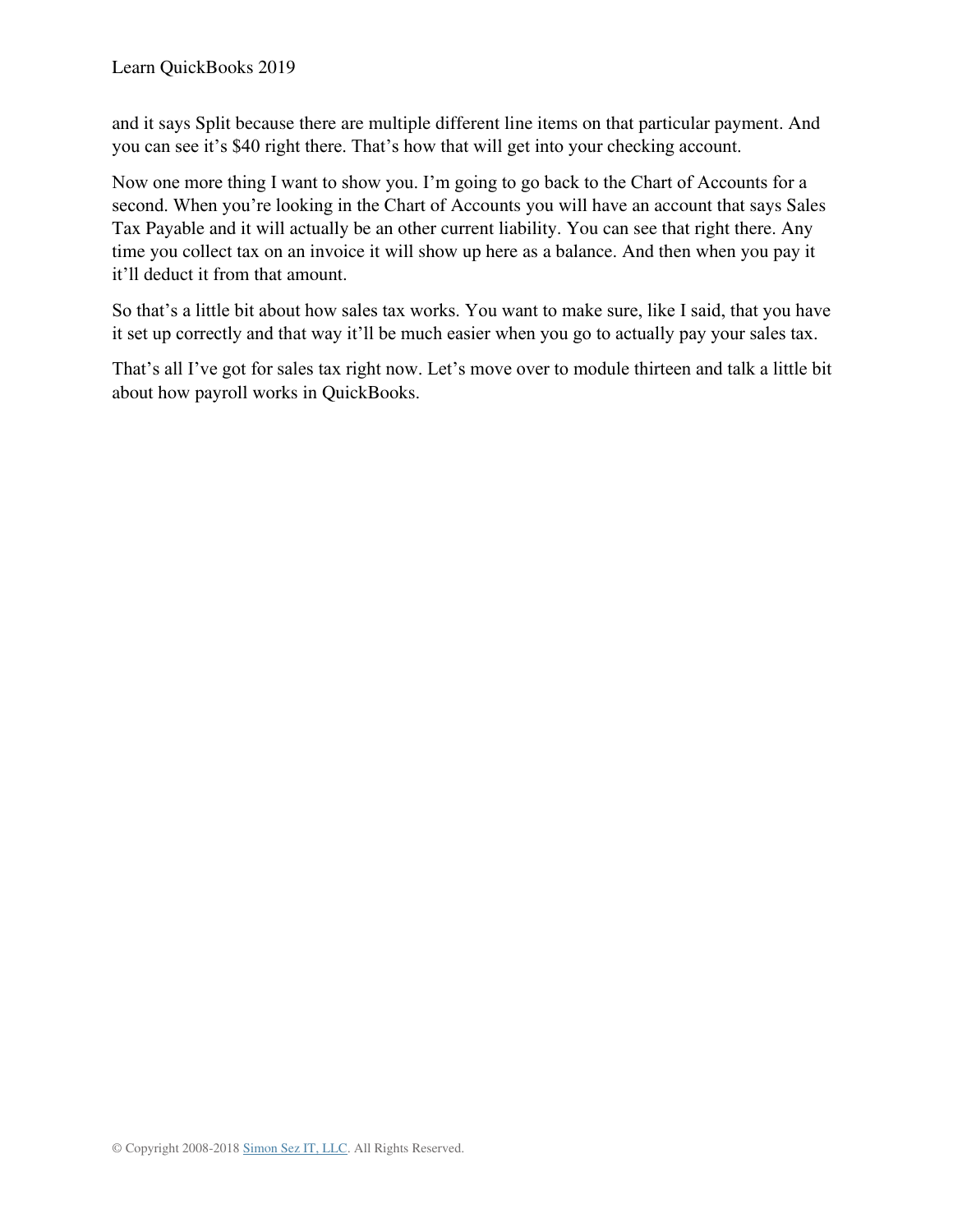# **Chapter 13 - Payroll**

### **Video: Overview of Using the QuickBooks Pro Payroll Service**

**Cindy:** We are just starting module thirteen and this is the module where we're going to discuss how payroll works in QuickBooks. What I want to do in this first section is go ahead and give you a quick overview of the QuickBooks payroll service. It is not free. You do have to pay for it. I want to show you what some of the options are and then you can decide which level of service that you would like. Let's flip over to QuickBooks and I will show you real quick some of the different options you have for working with payroll.

The first thing I wanted to point out is that your payroll options are right down here at the bottom. But if you don't see any icons here it's because you told it when you set up your company file that you do not do payroll. To turn it back on you would go back to Edit Preferences and there's a whole section on Payroll & Employees here. Make sure you're under the Company Preferences and make sure you have Full Payroll selected. That way what'll happen is when you click OK all these icons will populate for you.

You still can't actually do your payroll though until you purchase a payroll service. Payroll in QuickBooks is just like hiring any other payroll service. You're going to find that you have to pay them. Each of them will do different things, depending on which service you pay for. Let me go ahead and show you real quick from the Intuit website the different services they provide and then you can decide which one you want before you start actually doing your payroll.

This is a list of the three payroll products they currently have. You can see there's a basic, an enhanced, and a full service. And you can see the prices currently. And these tend to change from time to time. Notice that the first two you can try for free and the other one you have to contact them and then they'll give you some pricing. And that's because it does everything for you and it handles a lot of different employees. But let's talk about basic for a moment.

The basic one is pretty basic. If you only have a couple of employees this may be the one that you want to go for. Basically what'll happen is when it's time to run payroll you'll actually go into QuickBooks, you'll tell the computer that the employee worked 40 hours and it will spit out the deductions for you. It'll also let you write checks to pay your employees or to do direct deposit. You get free customer support. And that's pretty much all you get for that. If you don't sign up with any payroll service what'll happen is your tax tables will not be right. That's why you want to make sure you've signed up with at least one of these. But notice even with the basic it does not do your W-2s at the end of the year, you're still filing your own tax forms.

If you look at the enhanced, if you've got a few more employees I'd say like four, five, six maybe you may want to use this one. You'll notice in addition to what it does for the basic it'll also file the W-2s at the end of the year and do your payroll tax forms.

The full service is the one that does everything for you. The thing about this one is that you are not in control of each individual employee's paycheck. Here's what I mean by that. With these two what'll happen is once you've done your payroll you'll see in your register a paycheck for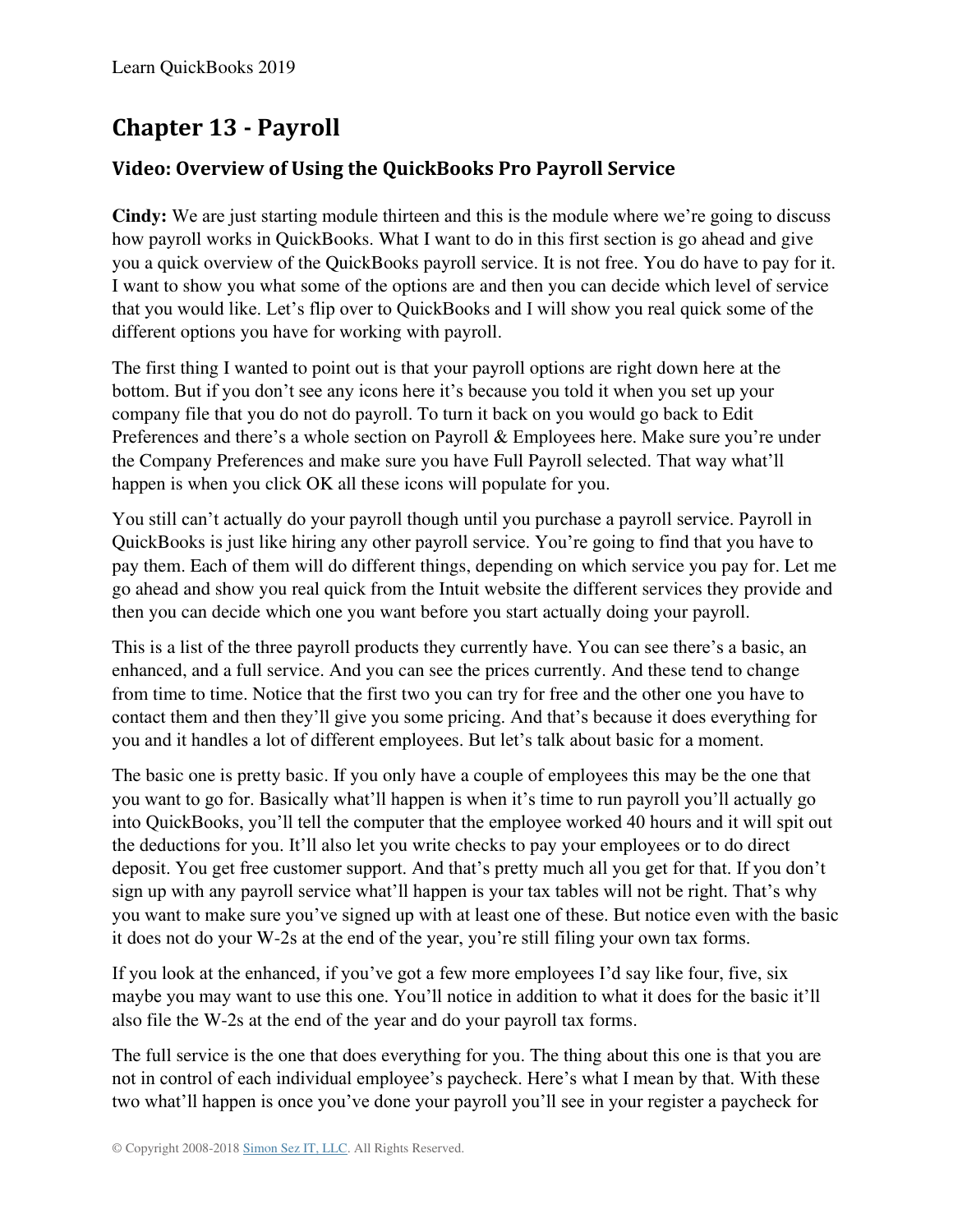each employee. With this one what will happen is once payday occurs you can go in and download into your checkbook register three things. You'll have one check for their fee, one check for the net of the employee's payroll, and one for the next of the taxes. Now you can always go back to reports and see the individual breakdown but that's how it will show up in the register. You decide whichever one you'd like.

Why don't we go ahead and go back over to QuickBooks and I will show you how to start setting up your payroll items so that after that you can start paying your employees.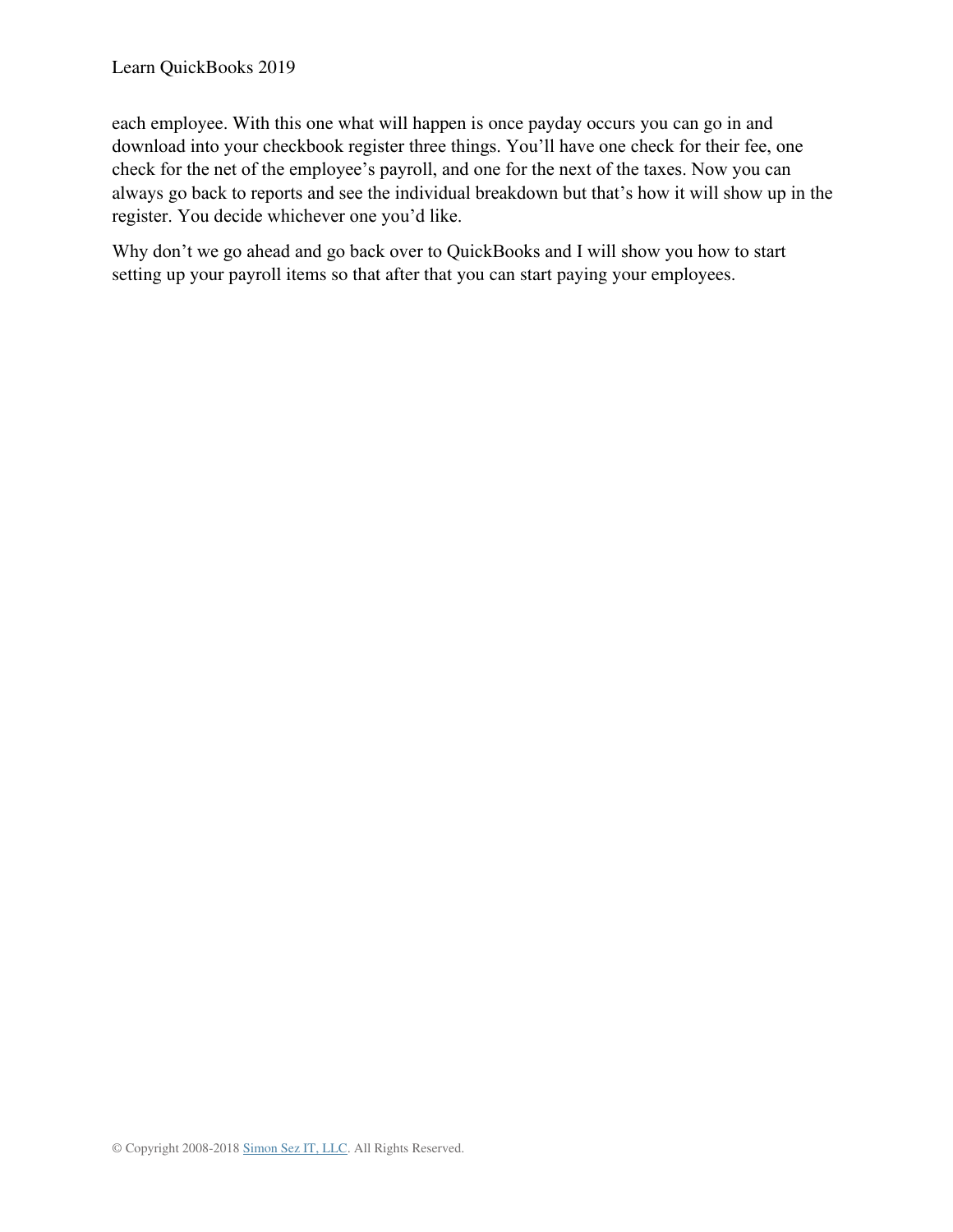#### **Video: Working with Payroll Items**

**Cindy:** Now that you've had a quick overview of how the QuickBooks payroll service works and you've decided which subscription you'd like to purchase now you can go ahead and start setting up your payroll items.

Payroll items are things you add to or deduct from an employee's paycheck. You can't really set up the employee and add those items if you don't have the items already set up. That's why we start with the payroll items. Let me show you how to set up payroll items in QuickBooks.

There's not an option on your Home screen to set up payroll items. You'll need to go through the menu to do this. You're going up to Employees and near the bottom you'll see Manage Payroll Items. Notice there are two choices here. You can Add a New Payroll Item or View or Edit the Payroll Item List.

I wanted to view the list because I want to show you the different types of payroll items that you can set up. And the first type you'll notice are what we call yearly salary ones. If someone is salaried you can set up their yearly salary. If they get any sick time for that, vacation time. And then there is the regular employees. They might get a regular hourly wage, they might get an overtime wage, sick and vacation wage. If you give them a bonus you can set that up. Sometimes you have additions to their check. In this case they have a mileage reimbursement. It could be you give you them a cellphone reimbursement or some other type of reimbursement. Then there is the deductions. They've got health insurance but what if you deduct life insurance. Anything else that you would deduct would actually fall under the type deduction. You do have your company contribution, which QuickBooks will set up for you. All the federal tax stuff will be set up for you automatically. And in the process of setting this up it will ask you which state and then it will set up the state ones for you automatically as well. When you go ahead and set up a new item one of the things you have to tell it is which type is this.

We're going to set up a couple of them because there are several different ways you can do this. Let's go ahead and talk about setting up child support as an example of a deduction.

I'm going to right click and choose New. You can choose to set one up using the Easy Setup or the Custom Setup. Let's start with the Easy Setup.

The first thing it wants to know is is this item you're setting up a compensation, an insurance benefit, a retirement benefit? Is it paid time off, like sick time or vacation time? Some other addition or some other deduction? This would be an other deduction and I'll click Next. What's going to happen when this appears here in a moment, it's going to ask me a couple of questions about this particular deduction. And the first thing it asks is, is this a wage garnishment. An example of this would be if it was something that the IRS asks you to withhold out of their paychecks. This is not union dues. It's not a donation to charity so the only other thing it could be is a miscellaneous deduction. And click Next.

Now it's going to ask you who was the payee. This would be when you actually collect the employee's child support and you have to forward it who would you forward it to? Let's say the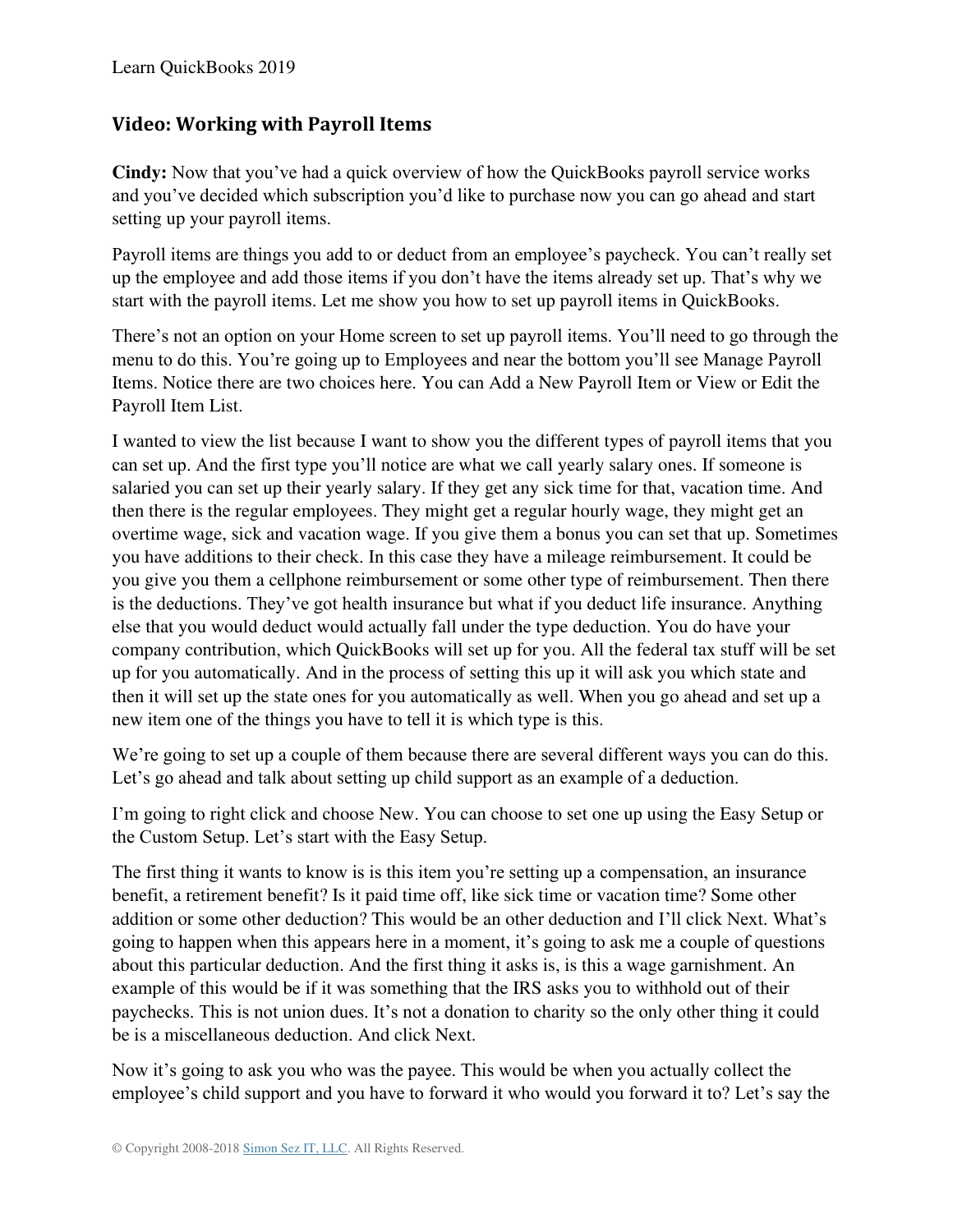city of Charlotte. The next thing it'll ask you is, "Do you have a particular account number with the city of Charlotte?" And if you do you could plug that in there. Do you have a particular payment frequency? Do you have to pay this every week? And if you do what day of the week do you pay it on? Do you pay it every month? And if you do what day of the month would you pay it? Do you pay it quarterly, annually or I don't need a regular schedule for this? I'll pick the bottom one. That's all it asks you to do. You'll notice when I hit Finish it's going to go ahead and set up this deduction. Notice it never asks me what the name of the deduction. So what happens is it puts it in as a miscellaneous deduction like this. If you wanted this to be child support you'd have to right click and Edit this and go in and put in the name of this particular deduction. Then you would click Next and you would go in and fill in any of the other information here it asks. I'm going to go ahead and go to the end real quick because we are going to go through this, but I wanted to show you this one once I have it set up and now you can see it's a particular deduction.

The thing about child support is you may have lots of different entities, depending on where the employee happens to live or the employee has to pay that particular payment. So you may end up setting up several of these.

Let's set up dental insurance and I'll show you how to do any deduction using the Custom Setup. Let's go ahead and click Next and you've seen this. It asks what type of payroll item is this. I'm going to say it's a deduction and I'm going to give this deduction a name. I'm going to call this Dental Insurance. I'm going to click Next, enter the agency to which you pay. I'm going to say this goes to Blue Cross. And if there was a number that identified me to that agency I would plug that in.

Now let's talk about the liability account. Remember that because you actually deduct this from an employee's paycheck you will have to forward it. That makes it a liability to your business. It is a short-term liability. There is one already set up here called Payroll Liabilities but if you look at what they have they've got subaccounts underneath for each one of these. What I would probably do is I would probably go ahead and put a colon at the end of Liabilities and put in Dental Insurance. If you already had this up beforehand it would make it a lot easier. You wouldn't have to set it up here. Because I'm setting it up it's going to ask me what type of deduction is this and I'm going to tell it it's an other current liability. And all I'm going to do is click Save & Close at the bottom and now when I look at this list you will see Dental Insurance is on the list. I could go back later and edit it and plug in my general ledger account number, but let's go ahead and click Next and now it asks what type of tax tracking is this.

If you notice what happens with tax tracking is the type that it is determines how it appears on tax forms when you do these. Here's your choices. Is it a compensation? Is it a dependent care FSA? Is it a fringe benefit, a moving expense? And really it's none of these in this case. You can actually go to the bottom of the list and look at the rest of these, but if it's none you just leave it on None and click Next.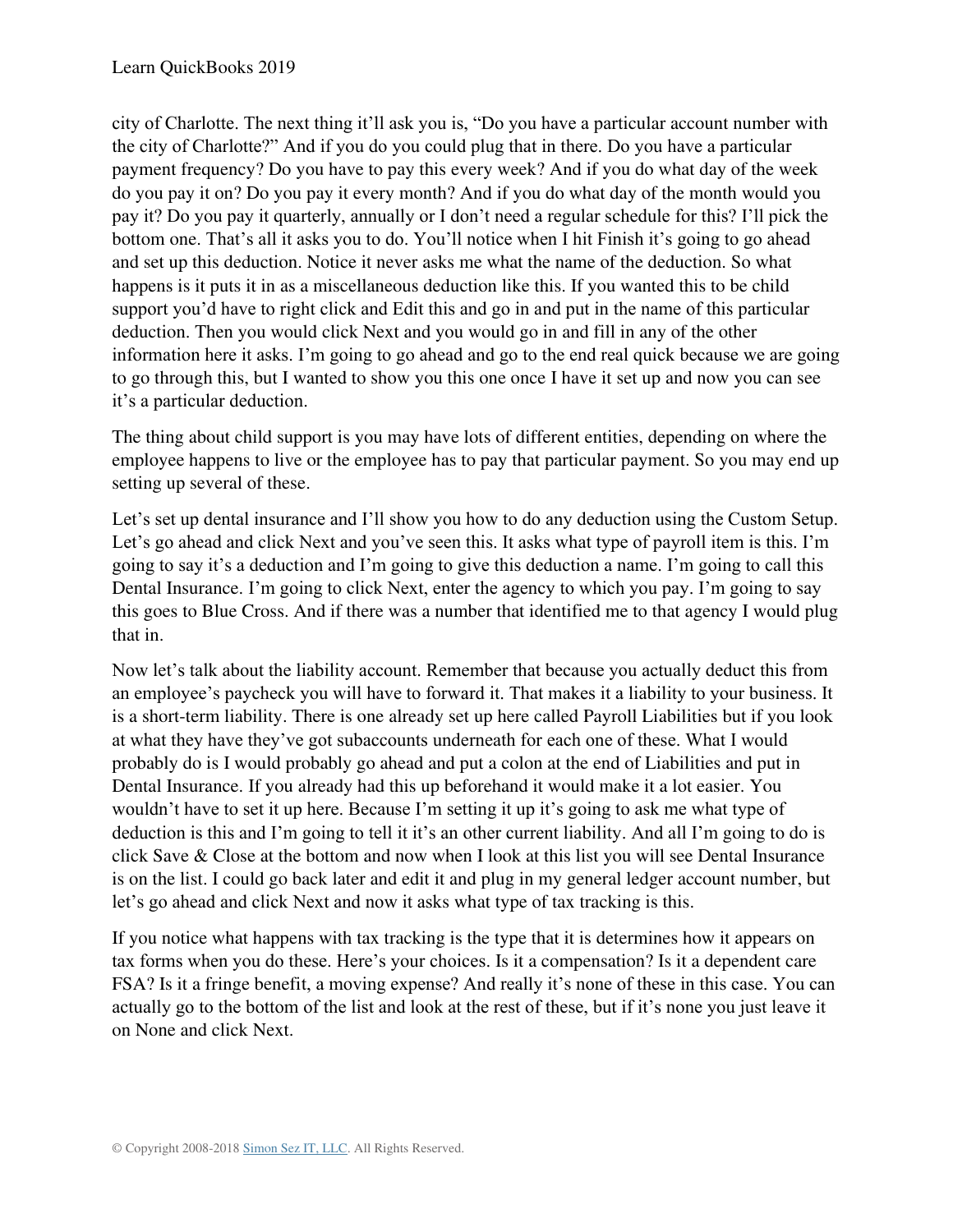Based on the tax tracking that we chose in the previous screen QuickBooks assumes that it's not subject to any of these. But if it was you could check any of these and then it would know which taxes are affected by this payroll item. I'm going to click Next.

How is this particular one calculated? Is it calculated based on quantity? Is it calculated based on the hours or neither? This would be neither. Is it calculated on gross or net? And then the last thing is, is there a default rate? This means does every employee have to pay 25%? Does every employee have to pay \$100? And if it's different every time you leave it on zero and then you can change it on the employee setup.

If this particular item has an upper limit, meaning that when you get towards the end of the year and you've reached \$600 let's say you shouldn't deduct anymore then that's what you would put here. I'm going to go ahead and hit Finish and now this particular one is set up.

It's going to ask me about a payment schedule. Just to tell you what this is, if you have a lot of employees that are paid monthly let's say and then another group that's paid biweekly you can set up a schedule for those different payroll groups. This is asking do you want to set up one for this payroll item. I'm going to go ahead and just click OK there and then we'll talk about payroll schedules in just a little bit. But you can see now I've got my health insurance set up there and you can see all of the information about it.

That's how you set up payroll items. You'll have quite a few of those to set up initially but once you get them set up then when you go over into the next section and we talk about setting up employees you can set up the payroll items that go with those employees.

Let's go ahead and flip over to section three and I'll show you how to work with the employees.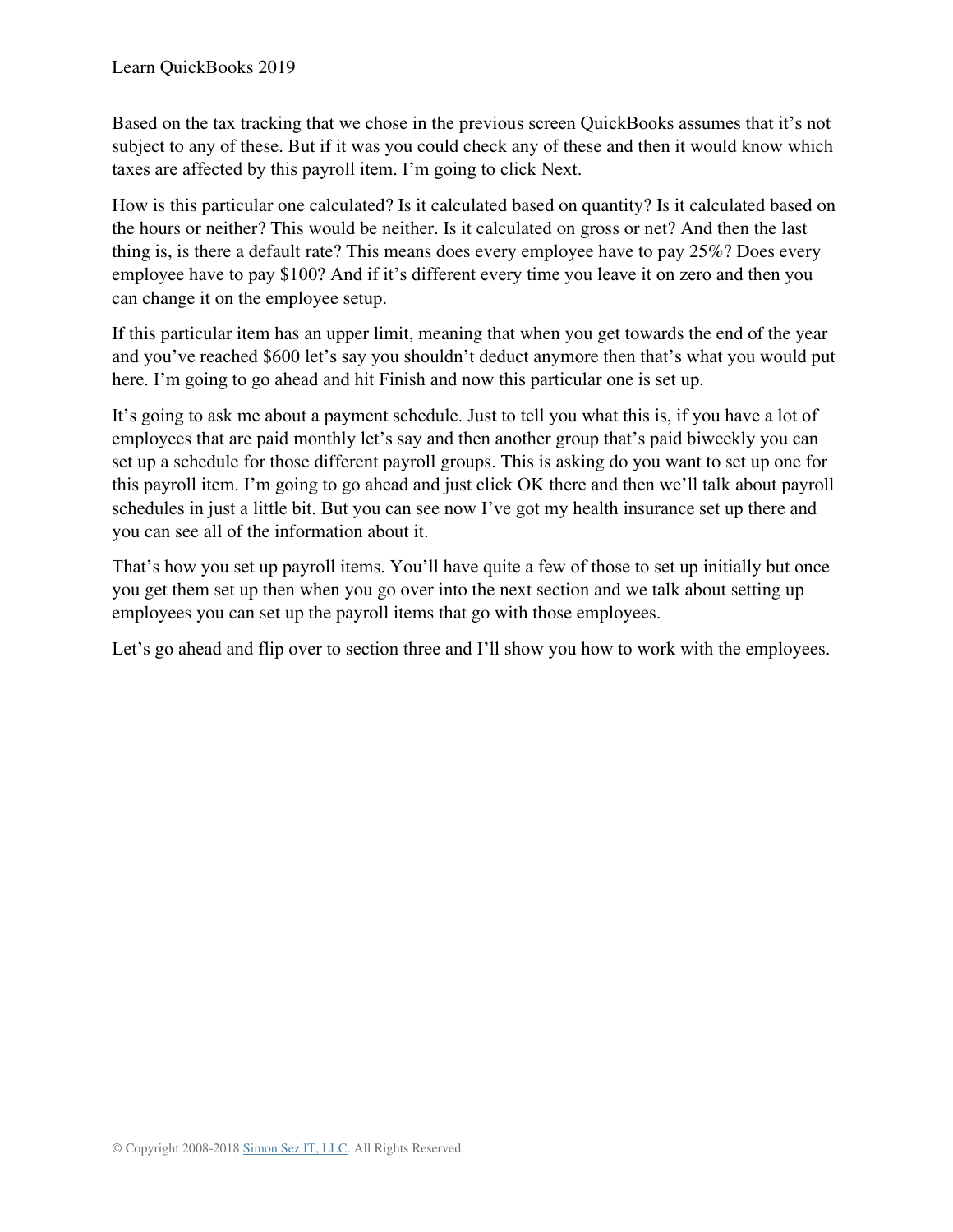#### **Video: Working with Employees**

**Cindy:** Now that you know how to set up your payroll items you can go ahead and start working with your employees. You'll need to set up those employees and as you do that you're going to tell QuickBooks which of the payroll items apply to that particular employee. Let's go ahead and flip over to QuickBooks and I'll show you how to go ahead and work with those employees.

The employees are set up in the Employee Center. You're going to click right here where it says Employees to get there.

What you're going to see is the Employee Center is set up just like the Customer Center and the Vendor Center are. The look is the exact same, you have a list over here of all the employees, they're in alphabetical order. The employee you're clicked on you're going to see information about that employee here. There are some reports you can run about this particular employee. And also at the bottom any transactions you have for this employee will be reflected under the Transactions tab. You've got your same To Do's. If there's something you have to take care of related to this particular employee you can right click and create a To Do. You've got a place for any notes. And if you've got any sent email it will be tracked under this tab.

I want to go ahead and take a moment and look at the information you'd have to set up when you're setting up an employee. We'll use Dan Miller as an example. I'm just going to double click Dan Miller which throws me in the edit mode.

The first thing you'll notice is you're looking at the Personal tab and there's information here you can set up for his name, how does he want his checks printed, his social security number, his gender, date of birth, marital status, is this employee a U.S. citizen and the ethnicity. On the right is this person disabled? If they are you can check Yes or No. And put in a description of their disability. Same thing with the I-9 form. Do you have one on file for them? Yes or No? And when does their work authorization expire? And if they're military you can put in Yes or No they are or not and then the status Active or Reserve.

The second tab is our Address & Contact Info and this is pretty self-explanatory. This is where you want to put in their address, their city, state, and zip. You've got fields for their email address, their phone number, fax, and emergency contact info down here.

The Additional Info tab is next. If you give your employees account numbers you have a place to plug that in. And then you should be familiar with these fields because these are the ones that you create. Remember if you'd like to create some additional ones go down to Define Fields and type in that new field you want to create.

Under the Payroll Info tab. Remember I mentioned the payroll schedules. I told you that if you have a group of employees paid monthly and maybe another group paid biweekly you can set those two up as schedules and when you go to actually do payroll it will know which schedule each person belongs in. You can pick that payroll schedule you've created from the dropdown. It will know their frequency based on the payroll schedule. Also if you're using the class feature this might go to a particular class.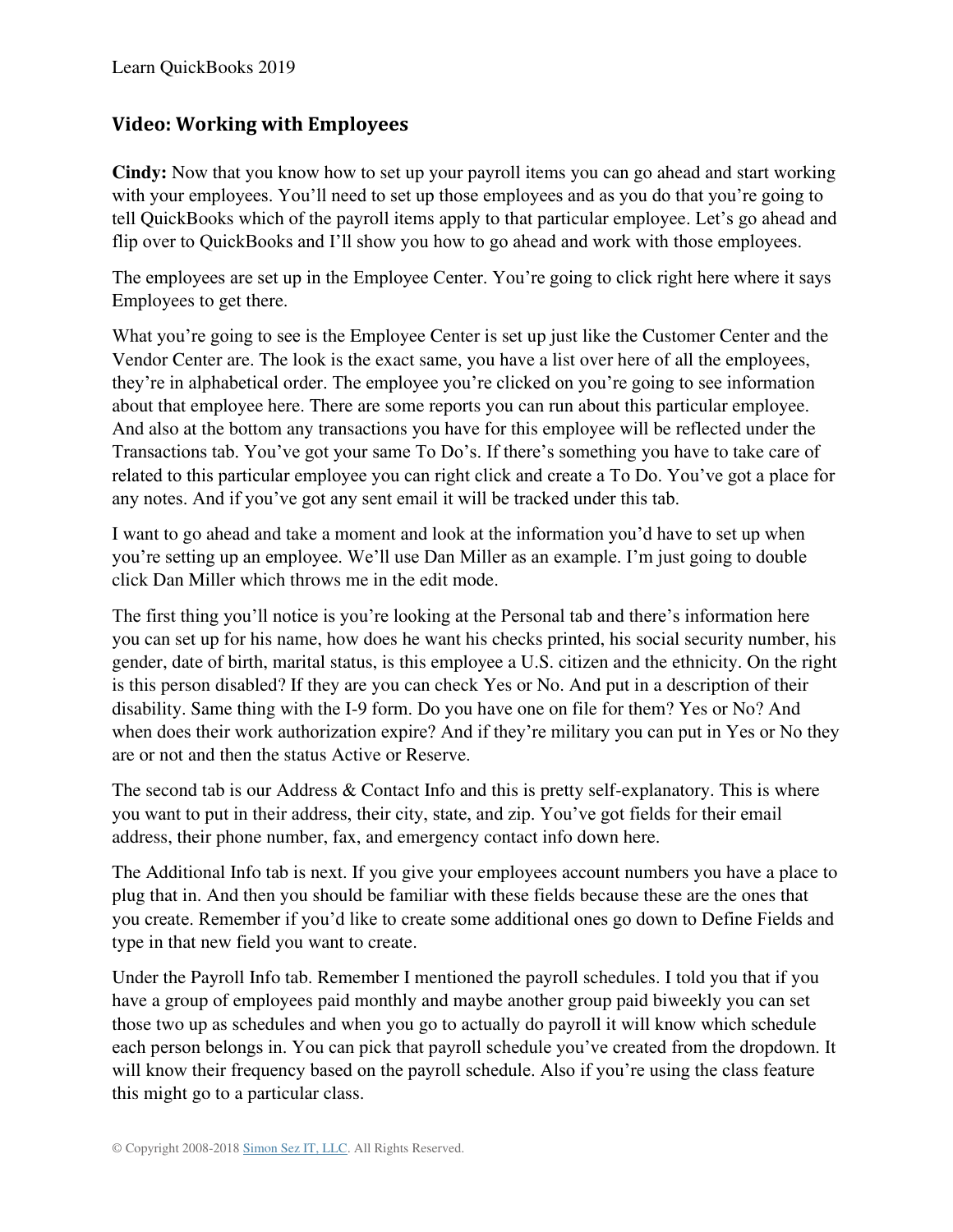Now down here where the earnings are, you can see that this particular employee is salaried and this is his yearly salary. You don't want to put in his paycheck salary. You want to put in his yearly salary. You can say this employee is a regular employee and he gets regular pay of so much an hour and so on and so forth. These are where the additions, deductions, and company contributions come in. There's the health insurance. Remember we set up dental insurance? Well if you need to deduct it you would choose it from this list and you would put in how much you're actually deducting per pay period. If it was child support you would have picked the same thing and put in how much you're deducting per pay period.

The next thing I want you to look at is over here it says Taxes. This is where you're going to tell QuickBooks as far as federal what the filing status is, how many allowances the employee claims, and if they claim any extra withholding. Notice they are subject to all four of these: Medicare, Social Security, Advanced Earned Income Credit, and Federal Unemployment, which is company paid.

For the State tab you can specify the state the employee worked in and the state the subject to withholding. The SUI is State Unemployment Insurance, which is totally company paid. And SDI is State Disability Insurance. Down here you can specify how many allowances and the filing status. If there's any extra withholding you can put it in here. And depending on the state there might be some miscellaneous estimated deductions that may belong in this field.

The Other tab is designed for miscellaneous type deductions that some states may have. California has an employee training tax and you can see that's in here as well. I'm going to click OK and now that will be set up.

Let me talk about sick and vacation for just a moment. If you give your employees sick and vacation time you're going to want to track how much you've given them and how much they've taken. This is where you put in all the availability. You'll notice all of this is for sick time and this is vacation. It has the exact same questions.

The first thing is how many hours were available as of this date? How many have been used? Does the employee accrue this at the beginning of the year, every paycheck or every hour on the paycheck? And how many hours did they accrue? Is there a maximum they can accrue? Do you want to reset these hours every new yea? And if so is there a maximum that they can carry over? You can set when the year begins and also begin accrue and sick time on what date. Same exact questions, like I said, for vacation down here at the bottom.

This is how it's going to know how to accrue the time per employee. As far as taking the time that's actually done on their paycheck. So when we talk about paying employees in section four we'll look at that. I'm going to click OK.

Two more tabs on the left. You've got Employment Info. This is going to be the employment dates, the beginning and ending date of their employment. If there a particular adjusted service date? Is there a release date? Here's the Employment Details. Are they a regular employee, an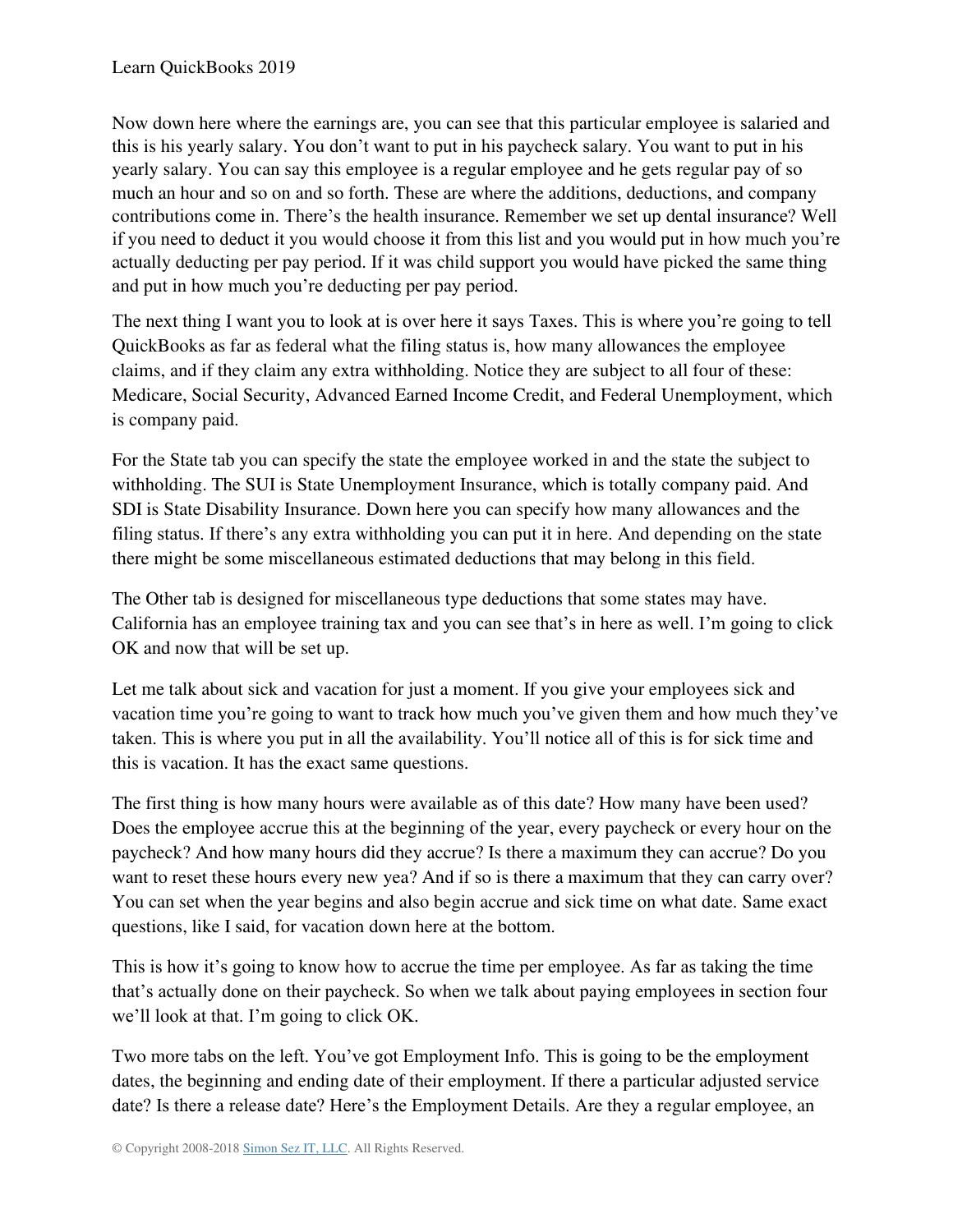officer, or an owner? Are they full or part-time? Are they exempt? Are they a key employee? There's some job details over on the right. So if you wanted to put in the title of their job, who their supervisor is, the department they're in, and description of their job then you can certainly set that up.

There's a tab that says Leave of Absence. So if they are going to take a leave of absence you can set the dates for that and when they are expected to return and the actual return. And then some details about the leave. You can also say over here if the leave is paid, Yes or No.

One more tab and that's the Termination tab. You want to put in the last day they worked, the last day of their benefits, and their release date. Here's some details about their termination down here. And also if they get any severance pay over here you can specify Yes or No.

One more tab and that's the Workers Comp tab. If you have an assigned workers comp code you can plug it in here and then that can be used whenever workman's comp comes into play.

That's what you have to tell it when you're actually setting up an employee. I'm going to click OK. The way you would set up a new employee is to click on New Employee from the list up here and you would set it up just like you would when we talked about setting up customers or vendors.

That's what you have to do when you're actually setting up an employee. Now that you know how to set up payroll items and employees let's talk about actually paying these employees when payday comes.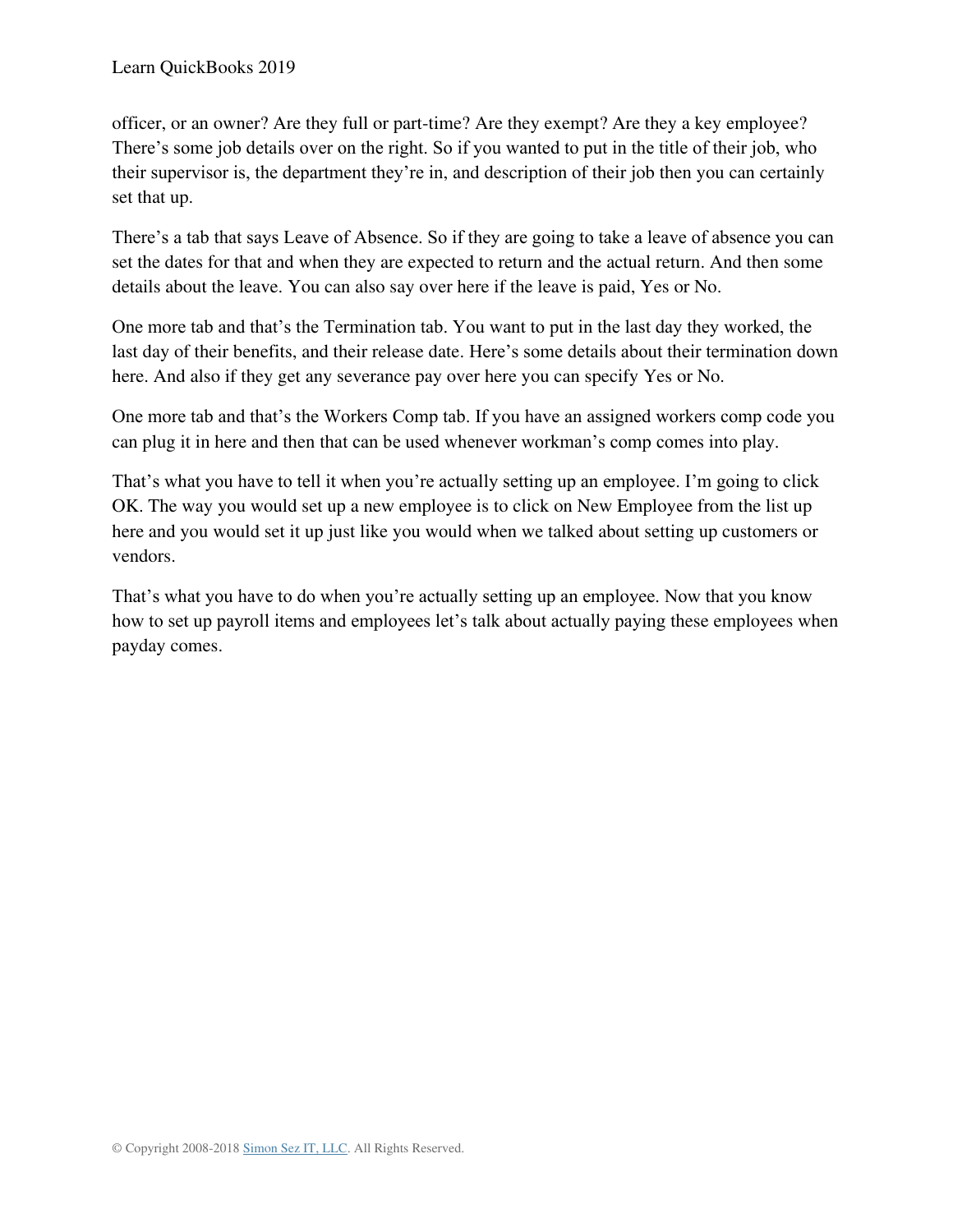### **Video: Paying Employees**

**Cindy:** We are working in module thirteen and we've talked a little bit already about how to set up payroll items, we've talked about how to set up those employees. Now you should be good to go when it's time to actually run payroll. Let's talk about going through and actually paying those employees.

When you get ready to run payroll all you need to do is click here where it says Pay Employees and it's going to pop up and ask you a couple of quick things before it actually spits out the checks for you.

The first thing you'll notice up here is that this is where you would see a list of any scheduled payrolls that you have and it would let you know if they're coming up or overdue. You can see in this case they have one that's a biweekly payroll schedule and it's overdue. If I wanted to pay all of these people all I would do is select it and start scheduled payroll. If I don't have any payroll schedules and I'd like to set one up then I would come down here where it says Payroll Schedules and create a new one. When you create a new payroll schedule it's going to ask you what would you like to name the schedule, how often will you pay the employees on the schedule, what is the pay period end date, and what date should appear on the paychecks in this pay period. Once you set all that up you can click OK and it would show up in this list. Obviously if you only have a couple of employees in your organization you really don't need to set this up. This is really for if you have a lot of employees and they have different pay dates. If you're not using the schedules then all you'd need to do is start an unscheduled payroll.

This is a list of all the employees and basically what's going to happen is you're going to end up checking off the ones that you're going to pay. Now let's go over to the top before we do that and look at these options.

The first one is when is the pay period end date? And when is the check date? The next thing is to make sure you have the correct bank account chosen that the money is going to be coming out of. You can also print your paychecks on check stock or you can handwrite an assigned check number, whichever one works for you.

The next thing you want to do is go down the list and check off each employee that's going to get paid. What you're seeing next to each employee is the last time they were paid these were their regular hours. Remember day in day in a salary. If they had any overtime you would see it here, sick or vacation. And then over here you'll see the total hours. If you wanted to look at each person's actual paycheck what it's going to look like these are all three different links. I can click on Dan Miller and this is what Dan's paycheck is going to look like. You can see that it's got his rate right here. We don't need to plug in hours because he's salaried. It could be that you want to associate his salary with a particular customer or job. If that's the case just pick it from the list over here. You can see his sick/vacation availability or if he's accrued any you can see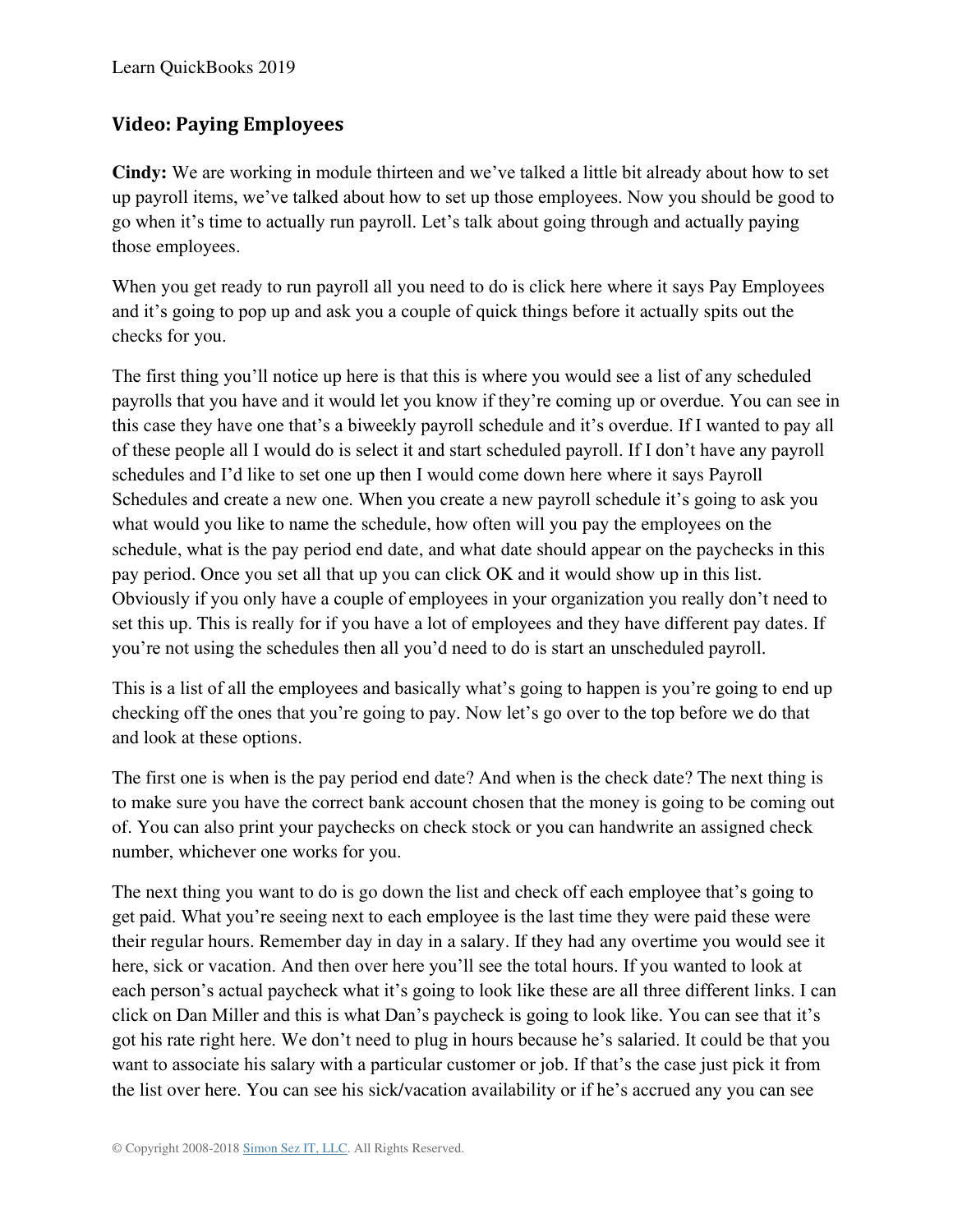that as well. Here's all the payroll items that are either added to or deducted from his paycheck. You can see any company paid portions down here. And then this is the employee paid portion. Here's his salary and everything that's deducted out of his check and you can see the net check amount at the bottom.

All you have to do is Save & Close that and that's Dan Miller. Now let's look at Elizabeth Mason for a moment because she's an hourly person.

The last time she was paid she had 80 hours of regular pay. But let's say this time for some reason she has 80 hours plus she has 5 hours of overtime. Again, I can associate those with a particular customer or job if I wanted to do that. If she took any sick time you can specify that here. Or if she took any vacation time you can specify it there. Here's her other payroll items. It looks like she has health insurance deducted. There's the company paid portion and the employee paid portion over on this side. And you can see her net check as well. All I'm going to do is Save & Close here and then you can see now she's got 80 hours of regular and 5 hours of overtime right here. And I would do the same thing for Gregg Schneider.

Once I've looked at all of those all I'm going to do is hit Continue at the bottom and here it just gives me a list of each employee, what their gross pay is, their taxes, their deductions. You can see all the way across. Now all I have to do is create paychecks. Once you do this these checks are in the checkbook register. You'll see here that it asks me if I want to print the paychecks or print the paystubs. I do want to show you what a paystub looks like. I'll just go ahead and preview these. It's just printed on a regular piece of paper and you'll notice that the stub looks just like any other paystub. It'll have each employee's information, it'll have what they started out with, their gross, all the deductions, and then their net pay.

I'm going to go ahead and close that and close this as well. And now once I close this window everything is in the register and if I wanted to go look at it I could. Let me go ahead and click Home for a moment. I'm going to go over to the right and go to the Check Register. And then when I look in the checkbook I'm going to see if those three paychecks are in there and, yes, they are. You can see them right here. There's Dan Miller, there's Elizabeth, and there's Gregg. That's all you have to do. And notice they say Paycheck right here.

I'm going to go back to the Home screen and we've got one more thing we need to talk about before we leave this module and that's actually paying your payroll taxes.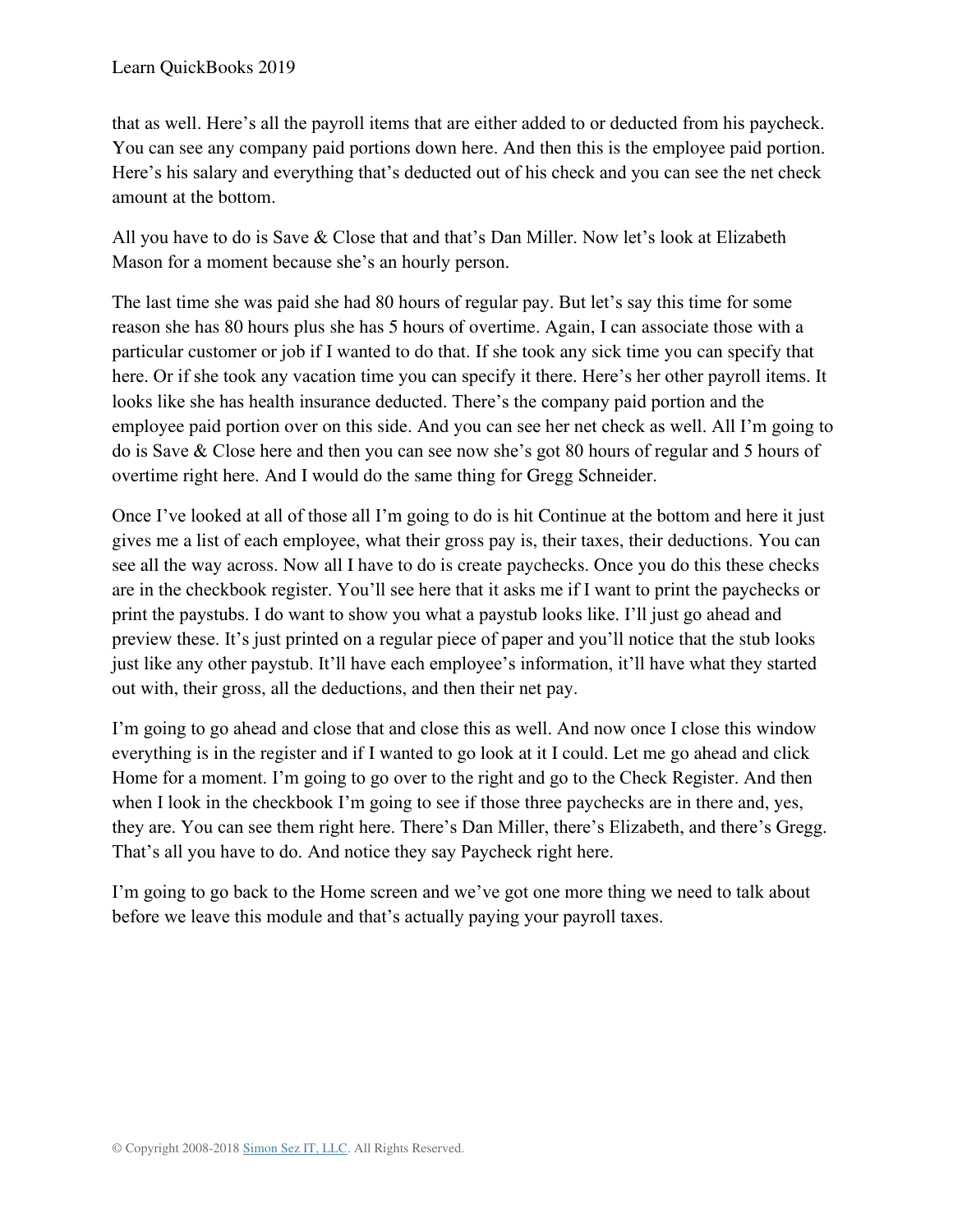### **Video: Paying Payroll Taxes**

**Cindy:** We finally made it down to the last section of module thirteen and we've been talking about payroll in this particular module. The last thing you have to do after you pay your employees is pay all those payroll taxes you deducted from their paycheck. Remember that anything you deducted from their check, whether it's the taxes, it's uniforms, you're going to have to forward to the appropriate entity so you want to make sure that you go ahead and do that as quickly as possible. Those are what we call your payroll liabilities. Let's go ahead and switch over to QuickBooks and we'll talk about how you actually pay those.

When you get ready to pay your liabilities just come to this button right here and it's going to show you everything that you need to forward and it's going to go ahead and tell you who to forward it to, when the due date is, and everything you need to know.

What you'll notice at the top of this window is you're now in the area where it says Pay Taxes & Other Liabilities. This is everything that's due, when it's due, you can see the status, the payment, the method, the period, everything about this.

Let's say that you want to pay your health insurance. You're going to click next to Health Insurance and if you want to view the actual check you're going to click right here. Notice it does tell you how much you owe but I'm going to click View or Pay and it's going to have it all filled out in the check form for me. I will need to fill out who I'm making the check payable to right here. And let's say it's Blue Cross. And it has the amount. If I'm not going to pay that amount I'm going to type here what I am going to pay. It's already got everything set up to the correct account or the correct payable liability, whichever one applies. And then this is all you have to do. When you hit Save & Close it's actually going to be in the register and it's deducted from this list right here. Pretty easy to do.

You'll also see a payroll liability payment summary that appears. Right here if you wanted to go ahead and print that check you could select it and at the bottom you can print checks. You can also print the summary. And that's really all you have to do when it comes to printing your payroll liabilities.

I do want to show you that on the bottom part of this screen it has the payroll history, so you can see when you paid some of these different liabilities. There's also some other things at the bottom you might be interested related to payroll. There's some PDFs that are quick guides to payroll. There's also some other activities like if you wanted to adjust your liabilities and then some reports down here you can run as well.

That's pretty much all you need to know about running your payroll. You need to make sure it's setup correctly, then you're going to pay your employees and then pay your taxes and that's all you need to do until the next pay period.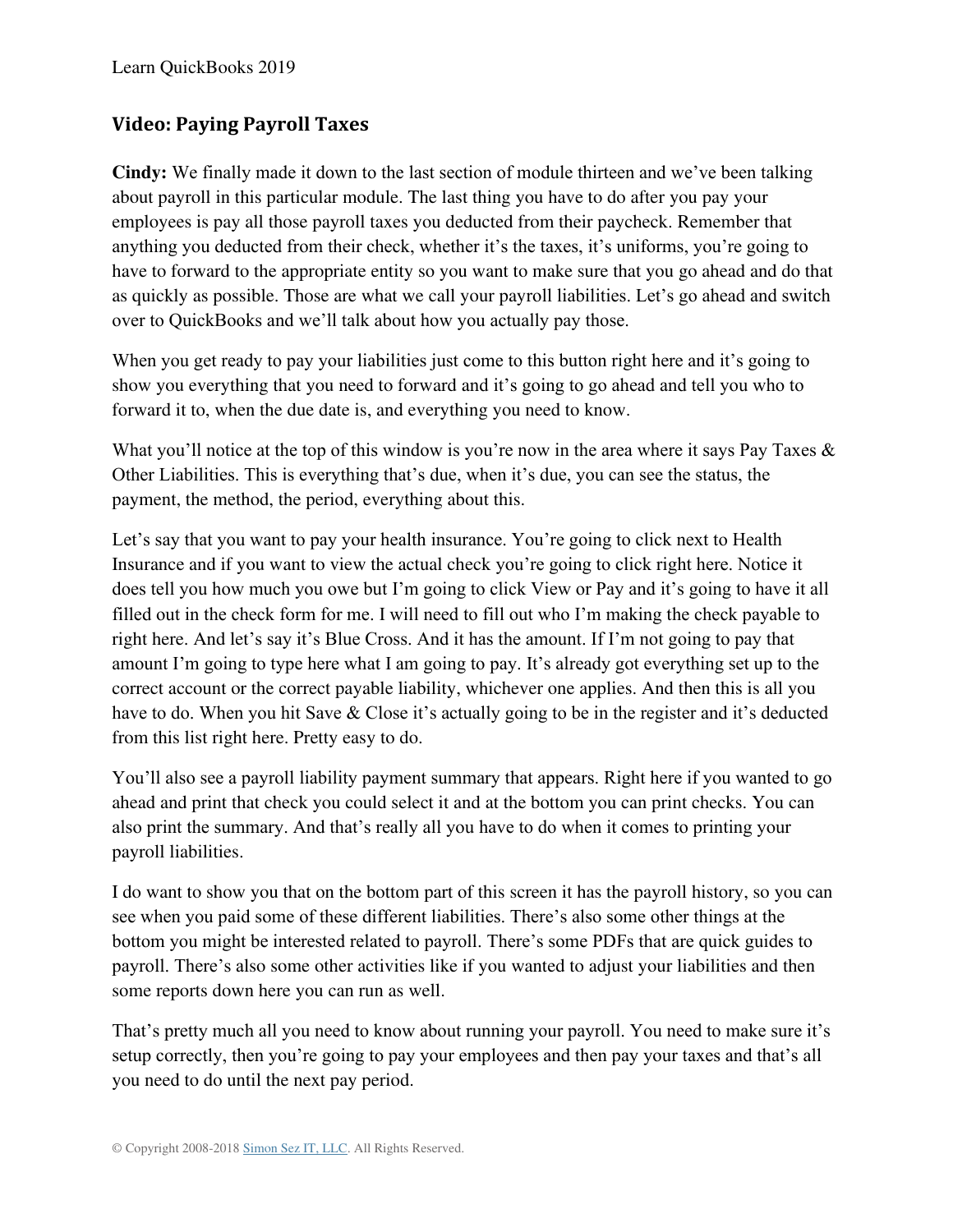Learn QuickBooks 2019

Well that's going to wrap up module thirteen. Let's go over to module fourteen and I'll talk to you a little bit about the Lead Center.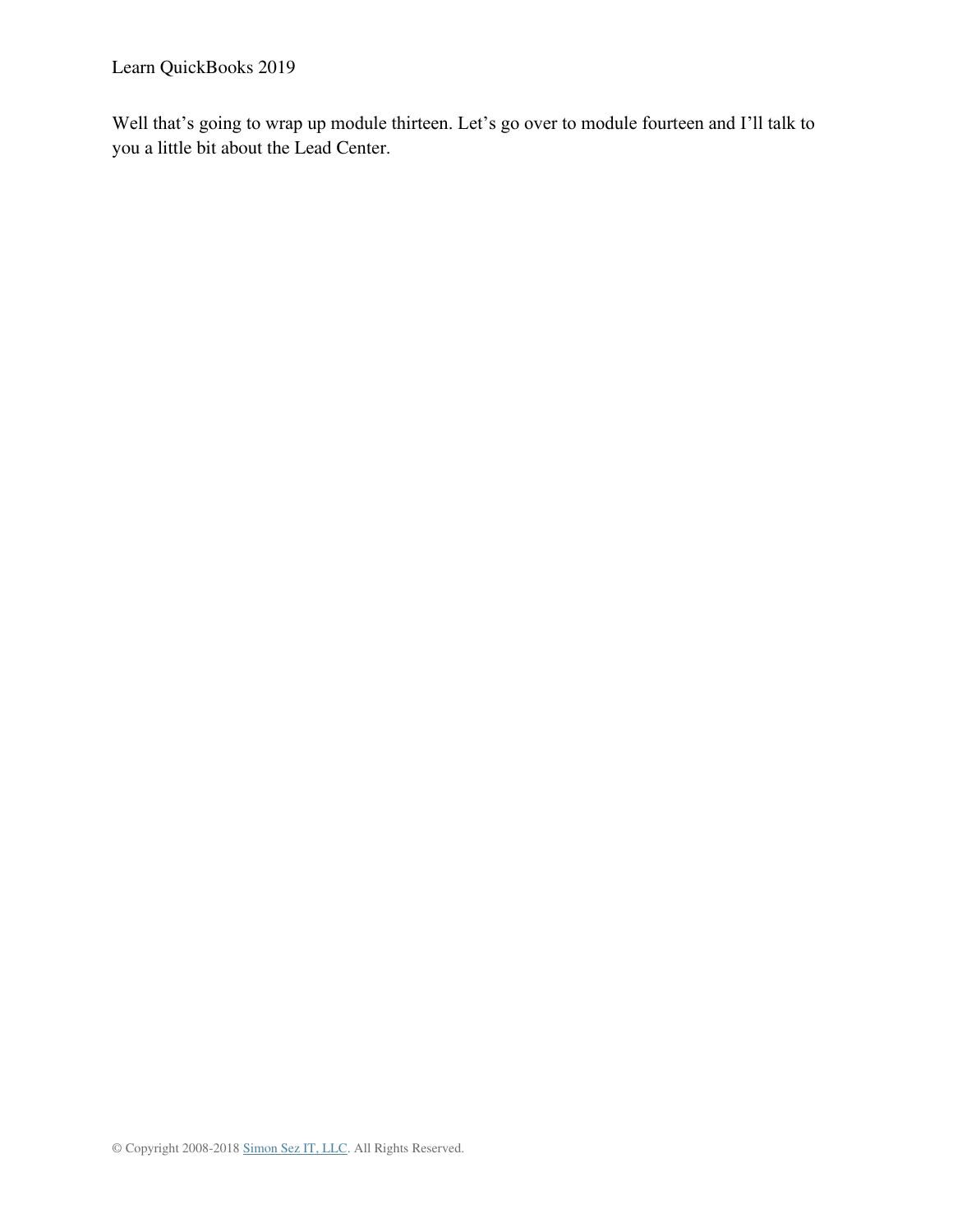# **Chapter 14 – The Lead Center**

### **Video: Working with Leads**

**Cindy:** Okay we've made it down to module fourteen and in this particular module we're going to talk about the Lead Center.

There's only one section in this module and this section is called Working with Leads. I want to show you how you can take potential customers and keep them in QuickBooks and track the different activities you have with them. And then when they become a customer you can actually pull them over into the customer list automatically and that way you don't have to type them in the list. It's pretty neat how this Lead Center works so let's flip over to QuickBooks and I will show you how to use the Lead Center.

There is no icon on the Home screen to get to the Lead Center. You have to actually use the menu at the top. You're going to click on Company and then you'll see Lead Center.

You have the ability to add one lead at a time by using the New Lead option or to import multiple leads at the same time. Possibly they're in an Excel spreadsheet already, that sort of thing. If you do have a list you're able to actually look at a lead contact list, a lead status list, and you can look at converted leads.

I'm going to go ahead and put in a new lead. We'll say the new lead is Sherry Smith and I can tell QuickBooks if her status is Hot, Warm, or Cold. And then you'll see a Company tab and a Contacts tab. Under the Company tab I can go in and put all of the company information in that I'd like. Like the name, address, phone number, etcetera. I'm going to say Smith & Smith Company. I can put in the phone number, the website, the email, additional email. And then you'll see there's a place for locations at the bottom. If this particular company has two different locations I can specify those. I'm going to put in the first location as the Main Street location. And what I can do is come down to the bottom and plug in that information.

You'll notice that if I have a second location I can click Add Another Location. We'll say this is the Mount Pleasant location. When I'm done I'm going to click OK and then you're going to see under the Locations tab each of those locations that you just created. If you want to edit that you would come over and click Edit and that would put you back in this window.

Under the Contacts tab I can go in and put in all of the contacts that are associated with Smith  $\&$ Smith Company. It assumes the first one is my primary contact and I would just go through and put all the information in. And then I could add another contact if I'd like. I'll go ahead and put in Sherry's name and then I'll click OK. And now if I look under the Contacts tab here is Sherry Smith. She's my primary contact.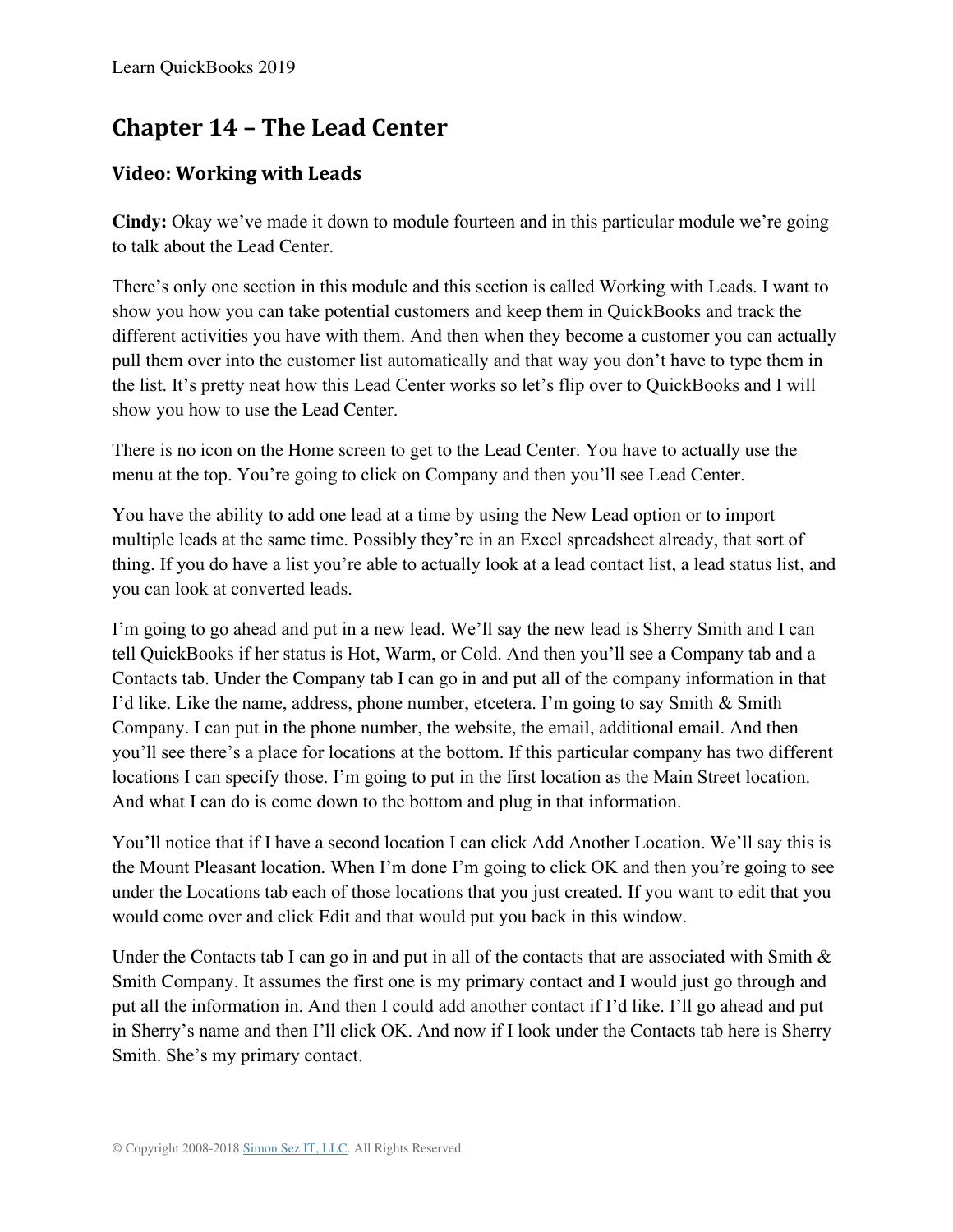You'll notice I can also put in To Do's for this particular lead. If you go to the bottom you'll see a To Do option and if you click the down arrow you'll see a New To Do. I can specify whether it's a phone call, a fax, an email, a meeting, an appointment, or a task, the priority, the due date, and any details. And once I have filled all that in I can click OK and then I will have a new To Do.

I also have a tab where I can put in any notes related to this particular lead. I would click on Add Notes over here on the right to actually add that new note.

Now if this particular lead becomes a customer at some point all I have to do is actually send them over to the customer list. If you're in the lead you'll notice right up here this is the Convert this lead to a customer. And it says, are you sure you want to do this because once you do this and you take them out of the Lead Center you cannot move them back in. I'm going to go ahead and say Yes and then we'll go over and look at the Customer Center and you can see that Sherry Smith is right there. Any of the contact information, To Do's, notes, etcetera you had set up would be in here as well. And that's really all you have to do to work with the Lead Center.

I'm going to go ahead and close this window and let's move over to module fifteen now and talk a little bit about working with mail merges.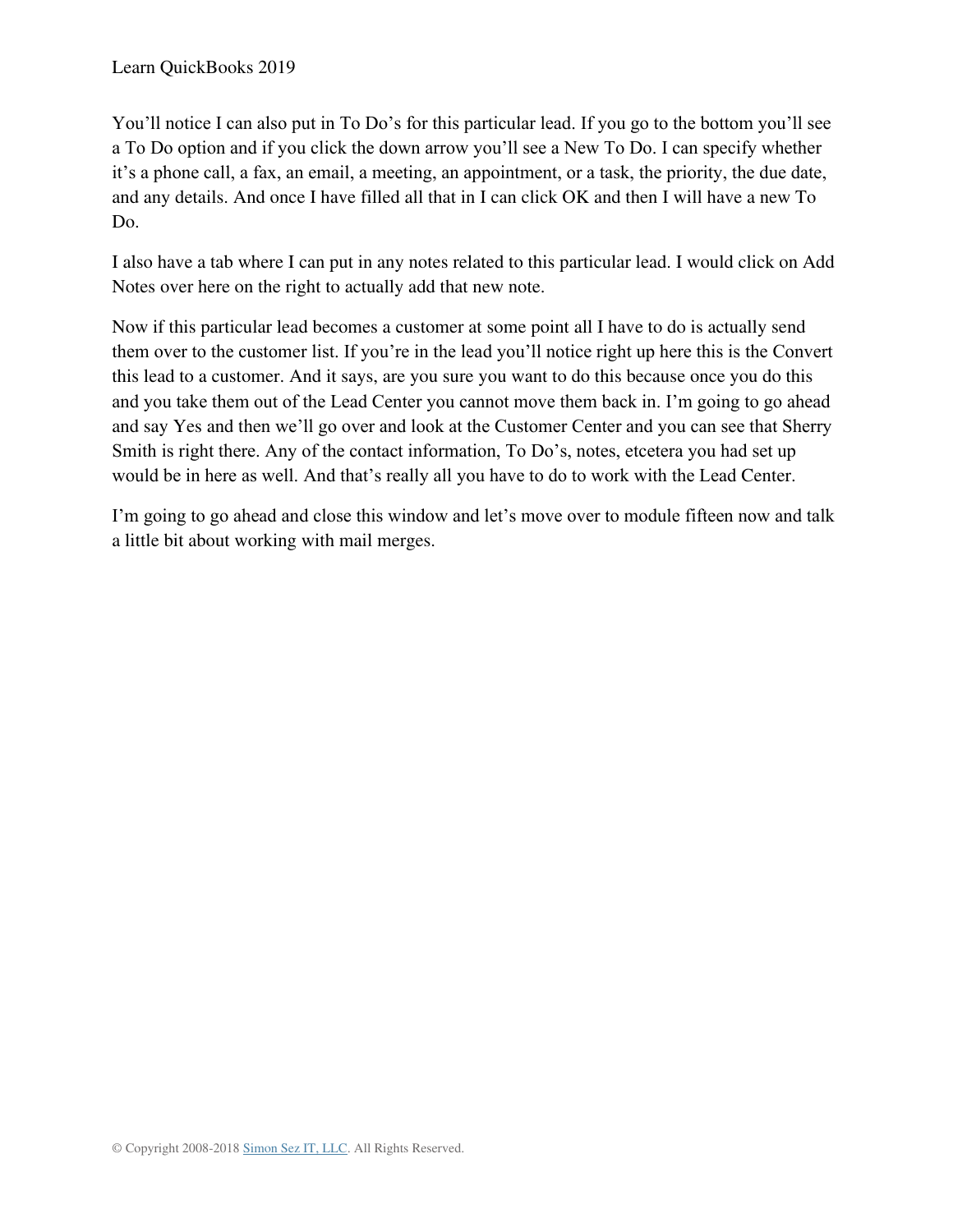# **Chapter 15 – Mail Merges**

## **Video: Creating a Mail Merge**

**Cindy:** We are working in module fifteen now and in this module we're going to talk about mail merges. Now if you've done mail merges in Microsoft Word before then you'll be very familiar with this because this is a Word feature, but QuickBooks does have the ability to work with Word in order to create these main documents you would need for a mail merge. I'm going to go ahead and go through what a mail merge is to start with just so you'll be really familiar with it and then we'll talk about how to use this in QuickBooks.

Let me just explain what a mail merge actually is. If you have some sort of letter, for example, that you send out to customers on a regular basis would you want to type that letter every single time or would you like QuickBooks to actually pull everyone who met the criteria to be pulled into the letter and then merge it all together for you? That's an example of what a mail merge is. A good example, it would be a collection letter that you send out every Friday. You want QuickBooks to actually pull all the people who meet the criteria into this letter you already have set up which is called a main document. And that's what I want to start with here.

There are three parts to a mail merge. You have what's called a main document. That would be the letter itself. That would be the collection letter, for example. A main document can be a letter, it could be an envelope. After you've actually created the letters you might want to print envelopes with each person's name and address on them to send out. It could be a label. It could be that you want to peel off a sticky label with each individual person's name and address on it. If you're doing this in Word your main documents can also be emails and they can be what's called a directory, which is a listing over and over and over of the same information. Like a name, address, phone number type of list.

Once you have your main document set up then you have to have a data source. That's going to be the information that pulls into the main document. Each person's name, their address, how much they owe you, when their invoice is due, those types of things.

Once you get those two set up then you just merge the two together and you end up with a merged document. Now what makes it easy in QuickBooks is they have a lot of these letters already set up for you. You'll be able to use the ones they have or create your own to put in the list. The data is already in QuickBooks so it's just a matter of telling QuickBooks which data you want and then merging them is super simple. And that's what I want to show you how to do. Let me flip over to QuickBooks and I will show you how the mail merge feature works.

You'll have to go through the menu to access the mail merge feature. If you go up to the top and click on Company, down near the bottom you will see Prepare Letters with Envelopes. You'll notice they have collection letters, they've got customer letters, vendor, employee, and letters to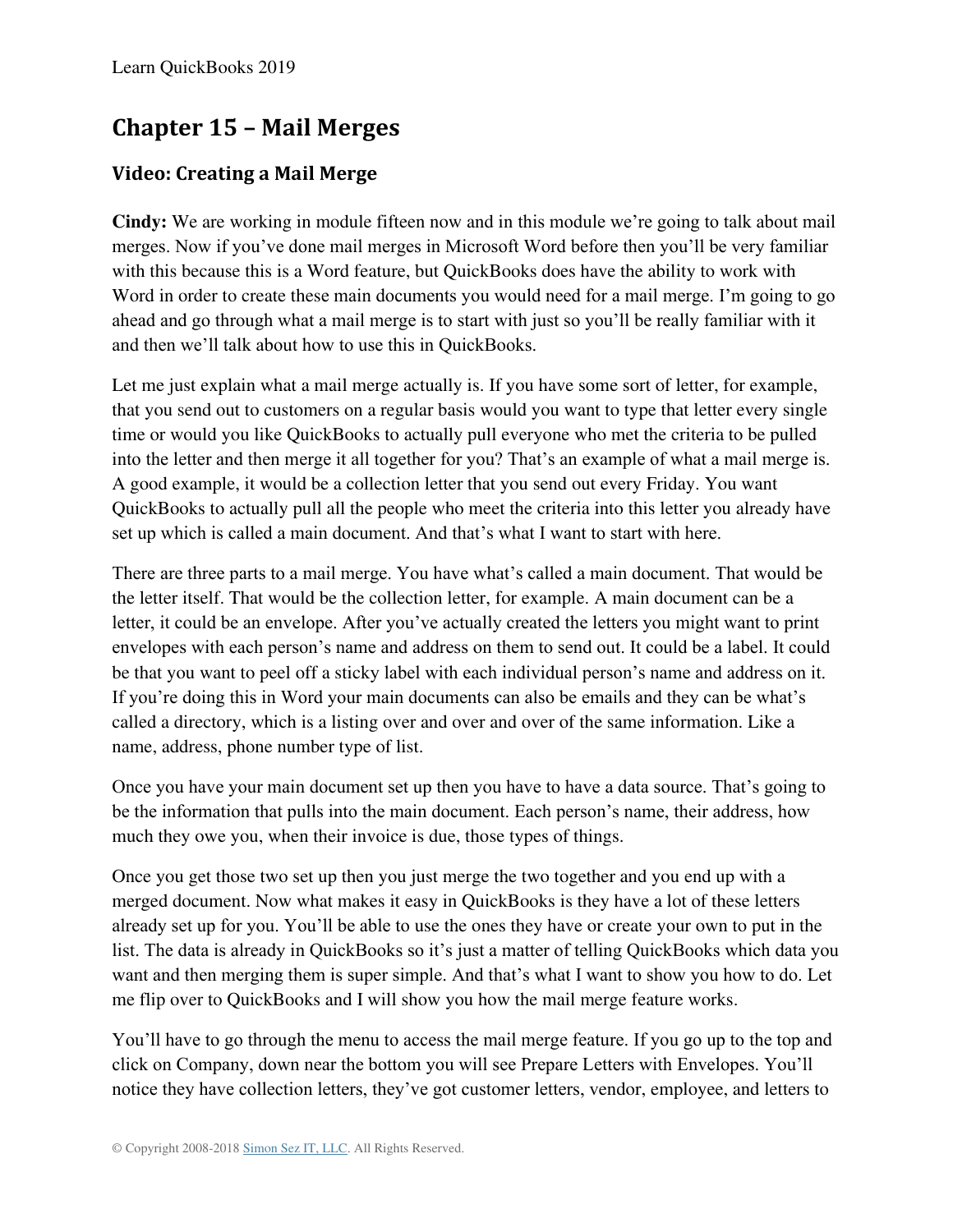other names. And you can also customize the letter templates. Let's just start with one they currently have and then in section two we'll look at customizing these. We'll use a collection letter.

Now QuickBooks will always give you this message the first time you do this. So it's basically saying that it has to copy all of these letters into QuickBooks. You just hit Copy, it takes just a minute, and now it's done. You won't have to do that again.

It's going to ask you a few questions, starting with the recipients. It asks you would you like to send a letter to all of your customers or jobs that are active, inactive or both? Would you like to create a letter for each customer or each job? And you can also tell QuickBooks that you want to send a letter to anyone who's 1-30 days past due, 31-60. You can see over here even one day or more. I'm going to click Next and now it gives me a list of the people who meet that criteria. If I'm looking at this list and I say, "You know I know Brian's already paid me" I can uncheck that and it won't merge Brian, but we'll leave it for now. I'm going to click Next and it asks me would I like to create a formal collection, a friendly collection, or a harsh collection. Let's do a harsh. It's not very harsh. I'm going to click Next and then it asks you to put in your name and your title. I'm going to click Next and now it's creating the letter. So now it has to open Microsoft Word and it's actually doing that number three, which is the merged document.

Here's the merged document it just created. What you'll notice is that it's got your company name and address, the date, but I want you to notice that each one of these has the individual customer's name and address and the invoices they owe for. You should end up with one page per record. What that means is if you have two people that have overdue invoices there will be two letters. Let's scroll down and see if we see Glen Lew and we do. There he is.

And that's an example of a merged document. You do not have to save these even though you can if you want to. If this was just totally screwed up you can always close it and go back and redo it.

Now when you go back it's also going to give you a chance to print the letter or the envelope. And if you wanted to do those you would just click Next. If it was an envelope it'll ask you which size and you would just click OK. Here's the envelope ready to go. If you wanted to change some of your envelope options you would just choose a different option and click OK and then you could put your envelope in the printer and just print it out. That's all you have to do.

I'm going to cancel that because I don't want to save this and I'll go ahead and close Word. And now you'll see I'm back to QuickBooks. All I have to do now is hit Finish and it's done until the next time.

Why don't we go ahead and take a peek now over at looking at some of those mail merge main documents and I'll show you how to actually go in and edit some of those or add your own.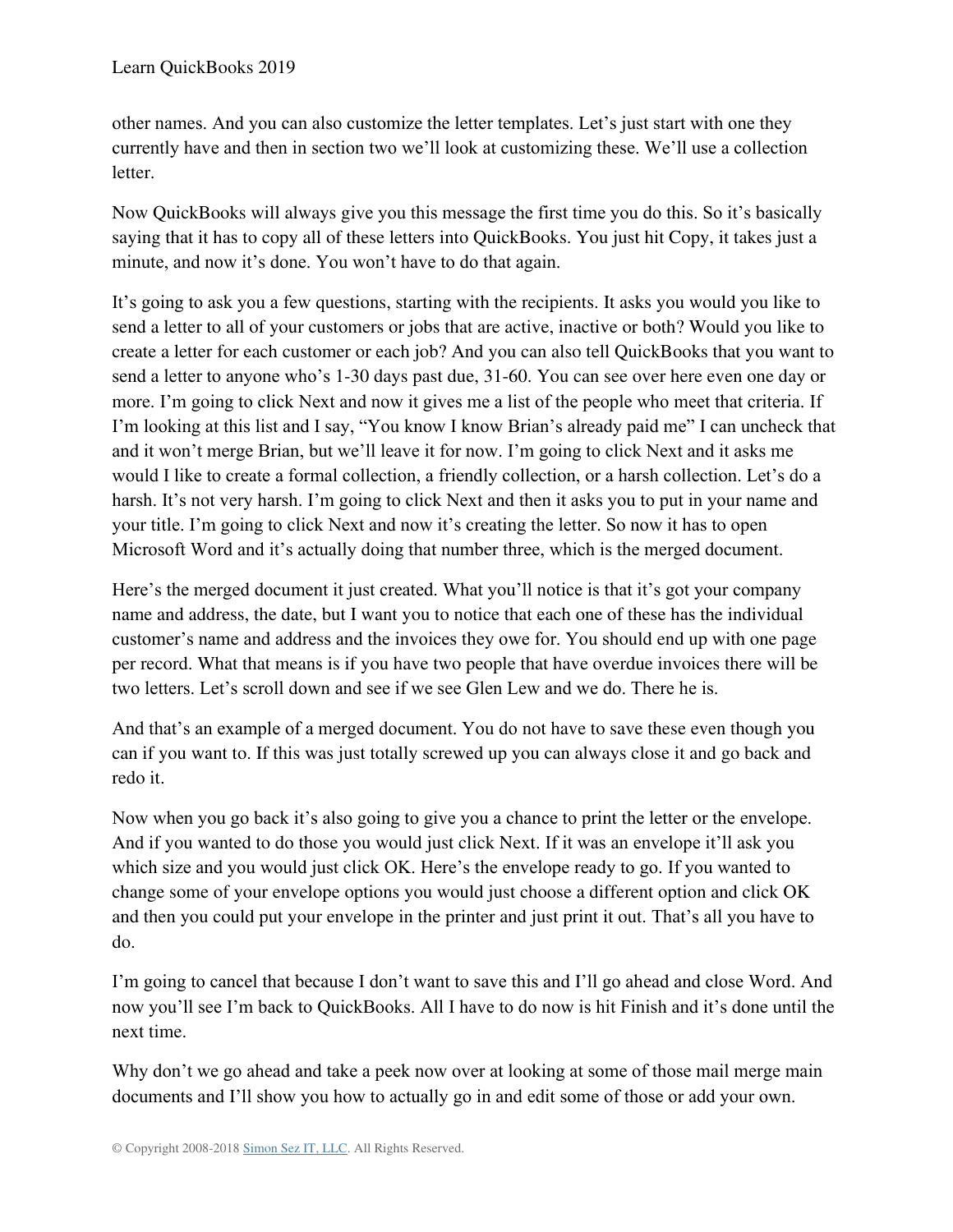#### **Video: Mail Merge Main Documents**

**Cindy:** We're rounding out module fifteen now and this is section two, Mail Merge Main Documents. Now that you know how a mail merge works and you've gone through and created one let's talk a little bit about the mail merge main documents that are already in QuickBooks.

You have the ability to edit those and then save them or you can create your own. Let me show you a little bit about how to work with the mail merge main documents.

Let's go ahead and go back to the menu and click on Company and then go down to Prepare Letters with Envelopes. These are all the categories of templates that you could use and we had actually used a collection letter a few moments ago when we actually did our mail merge. Let's go down this time to the Customize Letter Templates option and see what our choices are.

The first thing we can do is create a brand new letter template from scratch. If we don't have one then we can just go ahead and set one up here. We may already have one in Microsoft Word and we want to convert it to a QuickBooks letter template. We can view or edit the existing ones or organize them. You may have some that you want to get rid of. You might have some you want to rename, just kind of move them around so they'd make more sense to you. Let's go ahead and view or edit existing letter templates and I'll click Next at the bottom.

There are many different types of letter templates. You're familiar with the collection ones because we used the harsh collection earlier. But notice there are customer templates and they have quite a few of these. You'll notice there are invoice ones, estimates, there are some for vendors, employees, and other names as well. Let's use the collection and we'll use the harsh collection and we'll click Next. And now what's happening is it's opening Microsoft Word and it's going to open that particular main document.

Here's the actual main document for the harsh collection. The difference in the main document and a merged document is the main document is the actual letter that gets used over and over. It doesn't have any information in it. it just has mail merge fields from QuickBooks. So you can see, for example, there's Dear Mr. or Mrs. and it'll pull last name and so on and so forth. I want to show you how to edit this.

Let's say for example you don't want to say Dear Mr. or Mrs., you'd rather say Dear first name. All you have to do is drag across those and delete them and then you can insert the first name merge field. Where you find those is if you look up at Word under the tab that says Add-Ins you're going to see Customer Toolbars right here. And these are the QuickBooks fields. Notice these are the ones that have to do with your company and that's where it pulled this information. These are the ones that have to do with customers and vendors in QuickBooks. In this case we happen to be looking for first name. Notice also there are collection info fields here. You can see the one overdue invoices that's used here. That's going to be one from over here. So you pull in as many of these as you like.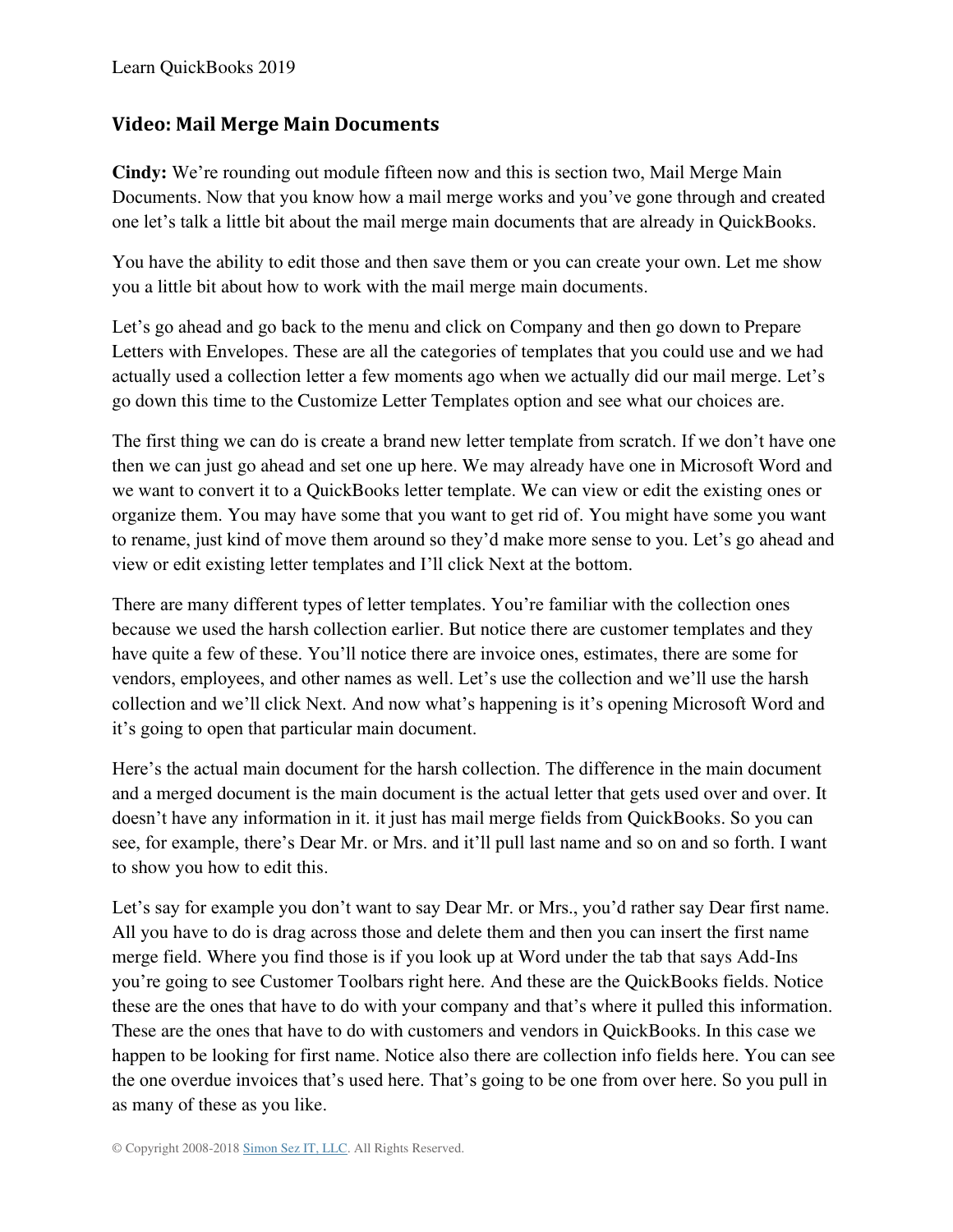One of the things that makes a mail merge main document seem a little more personal is the use of some of the more personal fields in QuickBooks. For example, unless we hear from you, comma. Let's put in that first name merge field again. And then you'll notice what happens is that the person will think that this letter was sent directly to them.

All you have to do when you get this set up is go ahead and make sure you've saved it and then the next time you open it up it'll have these merge fields in it. That's all you have to do.

I'm going to go ahead and close that and you'll be back in QuickBooks and then all you have to do now is if you want to use that template you can go ahead and use it now or you can go ahead and just Cancel out of that since you've already saved it. And that's really all there is to working with your main documents in QuickBooks.

Well that's going to wrap up module fifteen. Why don't we go to module sixteen and talk about working with budgets?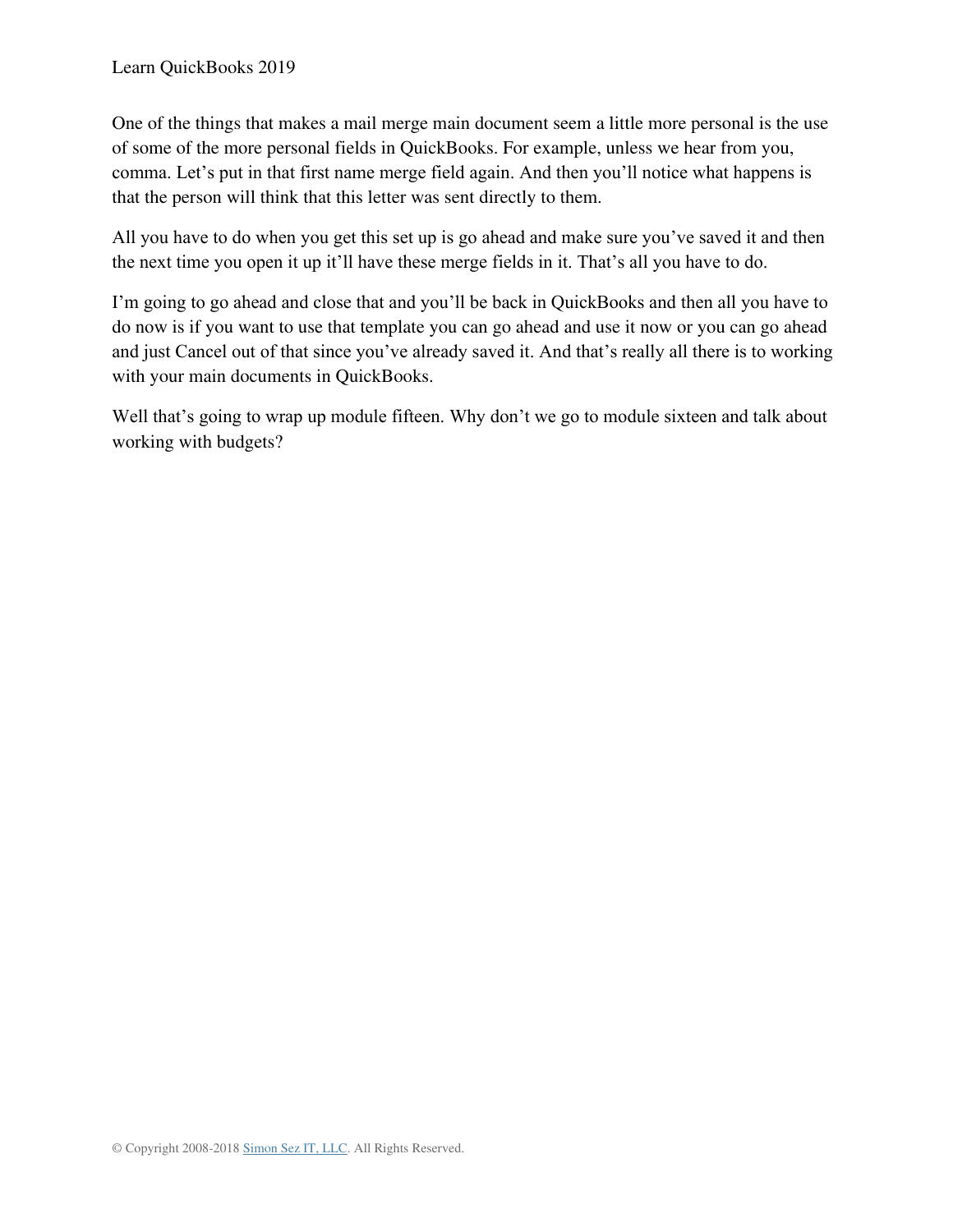# **Chapter 16 - Budgets**

## **Video: Creating a Budget**

**Cindy:** We are all the way down now to module sixteen, which is the module about budgets. This is section one and I want to show you in section one how you can go in and create a budget in QuickBooks. You're going to see that you're going to be able to put in a new budget where you type in all of the numbers for each one of your accounts or you can base your budget on last years profit and loss or balance sheet. Let me go and show you where the budget option is and then how you can create your own budget.

This is another one of those options where you're not going to have an icon on your Home screen. You'll need to go through your menu. You're going to the menu and you're going to click on Company, you will see Planning & Budgeting and then you'll see Setup Budgets.

The first thing you're going to see is the current budget and you can see in this case it's the 2023 through 2024 Profit & Loss by account. If you want to create a new budget all you have to do is come over here where it says Create New Budget. You're going to specify the year and the type you want for the new budget. So it's got the next year already in here and you can set up one for the Profit & Loss or the Balance Sheet. We'll go ahead and set up a Profit & Loss and click Next.

You have the ability if you wanted to add some additional criteria like a customer and job or a class to this but you probably just want to use the no additional criteria so you can get a budget for the whole entire company. I'm going to click Next and here's where it asks if I'd like to create a budget from scratch. this means I will type in all the amounts for every account, or create the budget from the previous years actual data. Now think about it. If it's your first budget then you will have to create one from scratch, but after that you can base it on the last years data and then change the numbers that you want to change. I'm going to go ahead and say Finish and it's going to show me the new budget that I actually just created.

When you look down the list you'll see this is your Profit & Loss and this is all of your accounts. You'll see the annual total next to each one of these and then you'll see the totals for each month. Notice you can't type where the annual total is. That is an automatic calculation done from each month. You would need to go in and change the months if you want the annual to change.

A couple of things you can do. You can change these one at a time. You'll notice that in January it has \$1,000 for this design income but there's nothing for the next few months. And then over in August there's \$2,400. You might decide that you want the same exact amount all the way across. If that's the case this is what you do. I'll put in \$2,000 in January and make sure you're clicked back in January where the \$2,000 is and you'll notice at the very bottom left of your screen it says Copy Across. And if you do that it's filled in \$2,000 for each month. That's a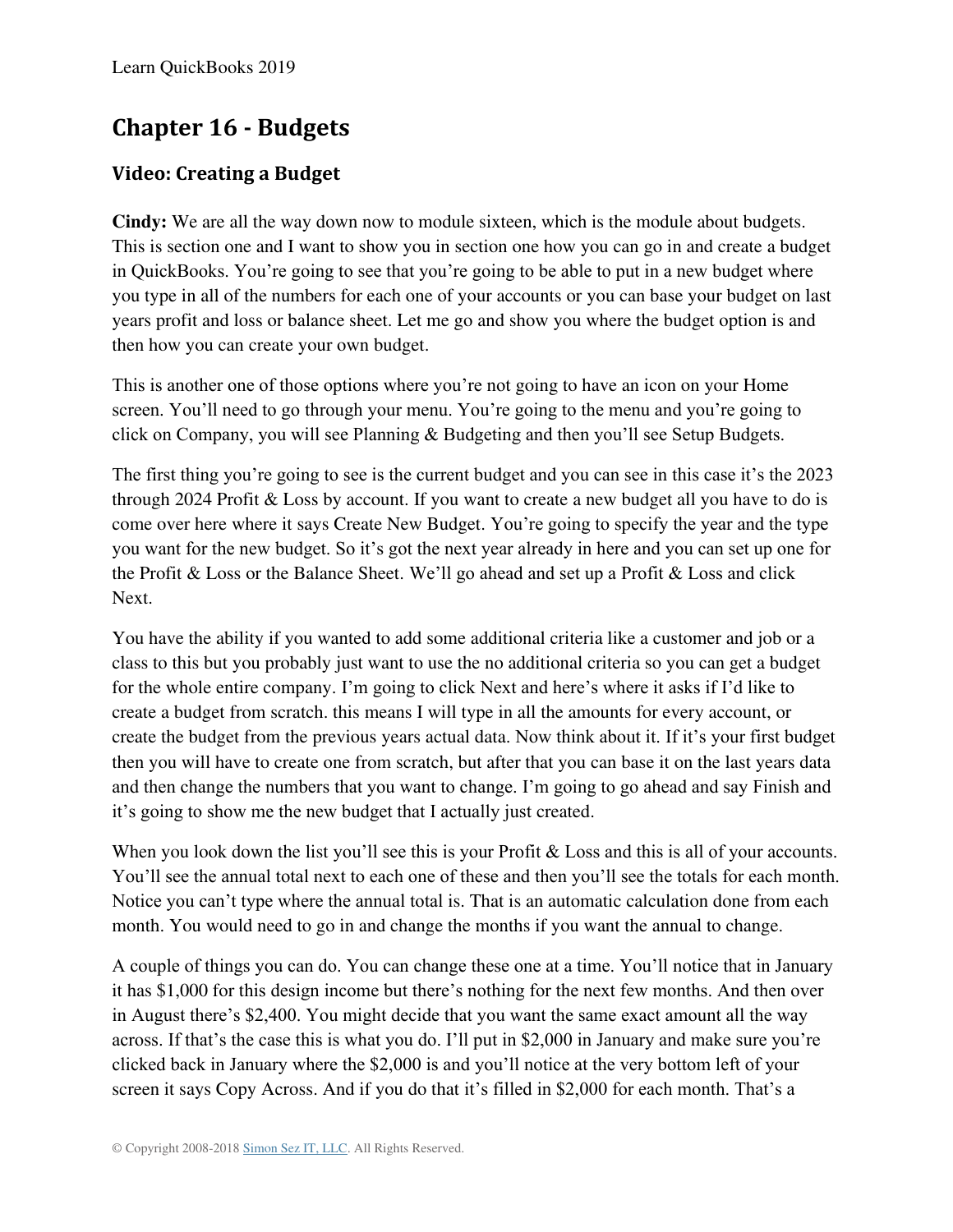quick way if you know it's going to be the same throughout all of the months. If you know one month might be different then go ahead and do this and then change that one month. And you would go all the way down the list and do this with every one of these.

You can also down at the bottom adjust your row amounts. So again the row you're in you're going to be able to say start with the first month or currently selected month, meaning the one you're clicked in, and you might increase each one by a percentage. Let's say that you want to increase each one by 10%. You could also decrease each one if you'd like. I'm going to click OK and notice now each month has changed by 10%. So that's a quick way that you can go in and work with each of these line items.

When you're finished you're going to want to hit Save at the bottom and then make sure you click OK and that will take you out of the budget feature. If I go back in and go to Company again, Planning & Budgeting, Setup Budgets, you'll see that now I'm looking at the fiscal year 2024 Profit & Loss by account and this is the one we just saved. That's how easy it is to set up a budget in QuickBooks.

What I'd like to do now is once you have a budget setup you will want to look at some reports for those budgets from time to time to see where you are. Let's go ahead and go over into the second section here and I'll show you some of those budget reports.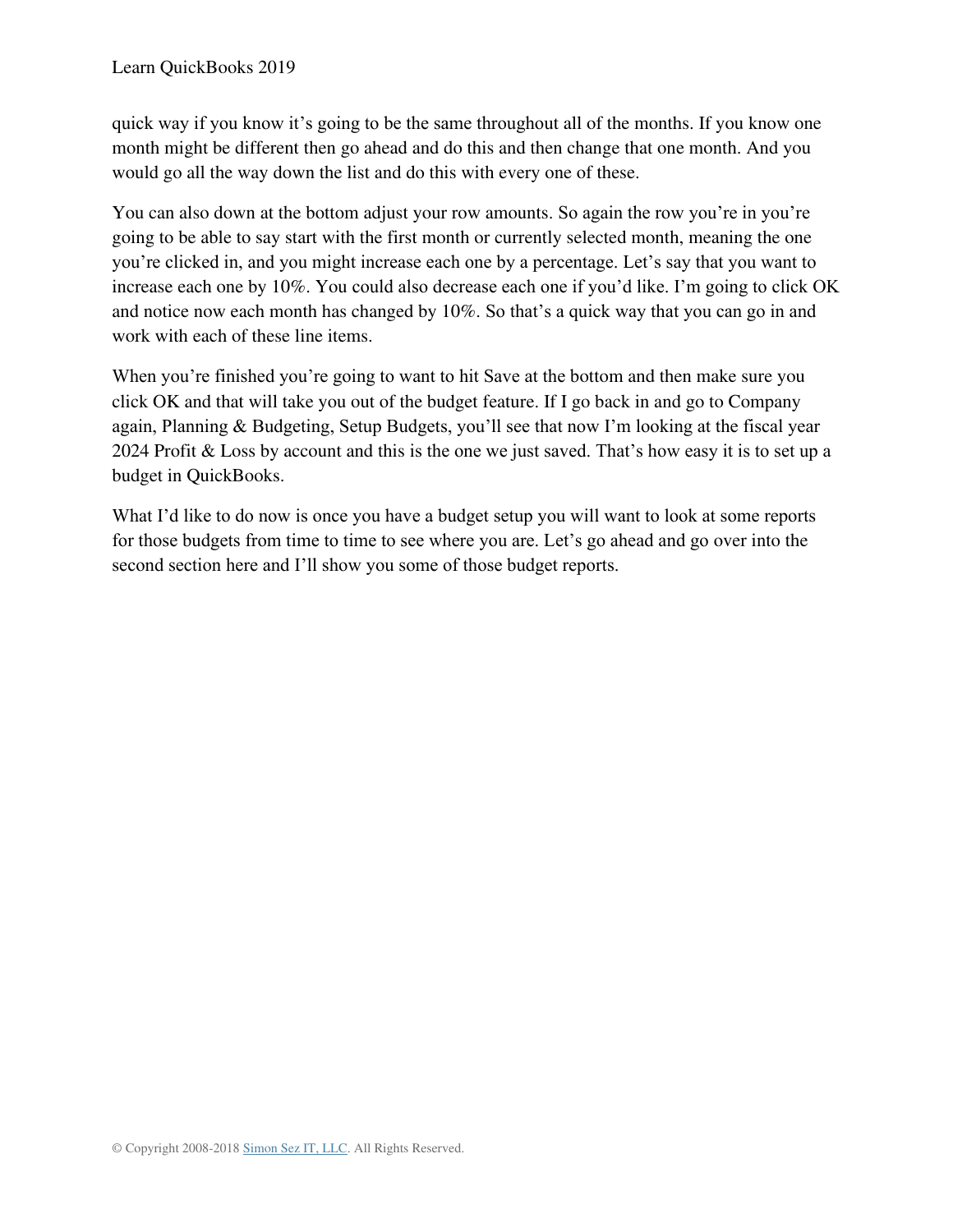### **Video: Budget Reports**

**Cindy:** We've made it all the way down to module sixteen and we're talking in this module about budgets. We learned how to create a budget over in section one. Now that you know how to create your own budgets you can go in and look at some of the budget reports that will help you determine if you need to increase or decrease in certain areas or if you're on track. Let's go ahead and talk a little bit about those different budget reports.

Let's go ahead and use the reports on the menu this time. We're going to go up here and click on Reports and we'll come down to where it says Budgets. You've got four different ones available in here and let's start with a Budget Overview.

When you run the Budget Overview report it's going to say select the budget to use when generating the report and you want a Profit & Loss because you created a Profit & Loss budget. We'll click Next. It asks us if we want to look at this by the month and we'll go ahead and say Next. And then it says Finish.

Now when we pull up this report what you're going to see is that it's going to have each month of your budget all the way across and then you can see the amounts that you had set for each one of these categories. Notice you're also looking at this on accrual basis. You could look at this on a cash basis if you'd rather. And the other thing to just kind of notice about this is you have some filter options available. If I click on Show Filters you're going to see that right now I'm looking at all the income and expense accounts and that's pretty much what's on a Profit & Loss. And also I can look at this by date. Currently it's got a custom date of January through December of 2024. And just like any report you can go up and actually change the dates to show the fiscal year, everything, the fiscal quarter. There's just all kinds of date options here.

Also if you come over where it says Show Columns you're showing it by the month right now. But look how you can also see it by the quarter if you prefer or you can see it by the half month, the two week period, the year, any way you'd like to look at this particular report.

Let me go ahead and close this one and let's look at the next one. I'm going back to Reports, I'm going back to Budgets, and now I'm going to look at a Budget vs. Actual. And this is going to be a great report. I want to look at it by fiscal year 2024 and I'll see it by month and then I'll click Finish. And in this particular report we're going to be able to see each month of our budget and we're going to see what the dollar amount is that we're over or under and the percentage. Isn't that really cool that you're going to be able to see where you are at any given point throughout your budget? That one is going to be very, very helpful for you to let you know when you create the next budget what the numbers should be.

I'm going to close that one and let's go back to Reports. We're going to look at Budgets again and let's look at a Profit & Loss Budget Performance report.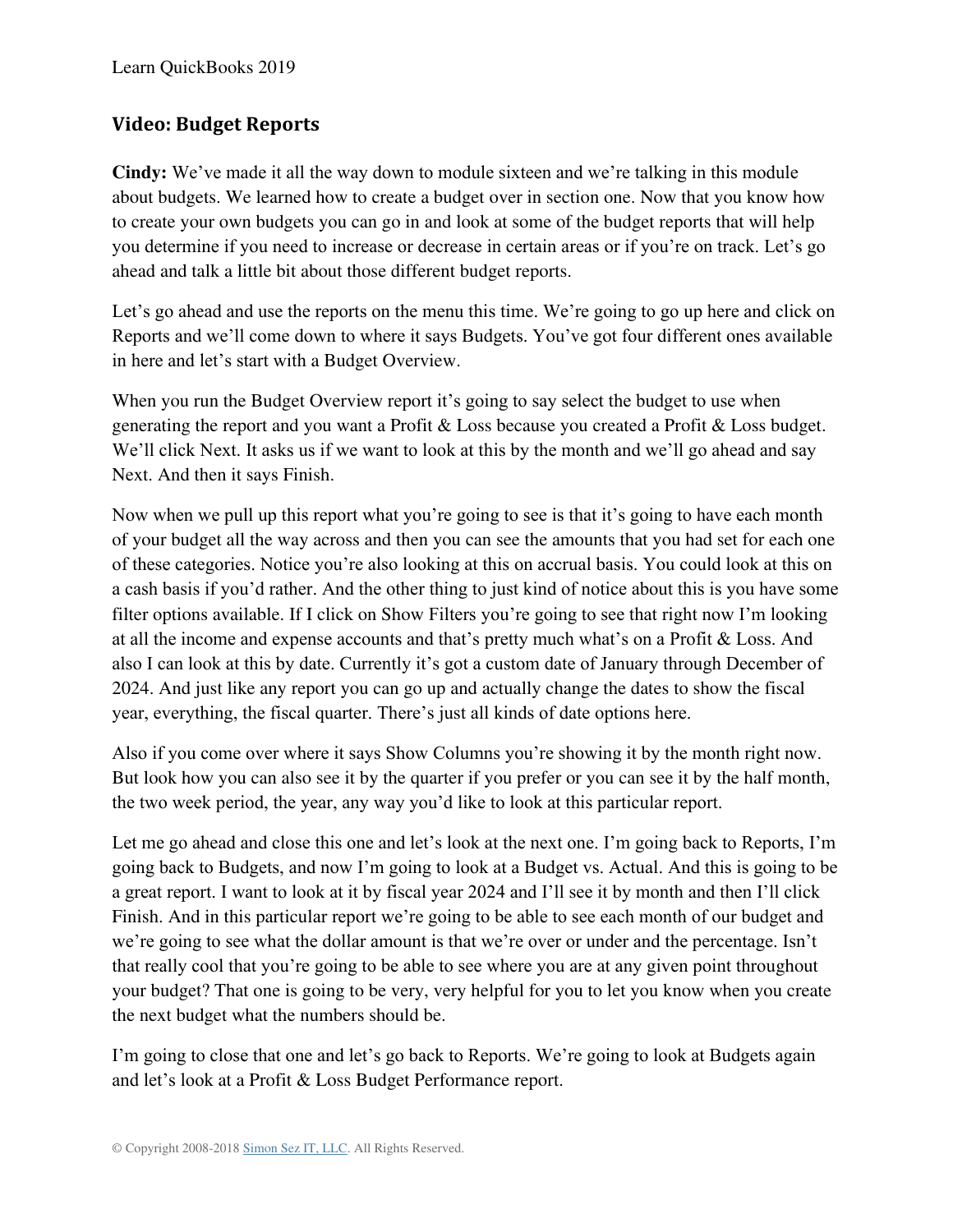We're going to choose the same options and when this particular one pops up I want you to notice that it's actually showing you December of 2024 and here's the budget amount and then notice it shows the January through December as a total and then the total year to date budget and then the annual budget over here. So it's the same information just showed a little bit differently. But it's very handy to kind of see it like this.

Alright let me close that one and there's one more. I'm going back to Reports, Budgets, and then we're going to look at a graph this time, a Budget vs. Actual Graph.

When you look at this particular graph you're going to see that some of the months are under the line, meaning that they're either zero or there's a negative number there, and then some are above the line. And you can see each month here that way.

You're also going to see down here the difference. So this one up here is your actual by month and this one here is going to be your budget difference. And you'll see January through December of 2023. So you can see that you've got some great reports to help you out with all of your budgets that you've set up.

Well that's all I wanted to show you about budgets. I'm going to go ahead and close this out and let's go over into module seventeen and we're going to look at some odd and end other little features that QuickBooks has.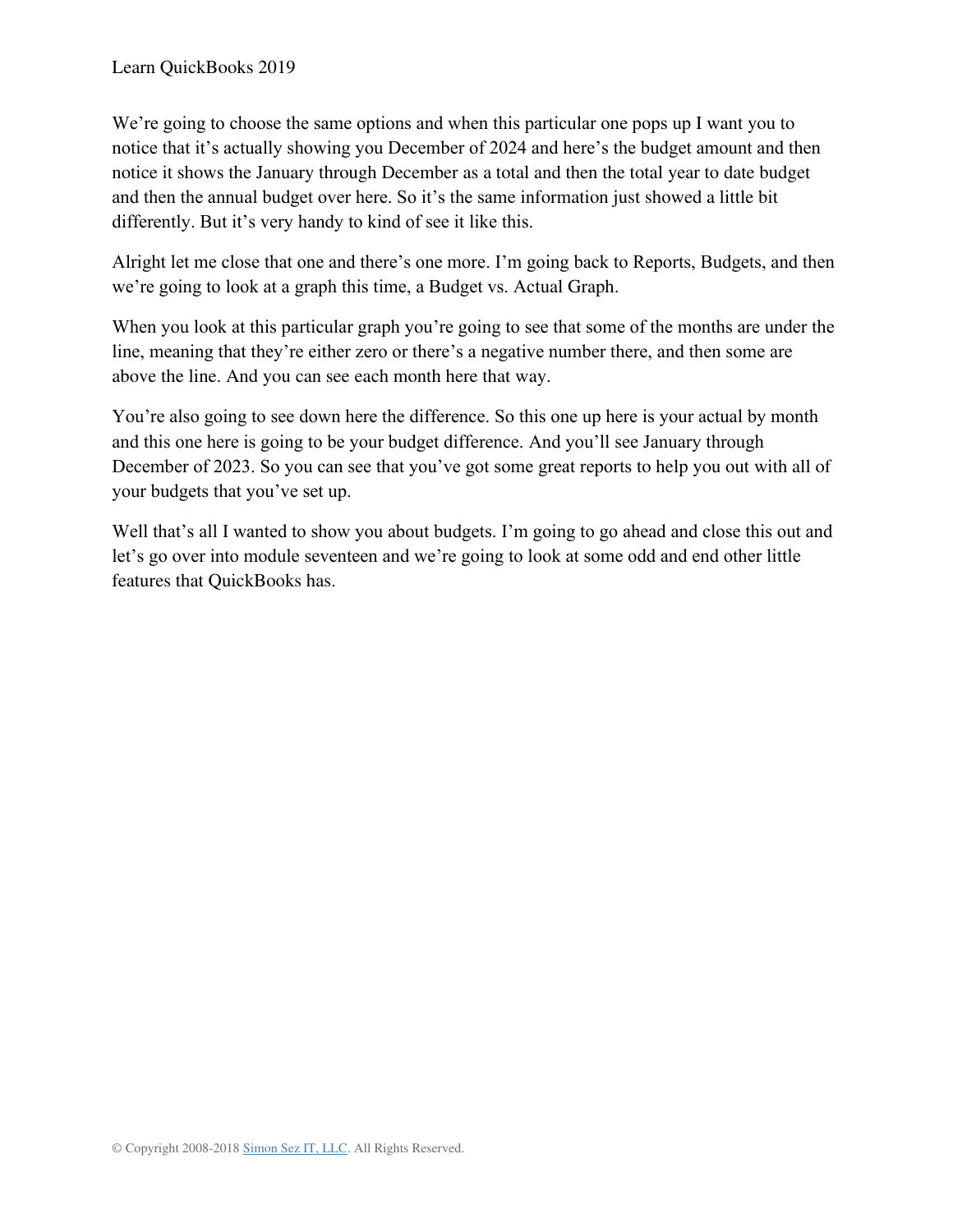# **Chapter 17 – Other QuickBooks Features**

## **Video: Searching in QuickBooks**

**Cindy:** Well we're all the way down now to module seventeen and in this particular module I want to talk to you about some of the other features that QuickBooks has that are really handy when you need them.

We're going to start now in section one and talk a little bit about searching in QuickBooks. You're always going to be looking for something, whether it's an amount of money, maybe it's a customer invoice. There are different ways to look for the diffident things that you need in QuickBooks. Let's go ahead and flip over and I will show you how to use some of these different search features.

Let's go ahead and start off with a generic search field that QuickBooks has right here on your Home screen. If you look in the upper right hand corner you will see a blank box that you can type anything in you'd like, whether it's a name, an amount of money. I'm going to put in Smith and you can hit the Enter key or come over here and click on this magnifying glass and it's going to search all of QuickBooks for anything pertaining to the word Smith. I'm going to go ahead and maximize the window so you can see it a little bit better here.

The first thing you'll see is that there were 12 results that ended up being transactions and three that ended up being customers. If you notice here these are all the transactions that have the word Smith somewhere in there. If I open up this one, for example, you don't see Smith currently on the screen but if I open that up you're going to find that Smith is right here in the customer and job field.

The next thing you'll notice is that it said there were three customers that have the word Smith. I'm going to click Customers and there are the three with the word Smith.

When you're looking for an amount of money you can enter that right here. If you leave this on Exactly it would have to find anything for exactly that amount of money. Let's say we're looking for \$25. I'll just hit Go and you can see there were no search results for \$25. But what if I came in and said anything greater than \$25 and click on Go? And now you'll see a lot of different things will appear because there's a lot of things greater than \$25.

You could also look for a particular date range if you like. You would just type in the start date and the end date and then you'd search from there and you'd be looking for anything in that date range.

That's how that particular search box is going to work. Let me go ahead and close it and show you some other ways to search in QuickBooks.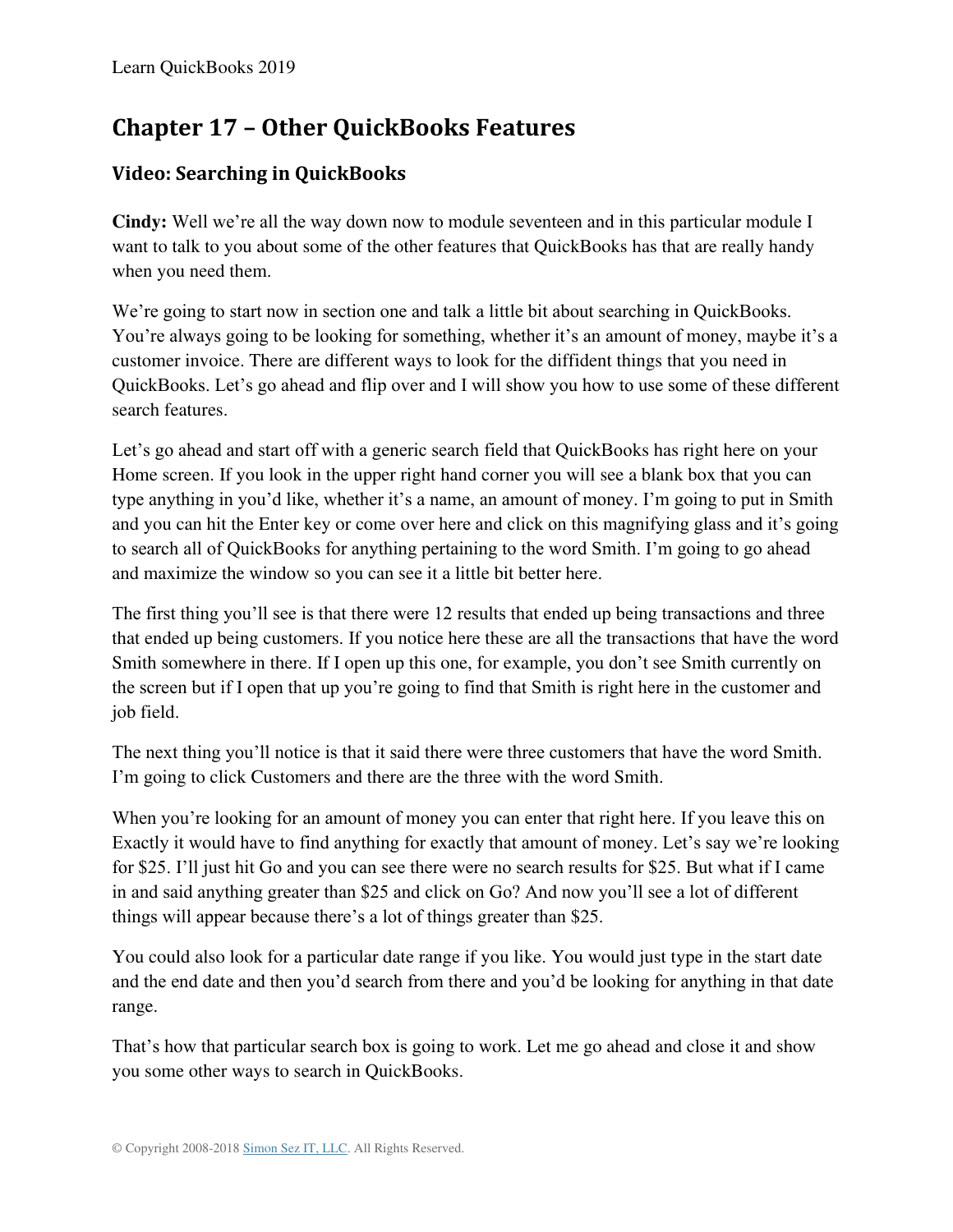If you go up to Edit on your menu you will see a Find and a Search option right here. I'm going to start with Find. And you'll notice when it appears you have a Simple tab and an Advanced tab. And you can use either one of these. The Simple tab lets you look for different transaction types. If I wanted to look for any bills, for example, and I could keep narrowing the search a little bit by adding a vendor name, maybe a date range, a reference number, an amount. And basically what will happen is once you go ahead and put in your criteria you'll come way over to the right and click on Find and anything in QuickBooks that met that criteria will appear down here in the bottom.

Let's go ahead and reset this and look at the Advanced tab.

The Advanced tab gives you a little bit more flexibility because you've got different filters you can apply. If you were looking for a particular name, for example, you could come down and find the word Name in the list and a name could be a vendor, a customer, any name in QuickBooks. Let's say I'm looking for anything for Tom Allen. I would go over and hit the Find button on the right and now I see everything for Tom Allen. Now you can add additional filters to the list if you want.

The other thing you can do is if you have this list you can come over here where it says Go To and you can actually go to that particular transaction that you're clicked on. You could have also double clicked to go to that transaction.

You can also put this in a report format if you like. You can see now it's just a report on Tom Allen.

The last thing you have the ability to do is export this list and you have the ability to export it over to Excel if you would like. It will ask you would you like to put this in a new worksheet, an existing worksheet, or in a new workbook. You can update an existing worksheet and basically what this would do is if you have already sent this over once and now the data in QuickBooks has changed you can update that existing one or replace it. You could also create a CSV file with this if you prefer. It's really that easy to search in QuickBooks.

Why don't we go ahead now and go over to section two and talk a little bit about reminders and alerts?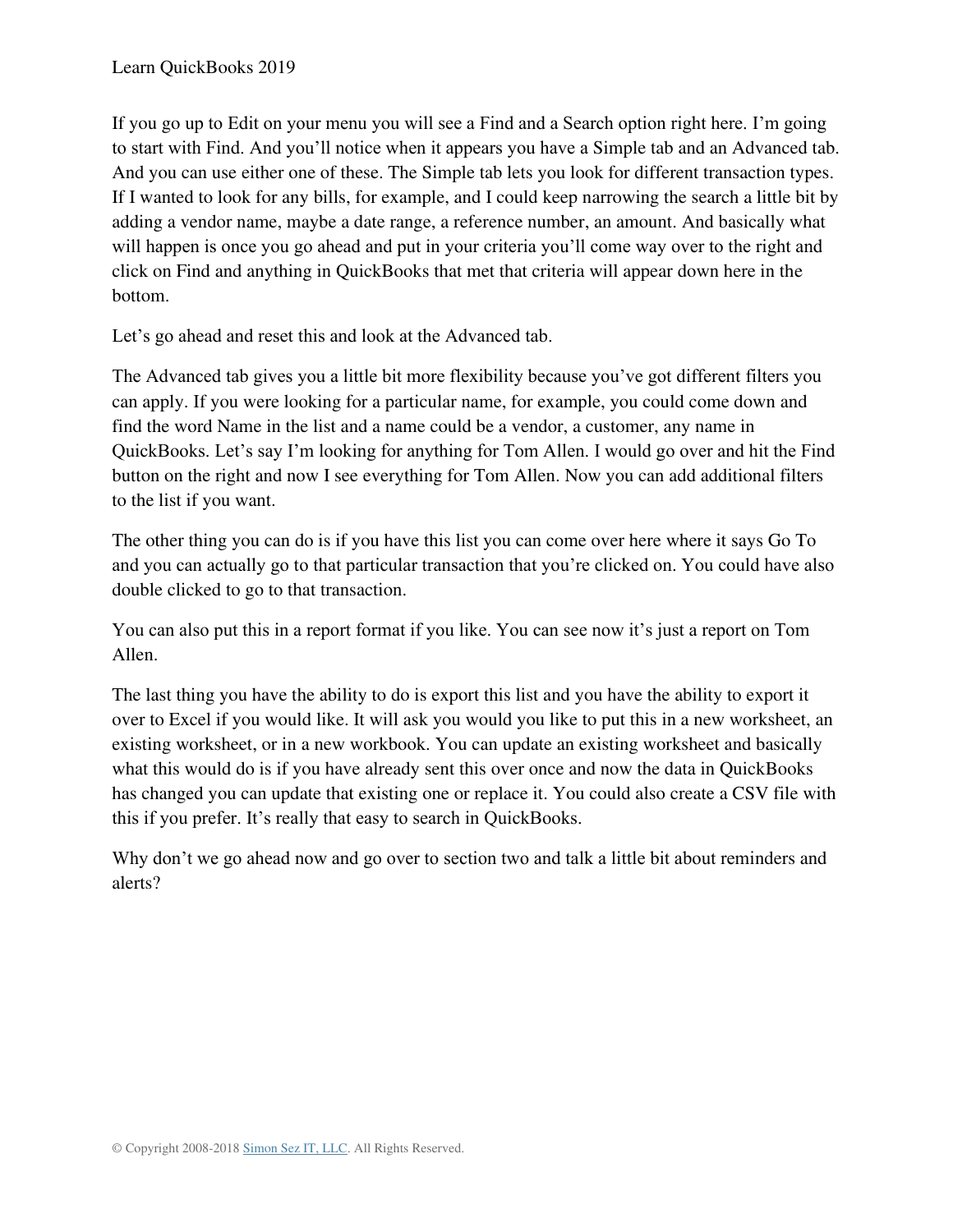#### **Video: Reminders and Alerts**

**Cindy:** QuickBooks does have a feature where it will remind you of certain things and also alert you when that date and time come so that you have to take care of these particular items. I want to go in and show you in the Preferences how to make sure all this is turned on and then I'll show you how to use those reminders and alerts.

The first thing you want to do is go up to your Preferences under Edit on the menu and make sure that your Reminders window is actually turned on. I'm going to click on Reminders here on the left and you'll see under the My Preferences tab there's a checkbox, Show Reminders list when opening the company file. That means that when I close the company file, open it back up I'm going to have a white window that appears that will give me some reminders and the information it's going to show me is under the Company Preferences tab.

You can see when you look down the list here checks to print, there's paychecks, if you want it to show you overdue invoices, bills you have to pay, you can see the list there. It will remind you about all of these.

The thing about this column where it says Show Summary, that means it's only going to show you a total of those checks to print or it will show you have three checks to print. And what you might want to do is see the whole list instead of just a summary. And that's where this column comes in. Instead of just saying there are three checks to print it's going to show each one of those checks.

You can also go over to the Don't remind me column and tell QuickBooks not to remind you of certain things that you don't necessarily need to be reminded of.

You'll notice also for each of these that you can go through and specify how many dates ahead of time you would like QuickBooks to remind you. For example, if you said tell me about the checks I need to print but tell me five days before the check date, that way you're not waiting until that day to print those.

I'm going to go ahead and click OK and I want to show you what this looks like.

I'm going to close the company file. I'll click on File, Close Company. I'm going to open the company file back up. I'm going to click OK here. And now you'll see that I see my Home screen but now the Reminders window has popped up here.

You'll see that it does tell me things that I have to take care of. I have three To Do notes. You can see those listed right there. I actually have inventory to reorder. You'll see one right there. If I have any purchase orders to print you'll see those.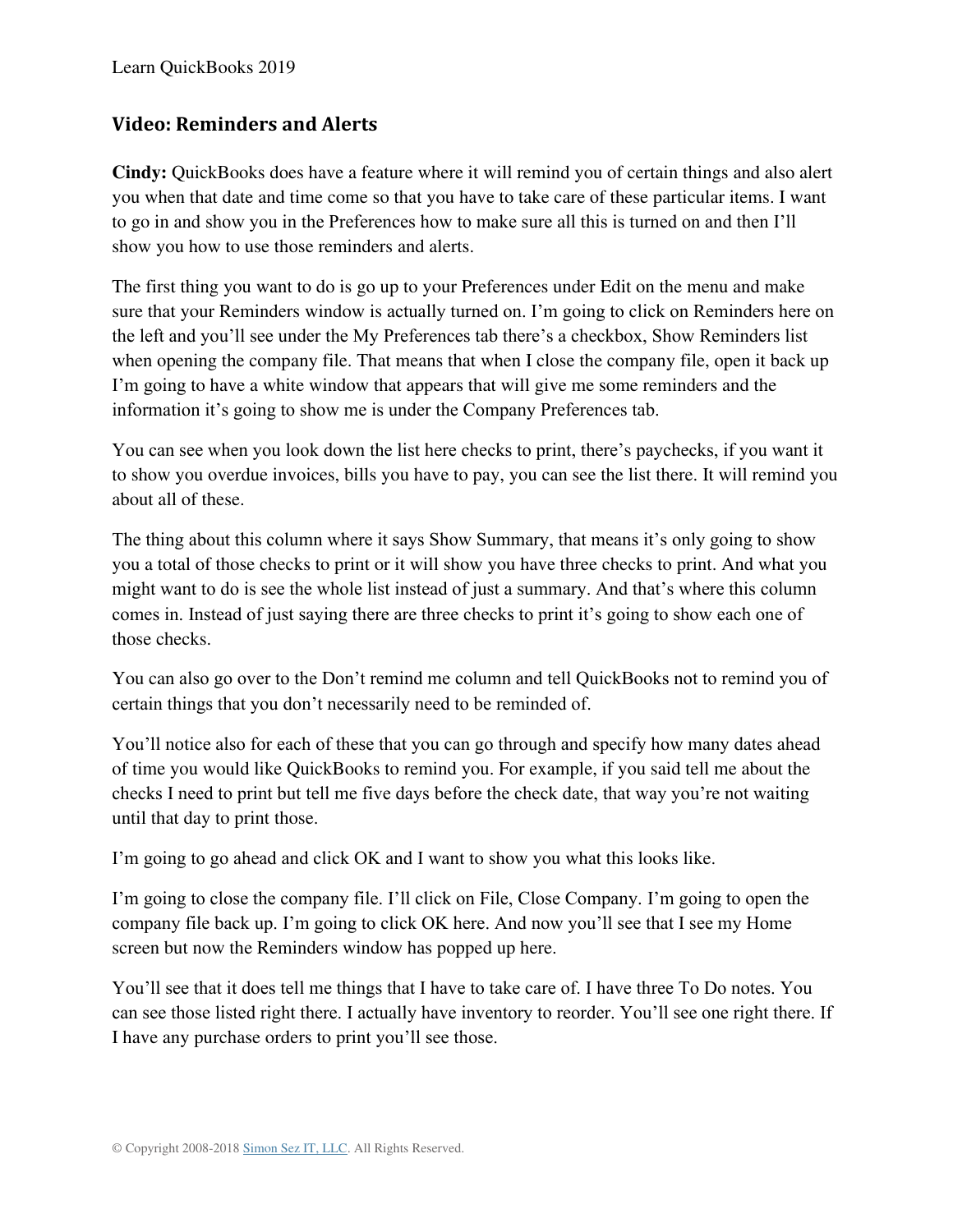Now I'm going to go over here to this plus sign and what that's going to do is let me add a To Do right from here. It might be something that I forgot to set up a To Do for and I've remembered to do it and I can set it up right here.

Also you'll see the little gear in the top right hand corner. That takes you back to the Preferences if you wanted to change one of these options here that we just talked about.

That's really all there is to the reminders. It's a great little feature if you decide you need to be reminded about things.

Let's go ahead now and go over into section three and talk a little bit about using the QuickBooks Calendar.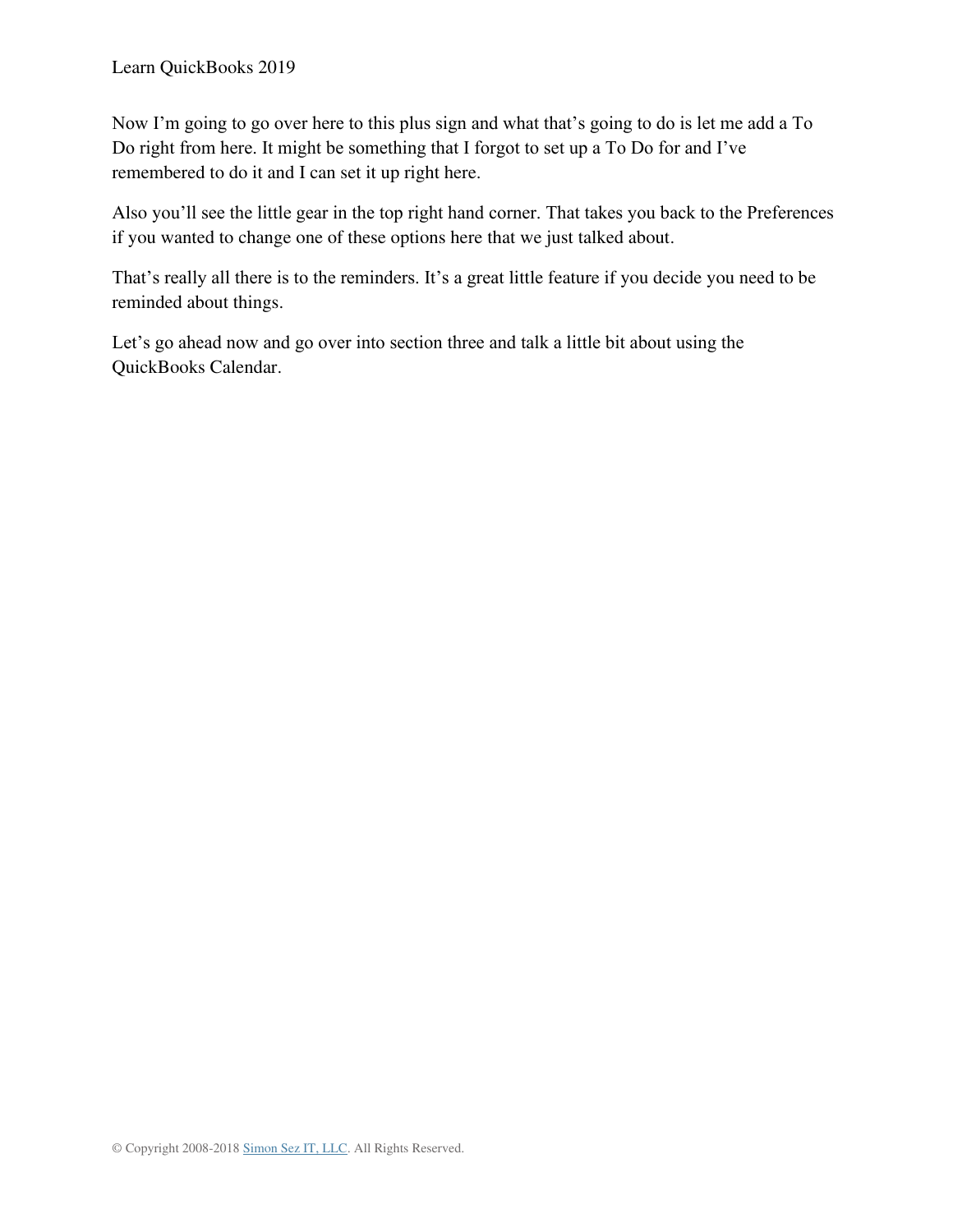#### **Video: Using the QuickBooks Calendar**

**Cindy:** QuickBooks has a built-in calendar feature that you can use. You can actually use the calendar to see if you have any bills that are due that particular day, maybe you have some invoices, some To Do's, anything that would happen around a particular date and time you can look at on the calendar. Let me go ahead and show you how the QuickBooks Calendar works.

To get to the Calendar option in QuickBooks you just want to be on the Home screen and if you notice over in this Company grouping that there's a Calendar option right here.

You'll notice that you're looking at the current month but you have the ability to change that by using these arrow keys that go left or right. Any time you want to go back to today you just click Today and it'll take you back to that particular date. The day that you're clicked on actually will be colored in green like you see here. And you'll also see next to the word Entered in this case it says 50. That means there are 50 transactions entered on this particular date. When you look down here at the bottom you'll see there are six bills as an example. You will see that there are 15 bill payments. And if I scroll down the list you'll see there were some checks, some credit card charges. You'll see all the actual transactions that were entered today.

If I look at this one, for example, there's only one transaction entered. Or this one has seven. If you don't want to see each individual transaction you can click the arrow that points down and you will see just that heading and then you'll see the number of the transactions at the end that pertain to that particular heading.

Back up at the top I can look at this in a monthly view, which is what I'm looking at right now. Next to that is the weekly view. And then next to that is the daily view. And again I can see the transactions entered on each of those dates. I can also go over and select a particular date if that's what I wanted to do and still see it in this view that I've chosen. Let me go back to the monthly view.

The other thing you're going to notice is over on the right side of the screen you're going to be able to see anything that's coming up in the next seven days up in this section and anything that's past due 60 days in this section. If you don't want to see this use the arrow right here to collapse and then you can see just the calendar.

If you're on a particular day and you'd like to enter a To Do all you have to do is choose this Add To Do option right here and enter whatever that particular To Do is. Once you've entered it and you click OK it will show up on the calendar on the particular date you were clicked on or if you had changed the date in the To Do it would show up on that date.

That's really all there is to working with the calendar that QuickBooks has.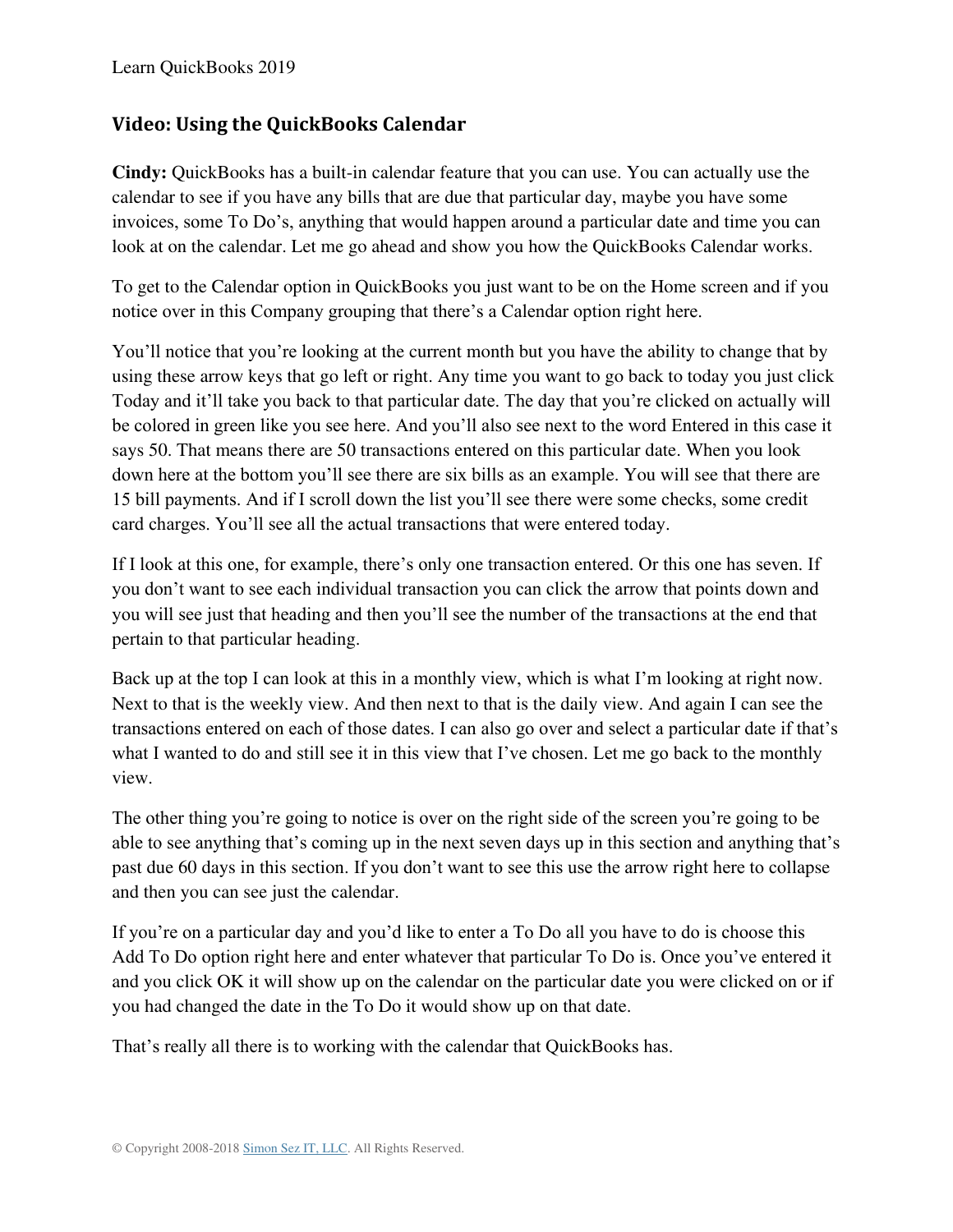Learn QuickBooks 2019

Let's go ahead and wrap up this section and let's move on to section four and talk a little bit about how to memorize transactions in QuickBooks.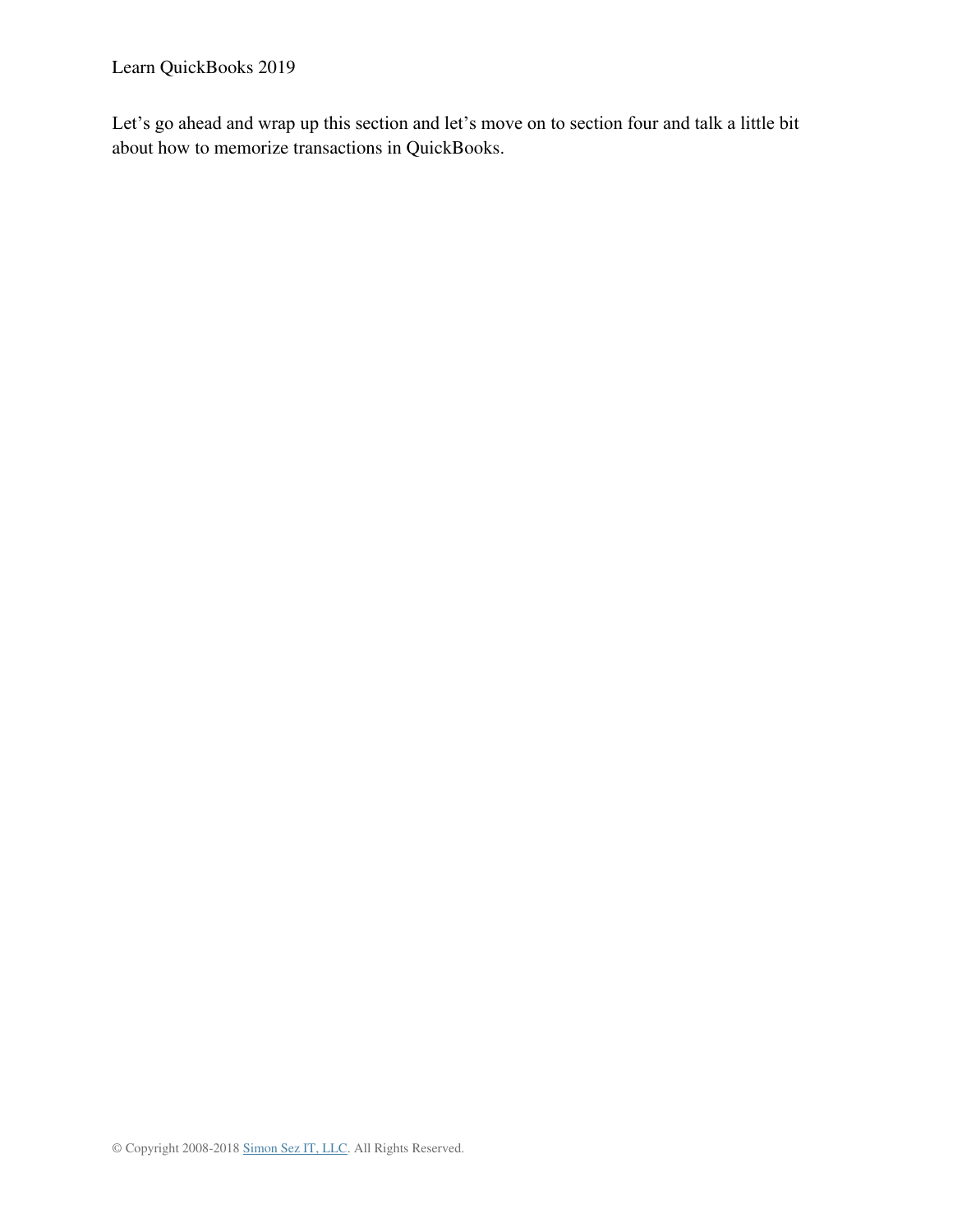#### **Video: Memorizing Transactions**

**Cindy:** We are all the way down in module seventeen and I want to talk to you in section four here a little bit about memorizing transactions. We've seen this button a lot in various windows that we've been in and basically memorizing a transaction is basically taking a transaction that happens on a regular basis and having QuickBooks memorize it so that you don't have to enter it manually every single time. A good example might be a car payment that's deducted automatically from your bank account at the same time every month. Let me go through and show you how to memorize transactions in QuickBooks.

There are lots of different types transactions in QuickBooks that can be memorized. I just mentioned earlier a car payment which is a great example. Another good example would be let's say you have rental property. You could create invoices every month for your tenants. Now you wouldn't necessarily send these out but you need them in QuickBooks so that you know who's paid, who hasn't paid, if they're over 30 days, that sort of thing. And that's something you wouldn't want to have to manually enter every single month so you could memorize those invoices.

Let me take a minute and show you where all the memorized transactions kind of live in QuickBooks and then we'll go through and create one.

If you go up to your menu and click on List, down near the bottom you'll see Memorize Transaction List. Here you'll see three different ones that have already been set up. You can see the name of the transaction, what type of transaction it is, the source account, the amount of the transaction, the frequency, does it automatically enter in QuickBooks, and when is the next date that it happens. Now this is just the list of the memorizations. So at any time you can right click and actually delete one of these if you're clicked on it like this. You can edit one. And you can also work with a group. An example of a group might be let's say you have four or five different car payments and they're all deducted at the same time every single month. You could actually set them all up as separate transactions and then group them into a group called Car Payments.

Let's go ahead and go back to the Home screen and we're actually going to set one up so you can see how this works. Let's go over to the Write Checks window and we'll set up a car payment.

The first thing you'll want to do is make sure you have the correct bank account chosen from the list here and then you'll want to fill in your check. I'm going to go ahead and just put EFT here for the number and I'm going to put in the date of the transaction. I'll put in the payee. We'll say Bank of Any City. And then the total amount of the payment. I might fill I a memo and then I'll come down to the expenses here and fill in how much is principle and how much is interest. So we'll say it's \$150 there and \$350 here.

You want to make sure the entire check is filled out the way you want it because when it memorizes it it's going to memorize it this exact way. Here's where you go to memorize. Right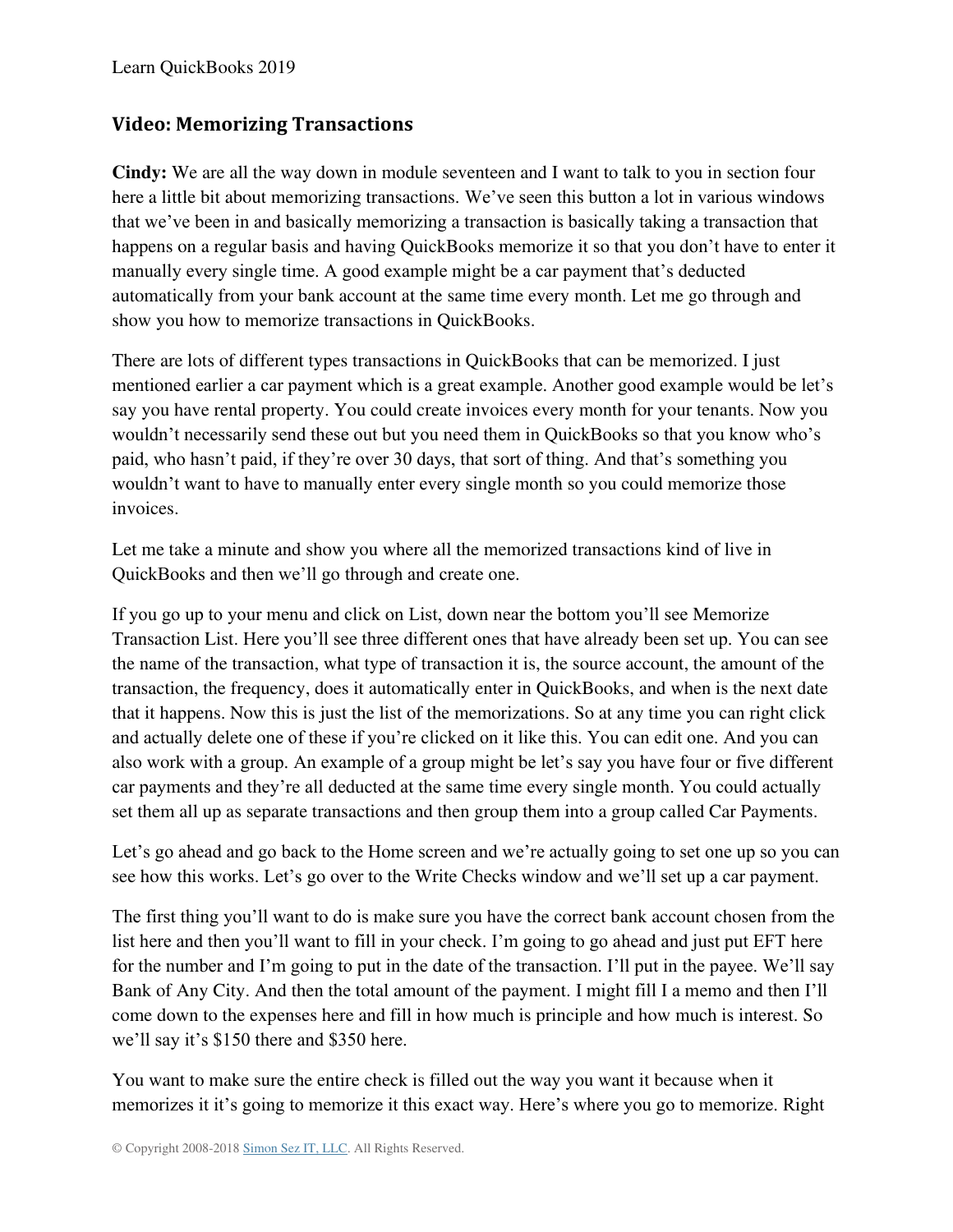here on your Main tab you'll see this Memorize button. When you click on it it asks you to give your memorization a name. You'll notice that it pulled in my Bank of Any City but I'm going to call it Car Payment. I can have QuickBooks add it to my reminders list. I might say don't remind me or automate the entry. That's probably the best thing in a case like this. It's just automatically there.

Notice I can't add to a group because I don't have any groups set up to even select. How often does this happen? We're going to say it happens monthly. And the next date, now this one happens on 12/31. That means the next one is January 31. Number remaining. If you knew you only had six payments left then it would not enter the seventh one. But if you have a lot of them left and you don't want to bother to count them just go ahead and leave this blank. Days in advance to enter. I'd probably leave this on zero, but in the example of the invoices that go out to tenants I'd probably put this in five days ahead of time just so that if someone pays you early you have something to apply it to. I'm going to click OK and now it's memorized. There is nothing on this screen that tells you that. Okay? I'm going to Save & Close and then we'll go back to our list and we'll look and see if it's in the list. And it is. You can see it right here.

Now one thing that might be very beneficial to you if you're entering lets say like a years' worth of these. One thing you can do is you can come up here and double click on your car payment and you'll notice it's automatically dated for the next month. If that's what you wanted all you do is Save & Close and go ahead and do the next one. That'll save you a lot of time doing it that way.

That's how your memorize transactions are going to work.

What I want to do now is have you flip over to section five and we'll talk about importing lists into new company files.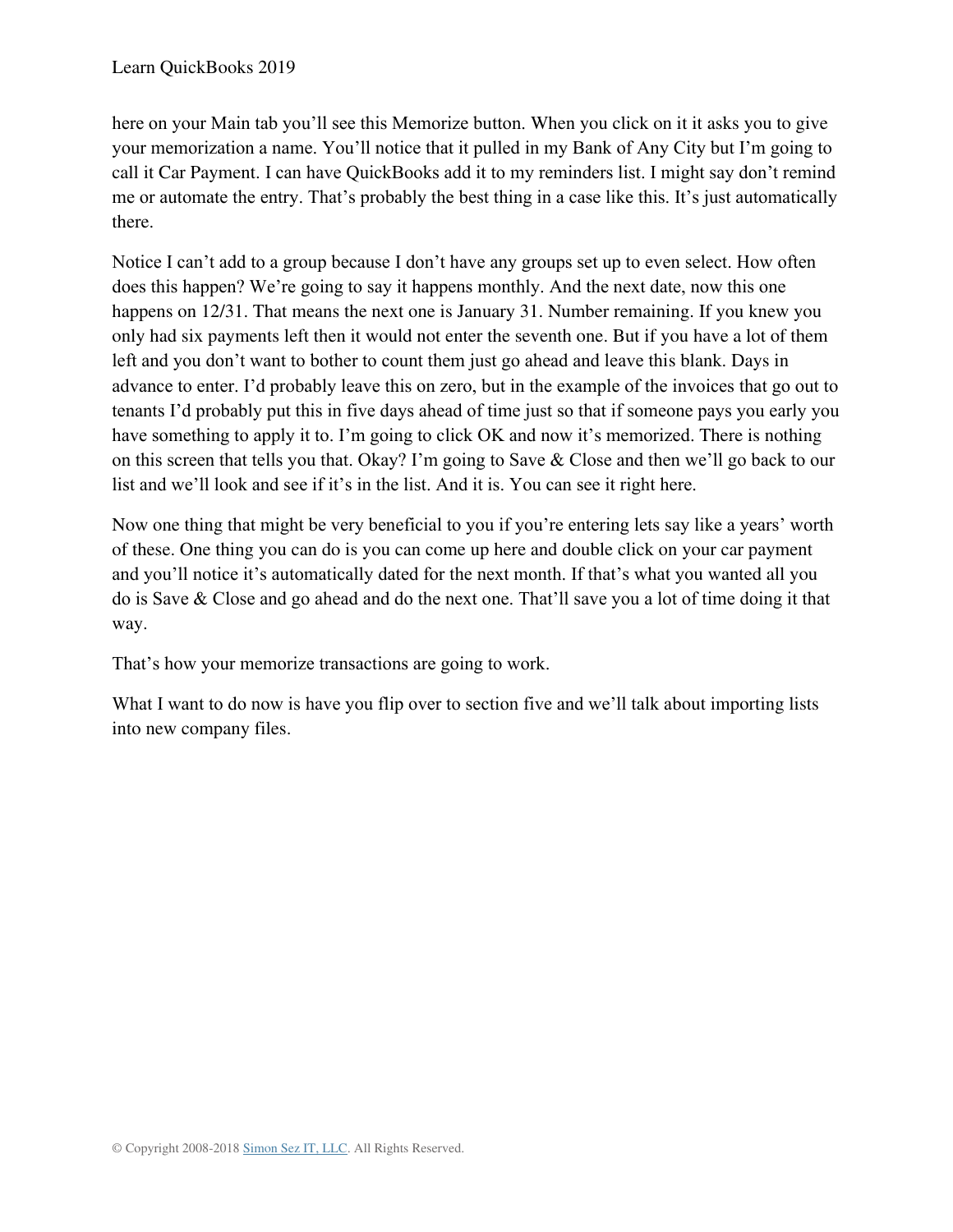#### **Video: Importing Lists into a New Company File**

**Cindy:** We're working in module seventeen and we're all the way down now to section five, Importing Lists into New Company Files. One of the things that will happen to you is you will work in your company file for several years and then it's going to get where you have a lot of duplicate information, things that are wrong, and you just need to start a new company file fresh in the new year. Instead of actually retyping all of your lists, like your Chart of Accounts, your customers, your vendors, your items, you can actually export them from your old company and import them into the new company. When you do that you don't lose any of the information in the old company. It's still there. And the information in the new company will all come over with zero balances. So it's a great time to delete things you want to get rid of, merge items, things like that. It's very easy to do. I'm going to show you how to export from the old one and import into your new one.

What we want to do is click on File on the menu, come down to Utilities, Export, and you want to export List to IIF Files. These are the different types of lists that are in QuickBooks. You want to check off the ones that you'd like to export and then click OK. You do want to give your file a name. I would just call it something like Export, for example, something that you can just find real quick. I'd probably put it on my desktop and then hit Save. Now it says my data has been exported successfully.

I can now close this company file. So I'll just go to File and close the company and then the next thing we'll do is go ahead and create our new company. All we're going to do is click here, create a new company. This time I want you to do something a little differently. If you remember way back in the beginning when we first started our company file I told you to go through this Advanced Setup here that takes you into the Easy Step Interview. I don't want to do it this time. I want to use Start Setup. I'll show you why here in a second.

If it asks you to enter your email address you can just skip that. Let's put the business name in. We'll say the new business is CSM. And then here's the key to the entire thing is picking your industry. What I want you to do is come over here where it says Help me choose and in this list of industries on the left I want you to choose Other or None and then click OK. Let me tell you why we're doing this.

If you had gone through the Easy Step Interview based on how you answered all the questions it would have created a generic Chart of Accounts for you. That's one of the lists that we just exported and we want to import into the new company. If you have anything in the list in the new company when you set it up you can't import that list from the old company.

I'm going to go ahead and choose my business type. I'll just Other or None and I'll say Create the company. Now it's going to take just a second to create it but once we get the new company created we're going to go ahead and then try to import that list.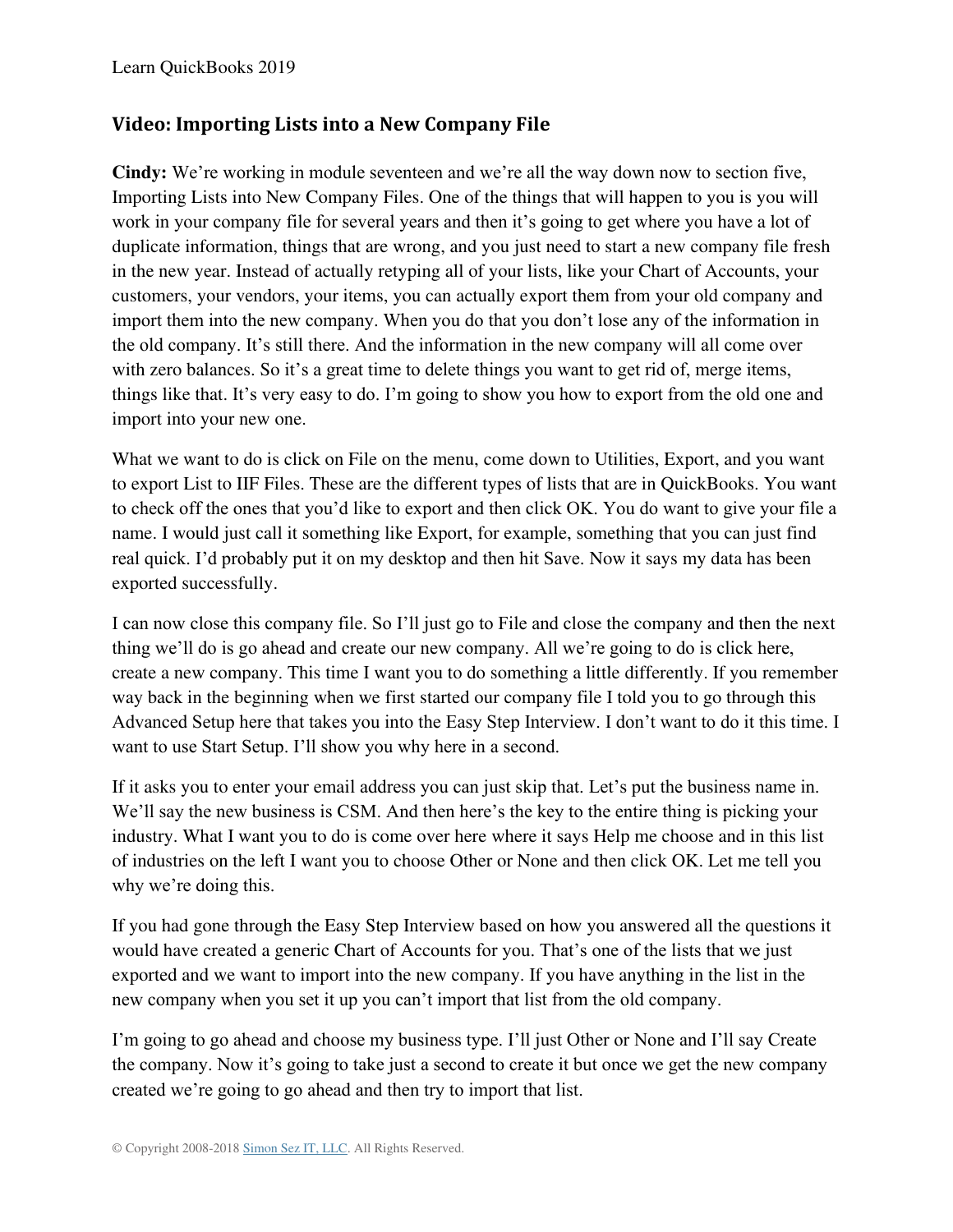Any windows that pop up like this if you want to just click Start Working or just X out of them that's okay. Now let's go look at some of these lists before we get started. Let's look at the customers. You're going to see there are no customers, which is good. Let's go look at our vendors. You should see there's no vendors. And that's good. And let's look at our Chart of Accounts for a second. Now one thing I will tell you, in the Chart of Accounts there are a few that it sets up automatically and it has to have these. So these are okay, but if you see anything else then you might have a problem.

So here's what I want to do. I'm going to go ahead and just close that. I want to go back to File, I want to go to Utilities, Import, and we're going to import IIF Files. QuickBooks does have to close all the windows to import it. That's okay. And we're going to look for that export list that we put on our desktop earlier. I'll just go down to my desktop, I'll make sure I pick Export and I'll click Open at the bottom. And now it's going to be importing my IIF file. Now actually QuickBooks has imported all of this information. Let's go back and see if we have this. Let's go to our Home screen. We'll check on our customers. And there you see all of your customers. Let's go see if our Chart of Accounts is here. I'm going to click on my Chart of Accounts and there's my list. So you can see that QuickBooks actually imported all of my lists for me.

That's all there is to importing your existing list from another company into a new company.

Let's go ahead and go now over to section six and we'll talk about vehicle mileage.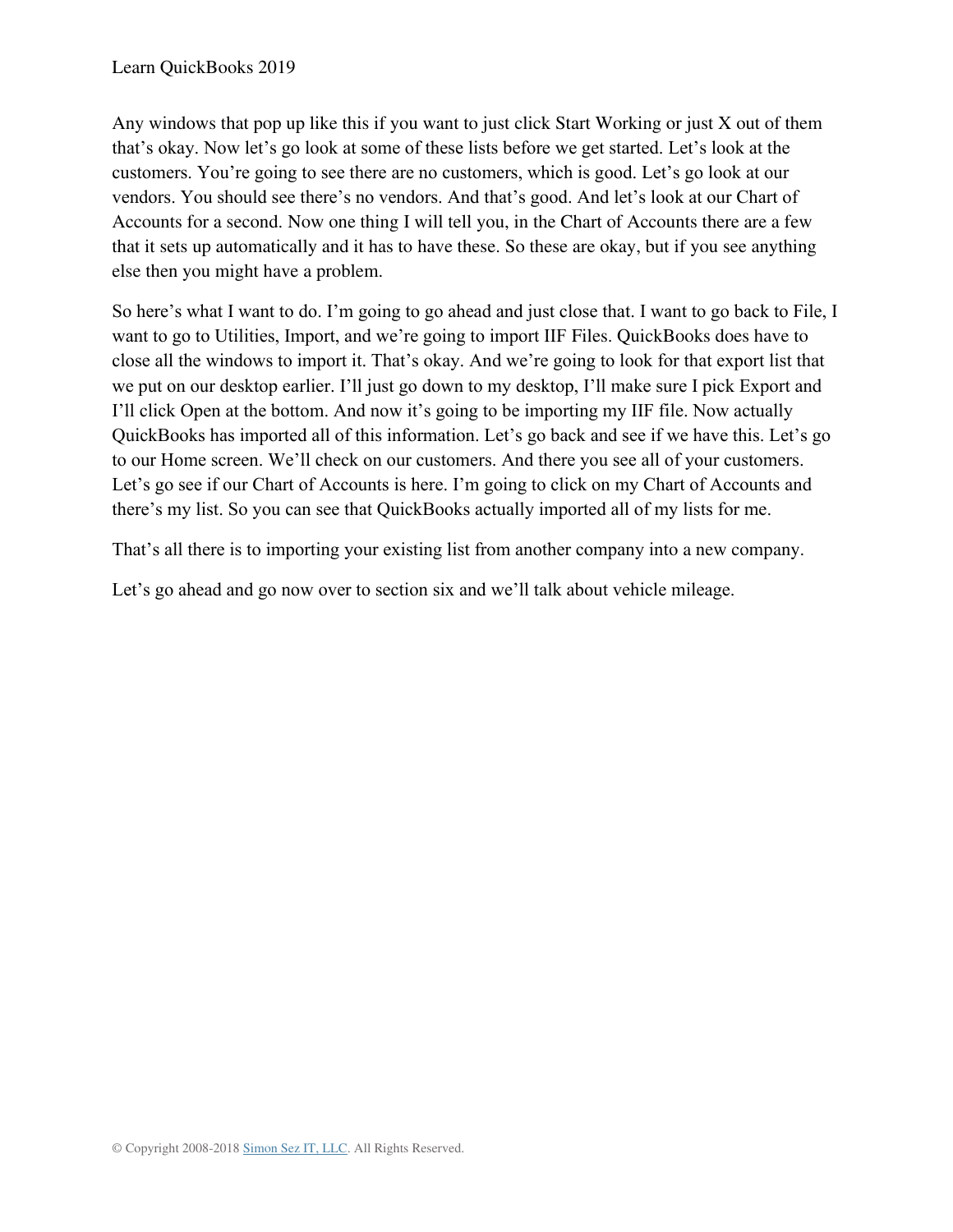## **Video: Vehicle Mileage**

**Cindy:** Welcome back. We are working in module seventeen and we're talking in this module about the other QuickBooks features. We're all the way down to section six now and I want to show you how QuickBooks tracks vehicle mileage. You're going to want to tell QuickBooks which vehicle you were driving, the start and end date of your trip, and also the mileage for that particular trip. I want to show you where this is because you wouldn't know unless you were actually looking for it where to find this particular feature.

You're going to find the vehicle mileage option on the menu under Company and it will say down near the bottom Enter Vehicle Mileage.

The first thing you'll want to do is tell QuickBooks which vehicle it is that you were driving and then put the start and end date of your trip. You can type in the odometer start if you want and you can also put in the odometer end and what will happen is it will actually tell you the total miles. If this particular trip was pertaining to a particular customer and job you can specify that from the dropdown list. If it's related to a particular item you'll want to actually pick that from the item list. If you're using the class feature you'll want to use that from that particular list. And notice there's a place now for any notes you might want to put in regarding this particular trip.

Now some other things you'll want to do is up at the top there's your Next and Previous. You know how to get back and forth. There's your spellcheck. Here's where you set up the vehicle list. If you need to actually add a vehicle to this list just right click and choose New and then you'll be able to add the vehicle right here and a description, if you need to.

The other thing you can do in this list is edit a vehicle or delete a vehicle. Remember if you've ever used a vehicle even once you won't be able to delete it. You'll have to make it inactive from your list.

When I go back you'll notice the other option is to work with the mileage rates. You have the ability to come in here and find out what the IRS standard mileage rates are at the particular time that you're entering this and then you can go and set the effective date and what the rate happens to be. You can also delete one of these entries if you have an old rate in here and that sort of thing. I'm going to close that.

And then you have some mileage reports right here. Notice you can run a mileage by vehicle summary or detail and you could do a mileage by job summary or detail. And that's how the mileage is going to work.

I'm going to hit Save & Close and now I want to move over into section seven and talk about how to backup company files.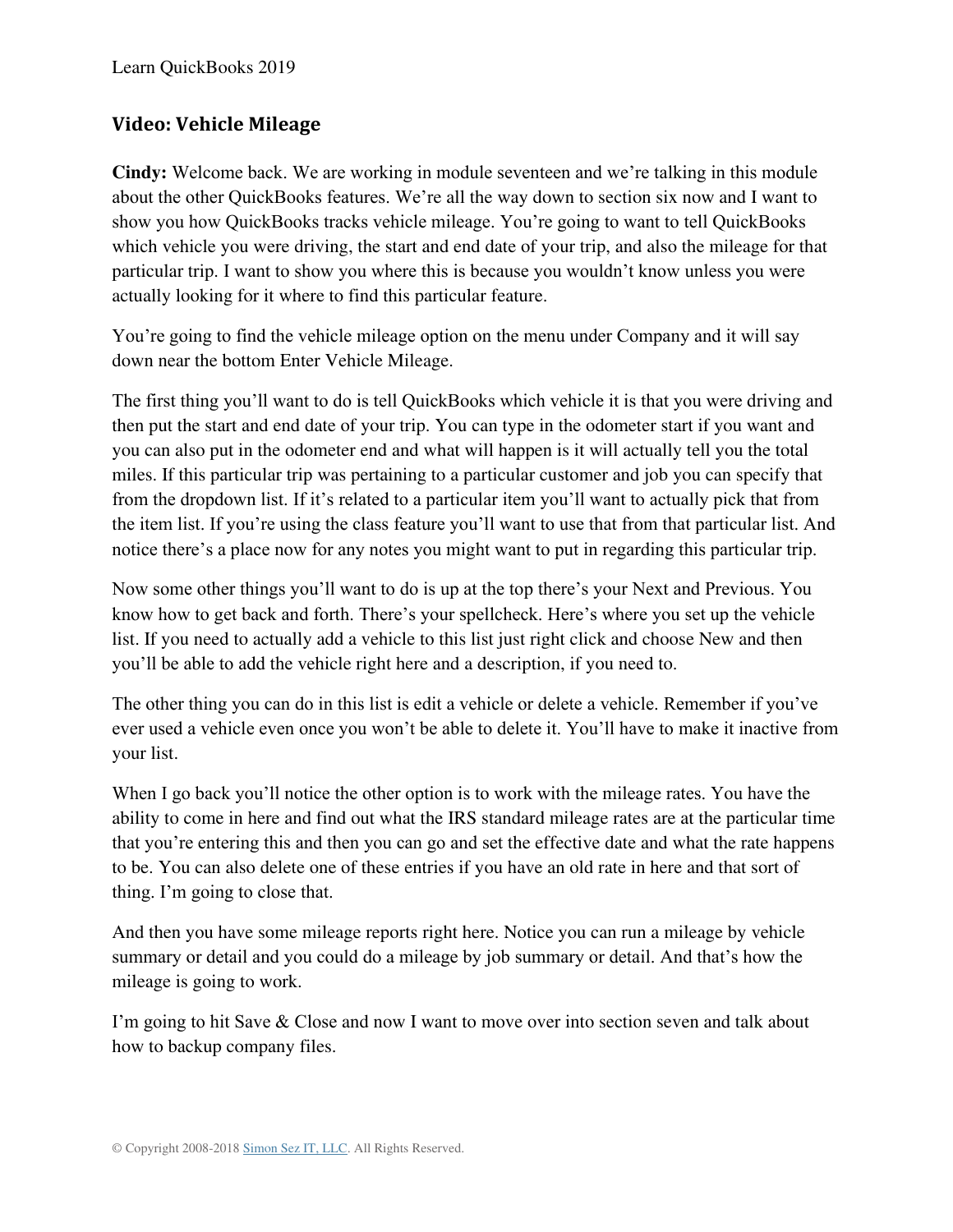# **Video: Backing Up Company Files**

**Cindy:** It's going to be very, very, very important if you're using the desktop version of QuickBooks to back up your company files. And the reason is because what's going to happen is if you come in one day and your data file won't open or it's corrupt you need some backup to go to to get to that particular data file. One of the things people ask me often is, "How do I know when to back up and how many backups should I have? And where should I back up?" Well first of all don't back up onto your computer's hard drive. That defeats the whole purpose. If the computer goes down you need a backup that's not on your computer that you can go get. The second thing is just come up with some system that works for you. If you want to do it every Friday that works great. The other thing is if you did a lot of work in one day you may want to back up that one day. Just always think about if you had to go back and use that backup how far back would you want to go and reenter all that data? I would actually keep this information on a flash drive or external hard drive or maybe in the Cloud somewhere, which is where everything is going now. Just keep it somewhere other than your computer. Let me go ahead and show you how to go in and backup those company files.

You're going to go up to File on your menu and then you'll see an option that says Backup Company. You're going to have several options here and you'll notice the first one is to create a local backup and that's the one I want you to think about choosing.

When you choose a local backup you can actually tell QuickBooks would you like to have an online backup and that's one that QuickBooks will do it for you automatically but there is a fee for it. It's similar to like Carbonite where they'll back up your computer for a fee every month. The local backup is where you decide if you want to put it on a flash drive or a CD or external hard drive, that sort of thing. So I'd pick the local backup and then click Next.

Here is where you browse and tell QuickBooks where to actually save the backup file. This is where you pick your flash drive and so forth. Right now we'll also add the date and time of the backup to the file name and that's a good thing. You want to leave that. And it will limit the number of backup copies in this folder to three. You don't need more than three of these. I would however have more than one because if the latest one didn't work you could always go to the one right before that. But there's no need to have 15 of these sitting around.

Also when you close your company file every fourth time right now, and you can change this, but it's going to tell you, "Hey, you need to backup your company file." Even if you just backed it up and you closed QuickBooks if it's the fourth time it will ask you that.

The other thing you can do is if you want to have QuickBooks verify the data is okay and it's not corrupted when you save it you can pick one of these options here. You probably want to do the complete verification because that way it looks at everything.

Now let me cancel that and I want to go back and show you a couple of other things.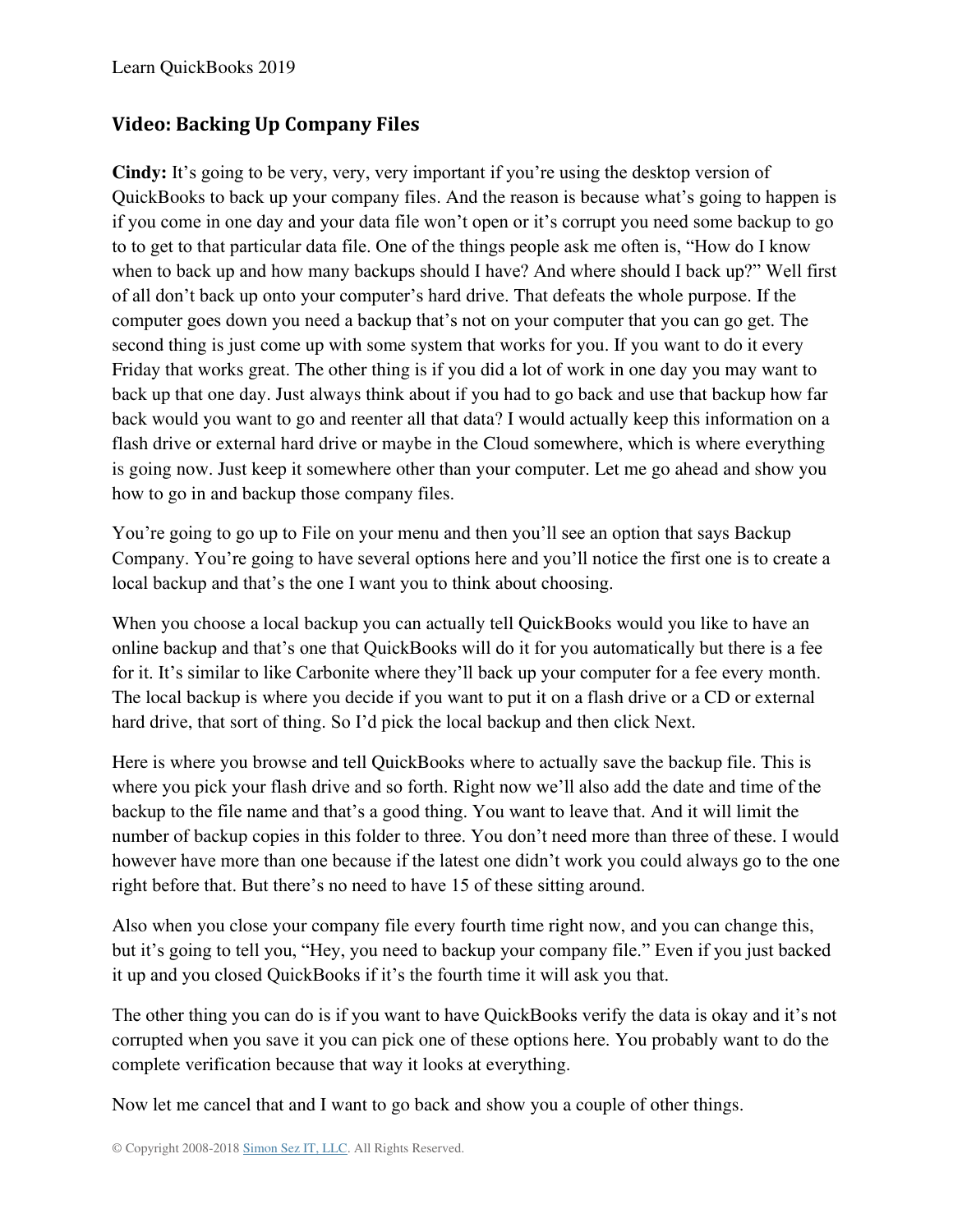I'm going back to File and I'm going back to this option that says Create a Copy. There's several options here you'll want to know about. Here's another way to get to the backup copy. But I want to show you what a portable company file is.

If you intend to email your file to someone then you might want to make the file as small as possible. You can create a compact version of it. And that way you can email it if you need to move it, temporarily, from one computer to another. It makes life a lot easier. The only thing you need to know about this is that there have been reports from time to time about losing some of the data when you do that. Now I personally have not had any problems with it but just know that.

The third thing is I want you to know that you can create an accountant's copy. If you have an accountant you can actually create this accountant's copy and send it to your accountant and that way your accountant can work in QuickBooks and you can keep working in yours and then when the accountant has made some adjustments to it he can send it back to you and then you can actually merge those two together. That's a nice little feature if your accountant needs to have it.

That's really all I wanted to show you about backing up your company files. Just make sure you do it on a regular basis because you'll be really glad when you do need it that you have those backups.

Let's go ahead and go to section eight now and talk a little bit about the QuickBooks PC to MAC conversion.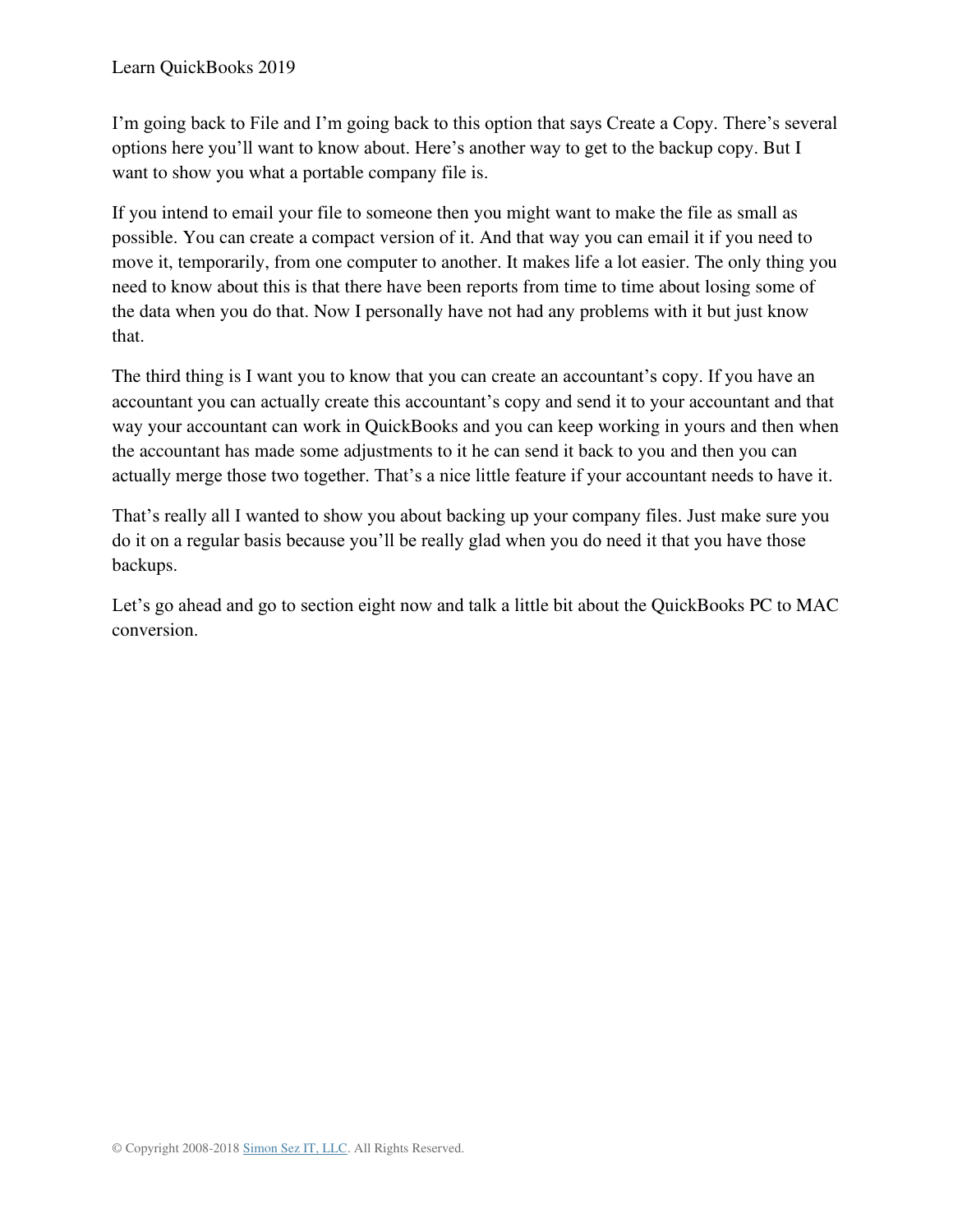#### Learn QuickBooks 2019

### **Video: QuickBooks PC to MAC or Online Conversion**

**Cindy:** You may decide at some point that you actually started QuickBooks on a PC and now you'd like to actually take that company file and move it to a MAC. In order for that to actually work you would have to have two things. You would have to have a MAC version of QuickBooks already loaded on that computer and then you'd have to take the PC version and convert the data file to a MAC version in order to load it on that machine. Something else that you might decide to do is go from the desktop version of QuickBooks to the online version. Either of those options you'll need to actually convert the data file to either MAC or online versions and I want to show you where to go and how to do that.

You're going to find those options under the File menu and then down to Utilities and then you'll see Copy Company File for QuickBooks for MAC or Copy Company File for QuickBooks Online. I'm going to choose the MAC version and basically what it's going to tell me is it thinks I'm working on the PC version and it says it looks like QuickBooks for Windows might be a better fit for your company. Well obviously it would be because I'm on a PC. I'm going to go ahead and say Yes because it asks if I want to continue. And it also says that it has to close all of the windows in QuickBooks in order to make this conversion. I'm going to click OK there and you'll see it's closing all the windows.

Now all you need to do is make sure you tell QuickBooks where you want to save the file and then give it a name down here at the bottom. And then you would go ahead and save it. And that's really all you need to do.

When you go over into the MAC version you'll just do what's called a Restore option and restore that company file there.

That's all there is to it.

Let's go ahead and move over into the last section here in module seventeen and that section is section nine, the Canadian Version of QuickBooks.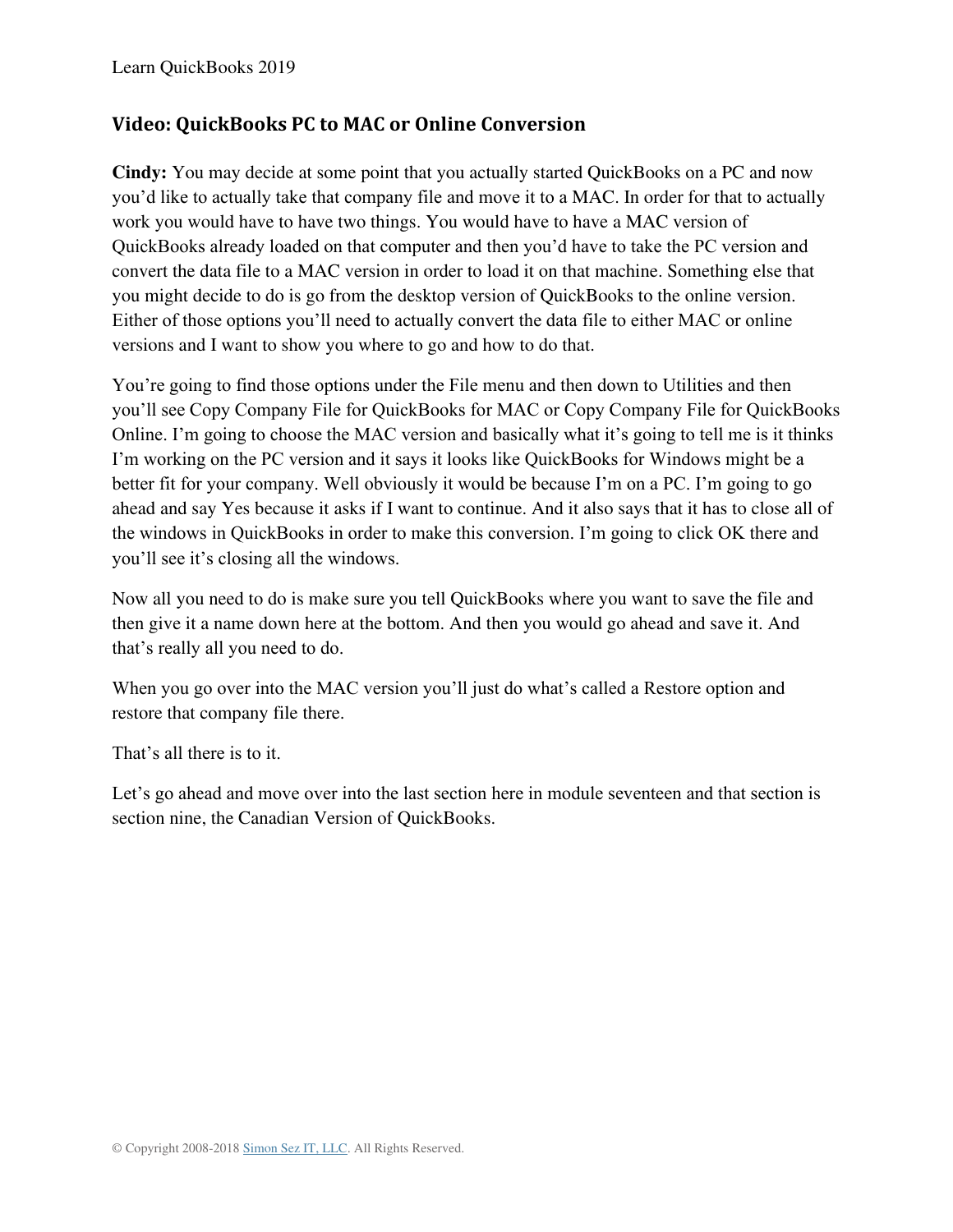Learn QuickBooks 2019

### **Video: Canadian Version**

**Cindy:** Okay we're going to wrap up this particular module with section nine. I want to talk to you for just a minute about the Canadian version of QuickBooks.

It's very important that you recognize that if you actually have a Canadian version of QuickBooks and you have a data file you've already set up you cannot transfer that to the U.S. version. You have to actually have the right data file in the right version of QuickBooks.

The other thing is that in the U.S. version we have sales tax that we deal with. Well in the Canadian version they actually deal with the VAT tax. So that's another thing that'd be a little different there between the two. But just know that you can't take the data files back and forth. You would actually have to buy the U.S. version if you wanted to use the U.S. data file or the Canadian version if you wanted to use the Canadian data file.

That's going to wrap up this particular module.

We've only got one more little video to look at and that's basically the wrap up in module eighteen. So why don't you head on over there and let me just close and tell you a little bit about what I want you to do and then we will be done.